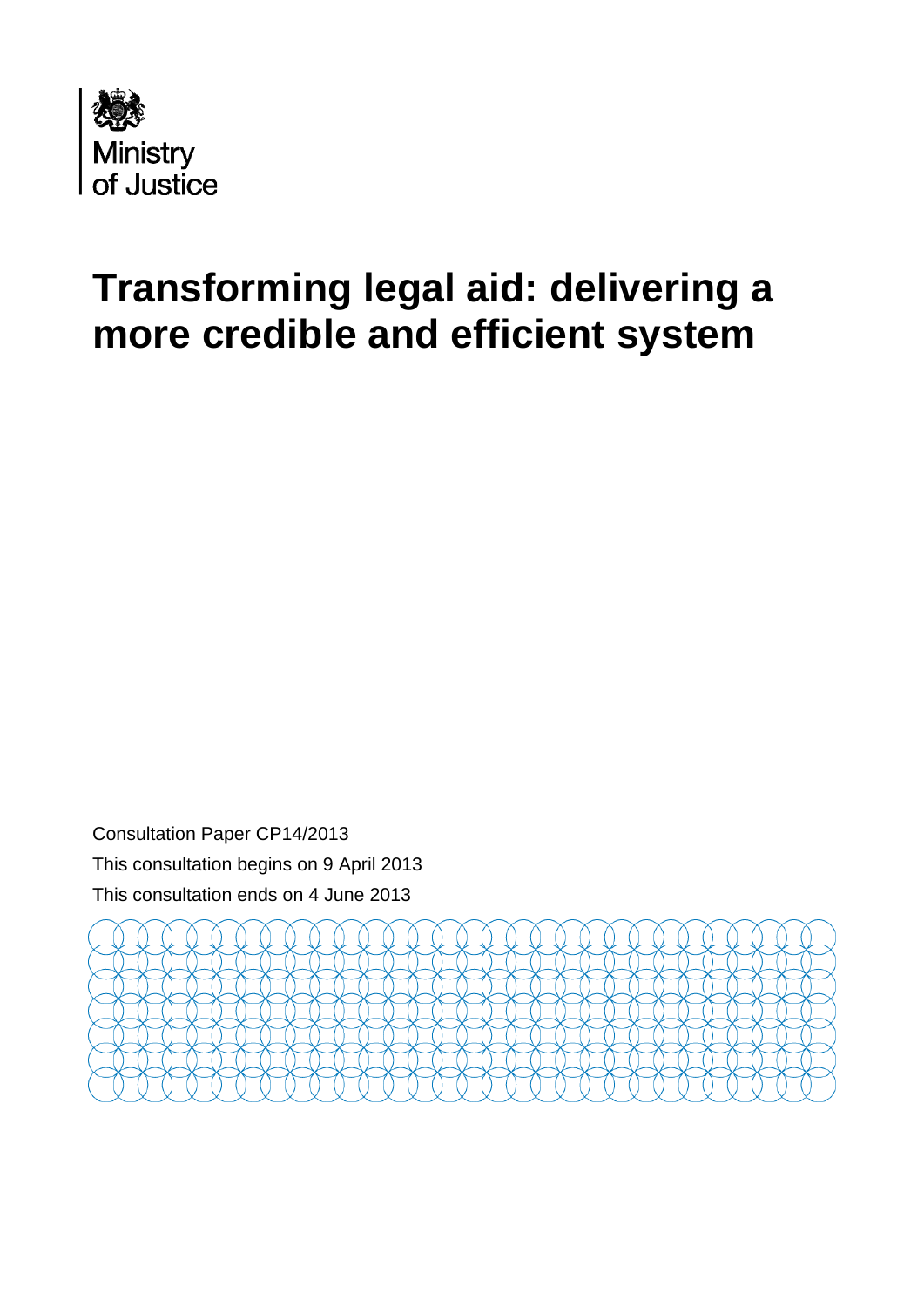

## **Transforming legal aid: delivering a more credible and efficient system**

**A consultation produced by the Ministry of Justice. It is also available on the Ministry of Justice website at [www.justice.gov.uk](http://www.justice.gov.uk/)**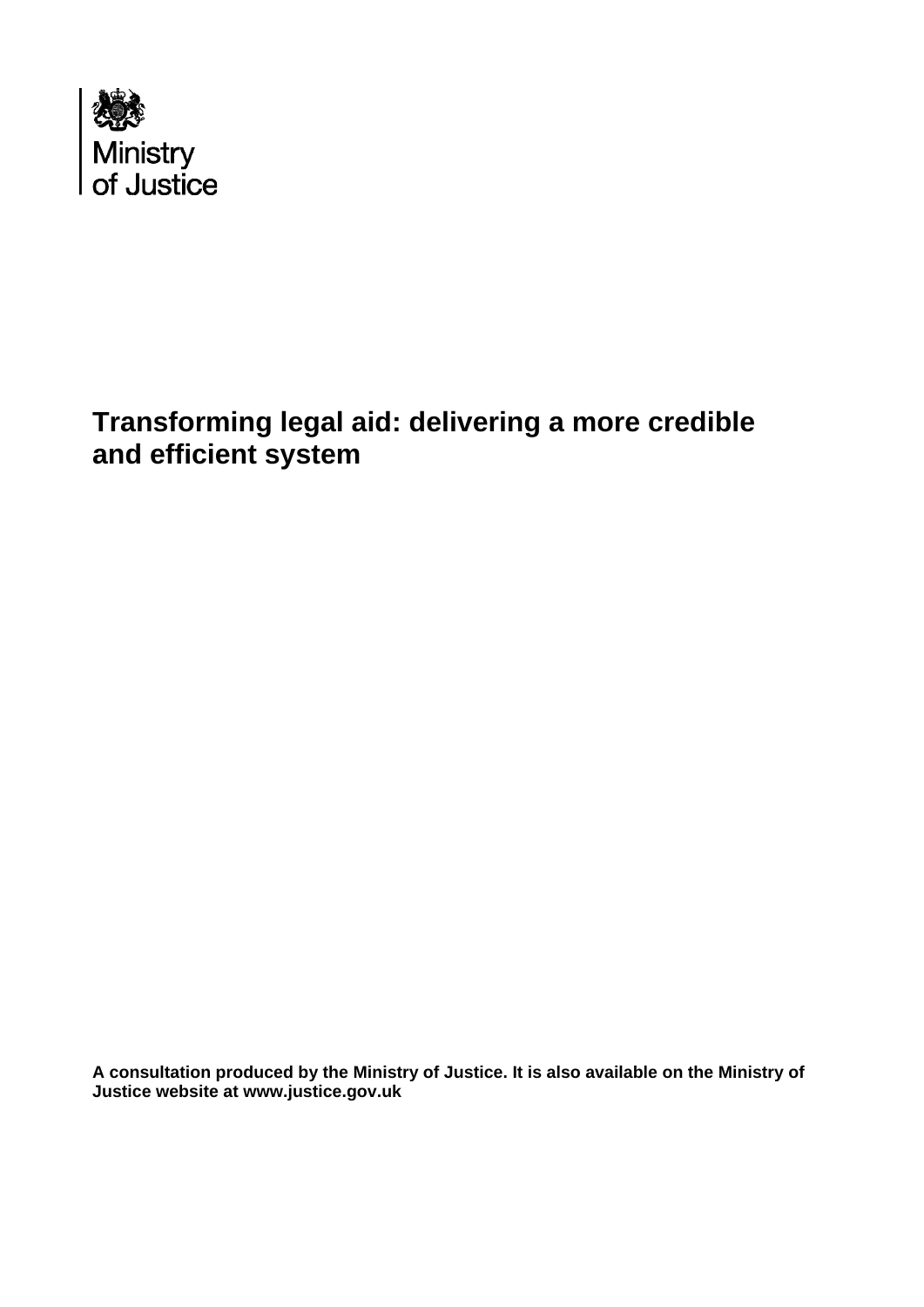## **About this consultation**

| To:                                                                                     | This consultation is aimed at providers of publicly funded legal<br>services and others with an interest in the justice system.                                 |  |
|-----------------------------------------------------------------------------------------|-----------------------------------------------------------------------------------------------------------------------------------------------------------------|--|
| <b>Duration:</b>                                                                        | From 09/04/13 to 04/06/13                                                                                                                                       |  |
| <b>Enquiries (including requests)</b><br>for the paper in an alternative<br>format) to: | <b>Annette Cowell</b><br>Ministry of Justice<br>102 Petty France<br>London SW1H 9AJ                                                                             |  |
|                                                                                         | Tel: 020 3334 3555                                                                                                                                              |  |
|                                                                                         | Fax: 020 3334 4295                                                                                                                                              |  |
|                                                                                         | Email: legalaidreformmoj@justice.gsi.gov.uk                                                                                                                     |  |
| How to respond:                                                                         | We encourage respondents to use the online consultation tool<br>at https://consult.justice.gov.uk/. Alternatively, please send<br>your response by 04/06/13 to: |  |
|                                                                                         | <b>Annette Cowell</b><br>Ministry of Justice<br>102 Petty France<br>London SW1H 9AJ                                                                             |  |
|                                                                                         | Tel: 020 3334 3555                                                                                                                                              |  |
|                                                                                         | Fax: 020 3334 4295                                                                                                                                              |  |
|                                                                                         | Email: legalaidreformmoj@justice.gsi.gov.uk                                                                                                                     |  |
| <b>Response paper:</b>                                                                  | A response to this consultation exercise is due to be published<br>in autumn 2013 at: www.justice.gov.uk                                                        |  |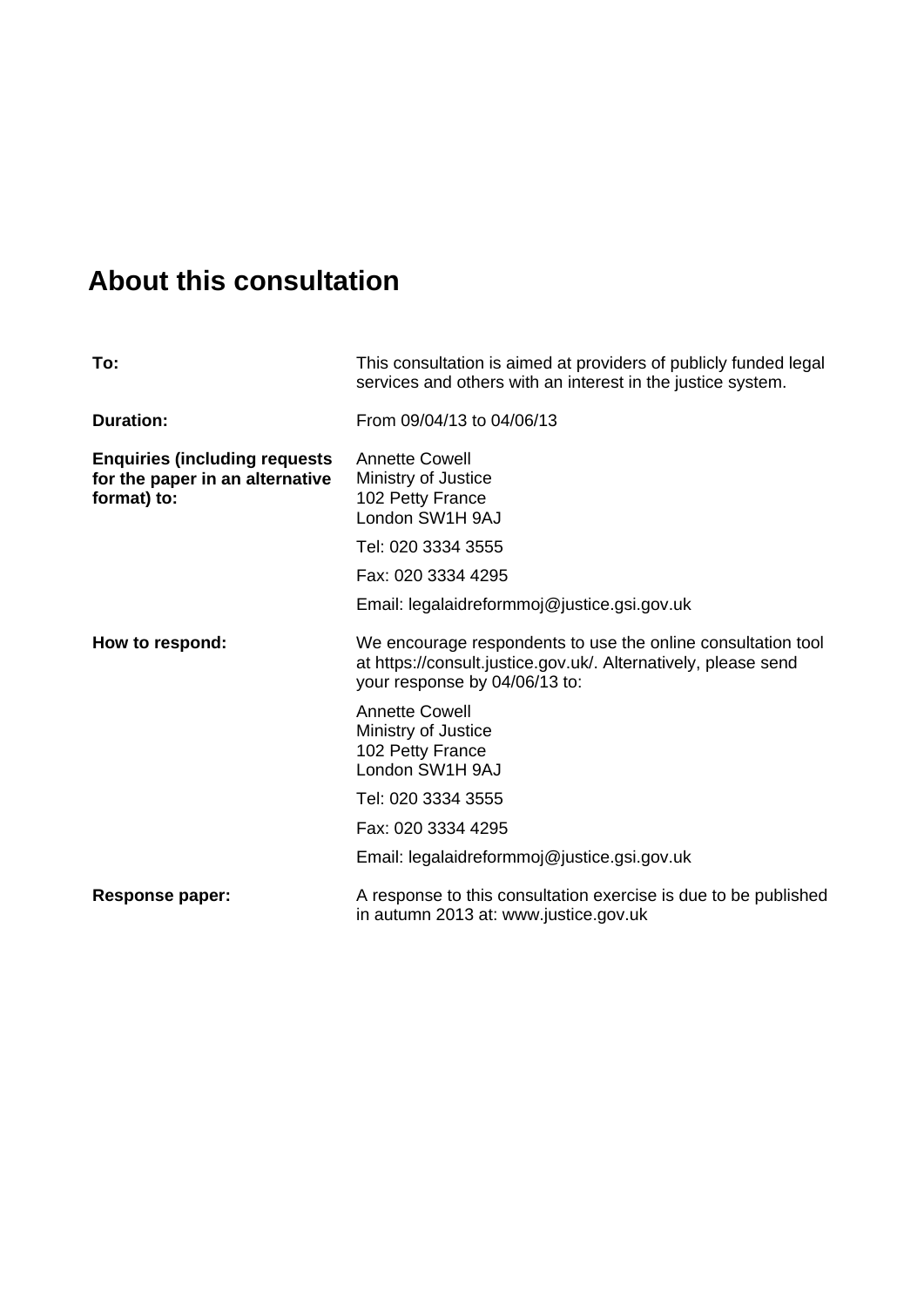## **Contents**

| <b>Ministerial Foreword</b>                                                                                             | 3   |
|-------------------------------------------------------------------------------------------------------------------------|-----|
| <b>Chapter 1: Executive Summary</b>                                                                                     | 5   |
| Chapter 2: Introduction                                                                                                 | 13  |
| Chapter 3: Eligibility, Scope and Merits                                                                                | 17  |
| Chapter 4: Introducing Competition in the Criminal Legal Aid Market                                                     | 37  |
| Chapter 5: Reforming Fees in Criminal Legal Aid                                                                         | 72  |
| Chapter 6: Reforming Fees in Civil Legal Aid                                                                            | 85  |
| Chapter 7: Expert Fees in Civil, Family and Criminal Proceedings                                                        | 97  |
| <b>Chapter 8: Impact Assessments</b>                                                                                    | 100 |
| About you                                                                                                               | 101 |
| <b>Consultation Co-ordinator contact details</b>                                                                        | 102 |
| Contact details/How to respond                                                                                          | 103 |
| Annex A – Glossary                                                                                                      | 105 |
| Annex B – Background information relating to the proposal to restrict the scope of<br>criminal legal aid for prison law | 110 |
| Annex C - Universal Credit and cost recovery                                                                            | 114 |
| Annex D – Price competition – data analysis and management information                                                  | 115 |
| Annex E – Classes of criminal legal aid work proposed for inclusion in scope of<br>competition                          | 121 |
| Annex F- Summary of current criminal legal aid scheme                                                                   | 123 |
| Annex G – Current and proposed rates under the Advocates' Graduated Fee Scheme 127                                      |     |
| Annex H – current and proposed VHCC fee rates (excluding VAT)                                                           | 131 |
| Annex I - Civil fees: enhancements to hourly rates                                                                      | 136 |
| Annex J – Comparison between current and proposed experts' fees and rates<br>(with 20% reduction)                       | 137 |
| Annex K - Equalities Impact                                                                                             | 142 |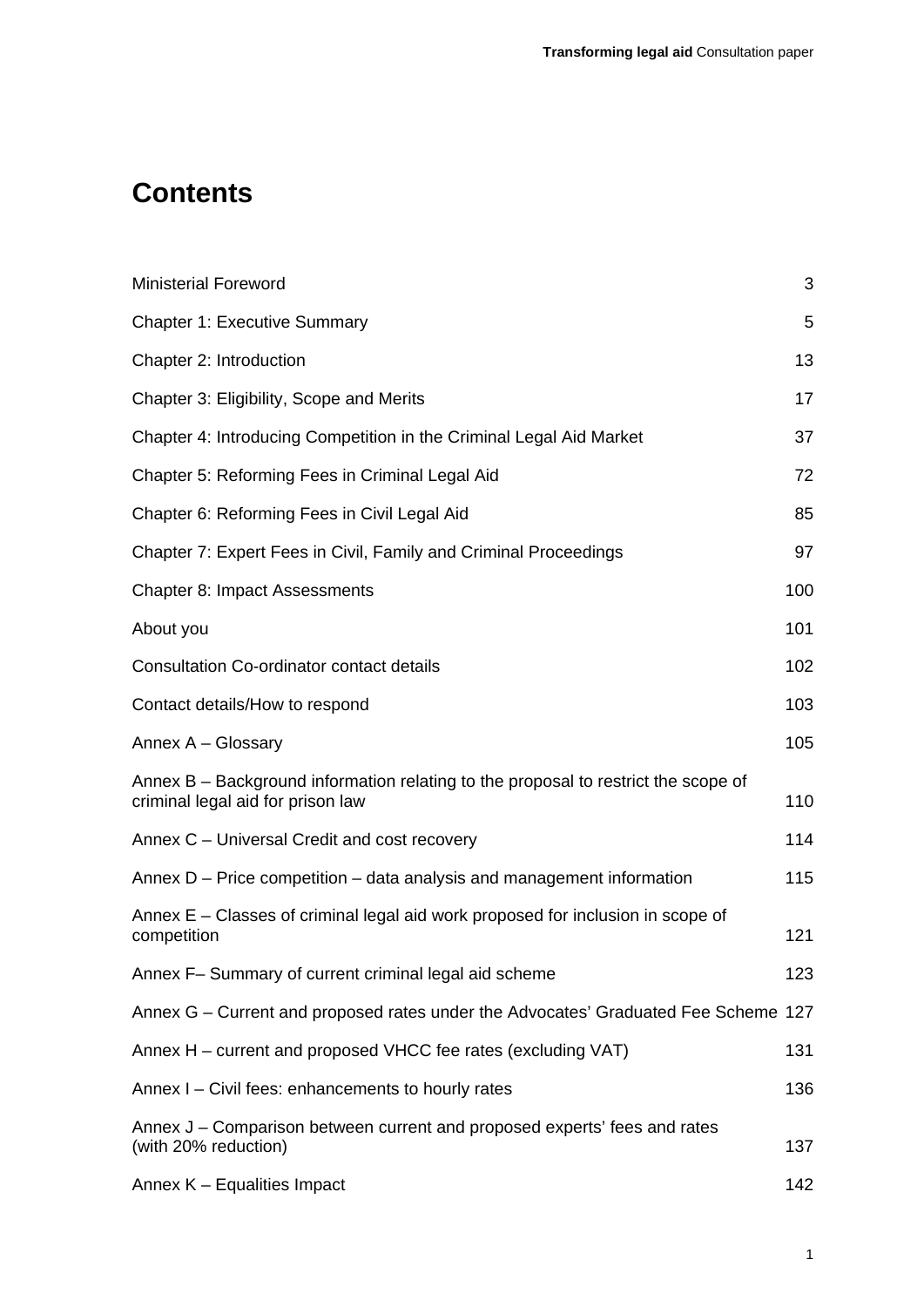**Transforming legal aid** Consultation paper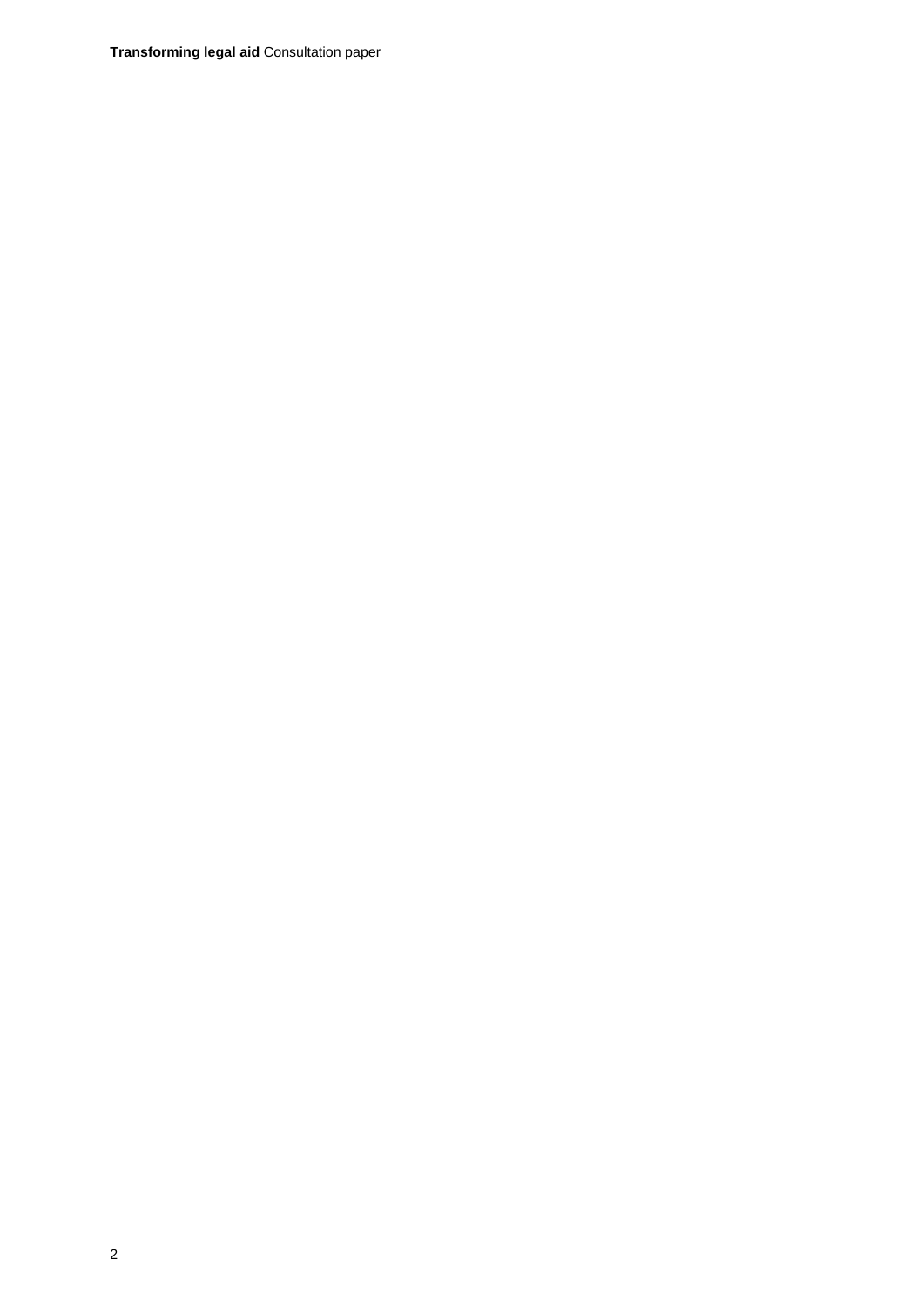## <span id="page-5-0"></span>**Ministerial Foreword**



open justice system. Unfortunately, over the past decade, the in the world. Access to justice should not be determined by your ability to pay, and I am clear that legal aid is the hallmark of a fair, system has lost much of its credibility with the public. Taxpayers' money has been used to pay for frivolous claims, to foot the legal bills of wealthy criminals, and to cover cases which run on and on racking up large fees for a small number of lawyers, far in excess of what senior public servants are paid. Under the previous government, the cost of the system spiralled out of control, and it became one of the most costly

Earlier in this Parliament, the Government took significant steps to reform legal aid, to bring costs under control particularly in relation to civil claims. In the current financial

climate, it is now necessary to make further savings by embarking on the next phase of reform, mainly focused on criminal cases. The principles which underpin these proposals are simple: to ensure that those who can afford to pay do so; to make certain that legal aid is not funding cases which lack merit or which are better dealt with outside court; and to encourage greater efficiency in the criminal justice system to reduce costs. The hardworking public pay for legal aid, and we must deliver a system which commands their confidence and spends their money wisely.

Under these reforms, those with significantly higher than average incomes will no longer be eligible for financial support in criminal cases; those who have no strong connection with the UK will cease to have their civil legal costs covered too. Prisoners who wish to challenge their treatment in custody will have recourse to the prisoner complaints procedures rather than accessing a lawyer through legal aid; on Judicial Reviews, lawyers who bring weak cases will no longer be reimbursed; and cases with less than a 50% chance of success will no longer be funded. This is a comprehensive package of measures to restore the public's faith in the system.

To deliver real savings, it is necessary to drive greater efficiency in the legal aid system too. For criminal litigation, we are proposing a model of competitive tendering, where solicitors firms must compete to offer the best price they can for work in their local area. This will mean successful firms expanding or joining together, to achieve economies of scale which can be passed onto the taxpayer in savings to the public purse. For criminal advocacy, we intend to reform the fee structure, to ensure that cases are resolved as quickly as possible, which will mean less time required of lawyers, and lower costs to the legal aid bill. The impact of these changes will also help remedy the great disparity which had emerged within the legal profession by reducing the payments to that small number of lawyers earning very high fees whilst protecting the majority of barristers who should not lose out as a result of our proposals. Indeed, some of the lowest fee earners will be better off.

In short, the reforms outlined in this document both boost public confidence in and reduce the cost of the legal aid system. In the medium term, I am keen to explore further ways for convicted criminals to bear a greater proportion of their legal costs themselves, rather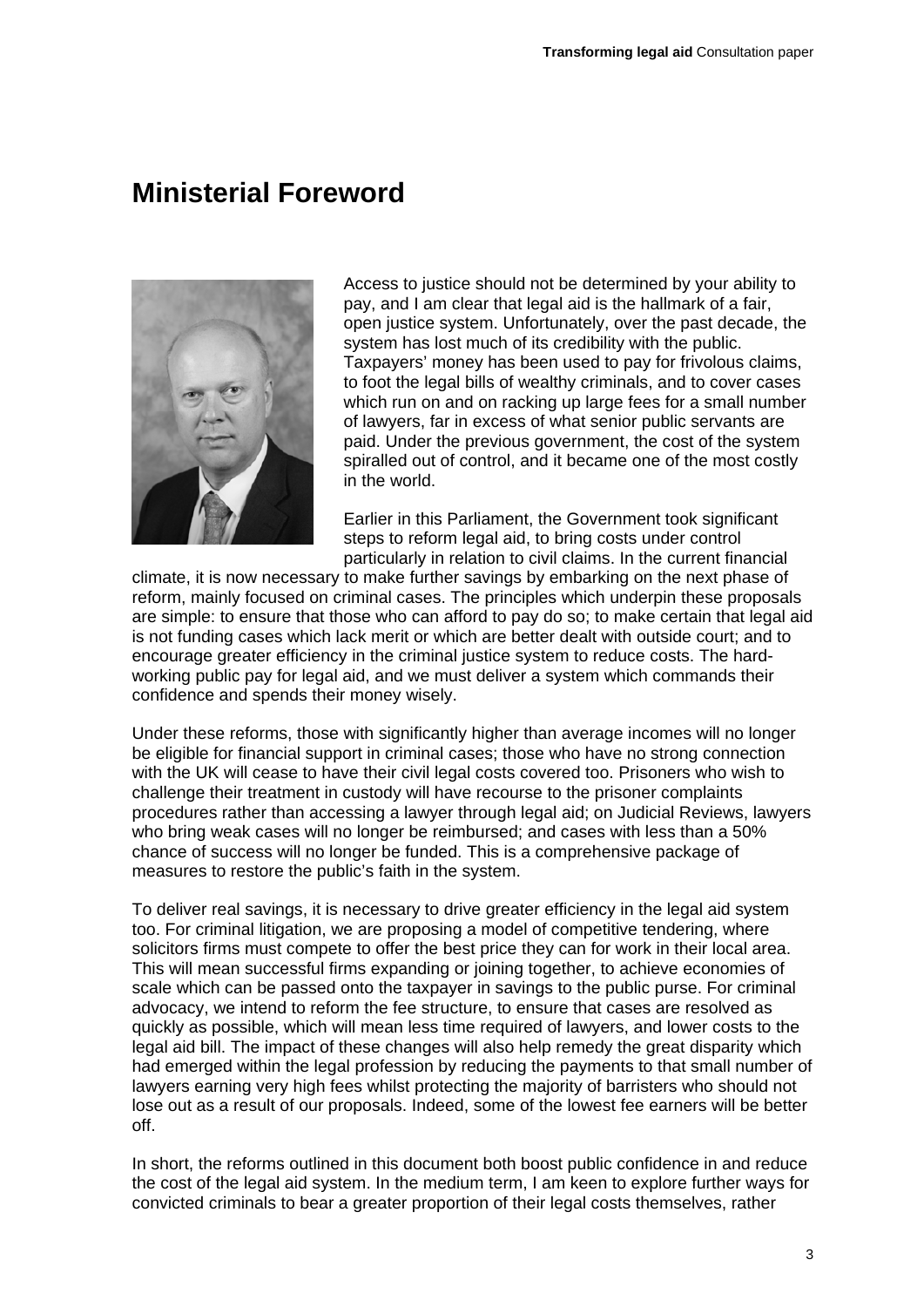than the bill simply falling to the taxpayer. Whether through deductions from future earnings, or by some other means, we should be seeking to ease the burden of legal aid on the public purse, whilst guaranteeing everyone the right to a defence.

Though in Britain today we face serious challenges, this must not undermine our determination for reform or our desire to achieve the best value for the taxpayer. These proposals are bold but fair, and I look forward to hearing your views.

 $S \longrightarrow$ 

Chris Grayling Lord Chancellor and Secretary of State for Justice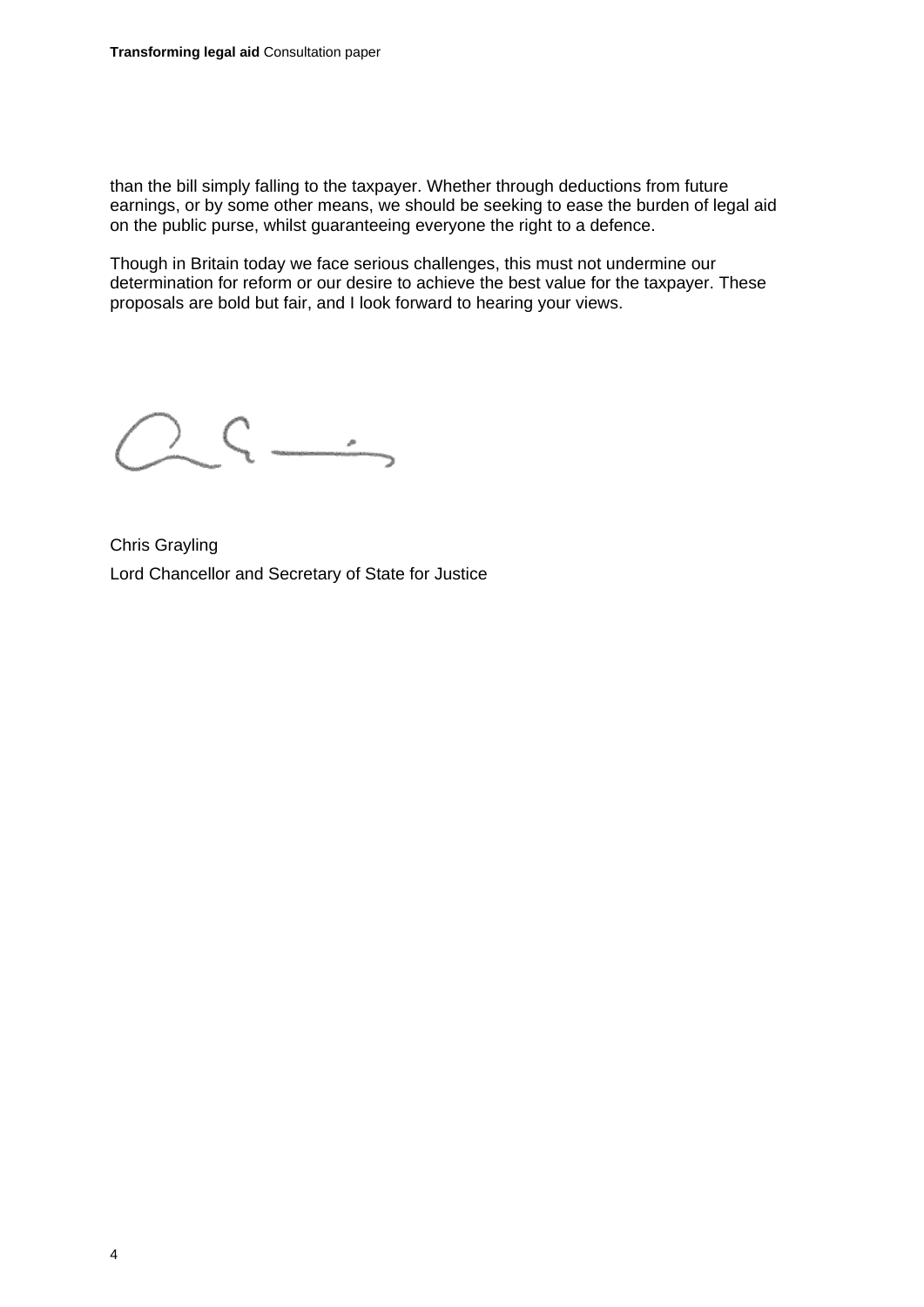## <span id="page-7-0"></span>**Chapter 1: Executive Summary**

### **Executive Summary**

- 1.1 This document sets out the Government's proposals for further reform of the legal aid system in England and Wales.
- 1.2 As set out in **Chapter 2** (**Introduction**), against a backdrop of continuing financial pressure on public finances, we need to continue to bear down on public spending.
- 1.3 We estimate that the proposals set out in this consultation would, if implemented, deliver savings of £220 million per year by 20[1](#page-7-1)8/19.<sup>1</sup>
- 1.4 Views are invited on the questions set out below. When expressing views on those questions, respondents are advised to have the overall fiscal context firmly in mind.

### **Proposals for reform**

- 1.5 **Chapter 3 (Eligibility, Scope and Merits)** sets out proposals for improving public confidence in the legal aid scheme. It includes reforms to prison law to ensure that legal aid is not available for matters that do not justify the use of public funds such as treatment issues; the introduction of a household disposable income threshold above which defendants would no longer receive criminal legal aid; a residence test for civil legal aid claimants; reforms to reduce the use of legal aid to fund weak judicial reviews; and amendments to the civil merits test to prevent the funding of any cases with less than a 50% chance of success.
- 1.6 **Chapter 4 (Introducing Competition in the Criminal Legal Aid Market)** sets out proposals for introducing price competition into the criminal legal aid market, initially for the full range of litigation services (except Very High Cost Cases (Crime) VHCCs) and magistrates' court representation only. It details the main features and elements of the proposed model.
- 1.7 **Chapter 5 (Reforming Fees in Criminal Legal Aid)** sets out proposals to reduce the cost of criminal legal aid fees for Crown Court advocacy and VHCCs (both litigation and advocacy), which it is not proposed to include in competition. These include, first a proposal to restructure the current Advocacy Graduated Fees Scheme to encourage earlier resolution and more efficient working through a harmonisation of guilty plea, cracked trial and basic trial fee rates to the cracked trial rate, and a reduction in and tapering of daily trial attendance rates from day 3. Second, there is a proposal to reduce all VHCC rates by 30%. Third, there is a proposal to tighten the rules governing the decision to appoint multiple counsel in a case, changes to litigator contracts to require greater support to counsel from the

<span id="page-7-1"></span><sup>1</sup> This estimate does not take account of savings arising from fees not being uprated by inflation over the four years to 2018/19. It should be noted that the figures in the accompanying Impact Assessments are long run steady state savings which take account of the continued impact of the policy proposals.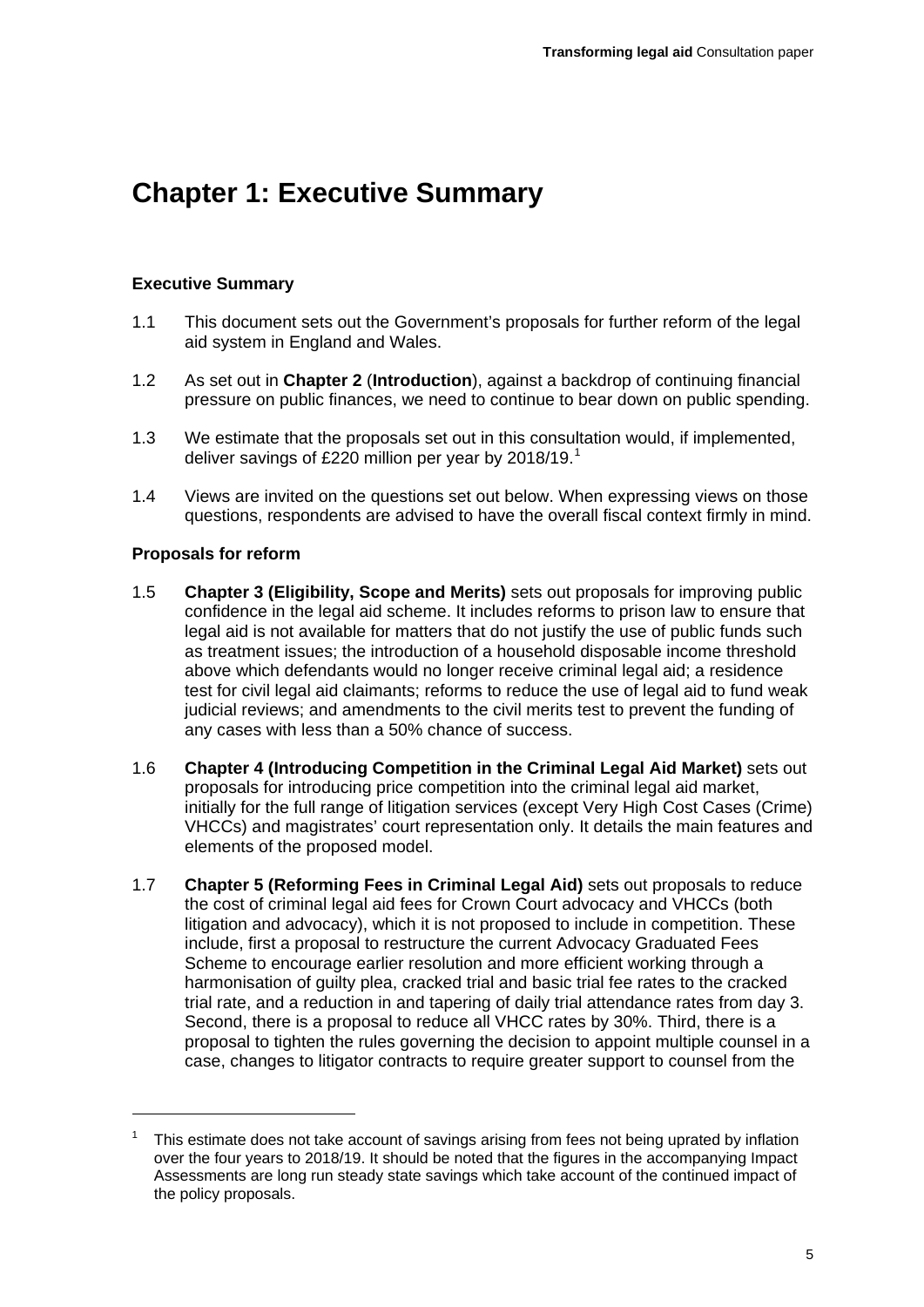litigation team, and the introduction of a more robust and consistent system of decision-making.

- 1.8 **Chapter 6 (Reforming Fees in Civil Legal Aid)** sets out proposals to reduce solicitor representation fees in family public law cases by 10%, to align the fees for barristers and other advocates in non-family cases, and to remove the 35% uplift in provider legal aid fees in immigration and asylum appeals.
- 1.9 **Chapter 7 (Expert Fees in Civil, Family and Criminal Proceedings)** sets out a proposal to reduce fees paid to experts in civil, family and criminal cases by 20%.

#### **Impact Assessment**

1.10 As set out in **Chapter 8 (Equality Impact)**, the Government has assessed the potential impacts of the proposed reforms in accordance with our obligations under the Equality Act 2010. These assessments of the potential impact are at [Annex K](#page-144-0).

### **Consultation**

- 1.11 The Government would welcome responses to the questions set out in this consultation paper. We would prefer responses to be submitted online at [www.justice.gov.uk](http://www.justice.gov.uk/). Those who would prefer to submit their responses via e-mail may send them to [legalaidreformmoj@justice.gsi.gov.uk.](mailto:legalaidreformmoj@justice.gsi.gov.uk) Those who would prefer to submit views in hard copy should send their responses to Annette Cowell, Legal Aid Reform, Ministry of Justice, 102 Petty France, London, SW1H 9AJ.
- 1.12 The deadline for responses is midnight on Tuesday 4 June 2013. The Government will respond to the consultation in autumn 2013.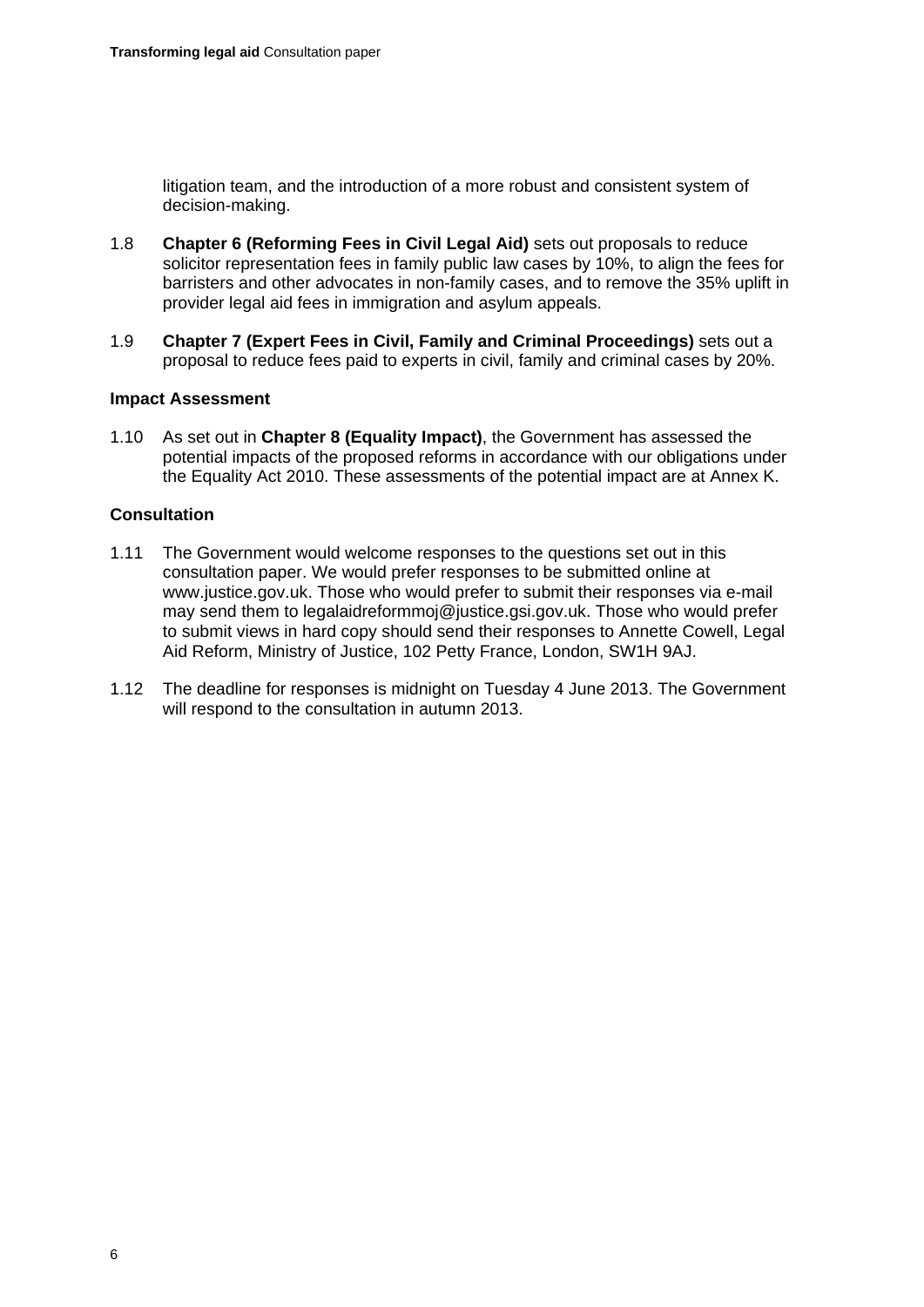## **Schedule of Consultation Questions**

### **Chapter Three: Eligibility, Scope and Merits**

### **1) Restricting the scope of legal aid for prison law**

Q1. Do you agree with the proposal that criminal legal aid for prison law matters should be restricted to the proposed criteria? Please give reasons.

### **2) Imposing a financial eligibility threshold in the Crown Court**

- Q2. Do you agree with the proposal to introduce a financial eligibility threshold on applications for legal aid in the Crown Court? Please give reasons.
- Q3. Do you agree that the proposed threshold is set an appropriate level? Please give reasons.

### **3) Introducing a residence test**

Q4. Do you agree with the proposed approach for limiting legal aid to those with a strong connection with the UK? Please give reasons.

### **4) Paying for permission work in judicial review cases**

Q5. Do you agree with the proposal that providers should only be paid for work carried out on an application for judicial review, including a request for reconsideration of the application at a hearing, the renewal hearing, or an onward permission appeal to the Court of Appeal, if permission is granted by the Court (but that reasonable disbursements should be payable in any event)? Please give reasons.

### **5) Civil merits test – removing legal aid for borderline cases**

Q6. Do you agree with the proposal that legal aid should be removed for all cases assessed as having "borderline" prospects of success? Please give reasons.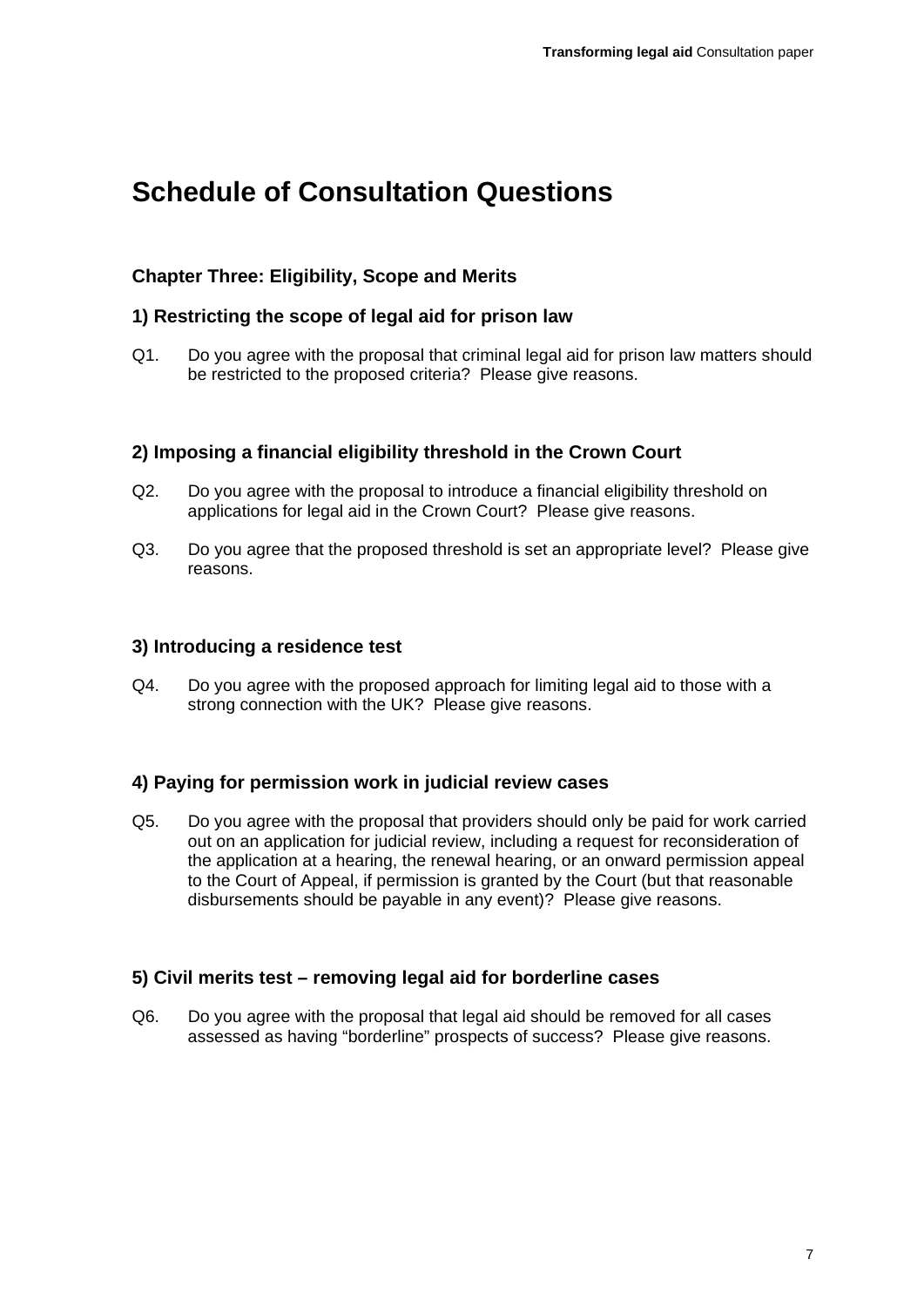### **Chapter Four: Introducing Competition in the Criminal Legal Aid Market**

### **i) Scope of the new contract**

- Q7. Do you agree with the proposed scope of criminal legal aid services to be competed? Please give reasons.
- Q8. Do you agree that, given the need to deliver further savings, a 17.5% reduction in the rates payable for those classes of work not determined by the price competition is reasonable? Please give reasons.

### **ii) Contract length**

Q9. Do you agree with the proposal under the competition model that three years, with the possibility of extending the contract term by up to two further years and a provision for compensation in certain circumstances for early termination, is an appropriate length of contract? Please give reasons.

### **iii) Geographical areas for the procurement and delivery of services**

- Q10. Do you agree with the proposal under the competition model that with the exception of London, Warwickshire/West Mercia and Avon and Somerset /Gloucestershire, procurement areas should be set by the current criminal justice system areas? Please give reasons.
- Q11. Do you agree with the proposal under the competition model to join the following criminal justice system areas: Warwickshire with West Mercia; and Gloucestershire with Avon and Somerset, to form two new procurement areas? Please give reasons.
- Q12. Do you agree with the proposal under the competition model that London should be divided into three procurement areas, aligned with the area boundaries used by the Crown Prosecution Service? Please give reasons.
- Q13. Do you agree with the proposal under the competition model that work tendered should be exclusively available to those who have won competitively tendered contracts within the applicable procurement areas? Please give reasons.

### **iv) Number of contracts**

- Q14. Do you agree with the proposal under the competition model to vary the number of contracts in each procurement area? Please give reasons.
- Q15. Do you agree with the factors that we propose to take into consideration and are there any other factors that should to be taken into consideration in determining the appropriate number of contracts in each procurement area under the competition model? Please give reasons.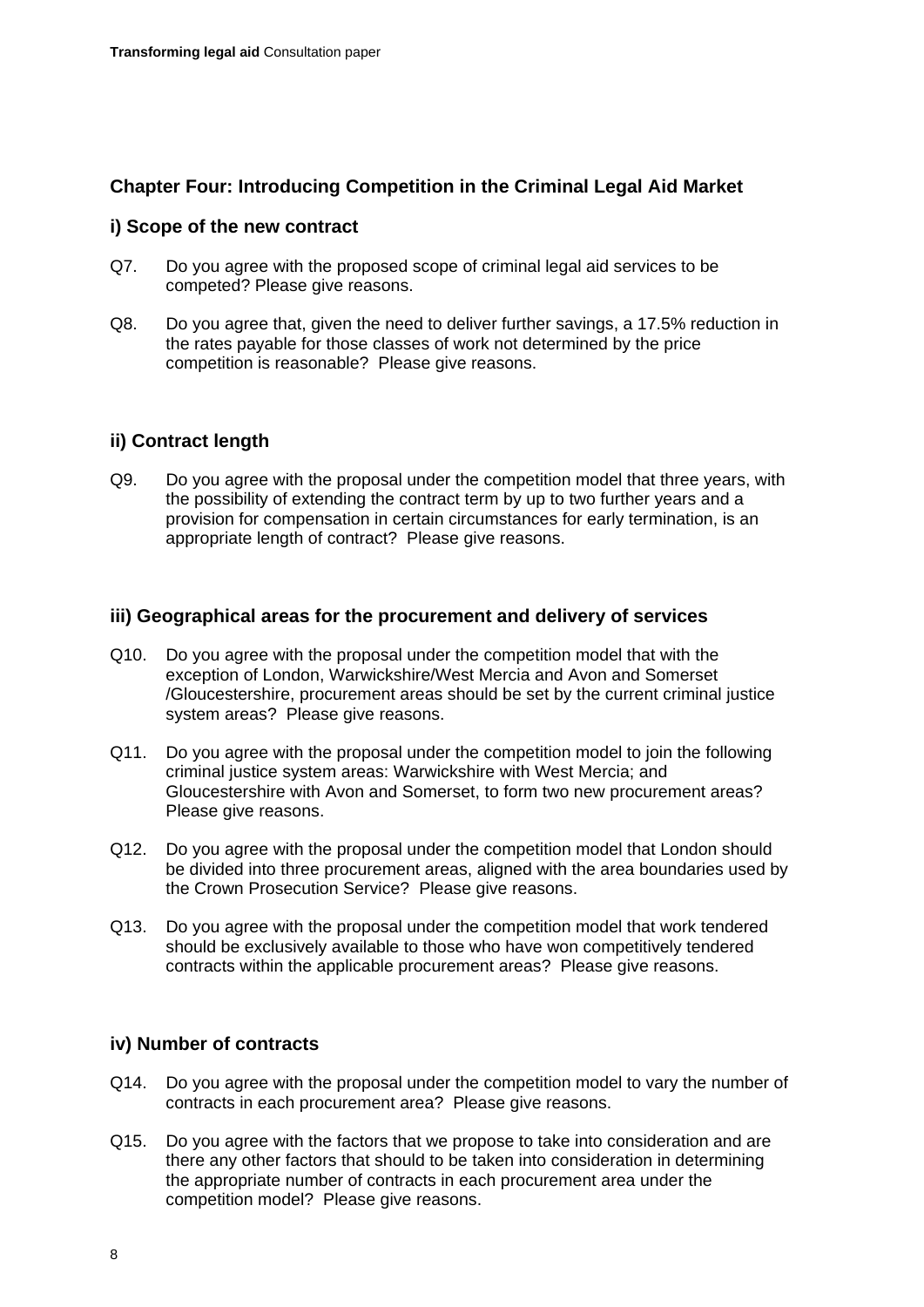### **vi) Contract value**

Q16. Do you agree with the proposal under the competition model that work would be shared equally between providers in each procurement area? Please give reasons.

### **vii) Client choice**

Q17. Do you agree with the proposal under the competition model that clients would generally have no choice in the representative allocated to them at the outset? Please give reasons.

### **viii) Case allocation**

- Q18. Which of the following police station case allocation methods should feature in the competition model? Please give reasons.
	- Option 1(a) cases allocated on a case by case basis
	- Option  $1(b)$  cases allocated based on the client's day of month of birth
	- Option  $1(c)$  cases allocated based on the client's surname initial
	- Option 2 cases allocated to the provider on duty
	- Other
- Q19. Do you agree with the proposal under the competition model that for clients who cannot be represented by one of the contracted providers in the procurement area (for a reason agreed by the Legal Aid Agency or the Court), the client should be allocated to the next available nearest provider in a different procurement area? Please give reasons.
- Q20. Do you agree with the proposal under the competition model that clients would be required to stay with their allocated provider for the duration of the case, subject to exceptional circumstances? Please give reasons.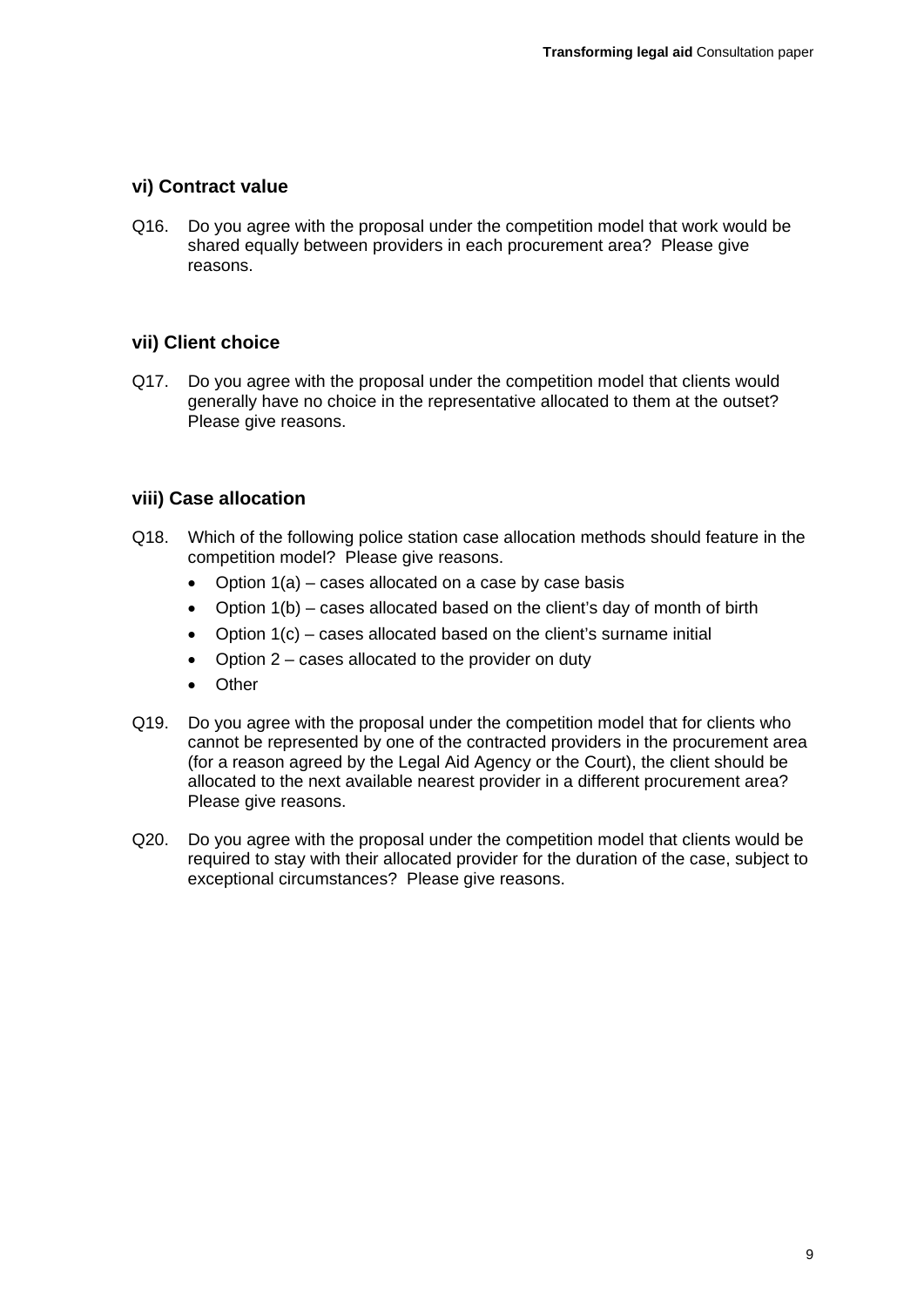### **ix) Remuneration**

- Q21. Do you agree with the following proposed remuneration mechanism under the competition model? Please give reasons.
	- Block payment for all police station attendance work per provider per procurement area based on the historical volume in area and the bid price
	- Fixed fee per provider per procurement area based on their bid price for magistrates' court representation
	- Fixed fee per provider per procurement area based on their bid price for Crown Court litigation (for cases where the pages of prosecution evidence does not exceed 500)
	- Current graduated fee scheme for Crown Court litigation (for cases where the pages of prosecution evidence exceed 500 only) but at discounted rates as proposed by each provider in the procurement area
- Q22. Do you agree with the proposal under the competition model that applicants be required to include the cost of any travel and subsistence disbursements under each fixed fee and the graduated fee when submitting their bids? Please give reasons.

### **x) Procurement process**

- Q23. Are there any other factors to be taken into consideration in designing the technical criteria for the Pre Qualification Questionnaire stage of the tendering process under the competition model? Please give reasons.
- Q24. Are there any other factors to be taken into consideration in designing the criteria against which to test the Delivery Plan submitted by applicants in response to the Invitation to Tender under the competition model? Please give reasons.
- Q25. Do you agree with the proposal under the competition model to impose a price cap for each fixed fee and graduated fee and to ask applicants to bid a price for each fixed fee and a discount on the graduated fee below the relevant price cap? Please give reasons.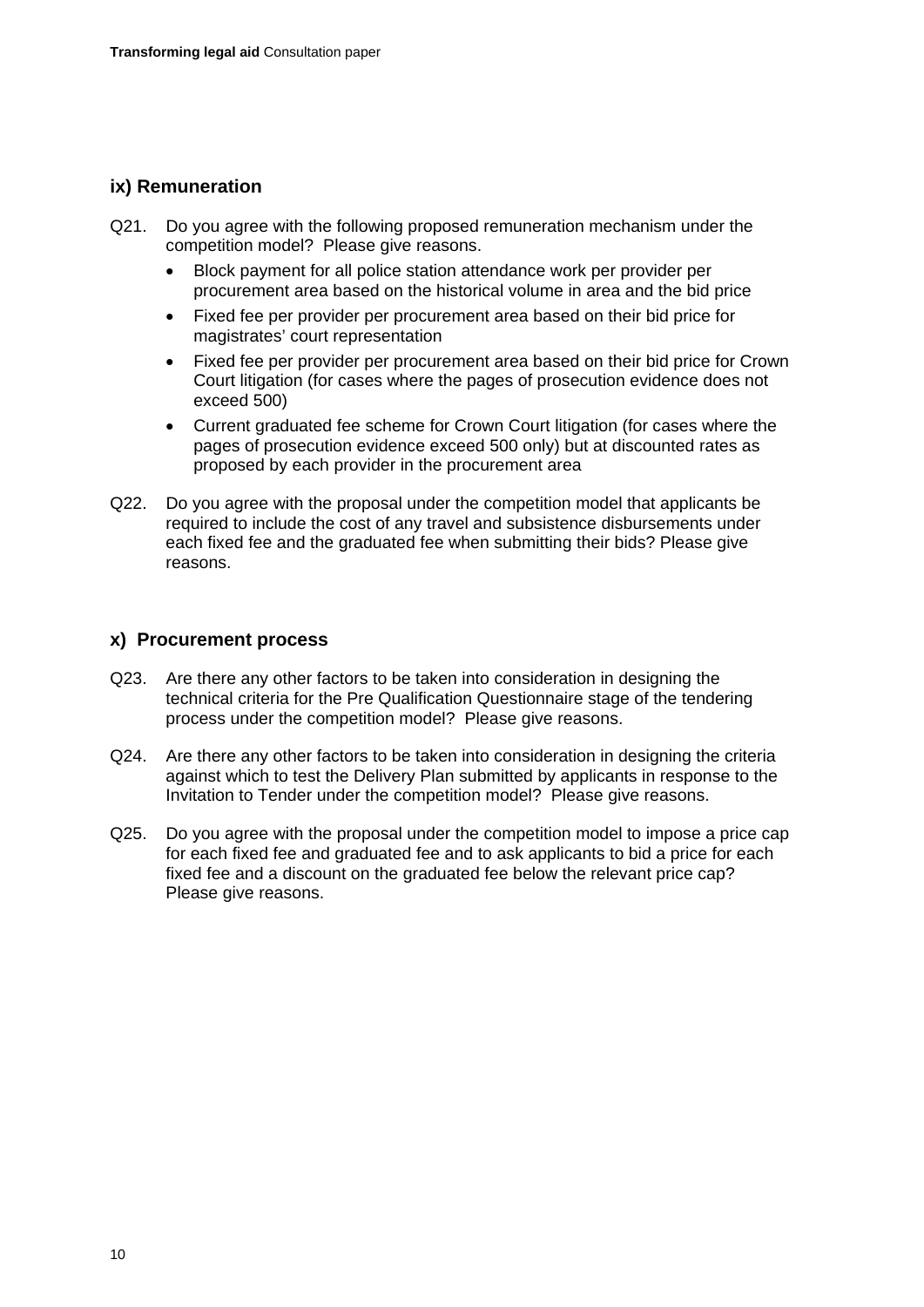### **Chapter Five: Reforming Fees in Criminal Legal Aid**

### **1) Restructuring the Advocates' Graduated Fee Scheme**

- Q26. Do you agree with the proposals to amend the Advocates' Graduated Fee Scheme to:
	- introduce a single harmonised basic fee, payable in all cases (other than those that attract a fixed fee), based on the current basic fee for a cracked trial;
	- reduce the initial daily attendance fee for trials by between approximately 20 and 30%; and
	- taper rates so that a decreased fee would be payable for every additional day of trial?

Please give reasons.

### **2) Reducing litigator and advocate fees in Very High Cost Cases (Crime)**

- Q27. Do you agree that Very High Cost Case (Crime) fees should be reduced by 30%? Please give reasons.
- Q28. Do you agree that the reduction should be applied to future work under current contracts as well as future contracts? Please give reasons.

### **3) Reducing the use of multiple advocates**

- Q29. Do you agree with the proposals:
	- to tighten the current criteria which inform the decision on allowing the use of multiple advocates;
	- to develop a clearer requirement in the new litigation contracts that the litigation team must provide appropriate support to advocates in the Crown Court; and
	- to take steps to ensure that they are applied more consistently and robustly in all cases by the Presiding Judges?

Please give reasons.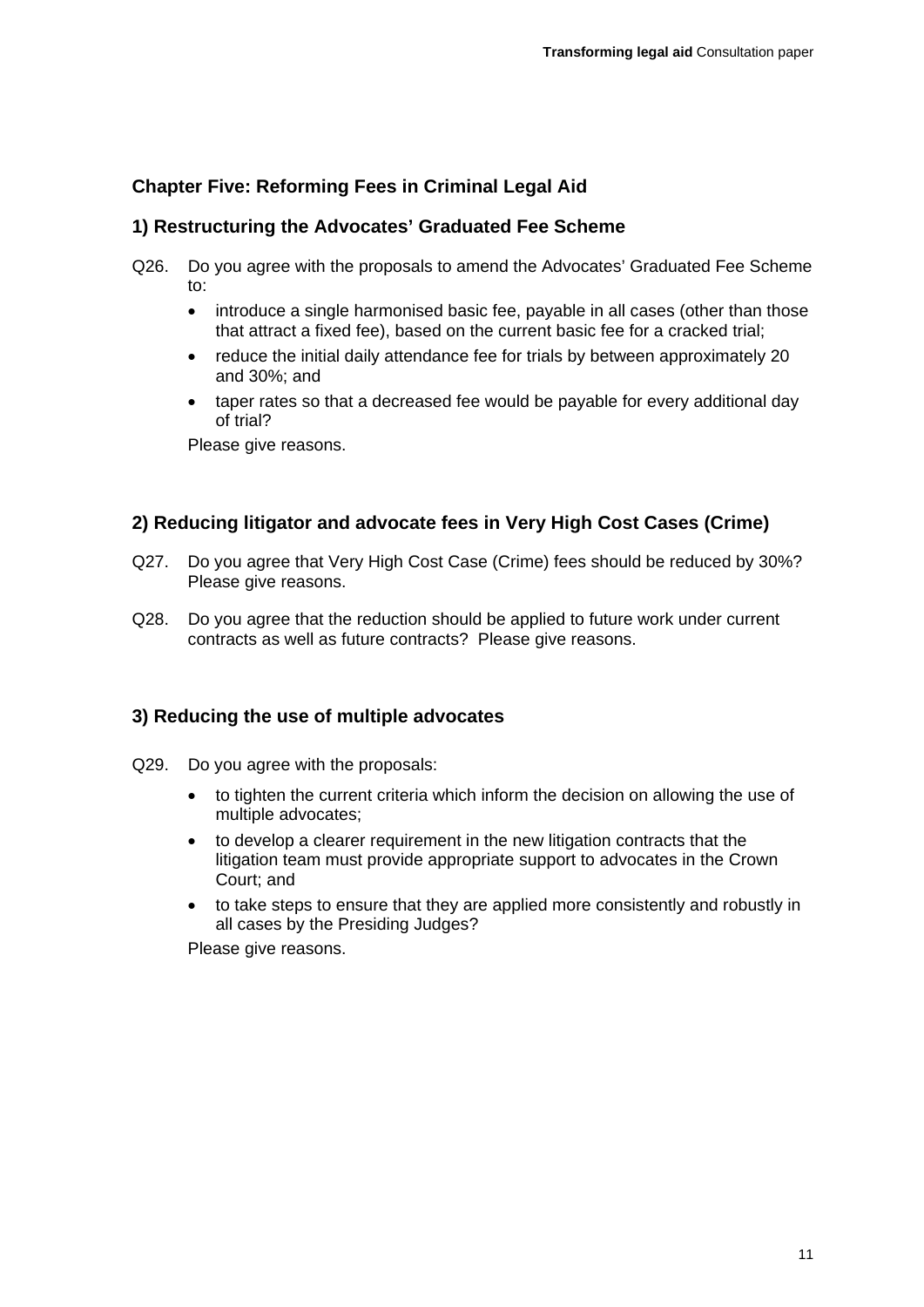### **Chapter Six: Reforming Fees in Civil Legal Aid**

### **1) Reducing the fixed representation fees paid to solicitors in family cases covered by the Care Proceedings Graduated Fee Scheme:**

Q30. Do you agree with the proposal that the public family law representation fee should be reduced by 10%? Please give reasons.

### **2) Harmonising fees paid to self-employed barristers with those paid to other advocates appearing in civil (non-family) proceedings**

Q31. Do you agree with the proposal that fees for self-employed barristers appearing in civil (non-family) proceedings in the County Court and High Court should be harmonised with those for other advocates appearing in those courts. Please give reasons.

### **3) Removing the uplift in the rate paid for immigration and asylum Upper Tribunal cases**

Q32. Do you agree with the proposal that the higher legal aid civil fee rate, incorporating a 35% uplift payable in immigration and asylum Upper Tribunal appeals, should be abolished? Please give reasons.

### **Chapter Seven: Expert Fees in Civil, Family, and Criminal Proceedings**

Q33. Do you agree with the proposal that fees paid to experts should be reduced by 20%? Please give reasons.

### **Chapter Eight: Equalities Impact**

- Q34. Do you agree that we have correctly identified the range of impacts under the proposals set out in this consultation paper? Please give reasons.
- Q35. Do you agree that we have correctly identified the extent of impacts under these proposals? Please give reasons.
- Q36. Are there forms of mitigation in relation to impacts that we have not considered?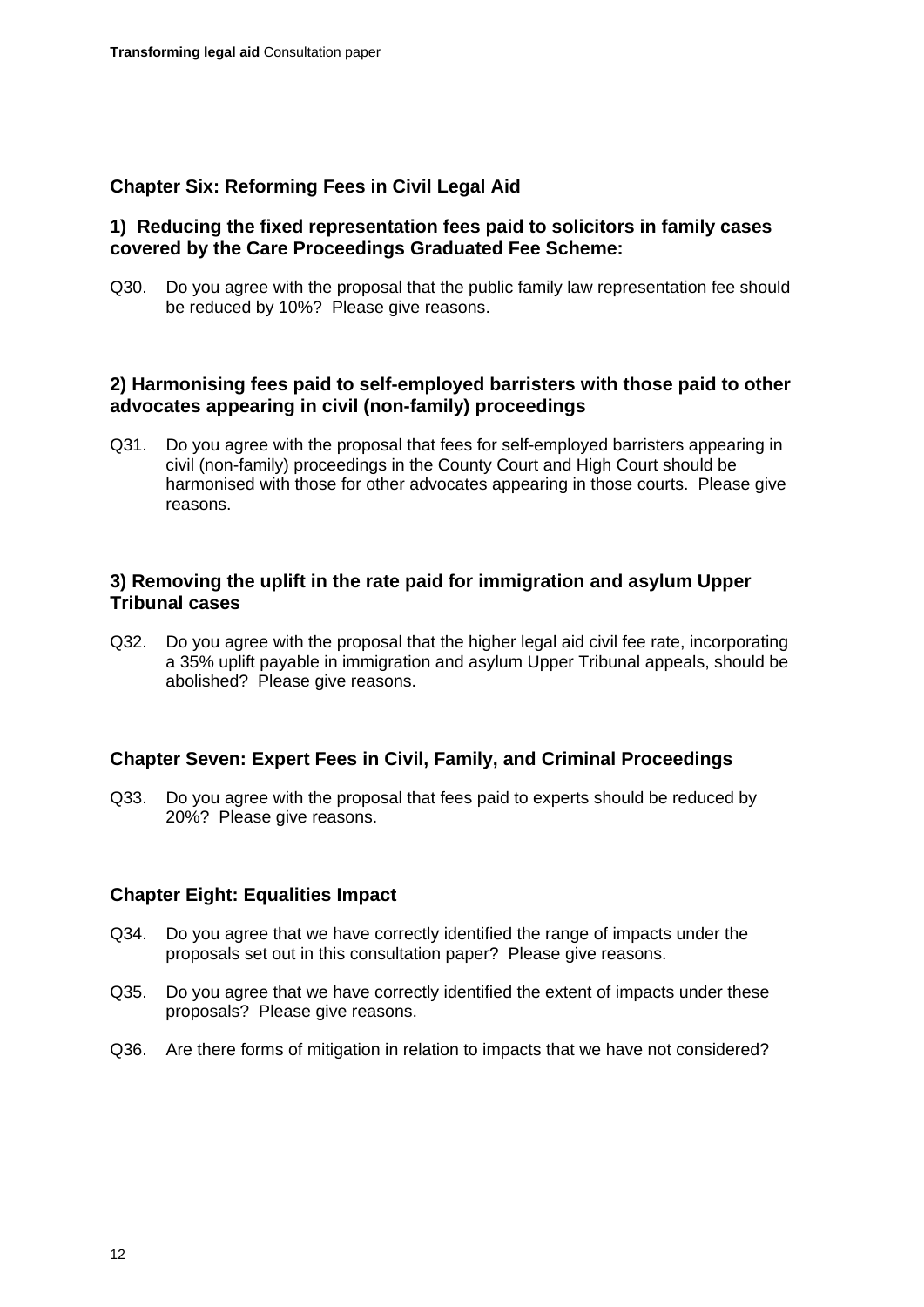## <span id="page-15-0"></span>**Chapter 2: Introduction**

- 2.1 In Britain, we have a justice system of which we can be proud and which justly deserves its world-wide recognition for impartiality and fairness. As part of that system, legal aid helps thousands of people a year to access justice and ensure fair outcomes. However, in the past decade our legal aid bill has risen dramatically, so that it is now one of the highest in the world, costing the taxpayer nearly £2bn each year. At the same time, legal aid appears to have been provided for cases that do not justify it and to those who do not need it, which undermines public confidence in the scheme.
- 2.2 When the Government took office in 2010, it was clear that significant reform was needed to target legal aid at those most in need and ensure that it was delivering best value for the taxpayer in challenging financial circumstances. That is why in May [2](#page-15-1)010 we made a commitment<sup>2</sup> to undertake a review of legal aid in England and Wales.<sup>[3](#page-15-2)</sup>
- 2.3 We implemented a programme of reforms<sup>[4](#page-15-3)</sup> comprising reductions in fees paid to criminal and civil legal aid service providers and, through the Legal Aid, Sentencing and Punishment of Offenders Act 2012 (LASPO), changes to civil legal aid scope and eligibility. Those reforms should deliver savings of some £320m per annum in 2014-15. We have also strengthened the accountability of the legal aid system and introduced a more rigorous approach to financial management by creating the Legal Aid Agency for this specific purpose.
- 2.4 However, against a backdrop of continuing pressure on public finances, we need to continue to bear down on the cost of legal aid and embark on the next stage of legal aid reform, to ensure that we are getting the best deal for the taxpayer, and that the system commands the confidence of the public. Where our previous reforms were mainly focused on legal aid for civil matters, our primary focus this time is in relation to crime. Our aim is not just to bring down the cost of the scheme, but to do so in ways that ensure limited public resources are targeted at those cases which justify it and those people who need it. Our proposals are also designed to drive greater efficiency in the provider market and for the Legal Aid Agency, and support our wider efforts to transform the justice system.
- 2.5 The LASPO reforms have done much to ensure that taxpayer funding is targeted at those who need it most and for the most serious cases. However, there remain some anomalies which we believe undermine the credibility of the scheme and of the wider justice system. The legal aid scheme should be as fair on taxpayers as on legal aid applicants. In criminal matters, everyone is entitled to a defence, and legal aid should foot the bill for those who cannot afford to pay. However, we do

1

<span id="page-15-1"></span><sup>2</sup> The Coalition: Our Programme for Government, [http://www.direct.gov.uk/prod\\_consum\\_dg/groups/dg\\_digitalassets/@dg/@en/documents/digital](http://www.direct.gov.uk/prod_consum_dg/groups/dg_digitalassets/@dg/@en/documents/digitalasset/dg_187876.pdf) [asset/dg\\_187876.pdf,](http://www.direct.gov.uk/prod_consum_dg/groups/dg_digitalassets/@dg/@en/documents/digitalasset/dg_187876.pdf) May 2010

Proposals for the reform of Legal Aid in England and Wales, Cm 7967 November 2010.

<span id="page-15-3"></span><span id="page-15-2"></span><sup>4</sup> As set out in Reform of Legal Aid in England and Wales: the Government Response Cm http://www.justice.gov.uk/downloads/consultations/legal-aid-reform-government-response.pdf.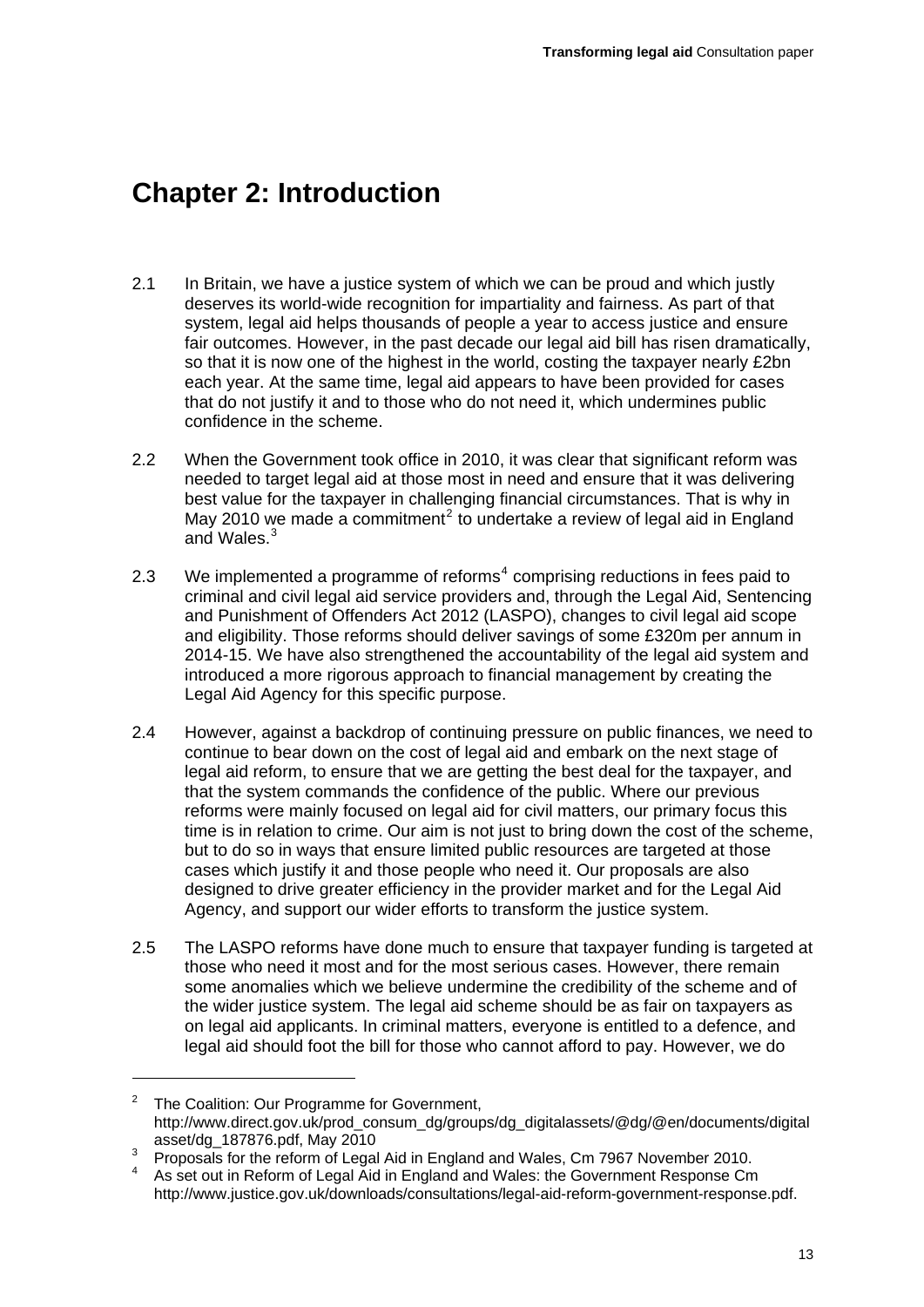not believe it is right for the taxpayer to pick up the bill for those who can afford it, for civil cases that lack merit, or for matters which are not of sufficient priority to justify public money and which are often better resolved through other non-legal channels. We are also clear that someone should have a strong connection with the UK in order to benefit from civil legal aid.

- 2.6 It is also our responsibility to ensure that when spending public funds is justified, the taxpayer gets best value for that money. We believe the single most effective way of doing this is to move away from the current complex system of administratively set fees, through the introduction of competitive tendering, where providers compete to offer their services at the best possible price. We have already seen this approach deliver savings and better outcomes in areas of justice such 'Community Payback'. We intend to introduce competitive tendering initially in criminal legal aid work only, where we are still spending over £1bn a year, and over a longer period to introduce competition in civil and family services provided face to face.<sup>[5](#page-16-0)</sup>
- 2.7 The Government's preferred approach is to introduce competition first for the full range of litigation services (except Very High Cost Cases (Crime)) and magistrates' court representation. It is clear that the current position of administratively set and unnecessarily complex fees, with over 1600 organisations delivering those services is far from being the most efficient way of procuring services. Our proposed model would result in consolidation of the market, making it easier to access greater volumes of work and allowing control of the case from end to end. Longer and larger contracts with greater certainty of volumes would give providers increased opportunities to scale up to achieve economies of scale and scope and provide a more efficient service. Firms would have the confidence to invest in the restructuring required in the knowledge they would be in receipt of larger and more certain returns over a longer period of time. Whilst encouraging consolidation, the model allows providers the freedom to develop the most efficient approach in delivering the service.
- 2.8 We have considered whether to include Crown Court advocacy in the competitive tender as well. Subject to the outcome of this consultation, we do not believe that it is appropriate to do so. Crown Court advocacy services are delivered predominantly by self-employed barristers from within a chambers structure, and whilst some chambers may be in a position to contract as a legal entity, these will probably be too few in number for nationwide tendering. We are also conscious that any competition which included Crown Court advocacy would effectively amount to 'one case one fee', with the contractor (likely to be the solicitor) deciding how much to pay the advocate. This would likely affect the long-term sustainability of the Bar as an independent referral profession. The Bar is a well respected part of the legal system in England and Wales, and we will have due regard to the viability of the profession in reaching our final decision on the model for competition.
- 2.9 We are clear, however, that we do still need to take action on the cost of criminal advocacy, especially in the Crown Court, which accounts for around £220m per

<span id="page-16-0"></span><sup>5</sup> As set out in the 2010 consultation and in Written Ministerial Statements issued in December 2011 and March 2013.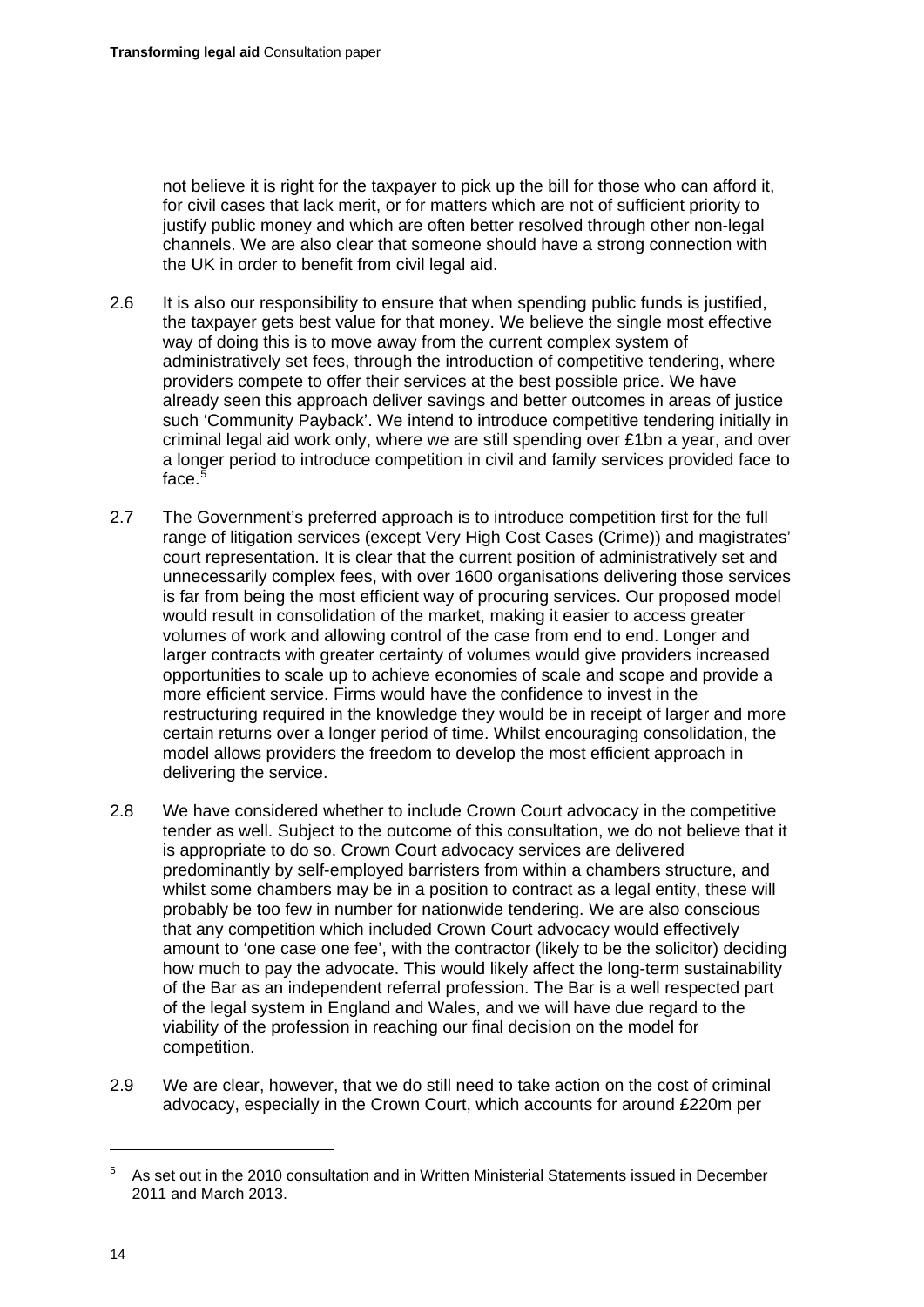annum of legal aid spend. The current fee structure does not sufficiently support our efforts to encourage more efficient and effective resolution of cases, whether or not they are contested. At present, the longer a case runs, the higher the payments. There is therefore little incentive to try and complete cases as early as possible. We propose to restructure the Crown Court advocacy fee scheme, by paying the same rate whether there is an early or a late guilty plea or a short trial, and by reducing and tapering the daily trial attendance rates in longer trials. We also propose to reduce the use of more than one counsel for each defendant.

- 2.10 These reforms would complement the work we are already undertaking with wider criminal justice system partners to ensure that cases are resolved more quickly and cheaply. We are prioritising reforms aimed directly at reducing the amount of time defence solicitors and barristers must spend on each case, and have invited the professions to contribute further ideas on how we achieve this. The new Criminal Justice Board has agreed to further work in a number of areas that should drive greater efficiency both in how cases are prepared and managed, and reduce the costly errors such as unnecessary adjournments. This should lead to greater efficiencies in particular for defence practitioners in the Crown Court, enabling them to deliver their services more cost effectively.
- 2.11 We also considered whether to include Very High Cost Cases (Crime) within the ambit of the competition model. These are the small number of long-running cases which attract a disproportionately high level of spend, £90m in 2011/12, currently paying rates of up to £150 per hour for preparation and £500 per day for advocacy. On balance our view is that these costs are so high that they would skew any price based competition model, and therefore, subject to consultation responses, we do not propose to include them in the scope of competition. Instead, we propose to impose a straight reduction of 30% on all litigation and advocacy fees paid in these cases.
- 2.12 The overall effect of our proposed reforms to Crown Court work would not deliver an across the board reduction in all advocates' fees, but instead rebalances the fee income so that those at the top end take the greatest reduction, whilst those earning the lowest fees may actually see a small increase. There has been a great disparity in the level of fee income currently received by advocates for Crown Court work. A significant amount of taxpayers' money has been paid to a small number of top barristers, who could earn over £200,000 a year from criminal legal aid, while the majority of more junior barristers have been earning considerably less.
- 2.13 An additional benefit of adopting this proposed approach to Crown Court advocacy and Very High Cost Cases (Crime) is that it would deliver more immediate savings than those which would flow from competition.
- 2.14 Given the reforms to civil legal aid which have just been implemented, we accept that there is little room for making further substantial cost reductions in that area. We are therefore proposing some limited changes to fees, to ensure, where there are discrepancies, that fees paid are fair and consistent with those for similar work. We also propose reducing the fixed representation fees paid to solicitors in public family law cases from April 2014, to better ensure value for money and reflect the expected reduction in work resulting from implementation of the Family Justice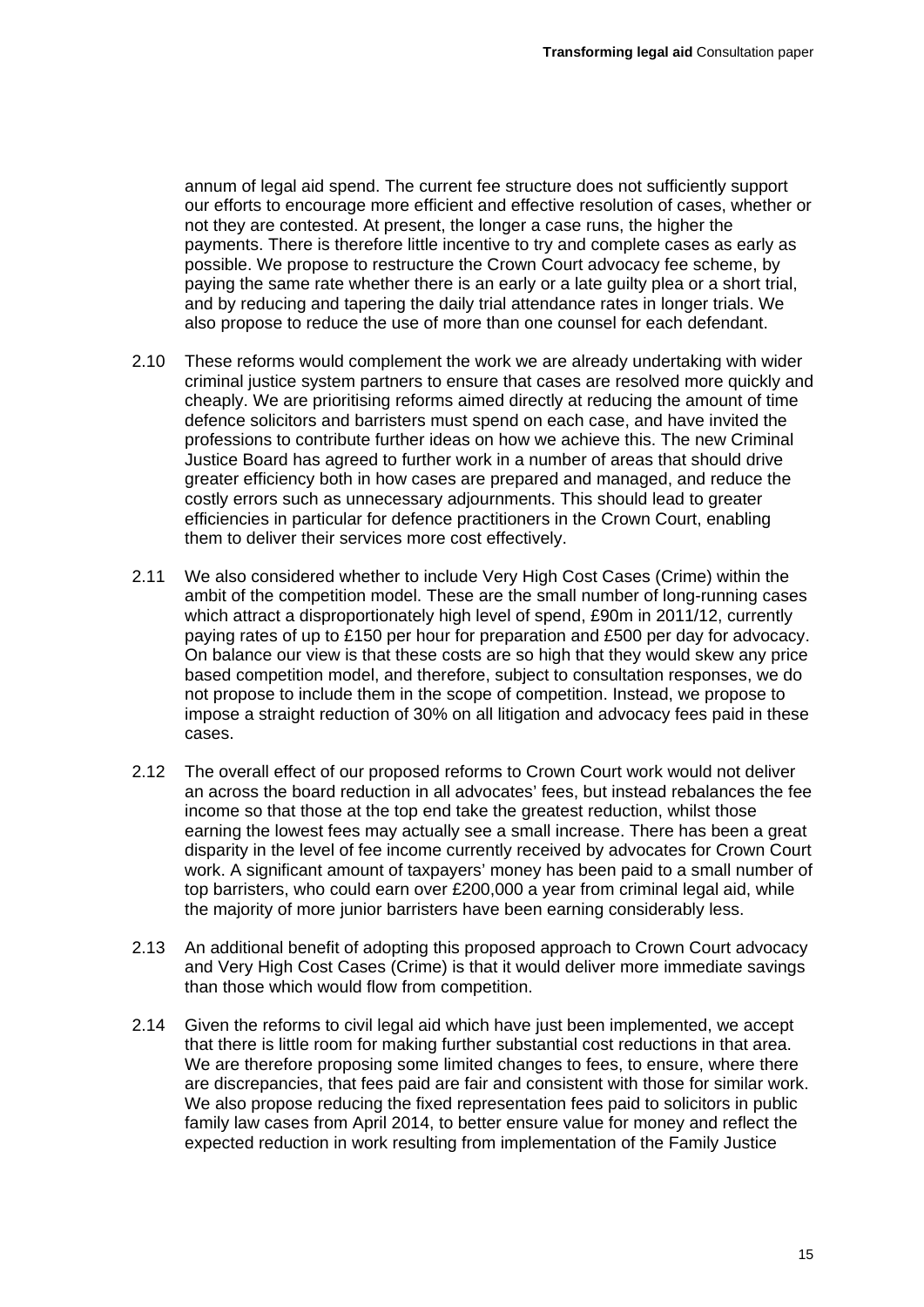Review<sup>6</sup> reforms. And, finally we propose to reduce fees paid to experts in both civil and criminal cases, to bring them into closer alignment with fees currently paid by the prosecution in criminal cases.

- 2.15 From Spring 2014, we will also need to make additional changes to the eligibility criteria for legal aid in light of the wider roll-out of Universal Credit, which will replace the benefits which are currently used to 'passport' recipients through all or part of the legal aid means tests.<sup>[7](#page-18-0)</sup> We will develop a new system which is fair to everyone, whether they are in work or not, and does not cut across any incentives to be in work, and will consult on this in the autumn. However, the proposals in this consultation are free standing and are not dependent on decisions the Government may take in due course in respect of that latter consultation.
- 2.16 We estimate that the proposals set out in this consultation would, if implemented, deliver savings of some £220m per annum in 2018/19.

<sup>6</sup> Family Justice Review, Final Report,

<span id="page-18-0"></span>http://www.justice.gov.uk/downloads/publications/moj/2011/family-justice-review-final-report.pdf From 2013, during the period of phased roll-out, Universal Credit is being treated in the same way as other 'passporting' benefits. See Annex C for further detail.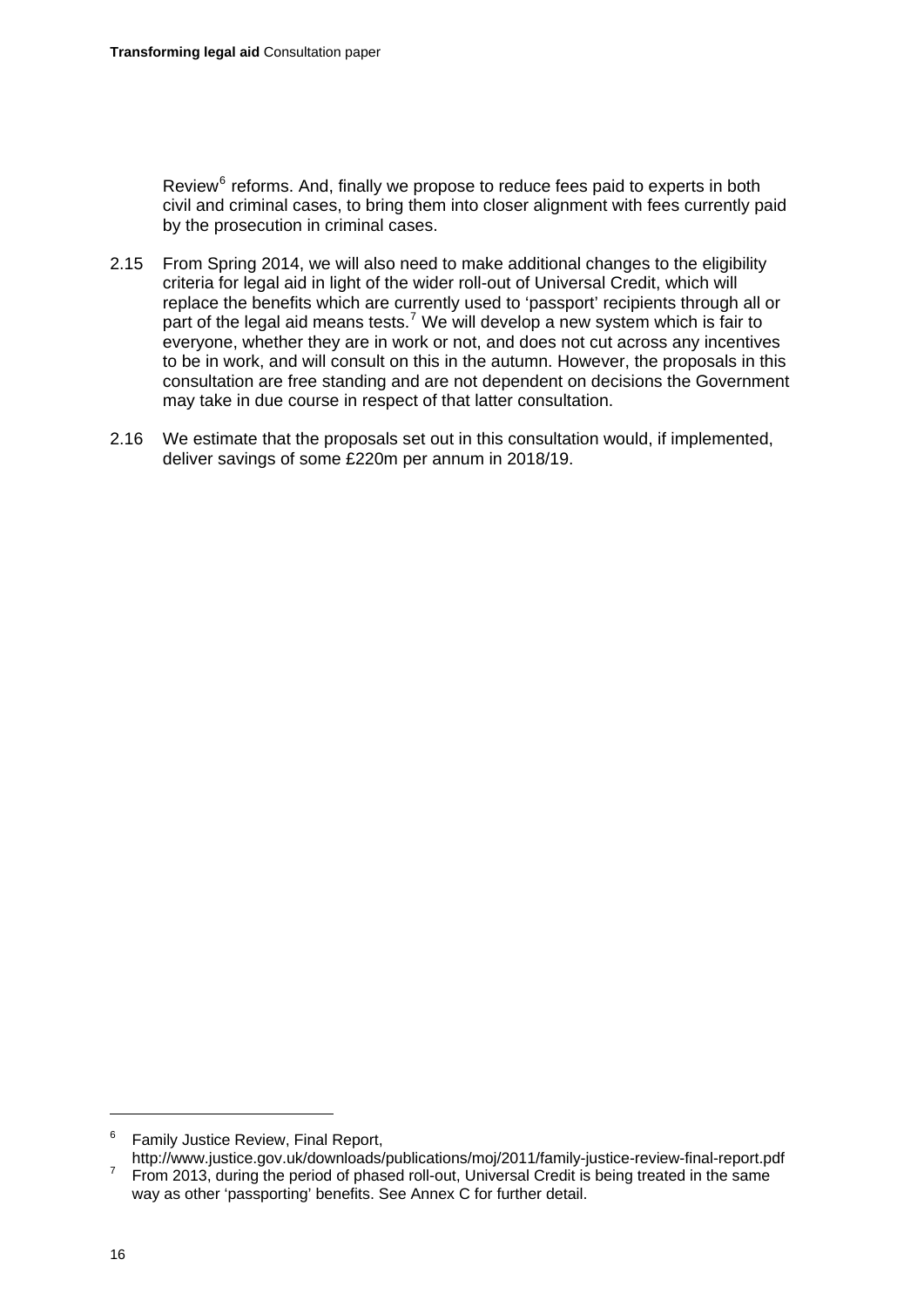## <span id="page-19-0"></span>**Chapter 3: Eligibility, Scope and Merits**

### **Introduction**

- 3.1 This chapter sets out proposals for improving public confidence in the legal aid scheme by doing away with some of the anomalies which we believe undermine its credibility. Legal aid is not a limitless resource. At a time of fiscal austerity, we need to target public resources at the cases that really require legal aid to ensure that the public can have confidence in the scheme. Limited public funds should be not be spent on those who can afford to pay for their own defence, for matters that lack merit or are better resolved by other means or to pay the legal bills of those who do not have a strong connection to the UK.
- 3.2 Building on recent measures to strengthen the enforcement of the Crown Court means test for criminal legal aid, and on the measures currently before Parliament to allow defendants' restrained assets to be used to contribute to their legal aid costs,<sup>[8](#page-19-1)</sup> we are proposing further amendments to the criminal legal aid scheme to further enhance confidence in the scheme.
- 3.3 As we made clear in our 2010 consultation *Proposals for the Reform of Legal Aid*  in England and Wales,<sup>[9](#page-19-2)</sup> taxpayer funding of legal advice and representation should be reserved for serious issues which have sufficient priority to justify the use of public funds, subject to people's means and the merits of the case. The five proposals in this chapter are intended to support that aim.

### **1. Restricting the scope of legal aid for prison law**

### *Case for reform*

1

3.4 Prisoners are currently able to apply for advice and assistance, including advocacy assistance, funded by criminal legal aid for prison law matters relating to their treatment in prison, sentencing issues, disciplinary matters and Parole Board reviews (collectively referred to in this section as "prison law"). We believe that criminal legal aid advice and assistance should be available, subject to merits and means, for any prison law case which involves the determination of a criminal charge, or which affects the individual's ongoing detention and where liberty is at stake, or which meets the criteria set out in case law (see paragraph 3.14).

<span id="page-19-2"></span><span id="page-19-1"></span><sup>8</sup> Crime and Courts Bill, 2012-13, http://services.parliament.uk/bills/2012-13/crimeandcourts.html  $\alpha$ Referred to throughout this consultation document as the "2010 consultation".

http://www.justice.gov.uk/consultations/legal-aid-reform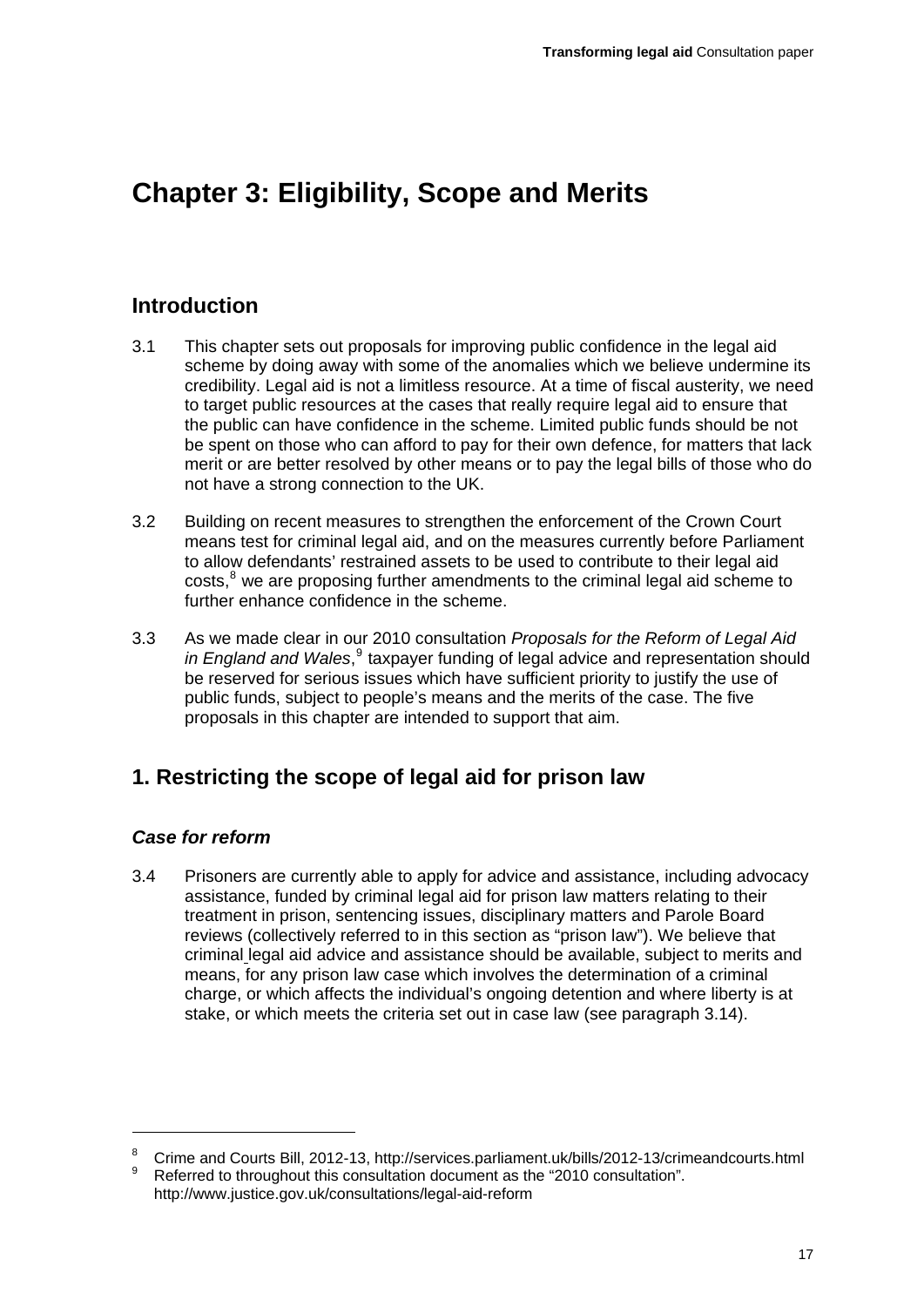### *Current practice*

- 3.5 Legal aid is available to prisoners (on remand or serving a custodial sentence) through both the civil and criminal legal aid schemes. Civil legal aid is available for matters that are within the scope of civil legal aid (or through exceptional funding) that meet the merits and means criteria, (no distinction is made between applications from prisoners and non-prisoners). Proposals on amending the civil legal aid merits criteria are included at paragraphs 3.80-90.
- 3.6 Criminal legal aid is available for prisoners seeking advice and assistance, including advocacy assistance, on matters relating to treatment, sentencing, disciplinary matters and Parole Board reviews. (see Annex B (a)). These categories cover a number of issues<sup>[10](#page-20-0)</sup> (see Annex B (b)). Applications are subject to both to a means and a merits (interests of justice) test. Since July 2010, providers have been required to seek prior approval from the Legal Aid Agency (LAA) (and formerly from the Legal Services Commission – LSC) before providing criminal legal aid advice and assistance in relation to treatment cases and this prior approval requirement has been in place since July 2010.<sup>[11](#page-20-1)</sup>
- 3.7 Application of the merits criteria is the first stage in assessing whether a person qualifies for legal aid, and is delegated by the Director of Legal Aid Casework to providers in sentencing, disciplinary and Parole Board review cases. For those types of prison law case this takes the form of the sufficient benefit test which is set out as follows in the 2010 Standard Crime Contract:

*"Advice and Assistance or Advocacy Assistance may only be provided on legal issues concerning English or Welsh law and where there is sufficient benefit to the Client, having regard to the circumstances of the Matter, including the personal circumstances of the Client, to justify work or further work being carried out.* 

*There should be a realistic prospect of a positive outcome that would be of real benefit to the Client."* 

- 3.8 Should the sufficient benefit test be passed, the prisoner is then subject to a means test for both advice and assistance matters and advocacy assistance matters.<sup>[12](#page-20-2)</sup>
- 3.9 For treatment matters, following a consultation in 2009 by the previous administration, the 2010 Standard Crime Contract states that funding will not be provided for matters that are suitable to be resolved through the internal prisoner complaints system, such as a complaint about regime conditions (further examples are provided in the contract), unless the provider can demonstrate that it would be practically impossible for the applicant to use the system. One reason for this might be if the prisoner has learning difficulties or mental health issues: of the few treatment cases to have received prior approval since July 2010, most concerned prisoners with such issues.

<span id="page-20-0"></span><sup>&</sup>lt;sup>10</sup> These are set out in the Criminal Legal Aid (General) Regulations 2013. For an explanation of these matter types see the 2010 Standard Crime Contract Specification Part B: <http://www.justice.gov.uk/legal-aid/contracts-and-tenders/standard-crime-contract-2010>

<sup>11</sup> Following the previous administration's 2009 consultation *Legal Aid: Refocusing on Priority* 

<span id="page-20-1"></span>*Cases*. 12 As set out in the Criminal Legal Aid (Financial Resources) Regulations 2013

<span id="page-20-2"></span>http://www.legislation.gov.uk/uksi/2013/471/body/made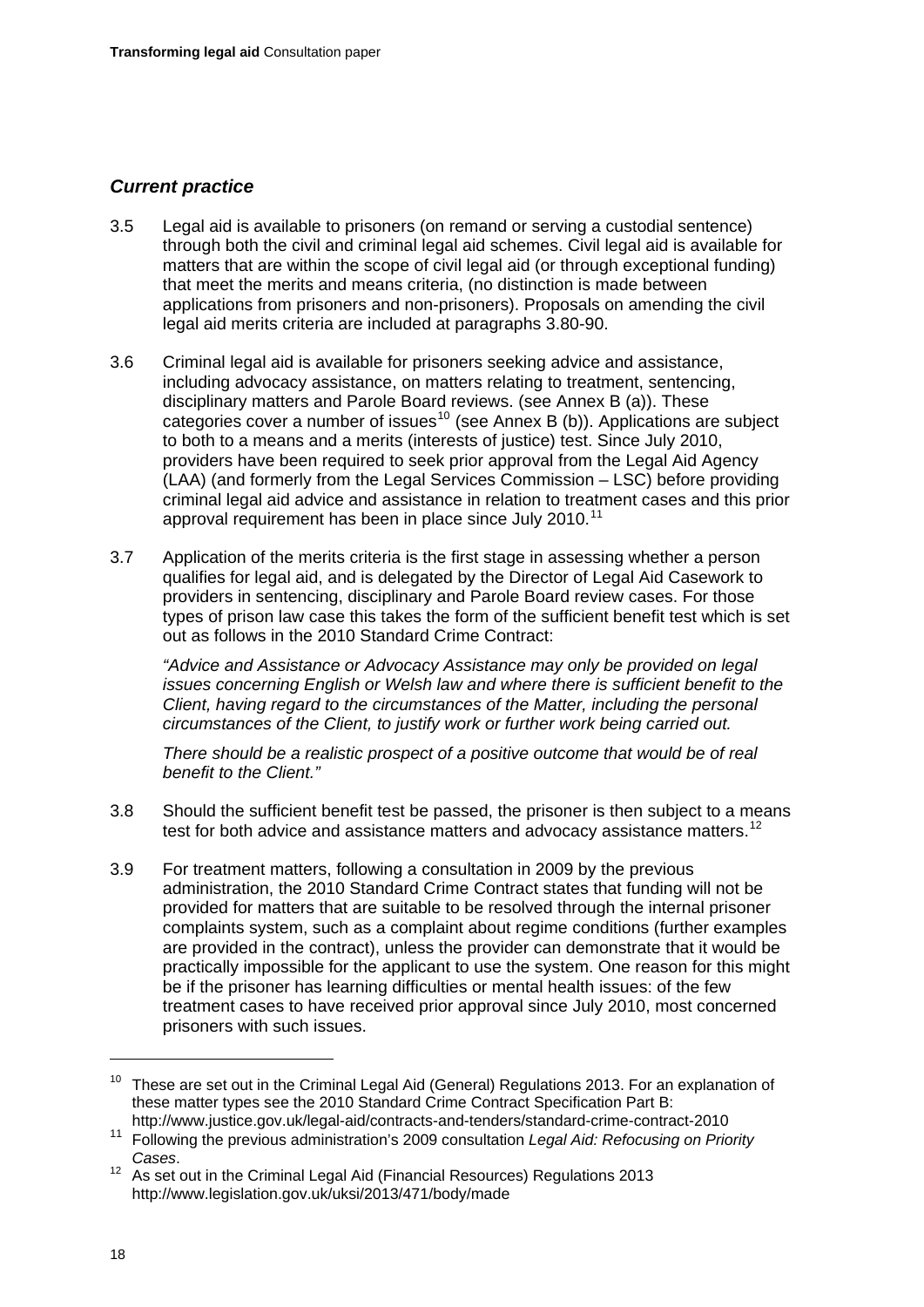### *The prisoner complaints system and other routes to resolution*

- 3.10 All prisoners have recourse to the internal prison requests and complaints system, $13$  a robust set of procedures that aims to resolve issues in an effective and expeditious manner (see Annex B (c) for further detail). This underpins much of prison life, and is a key element of ensuring that the Prison Service meets its obligation of dealing fairly, openly and humanely with prisoners. There is also provision for selected sensitive issues (reserved subjects) to be dealt with by Prison Service HQ or the Parole Board (as appropriate) and not by the establishment in question.
- 3.11 The system is not the only avenue for prisoners to pursue complaints: if a prisoner is not satisfied with the response, they may refer their complaint to the Independent Prisons and Probation Ombudsman. The Ombudsman will consider the matter and may make recommendations to the prison about resolution of the matter. At any point during the complaint process a prisoner can also make an application to speak to a member of the local Independent Monitoring Board. The Parliamentary Commissioner for Administration may also be approached if the complaint has not been satisfactorily resolved via the complaints process. However, these are not decision-making bodies and are able to make recommendations to establishments only. The prisoner discipline procedures system and probation complaints system may also be used where relevant.

### *Cost of legal aid for prison law*

-

3.12 Prison law makes up a relatively small proportion of the overall spend on criminal legal aid, but still costs a significant amount. In 2011/12 the LSC spent approximately £23m on prison law. The amount spent on prison law, both in terms of total cost and as a proportion of total legal aid spending has increased markedly over time. Table 1 below sets out spending on prison law since 2001/02 (figures are rounded to the nearest £million).

| Year    | Legal aid spend on<br>prison law in<br><b>England and Wales</b> | <b>Proportion of total</b><br>legal aid spending<br>in England and<br><b>Wales</b> | <b>Total legal aid</b><br>spending in<br><b>England and Wales</b> |
|---------|-----------------------------------------------------------------|------------------------------------------------------------------------------------|-------------------------------------------------------------------|
| 2001/02 | £1m                                                             | 0.06%                                                                              | £1,717m                                                           |
| 2002/03 | £3m                                                             | 0.18%                                                                              | £1,909m                                                           |
| 2003/04 | £5m                                                             | 0.24%                                                                              | £2,077m                                                           |
| 2004/05 | £7m                                                             | 0.33%                                                                              | £2,038m                                                           |
| 2005/06 | £9m                                                             | 0.43%                                                                              | £2,028m                                                           |
| 2006/07 | £12m                                                            | 0.63%                                                                              | £1,984m                                                           |
| 2007/08 | £16m                                                            | 0.80%                                                                              | £2,036m                                                           |
| 2008/09 | £21m                                                            | 1.01%                                                                              | £2,108m                                                           |

*Table 1: Legal aid spend on prison law since 2001/2002* 

<span id="page-21-0"></span><sup>13</sup> [http://www.justice.gov.uk/downloads/offenders/psipso/psi-2012/psi-02-2012-prisoner](http://www.justice.gov.uk/downloads/offenders/psipso/psi-2012/psi-02-2012-prisoner-complaints.doc)[complaints.doc](http://www.justice.gov.uk/downloads/offenders/psipso/psi-2012/psi-02-2012-prisoner-complaints.doc) The process by which prisoners may raise complaints is set out in Prison Service Instruction 2/2012[http://www.justice.gov.uk/downloads/offenders/psipso/psi-2012/psi-](http://www.justice.gov.uk/downloads/offenders/psipso/psi-2012/psi-02-2012-prisoner-complaints.doc)[02-2012-prisoner-complaints.doc](http://www.justice.gov.uk/downloads/offenders/psipso/psi-2012/psi-02-2012-prisoner-complaints.doc)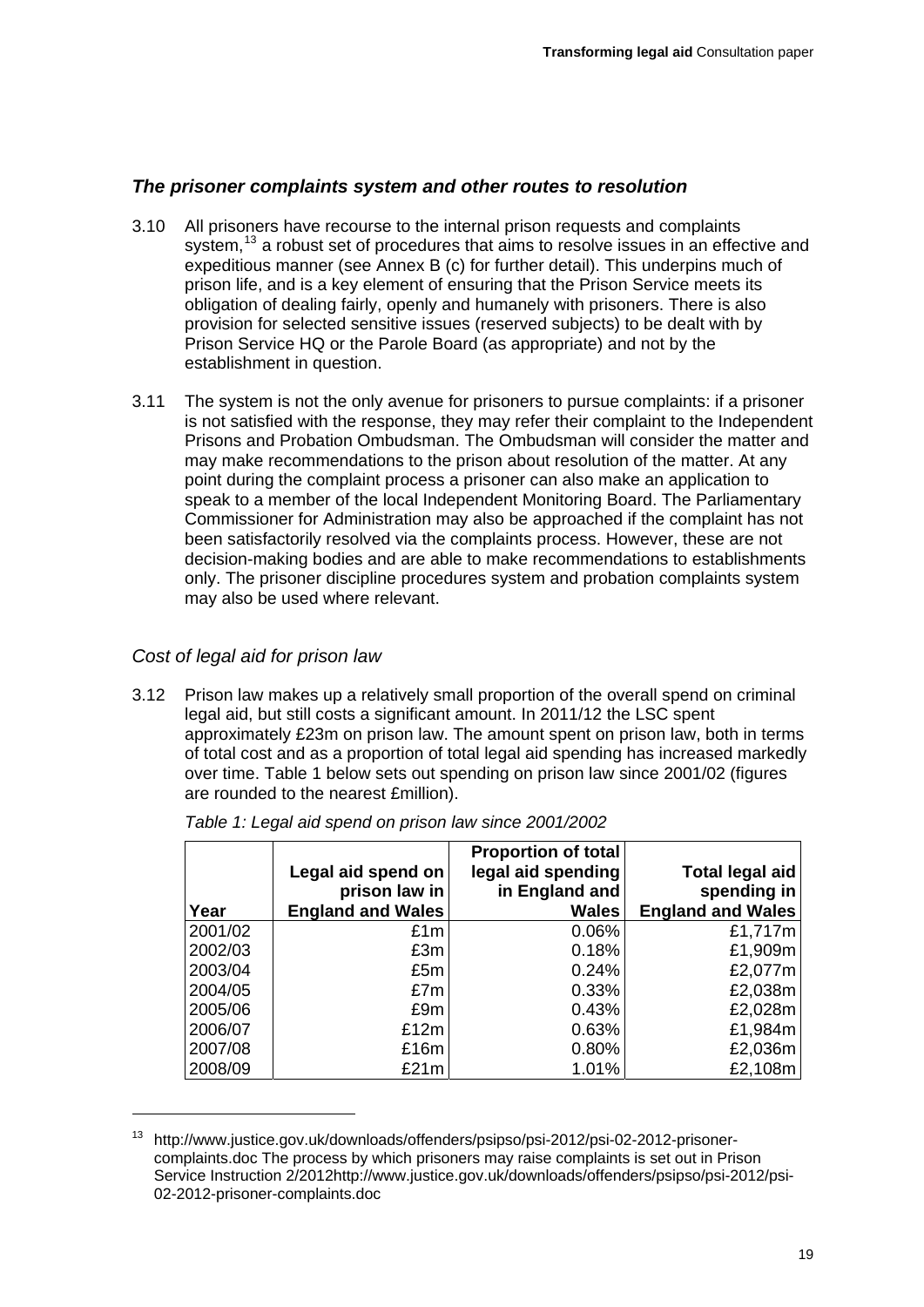| Year    | Legal aid spend on<br>prison law in<br><b>England and Wales</b> | <b>Proportion of total</b><br>legal aid spending<br>in England and<br><b>Wales</b> | <b>Total legal aid</b><br>spending in<br><b>England and Wales</b> |
|---------|-----------------------------------------------------------------|------------------------------------------------------------------------------------|-------------------------------------------------------------------|
| 2009/10 | £25m                                                            | 1.16%                                                                              | £2,149m                                                           |
| 2010/11 | £26m                                                            | 1.21%                                                                              | £2,134 $m$                                                        |
| 2011/12 | £23m                                                            | 1.12%                                                                              | £2,039m                                                           |

3.13 It was to control spending (and case volume) that prior approval was introduced by the LSC into the 2010 Standard Crime Contract for treatment matters in July 2010.

### *Proposal*

- 3.14 We propose to restrict the scope of advice and assistance, including advocacy assistance, in criminal legal aid for prison law to cases that:
	- involve the determination of a criminal charge for the purposes of Article 6 European Convention on Human Rights (ECHR - right to a fair trial);
	- engage Article 5.4 ECHR (right to have on-going detention reviewed); and
	- require legal representation as a result of successful application of the "Tarrant" criteria.[14](#page-22-0)
- 3.15 We believe that these cases alone are of sufficient priority to justify the use of public money, and that the internal prisoner complaints system, prisoner discipline procedures<sup>[15](#page-22-1)</sup> and probation complaints system<sup>[16](#page-22-2)</sup> should be the first port of call for other issues, resulting in a more efficient and effective resolution for the prisoner. The proposal would deal with those claims which undermine the credibility of the system but criminal legal aid would remain available for prisoners for example

- the seriousness of the charge/potential penalty;
- a substantive point of law being in question;
- the prisoner being unable to present their own case;
- potential procedural difficulties;
- urgency being required; or
- reasons of fairness to prisoners and staff.

<span id="page-22-1"></span><sup>15</sup> See Prison Service Instruction 47/2011 for more information: http://www.justice.gov.uk/downloads/offenders/psipso/psi-2011/psi-47-2011-prison-discipline-

<span id="page-22-2"></span>procedures.doc 16 Complaints must be made direct to the relevant Probation Trust. Procedures vary between Trusts. See Prison Service Instruction 47/2011 for more information: http://www.justice.gov.uk/downloads/offenders/psipso/psi-2011/psi-47-2011-prison-disciplineprocedures.doc

<span id="page-22-0"></span><sup>&</sup>lt;sup>14</sup> When a prisoner attends a disciplinary hearing before a governor he is asked whether he wants to obtain legal advice or representation. If the prisoner does not want any legal assistance the hearing proceeds. However, if the prisoner requests legal advice, the adjudicating governor will consider each of the following criteria (resulting from the case of R v Home Secretary *ex parte* Tarrant) and record their reasons for either refusing or allowing representation or a friend:

If the adjudicating governor allows the request they will adjourn the hearing for a reasonable time to allow the prisoner to telephone or write to a solicitor.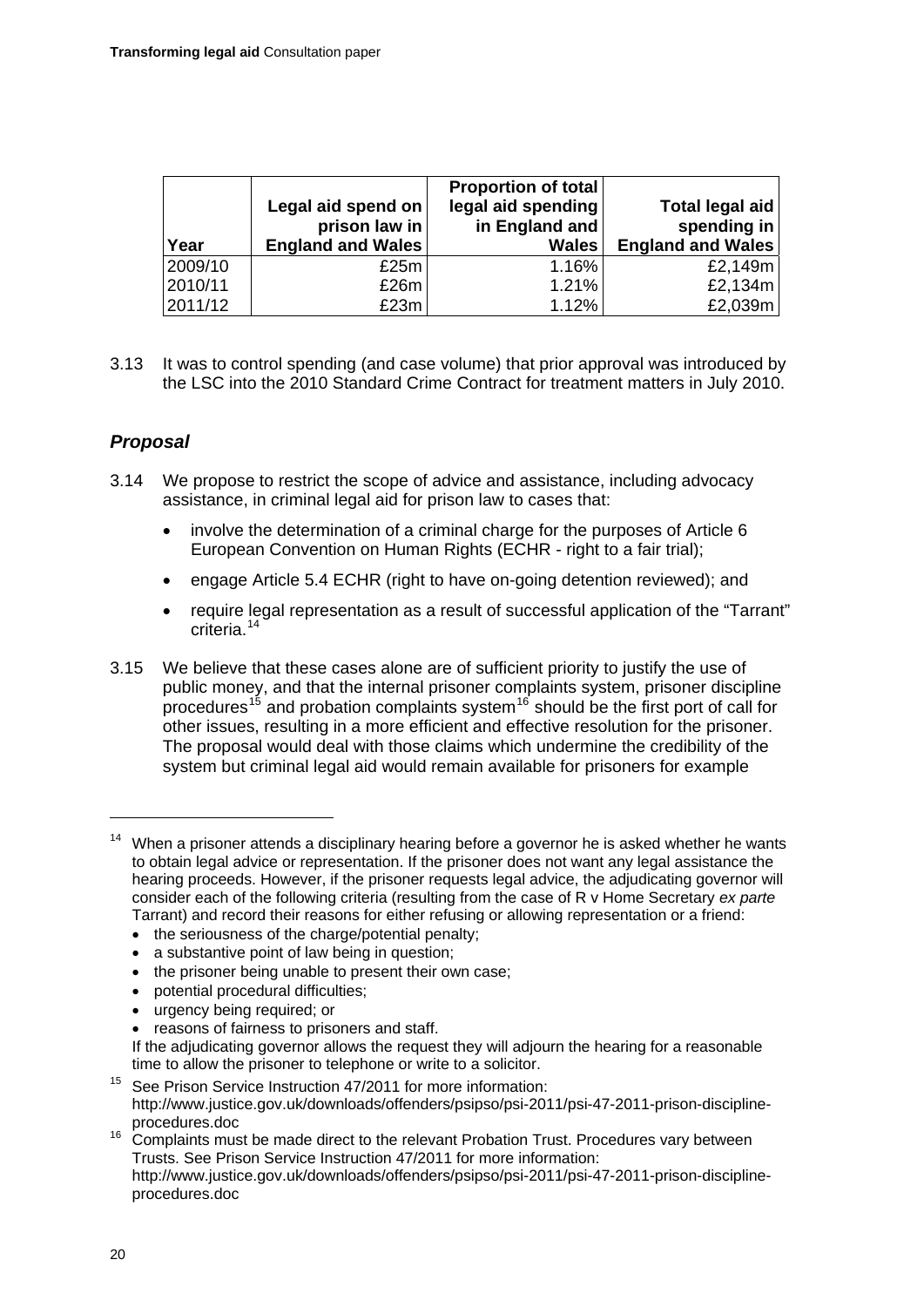where liberty was at stake. This would bring the level of spending down to the 2008/09 level.<sup>17</sup>

- 3.16 Providers would continue to assess whether individual matters were in scope. The provider would also continue to apply the sufficient benefit test, and the means test would continue to apply.
- 3.17 The proposal is likely to result in the removal of criminal legal aid advice and assistance for all **treatment matters**, including those that might currently receive prior approval. We consider that treatment cases are not of sufficient priority to justify the use of public funds. We have had due regard to the impact of these proposals on those sharing protected characteristics, including those with learning difficulties and/or mental health issues (see Annex B (c)). The National Offender Management Service is committed to the provision of comprehensive screening to ensure that reasonable adjustments are made for all prisoners with learning disabilities, thereby enabling them to use the prisoner complaints system.<sup>[18](#page-23-0)</sup>
- 3.18 In respect of **sentencing matters**, the application of the criteria proposed at paragraph 3.14 means that some of the cases currently included under this category would continue to be within the proposed scope of criminal legal aid advice and assistance whereas others would not. For example, we anticipate that matters related to sentence planning and minimum term review applications would continue to be funded, subject to merits and means, as they relate to a review of ongoing detention, but that matters related to categorisation, segregation, close supervision centre and dangerous and severe personality disorder referrals and assessments, resettlement issues and planning and licence conditions would not be funded as they do not engage any of the proposed scope criteria. However, as highlighted above, we believe that any matters not satisfying the proposed scope criteria should be able to be resolved satisfactorily via the prisoner complaints system or probation complaints system without the need for publicly funded legal advice and assistance funded by criminal legal aid.
- 3.19 Criminal legal aid advice and assistance would remain available, subject to merits and means, for **disciplinary matters** where the charge was referred to an independent adjudicator – these are cases which are so serious that an award of additional days may be imposed if the prisoner is found guilty or where the adjudicating governor determines it is necessary or expedient for some other reason for the case to be referred to an independent adjudicator. Those cases capable of resulting in extra days would continue to be funded, as there is the need to ensure the right to a fair trial. However, disciplinary cases which did not engage the Tarrant criteria, which were not referred to an independent adjudicator and which did not involve the determination of a criminal charge and so did not engage the criminal limb of Article 6 ECHR, would no longer be funded. Cases no longer funded should be dealt with via the prisoner discipline procedures system.

<span id="page-23-0"></span><sup>&</sup>lt;sup>17</sup> It is envisaged that the proposal would save approximately £4m per year in steady state.<br><sup>18</sup> In line with the NOMS Business Plan 2012/13 equalities objective, see

http://www.justice.gov.uk/downloads/publications/corporate-reports/noms/2012/noms-businessplan-2012-2013.pdf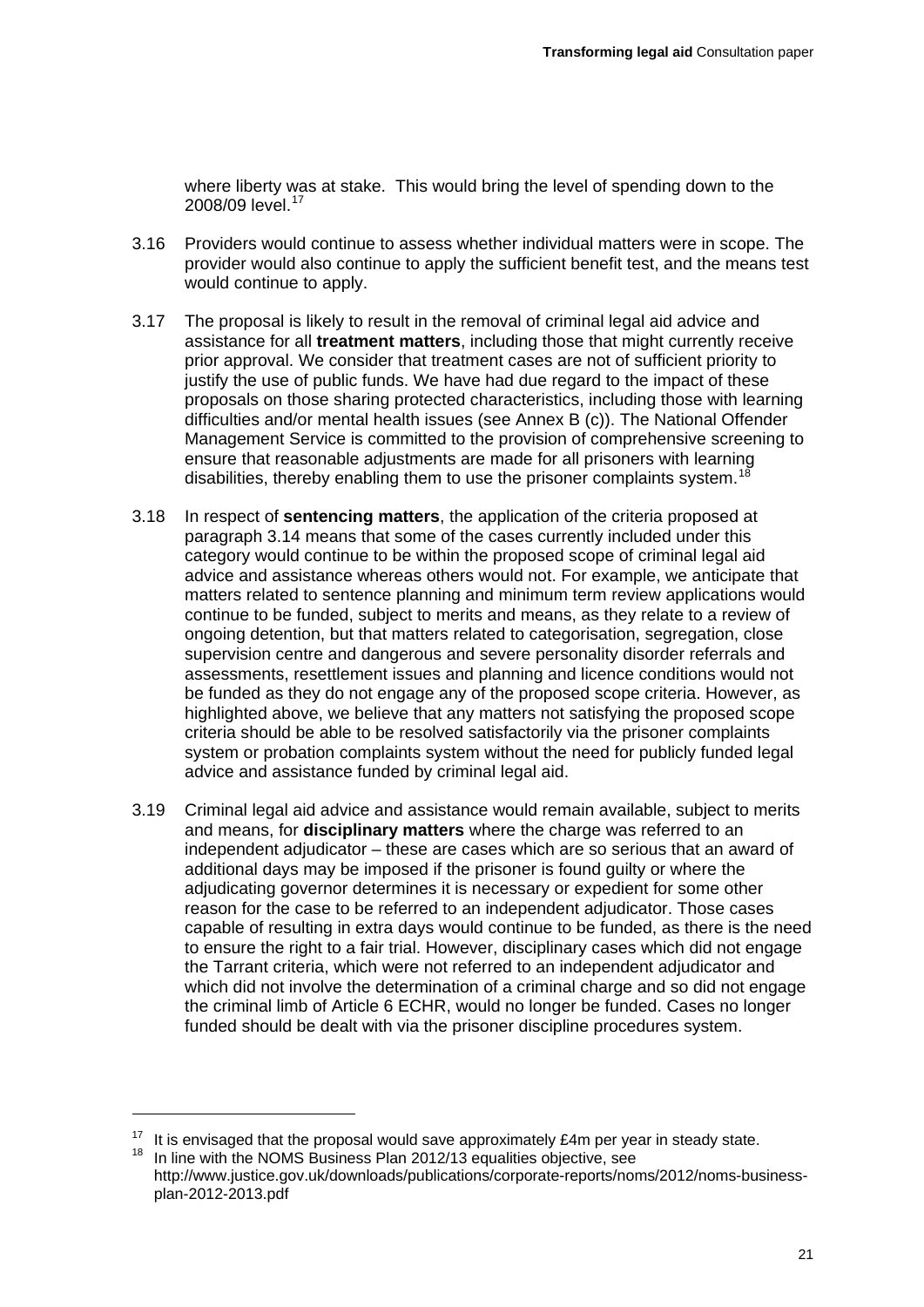- 3.20 Criminal legal aid advice and assistance would remain available for **Parole Board review** matters as these cases concern decisions about ongoing detention.
- 3.21 In addition, we propose imposing a requirement in the 2010 Standard Crime Contract to the effect that we would not fund sentencing matters that remain within scope if they were suitable to be resolved via the prisoner complaints system. The provider would have to provide reasons why the matter was not suitable to be resolved via the complaints system, as well as stating why the matter satisfied the revised scope criteria. As is currently the case with treatment matters, evidence would need to be provided of the complaints system having been used in the first instance. We do not propose making any changes in this regard to disciplinary or Parole Board matters, as the majority of those cases would remain within the scope of legal aid under the proposal.

### **Implementation**

3.22 Subject to the outcome of this consultation, it is currently anticipated that this proposal would be implemented through secondary legislation to be laid in autumn 2013 and contract amendment.

### *Consultation Question*

Q1. Do you agree with the proposal that criminal legal aid for prison law matters should be restricted to the proposed criteria? Please give reasons.

### **2. Imposing a financial eligibility threshold in the Crown Court**

### *Case for reform*

3.23 All defendants in the Crown Court are currently automatically entitled to legal aid upfront. Their means are only relevant to whether they should make a subsequent contribution toward their legal aid bill. We consider that in principle the taxpayer should no longer routinely fund legal aid costs for people who can afford to pay for their own defence. This proposal would further enhance public confidence in the scheme, building on the steps we have recently taken to clamp down on the enforcement of legal aid contributions owed by Crown Court defendants, and the measures currently before Parliament to allow defendants' restrained assets to be used to contribute to their legal aid costs.<sup>[19](#page-24-0)</sup>

<span id="page-24-0"></span><sup>19</sup> http://services.parliament.uk/bills/2012-13/crimeandcourts.html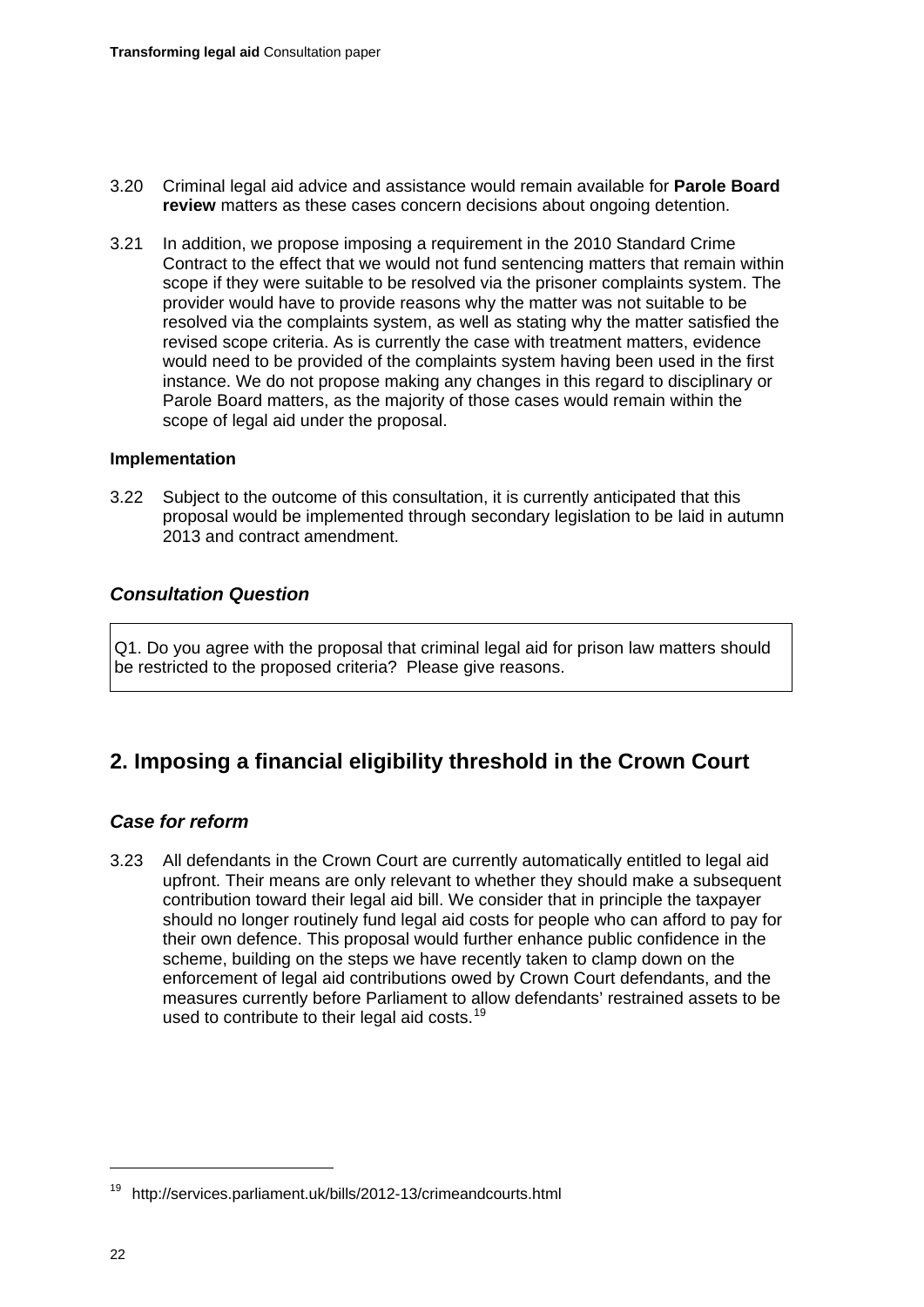### *Current practice*

- 3.24 In the Crown Court criminal legal aid is granted on the basis that it is deemed in the interests of justice to do so, due to the seriousness of the proceedings and gravity of the potential penalty.
- 3.25 A means test is then undertaken to determine whether the defendant is subject to a contribution from income or capital, or both. Contributions are payable and collected in instalments. This means that defendants with high disposable incomes<sup>[20](#page-25-0)</sup> receive legal aid, with the LAA collecting any contributions over time  $$ the cost burden remains on the taxpayer until such time as any contributions are recouped.<sup>[21](#page-25-1)</sup>
- 3.26 By contrast, legal aid in the magistrates' courts operates on an "in/out" principle under which those with a disposable income of more than £3,398 are excluded from the legal aid scheme, subject to review on hardship grounds.

### *Proposal*

- 3.27 We propose to introduce a financial eligibility threshold whereby any defendant with a disposable household income of £37,500 or more would be ineligible for legal aid in the Crown Court, subject to review on hardship grounds for those who exceed that threshold but demonstrate that they cannot in fact afford to pay for their defence.
- 3.28 As under the current Crown Court means testing scheme, the proposal would apply to all proceedings in the Crown Court, but not to appeals from the magistrates' court and onward appeals to the Court of Appeal or Supreme Court.
- 3.29 We consider that a defendant with this level of annual disposable income should generally be able to afford to pay for legal services in the Crown Court on a private basis. In some cases private rates will be the same as, or similar to, legal aid rates. The average defence cost of a legally aided case in the Crown Court is approximately £5,000, based on 2011/12 LSC data. The proposed threshold is 7.5 times that average figure, which is approximately the same as the multiplier between the average defence costs and the upper disposable income threshold in the magistrates' court scheme, providing a degree of consistency between the

<span id="page-25-0"></span> $20$  This is the applicant's annual gross household (a partner's gross annual income is treated as if it were available to the applicant for means testing purposes) income minus specified allowable outgoings (tax and National Insurance, council tax, housing and childcare costs, and any maintenance costs) and the weighted annual living allowance (this is £5,676 and includes such items as food and non-alcoholic drinks, household goods and services and transport). The computation period is the 12 months immediately prior to making the application and must reflect the applicant's current and expected usual income. The Criminal Legal Aid (Financial Resources) Regulations 2013 (SI 2013/471) and the Criminal Legal Aid Manual contains further information on this calculation: http://www.justice.gov.uk/downloads/legal-aid/eligibility/criminal-

<span id="page-25-1"></span>legal-aid-manual.pdf 21 See The Criminal Legal Aid (Contribution Orders) Regulations 2013 (<http://www.legislation.gov.uk/uksi/2013/483/contents/made>). See also: http://www.justice.gov.uk/legal-aid/assess-your-clients-eligibility/means-testing-in-the-courts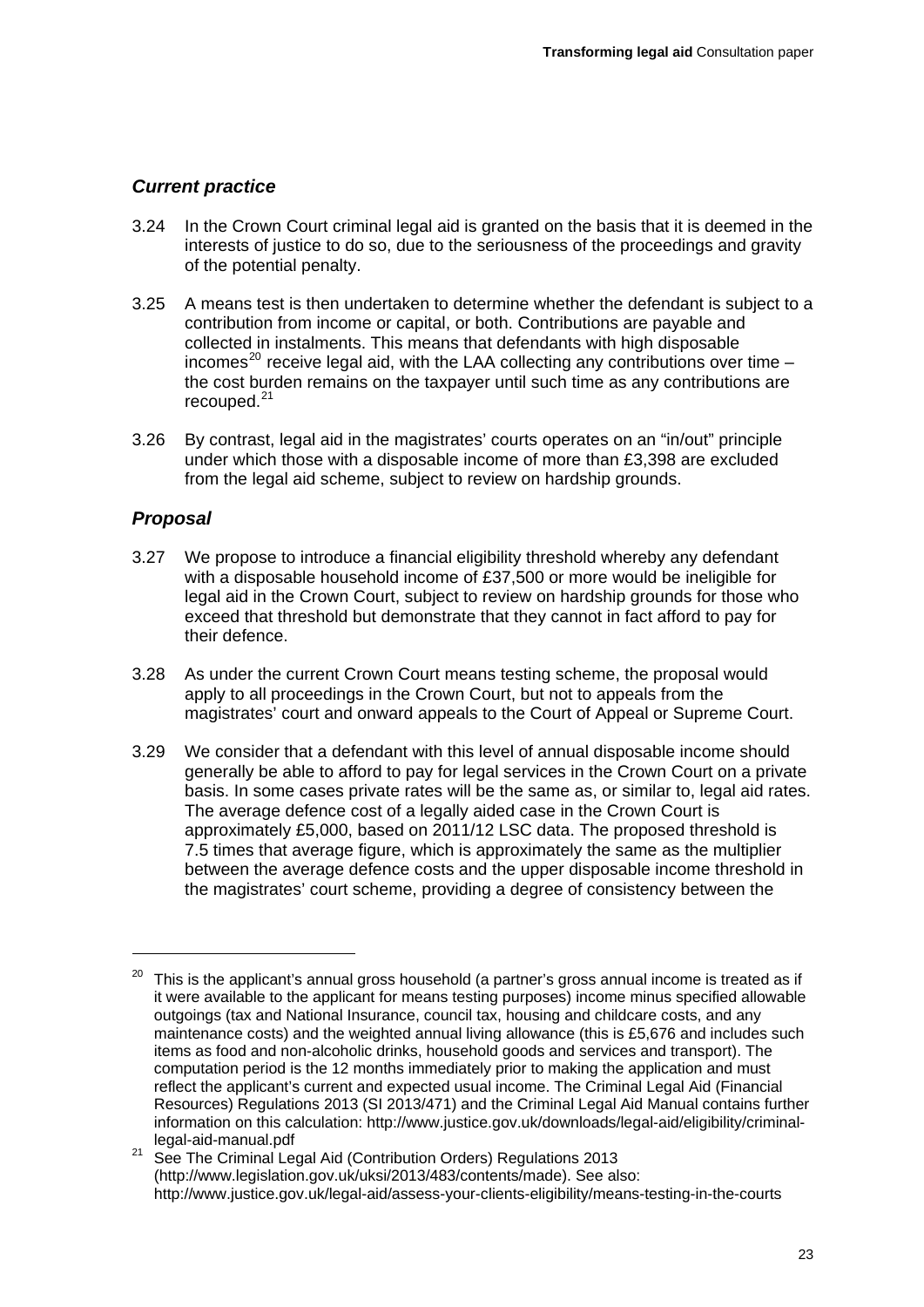schemes.<sup>22</sup> The proposed threshold is also approximately twice the national average annual disposable household income of £18,000, $^{23}$  which supports our view that the proposed threshold is not an unreasonable level at which to expect people to pay for their own defence.

- 3.30 We acknowledge that private rates vary and that in many cases they will be higher than legal aid rates. However, we consider that data we hold about private rates from cases in which those rates were assessed and reimbursed to acquitted defendants from central funds prior to 1 October 2012 are relevant. Her Majesty's Courts & Tribunals Service (HMCTS) used the Guideline Hourly Rates<sup>[24](#page-26-0)</sup> published by the Judicial Office as the basis for assessing the reasonable costs of reimbursement. Based on the rates in force in 2008, the following are illustrative examples of cases in which defendants were reimbursed at private rates (these are the most recent data available): $25$ 
	- Assault (cracked trial)  $-$  £8,586.
	- Rape (cracked trial)  $-$  £16,856.
	- Dangerous driving (contested trial)  $-$  £24,838.
	- Sexual assault (contested trial) £16,094.
	- Driving with excess alcohol (appeal)  $-$  £6,938.
	- Threatening behaviour (appeal) £9,297.
- 3.31 We also acknowledge that the cost of cases in the Crown Court can vary considerably, for example between murder or serious fraud and a more routine case such as a theft. We have considered but rejected a series of offence-based thresholds, both for administrative reasons, and because case costs within a particular offence or category of offence also vary according to whether the case is contested, so any offence-specific threshold would not necessarily be representative of cases within that category.
- 3.32 In order to cater for these variations, and to ensure that applicants above the threshold who cannot in fact afford to pay the costs of their case privately are able to access legal aid, we propose to permit defendants to apply to the LAA for a hardship review. If on review an applicant is successful in satisfying the hardship test, they would be eligible for legal aid, subject to a contribution.
- 3.33 In both the magistrates' courts and the Crown Court means testing schemes a hardship review already exists. An application can be made where the applicant has higher than usual allowable outgoings or expenditure that have not been taken into account in the means test, such as care costs for a disabled relative, loans or

 $22$  The average cost of a case in the magistrates' court is approximately £500. A person with a disposable income of £3,399 or more is not entitled to legal aid.<br><sup>23</sup> This is based on the assessment of disposable household income as applied by the Legal Aid

<span id="page-26-0"></span>Agency for legal aid purposes.<br><sup>24</sup> http://www.judiciary.gov.uk/publications-and-reports/guidance/index/guideline-hourly-rates-2010<br><sup>25</sup> Sample data from central funds payments made by HMCTS (Manchester National Taxing

<span id="page-26-1"></span>Team) in 2008. Data are used for illustrative purposes, rather than as a representative sample.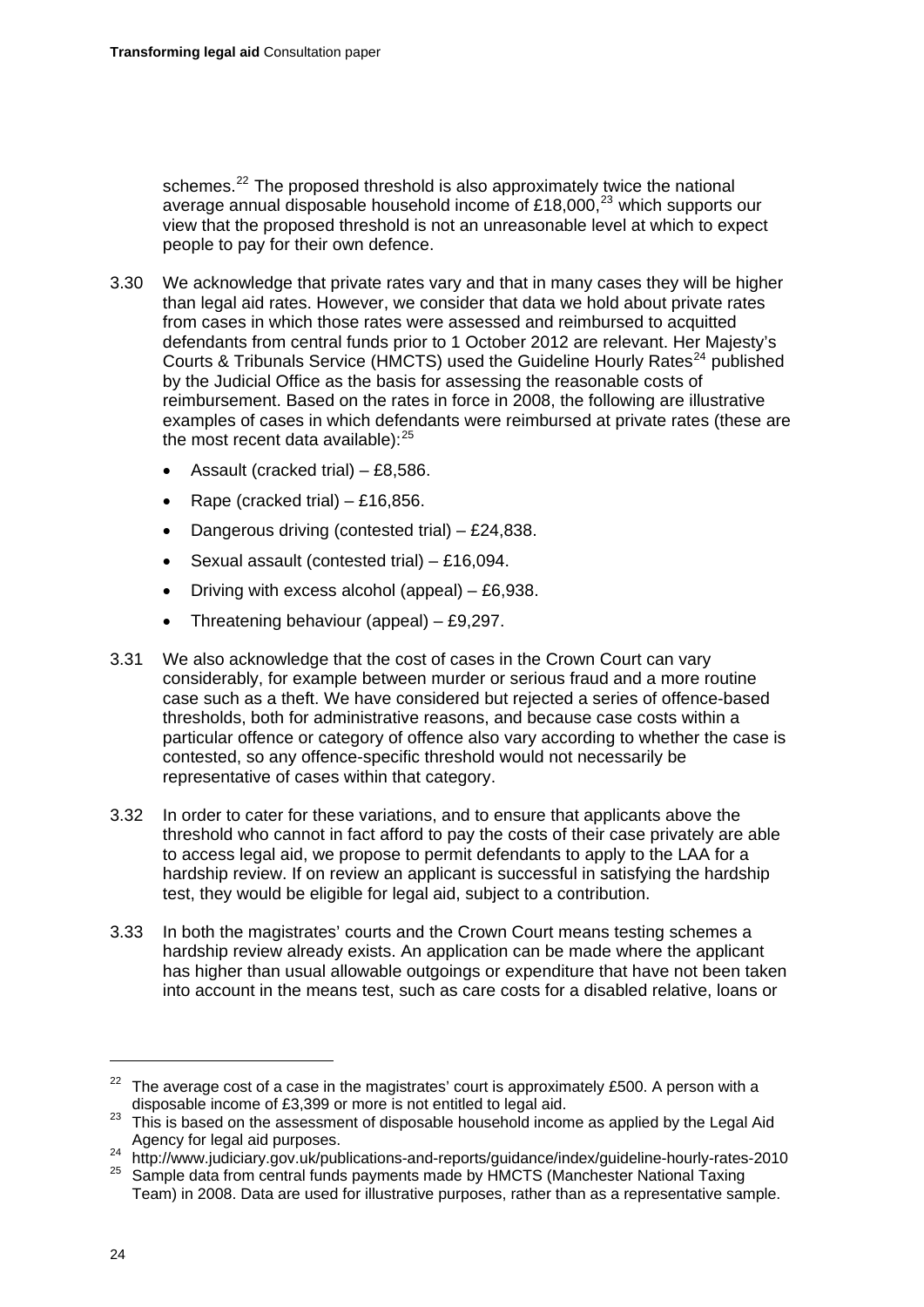fines, $26$  or, under the magistrates' courts scheme, where the likely costs of their particular case cannot be met from disposable income.

- 3.34 We propose that a defendant excluded from receiving criminal legal aid by the disposable income threshold would be able to apply for a hardship review. The defendant would be required to supply detailed financial information which showed that they could not afford to pay the estimated full costs of their defence privately, as is the case in the current magistrates' courts scheme. This review would have two stages. At the first, the estimated costs of the defendant's particular case and any additional allowable expenditure would be assessed against the defendant's disposable income. If on that assessment the defendant's remaining disposable income falls below £37,500, they would be eligible for legal aid, but subject as other defendants to a contribution. At the second stage, the estimated private costs are disregarded (as they are no longer relevant) and the defendant's liability to a contribution is based on an assessment of their disposable income and any additional allowable expenditure.
- 3.35 In cases where a defendant is initially refused legal aid on the basis of their annual disposable income, but their financial circumstances change, they would be able to make an application for legal aid. If they could show that they could no longer afford to pay privately, or that their disposable income no longer reached the threshold level, then they would become eligible for legal aid, subject to a contribution if appropriate.

### *Payment from central funds*

- 3.36 Prior to October 2012, Crown Court defendants who had paid for their legal representation privately and were then acquitted were entitled to reimbursement of reasonable defence costs from central funds. However, since 1 October 2012 those who choose to pay privately in the Crown Court are no longer reimbursed. This change was made on the basis that all defendants are provided with legal aid in the Crown Court, and need not therefore incur these costs. $27$
- 3.37 We propose to reimburse at legal aid rates the private defence costs of those acquitted defendants who had applied for criminal legal aid and been refused as a result of this proposal. As now, we would not reimburse defendants who simply chose to pay privately. Capping the amount reimbursed at legal aid rates would prevent high net worth individuals receiving significant sums from the public purse and ensure that the impact on the savings expected from the 2012 reforms was minimised.

 $26$  Additional expenditure that may be taken into account includes secured or unsecured loans, medical costs, rent arrears, student loans, mortgages on a second property, pension payments and credit card payments. For more information see the Criminal Legal Aid Manual:

<span id="page-27-0"></span>http://www.justice.gov.uk/legal-aid/criminal-legal-aid-eligibility.<br><sup>27</sup> New section 16A of the Prosecution of Offences Act 1985 was inserted by section 62 of, and Schedule 7 to, the Legal Aid, Sentencing and Punishment of Offenders Act 2012, commenced on 1 October 2012.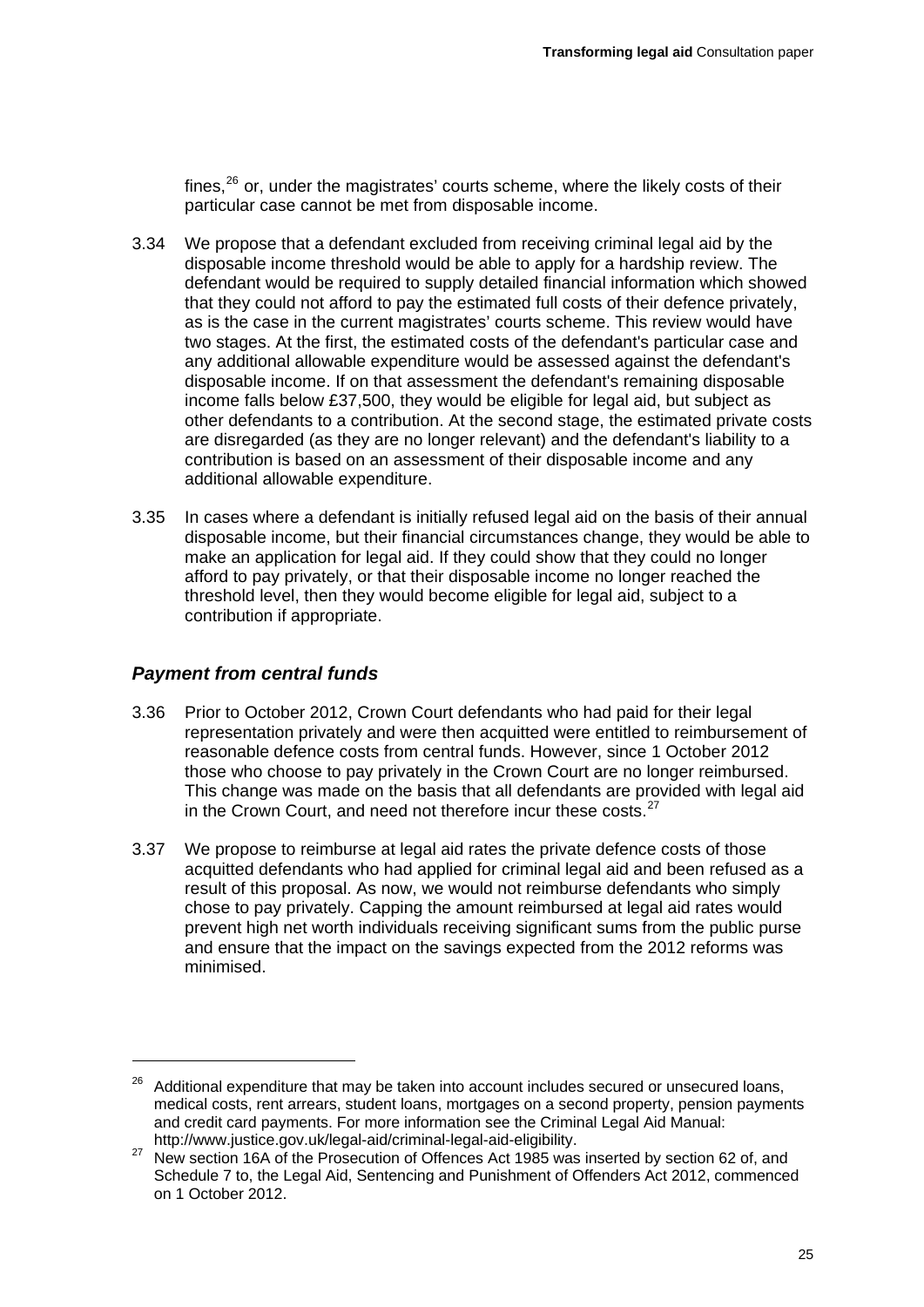### *Restrained assets and Universal Credit – further eligibility considerations*

- 3.38 Amendments are currently before Parliament in relation to the Proceeds of Crime Act 2002 (POCA) to allow restrained assets to be used to pay toward legal aid contributions in circumstances which will be prescribed in further legislation. However, POCA will still prohibit using restrained assets to fund private defence costs, in order to prevent restrained assets from being unnecessarily dissipated. Accordingly, defendants whose restrained income would otherwise put them over the threshold should continue to receive legal aid, subject to any prescribed contributions. Any unrestrained income would still be taken into account for the purpose of this proposal.
- 3.39 We propose to consult in the autumn on additional changes to legal aid eligibility criteria in the light of the wider roll-out of Universal Credit (see Annex C for further detail). We are also exploring the scope to increase the current level of recovery of criminal legal aid from convicted defendants. We do not expect those proposals to affect the principle that those who can afford to pay privately should do so. We therefore invite views on that principle, and on the proposed threshold, accordingly.
- 3.40 We are due to undertake a post-implementation review of the Crown Court means testing scheme. It was originally envisaged that this would take place in 2012 and would help to inform future changes to criminal legal aid eligibility. However, since that time we have made changes to the operation of that scheme and have therefore decided to carry out the review in longer time once the changes introduced on 1 April 2013 following the October 2012 Crown Court means testing consultation have bedded down.[28](#page-28-0) In the light of the revised timetable, and noting that this proposal has its basis in the credibility of the legal aid scheme, we do not consider it necessary to await the outcome of that review before consulting on the present proposal, and then, subject to responses, implementing the new threshold. If relevant, we would welcome views from consultees on any issues arising from their experience of the operation of the Crown Court means testing system.

### *Implementation*

3.41 Subject to the outcome of this consultation, it is currently anticipated that this proposal would be implemented through secondary legislation to be laid in autumn 2013 and contract amendments.

### *Consultation Questions*

Q2. Do you agree with the proposal to introduce a financial eligibility threshold on applications for legal aid in the Crown Court? Please give reasons.

Q3. Do you agree that the proposed threshold is set an appropriate level? Please give reasons.

<span id="page-28-0"></span><sup>&</sup>lt;sup>28</sup> Crown Court Means Testing of Criminal Legal Aid consultation, October 2012.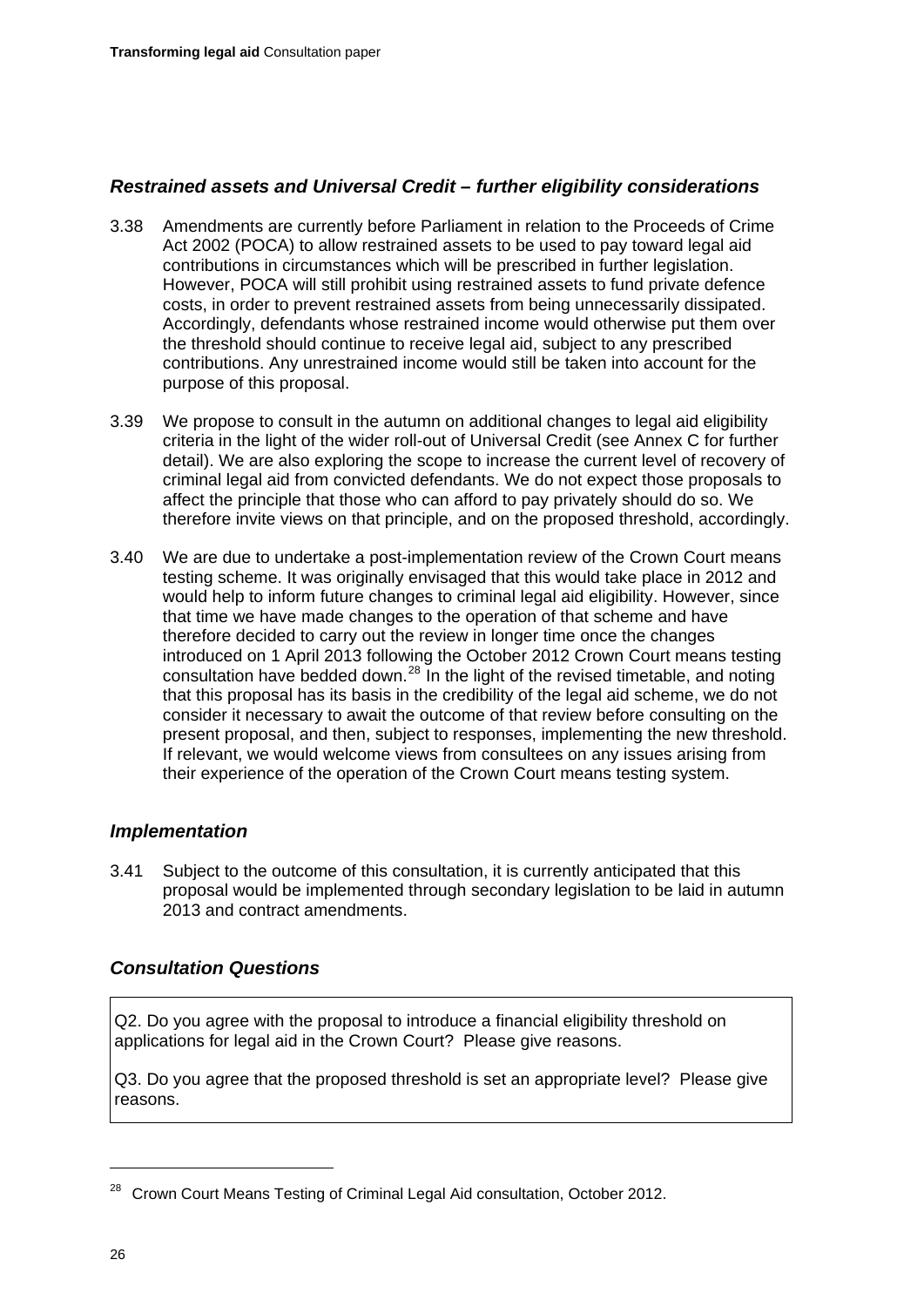### **3. Introducing a residence test**

### *Case for reform*

- 3.42 We are concerned that individuals with little or no connection to this country are currently able to claim legal aid to bring civil legal actions at UK taxpayers' expense. These may be people who have never set foot in England or Wales, or those who have never paid taxes in the UK, but who are yet able to benefit financially from the civil legal aid scheme. Alternatively these may be people who are in the country but whose connection is tenuous because they are simply here on a visa as visitors, or because they have temporary admission.
- 3.43 We need to introduce a common sense test to address this anomalous situation, which we believe is currently unfair to the UK taxpayer. We believe that limited public funds for civil legal aid should be targeted at those who have a strong connection to the UK.
- 3.44 We are also concerned that the availability of legal aid for cases brought in this country, irrespective of the person's connection with this country, may encourage people to bring disputes here.

### *Current practice*

- 3.45 Under the Legal Aid, Sentencing and Punishment of Offenders Act 2012  $(LASPO)$ ,  $^{29}$  $^{29}$  $^{29}$  civil legal aid does not generally include services relating to any law other than the law of England and Wales. There are no nationality restrictions or residence restrictions on accessing civil legal aid.
- 3.46 Foreign nationals who are in England or Wales can apply for civil legal aid for cases taking place here. This applies both to those foreign nationals who are here on a visa (from tourists to students), and to those who are here and have obtained indefinite leave to remain.
- 3.47 Foreign nationals who reside outside England or Wales can also apply for civil legal aid if they are bringing or defending proceedings within this country.

### *Proposal*

1

- 3.48 Our proposal is to require applicants for civil legal aid to satisfy a residence test in order for civil legal aid to be available under the England and Wales scheme. The test would comprise two limbs.
- 3.49 First, the individual would need to be lawfully resident in the UK, Crown Dependencies or British Overseas Territories at the time an application for civil legal aid was made. This would have the effect of excluding both foreign nationals

<span id="page-29-0"></span>See section 32, Legal Aid, Sentencing and Punishment of Offenders Act 2012. http://www.legislation.gov.uk/ukpga/2012/10/contents/enacted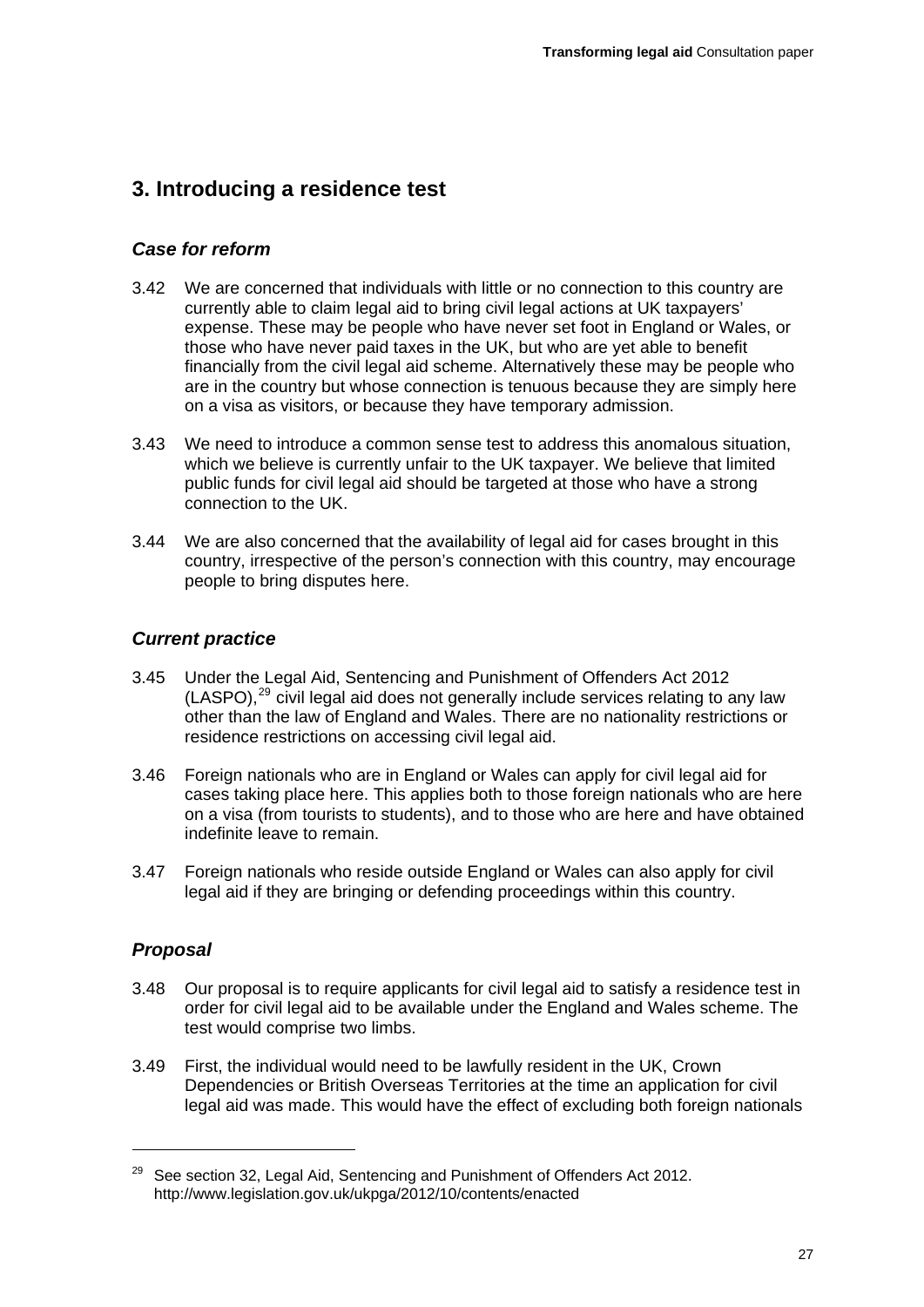and British nationals applying from outside the UK, Crown Dependencies or British Overseas Territories from receiving civil legal aid. It would also have the effect of excluding, for example, illegal visa overstayers, clandestine entrants and failed asylum seekers from receiving civil legal aid.

- 3.50 Second, the individual would also be required to have resided lawfully in the UK, Crown Dependencies or British Overseas Territories for 12 months. This 12 month period of lawful residence could be immediately prior to the application for civil legal aid, or could have taken place at any point in the past. However the period should be continuous. The fact that the residence period could have been in the past would mean, for example, that people who had previously lawfully resided within the UK, Crown Dependencies or British Overseas Territories on a visa for 12 months, or British nationals who had lived within the UK, Crown Dependencies or British Overseas Territories for 12 months, would immediately satisfy this limb of the test on their return.
- 3.51 The residence test would be carried out by the legal aid provider who was dealing with the application for civil legal aid. They would need to see evidence<sup>[30](#page-30-0)</sup> that the client was lawfully resident and had previously been lawfully resident for 12 months, and they would need to retain copies of this evidence on file for audit purposes.
- 3.52 We consider that a 12 months' lawful residence requirement indicates that the individual has more than just a passing connection to the UK, Crown Dependencies or British Overseas Territories, but also represents a test which is not unduly restrictive for those people who are present in this country.
- 3.53 We would ensure that legal aid would continue to be available where necessary to comply with obligations under EU or international law.
- 3.54 Under LASPO,  $31$  there is a power for legal aid to be granted in exceptional circumstances where a case is excluded from the scope of the civil legal aid scheme. This would continue to be the case, including in respect of persons who did not meet the residence test.

### *Exceptions to the residence test*

### *Armed forces personnel*

3.55 We consider that an exception should be made for serving members of Her Majesty's UK armed forces and their immediate families. Serving members of the armed forces may be posted overseas, sometimes with their family members. We do not think it is appropriate to exclude them under the residence test, because these individuals are acting in accordance with their duties and in defence of the

<span id="page-30-0"></span> $30$  For example, evidence of a right to reside lawfully in the country, such as evidence of British nationality (e.g. a passport), evidence of a right to reside (e.g. a valid EEA Passport), evidence of a right of abode (e.g. a certificate of entitlement as a result of Commonwealth ancestry) or

<span id="page-30-1"></span>any other evidence of being here legally (e.g. a visa).<br><sup>31</sup> Section 10, Legal Aid, Sentencing and Punishment of Offenders Act 2012.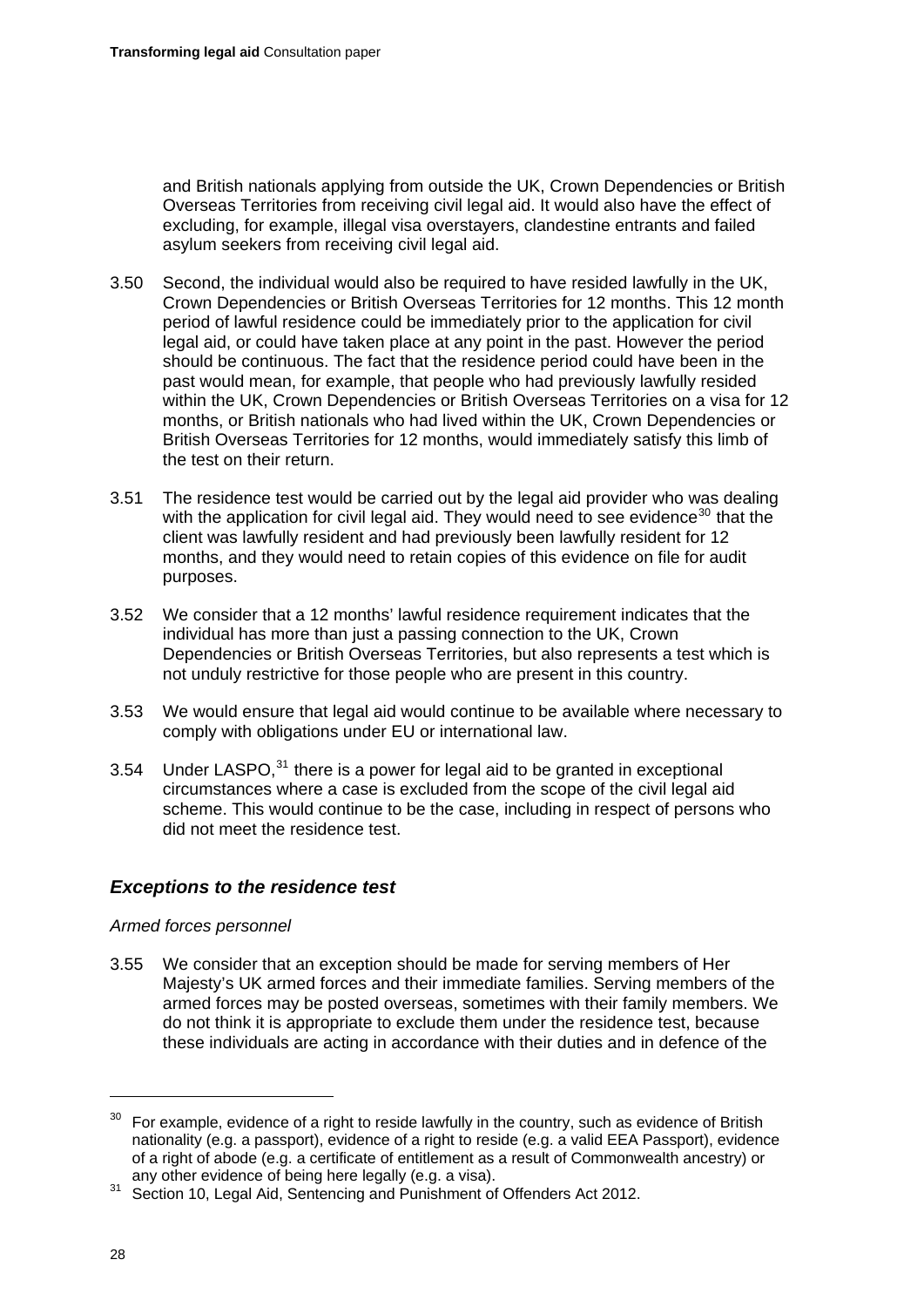UK, and therefore clearly maintain a strong connection to the UK, notwithstanding their being outside the jurisdiction.

### *Asylum seekers*

1

- 3.56 We propose an exception to allow asylum seekers<sup>[32](#page-31-0)</sup> to be exempt from the residence test for all civil proceedings (including family proceedings, as well as asylum matters).<sup>[33](#page-31-1)</sup> Asylum seekers are "lawfully present" in this country rather than "lawfully resident" and would not otherwise qualify under the proposed test. Although asylum seekers do not have a strong connection to this jurisdiction, they are seeking refuge from their country of origin, and by virtue of their circumstances this group tends be amongst the most vulnerable in society. We therefore propose that a general exception to the lawful residence test is made for asylum seekers.
- 3.57 Where an asylum seeker is successful in their asylum claim, they will normally be given 'leave to remain' for five years. At this point they will be 'lawfully resident' rather than 'lawfully present', but will not qualify under the second limb of the test until 12 months have passed. We propose that where an individual is an asylum seeker and granted legal aid for a civil or family case, if they are successful in their asylum claim legal aid should continue to be available for that civil or family case. To expect the individual who was an asylum seeker to have to wait a further 12 months to comply with the second limb of the lawful residence test would disrupt the ongoing court proceedings. For any new claim for which the individual who was asylum seeker wished to obtain legal aid, they would need to satisfy the residence test in full like any other applicant.
- 3.58 If an asylum seeker had their claim for asylum rejected and their appeal rights had been exhausted, they would cease to qualify for legal aid under the asylum seekers exception, and funding would cease. Only where they had made a 'fresh claim<sup>[34](#page-31-2)</sup> for asylum would they once again benefit from the exception for asylum seekers.
- 3.59 There is a risk that such an exception to the residence test for asylum seekers, might be exploited by some, who might make spurious claims for asylum simply as a means of obtaining legal aid. However, we consider this risk is low, as it is unlikely that, for example, illegal visa overstayers would wish to bring themselves to the attention of the authorities in this way. Nonetheless, we would monitor the operation of this exception and if it appeared to be being abused we would consider bringing forward secondary legislation to revise the exception.

<span id="page-31-0"></span> $32$  By an asylum seeker, we mean a person claiming rights described in paragraph 30(1) of Part 1,<br>Schedule 1, Legal Aid, Sentencing and Punishment of Offenders Act 2012.

<span id="page-31-1"></span>Schedule 1, Legal Aid, Sentencing and Punishment of Offenders Act 2012. 33 See article 15 of the EU Procedures Directive (Council Directive 2005/85/EC of 1 December 2005) on minimum standards on procedures in Member States for granting and withdrawing refugee status. 34 Paragraph 353, Immigration Rules (HC 395 as amended).

<span id="page-31-2"></span>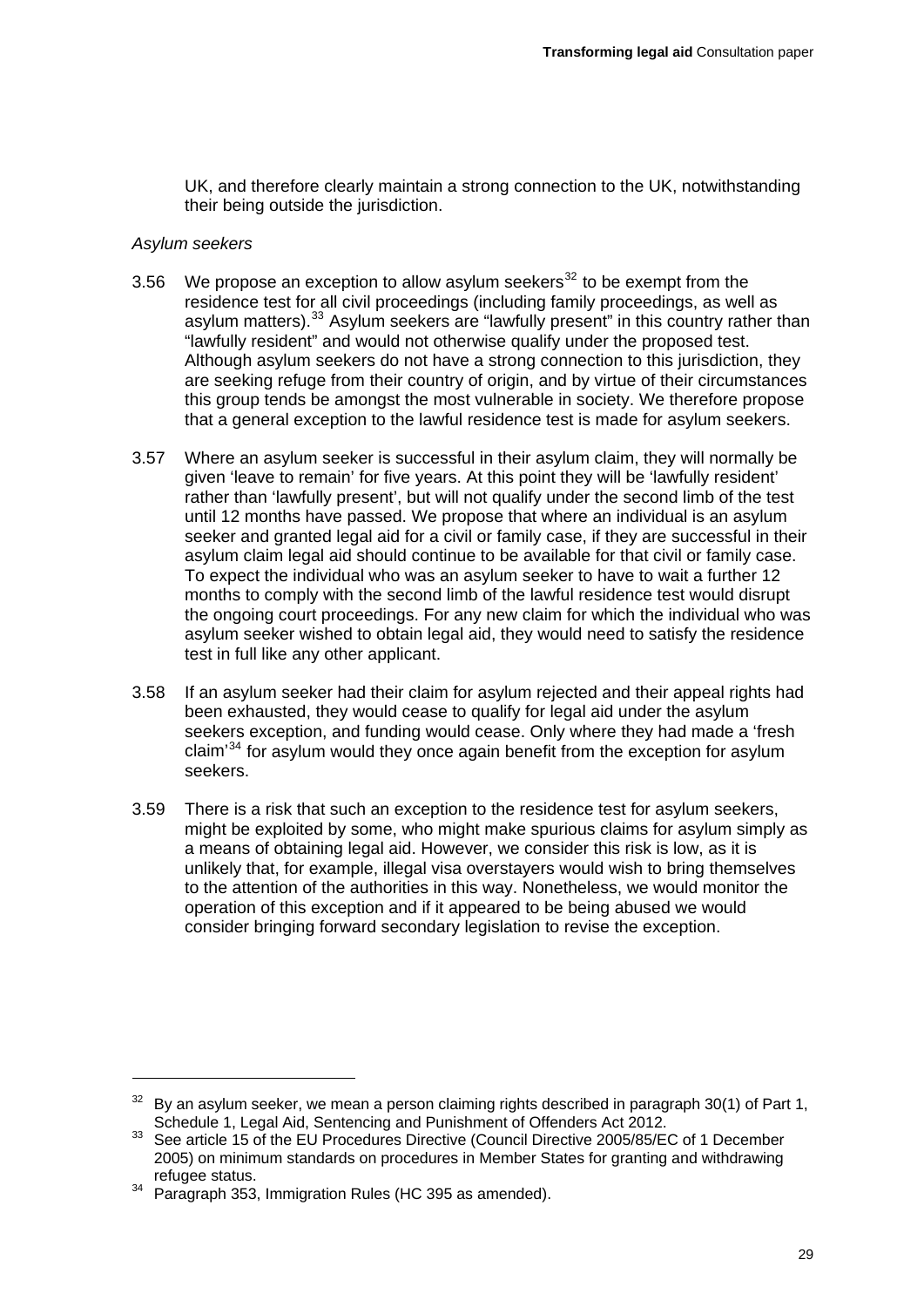### *Implementation*

3.60 Subject to the outcome of this consultation, it is currently anticipated that this proposal would be implemented through secondary legislation, to be laid in autumn 2013.

### *Consultation Question*

Q4. Do you agree with the proposed approach for limiting legal aid to those with a strong connection with the UK? Please give reasons.

### **4. Paying for permission work in judicial review cases**

### *Case for Reform*

- 3.61 We continue to believe it is important to make legal aid available for most judicial review cases, to ensure access to a mechanism which enables persons to challenge decisions made by public authorities which affect them. However, we are concerned that legal aid is being used to fund a significant number of weak cases which are found by the Court to be unarguable and have little effect other than to incur unnecessary costs for public authorities and the legal aid scheme.
- 3.62 We think it is important that we take steps as part of the legal aid scheme to address this issue, in order to preserve valuable court and judicial time, drive greater efficiency and focus legal aid resources on cases that really require it. We consider that the appropriate way in which to address this issue is to build into the civil legal aid scheme a greater incentive for providers to give more careful consideration to the strength of the case before applying for permission for judicial review, through transferring the financial risk of the application to the provider.

### *Current practice*

- 3.63 Legal aid is generally available for judicial review cases, subject to a number of exceptions.<sup>[35](#page-32-0)</sup> An applicant requires permission from the High Court to proceed with a judicial review application. The Court will only grant permission if it thinks the case is "arguable" and merits full investigation by the Court. Most permission decisions are made on consideration of the papers.
- 3.64 If the High Court refuses permission, the applicant can seek a "renewal" at an oral hearing to reconsider their application for permission. If the High Court still refuses permission, the applicant can appeal to the Court of Appeal for reconsideration of the permission decision.

<span id="page-32-0"></span><sup>&</sup>lt;sup>35</sup> Under paragraph 19 of Part 1 of Schedule 1 to the Legal Aid, Sentencing and Punishment of Offenders Act 2012.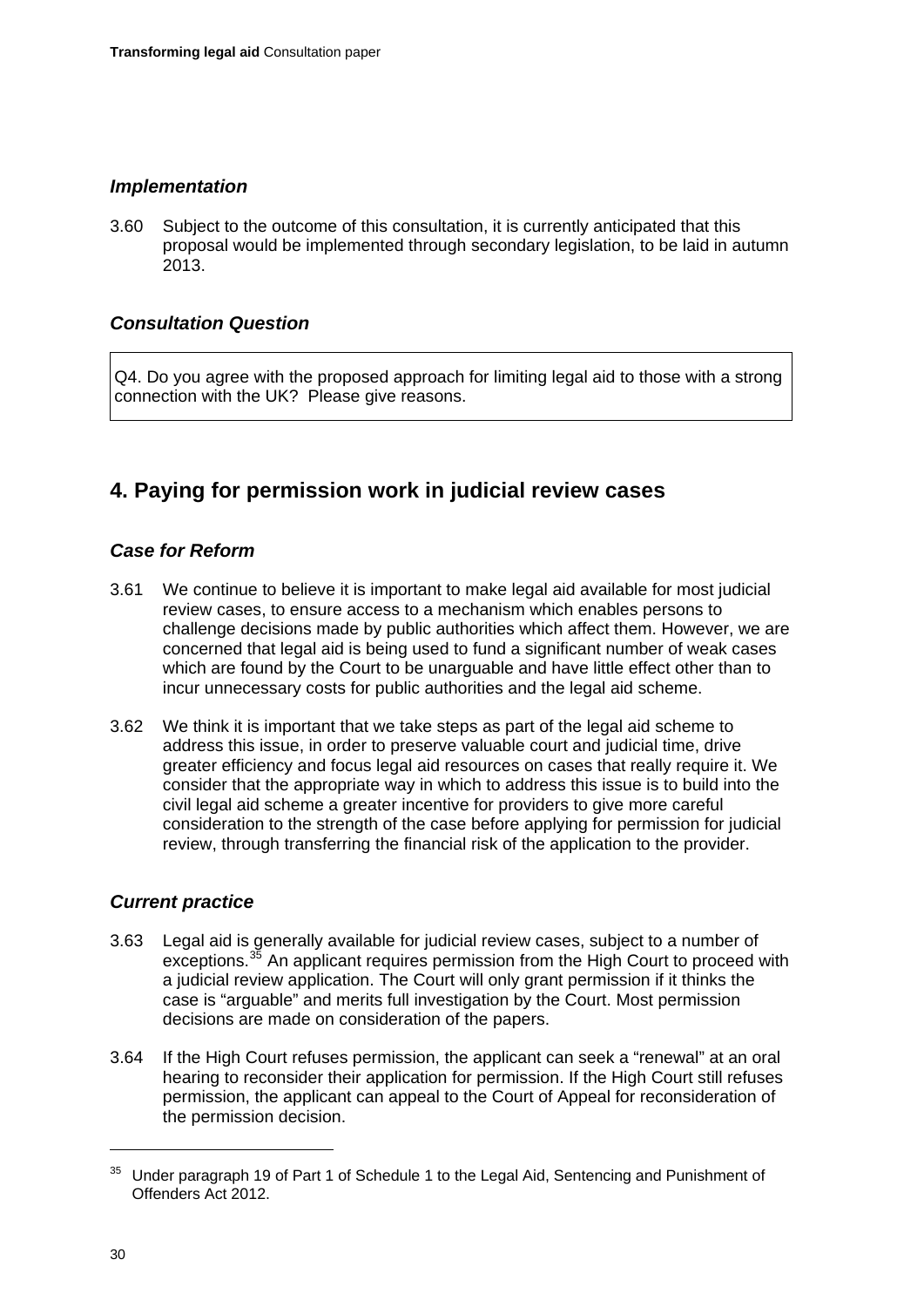- 3.65 In 2011–12 there were 4074 $36$  cases where legal aid was granted for an actual or prospective judicial review. Of these, 2275 ended before applying for permission to the Court.
- 3.66 Of the 1799 cases which did apply for permission,  $845^{37}$  $845^{37}$  $845^{37}$  ended after permission was refused, either on application or on renewal.
- 3.67 In 330 of these 845 cases, the provider recorded that the case was of 'substantive benefit to the client'. This might have been because the public authority had modified its decision to some extent as a result of the proceedings or had conceded the position in advance of the Court's consideration (and the application was not withdrawn, perhaps for costs reasons). Or it might have been because the challenge was for a delay in reaching a decision and the relevant decision had been taken by the point that permission was considered by the Court.
- 3.68 Therefore there were just over 500 cases funded by legal aid which did not settle, applied for permission and failed, and ended without benefit to the client but with potentially substantial sums of public money expended on the case. These figures suggest that there are a substantial number of cases which benefit from legal aid, but are found by the Court to be "unarguable".

### *Proposal*

 $\overline{a}$ 

- 3.69 We propose that providers should only be paid for work carried out on an application for permission (including a request for reconsideration of the application at a hearing, the renewal hearing or an onward permission appeal to the Court of Appeal), if permission is granted by the Court.  $38$
- 3.70 Currently a similar system exists for immigration and asylum Upper Tribunal appeals.<sup>[39](#page-33-3)</sup> In an immigration or asylum appeal case, (subject to some  $exceptions)$ <sup>[40](#page-33-4)</sup> where an application for permission to appeal to the Upper Tribunal is refused, then funding for the permission application is not payable.  $41$
- 3.71 Legal aid would continue to be paid in the same way as now for the earlier stages of a case, to investigate the strength of a claim, for example, and to engage in pre-action correspondence aimed at avoiding proceedings, as is required by the

<span id="page-33-0"></span> $36$  Based on data from the Legal Aid Agency. Excludes 111 cases lacking codes.<br> $37$  This number may be higher because it may include some proportion of a further 243 cases, but

<span id="page-33-2"></span><span id="page-33-1"></span>these cases are not recorded in sufficient detail to determine if permission was refused.<br><sup>38</sup> This proposal sits separately from those set out in the consultation paper 'Judicial Review: Proposals for Reform' published in December 2012. The proposals in this consultation are freestanding and are not dependent on decisions the Government may take in due course in

respect of that consultation.<br><sup>39</sup> Also see Chapter 6 on a proposal in relation to immigration and asylum Upper Tribunal appeal

<span id="page-33-4"></span><span id="page-33-3"></span>case payment.<br><sup>40</sup> UKBA detained fast track cases or an application for permission to appeal to the Upper Tribunal

lodged by the UKBA.<br><sup>41</sup> Standard Civil Contract Specification, Section 8: Immigration, Part D, para 8.99-8.104.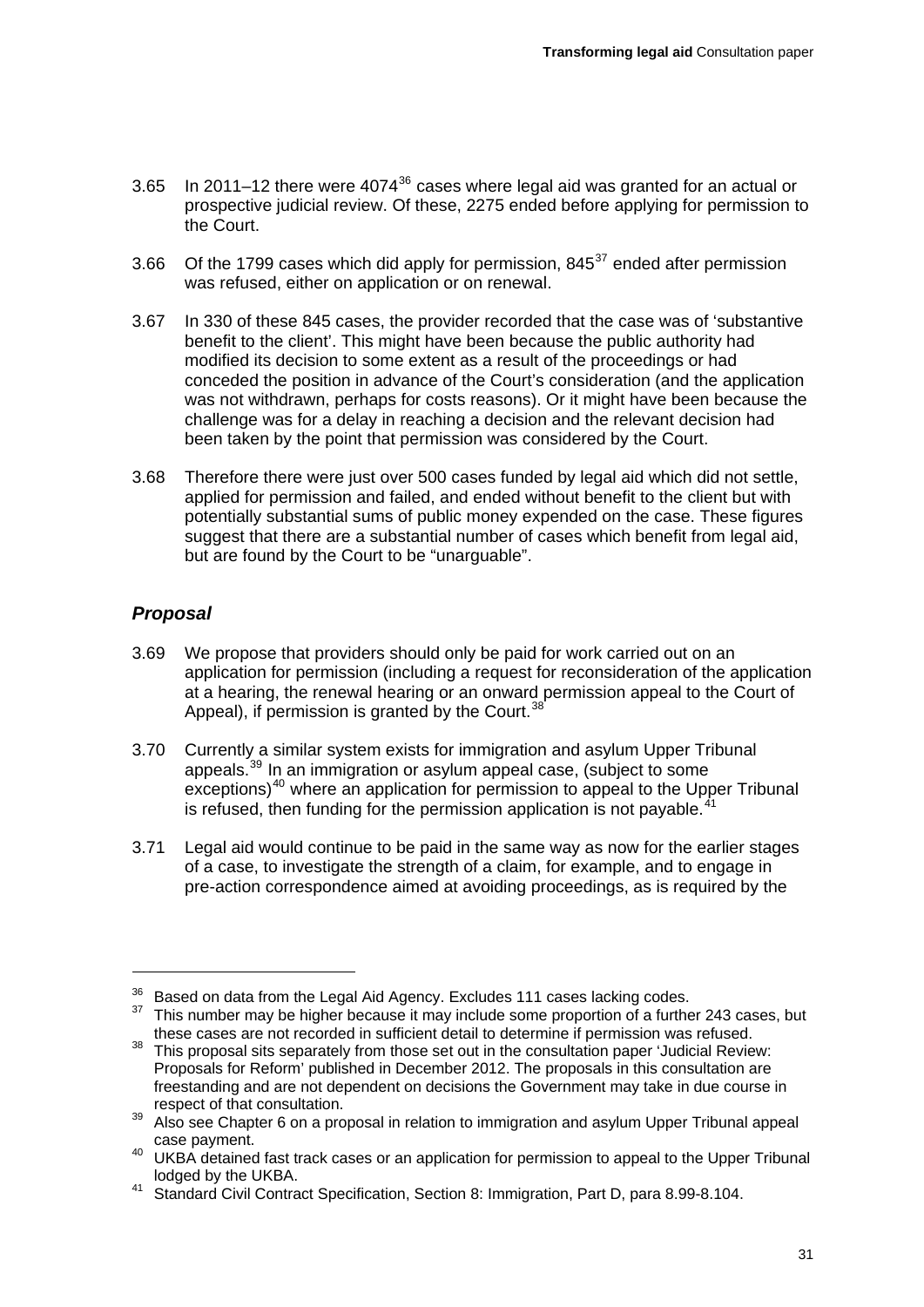Pre-Action Protocol for Judicial Review.<sup>42</sup> Where a permission application was made the claimant would continue to be technically in receipt of legal aid for the permission stage of the case, and so would continue to benefit from cost protection, and would therefore not be personally at risk of paying costs if the permission application were unsuccessful.

- 3.72 We recognise that the merits criteria are in place to help weed out weak cases, however we do not consider that these are sufficient by themselves to address the specific issue we have identified in judicial review cases. When making an application for legal aid, the provider certifies their assessment of the merits of the case based on their detailed knowledge of the case and specialist understanding of the law in the relevant area. The LAA is necessarily strongly guided by the provider's assessment of the prospects of success of the proposed judicial review claim in deciding whether the claim should receive funding. We consider that it is appropriate for all of the financial risk of the permission application to rest with the provider, as the provider is in the best position to know the strength of their client's case and the likelihood of it being granted permission.
- 3.73 We also recognise that this proposal would affect the 330 cases identified where permission was refused but a benefit to the client was recorded. Our approach would tackle the large proportion of cases (61% in 2011–12) in which permission is refused and which have no benefit to the client, thereby incurring unnecessary costs for public authorities and the legal aid scheme. We do not consider it would be appropriate to retain funding for such cases simply in order to retain funding for the minority of cases in which permission is refused but which are recorded by the provider as having substantive benefit to the client. In the immigration and asylum Upper Tribunal appeal system, costs are not paid if permission to appeal is refused even if the provider records that there is a substantive benefit to the client.
- 3.74 We do not consider that it would be sensible to make an exception and allow funding to be provided where a provider says the case was in any event of substantive benefit. Providers have been incentivised by LAA contract key performance indicators to record substantive benefit as part of their management information. Allowing providers to decide whether or not they get paid for the permission work of failed cases would not provide a robust control of funds.
- 3.75 In addition, depending on the circumstances, it may well be possible for the provider to recover their costs in these situations, either as part of a settlement between the parties or through a costs order from the court. For example, if the challenge is to a failure by a public authority to make a decision, and the decision is taken after the permission application is made, permission may well be refused because the case is academic, however, the claimant can pursue a costs order and the court can grant any costs reasonably incurred by the claimant if, arguably, the proceedings have brought about the making of the decision.
- 3.76 The same reasoning applies in relation to cases where an application for permission for judicial review is made and the case is withdrawn because the defendant concedes or the parties settle the case. Again, depending on the

<sup>&</sup>lt;sup>42</sup> This work is usually carried out under the Legal Help or the Investigative Representation form of service.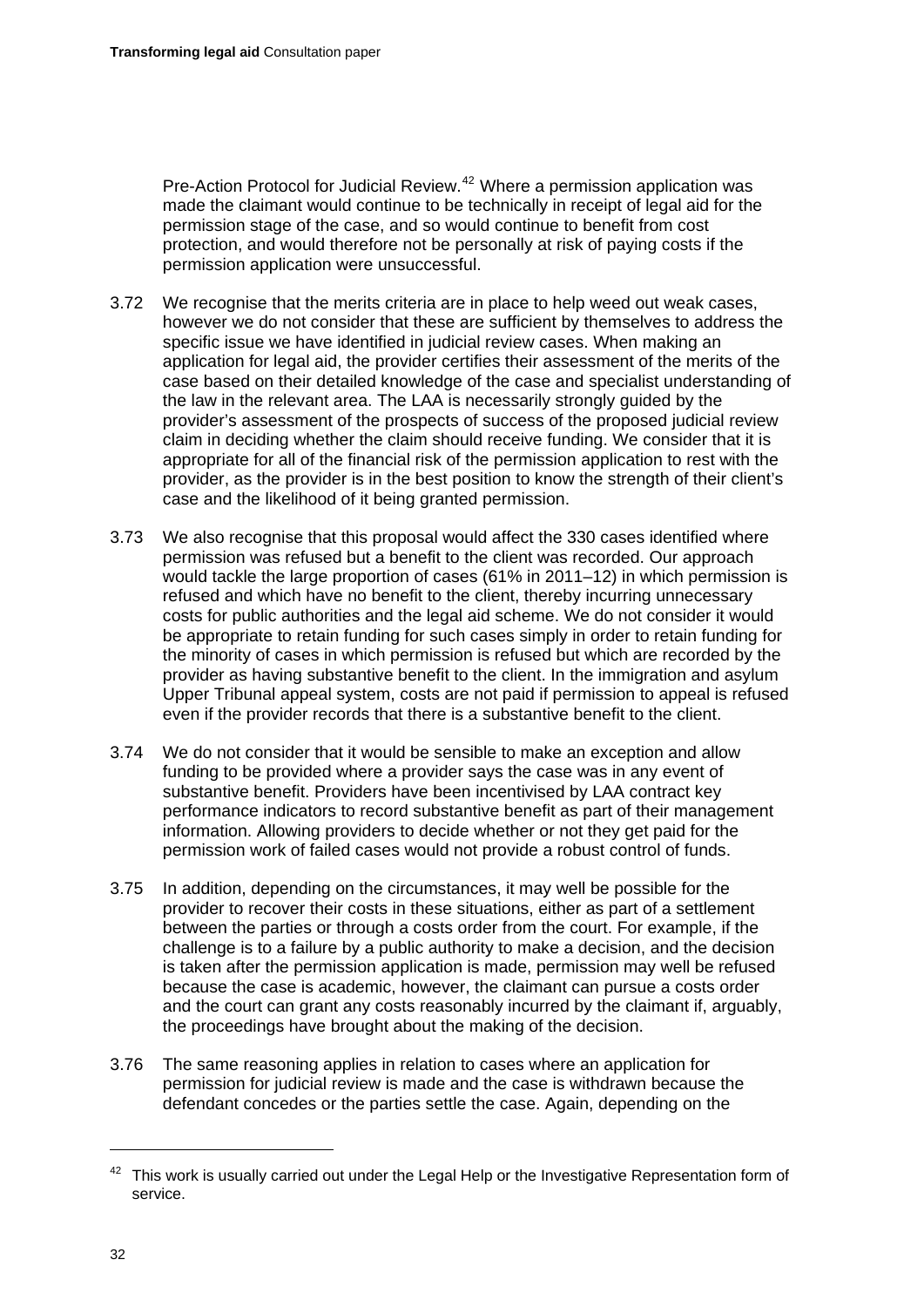circumstances, the claimant may agree the costs of the permission application as part of the settlement, or if no costs are agreed, the claimant can seek a costs order from the court.

3.77 Therefore we consider that this proposal is the appropriate way in which to ensure that legal aid is not used to fund a significant number of weak cases and is focussed on cases that really require it.

### *Exceptions*

3.78 Reasonable disbursements, such as expert fees and court fees, which arise in preparing the permission application, would continue to be paid, even if permission was not granted by the Court. This reflects the exceptions made for the payment of interpreters and experts under the immigration and asylum Upper Tribunal remuneration scheme.

### *Implementation*

3.79 Subject to the outcome of this consultation, it is currently anticipated that this proposal would be implemented through secondary legislation to be laid in autumn 2013 and, if necessary, contract amendment.

### *Consultation Question*

Q5. Do you agree with the proposal that providers should only be paid for work carried out on an application for judicial review, including a request for reconsideration of the application at a hearing, the renewal hearing, or an onward permission appeal to the Court of Appeal, if permission is granted by the Court (but that reasonable disbursements should be payable in any event)? Please give reasons.

### **5. Civil merits test – removing legal aid for borderline cases**

### *Case for reform*

3.80 In our view it is a reasonable principle to adopt that in order to warrant public funding through legal aid, a case should have at least a 50% prospects of success ('moderate' prospects of success or greater). As a matter of principle we believe that limited public funding should be directed to cases with at least 50% chance of success. We are concerned that the current merits criteria regarding cases assessed as 'borderline' are too lax.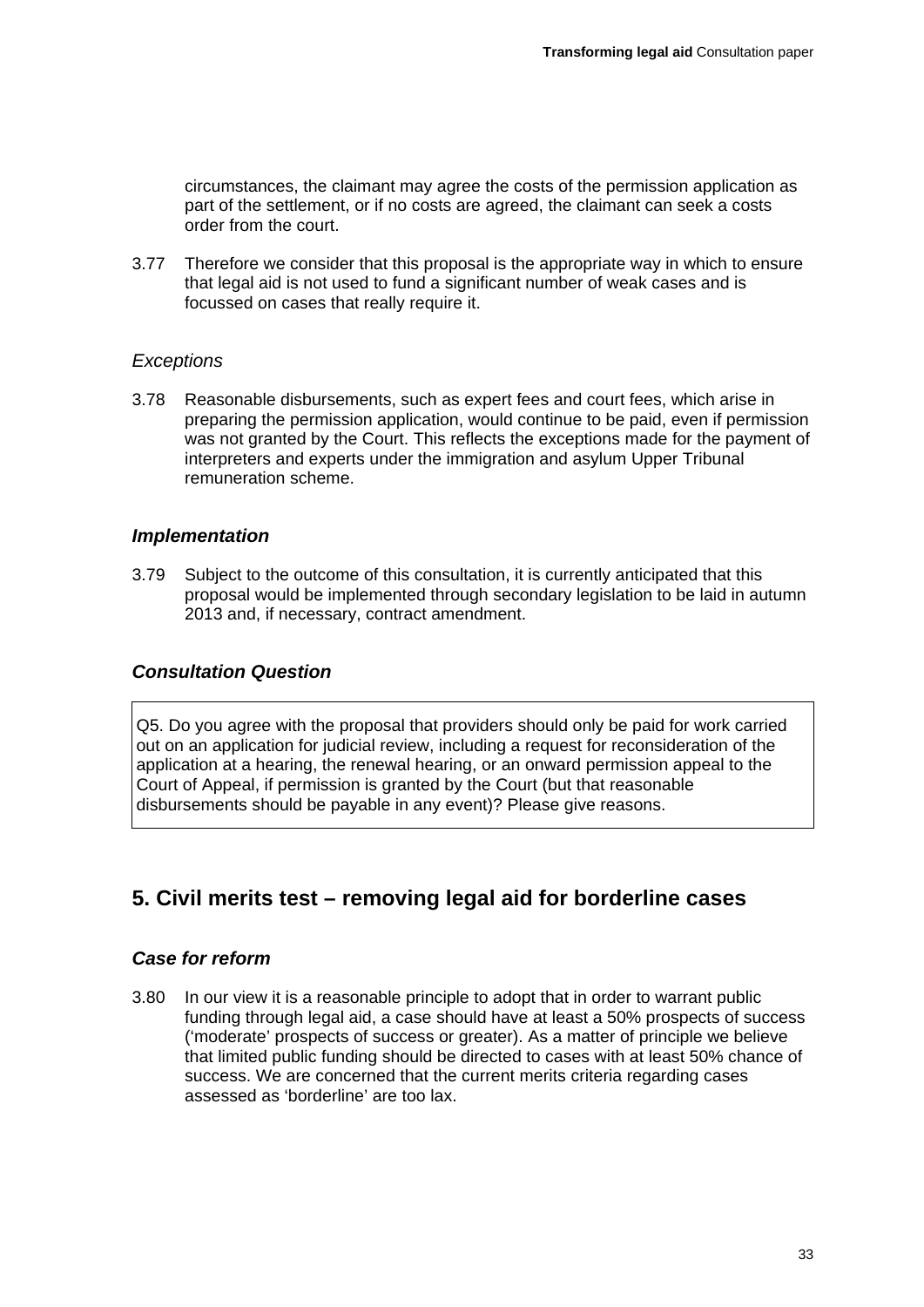### *Current practice*

- 3.81 In order to be granted civil legal aid, an applicant's case must satisfy the merits criteria. Broadly speaking, the merits criteria provide a formula for deciding whether it is justified to provide, or continue to provide, public funds in an individual case.
- 3.82 For cases which require some form of legal representation, the criteria generally look at the likely costs of the case, the prospects of success, and the outcome sought in the case.
- 3.83 In relation to prospects of success, the LAA is required to assess the likelihood that an individual who has made an application for civil legal services will obtain a successful outcome at the final hearing in the proceedings to which the application relates. Usually the LAA will require the applicant's solicitor to give an estimate of the prospects of success, which is then endorsed or rejected by the LAA.

### *Cases where 'prospects of success' test do not apply*

- 3.84 There are certain categories of case where the prospects of success test does not apply (and the proposal below will not be relevant).<sup>[43](#page-36-0)</sup> For all other cases, the LAA must place the case in one of the following prospects of success categories:
	- i. "very good", which means an 80% or more chance of obtaining a successful outcome;
	- ii. "good", which means a 60% or more chance, but less than an 80% chance, of obtaining a successful outcome;
	- iii. "moderate", which means a 50% or more chance, but less than a 60% chance, of obtaining a successful outcome;
	- iv. "borderline", which means that the case is not "unclear" but that it is not possible, by reason of disputed law, fact or expert evidence, to (a) decide that the chance of obtaining a successful outcome is 50% or more; or (b) classify the prospects as poor;
	- v. "poor", which means the individual is unlikely to obtain a successful outcome; or
	- vi. "unclear", which means the Director cannot put the case into any of the categories in paragraph (i) to (v) because, in all the circumstances of the case, there are identifiable investigations which could be carried out, after which it should be possible for the Director to make a reliable estimate of the prospects of success.

<span id="page-36-0"></span><sup>&</sup>lt;sup>43</sup> Under the Civil Legal Aid (Merits Criteria) Regulations 2013 ("Merits Regulations"), these are:

Certain family cases under regulation 11(9);

<sup>•</sup> Mental health cases under regulation 51;

<sup>•</sup> Public Law children cases under regulation  $65(2)(a)$ ;

Certain family cases (where the individual has benefited from legal aid in the country of origin) under regulation 65(2)(b);

EU Maintenance Regulation cases under regulation 70; and

<sup>•</sup> Hague Convention 2007 cases (concerning international recovery of child support and other forms of family maintenance) under regulation 71.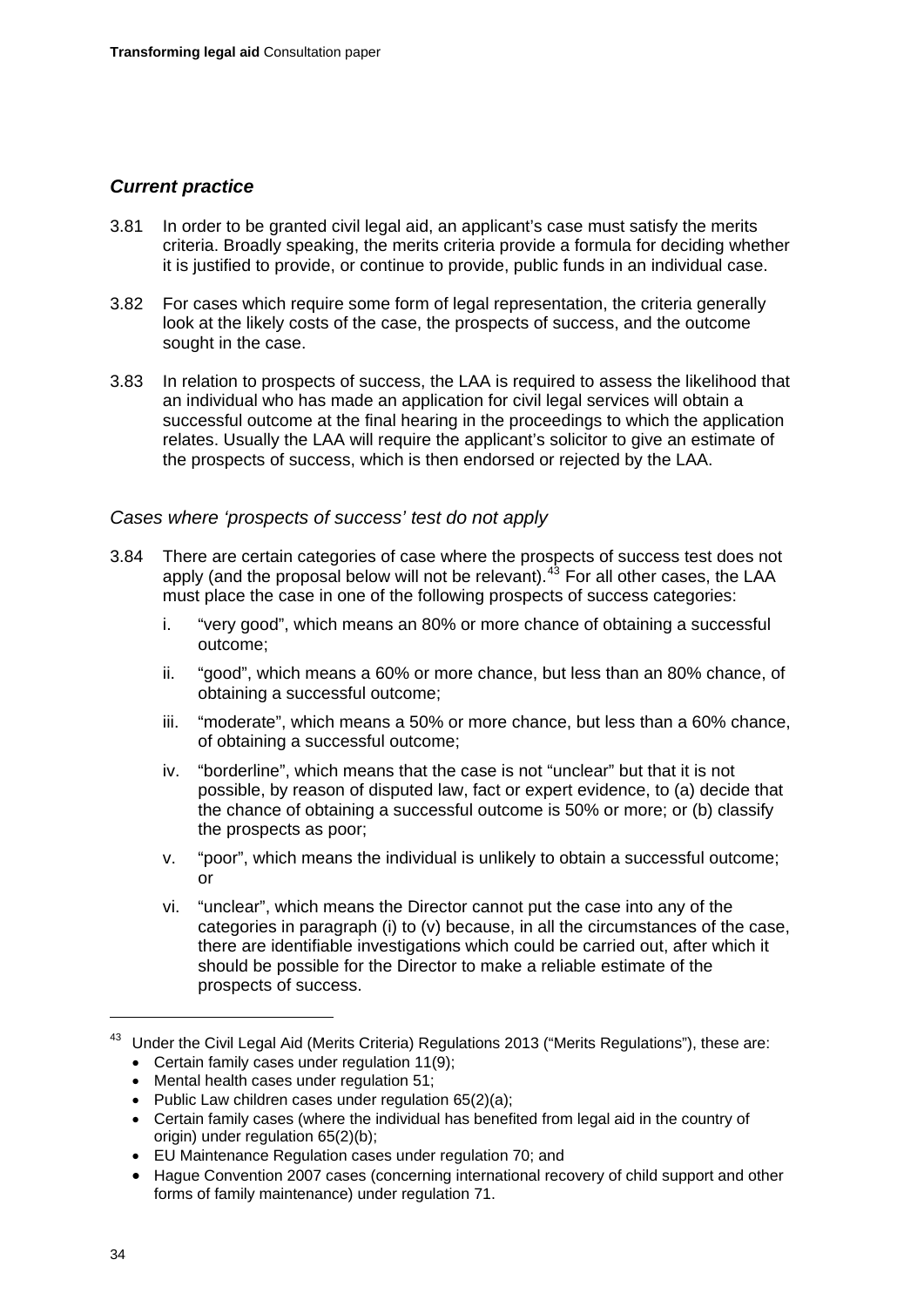3.85 Cases must generally have at least a 50% chance of success to receive legal aid funding for full representation (i.e. must have a moderate or better prospects of success). However, there are certain types of housing or family cases which will receive funding with borderline prospects of success.<sup>[44](#page-37-0)</sup> In other cases funding will be available if there is a borderline prospect of success and the case has special features (that is to say it is a case of significant wider public interest or a case with overwhelming importance to the individual).<sup>[45](#page-37-1)</sup> Funding may also be granted in public law claims,<sup>[46](#page-37-2)</sup> claims against public authorities.<sup>[47](#page-37-3)</sup> and certain immigration<sup>[48](#page-37-4)</sup> and family claims<sup>[49](#page-37-5)</sup> which have these special features or if the substance of the case relates to a breach of ECHR rights.

### *Proposal*

1

- 3.86 We propose to abolish the 'borderline' prospects of success category, which would mean that these cases would cease to qualify for civil legal aid funding.
- 3.87 We recognise that the cases to which the "borderline" exception applies are high priority cases, for example cases which concern holding the State to account, public interest cases, or cases concerning housing. However, even for such cases there must be an assessment of merits and a decision must be made as to whether the prospects of success justify the provision of public funds. For example, under the existing merits criteria any case, even if it concerns an important issue such as domestic violence, which is assessed as having "poor" prospects of success is refused legal aid funding. Therefore it is already a principle of the current scheme that all cases, even those which concern issues of great importance, must be sufficiently meritorious to warrant funding.
- 3.88 This proposal means that "borderline" cases would be treated in the same way as cases assessed as having "poor" prospects of success. Any applicant refused civil legal aid funding on the basis of a merits assessment could appeal against that refusal. The appeal would be heard by an Independent Funding Adjudicator – an independent lawyer in private practice. The decision of the Independent Funding Adjudicator about the prospects of success of a case is binding on the LAA. We consider that this provides an appropriate safeguard to prevent meritorious cases being wrongly refused under the proposed reformed merits test.

<span id="page-37-0"></span><sup>&</sup>lt;sup>44</sup> See regulation 61 of the Merits Regulations (housing) and regulations 66, 67 and 68 (family).<br><sup>45</sup> See regulation 43 of the Merits Regulations (general merits criteria for full representation in civil

<span id="page-37-1"></span>cases). 46 See regulation 56 of the Merits Regulations (public law) and the definition of "public law claims"

<span id="page-37-4"></span>

<span id="page-37-3"></span><span id="page-37-2"></span>in regulation 2 of the Merits Regulations.<br><sup>47</sup> See regulation 58 of the Merits Regulations (claims against public authorities).<br><sup>48</sup> See regulation 60 of the Merits Regulations (immigration cases before the First-tier Tr Upper Tribunal). Funding may also be granted such cases with an "unclear" prospects of success.

<span id="page-37-5"></span><sup>&</sup>lt;sup>49</sup> See Regulation 69 of the Merits Regulations (other family cases to which specific merits apply). Funding may also be granted such cases with an "unclear" prospects of success.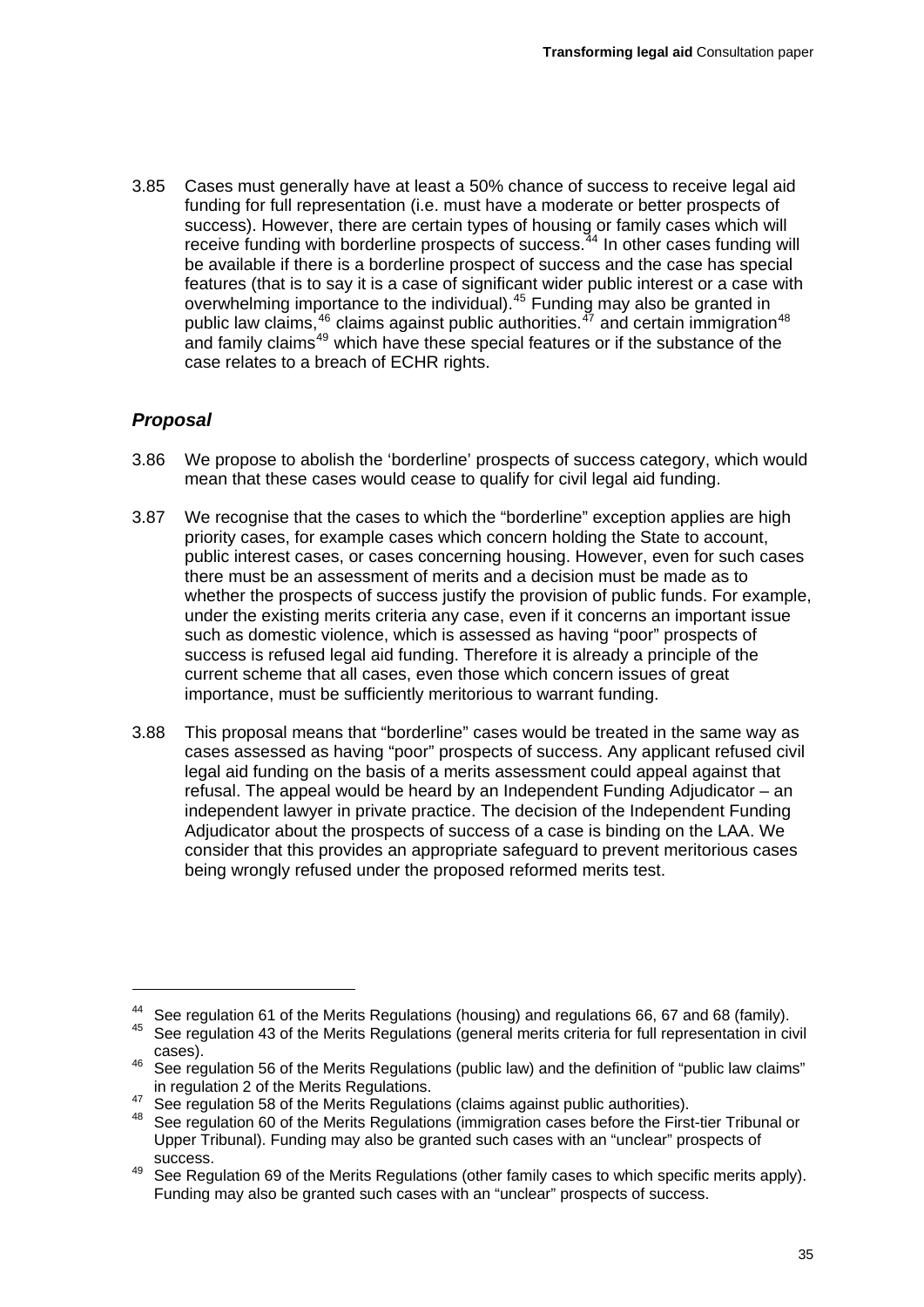### *Asylum cases*

3.89 This proposal would apply equally to asylum cases assessed as having 'borderline' prospects of success. The Government recognises its responsibilities under Council Directive 2005/85/EC on minimum standards on procedures in Member States for granting and withdrawing refugee status. This requires the Government to provide legal assistance for those refused asylum. However article 15(3)(d) of the Directive makes clear that this obligation only extends to those appeals which are 'likely to succeed'.

### *Implementation*

3.90 Subject to the outcome of the consultation, it is currently anticipated that this proposal would be implemented through secondary legislation to be laid in autumn 2013.

### *Consultation Question*

Q6. Do you agree with the proposal that legal aid should be removed for all cases assessed as having 'borderline' prospects of success? Please give reasons.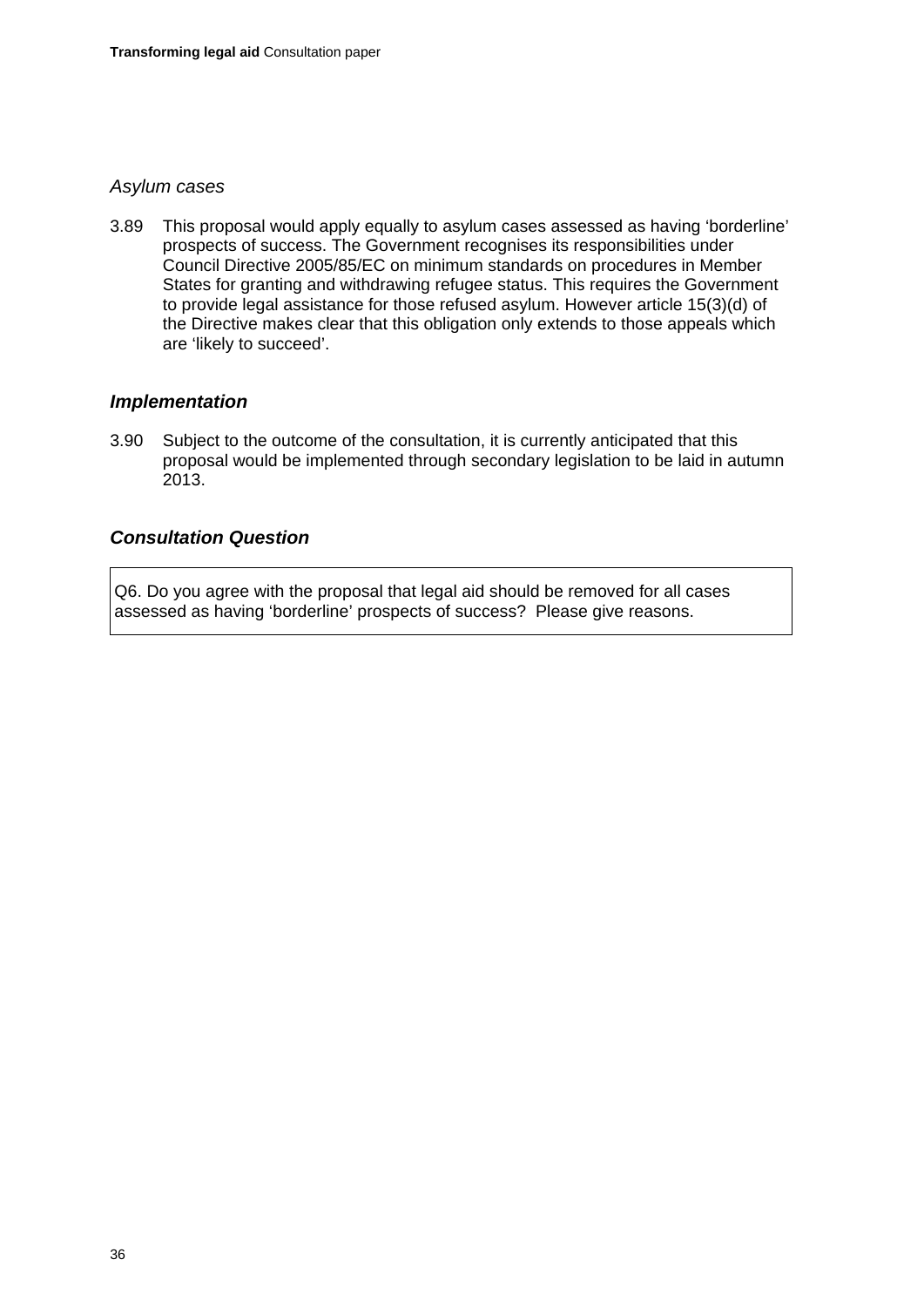# **Chapter 4: Introducing Competition in the Criminal Legal Aid Market**

# **Introduction**

- 4.1 This chapter sets out proposals for the introduction of competitive tendering for criminal legal aid contracts in England and Wales.
- 4.2 Legal aid remuneration for litigation and advocacy has been subject to a number of fee reforms and reduction in fee levels over recent years. As we set out in our 2010 consultation, while it is possible over the short term to address the financial pressures on public expenditure, we recognise that it is unlikely to be sustainable in the longer term to continue to tighten remuneration indefinitely within broadly the current fee and market structures.
- 4.3 We therefore announced our intention in the longer term to replace the current system of administratively set rates with a model of competitive tendering. The 2010 consultation stated that the immediate focus would be on criminal legal aid, with civil and family legal aid to be addressed over a longer period. In a Written Ministerial Statement in December 2011, we confirmed our belief that competitive tendering was likely to be the best way to ensure long-term sustainability and value for money in the legal aid market.<sup>[50](#page-39-0)</sup>
- 4.4 We set out an outline timetable for the development of a competition strategy and indicated that we would publish proposals for consultation in autumn 2013. In March 2013, we highlighted in a further Written Ministerial Statement<sup>[51](#page-39-1)</sup> the need to find further savings from all areas of public expenditure as quickly as possible, and announced the decision to accelerate the timetable for consultation on competitive tendering in criminal legal aid. In that statement we gave a revised indicative timetable for the development and implementation of our competition strategy, subject to the outcome of the consultation.
- 4.5 We have therefore decided in principle to introduce competitive tendering for criminal legal aid services and are now seeking views on the proposed model.
- 4.6 We recognise that this would require a major structural change in the market, but it is our view that competition is the best way to promote value for money, innovation and efficiency.
- 4.7 Under our proposed model, we believe the opportunity for access to greater volumes of work and control of the case from end to end would encourage providers to scale up to achieve economies of scale and provide a more efficient

<span id="page-39-0"></span> $50$  http://www.publications.parliament.uk/pa/cm201011/cmhansrd/cm111201/wmstext/ [111201m0001.htm#11120140000199](http://www.publications.parliament.uk/pa/cm201011/cmhansrd/cm111201/wmstext/111201m0001.htm#11120140000199) 

<span id="page-39-1"></span><sup>51</sup> [http://www.parliament.uk/documents/commons-vote-office/March-2013/5-3-13/6-Justice-](http://www.parliament.uk/documents/commons-vote-office/March-2013/5-3-13/6-Justice-LegalAidReform.pdf)[LegalAidReform.pdf](http://www.parliament.uk/documents/commons-vote-office/March-2013/5-3-13/6-Justice-LegalAidReform.pdf)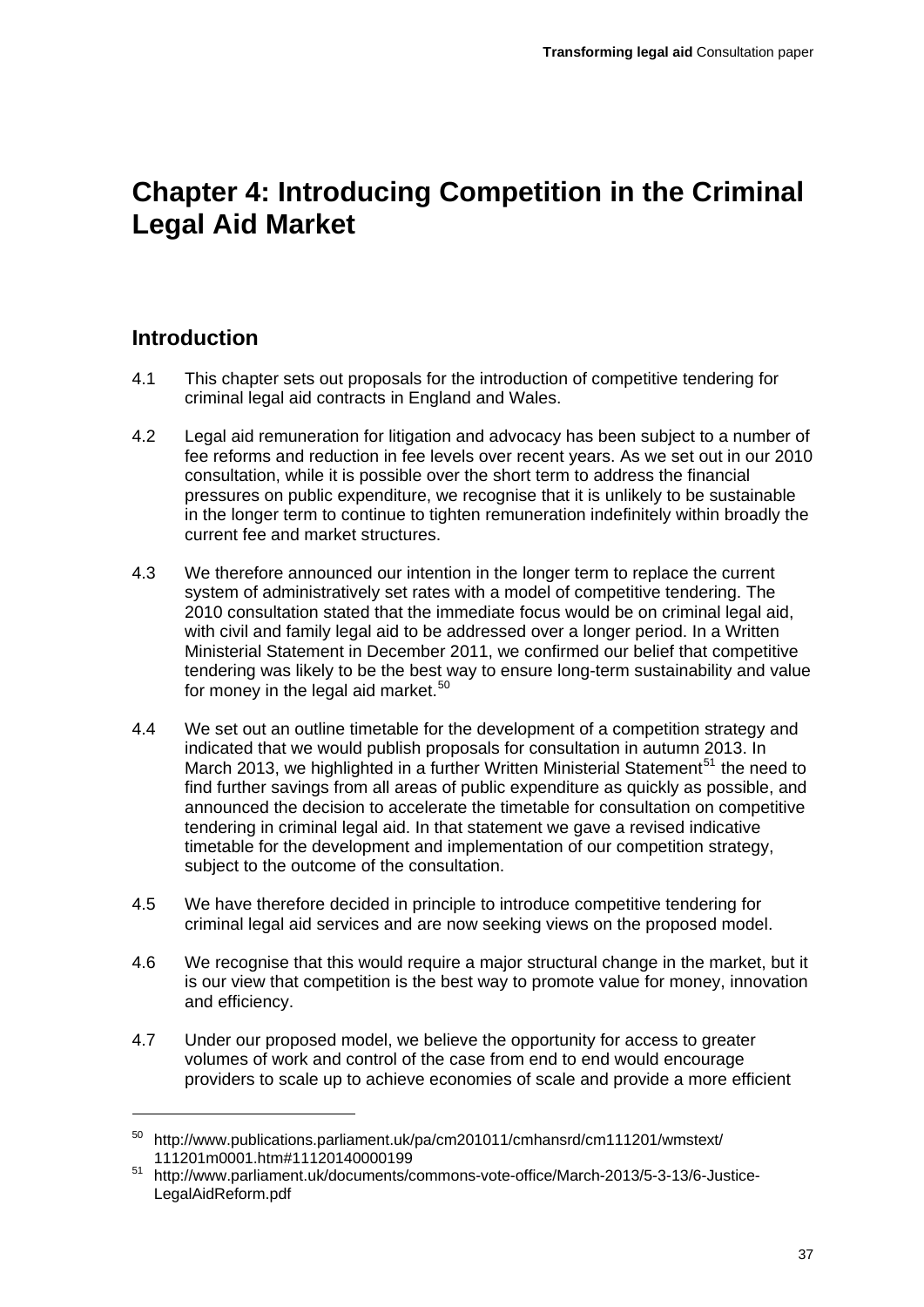service. We anticipate applications would be submitted by a mixture of types of business structure (including individual firms, joint ventures, alternative business structures (ABS), partnerships etc). Increased use of digital evidence service and video links should offer applicants further opportunities to develop efficiencies in the delivery of their own services over the life of the contract. The Government, as commissioner of legal aid services, would have the assurance that it was paying as much as necessary to secure sustainable provision in the longer term, and that the prices it paid achieved best value for money for the taxpayer.

### **Case for reform**

- 4.8 In 2006, Lord Carter's Review of Legal Aid Procurement<sup>[52](#page-40-0)</sup> recommended a move away from administratively set rates for legal aid work in favour of best value tendering. The Review envisaged the competitive selection of legal aid providers based on their ability to deliver a sufficient quantity and quality of work at the most economically advantageous price. The Review made a compelling case for moving to a market-based approach to legal aid procurement. It highlighted the need for market restructuring, and for increasing the average size of providers through growth, mergers and rationalisation. It recommended that this should be accompanied by moving towards a system of fixed pricing where possible while retaining graduated pricing for more complex work.
- 4.9 It is our view that the same conclusions presented by Lord Carter still apply. We believe a competitive tendering approach which allows providers to offer their services at a price that reflects the costs of delivery in their local area and represents a fair market price for the work carried out is the way forward for criminal legal aid.
- 4.10 There is experience of operating price competitive tendering in other criminal and civil legal aid services, including the award of the Defence Solicitor Call Centre (DSCC) contract, Criminal Defence Direct (CD Direct)<sup>[53](#page-40-1)</sup> contracts and the Civil Legal Advice contracts. These tendering exercises have delivered improved value for money for the taxpayer.

### **Proposal**

- 4.11 Under our proposed model, we would invite tenders for all criminal legal aid services with the exception<sup>[54](#page-40-2)</sup> of:
	- Crown Court advocacy (see paragraph 4.35); and
	- Very High Cost (Crime) Cases (VHCCs)<sup>[55](#page-40-3)</sup> (see paragraph 4.37).
- 4.12 We also propose excluding some discrete areas such as the work delivered by the DSCC and CD Direct providers which operate under separate contracting arrangements and are already subject to price competition.

<span id="page-40-3"></span><span id="page-40-2"></span>

<span id="page-40-1"></span><span id="page-40-0"></span><sup>&</sup>lt;sup>52</sup> http://www.legalaidprocurementreview.org.uk/publications.htm<br>
<sup>53</sup> Formerly known as Criminal Defence Service Direct or CDS Direct.<br>
<sup>54</sup> See Chapter 5 for proposals on Crown Court advocacy and VHCCs.<br>
<sup>55</sup> Only case classified as VHCCs but are remunerated under the current Litigators Graduated Fee Scheme would be included in the scope of the contract.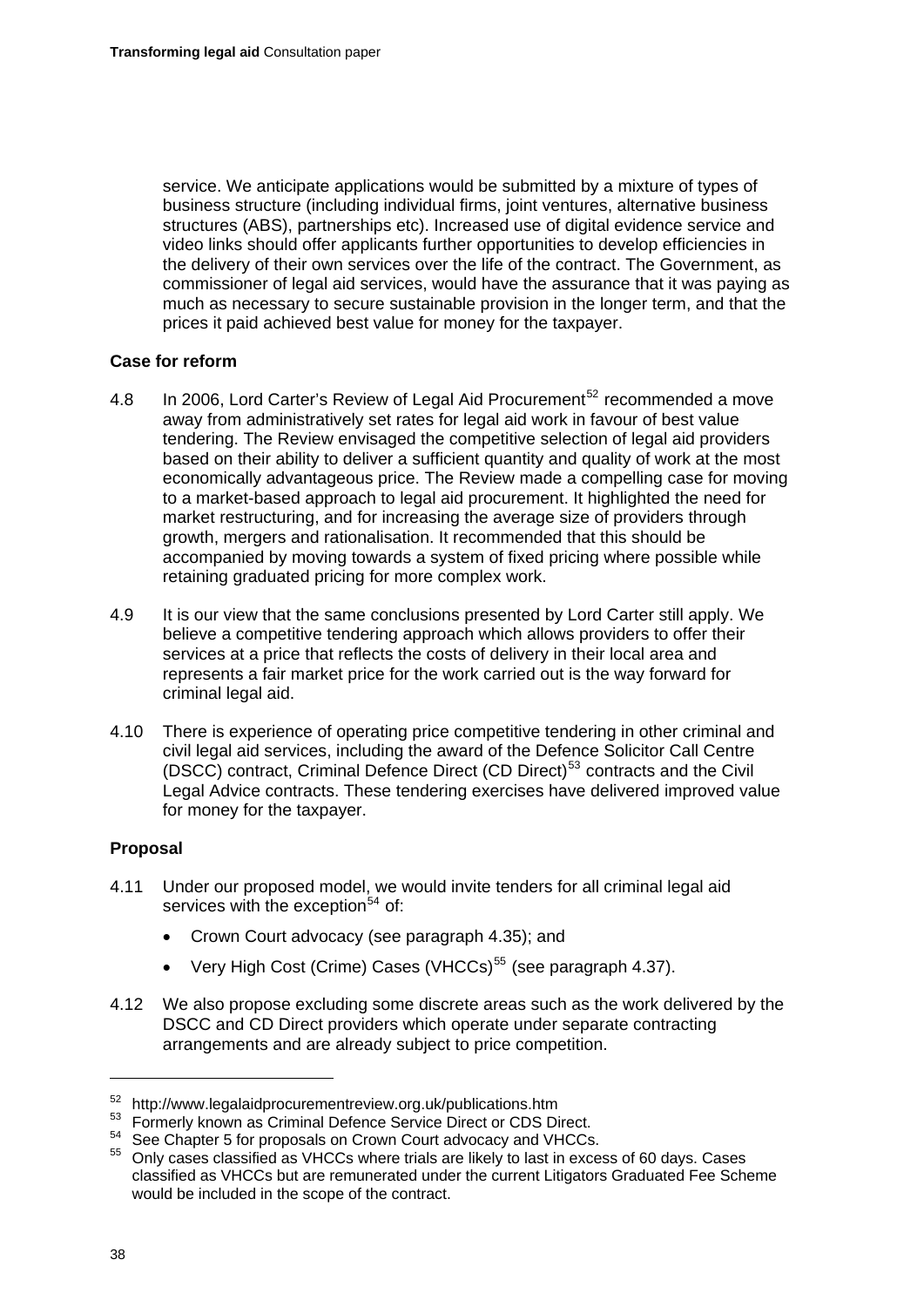- 4.13 In order to secure a minimum level of savings from the competition, we propose to impose a price cap for each fixed fee and graduated fee (see paragraphs 4.99- 4.123).
- 4.14 The key elements of the proposed model for competitive tendering are summarised in paragraph 4.28, with further details on the component elements of the model at paragraphs 4.29-4.153.

# **Key features of proposed competitive tendering model**

### *Economies of scale*

- 4.15 The proposed competitive tendering model would result in consolidation of the market, making it easier to access greater volumes of work. Providers would have increased opportunities to scale up to achieve economies of scale and provide a more efficient service. Our proposed model would give firms the confidence to invest in the restructuring required in the knowledge they would be in receipt of larger and more certain returns.
- 4.16 Cost reductions have been achieved within the confines of the applicable contract terms in other areas of the legal services market (for example, conveyancing) through standardisation, and the greater use of paralegals where appropriate. For example, office overhead costs can account for up to 30% of costs for small organisations, and these could be reduced through consolidation of back-office tasks in larger organisations.

### *Economies of scope*

- 4.17 Whereas economies of scale would drive structural, efficiency and overhead cost savings from access to larger volumes of work, economies of scope would be generated by requiring providers to deliver the full range of litigation services, as well as advocacy in the magistrates' courts, to the client from police station to the completion of the case. This would give providers the benefit of greater certainty of work, enabling them to resource their contract in the most efficient way. It would also remove the duplication of cost involved in the transfer of clients to and from providers, and the costs associated with each new provider taking instructions at every stage of the case.
- 4.18 We propose that these economies of scope should be further supported by removing client choice when allocating and by restrictions placed on changing provider throughout the case (see paragraph 4.79).
- 4.19 We discuss at paragraph 4.87 below a number of case allocation options available to maintain the economies of scope derived by one provider representing the same client in relation to a number of offences.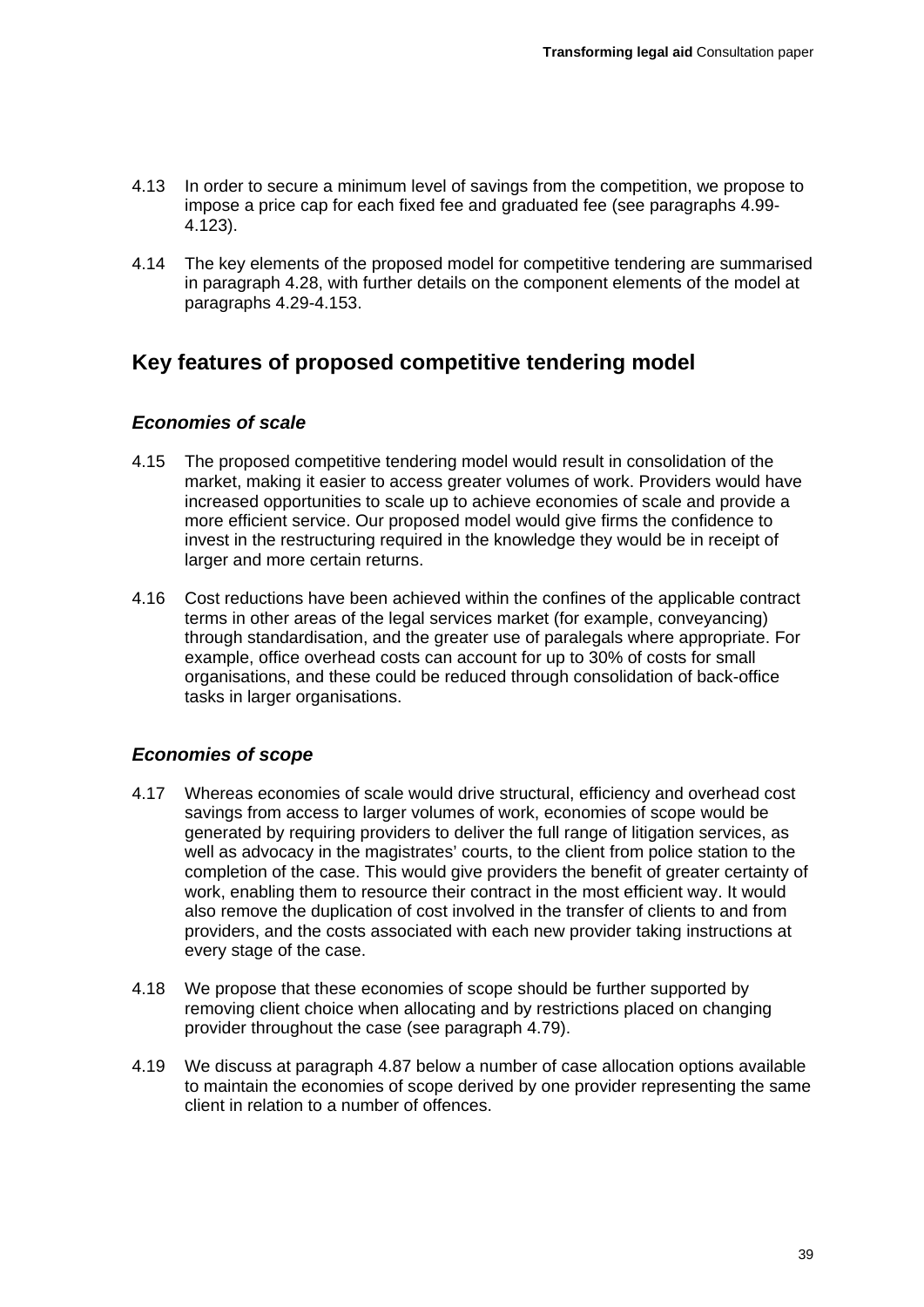### *Simplification and greater flexibility*

- 4.20 We acknowledge that in order to give successful providers the best possible opportunity to deliver criminal legal aid work at lower cost, we need to make sure the systems and processes for operating the scheme are as simple as possible with the lowest acceptable level of bureaucracy.
- 4.21 Giving providers the opportunity to be more flexible in the way they structure their business and in doing so deliver the service, whether that is through joint ventures, use of agents or ABS, is also essential if a more efficient and cost effective criminal legal aid system is to be established.
- 4.22 We have designed a competition model that simplifies the criminal legal aid system. We have looked at ways to reform the current fee schemes to introduce fixed fee arrangements as far as possible and, subject to the outcome of this consultation, we will continue to develop both the procurement process and the contracting and reporting arrangements for providers post contract award to minimise unnecessary bureaucracy.

### *Savings objective*

- 4.23 Price competition in criminal legal aid is one of a number of proposals set out in this consultation paper seeking to reduce expenditure of the whole legal aid system.
- 4.24 In order to ensure the price competition delivers a saving to the legal aid fund, we propose to apply a price cap under which applicants will be invited to submit price bids. We propose to set the price cap at 17.5% below the rates paid in 2012/13 for each class of work in each procurement area (see paragraphs 4.99-4.123 for further details).

### *Compliance with the Government's Small and Medium Sized Enterprise (SME) agenda*

- 4.25 The majority of current criminal legal aid providers satisfy the definition of either a micro or small enterprise (as defined under the Companies Act 2006). There are a small number of providers that are classified as medium sized enterprises.
- 4.26 The Government's SME agenda sets out the aspiration to deliver 25% of central Government procurement spend through SMEs by the end of this Parliament.
- 4.27 We believe that the majority of applicants are likely to be drawn from existing providers in the market or groups of providers joining together to form a new single legal entity. Those legal entities are still likely to be classified as a small or medium sized entity but we may contract with some large provider organisations. Under any of the above options, we believe that there will still be a large proportion of smaller providers in the market.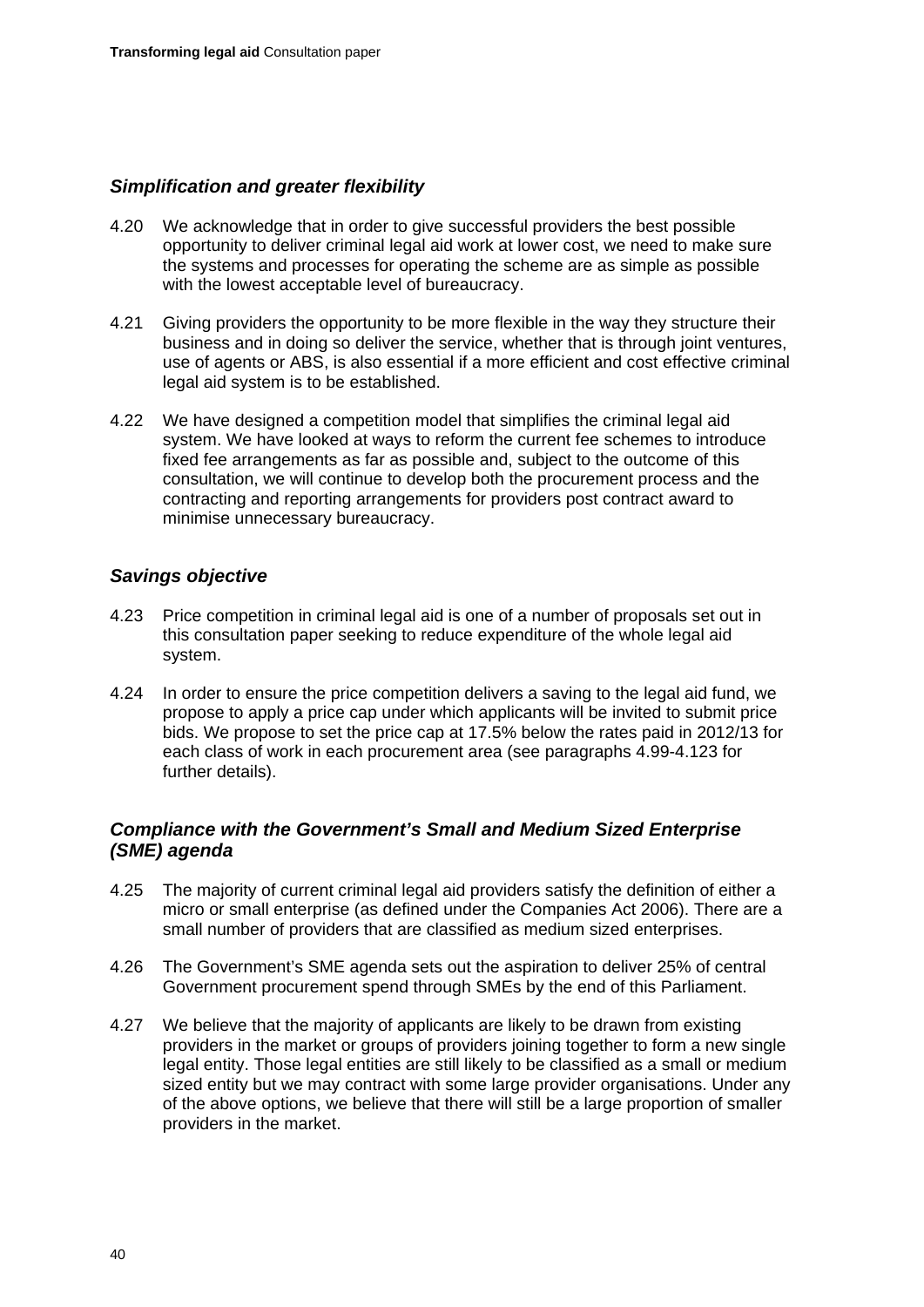# **Summary of proposed competitive tendering model**

4.28 We set out in Table 2 below the key elements of the proposed competitive tendering model. Each element is discussed in detail in the rest of this chapter.

*Table 2: Key elements of proposed competitive tendering model* 

| (i) Scope              | Investigations, Proceedings, Appeals and              | Para     |
|------------------------|-------------------------------------------------------|----------|
|                        | Reviews, Prison Law, Associated Civil Work,           | Refs.    |
|                        | Crown Court (non VHCC) litigation and higher          |          |
|                        | court representation (A full breakdown of the types   | $4.29 -$ |
|                        | of classes of work delivered under each of these      | 4.38     |
|                        | headings is included at Annex [E])                    |          |
| (ii) Contract length   | Three year contract term with the option for the      | 4.39-    |
|                        | Government of extending the contract term by up       | 4.41     |
|                        | to two further years                                  |          |
| (iii) Geographical     | Criminal Justice System (CJS) Areas (subject to       | $4.42 -$ |
| areas for the          | two proposed mergers of areas) with an exception      | 4.57     |
| procurement and        | for London, to be further subdivided into three       |          |
| delivery of services   | procurement areas                                     |          |
| (iv) Number of         | Applicants allowed to apply to deliver services in    | $4.58 -$ |
| contracts              | more than one procurement area but only one           | 4.71     |
|                        | share in each area. The number of contracts to        |          |
|                        | vary by procurement area. Illustrative contract       |          |
|                        | numbers based on 2010/11 LAA data suggests a          |          |
|                        | range between 4 and 38 in each procurement area       |          |
|                        | with the total number of contracts around 400.        |          |
| (v) Types of           | Providers could be individual organisations (such     | $4.72 -$ |
| provider               | as a partnership or a Legal Disciplinary Practice), a | 4.75     |
|                        | joint venture or an ABS. New entrants may apply       |          |
|                        | provided they form a legal entity and are             |          |
|                        | appropriately regulated by the contract start date    |          |
|                        | (indicative timetable proposes June 2014, see         |          |
|                        | paragraph 4.153).                                     |          |
| (vi) Contract value    | Successful applicants in a procurement area to be     | $4.76 -$ |
|                        | awarded an equal share of access to cases in the      | 4.78     |
|                        | procurement area                                      |          |
| (vii) Client Choice    | Clients would generally have no choice in the         | 4.79-    |
|                        | provider allocated to them at the point of            | 4.86     |
|                        | requesting advice, and would be required to stay      |          |
|                        | with that provider for the duration of the case,      |          |
|                        | subject to exceptional circumstances in which         |          |
|                        | clients might be permitted to change their allocated  |          |
|                        | provider (either at the point of requesting advice or |          |
|                        | during a case)                                        |          |
| (viii) Case allocation | Cases to be allocated equally. Options for method     | $4.87 -$ |
|                        | of allocation:                                        | 4.98     |
|                        | Case by case<br>$\bullet$                             |          |
|                        | Duty slots                                            |          |
|                        |                                                       |          |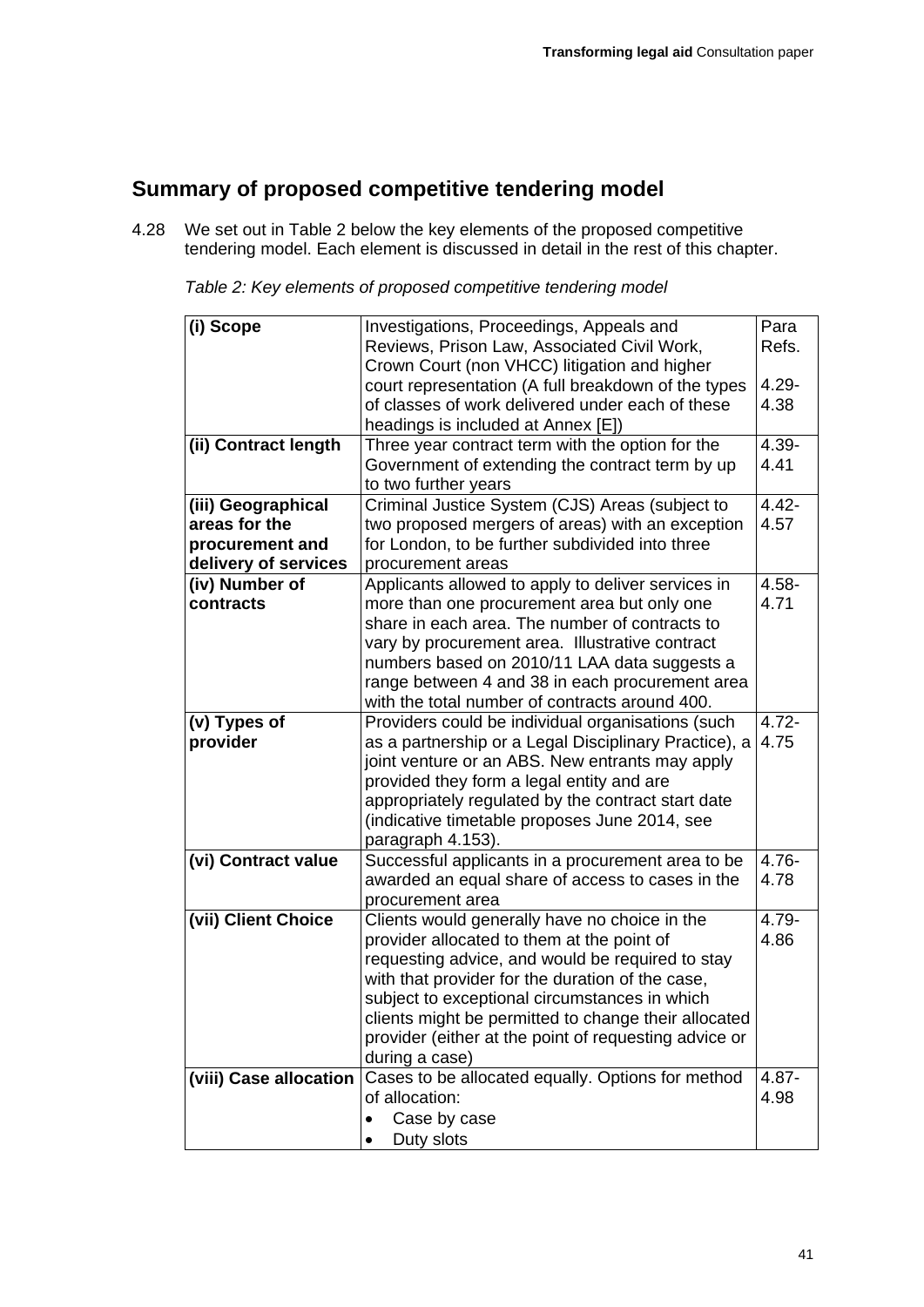| (ix) Remuneration     | Police station work                               | Block payment for all police                      | 4.105- |
|-----------------------|---------------------------------------------------|---------------------------------------------------|--------|
|                       |                                                   | station attendance work per                       | 4.108  |
|                       |                                                   | provider per procurement                          |        |
|                       |                                                   | area based on the historical                      |        |
|                       |                                                   | volume in area and the                            |        |
|                       |                                                   | provider's bid price                              |        |
|                       | Magistrates' court                                | Fixed fee per provider per                        | 4.109- |
|                       | work                                              | procurement area based on                         | 4.111  |
|                       |                                                   | the provider's bid price                          |        |
|                       | <b>Crown Court cases</b>                          | Introduce fixed fee per                           | 4.112- |
|                       | with less than 500                                | provider per procurement                          | 4.118  |
|                       | pages of prosecution                              | area based on the                                 |        |
|                       | evidence (PPE)                                    | provider's bid price                              |        |
|                       | <b>Crown Court</b>                                | Maintain current graduated                        | 4.119  |
|                       | (non-VHCC) cases                                  | fee scheme but rates set                          |        |
|                       | with more than 500                                | per provider per                                  |        |
|                       | PPE<br>procurement area based on                  |                                                   |        |
|                       |                                                   | the provider's bid discount                       |        |
|                       |                                                   | against the current rates                         |        |
|                       |                                                   | under the Litigators'                             |        |
|                       | <b>Graduated Fee Scheme</b>                       |                                                   |        |
| (x) Procurement       | Two stage application process:                    |                                                   | 4.124- |
| process               |                                                   | Pre Qualification Questionnaire - evaluating an   | 4.152  |
|                       |                                                   | applicant's suitability to contract with a public |        |
|                       |                                                   | body and its experience and capability of         |        |
|                       | delivering the services                           |                                                   |        |
|                       | Invitation to Tender - Split into two parts - the |                                                   |        |
|                       | first evaluating the provider's quality and       |                                                   |        |
|                       | capacity to deliver the specific service in the   |                                                   |        |
|                       | procurement area and the second evaluating        |                                                   |        |
|                       | the bid price.                                    |                                                   |        |
| (xi) Contract Award / | Competitive tendering process to start in all     |                                                   | 4.153  |
| Implementation        | procurement areas in autumn 2013.                 |                                                   |        |
|                       | Contracts would be awarded in summer 2014 with    |                                                   |        |
|                       | the service commencing in autumn 2014             |                                                   |        |

# **(i) Scope of the new contract**

- 4.29 The new contracts would only apply to new cases starting on or after the service commencement date. We propose that the new contract should include the following classes of criminal legal aid:
	- Investigations includes all work undertaken for a client during the criminal investigation of a matter up to the point at which a client is charged, discharged or summonsed for the matter under investigation;
	- Proceedings includes all work undertaken for a client during the magistrates' court criminal proceedings in a matter or case from the date of charge or summons;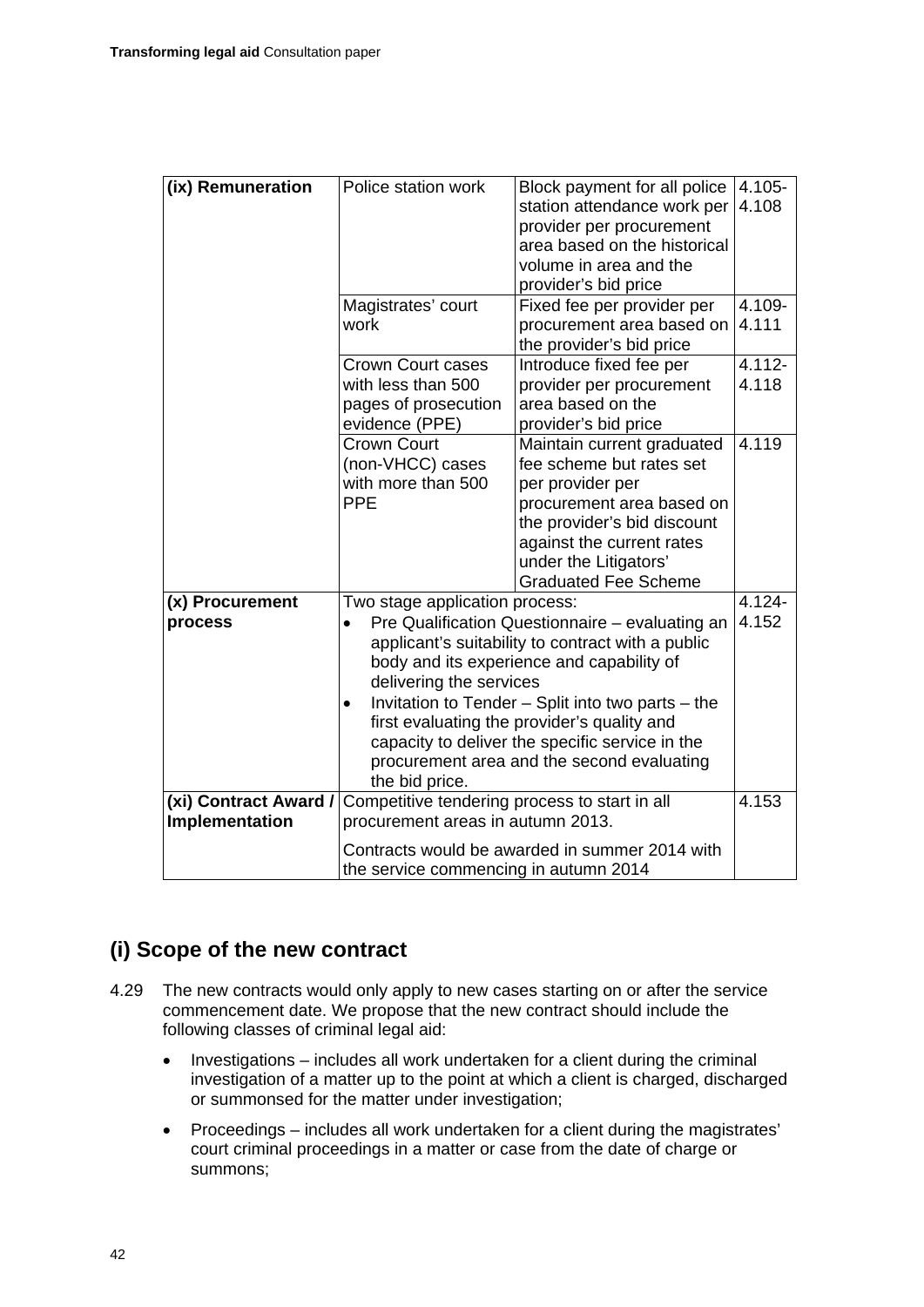- Appeals and reviews advice and assistance on appeals against conviction or sentence (where a newly instructed representative is not covered by an existing Representation Order) or applications to the Criminal Cases Review Commission (CCRC);
- Prison law (subject to the proposals set out in Chapter 3);
- Associated Civil Work legal advice and representation for matters concerning public law challenges arising from any criminal case;
- Crown Court (non-VHCC) litigation (excluding confiscation proceedings<sup>[56](#page-45-0)</sup>); and
- Representation for appeals heard by the Court of Appeal or Supreme Court.
- 4.30 A full breakdown of the types of classes of work delivered under each of these headings is included at Annex E.<sup>[57](#page-45-1)</sup> Whilst all classes of work set out above would be within scope of the new contract, only the rates of pay for the following classes of work would be subject to the price competition:
	- Criminal Investigations
		- Police Station Attendance
		- Police Station Attendance (Armed Forces)
	- Criminal Proceedings
		- Representation in the magistrates' court
	- Crown Court

- Crown Court (non-VHCC) litigation.
- 4.31 Work delivered under all other classes of work (see Annex E) is subject to separate means and merits tests and is relatively low volume compared to the proposed price competed areas set out above. We therefore propose to set these rates administratively, reducing the rates by 17.5%. The current rates of pay for each of the classes of work with administratively set rates are set out in regulations.<sup>[58](#page-45-2)</sup> Only providers awarded a new crime contract following the competitive tendering process would be eligible to undertake this work and to deliver these services across all procurement areas.
- 4.32 At present, the Legal Aid Agency (LAA) operates a duty solicitor scheme in the magistrates' court. The duty solicitor is able to offer free legal advice and representation to people on their first appearance at court (not at trial), regardless of their financial circumstances, where they are charged with an imprisonable offence only or where the client is in custody and, in both cases, where the client has not previously received advice from the duty solicitor on the same matter.

<span id="page-45-0"></span> $56$  Work delivered by litigators in relation to confiscation proceedings is currently remunerated in accordance with regulations.

<span id="page-45-1"></span>accordance with regulations.<br><sup>57</sup> For a full explanation of the services delivered under each type of work, please see the 2010 Standard Crime Contract at http://www.justice.gov.uk/downloads/legal-aid/crime-contract-2010/2010-standard-crime-contract-terms.pdf?type=Finjan-

Download&slot=00000309&id=00000308&location=0A644211

<span id="page-45-2"></span><sup>58</sup> Criminal Legal Aid (Remuneration) Regulations 2013.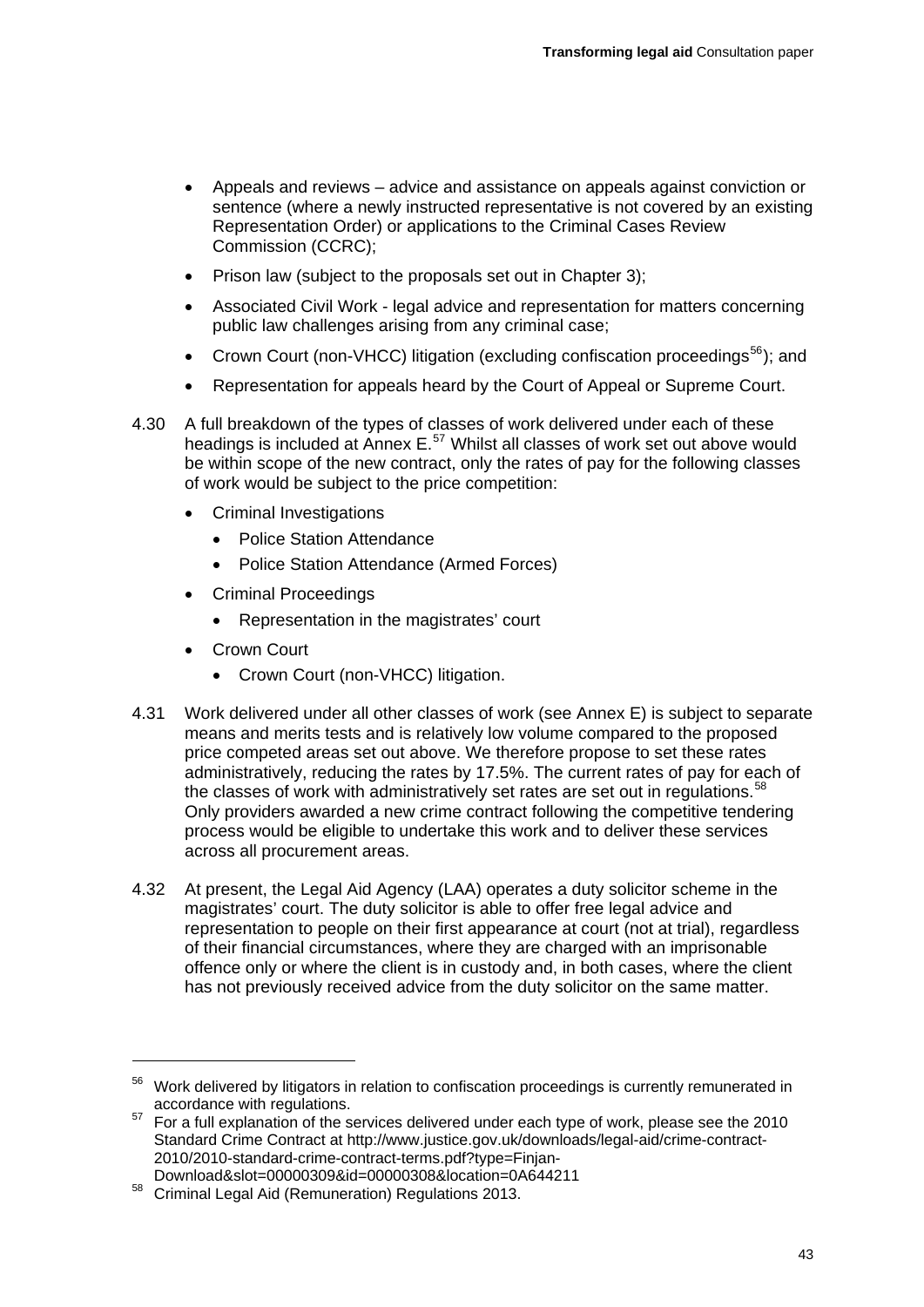- 4.33 We propose to maintain such a service under the proposed model, requiring successful applicants to provide court duty solicitor coverage in their procurement area (see paragraph 4.111 for proposals on how this work would be remunerated).
- 4.34 We propose to exclude the following three areas of criminal legal aid from the scope of the new contract entirely.

### *Exclusions from contract scope*

### **a) Crown Court Advocacy**

- 4.35 There is a strong argument for including Crown Court advocacy in the scope of the competition in order to achieve long term efficiencies through One Case One Fee, where the contractor (likely to be the solicitor) would decide how much to pay the advocate. However, we are not currently minded to do so. We do not consider that the Bar is in a position to participate in a process of competitive tendering for the following reasons:
	- (i) Crown Court advocacy is currently delivered either by self-employed barristers, employed barristers or solicitor higher court advocates. Whilst increasing volumes of advocacy work are being delivered by advocates employed by organisations, approximately 75% of Crown Court advocacy is still delivered by self-employed advocates. To include Crown Court advocacy in the scope of the competition would require self employed advocates to be in a position to apply for the full range of competed work, not just Crown Court advocacy. There are two distinct issues with such an approach:
		- a. Whilst some chambers and organisations led by barristers may be in a position to enter into a contract as a legal entity, this would not be the case for the majority of self-employed advocates. They are not part of an organisational structure nor do they have the experience of managing an organisation to deliver the full range of criminal legal aid services or to understand their costs so as to enable them to bid. We do not consider that they are likely to be in such a position by the time we award contracts. Very few members of the self-employed bar have restructured their businesses for example, through the new opportunities presented by ABSs.
		- b. Publicly funded clients cannot, at present, access self employed barristers directly and self employed barristers cannot deliver litigation services to publicly funded clients. Therefore, barristers are currently reliant on referral of work from solicitors who themselves are able to deliver the full range of services, both litigation and advocacy. Self-employed barristers would not be on an equal footing as solicitors' organisations when applying for a contract to deliver the full range of services (both litigation and advocacy). The Bar Standards Board is looking to amend the Bar Code of Conduct to enable publicly funded clients to access barristers directly, without having to first instruct a solicitor. However, this development will not have been implemented in time to fit in with our indicative competition timetable.
	- (ii) Crown Court Advocacy services are, with the exception of VHCCs, not currently managed under a contract. In this first round of competitive tendering, we propose only to compete services which are currently delivered under our existing standard crime contract. However, future rounds of competition may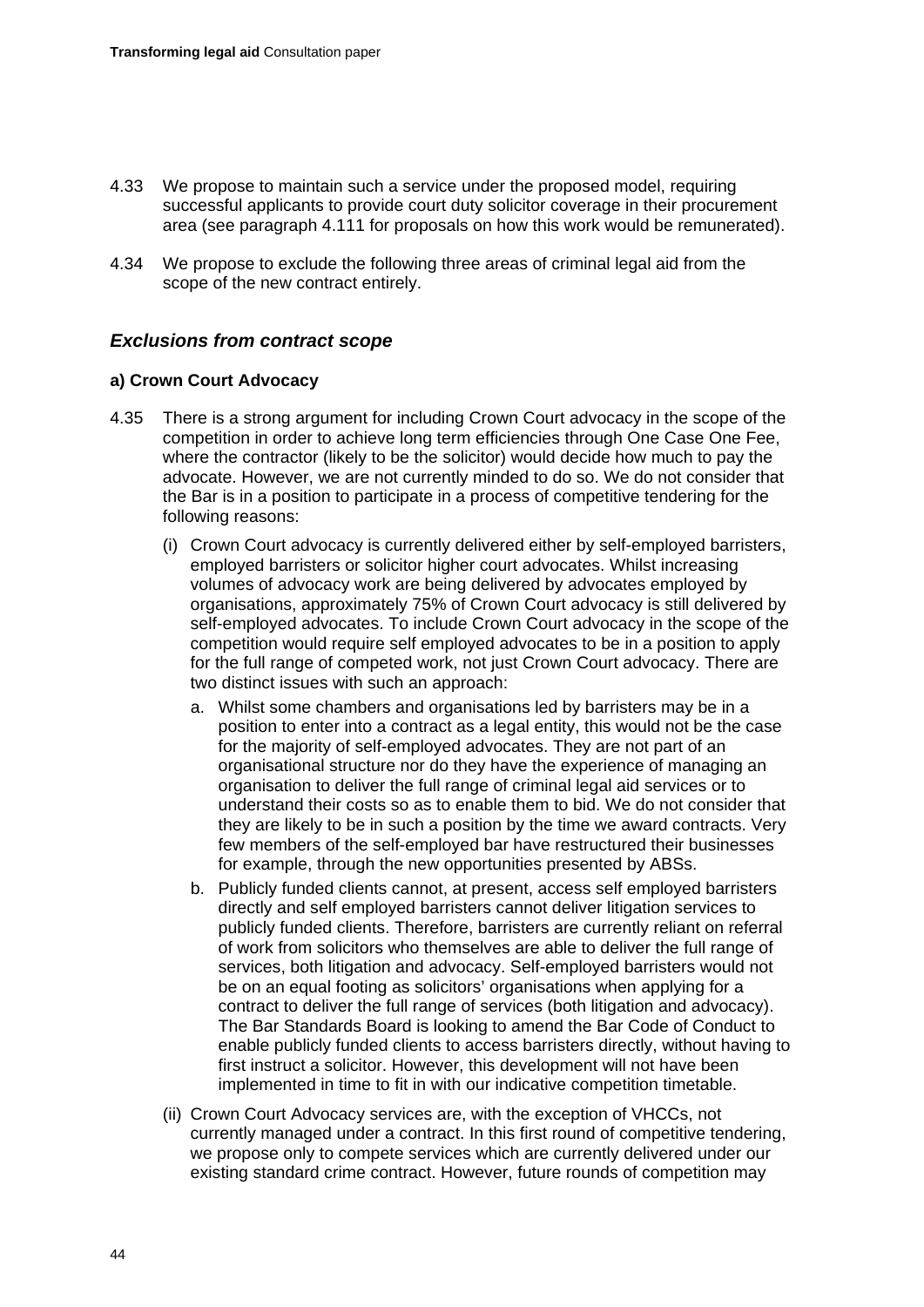extend the scope to Crown Court advocacy. Chapter 5 sets out our proposals in respect of Crown Court advocacy.

4.36 We are also conscious that any competition which included Crown Court advocacy would effectively amount to 'one case one fee', with the contractor (likely to be the solicitor) deciding how much to pay the advocate. This would likely affect the longterm sustainability of the Bar as an independent referral profession. The Bar is a well respected part of the legal system in England and Wales, and we will have due regard to the viability of the profession in reaching our final decision on the model for competition.

### **b) Very High Cost Cases (Crime)**

4.37 VHCCs account for a relatively small number of cases by volume but disproportionately high in terms of cost. VHCCs are a narrow type of case, administered separately from the bulk of criminal legal aid under rigorous contract management, and with a much greater emphasis on negotiation between the LAA and providers in order to determine payment. Whilst the majority of VHCCs are either cases involving allegations of fraud or terrorism, they vary considerably in terms of the length of a case, the amount of evidence served by the prosecution, the number of co-defendants and the complexity of the issues. On balance our view is that the cost of VHCCs are so high that they would distort any price based competition model owing to the unpredictability and the relatively low number of these cases. We therefore propose to maintain the current arrangements whereby they are contract managed on a case by case basis. Chapter 5 sets out our proposals in respect of VHCCs.

### **c) Defence Solicitor Call Centre and Criminal Defence Direct**

4.38 Advice delivered by the DSCC and CD Direct contractors is managed under separate contracting arrangements which have only recently been competitively tendered. The DSCC is a call centre service administering the allocation of clients to solicitors at the police station. CD Direct is a call centre service providing telephone advice to people under investigation for less serious offences, such as: drink driving offences, non-imprisonable offences, breach of bail and warrants. They offer a different type of service to those set out above both in terms of the delivery mechanism and the nature of the advice delivered. We believe that the current means of procuring these services already represents value for money for the tax payer.

### *Consultation Questions*

Q7. Do you agree with the proposed scope of criminal legal aid services to be competed? Please give reasons.

Q8. Do you agree that given the need to deliver further savings, a 17.5% reduction in the rates payable for those classes of work not determined by the price competition is reasonable? Please give reasons.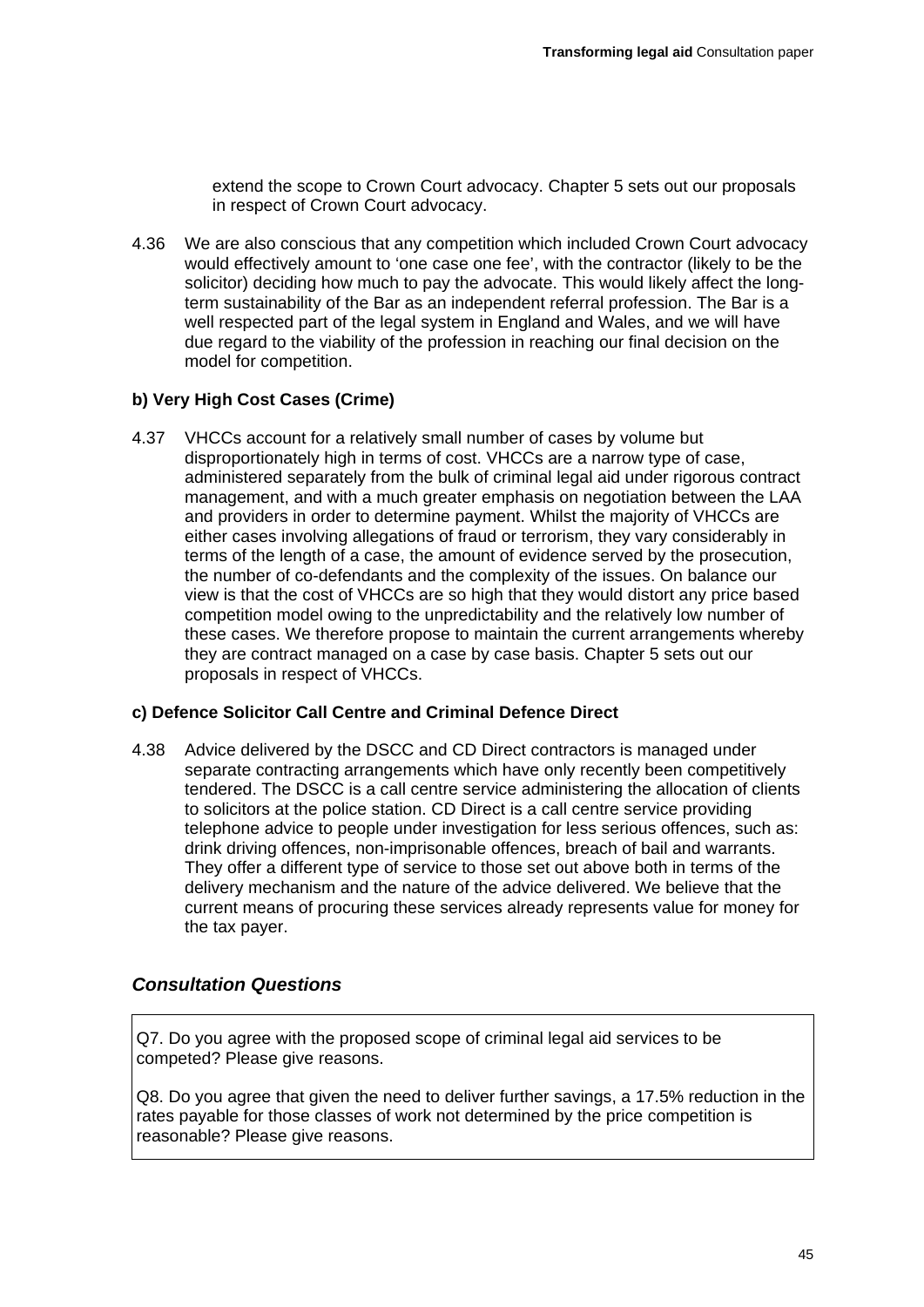# **(ii) Contract length**

- 4.39 We propose that new contracts would be for a three year term, with the option of extending the contract term by up to two further years. The decision on whether to extend the contracts would rest with the LAA acting on behalf of the Lord Chancellor. The LAA would reserve the right to extend contracts in some procurement areas and not others depending on the market conditions at that time.
- 4.40 We believe that a three year contract with the possibility of extension strikes the right balance between flexibility for both Government as purchaser and applicants with regard frequency of tendering opportunities; and the certainty and ability for applicants to plan ahead and make longer term investments in the business.
- 4.41 There is a no fault termination clause in the current 2010 Standard Crime Contract which gives the Lord Chancellor the right to give six months' notice to terminate contracts at no cost. We propose to modify such a clause in the new contract to include provision for compensation in certain circumstances for early termination of the contract by the Lord Chancellor.

## *Consultation Question*

Q9. Do you agree with the proposal under the competition model that three years, with the possibility of extending the contract term by up to two further years and a provision for compensation in certain circumstances for early termination is an appropriate length of contract? Please give reasons.

# **(iii) Geographical areas for the procurement and delivery of services**

- 4.42 The current criminal legal aid market is divided geographically in a number of ways. Where the service is delivered determines the level of remuneration available. With the exception of police station duty solicitor work, there are currently no geographical restrictions on a provider's access to clients.
- 4.43 We have explored how best to divide England and Wales into procurement areas (areas within which we would invite tenders to provide the full range of services), which would be the areas within which services would be delivered. We have based our assessment of the options on current data on the volume and value of criminal legal aid defence work which exists in each specified area. The decision on the size of procurement area will influence the number of providers (see paragraph 4.58-4.71).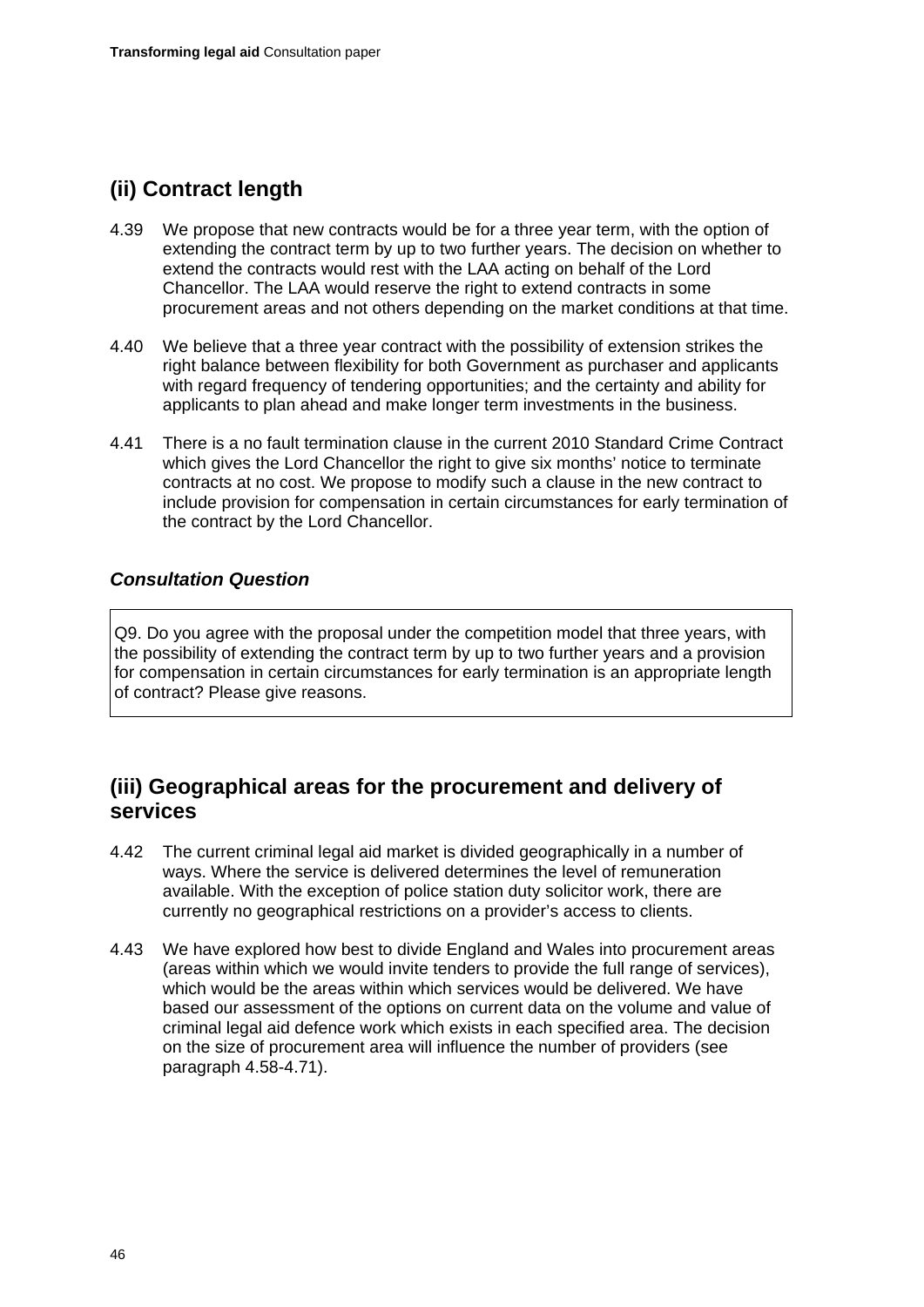4.44 We have explored the following four options:

#### **a) National – a sole provider would be required to deliver all services nationally**

4.45 A competitive tendering model that requires the delivery of all services on a national basis would require a fundamental shift in the current market structure. We believe at this stage that it would rule out any existing provider from applying for such a contract based on the ability to scale up to the level required (or create a large enough consortium) to deliver a national service.

#### **b) Regional – a number of providers would be required to deliver all services within their regional boundary (larger than CJS areas)**

4.46 A regional based procurement whereby services would be delivered within regional boundaries would still in our view at this stage pose significant issues for existing providers in being able to scale up to the level required.

#### **c) Duty schemes – providers would be required to deliver services only within police station duty scheme boundaries (smaller than CJS areas)**

4.47 Continuing to use police station duty scheme areas as the basis for the procurement areas would be familiar to potential bidders, but the case volumes per duty scheme area would, in our view, be too low to enable providers to manage a simplified fee scheme based on fixed fees.

#### **d) Criminal Justice System Areas**

- 4.48 There are 42 CJS areas in England and Wales. Based on our analysis, the volume and value of criminal legal aid work within the vast majority of CJS areas is sufficient for providers in those areas to manage a simplified fee scheme based on fixed fees. We are also minded to align any procurement areas to those currently covered by the recently appointed Police and Crime Commissioners.
- 4.49 There are however two CJS areas (Warwickshire and Gloucestershire) where in our assessment there would be too little work available to use these as an effective basis for procurement. London would also need to be treated differently, in recognition of its unique make-up in terms of the volume of cases that originate there.
- 4.50 London is organised as a single CJS area and represents around 20% of total criminal legal aid work by value. Applicants located in and around London currently tend to work across a number of police station duty schemes while undertaking most of their work in two or three schemes. This reflects several factors that are particular to the capital including the eligibility rules for schemes, the relative ease of travel, and the way in which the criminal courts are organised.

### *Preferred approach*

4.51 Having considered the options set out above, we propose that with the exception of London, Warwickshire and Gloucestershire, procurement areas should be set by the current CJS areas. For the purposes of competitive tendering, we propose to join the following CJS areas: Warwickshire with West Mercia; and Gloucestershire with Avon and Somerset, to form two new procurement areas.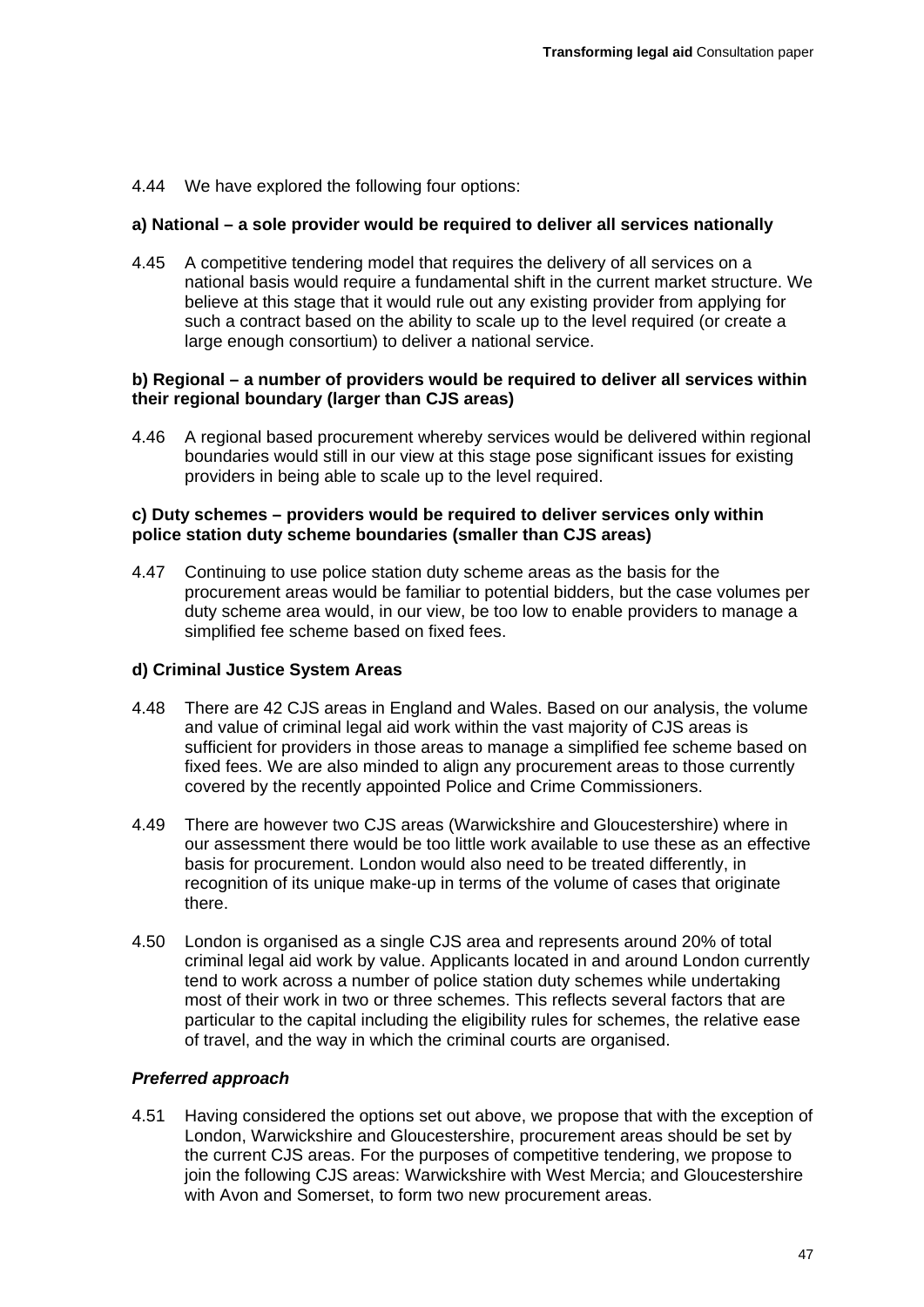- 4.52 Given the volume of criminal legal aid work delivered in the area, we do not believe it would be feasible to require providers to cover the whole London CJS area. The current pattern of provision, and the fact that providers currently based in one duty scheme can often reach neighbouring duty schemes with ease, lead us to believe that a different approach is needed in London. Therefore, we propose to break London into three procurement areas aligned with the area boundaries used by the Crown Prosecution Service (CPS). The current CPS structure in London<sup>[59](#page-50-0)</sup> is designed to focus resources on specific magistrates' and Crown Court work. We consider that there would be similar benefits for defence practitioners in adopting the same approach.
- 4.53 This means the LAA would run a separate competition for services in 42 procurement areas. Successful applicants would be required to deliver the designated share of the criminal legal aid services in that area (see paragraphs 4.76-4.78).

## *Consultation Questions*

Q10. Do you agree with the proposal under the competition model that with the exception of London, Warwickshire/West Mercia and Avon and Somerset/Gloucestershire, procurement areas should be set by the current criminal justice system areas? Please give reasons.

Q11. Do you agree with the proposal under the competition model to join the following CJS areas: Warwickshire with West Mercia; and Gloucestershire with Avon and Somerset, to form two new procurement areas? Please give reasons.

Q12. Do you agree with the proposal under the competition model that London should be divided into three procurement areas be aligned with the area boundaries used by the Crown Prosecution Service? Please give reasons.

## *Exclusivity*

- 4.54 Under the proposed model, work would be exclusively available to those who had been awarded competitively tendered contracts within the applicable CJS areas. This differs from current arrangements under the 2010 Standard Crime Contract, whereby, subject to office location and with the exception of police station duty solicitor work, providers are able to work across CJS area boundaries.
- 4.55 A contract to deliver criminal legal aid defence services in one procurement area would not permit a provider to deliver services in another procurement area except where a case crossed procurement area boundaries. Where a case crossed the procurement area boundary (for example, where a case is transferred to a court in a different procurement area) the provider allocated to that client would be contractually obliged, subject to exceptional circumstances, to follow that client to

<span id="page-50-0"></span><sup>59</sup> http://www.cps.gov.uk/london/contacting\_cps\_london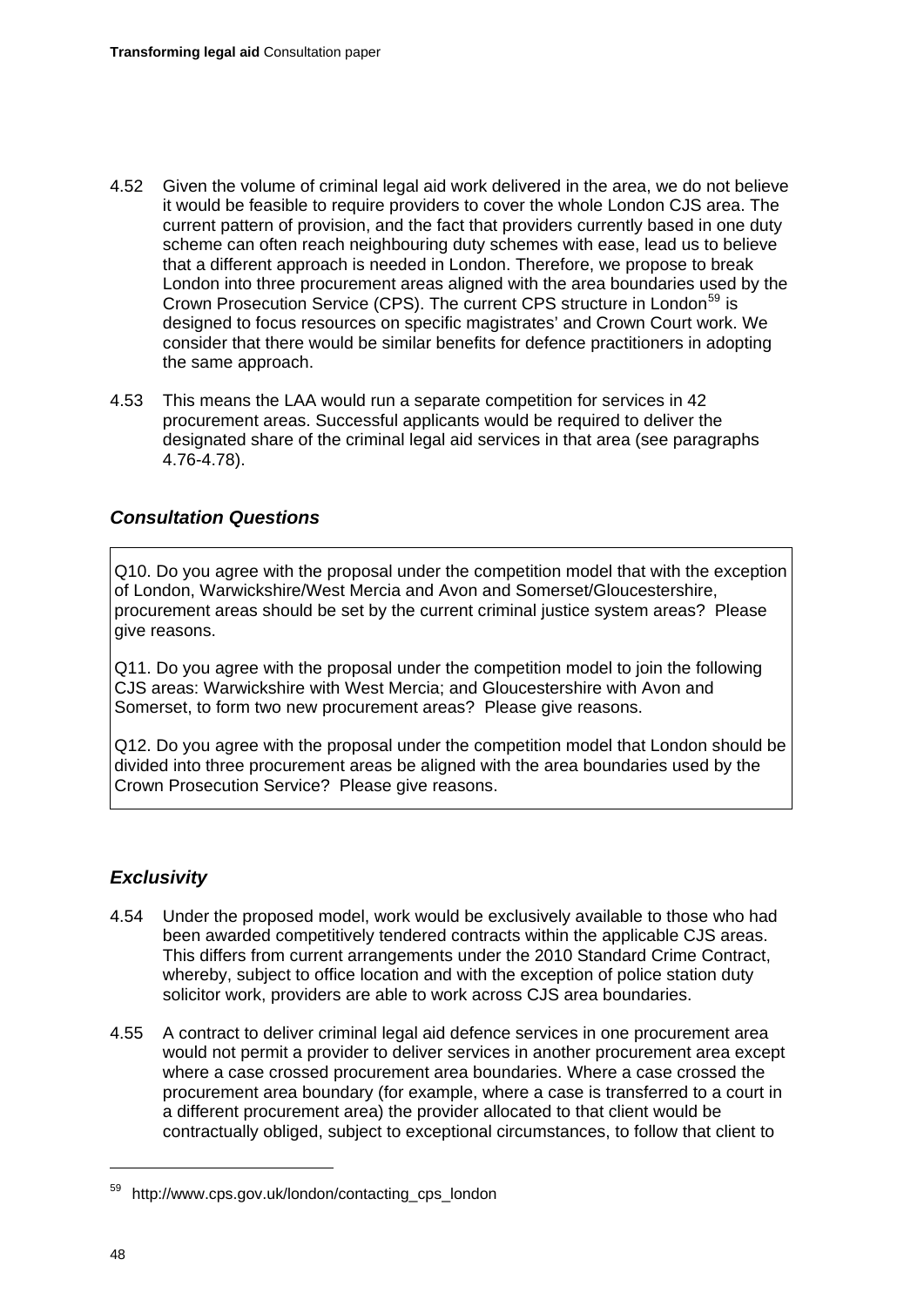the other procurement area. The fees paid would be those determined by the contract for the allocated provider in the procurement area where the arrest originated.

- 4.56 This approach is to ensure that there is exclusive access to an equal share of work available to those successful providers in the applicable procurement area. Applicants would be able to apply for a contract in more than one procurement area.
- 4.57 Under the current system, it is possible for a defendant to select the solicitor of their own choice to represent them. Under the proposed model, defendants would be allocated to one of the contract holders in the relevant procurement area unless they fell within one of the exceptional circumstances categories (see paragraphs 4.79-4.86 for further detail.)

### *Consultation Question*

Q13. Do you agree with the proposal under the competition model that work tendered should be exclusively available to those who have won competitively tendered contracts within the applicable procurement areas? Please give reasons.

## **(iv) Number of contracts**

- 4.58 The LAA currently contracts with over 1,600 separate organisations to deliver services under the 2010 Standard Crime Contract.
- 4.59 The proposed model ensures that providers would have exclusive access to a significant share of the work available (and control of the case from beginning to end). By awarding longer and larger contracts with greater certainty of volumes, providers would have increased opportunities to grow their businesses and invest in the restructuring required to achieve economies of scale and scope and provide a more efficient service at a price that offers a saving to the public but is also sustainable. This model would result in a reduction in the number of contracts available but gives providers the freedom to develop the most efficient approach in delivering the service (e.g. the extent to which they use agents). This approach would also deliver a reduction in administrative costs to the LAA.
- 4.60 In considering the number of contracts available, different approaches have been assessed. At one end of the spectrum is a sole national provider model, whereby services are commissioned through one provider and that provider controls how the service is delivered across England and Wales (for example, through the use of agents or joint venture arrangements). At the other end of the spectrum is the existing market of approximately 15,488 providers per CJS area delivering the services and contracting individually with the Lord Chancellor.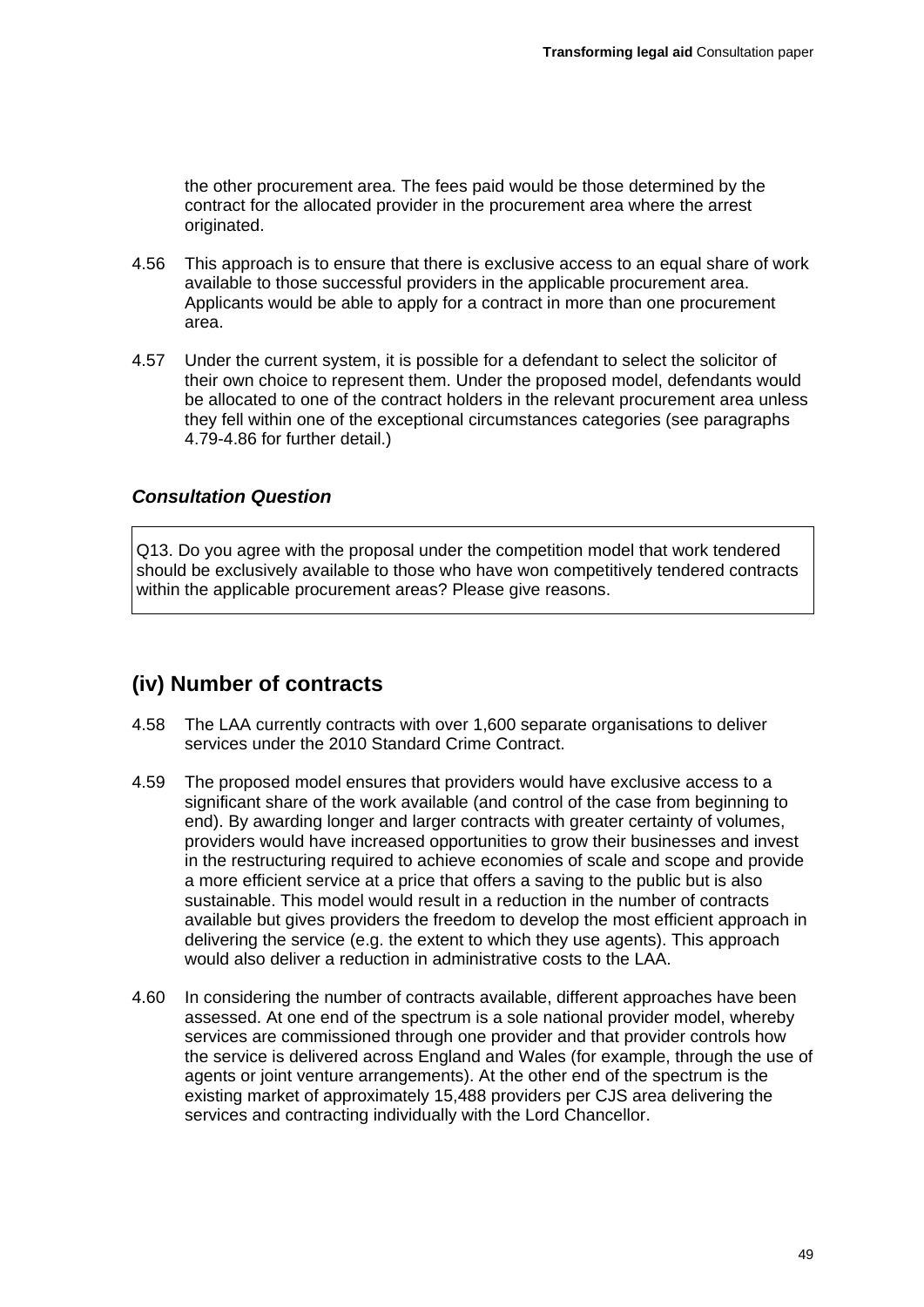- 4.61 As indicated in paragraph 4.44, our current proposal is to discount the sole national provider model, on the basis that:
	- while it may be capable of delivering a significant level of savings, it creates difficulties in managing professional conflict of interest issues;
	- it is extremely uncertain with regard to sustainability and the ability of the market to respond;
	- it significantly reduces the likelihood of strong competition in future procurement processes; and
	- it raises questions about the level of quality control the commissioner would have over the provider actually delivering the service to the client.
- 4.62 To continue with a market which is so highly fragmented has also been discounted. We accept that asking the market to engage in price competition while not facilitating rationalisation and reform of the supplier base would limit opportunities for economies of scale and efficiency savings. Our aim is to encourage more costeffective delivery of criminal legal services, which in our view can only be achieved through consolidation of the market, with fewer and more efficient providers accessing greater volumes of work, whether delivered directly by providers or through some other business structure, for example a joint venture.
- 4.63 Having reviewed data on both volume and value of work, we consider that a 'one size fits all' approach (that is, adopting the same number of providers in each proposed procurement area) would not be practicable. Therefore, we propose to vary the number of providers per procurement area.
- 4.64 In determining the optimum number of contracts in each procurement area we consider that the following are the key factors:
	- **Sufficient supply to deal with potential conflicts of interest** –There need to be enough providers in each procurement area to cover most, if not all, cases where a conflict of interest exists.

In order to determine the minimum number of contracts per procurement area, we will use the LAA data showing the number of police station cases and Crown Court cases with multiple defendants in the most recent financial year. Based on an assessment of LAA data for 2010/11, it is clear from the data that the vast majority of cases have four defendants or less. The data indicates that there should be a minimum of four contracts in each procurement area. Subject to the outcome of this consultation, we would revise the number of contracts in line with the most current data available prior to any procurement process commencing.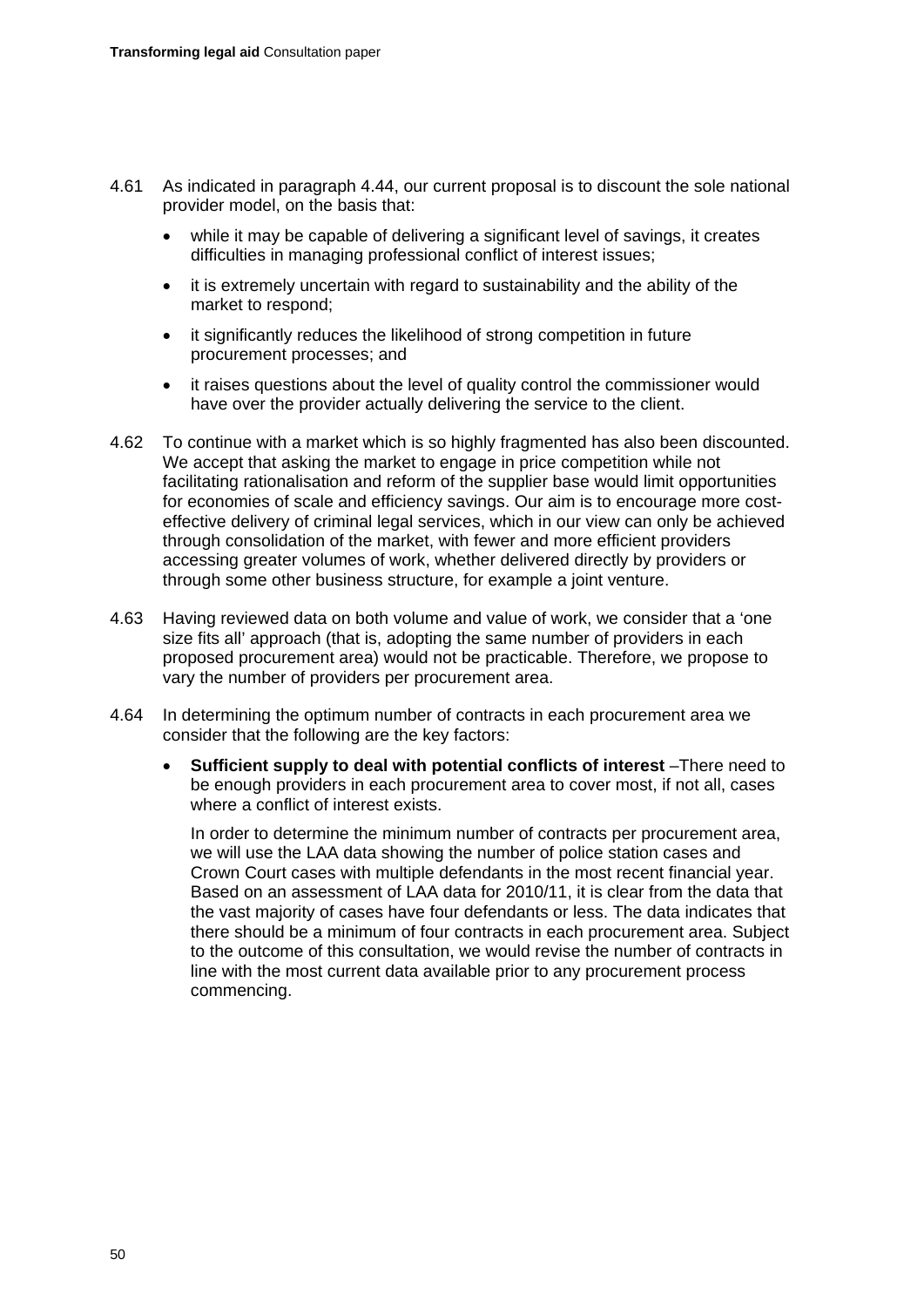| <b>Number of defendants</b><br>per case | <b>Number of police</b><br>station cases |        | <b>Number of Crown</b><br><b>Court cases</b> |        |
|-----------------------------------------|------------------------------------------|--------|----------------------------------------------|--------|
|                                         | 637,142                                  | 99.83% | 81,313                                       | 99.95% |
| າ                                       | 13,768                                   |        | 6,046                                        |        |
| 3                                       | 3,964                                    |        | 772                                          |        |
|                                         | 1,355                                    |        | 140                                          |        |
| 5                                       | 540                                      | 0.17%  | 27                                           | 0.05%  |
| 6                                       | 199                                      |        | 12                                           |        |
|                                         | 74                                       |        | 5                                            |        |
| 8                                       | 46                                       |        |                                              |        |
|                                         | 39                                       |        | ◠                                            |        |
| $10+$                                   | 204                                      |        |                                              |        |

*Table 3: number of police station cases and Crown Court cases compared with number of defendants* 

 **Sufficient case volume to allow fixed fee schemes to work** – A series of fee schemes that are largely based on fixed fees (as proposed in paragraphs 4.105-4.119 below) mean that providers might make a profit on the fixed fee because relatively little work was required on the case. However, in other cases which required more work, they could make a loss.

In order to manage the level of risk of financial loss faced by providers contracts need to offer sufficient volume in order for them to cope with variations in case mix.

Our judgement is that based on 2010/11 claim data, for any given allocation of cases to providers, it would be reasonable to expect providers to absorb up to a  $3\%$  change in revenue,<sup>[60](#page-53-0)</sup> in any one year, relative to what they would have received on the same mix of cases. For example, based on the LAA claim data for the period October 2010 to September 2011, $^{61}$  $^{61}$  $^{61}$  for an area with a current average claim value of £400, we have aimed to be statistically confident<sup>[62](#page-53-2)</sup> that under the proposed fixed fee schemes, the average claim value would be no less than £388 (-3%) and no more than £412 (+3%). We will use the most up to date LAA administrative data to calculate the number of contracts in each area required to achieve this equivalent level of confidence.

 **Market agility** – The extent to which existing providers in each procurement area would need to scale up in order to take on increased volumes of work. Current providers could do so by growing their business or joining with other providers to create sufficient resource to deliver the expected caseload. To achieve this, existing providers would need to consider new forms of business structures, such as forming ABSs or joint ventures with other organisations, to achieve the capacity that would be required to tender for and operate the new contracts successfully. There may also be other providers that have experience

1

<span id="page-53-0"></span> $60$  Before adjusting for recent fee changes and the results of the competitive tendering process.<br> $61$  Based on LAA administrative data on legal aid claims from October 2010 to September 2011 for

<span id="page-53-1"></span>claims at the police station, the Magistrates' Court and Crown Court (under 500 pages of evidence).<br><sup>62</sup> At the 95% level.

<span id="page-53-2"></span>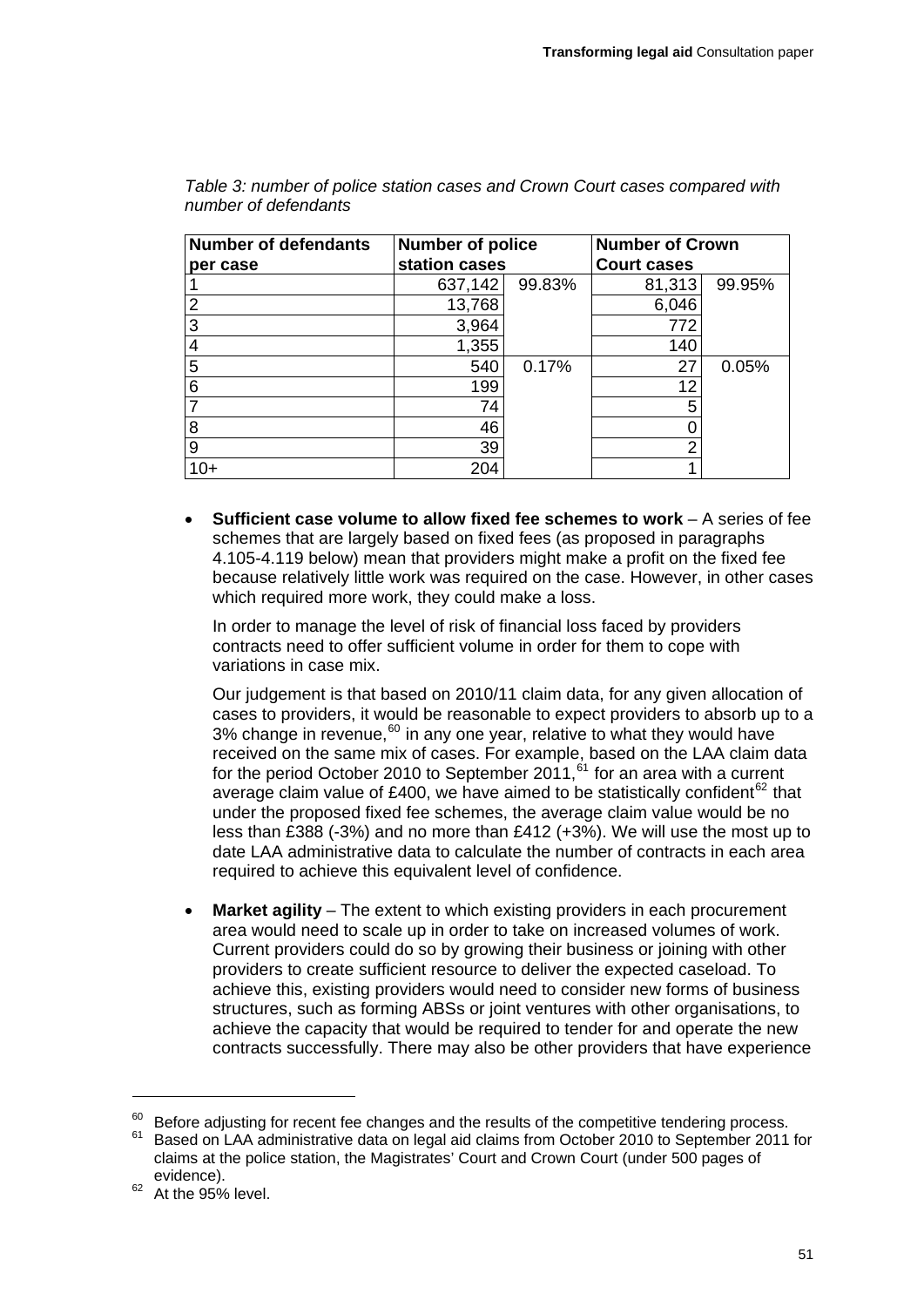of managing contracts of this size, from outside the existing market, interested in applying for a contract.

- **Sustainable procurement** We have also considered the need to ensure the market is competitive in future tendering rounds. One obvious source of future competition is the ability for applicants to bid in multiple areas. Another is ensuring a sufficient supply of legal aid practitioners who could be recruited by a potential new entrant in the next tender round. On the expectation that most successful applicants would be joint ventures or a legal entity using agents, there is scope for those agents or members of the joint venture to join with others to form new legal entities next time, which would help to sustain a dynamic and competitive market.
- 4.65 Based on our assessment of the factors outlined above, the LAA claim data for the period October 2010 to September 2011 would suggest approximately 400 contracts with providers across England and Wales. This would mean current providers would need to grow their business on average by around 250% (or join with other providers to create sufficient resource to deliver the expected caseload).
- 4.66 This approach would entail a significant reduction in the number of contracts in each procurement area. A detailed breakdown of the illustrative number of contracts based on the LAA administrative data on legal aid claims in the period October 2010 to September 2011 in each procurement area is set out in Table 4 below. Subject to the outcome of this consultation, we would revise the number of contracts in line with the most current data available prior to any procurement process commencing.

| <b>Proposed procurement area</b>       | <b>Number of Contract</b> |
|----------------------------------------|---------------------------|
| Avon and Somerset and Gloucestershire* | 12                        |
| <b>Bedfordshire</b>                    | 7                         |
| Cambridgeshire                         | 4                         |
| Cheshire                               | 9                         |
| Cleveland                              | 6                         |
| Cumbria                                | 4                         |
| Derbyshire                             |                           |
| <b>Devon and Cornwall</b>              | 10                        |
| <b>Dorset</b>                          | 4                         |
| Durham                                 | 6                         |
| Dyfed-Powys                            | 4                         |
| <b>Essex</b>                           | 7                         |
| <b>Greater Manchester</b>              | 37                        |
| Gwent                                  | 4                         |
| Hampshire                              | 9                         |
| Hertfordshire                          |                           |
| Humberside                             | 4                         |
| Kent                                   | 5                         |
| Lancashire                             | 14                        |
| Leicestershire                         | 5                         |
| Lincolnshire                           | 4                         |

*Table 4: illustrative number of contracts per procurement area based on October 2010 to September 2011 LAA claim data*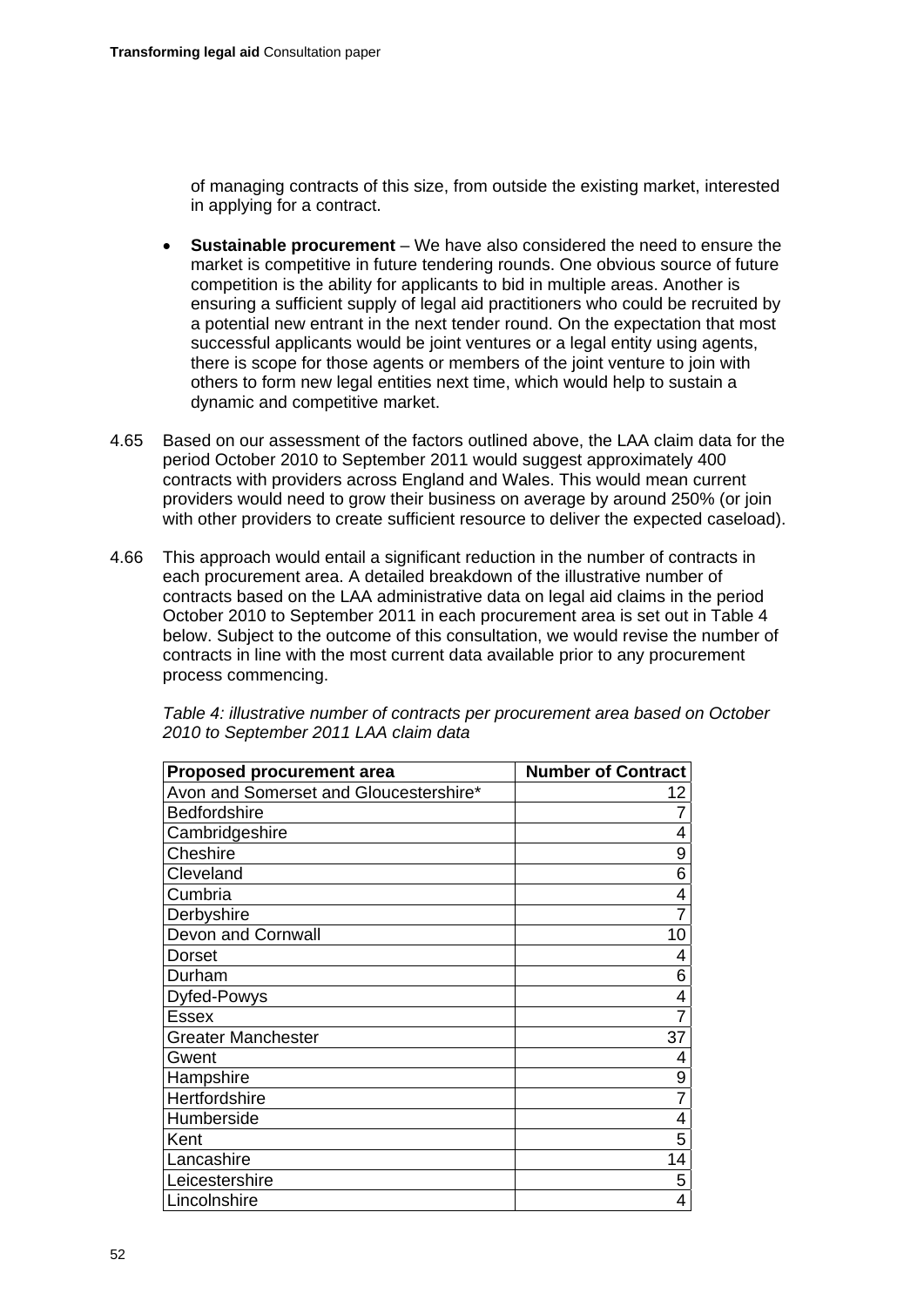| <b>Proposed procurement area</b> | <b>Number of Contract</b> |
|----------------------------------|---------------------------|
| <b>London West and Central</b>   | 38                        |
| <b>London North and East</b>     | 27                        |
| London South                     | 18                        |
| Merseyside                       | 14                        |
| <b>Norfolk</b>                   | 4                         |
| <b>North Wales</b>               | 4                         |
| <b>North Yorkshire</b>           | 4                         |
| Northamptonshire                 | 4                         |
| Northumbria                      | 10                        |
| Nottinghamshire                  | 6                         |
| South Wales                      | 9                         |
| South Yorkshire                  | 8                         |
| <b>Staffordshire</b>             | $\overline{7}$            |
| <b>Suffolk</b>                   | 4                         |
| Surrey                           | 4                         |
| <b>Sussex</b>                    | 8                         |
| <b>Thames Valley</b>             | 4                         |
| Warwickshire and West Mercia*    | 9                         |
| <b>West Midlands</b>             | 20                        |
| <b>West Yorkshire</b>            | 25                        |
| Wiltshire                        | 4                         |
| Total                            | 400                       |

\* As discussed at paragraph 4.51, we propose to merge four CJS areas to form two procurement areas. The number of contracts in each of these CJS areas have been added to form the number of contracts in these two procurement areas.

## *Public Defender Service*

- 4.67 The Public Defender Service (PDS) was established as a pilot scheme in May 2001 to be the first salaried criminal defence provider in England and Wales, with all staff directly employed by the then LSC. The initial aims of the service were, amongst others, to:
	- be a test bed for methods of delivery
	- model the effects of criminal legal aid policy
	- act as a safeguard against market failure
	- provide a benchmark for legal aid delivery
- 4.68 Currently, the PDS delivers the full range of criminal litigation services, magistrates' court advocacy services and some Crown Court advocacy services. The PDS obtains work in the same way as for any other 2010 Standard Crime Contract holder. They are expected to fill duty slots at the police station and magistrates' courts.
- 4.69 We believe that it is important to maintain a role for the PDS because of the part that the service plays in benchmarking and the development of quality standards in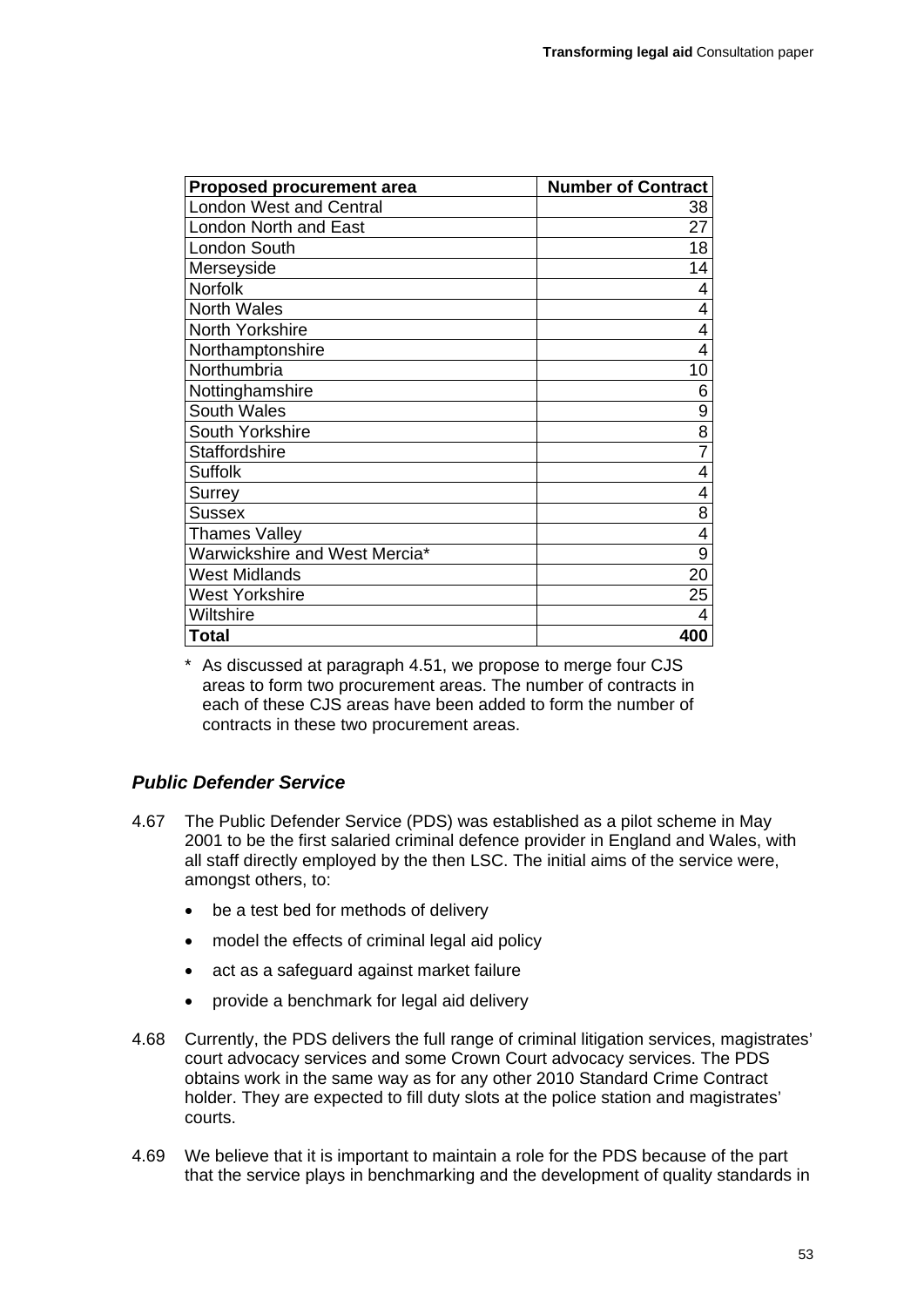criminal defence work. The PDS stands as "an essential guarantor for quality standards [and] minimum costs ...in a more 'managed market' for such services."<sup>63</sup>

4.70 Under the proposed model, in those areas where the PDS is currently established, we would ringfence one share of the work available in the area. We would therefore ask applicants to apply for the remaining shares. Based on the analysis, on the same LAA data for the period October 2010 to September 2011, the PDS would be allocated the following shares:

*Table 5: share of work for each PDS office (based on LAA data for the period October 2010 to September 2011)* 

| <b>Current office</b> |                 |                                                 | Share of work       |
|-----------------------|-----------------|-------------------------------------------------|---------------------|
| <b>location</b>       | <b>CJS</b> area | <b>Procurement area</b>                         | available           |
| Cheltenham            | Gloucestershire | <b>Avon and Somerset</b><br>and Gloucestershire | $1/12^{th}$         |
| Darlington            | Durham          | Durham                                          | $1/6$ <sup>th</sup> |
| Pontypridd            | South Wales     | South Wales                                     | $1/9$ <sup>th</sup> |
| Swansea               |                 |                                                 |                     |

4.71 We acknowledge that the PDS might have to scale up to be able to meet the case volume demands of an equal share in the respective areas but expect this to be manageable on the basis of volume and value analysis carried out in the areas in which they operate and would be expected to meet the same efficiency demands as other providers.

### *Consultation Questions*

Q14. Do you agree with the proposal under the competition model to vary the number of contracts in each procurement area? Please give reasons.

Q15. Do you agree with the factors that we propose to take into consideration and are there any other factors that should be taken into consideration in determining the appropriate number of contracts in each procurement area under the competition model? Please give reasons.

# **(v) Types of provider**

4.72 We acknowledge that in order for the model to operate effectively, the contracting approach needs to be more flexible, to enable applicants to determine how they can deliver services in the most cost-effective manner. We do not propose to limit the types of organisation that may bid for a contract provided that they form a legal entity by the contract start date (the indicative timetable proposes June 2014, see

<sup>&</sup>lt;sup>63</sup> Bridges et al, Evaluation of the Public Defender Service in England and Wales, 2007, TSO, Norwich.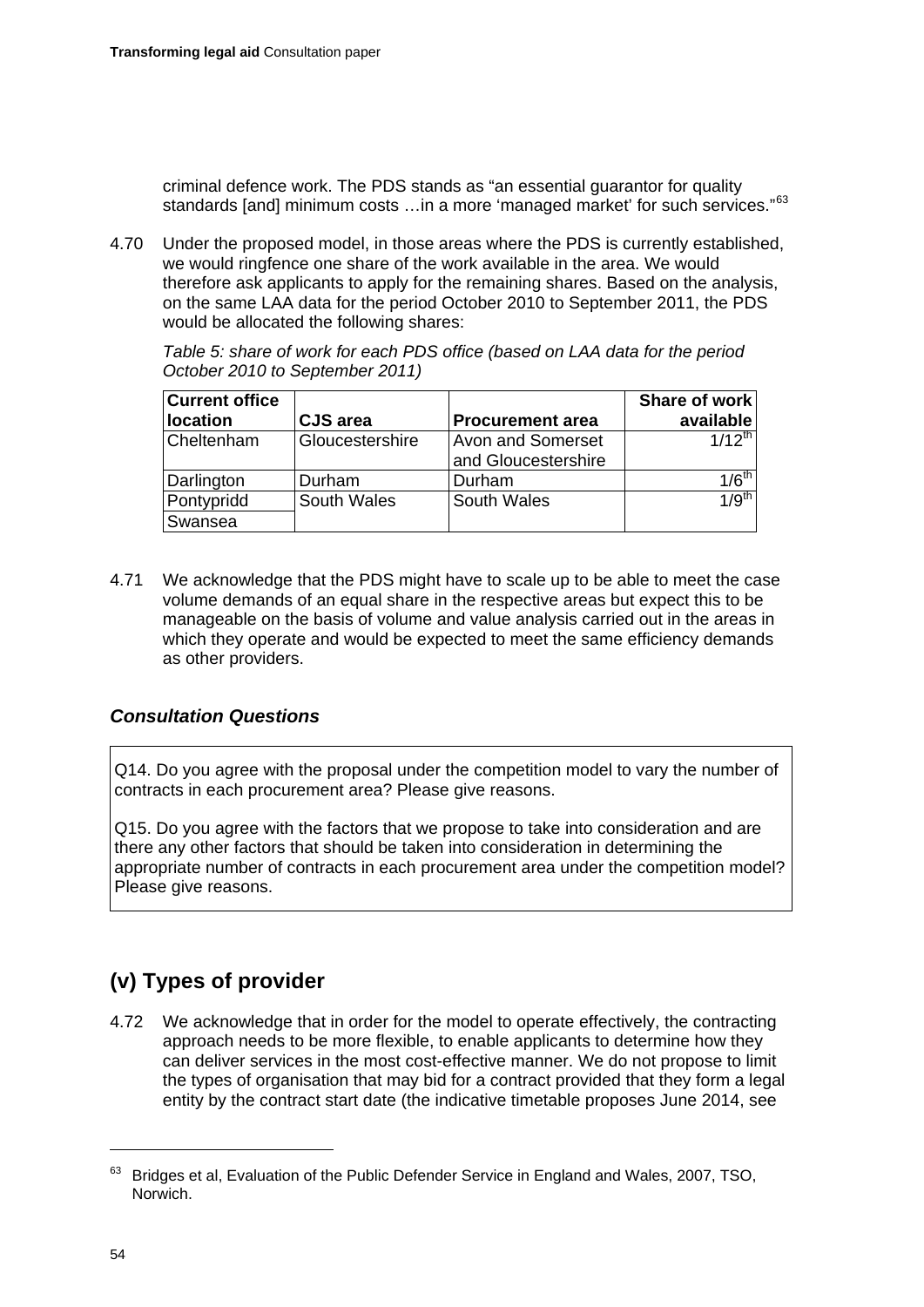paragraph 4.153) and meet all the Pre Qualification Questionnaire (PQQ) and tender requirements.

- 4.73 Under the proposed model, applicants could be individual organisations (such as a partnership or a Legal Disciplinary Practice), a joint venture or an ABS. Applicants could choose to deliver the service themselves and/or through the use of agents. The model would not preclude any new entrant to the market, in whatever form that took, provided they were appropriately regulated.
- 4.74 Providers would be permitted to use agents, but they would need to provide, as part of their tender, details of the agents with whom they had a relationship or intended to have a relationship by the start date of the contract. Providers would need to take responsibility for the quality of the work carried out by their agents.
- 4.75 Applicants that were awarded contracts would therefore be expected to have the capacity and capability to undertake all of the categories of work within the scope of the contract or use appropriately qualified agents.

# **(vi) Contract value**

- 4.76 Applicants would submit a tender for an equal share of the volume of police station attendance work allocated in the given procurement area over the life of the contract. Applicants would have access to the subsequent criminal proceedings in the magistrates' court, and where applicable, the Crown Court.
- 4.77 By way of example, if there were to be ten contracts in Northumbria, applicants bidding in that procurement area would be applying for one tenth of the work allocated at the police station, and if there were four contracts in Suffolk, they would be applying for a quarter of the work allocated at the police station.
- 4.78 We believe the proposed division of work would offer a greater degree of certainty as to the volume of work which would be allocated to a provider. All providers would be limited to undertaking the same share of the cases generated in a procurement area. As we propose to limit the number of contracts in each area, this should ensure that the volume of work available over the life of the contract is at a level which would enable the service to be sustainable. For clarity, we could not guarantee a specific number of cases for each provider; simply that they would have access to an equal share of the work available that flowed through their procurement area.

### *Consultation Question*

Q16. Do you agree with the proposal under the competition model that work would be shared equally between providers in each procurement area? Please give reasons.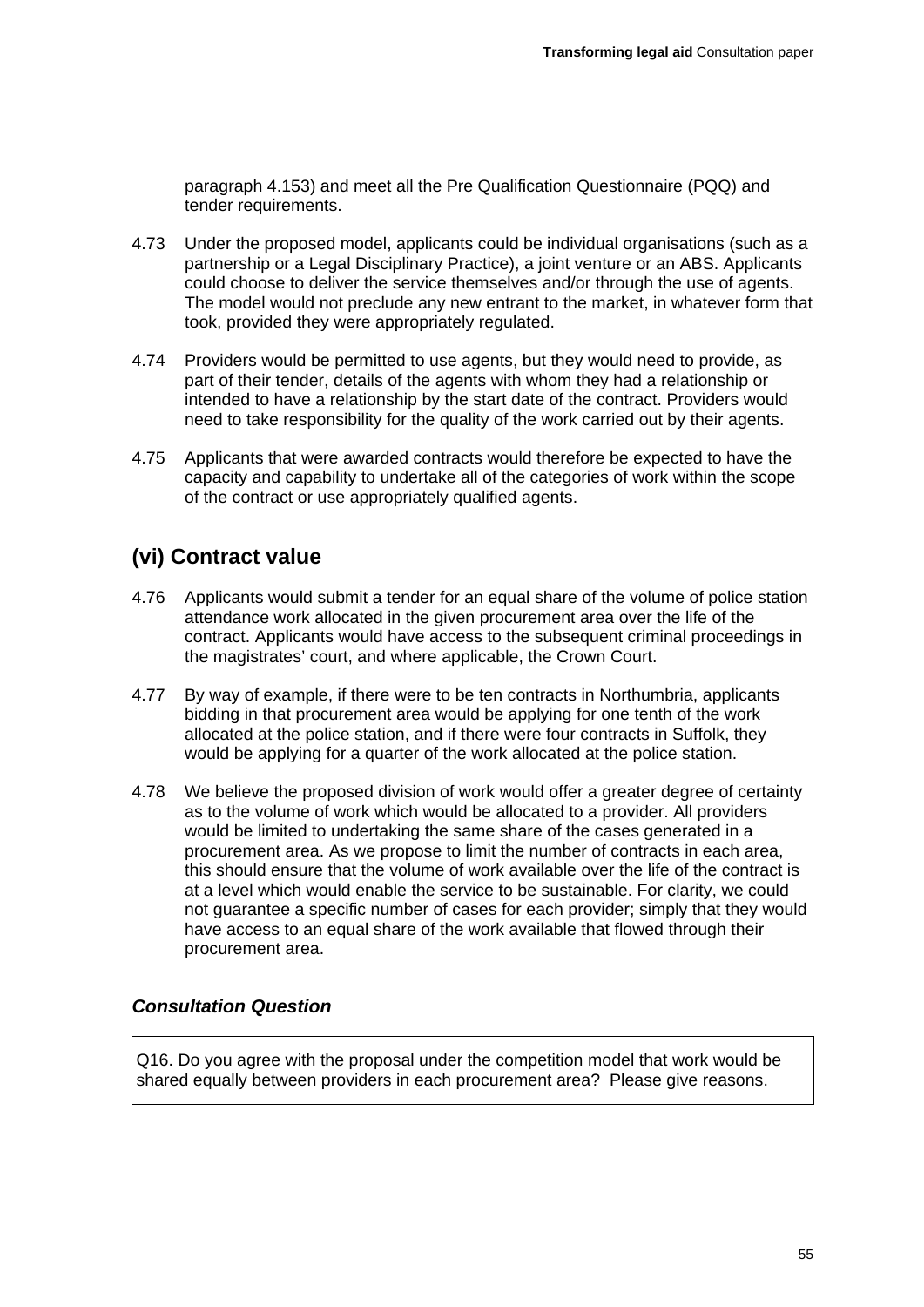# **(vii) Client choice**

- 4.79 The proposed model of competition relies on providers having exclusive access to a greater share of work in a procurement area and retention of the client's instructions from the start of the case to the end, enabling them to exploit economies of scale and scope and in turn offer their services at a lower price than we currently pay. If client choice were retained as now as a part of this model – both at the outset or allowing clients to switch providers at different stages of the process – this would introduce a level of uncertainty over the case volumes a provider would be allocated. An approach that removed client choice entirely would, on that basis, deliver the greatest level of certainty.
- 4.80 Under the proposed model of competition, a client would generally have no choice in the provider allocated to them at the point of request for advice, and would be required to stay with that provider for the duration of the case. However, we recognise that in some instances there might be particular circumstances (for example, a professional conflict of interest existed) where the allocated provider might not be in a position to offer effective representation.
- 4.81 We therefore propose providing for some exceptional circumstances in which clients might be permitted to change their allocated legal representative (either at the point of request for advice or during a case). We have considered the circumstances in which currently the Court may permit an individual to change their provider in criminal proceedings.[64](#page-58-0) We propose that similar circumstances should apply for allowing changes of provider under the competition model, as follows:

| <b>Situation</b>                                          | <b>Change requested by</b> |
|-----------------------------------------------------------|----------------------------|
| Provider considers themselves to be under a duty in       | Provider                   |
| accordance with their professional rules of conduct (a)   |                            |
| not to take on the case; or (b) to withdraw from the case |                            |
| - for example, where there is a conflict of interest      |                            |
| There has been a breakdown in the relationship            | Provider or client         |
| between the client and provider (a) in a previous case,   |                            |
| so that effective representation could not be provided in |                            |
| the new case by that same provider; or (b) during the     |                            |
| case such that effective representation can no longer     |                            |
| be provided                                               |                            |
| Through circumstances beyond their control, the           | Provider                   |
| provider is (a) not able to take on the new case; or (b)  |                            |
| no longer able to continue to represent the client in the |                            |
| case – for example, the provider is unable to perform its |                            |
| functions under the contract as a result of receiving an  |                            |
| unsatisfactory Peer Review rating                         |                            |

*Table 6: proposed client transfer exceptional circumstances* 

<span id="page-58-0"></span><sup>64</sup> Regulation 14 of the Criminal Legal Aid (Determinations by a Court and Choice of Representative) Regulations 2013.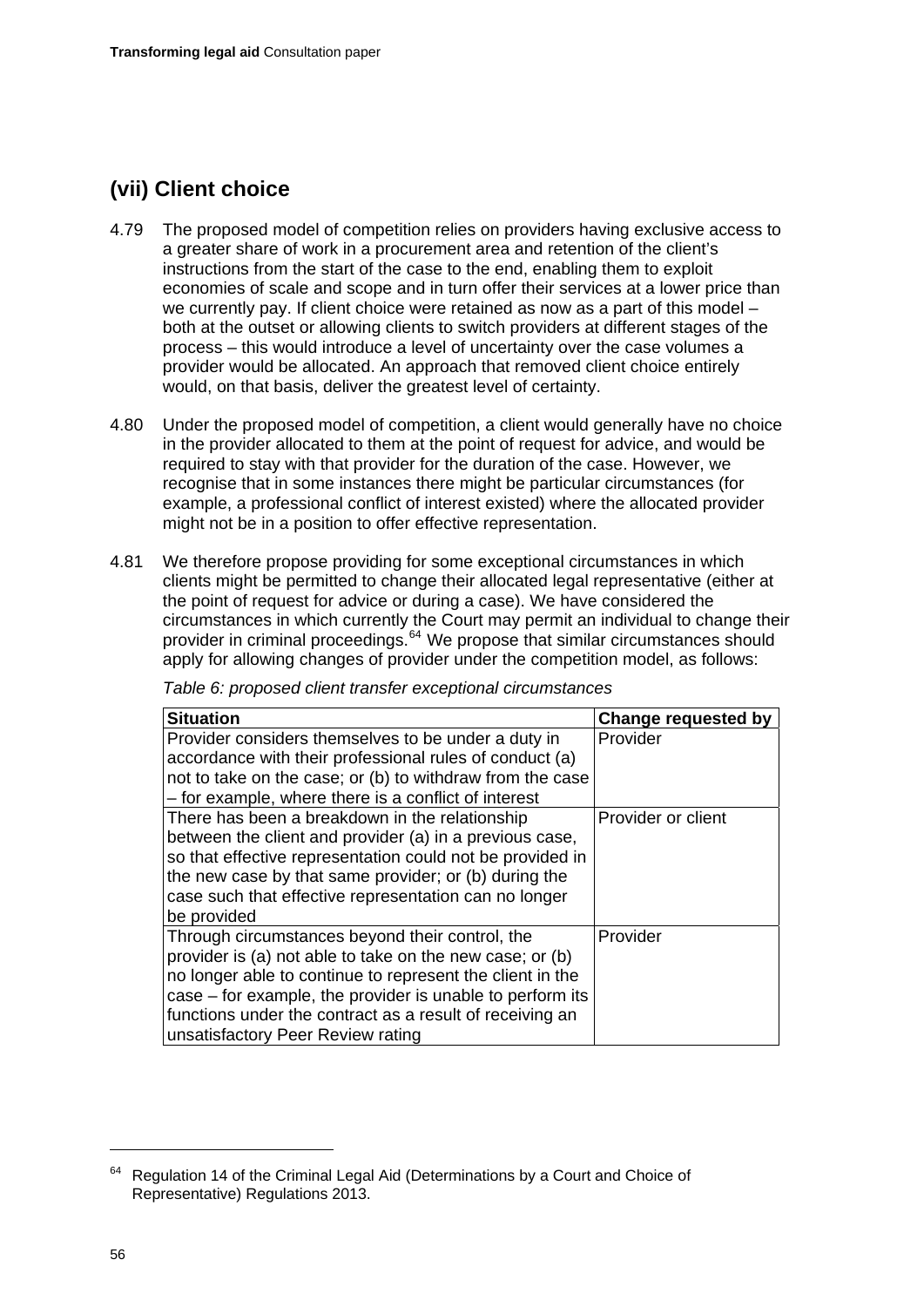| <b>Situation</b>                                       | <b>Change requested by</b> |
|--------------------------------------------------------|----------------------------|
| Some other substantial compelling reason exists why    | <b>Client or provider</b>  |
| that provider should not be appointed or why a change  |                            |
| in provider is needed. For example, where a client who |                            |
| is detained at the police station has particular needs |                            |
| which cannot be addressed by the allocated provider, a |                            |
| change in provider may be authorised                   |                            |

- 4.82 In the first instance, no matter the stage of the case, we propose the allocated provider manage the client's interests in accordance with their professional code of conduct. Where, for example, there has been a breakdown in the relationship between client and a particular representative in the organisation, the provider might, in consultation with the client, agree to assign a different representative. In this scenario, a transfer to a different provider would not be necessary.
- 4.83 However, in the event the allocated provider were not able to manage the client's interest through the provider's internal processes, we propose the following process:
	- as at present, following the grant of the representation order by the magistrates' court, the Court (magistrates' court or Crown Court depending on the stage of the proceedings) would hear and determine applications for the transfer of a client to another provider based on the exceptional circumstances criteria outlined above;
	- transfer requests made at the pre-magistrates' court stage would be considered by the LAA on those same criteria (there is currently no similar mechanism for dealing with requests made at this stage).
- 4.84 No matter the stage of the case, where the client was able to satisfy the criteria above (as determined by the LAA or by the Court), the LAA would determine the provider to which the client should be transferred.
- 4.85 Where the LAA decided to transfer the client to another provider, it would, in the first instance, allocate the client to another provider in the procurement area taking into consideration the client's needs and preferences. If the other providers in the area were not in a position to offer effective representation to that client, the LAA would allocate a provider from another procurement area.
- 4.86 In the event the LAA had exhausted all contract providers, the LAA would consider granting an exceptional case contract to a non-contracted provider, taking into consideration the client's needs and their preferences.

## *Consultation Question*

Q17. Do you agree with the proposal under the competition model that clients would generally have no choice in the representative allocated to them at the outset? Please give reasons.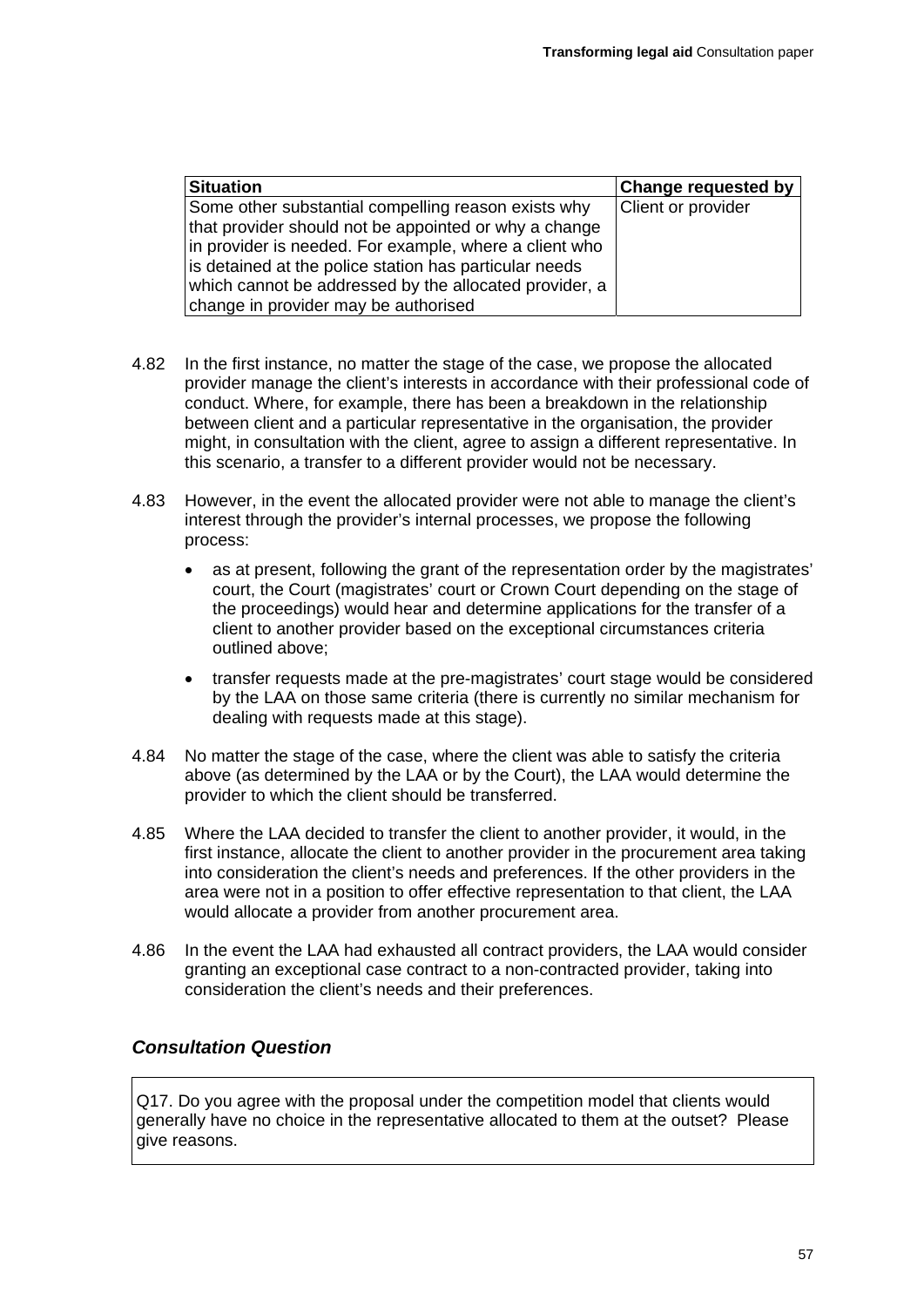# **(viii) Case allocation**

- 4.87 Greater certainty about the volume of work, with each successful applicant gaining an equal share of the work in the relevant procurement area, should give applicants more confidence to make competitive tenders. We have explored two options of how to allocate police station work in order to achieve this aim:
	- 1) Allocate on a case by case basis; or
	- 2) Allocate by way of duty slots (whoever is on duty receives all cases that occur in that period).
- 4.88 We do not currently favour one particular option and welcome views as to which might be more practicable.

### *Option 1: Allocate on a case by case basis*

- 4.89 Under this option, police station work would be allocated by the DSCC to each of the providers in the relevant procurement area on a case by case basis. This might be done by:
	- (a) allocating strictly on a case by case basis, for example, in an area where there were five providers, the first case would be allocated to provider one, the second to provider two and so on until the fifth case was reached. The sixth case would then be allocated to provider one and the allocation cycle would start again; or
	- (b) allocating clients to a provider based on the day of month of birth (for example, all clients born on 9 April would be allocated to provider one, 10 April to provider two and so on); or.
	- (c) allocating clients to a provider alphabetically by surname initial.

Options 1(b) and 1(c) would mean that the same client would be allocated to the same provider for offences in the procurement area.

## *Option 2: Allocate by way of duty slots*

- 4.90 Under this option, we would retain the current system of allocating time slots to each provider for which they would need to provide sufficient coverage.
- 4.91 We would need to ensure each provider were allocated an equal share of slots and an equal share of busy compared with less busy slots. For example, a duty slot on a Saturday night would offer significantly more work than a slot on a Tuesday morning.
- 4.92 The provider on duty during the duty slot would be responsible for ensuring criminal legal advice were delivered to anyone (subject to exceptional circumstances set out at paragraph 4.81) seeking such advice at all police stations in the procurement area during that period, whether the advice was delivered by the provider themselves or through an agent.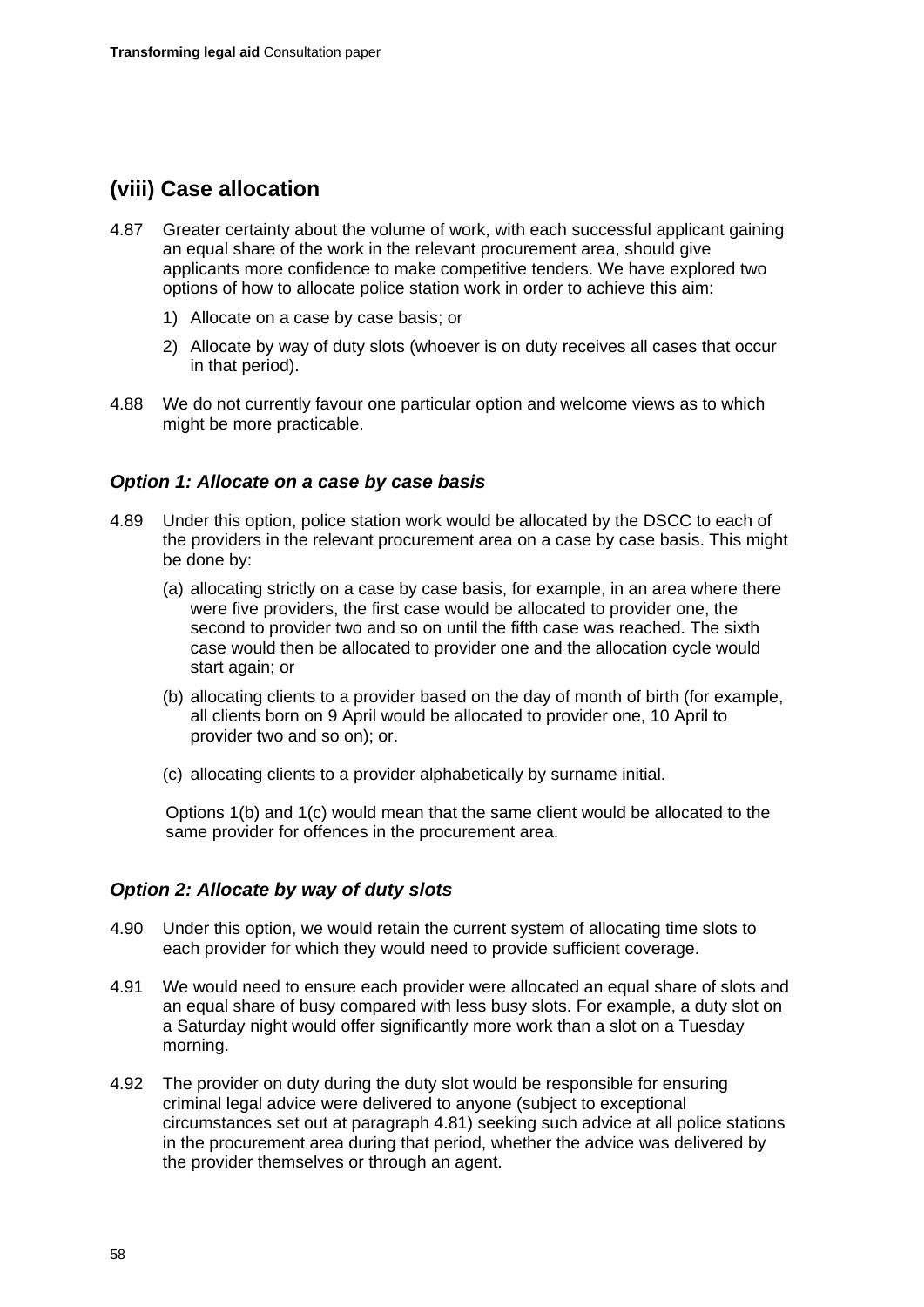#### **Advantages/disadvantages of either option**

- 4.93 Allocating work on a case by case basis would enable the process to deal more easily with problems which might arise in relation to potential client conflicts or where there were multi-handed cases than would the use of a block allocation of cases where only one provider was on duty.
- 4.94 However, it is acknowledged that allocation on a case by case basis would require providers to make available suitably qualified and experienced employees or agents on a twenty four hour basis, seven days a week. Therefore, this might not be as efficient as a duty slot method of allocation whereby providers would only need to ensure coverage for a specified time period.

### *Cases with multiple clients/defendants*

- 4.95 Further to the potential conflict of interest scenarios described in paragraphs 4.79- 4.86 above, cases where there are multiple defendants would also be affected by the proposed restrictions on client choice and might be more difficult to deal with in areas where there were a lower number of providers. For example, if there were six defendants in a case and five contracts let in an area, then there might be a conflict of interest for the provider who potentially would be allocated two defendants under Option 1, the case by case basis. Allocation by duty slots would cause even greater problems as there would only be one provider or their agent on duty at the time.
- 4.96 We therefore propose that in the scenario described above, any client who could not be represented by one of the providers in the procurement area would be allocated to a provider from another procurement area. Allocated providers in the police station, having identified a conflict or potential conflict of interest, would return the case to the LAA for reallocation. This is akin to the current process operating in the police station.

### *Case allocation outside police station attendance*

1

4.97 Under the proposed model, the majority of client requests for legal advice would be made to the LAA directly, as occurs at present for those people held in police custody who request advice through the DSCC. This approach would be extended to cover all requests for pre-charge and post-charge advice. Currently, there are a small number of clients who access free standing advice and assistance outside of the police station.<sup>[65](#page-61-0)</sup> We propose that those clients should request advice through a LAA managed call centre that would assess the client's eligibility and match these requests to the appropriate provider. This would be the same process for those clients who request advice after the police station stage. Clients wishing to access prison law and appeals and reviews work would continue to make requests directly

<span id="page-61-0"></span>This advice is provided in connection with a criminal investigation to people who are not being interviewed by the police. This can include investigations by authorities other than the police, and free standing advice and assistance can also be provided to witnesses in some cases.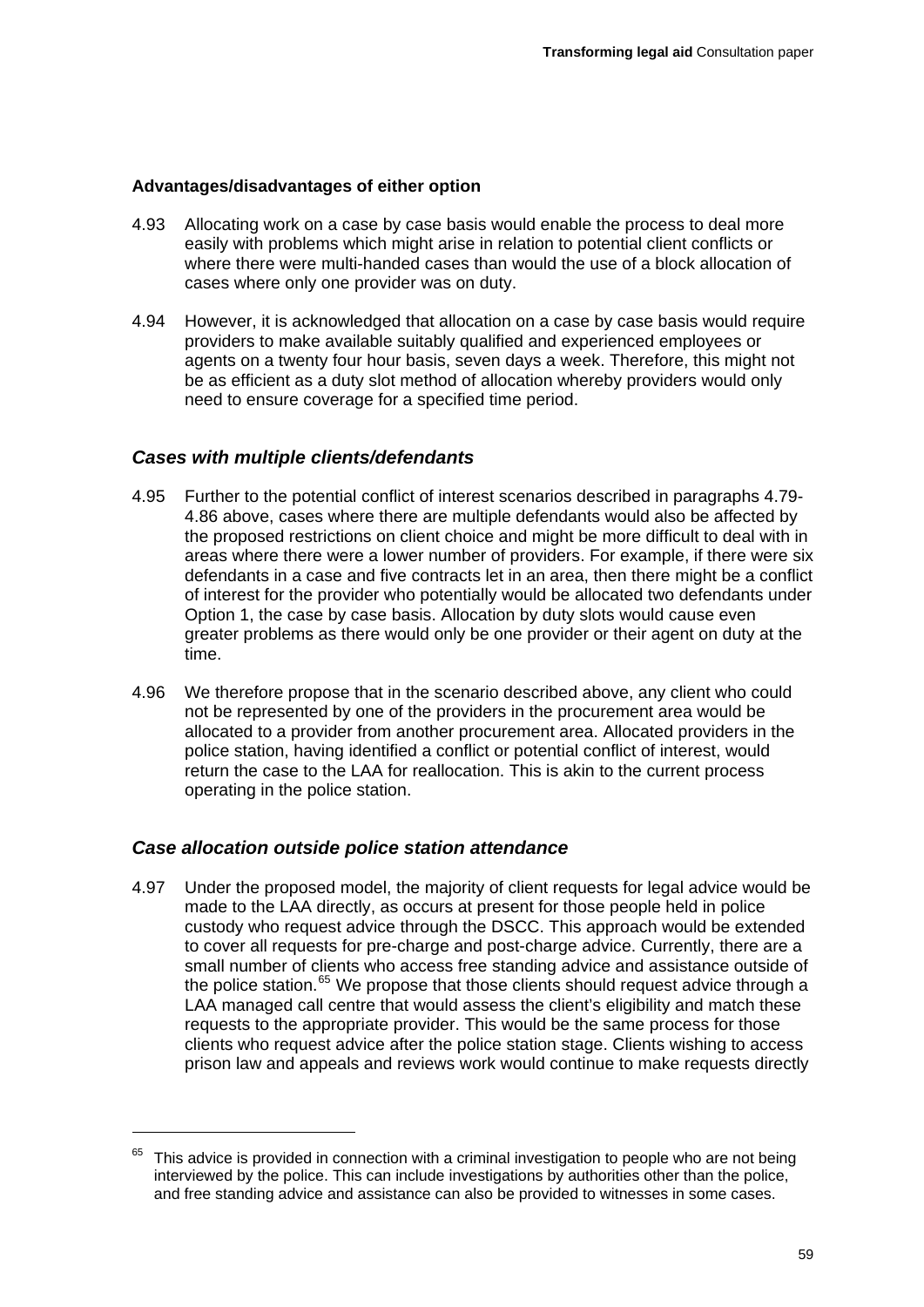to firms. Only providers with a contract would be eligible to undertake prison law and appeals and reviews work nationally.

### *Consultation Questions*

Q18. Which of the following police station case allocation methods should feature in the competition model? Please give reasons.

- Option  $1(a)$  cases allocated on a case by case basis
- Option 1(b) cases allocated based on the client's day of month of birth
- Option  $1(c)$  cases allocated based on the client's surname initial
- Option  $2 \text{cases}$  allocated to the provider on duty
- Other

Q19. Do you agree with the proposal under the competition model that for clients who cannot be represented by one of the contracted providers in the procurement area (for a reason agreed by the LAA or the Court), the client should be allocated to the next available nearest provider in a different procurement area? Please give reasons.

### *Principle of continuing representation*

4.98 We propose that, once a provider has been allocated a client at the police station, they would be required to continue providing representation for that client for all further work within the scope of the competition – i.e. magistrates' court representation and Crown Court litigation – subject to the client changing provider in the exceptional circumstances as set out in Table 6 at paragraph 4.81. If the client were transferred at any stage to a police station, magistrates' court and/or Crown Court located in a different procurement area, the allocated provider would be required to follow that client across procurement boundaries. The fee paid for that work would be the same as if the client had remained in the original procurement area. Applicants would therefore need to consider carefully their overall capacity to manage cases through to their conclusion, including across procurement boundaries where necessary.

### *Consultation Question*

Q20. Do you agree with the proposal under the competition model that clients would be required to stay with their allocated provider for the duration of the case, subject to exceptional circumstances? Please give reasons.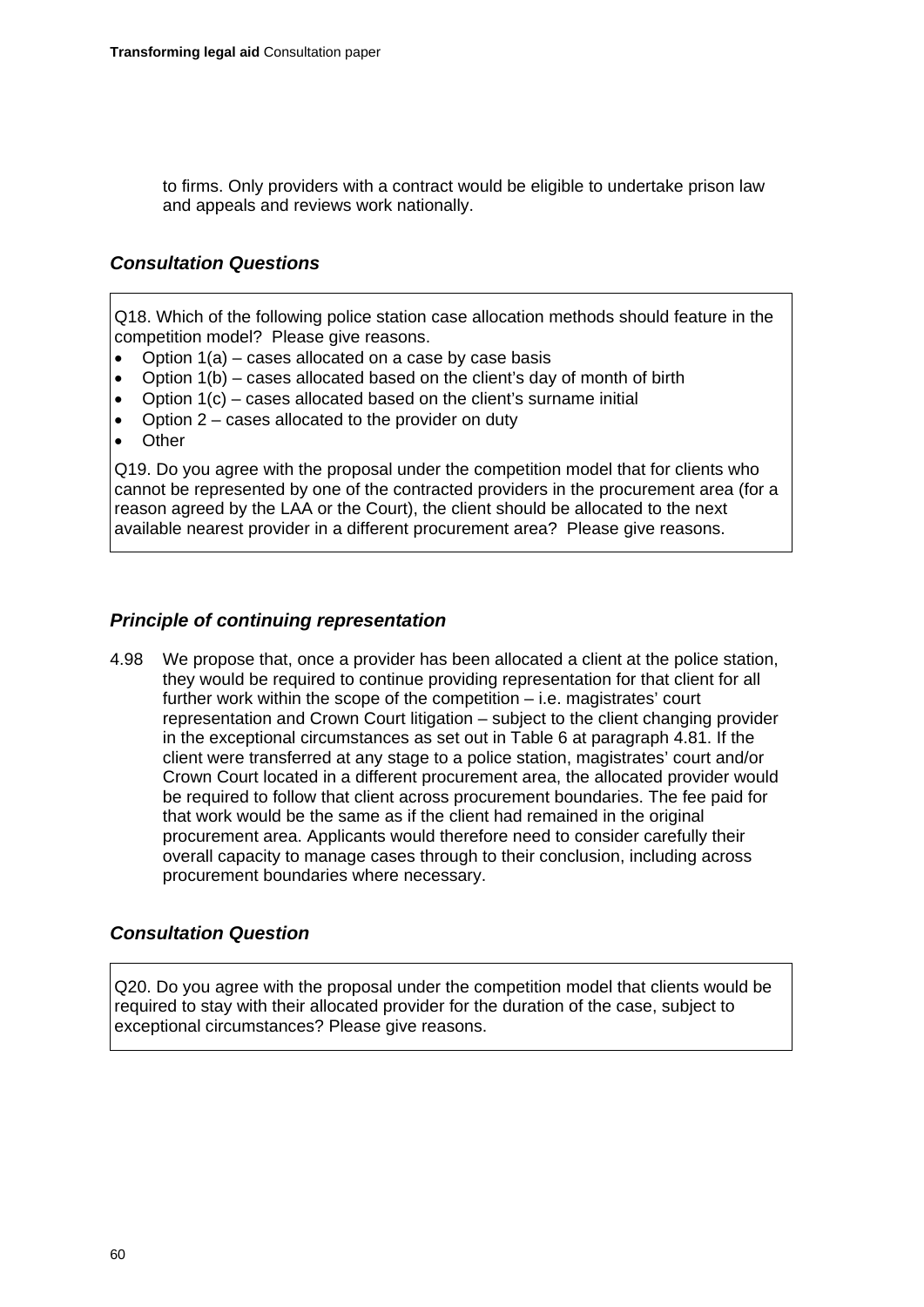# **(ix) Remuneration**

- 4.99 At present, providers delivering criminal legal aid services are remunerated by way of a mixture of different fee schemes. These range from fixed fees (varying by area) to standard fees, graduated fees and in some exceptional circumstances, hourly rates.
- 4.100 One of the aims of the competition model design is to simplify and streamline the administration of the scheme, to help drive efficiencies for the benefit both of providers and the LAA. The LAA is currently reviewing its claiming processes to reduce the administrative bureaucracy placed on providers and the LAA. In order to achieve greater simplification, we propose to change the way in which criminal legal aid services are remunerated.
- 4.101 We have therefore, as far as reasonably and economically practicable, designed a model that is based on fixed fees. In general, each provider would be remunerated for each stage of a case (police station, magistrates' court and most of work in the Crown Court) by way of separate and unique fee based on their bid price. For the magistrates' court and most of the work in the Crown Court, the provider would be paid their unique fixed fee for the particular stage for any and all cases falling within that stage. For example, the provider would be paid their same fixed fee for all cases at the magistrates' court stage, regardless of how long or short the case. For work at the police station, the provider would be remunerated in a block payment rather than per case, but the block payment would be based on the provider's unique fixed fee.
- 4.102 Table 7 below sets out both the current fee scheme and the proposed revised scheme for each stage in the CJS process.

|                                        | <b>Current fee</b><br>scheme (prices set | <b>Proposal (prices set</b><br>according to a successful |
|----------------------------------------|------------------------------------------|----------------------------------------------------------|
| <b>Stage in CJS process</b>            | administratively) <sup>66</sup>          | bidder's price bid)                                      |
| <b>Criminal Investigations: Police</b> | Combination of                           | Block payment for all police                             |
| <b>Station Attendance</b>              | fixed fees and                           | station attendance work per                              |
|                                        | hourly rates variable                    | provider per procurement                                 |
|                                        | by duty scheme                           | area based on the historical                             |
|                                        | area                                     | volume in area and on the                                |
|                                        |                                          | provider's bid price                                     |
| <b>Criminal Proceedings:</b>           | Combination of                           | Fixed fee per provider per                               |
| Representation in the                  | standard fees and                        | procurement area based on                                |
| magistrates' court                     | hourly rates variable                    | the historical volume in                                 |
|                                        | by urban/rural split                     | area and the provider's bid                              |
|                                        |                                          | price                                                    |

*Table7: current and proposed new fee scheme under competition model* 

<span id="page-63-0"></span><sup>&</sup>lt;sup>66</sup> Further detail on current fee scheme is set out at Annex F.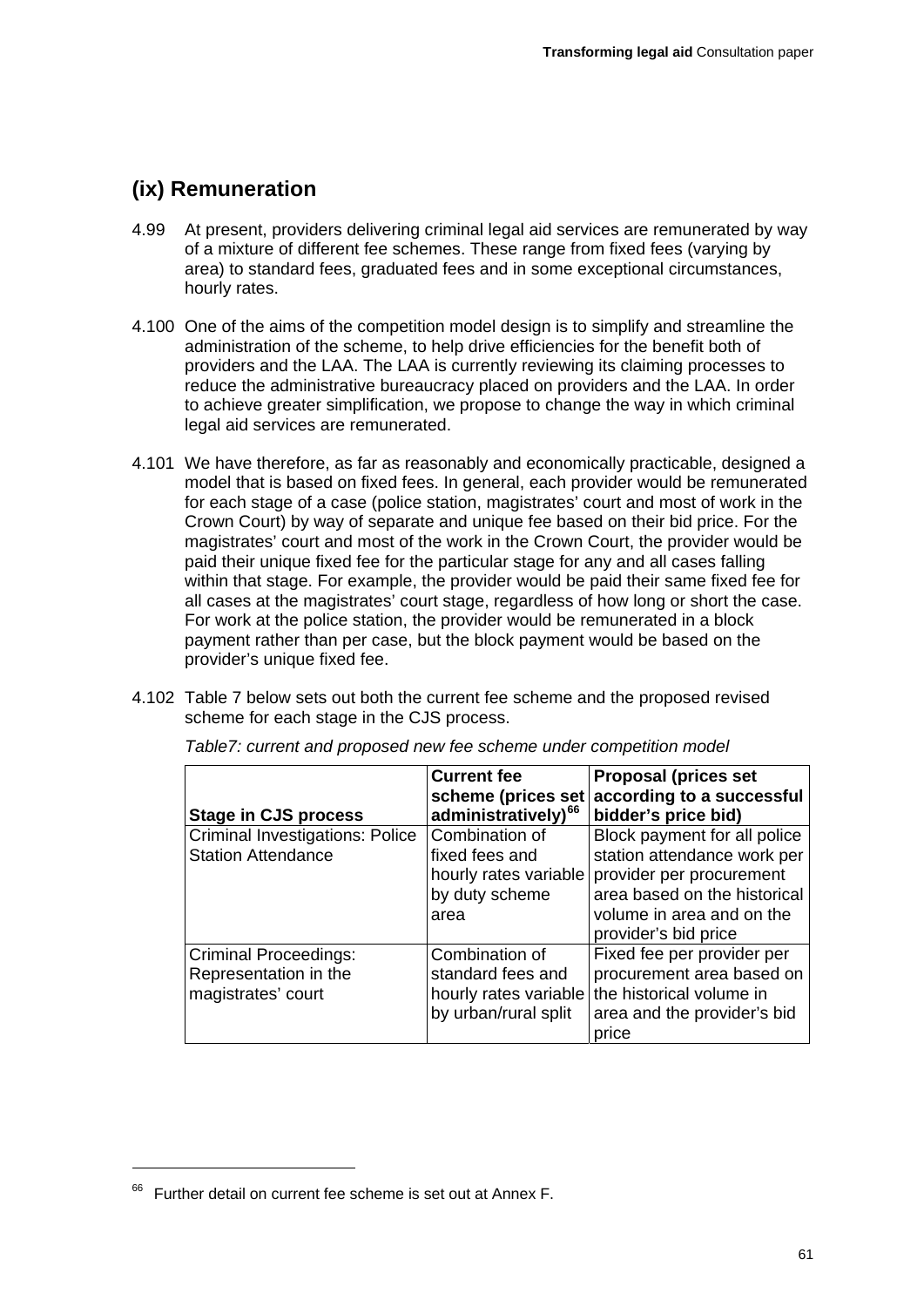| <b>Stage in CJS process</b> |                                                                                                                  | <b>Current fee</b><br>scheme (prices set<br>administratively) <sup>66</sup> | <b>Proposal (prices set</b><br>according to a successful<br>bidder's price bid)                                                                                                                            |
|-----------------------------|------------------------------------------------------------------------------------------------------------------|-----------------------------------------------------------------------------|------------------------------------------------------------------------------------------------------------------------------------------------------------------------------------------------------------|
| (non-VHCC)<br>litigation    | Crown Court   Cases with less<br>than 500 pages<br>of prosecution<br>evidence (PPE)<br>(approx. 95% of<br>cases) | Graduated fee<br>scheme (same<br>scheme nationally)                         | Introduce fixed fee per<br>provider per procurement<br>area based on the historical<br>volume in area and the<br>provider's bid price                                                                      |
|                             | Cases with 500<br>or more PPE<br>(approx. top $5\%$<br>of cases)                                                 |                                                                             | Maintain current graduated<br>fee scheme but rates set<br>per provider per<br>procurement area based on<br>the provider's bid discount<br>against the current<br><b>Litigators Graduated Fee</b><br>Scheme |

- 4.103 As discussed at paragraph 4.31 above, the rates of pay for all other classes of work would be set administratively and we propose to reduce those rates by 17.5%. The current rates of pay for each of the classes of work with administratively set rates are set out in regulations.<sup>[67](#page-64-0)</sup>
- 4.104 The following paragraphs provide further detail on the proposed fee scheme for each stage in the CJS process.

### **a) Police station attendance block payment**

- 4.105 The current fee scheme for police station work varies depending on which of the 245 police station duty scheme areas applies. We propose to introduce a 'block payment' approach to remuneration for police station attendance. Providers would, subject to reporting requirements as set out in the contract, receive a payment for all police station attendance.
- 4.106 In order to determine the police station attendance block payment for each provider, we would apply the following process:
	- (i) From 2012/13 claim volume and value data, calculate the average police station attendance claim in each procurement area by taking the total expenditure in the procurement area on police station attendance and dividing that total by the volume of claims in that area;
	- (ii) Set a price cap at 17.5% below the average police station attendance claim value;
	- (iii) Invite applicants to submit a bid price at or below the price cap value;
	- (iv) Multiply the bid price by the provider's share of the total volume of police station cases in the procurement area. This becomes the provider's block payment for police station attendance for each year of the contract term.

<span id="page-64-0"></span> $67$  Criminal Legal Aid (Remuneration) Regulations 2013.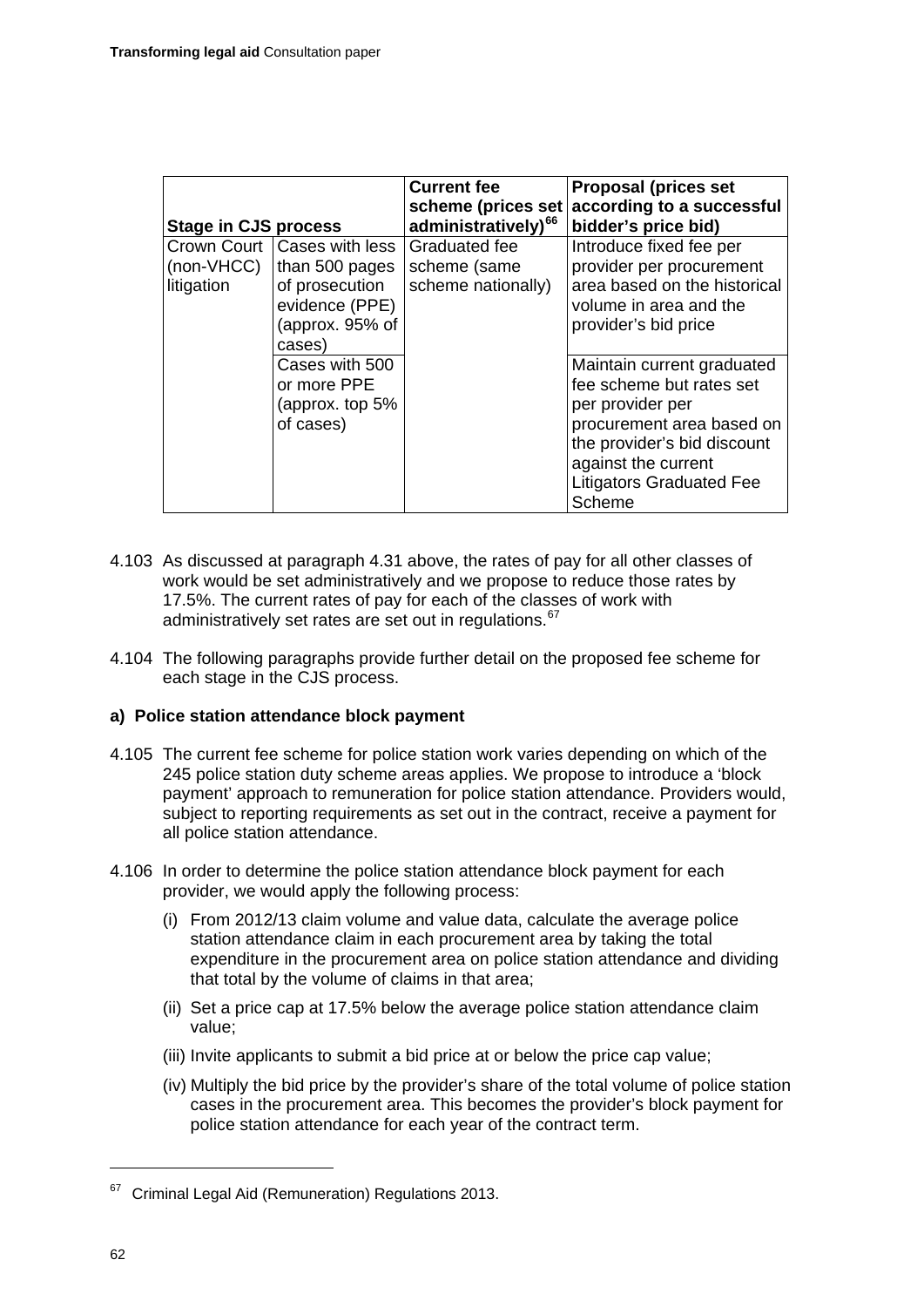- 4.107 There would be no escape mechanisms outside of the block payment scheme. Providers would therefore need to take account of possible events (e.g. duty solicitor involved in a lengthy police interview) which might require flexible resourcing (e.g. availability of agency resources) to ensure continued coverage and explain that as part of their Delivery Plan (see paragraphs 4.137-4.140 below).
- 4.108 If there were a significant increase in police arrests and proportionate increase in the number of people seeking legal advice within a threshold (to be determined), we would consider retendering the additional work in that area.

#### **b) Representation in the magistrates' court fixed fee**

- 4.109 We propose replacing the Standard Fee scheme in the magistrates' court with a fixed fee scheme. Each provider would be paid a different fee depending on their bid price. However, we would no longer distinguish between different types of magistrates' court case outcome and there would be no escape mechanisms outside of the fixed fee scheme.
- 4.110 In order to determine the magistrates' court fixed fee for each provider, we would apply the following process:
	- (i) From 2012/13 claim volume and value data, calculate the average magistrates' court representation claim in each procurement area by taking the total expenditure in the procurement area on magistrates' court representation and dividing that total by the volume of claims in that area;
	- (ii) Set a price cap at 17.5% below the average magistrates' court representation claim value;
	- (iii) Invite applicants to submit a bid price at or below the price cap value. This becomes the provider's unique fixed fee for magistrates' court representation.
- 4.111 As described at paragraph 4.33 we propose to maintain the magistrates' court duty solicitor scheme under the model of competition, but require providers to provide duty solicitor coverage in their procurement area on a rota basis. However, there would be no separate payment for the attendance. Instead, applicants would be required to include the cost of providing such a service in their price bid.

#### **c) Crown Court litigation fixed fee (cases with less than 500 pages of prosecution evidence)**

- 4.112 The most significant change to the fee schemes as proposed under this model is to replace the current Litigators Graduated Fee Scheme (LGFS), applied nationally, with a fixed fee for each provider in each procurement area.
- 4.113 The fixed fee would apply to the majority of Crown Court cases, but we recognise that some cases are of such length and complexity that their inclusion in a fixed fee scheme would be hard to accommodate without requiring providers to bear an unreasonable level of risk, and therefore where a different approach is required.
- 4.114 In order to arrive at this proposal, we first examined whether it would be possible to introduce a fixed fee for all Crown Court (non-VHCC) cases. Crown Court cases and ultimately the fees paid are wide ranging depending on the type and length of case. One of the most strongly correlated factors of the current cost of a Crown Court case is the number of PPE. The chart in Annex D illustrates the correlation.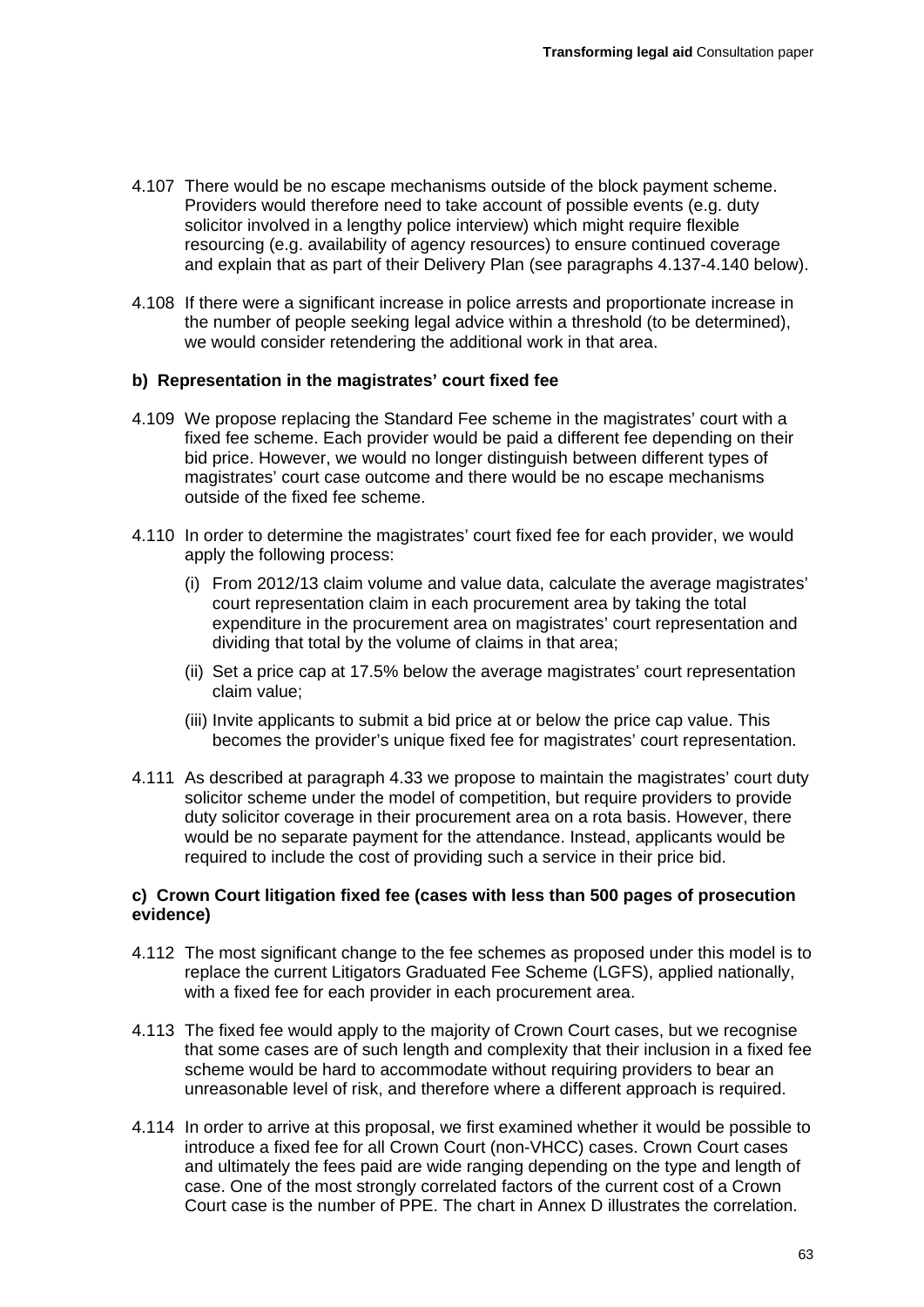What is also clear from the chart is the steep incline in the value of the most expensive 5% of cases. This incline correlates to cases with more than 500 PPE.

- 4.115 To establish one fixed fee for all Crown Court work would, due to the unpredictability in the amount of work required in the top 5% of cases, create an unacceptable level of risk for providers. We therefore propose to maintain the current graduated fee scheme for cases with more than 500 PPE.
- 4.116 We propose one exception to this fixed fee scheme. In October 2011, following the 2010 consultation, we aligned the fees in the magistrates' court and Crown Court schemes in cases which magistrates had determined were suitable for summary trial but where the defendant had elected trial by jury and subsequently pleaded guilty. This was to reflect our view that we should not pay more for a guilty plea simply by virtue of the change in venue.
- 4.117 We propose to maintain such a structure in the fixed fee scheme described above. In such a scenario, the fee paid would be equivalent to that received if the case had remained in the magistrates' court.
- 4.118 In order to determine the Crown Court litigation fixed fee for each provider (for cases with 500 PPE or less), we would apply the following process:
	- (i) From 2012/13 claim volume and value data, calculate the average Crown Court litigation claim (for cases with 500 PPE or less) in each procurement area by taking the total expenditure in the procurement area on Crown Court litigation (for cases with 500 PPE or less) and dividing that total by the volume of claims in that area;
	- (ii) Set a price cap at 17.5% below the average Crown Court litigation (for cases with 500 PPE or less) claim value;
	- (iii) Invite applicants to submit a bid price at or below the price cap value. This becomes the provider's unique fixed fee for Crown Court litigation (for cases with 500 PPE or less).

### **d) Crown Court litigation graduated fee (cases with 500 PPE or greater)**

4.119 For the reasons set out above, we do not believe a fixed fee for all Crown Court cases would be a viable scheme. Therefore, we propose maintaining the current LGFS for cases where the PPE is 500 or greater. Applicants would be expected to submit bids based on a percentage reduction on the current scheme provided that bid was at least a 17.5% discount (see paragraphs 4.141-4.143).

### *Historical management information*

- 4.120 We propose providing applicants with sufficient information on current average claims in each procurement area. We expect applicants would find such information useful in helping to determine where an appropriate price bid might be set.
- 4.121 For illustrative purposes, we set out in Annex D the average claim values for each stage of the CJS in each procurement area for claims paid between October 2010 and September 2011. We would update these values with the most current data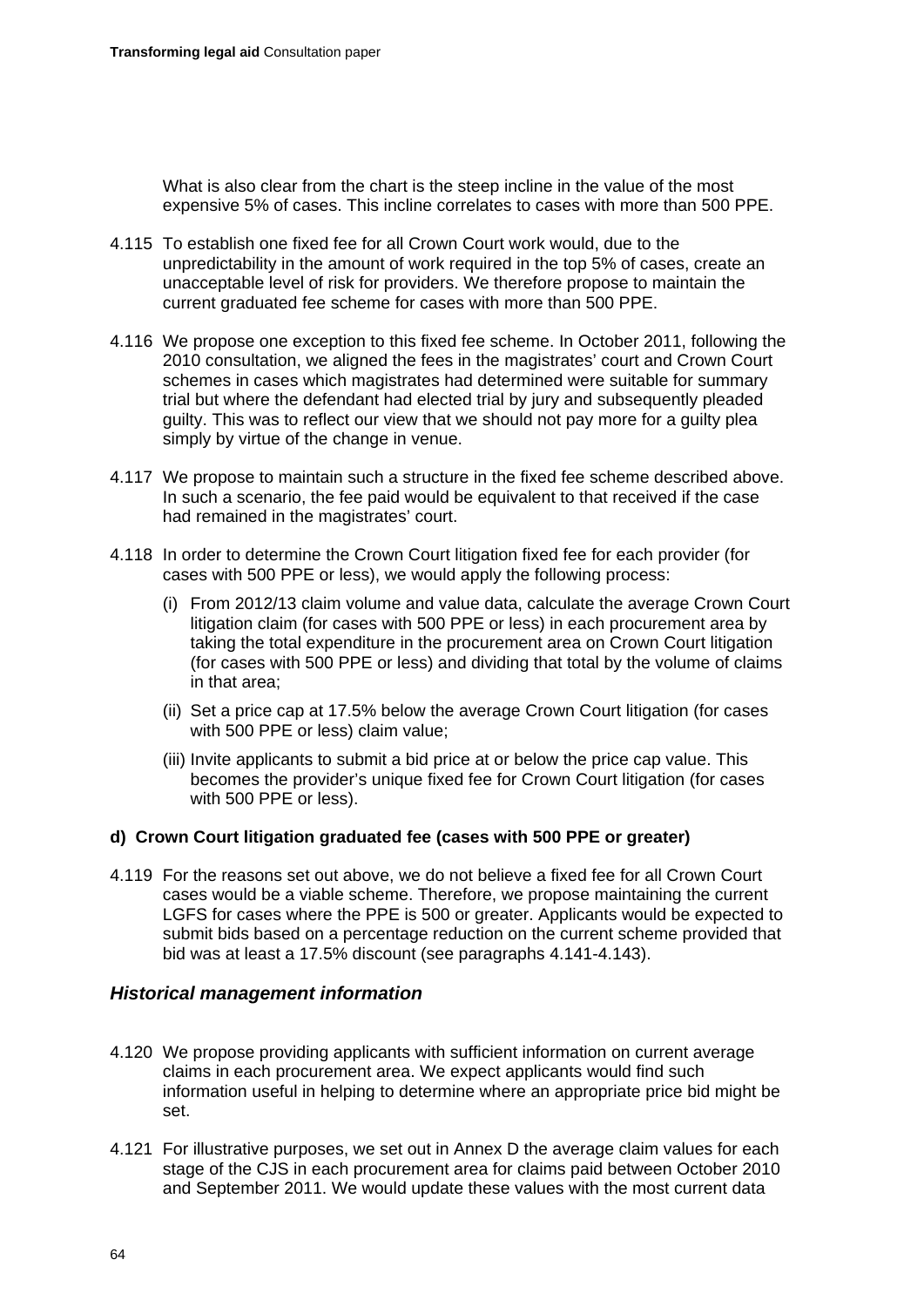available in advance of any tendering exercise and make such information available to applicants.

### *Combined CJS areas*

4.122 For the four CJS areas we propose to combine to form two procurement areas (Avon and Somerset with Gloucestershire) and (Warwickshire with West Mercia) (see paragraph 4.52), we would determine the current average fixed fee and graduated fee values by taking a combined average in these areas. In London, where we propose to divide the CJS area into three procurement areas, the current average fixed fees and graduated fee would vary by area, based on claim averages in each area**.**

### *Disbursements*

4.123 Under the current system, travel and subsistence disbursements are paid separately. In order to further streamline the current fee schemes, we propose that applicants be required to include the cost of any travel and subsistence disbursements under each category above when submitting their bids. However, disbursement costs for experts, which are often unpredictable in type and value, would continue to be paid separately.

### *Consultation Questions*

Q21. Do you agree with the following proposed remuneration mechanism under the competition model. Please give reasons.

- Block payment for all police station attendance work per provider per procurement area based on the historical volume in area and the bid price
- Fixed fee per provider per procurement area based on their bid price for magistrates' court representation
- Fixed fee per provider per procurement area based on their bid price for Crown Court litigation (for cases where the pages of prosecution evidence does not exceed 500)
- Current graduated fee scheme for Crown Court litigation (for cases where the pages of prosecution evidence exceed 500 only) but at discounted rates as proposed by each provider in the procurement area

Q22. Do you agree with the proposal under the competition model that applicants be required to include the cost of any travel and subsistence disbursements under each fixed fee and the graduated fee when submitting their bids? Please give reasons.

# **(x) Procurement Process**

- 4.124 Subject to the outcome of this consultation, the purpose of this section is to explain how the LAA currently intends to run the competitive procurement process to procure new crime contracts.
- 4.125 The LAA make no express commitment in this section with regard to the final version of the procurement process (including the terms and conditions that would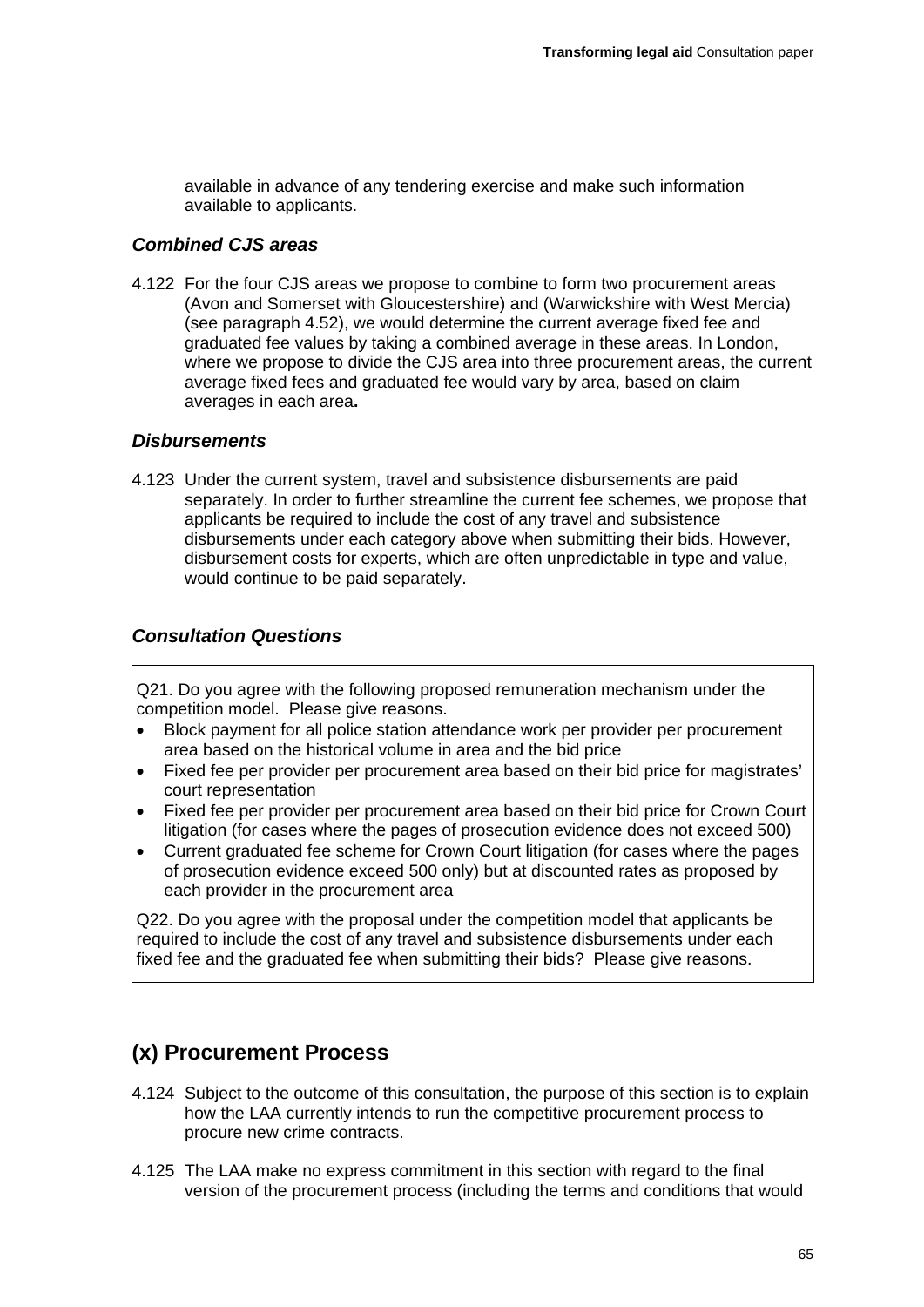govern the process, the final criteria, any method for evaluating tenders and/or any scoring mechanism applied).

- 4.126 The procurement process would consist of the following two stages:
	- (1) Pre-Qualification Questionnaire (PQQ):

The evaluation of an applicant's suitability to contract with a public body and its experience and capability of delivering services of similar type or volume (not specifically legal aid services). Applicants would be shortlisted to progress to the next stage based on the evaluation of responses to the PQQ.

(2) Invitation to Tender (ITT):

This would be divided into two parts. Part one of this ITT stage would consist of a Delivery Plan, designed to evaluate the quality of the tender and capacity of applicants to deliver the specific service in the procurement area. Those applicants shortlisted on the basis of this quality and capacity assessment would then go on to have their price bid evaluated. Those applicants tendering the lowest price bid would be awarded a contract.

4.127 The proposed procurement process is illustrated in the following diagram:



### *Pre-Qualification Questionnaire*

4.128 Applicants would respond to a PQQ that evaluated their suitability to contract with a public body and their experience and capability to deliver services of similar type or volume in each procurement area for which they wished to submit a tender. Applicants would not be permitted to tender for more than one share of work in a procurement area.

#### **Mandatory and Discretionary Criteria**

4.129 We propose that the PQQ would, as far as possible, follow Cabinet Office guidance. This means that as in procurement exercises run for legal aid work, the PQQ would include the standard PQQ core questions covering grounds for mandatory rejection (for example, convictions for bribery) and grounds for discretionary rejection (for example, fulfilment of tax obligations). Discretionary criteria would also include LAA specific considerations (for example, whether the applicant has previous contract terminations).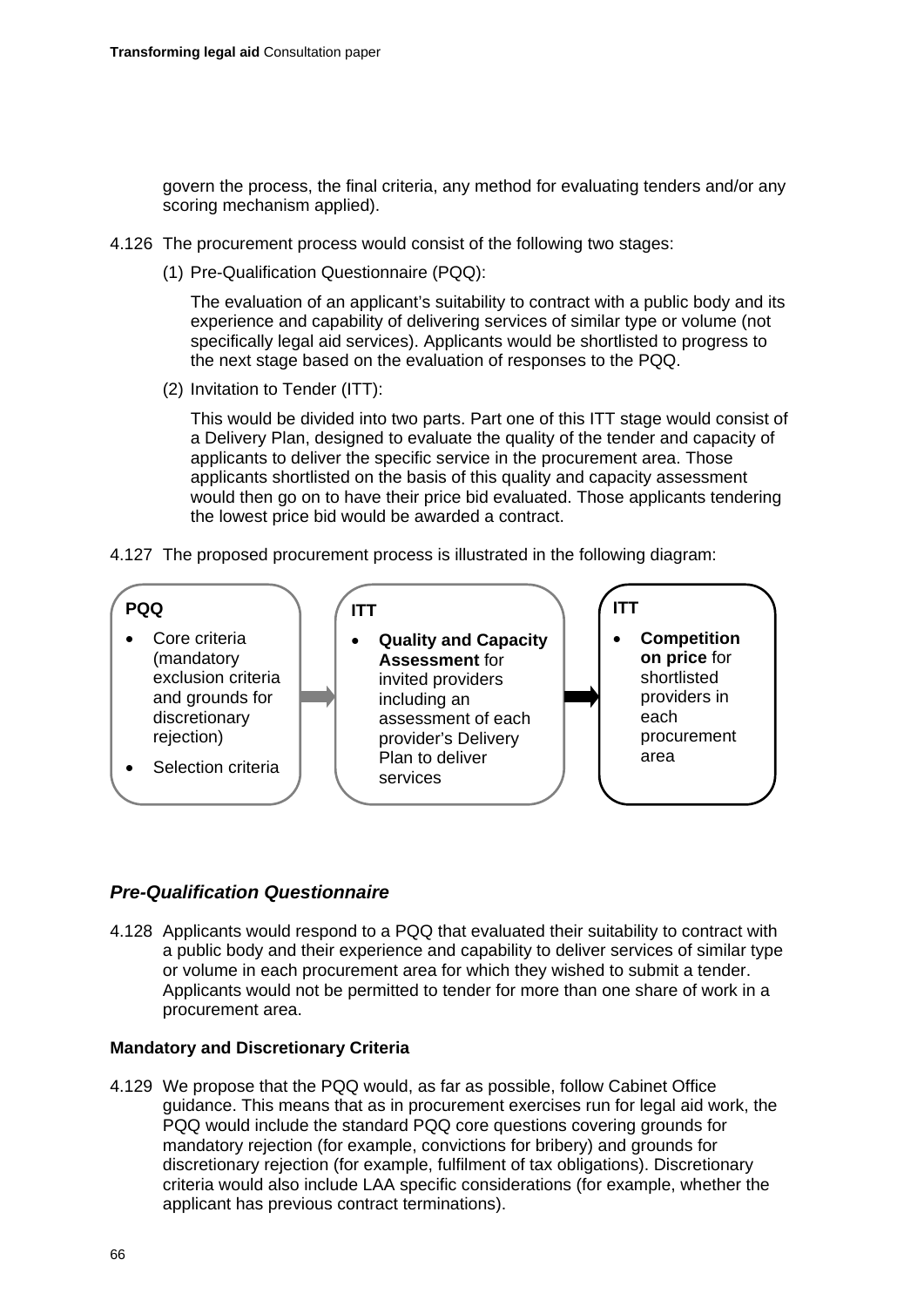- 4.130 Responses to grounds for mandatory rejection would be absolute and where an applicant indicated that it was unable to meet the requirement, it would fail the PQQ.
- 4.131 Under the PQQ questions relating to discretionary grounds for rejection, applicants would have the opportunity to present information that should be taken into account in evaluating why requirements were not met outright. This information would be assessed by the LAA as part of its evaluation of PQQ responses.

#### **PQQ Experience and Capability Criteria**

- 4.132 These PQQ criteria would evaluate an applicant's experience and capability of delivering services of similar type or volume. Applicants would be scored against a number of criteria. Those we are currently considering include:
	- Experience of staff:
	- Experience of the management team in managing a comparable service; and
	- Experience of having delivered comparable volumes of work (not necessarily legal services work).
- 4.133 To ensure that responses provided to the PQQ were accurate, the LAA would reserve the right to carry out further due diligence of responses in accordance with terms and conditions of the procurement process.
- 4.134 Those applicants passing the PQQ and scoring a higher number of points would be shortlisted to progress to the ITT stage. The number of shortlisted applicants at the PQQ stage would be determined by the number of contracts required in each procurement area.

# **Invitation to Tender (ITT)**

- 4.135 This ITT stage would evaluate quality, capacity and price of an applicant's tender. Only those shortlisted from the PQQ for a particular procurement area(s) would be invited to respond to the ITT.
- 4.136 Our current intention is to evaluate tenders based on a Delivery Plan and price bids that applicants would be required to submit as part of their tender.

### *a) Delivery Plan*

- 4.137 In providing a Delivery Plan, we propose that applicants would be required to set out how they intended to deliver the service against defined areas such as recruitment, premises and other aspects of mobilisation.
- 4.138 As a part of the Delivery Plan, providers would also be required to submit a financial plan showing how they intended to finance any expansion or robustly manage the financial implications of running the service.
- 4.139 The LAA would evaluate Delivery Plans to ensure that those applicants that went on to have their price bid evaluated had capacity to deliver the service. This might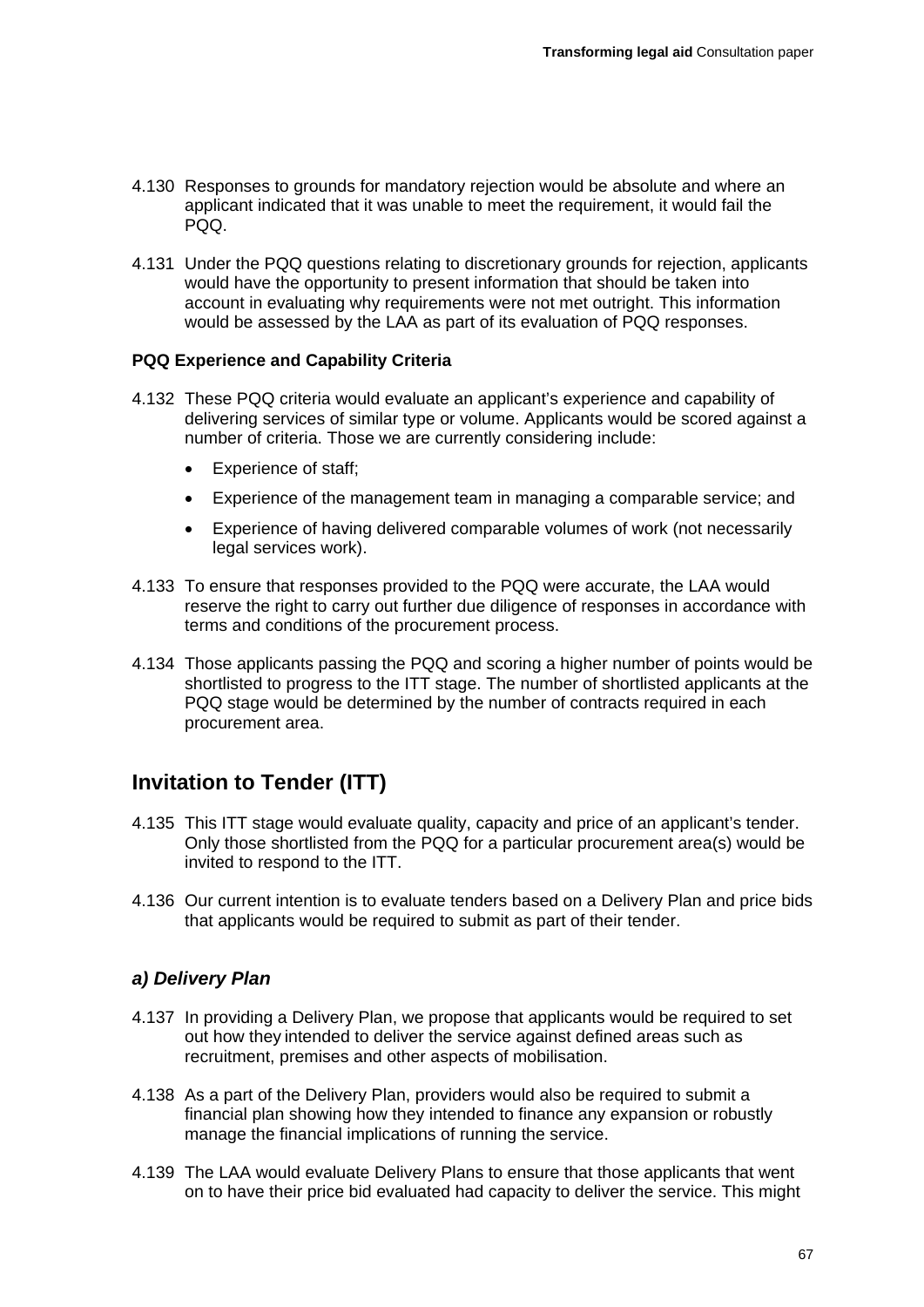include, where applicants were tendering to deliver services in more than one procurement area, the LAA's confidence in the applicant's ability to deliver services simultaneously in all procurement areas.

4.140 Following evaluation of the Delivery Plans, applicants would be ranked and a final shortlist drawn up. Only those on the shortlist would have their price bid evaluated to determine who would be awarded a contract.

## *b) Price bid*

- 4.141 The price bid element of the ITT would require applicants to submit a price at which they would deliver each area of work covered. The price bid would cover:
	- Fixed fee for all police station attendance work (on which block payment would be based);
	- Fixed fee for magistrates' court work;
	- Fixed fee for Crown Court litigation work (where the PPE did not exceed 500); and
	- A percentage reduction on the graduated fee scheme for Crown Court litigation work (where the PPE was in excess of 500).

|  |  | 4.142 The overall price bid for each applicant would be calculated as follows: |
|--|--|--------------------------------------------------------------------------------|
|  |  |                                                                                |

*Table 8: overall price bid calculation* 

|                                         | Annual case volume<br>(based on historic<br>case volumes in<br>area) | Price/<br>discount bid | Total value                |
|-----------------------------------------|----------------------------------------------------------------------|------------------------|----------------------------|
| Police station                          | Α                                                                    | £A                     | A x £A                     |
| Magistrates' court                      | в                                                                    | £B                     | B x £B                     |
| Crown Court litigation<br>fixed fee     | С                                                                    | £C                     | $C \times EC$              |
| Crown Court litigation<br>graduated fee | D                                                                    | $D\%$                  | $D \times (X-D\%)^*$       |
| <b>Overall Price Bid</b>                |                                                                      |                        | <b>Sum values</b><br>above |

 $*$  X = the average claim on a Crown Court case with more than 500 PPE in the procurement area.

4.143 The LAA would develop its model with regard to how it would evaluate price bids. The LAA currently intends to rank price bids based on applicants' Overall Price Bid (OPB) as described above. On this basis, the applicant offering the lowest OPB would be ranked the highest. Contracts would therefore be offered according to ranking position and the number of contracts required in a procurement area. For example, in an area where there were to be five providers, the five highest ranked bids based on price would be offered a contract.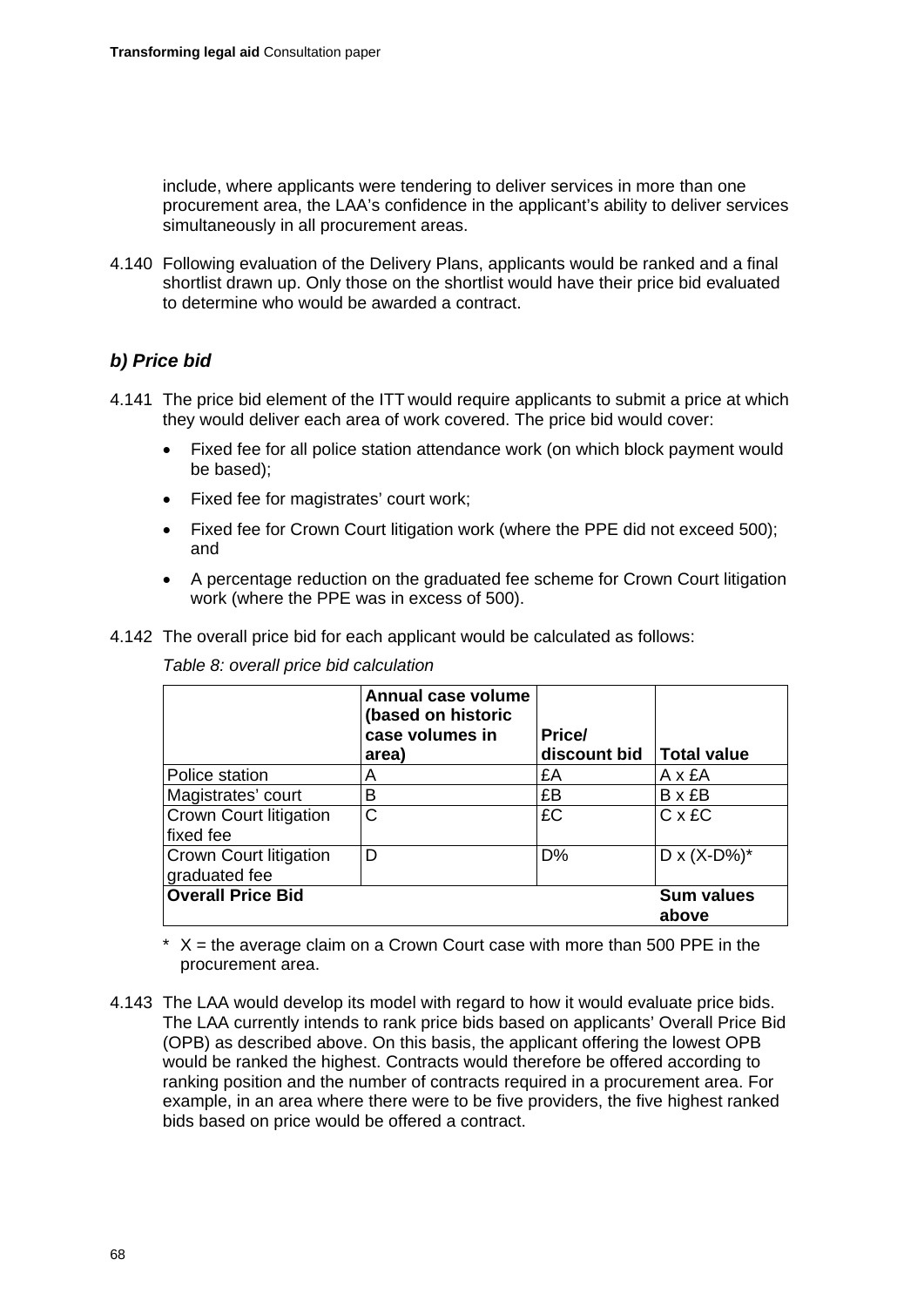### *Price caps*

- 4.144 Applicants would therefore be asked to submit as part of their tender a price bid for each fixed fee and a discount on the Litigators Graduated Fee below the relevant price cap.
- 4.145 We consider that a price cap for each fee is preferable over a price cap on the OPB in order to discourage any loss leader bidding (or abnormally low bids) on the police station and magistrates' court fees, in order to obtain the follow-on Crown Court work (see paragraphs 4.146-4.147 below).

### *Abnormally low bids*

- 4.146 We are mindful of a number of responses to the earlier Best Value Tendering consultation, which raised concerns that applicants might submit seemingly unsustainable bids for crime lower work in order to access more profitable Crown Court work.
- 4.147 In accordance with general practice, we would reserve the right to conduct a due diligence assessment of the price bids from applicants. In the event that abnormally low bids were received, applicants would be required to provide more detailed information on how their price bid would be sustainable.

### *Conditions of tender*

- 4.148 In addition to criteria used to assess tenders, there would be various conditions of tender that we propose applicants would need to meet in order to be awarded a contract. These would include (but not be limited to):
	- Entities wishing to tender (and any agents they propose to use) should be subject to regulation by one of the legal sector regulators by contract start date (the indicative timetable proposes June 2014);
	- Applicants should hold (or commit to acquire within a specified time period) a relevant quality standard (either the LAA's Specialist Quality Mark or the Law Society's Lexcel standard or an equivalent quality standard agreed by the LAA);
	- Applicants should not have received a confirmed Peer Review rating (i.e. after all appeal routes have been exhausted) of 4 or 5 and must commit to obtaining at least a Peer Review 3 rating within nine months of service commencement date;
	- Applicants should have or commit to acquiring premises that are accessible for clients and that are compliant with the requirements of the Equality Act 2010; and
	- Applicants should have or commit to have and use a CJS Secure Email Account to accept service of electronic evidence from prosecution agencies.
- 4.149 These would not be the only contractual or tender requirements; there would also be certain ongoing service standards. The details of these requirements would be made available when the competition opened.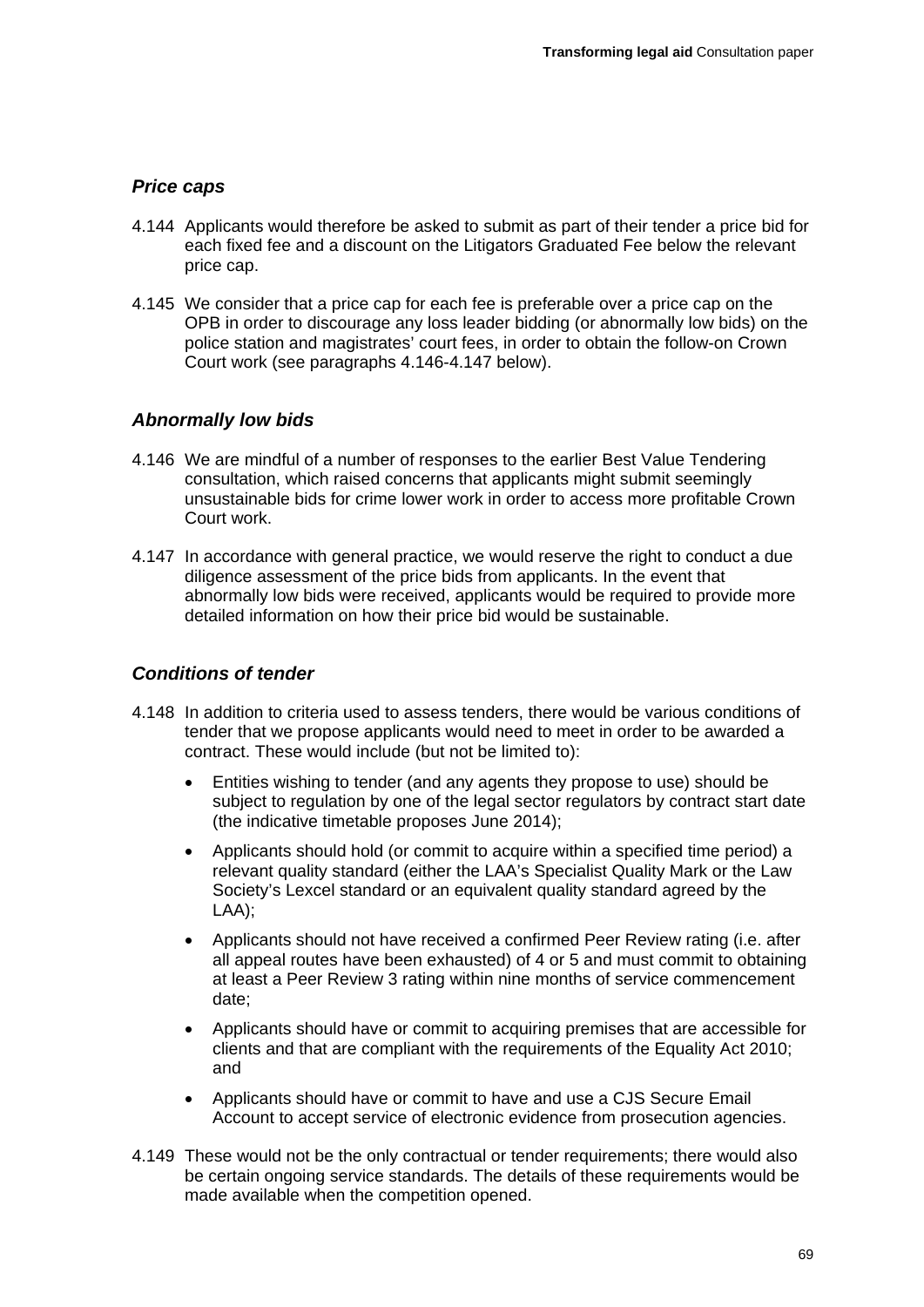4.150 It is proposed that the LAA only contract with single legal entities but these would be able to use agents to deliver the advice. However, providers would be responsible for advice, assistance and representation delivered by agents.

#### **Contract mobilisation**

4.151 In order to have assurance that successful applicants were making satisfactory progress towards being in a position to deliver the services, the LAA would aim to sign contracts in advance of the service commencement date. Where a successful applicant was not considered to be making satisfactory progress, the LAA may have to take the decision to terminate the contract.

## **TUPE**

4.152 It would be each applicant's responsibility to form their own view (taking legal advice as necessary) as to whether or not the Transfer of Undertakings (Protection of Employment) Regulations 2006 applied and, if so, the financial implications for their tender.

#### *Consultation Questions*

Q23. Are there any other factors to be taken into consideration in designing the technical criteria for the Pre Qualification Questionnaire stage of the tendering process under the competition model? Please give reasons.

Q24. Are there any other factors to be taken into consideration in designing the criteria against which to test the Delivery Plan submitted by applicants in response to the Invitation to Tender under the competition model? Please give reasons.

Q25. Do you agree with the proposal under the competition model to impose a price cap for each fixed fee and graduated fee and to ask applicants to bid a price for each fixed fee and a discount on the graduated fee below the relevant price cap? Please give reasons.

## **(xi) Implementation**

4.153 We propose that competition would commence in all procurement areas. We consider that it would be impractical and inconsistent for providers, clients, the CJS and the LAA to operate with the existing criminal legal aid scheme in some areas and the new contracting scheme in others. As set out in the Written Ministerial Statement of 5 March 2013, the revised indicative timetable for the development and implementation of our competition strategy is, subject to the outcome of consultation, as follows: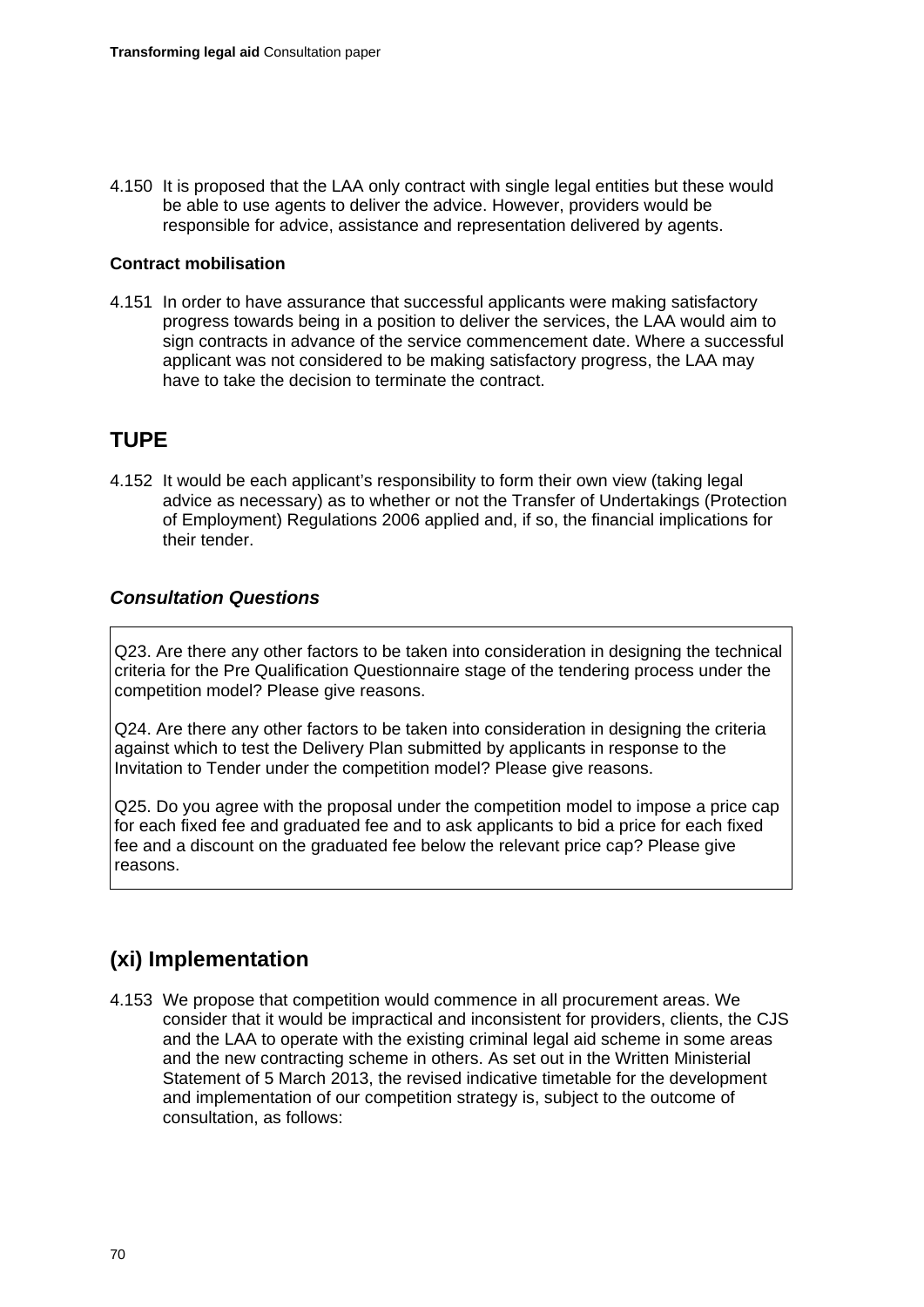| Close of consultation            | 4 June 2013                               |                            |  |
|----------------------------------|-------------------------------------------|----------------------------|--|
| Publish response to consultation | autumn 2013                               |                            |  |
| Tendering process                | October 2013 - November 2013<br>PQQ stage |                            |  |
|                                  | <b>ITT</b> stage                          | February 2014 - March 2014 |  |
|                                  | Award contracts                           | Uune 2014                  |  |
|                                  | Service commences                         | September 2014             |  |

## *Indicative timetable (subject to this consultation)*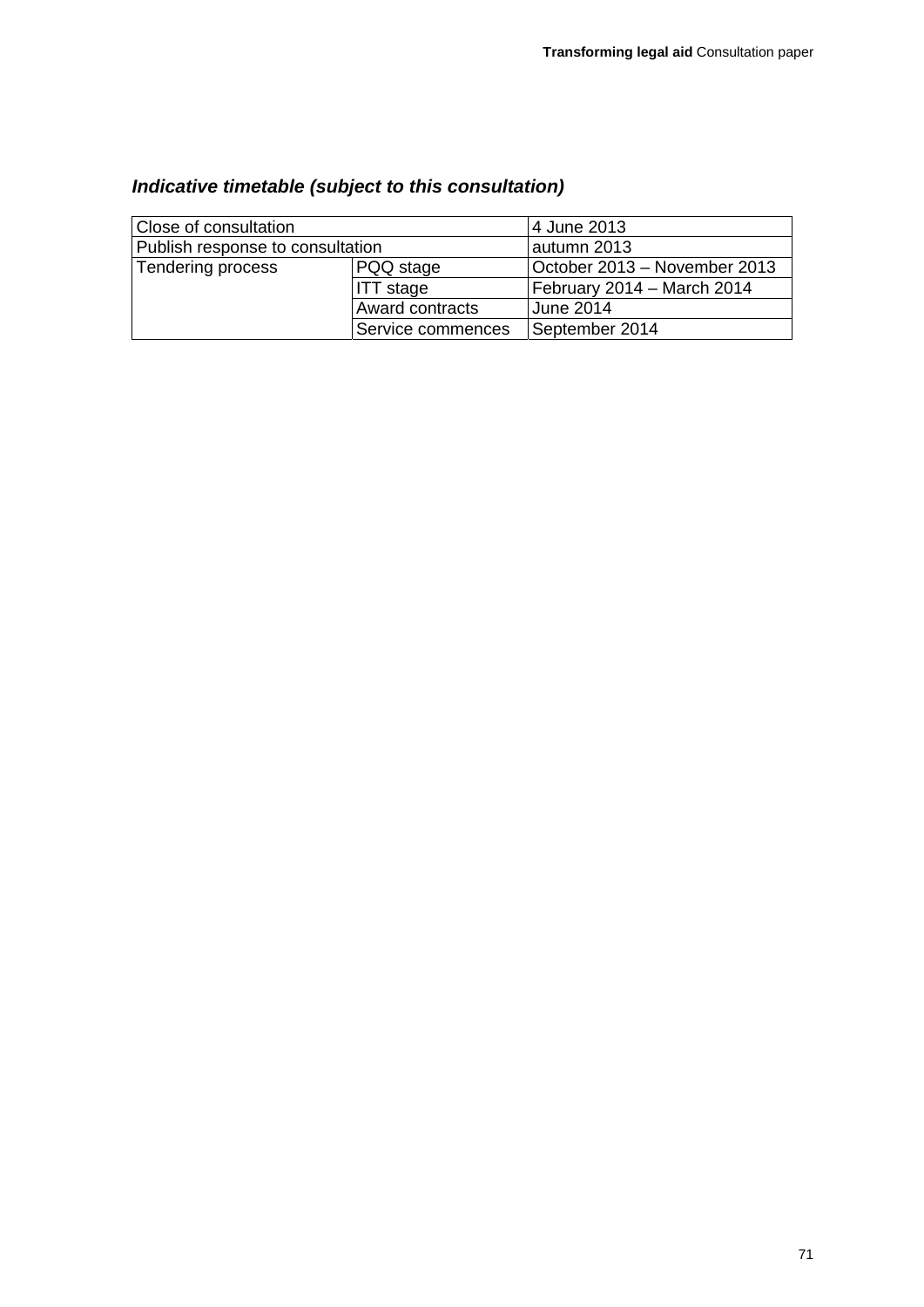# **Chapter 5: Reforming Fees in Criminal Legal Aid**

## **Introduction**

- 5.1 This chapter sets out proposed reforms in criminal legal aid remuneration in order to deliver further savings. As set out in Chapter 4, we intend to introduce competition to set legal aid prices for criminal legal aid. Subject to responses to this consultation, we are minded not to include within the competition Crown Court advocacy services and litigation and advocacy services in Very High Cost Cases (Crime) (VHCCs) initially. Nonetheless, we need to take action on costs in these areas.
- 5.2 The criminal fee reforms implemented as a result of the 2010 consultation went some way both towards reducing spend and restructuring fees to promote swift, efficient justice. However, Crown Court advocacy still represents approximately £215 m per annum or 22% of spend on criminal legal aid, and the current fee structure does not do enough to support efficient resolution of cases.
- 5.3 VHCCs constitute a small proportion of legal aid funded cases, but they are long running cases which cost the scheme a disproportionately large amount, around £592m, or approximately 8% of total spend on criminal legal aid in 2011/12.
- 5.4 These reforms would complement the work we are already undertaking with wider criminal justice system (CJS) partners to embed the principle of 'right first time', ensuring that cases are resolved more quickly and cheaply. We have prioritised CJS reforms aimed directly at reducing the amount of time defence solicitors and barristers must spend on each case, and have invited the defence to contribute further ideas. Further work agreed by the new Criminal Justice Board should lead to greater efficiencies in particular for defence practitioners in the Crown Court, enabling them to deliver the services for which they receive their fee more cost effectively.
- 5.5 We accept that these proposals are in addition to the series of fee reductions implemented between April 2010 and April 2012, but we need to continue to bear down on the cost of criminal legal aid to deliver further savings, including in Crown Court advocacy and VHCCs.
- 5.6 These proposals are dependent on the decisions we may take as a result of this consultation on the scope of competition. They are not dependent on any wider reforms to the CJS.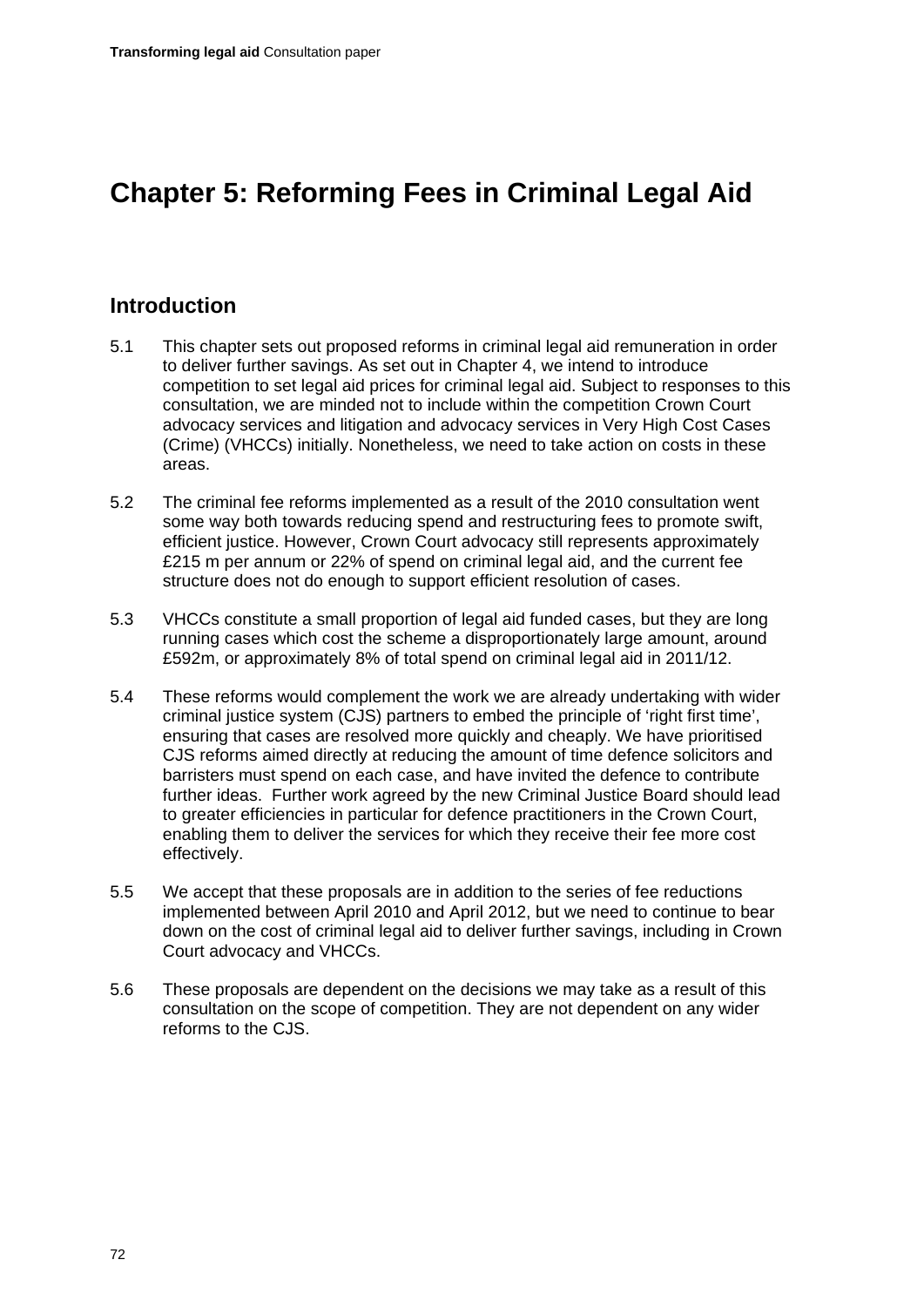## **1. Restructuring the Advocates' Graduated Fee Scheme**

#### *Case for reform*

- 5.7 Following the 2010 consultation, we did not alter the general fee structure for Crown Court cases, which provides for a trial to attract a higher fee than a cracked trial, which in turn pays more than an early guilty plea. Where cases are contested, the current system of daily attendance fees also does little to encourage early resolution.
- 5.8 We accept that decisions on the question of plea are ultimately for the individual defendant, and that the length of the trial is not dependent on the defence alone. While the existing graduated fee scheme provides some incentive for advocates to achieve efficiencies, we remain concerned that it still does not sufficiently support the aim of efficient justice and may discourage the defence team from giving early consideration of the question of plea or working towards the earliest possible resolution of contested matters.

### *Current practice*

- 5.9 Remuneration rates for legal aid advocacy work in the Crown Court are currently set administratively under the Advocates' Graduated Fee Scheme (AGFS).<sup>[68](#page-75-0)</sup> It is intended that the AFGS be comprehensive – the Legal Aid Agency (LAA) may pay advocates in Crown Court cases only in accordance with the relevant Schedule of the Regulations.
- 5.10 The current fee structure has developed over time, but has become complex and cumbersome to administer. Fees are calculated according to the level of advocate and the following proxies for complexity:
	- the nature of the alleged offence;
	- the type of case (for example, if there is a quilty plea or if the case goes to full trial);
	- the length of trial;

1

- the number of pages of prosecution evidence (PPE); and
- the number of prosecution witnesses.
- 5.11 The basic fee for a case is a proxy for preparation work. There are different basic fees for cases where a guilty plea is entered early, where a late guilty plea is entered (classified as a cracked trial), and where the case goes to trial. Different fees are payable to different categories of advocate, for example, Queen's Counsel (QC) and juniors. The basic fee for trials covers the first two days only, and daily attendance fees are added to the basic fee from day three onwards to provide additional payment for advocacy. The current daily attendance fee is paid at a flat

<span id="page-75-0"></span><sup>68</sup> Criminal Legal Aid (Remuneration) Regulations 2013, http://www.legislation.gov.uk/uksi/2013/435/schedule/5/made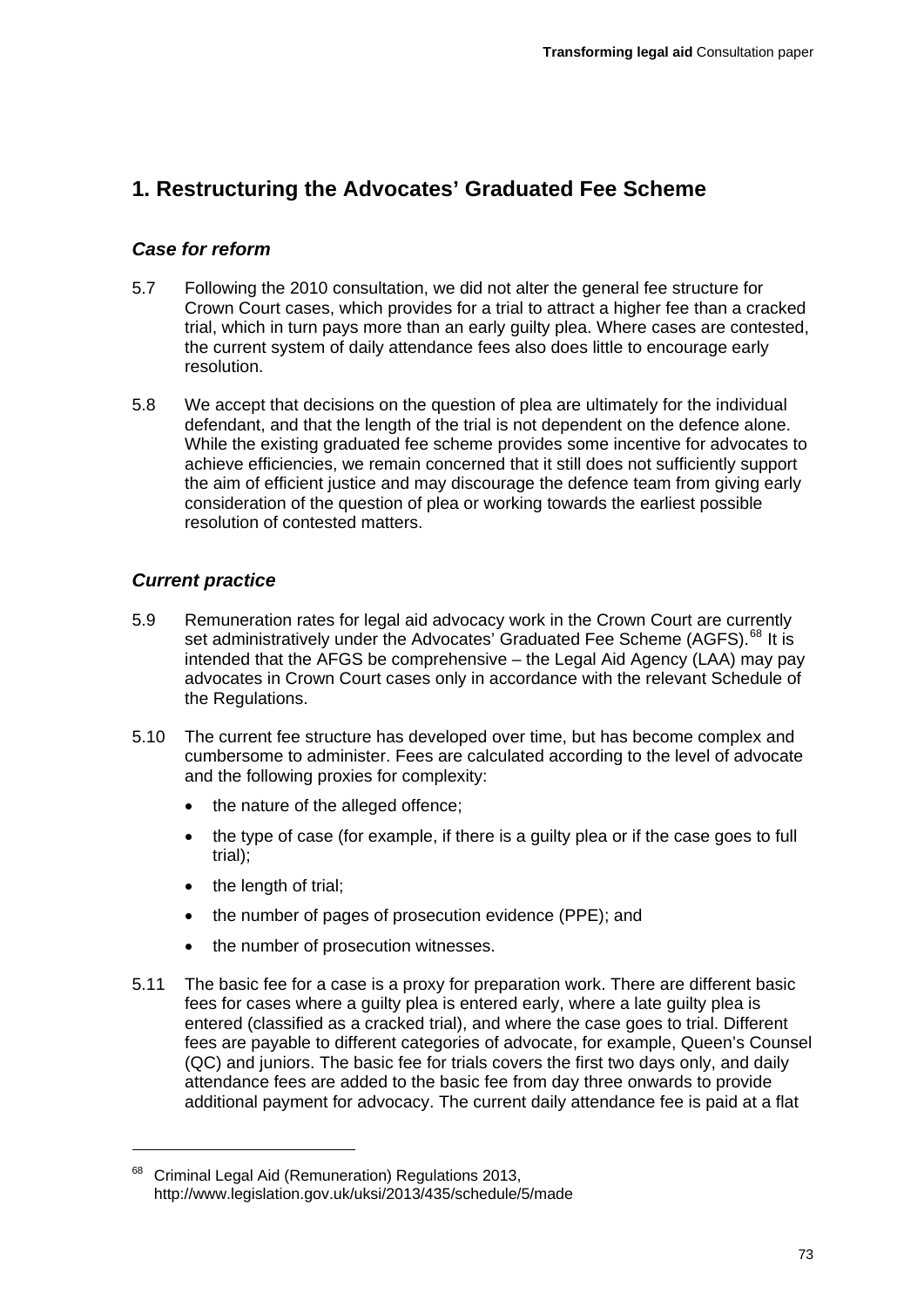rate for days 3 to 39, but reduces at 40 days (by approximately 40%) and rises slightly again at 50 days. These differences in rates were designed to discourage under-reporting of potential VHCCs when the threshold for such cases was set at trials expected to last for 40 or more days. $^{69}$  There are also hourly rates for 'special preparation' or 'wasted preparation', though those are payable only in limited circumstances and cannot be claimed in addition to the fixed fee.

5.12 There are considerable differences between the basic fees paid for an early guilty plea, a late guilty plea or cracked trial and a trial in the Crown Court. These differences do not necessarily reflect the amount of work done on a particular case. For example, the basic fee for a low value dishonesty offence varies as set out below, depending on outcome; the final example, (five day trial), also includes daily attendance fees for days 3 to 5).

| Guilty Plea            | £408   |
|------------------------|--------|
| Cracked trial          | £508   |
| Trial (up to two days) | £694   |
| Trial (five days)      | £1,149 |

- 5.13 As a result of our 2010 consultation, we introduced a new fixed fee for either way cases in which the defendant elected Crown Court trial and went on to plead guilty or the case cracked before trial. Our rationale for doing so was based on the premise that there was no reason to pay more for a guilty plea offered later in proceedings than one offered earlier merely on the basis of the venue in which proceedings took place. In addition, we sought to avoid the fee structure inadvertently leading to delay or potentially discouraging the defence team from considering plea with the defendant early in the proceedings**.**
- 5.14 Since then the proportion of either way cases being committed to the Crown Court has fallen by 27%, whereas the number of indictable only cases sent for trial has remained broadly the same. There may be a number of different reasons why fewer either way cases are going to the Crown Court. Nonetheless it is notable that Crown Court committals have fallen significantly following a change in the fee structure that eliminated the difference in the fees payable for certain guilty pleas or cracked trials in the magistrates' courts and the Crown Court.

### *Proposal*

- 5.15 We propose to harmonise the basic fees for early guilty pleas, cracked and contested trials into a single basic fee, equivalent to the current basic fee for a cracked trial, payable in all cases (other than those that attract a fixed fee, that is elected either way cases that result in a guilty plea or cracked trial), replacing the current separate fees payable for guilty pleas, cracked trials or a trial.
- 5.16 The new basic fee would work on the same basis as the current cracked trial fee, so would include offence group and PPE as proxies for complexity, but not the

There are also additional fixed fees that are payable for example for non-routine additional hearings or for appearances in excess of the five included within the basic fee.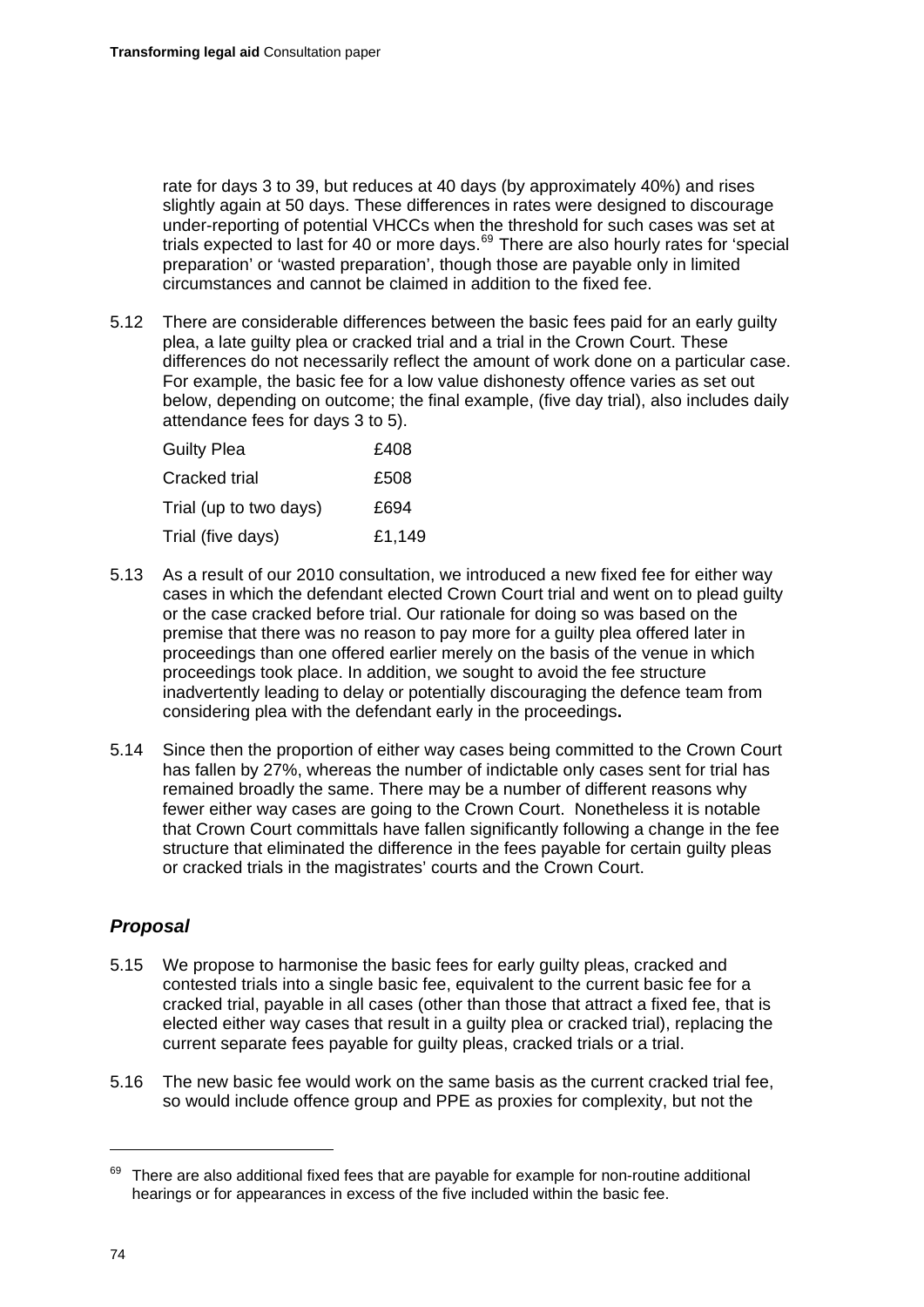number of prosecution witnesses. Remuneration for guilty pleas would therefore be higher than at present, cracked trials would be remunerated at the same rate and the basic fee for trials would be lower than is currently the case. This would simplify the current AGFS, as the three separate tables of rates for guilty pleas, cracked trials and trials would be condensed to a single table of rates determined according to the nature of the offence and pages of evidence in all cases. The proposed new rates payable under AGFS are set out in Annex G.

- 5.17 In addition, we propose to reduce the daily attendance fees from their current levels and further taper them for trials from day 4 onwards. We will do this by a combination of reducing the initial level they start at on day 3 of the trial and then tapering them for trials from day 4 onwards. The tapering from day 4 onwards will mean a decreasing fee would be payable for every additional day of trial. We recognise that different offence groups have different average trial lengths, so we propose to reduce the daily attendance fee and set the taper at different levels for each offence group – with steeper reductions and tapers for those offence groups that typically have shorter trials. This is intended to ensure that trials for offences that typically run for longer periods of time are not disproportionately affected by our proposal. The proposed initial reduction in daily attendance fees on day 3 of the trial is between approximately 20% and 30% of their current levels, depending on the offence group. For each offence type, the combined effect of the initial reduction and taper is around a 35% overall reduction in the total daily attendance fees. The proposed reduced daily attendance fees are included in Annex G.
- 5.18 Harmonising basic fees and reducing and tapering daily attendance rates in this way should also help to encourage the prompt resolution of cases in a way that is consistent with our overall CJS objectives. Harmonisation is intended to ensure that the fee scheme does not inadvertently lead to delay or potentially discourage the defence team from giving consideration to plea with the defendant early in proceedings, because fees no longer rise the later a case is resolved. Tapering is intended to ensure that there is an incentive to complete trials in a timely manner.

|                     | <b>Evidence</b> |                           | <b>Trial Case</b> |             | <b>Current Proposed</b> |
|---------------------|-----------------|---------------------------|-------------------|-------------|-------------------------|
| <b>Offence Type</b> | <b>Pages</b>    | Witnesses   Length   Type |                   | <b>Fees</b> | <b>Fees</b>             |
| Serious Violence    |                 |                           |                   |             |                         |
| or Drugs            | 5095            | 102                       | 17 Trial          | £16,482     | £11,299                 |
|                     |                 |                           | Guilty            |             |                         |
| Burglary            | 27              |                           | Plea              | £501        | £653                    |
| Dishonest           |                 |                           | Guilty            |             |                         |
| <b>Offences</b>     | 16              |                           | ) Plea            | £500        | £650                    |

*Table 9: impact on fees in some example cases:* 

5.19 These proposals would result in a redistribution of remuneration across guilty pleas and trials. Overall they would result in an increase in payments due to harmonisation of £13m and a reduction in payments from tapering daily attendance fees of £28m.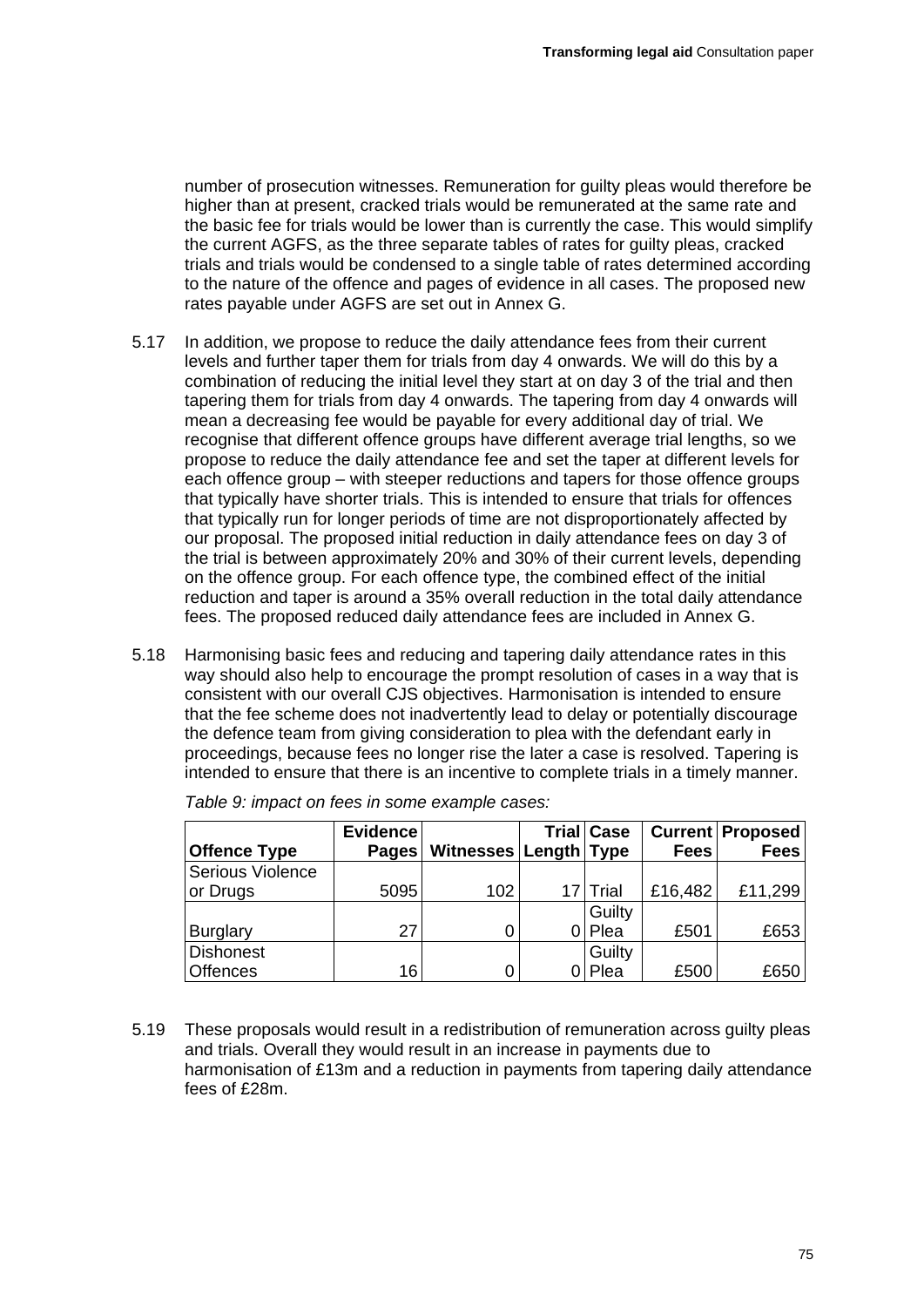#### *Implementation*

5.20 Subject to the outcome of this consultation, it is currently anticipated that this proposal would be implemented through secondary legislation to be laid in autumn 2013, and through contract change.

#### *Consultation Question*

Q26. Do you agree with the proposals to amend the Advocates' Graduated Fee Scheme to:

- introduce a single harmonised basic fee, payable in all cases (other than those that attract a fixed fee), based on the current basic fee for a cracked trial;
- reduce the initial daily attendance fee for trials by between approximately 20 and 30%; and

 taper rates so that a decreased fee will be payable for every additional day of trial? Please give reasons.

## **2. Reducing litigator and advocate fees in Very High Cost Cases (Crime)**

#### *Case for reform*

- 5.21 Very High Cost Cases (Crime) (VHCCs) are long, complex Crown Court cases which meet particular criteria. In most cases the principal criterion is simply one of trial length, though for some cases the type of offence is also relevant. VHCCs are high value, long duration cases that bring certainty of income for providers.
- 5.22 Our 2010 consultation resulted in some restructuring of fees paid under the Crown Court graduated fee schemes, but in only a very limited change to the way certain providers are remunerated (as a result of a restriction of the scope of VHCCs paid under hourly rates).<sup>[70](#page-78-0)</sup>
- 5.23 In light of the continuing pressure on public finances, we are clear that further savings are required and that the rates at which VHCCs are paid should be looked at afresh. We are also concerned that the level of public spending on these cases is adversely affecting the credibility of the legal aid scheme as a whole. We consider that our proposal to reduce the costs of these longest running and most expensive cases would improve public confidence in the scheme, as well as delivering substantial savings to the public purse. We do not propose amending the

<span id="page-78-0"></span> $70$  By aligning the criteria for litigators with those in place for advocates so that 40–60 day trial cases are now paid under the LGFS. Prior to the 2010 consultation reforms, there had been a reduction of 5% on the top rate as a result of the then LSC's 2009 consultation, and a reduction of 6% in 2007 (but this was in force before any current case was started).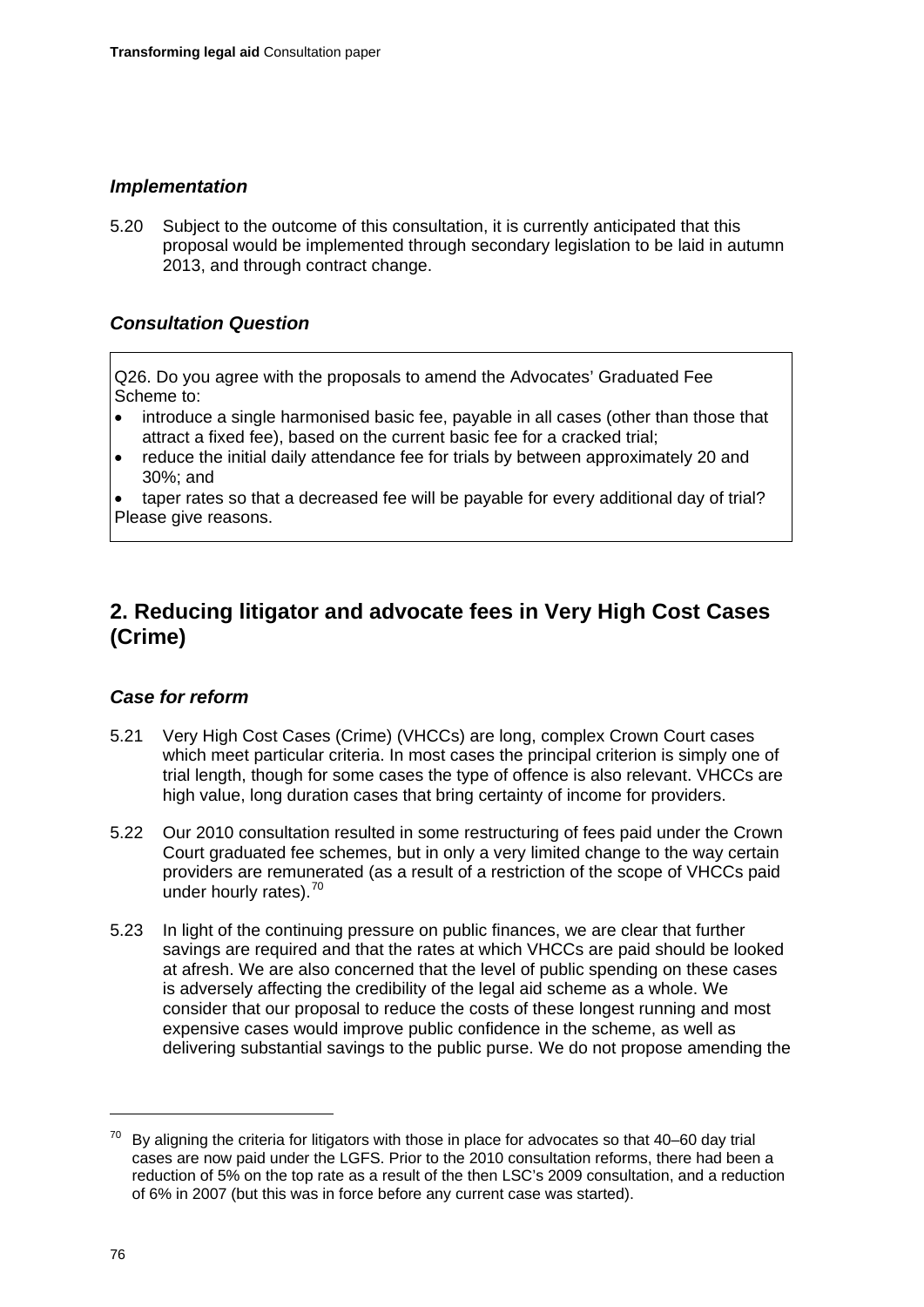fee structure for VHCCs in civil cases as the civil scheme covers a broader range of cases that are less expensive than criminal VHCCs.

#### *Current practice*

1

- 5.24 In most circumstances where the relevant criteria are met, VHCCs are managed and funded in a different manner to non VHCCs, and paid at hourly rates (see Annex H for further detail). Both litigators and advocates may receive payment at hourly rates, dependent on the type of VHCC. All VHCCs which are paid at hourly rates for preparation and daily rates for advocacy are within the scope of our proposal. All other Crown Court litigation is proposed to be within the scope of competition (as set out in Chapter 4). There are approximately 150 new contracts awarded each year relating to 15 new cases. The average contract length is three to four years.
- 5.25 In order to undertake a VHCC current practice is that the provider must be accredited by the LAA; accreditation involves satisfying a number of criteria regarding experience and business processes.<sup>[71](#page-79-0)</sup> As a result of the accreditation process there are a restricted number of providers able to undertake VHCCs (though new providers satisfying the qualifying criteria can become accredited at any point). Earlier contracts had a similar set of criteria incorporated into the tendering process.
- 5.26 If a case is likely to be a VHCC the provider must notify the LAA with an estimation of expected trial length. The LAA then validates the provider's assessment of expected trial length before the case is officially designated a VHCC and a contract awarded.
- 5.27 Once designated a VHCC, the case is assigned an LAA case manager who actively manages the work undertaken by the providers. Before undertaking any work, the instructed provider and each self-employed advocate must negotiate any proposed work with their case manager in advance. The proposals are usually broken down into stages lasting 12 weeks, and payment is made on this basis. This is to ensure adequate oversight by the LAA and stable turnover for the provider over what is potentially a long period.
- 5.28 Providers in VHCCs are paid hourly rates for preparation based on the category of case (four categories based on offence type and complexity) and the level of the litigator or advocate working on the case (Levels A to level C for litigators, and QC to pupil/junior for barristers and solicitor advocates). Current categories and levels are set out in the 2010 VHCC Specification.[72](#page-79-1) There are daily and half daily rates for advocacy. Disbursements, for example mileage, may also be paid out but are not within the scope of this proposal.
- 5.29 In order to provide some further context on the cost of VHCCs, the following figures set out the cost of three more recent and typical cases. These figures include costs

<span id="page-79-0"></span><sup>71</sup> See Annex A of the 2010 VHCC Arrangements: http://www.justice.gov.uk/legal-aid/areas-ofwork/crime/crime/vhcc-accreditation

<span id="page-79-1"></span><sup>72</sup> See: <http://www.justice.gov.uk/legal-aid/areas-of-work/crime/crime/vhcc-accreditation>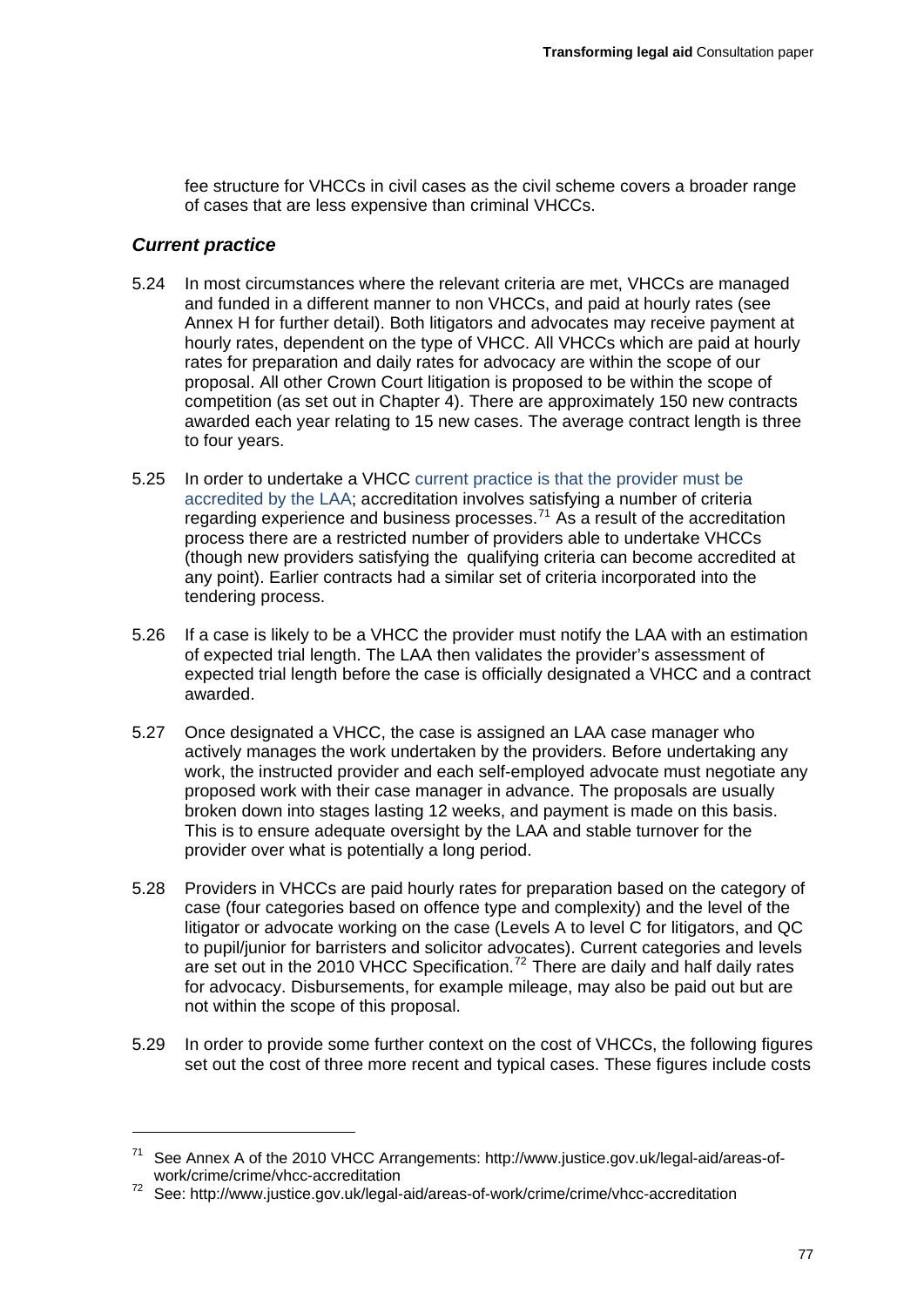up to, including and post-trial, for both advocates and litigators, and miscellaneous disbursements (for example experts and travel).<sup>73</sup>

- Cost of defending two defendants in a 16 week fraud trial (with two other defendants), category 3 with no QC – £997,607.
- Cost of defending one defendant in a 18 week fraud trial (with five other defendants), category 2 with no QC – £505,032.
- Cost of defending 1 defendant in a 15 week VAT fraud trial (with 5 other defendants), category 2 with a QC – £572,040.

### *Proposal*

- 5.30 We propose reducing all the rates for work paid in VHCCs by 30%, for both litigators and advocates, in all active contracts.
- 5.31 This proposed reduction would apply to any case classified on or after the implementation date, as well as to all existing cases. Work conducted prior to implementation would be remunerated at current rates. The reduced rates would therefore apply not only to all new VHCC contracts which start after implementation, but also to future work on existing contracts given that these cases can sometimes run for several years and we need to deliver savings as soon as possible. The LAA would manage the application of rates and payment in individual contracts and would not apply the new rates retrospectively to work done prior to any change of rates. Contracts awarded after implementation would have the new rates applied throughout. This gives an overall savings estimate of around £20m for this proposal.
- 5.32 A comparison between current and proposed new rates can be found at Annex H.

#### *Implementation*

5.33 Subject to the outcome of this consultation, it is currently anticipated that this proposal would be implemented through secondary legislation to be laid in autumn 2013 and contract amendments.

#### *Consultation Questions*

Q27. Do you agree that Very High Cost Case (Crime) fees should be reduced by 30%? Please give reasons.

Q28. Do you agree that the reduction should be applied to future work under current contracts as well as future contracts? Please give reasons.

 $73$  Only one of these cases had confiscation proceedings; cases involving litigated confiscation proceedings are likely to increase the overall contract cost.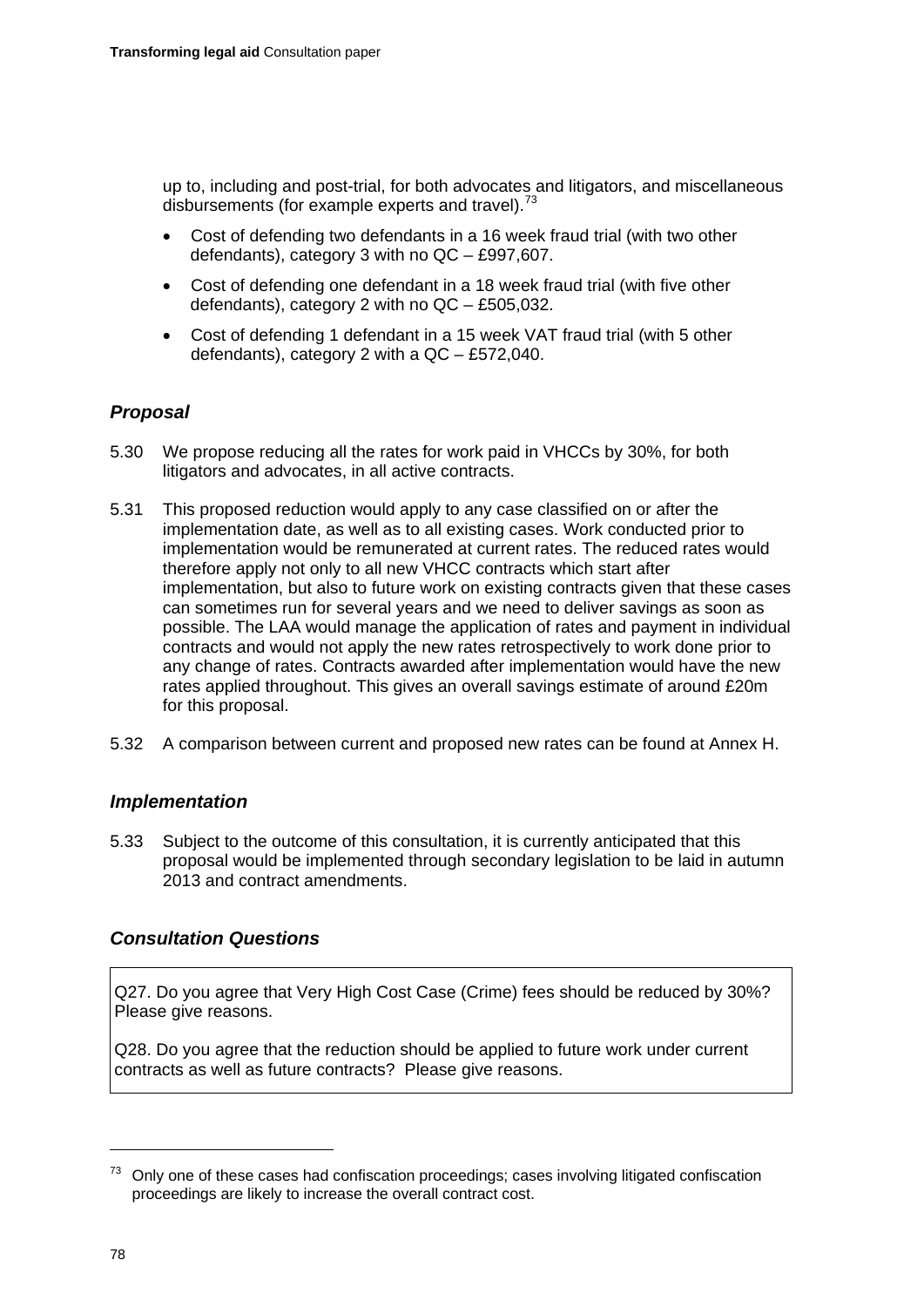### *Combined impact of proposed AGFS restructuring and VHCC fee reductions on advocates*

- 5.34 The distribution of criminal legal aid fee income across advocates is very polarised. Indicative analysis<sup>[74](#page-81-0)</sup> from merging fee income data from AGFS and VHCC cases from 2012, currently suggests around 65% of advocates receive legal aid fee income of £50,000 in a year or less, 12% receive more than £100,000 and 3% receive more than £200,000. Data from 2010/11, focussing on those with the highest fee income, showed there were 6 barristers receiving fee income in excess of £500,000 in a year.<sup>[75](#page-81-1)</sup> While we recognise that individual advocates' fee income reflects both the volume of work and case mix, we think it right that our reductions should affect the highest paid advocates.
- 5.35 The following indicative analysis based on the same data, $76$  attempts to show the combined distributional effect of the restructuring of the AGFS and the VHCC reduction. The proposed restriction of multiple advocates (paragraphs 5.39-5.48) has been left out of this analysis. We have very little way of knowing which two counsel cases would be changed to single counsel, and for those that do, we could not be sure which advocate would remain on the case. This means our analysis shows the impact of fee reforms based on the current levels of work. The distributional analysis also excludes solicitor advocates.
- 5.36 The analysis estimates the combined AGFS and VHCC changes would have a greater impact on advocates in receipt of high fee payments from criminal legal aid. Those with relatively low fee income would see a small increase in fees as there would be less impact on shorter trials and there would be increased fees for guilty pleas. Although those with a lower fee income have the same sort of case mix as those with a higher fee income<sup>[77](#page-81-3)</sup> (i.e. similar proportions of guilty pleas, cracked trials and trials), the former deal with less expensive cases and shorter trials. The new basic fee structure should therefore promote the viability of the profession as well as encouraging the efficient resolution of cases.
- 5.37 According to our indicative analysis, the overall effect of the AGFS and VHCC changes would mean that 53% of advocates would either be better off or see income unchanged. We estimate that those receiving relatively lower legal aid fee income (under £50,000 in one year) would on average receive a modest nominal increase in annual fee income of 1%. This is not to suggest that every advocate in this bracket would be better off, as the impact on individuals would depend on their mix of cases. We estimate that for those with legal aid fee income under £50,000 in one year approximately 65% would be either better off or see income unchanged. The average legal aid fee income for those receiving between £50,000 and £100,000 in one year would be reduced by 8%, and for those receiving between

<span id="page-81-3"></span><span id="page-81-2"></span><span id="page-81-1"></span>

 $\overline{a}$ 

<span id="page-81-0"></span> $74$  This analysis is indicative only due to two reasons. Firstly, difficulties merging the AGFS and VHCC data systems, meant not all VHCC cases were included. In terms of value, approximately 90% of the spending on VHCCs had a match. Secondly, the analysis used the most recent 6 months worth of data, which was doubled to gross up to an annual figure. We used this approach on the most recent data to try and take account of recent legal aid reforms as fully as

possible.<br>
75 House of Commons, Deposited Papers: DEP2012-1850.<br>
76 Ibid<br>
77 See Annex G for further information.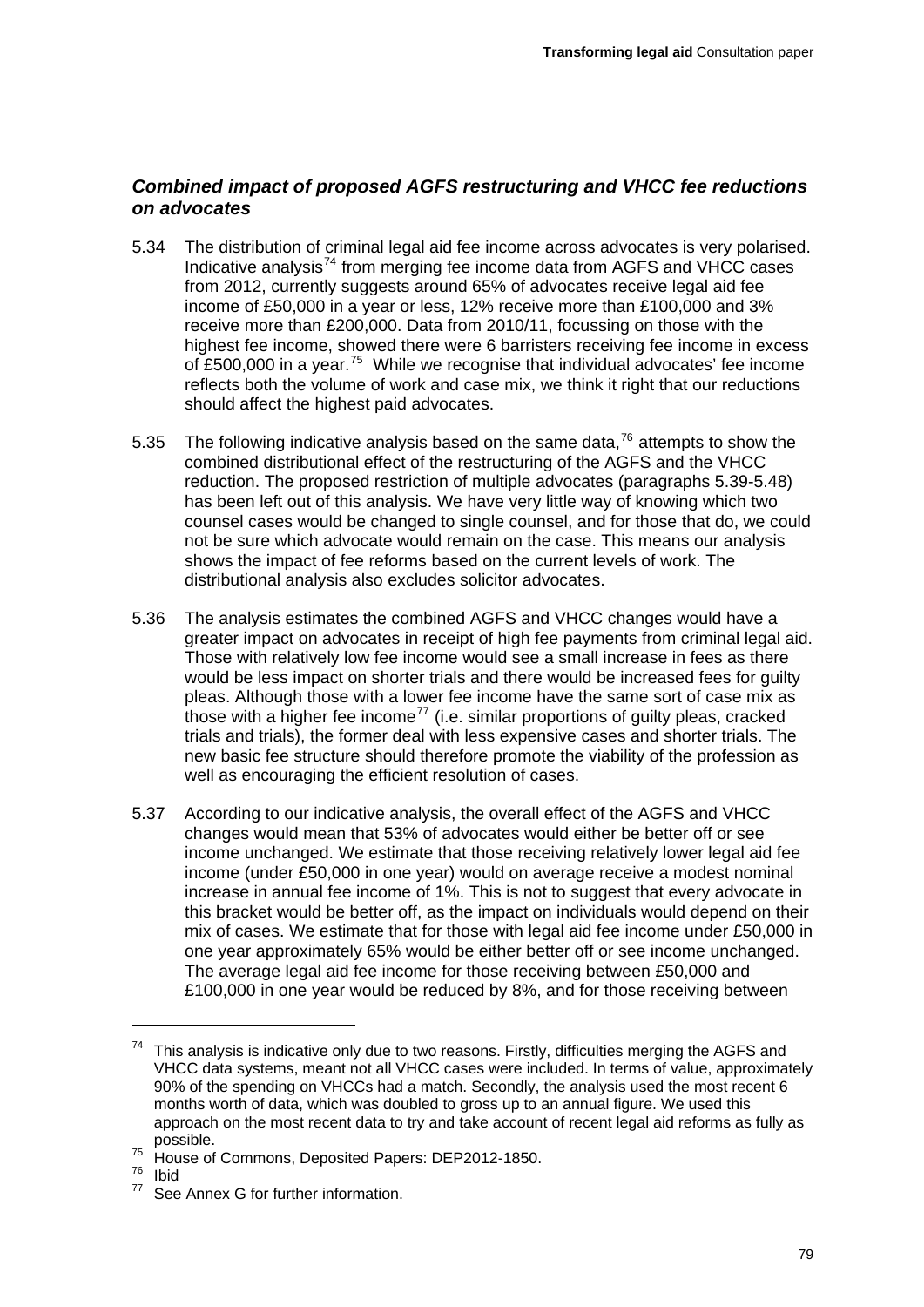£100,000 and £200,000 by 15%. The average legal aid fee income for those on incomes of over £200,000 in one year would be reduced by 26%. That is not to suggest that there would not be individual advocates who might receive a higher legal aid fee income in a given year as, again, actual income depends on the number and mix of cases that they undertake.

5.38 Table  $10^{78}$  $10^{78}$  $10^{78}$  shows what barristers who have previously been paid legal aid fees in excess of £500,000 would be paid under the revised fee schemes in steady state.<sup>79</sup>

|                          | <b>Actual annual payments</b><br>2010/11 (£ 000s) | Future annual payment<br>under revised fee<br>schemes (£ 000s) |
|--------------------------|---------------------------------------------------|----------------------------------------------------------------|
| High fee earner 1        | 550                                               | 370                                                            |
| High fee earner $2 \mid$ | 530                                               | 340                                                            |
| High fee earner 3        | 520                                               | 360                                                            |

*Table 10: Impact on very high fee earners of proposed new fee schemes* 

## **3. Reducing the use of multiple advocates**

#### *Case for reform*

- 5.39 While an assessment of the need for more than one advocate to defend a case will always depend on the facts of the case we are concerned to ensure that the appointment of multiple counsel is allowed only where it is absolutely necessary in order to ensure that an individual receives a fair trial. A single advocate should be sufficient in almost all cases (with the single advocate being a "senior junior" where necessary or a QC if granted).
- 5.40 In recent years we have grown increasingly concerned that the appointment of leading, or multiple counsel is being permitted in cases where it is not absolutely necessary in order to ensure that the defendant receives a fair trial. In the twelve months from March 2012 to February 2013, there were 1,709 cases in which two advocates were instructed, of which 50% were heard in just 15 Crown Court centres, with specialist court centres such as the Old Bailey accounting for a significant proportion of these.<sup>[80](#page-82-1)</sup> While this distribution is of course dependent to a large extent on the nature of the caseload in the respective centres, we consider that there is a need to introduce greater consistency and robustness into the process for determining whether more than one counsel is required.
- 5.41 We recognise that in some cases, particularly in those involving multiple defendants, there will be a significant amount of work to be done by the defence.

<span id="page-82-0"></span><sup>&</sup>lt;sup>78</sup> Figures rounded to nearest £10,000.<br><sup>79</sup> Not all of the reduction is due to the reforms in this consultation. Reforms introduced since

<span id="page-82-1"></span><sup>2010/11</sup> will also have an impact.<br><sup>80</sup> Derived from LAA Payment Data.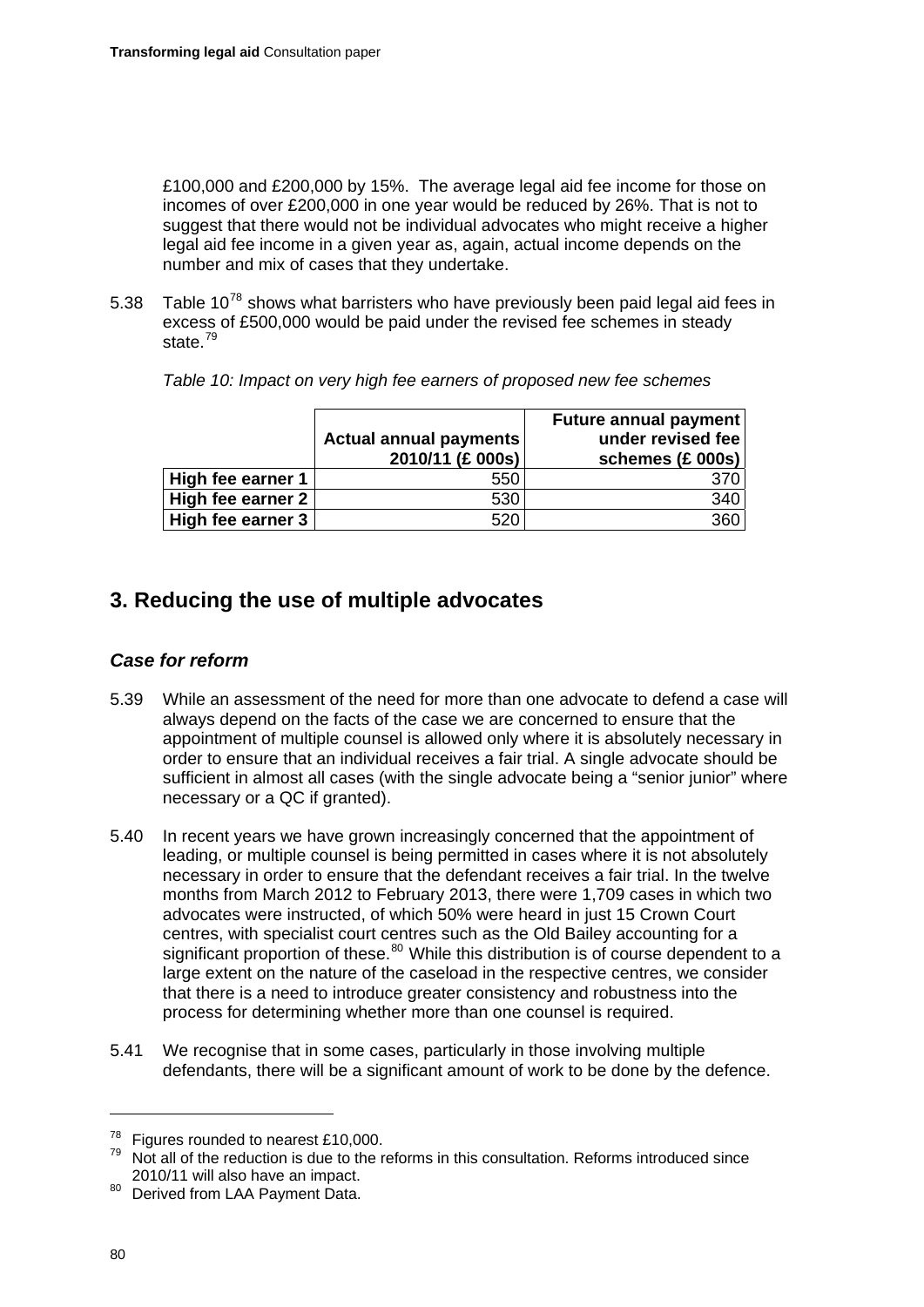However, depending on the nature of the work required, we do not believe that this should necessarily require the involvement of more than one advocate for each defendant or defence team, but rather argues for greater involvement of the litigation team.

#### *Current practice*

5.42 The normal rule in legally aided criminal cases is that defendants should be represented by a single junior advocate in the Crown Court.<sup>[81](#page-83-0)</sup> However, the Court does have the power to allow the instruction of multiple advocates in certain circumstances. In the Crown Court, QCs or multiple advocates may be allowed by the trial judge, a High Court Judge, a Resident Judge (or his/her nominee).  $82$ 

Currently there are three criteria that might allow enhanced representation:

A – Exceptional

Case is exceptional compared with the generality of cases involving similar offences

B – Counsel

The prosecution have instructed QC or Senior Treasury Counsel

C – Prosecution

The prosecution have either:

a) instructed two or more advocates, or

- b) more than 80 witnesses, or
- c) over 1000 PPE

-

The criteria are applied as follows:

|                 | Criteria that must be fulfilled                                                                                                                                                                       |
|-----------------|-------------------------------------------------------------------------------------------------------------------------------------------------------------------------------------------------------|
| Three advocates | Exceptional and be a Serious Fraud Office prosecution; or                                                                                                                                             |
|                 | Prosecution criteria (set out above). Prosecution brought by Serious<br>Fraud Office and the Court determines three advocates are required                                                            |
| QC and junior   | Exceptional; or                                                                                                                                                                                       |
|                 | Counsel and Prosecution criteria (set out above). The Court<br>determines there are substantial novel or complex issues of law or<br>fact that cannot be adequately presented except by QC and junior |

<span id="page-83-0"></span> $81$  Regulation 18 Criminal Legal Aid (Determinations by a Court and Choice of Representative) Regulations 2013 http://www.legislation.gov.uk/uksi/2013/614/contents/made

<sup>&</sup>lt;sup>82</sup> Regulation 19 of the Criminal Legal Aid (Determinations by a Court and Choice of Representative) Regulations 2013 http://www.legislation.gov.uk/uksi/2013/614/contents/made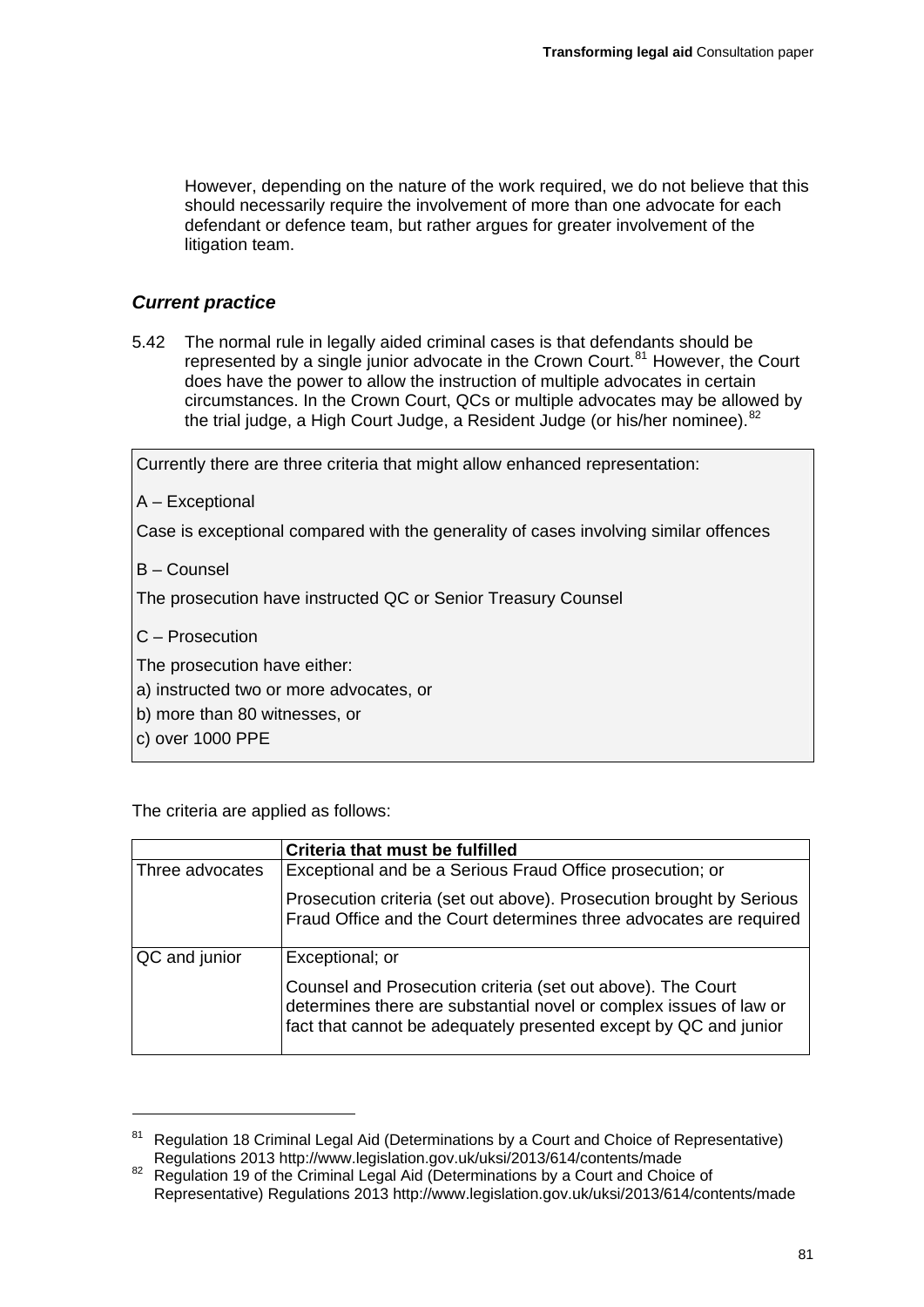|             | Criteria that must be fulfilled                                                                                                                                                                             |
|-------------|-------------------------------------------------------------------------------------------------------------------------------------------------------------------------------------------------------------|
| Two juniors | Exceptional, or                                                                                                                                                                                             |
|             | Prosecution criteria (set out above). The Court determines there are<br>substantial novel or complex issues of law or fact that cannot be<br>adequately presented by a single advocate including a QC alone |
| QC alone    | Exceptional, or                                                                                                                                                                                             |
|             | Counsel criteria (set out above). The Court determines there are<br>substantial novel or complex issues of law or fact that cannot be<br>adequately presented except by QC                                  |

- 5.43 In 2008 a new form, with new evidential requirements, was introduced for applications for a QC or more than one advocate in the Crown Court, supplemented by guidance from the President of the Queen's Bench Division. This resulted in some reduction in the grant of more than one advocate,<sup>[83](#page-84-0)</sup> but we still consider that multiple defence advocates are being allowed by judges in cases where they are not needed. Our 2010 consultation proposed to raise the number of PPE needed for multiple advocates to be permitted from 1,000 to 1,500. However the responses to the consultation indicated that the benefits of doing so would likely be limited, so it was decided not to proceed with that proposal. In 2012-13, 3,000 payments were made to multiple advocates at a total cost of £65 million.
- 5.44 There is also evidence that advocates are not getting optimum support from their instructing litigators. In line with advice set out in the LAA's Peer Review $84$  process for assessing the quality of those with litigation contracts,<sup>[85](#page-84-2)</sup> advocates should be supported throughout the case by the litigator team. In practice, however, litigators do not now routinely send a representative to the Crown Court.

## *Proposals*

5.45 We propose to tighten the current criteria which inform the decision to allow multiple advocates to be instructed in all criminal courts,<sup>[86](#page-84-3)</sup> and take steps to ensure that all the criteria are applied more consistently and robustly in Crown Court cases in the following ways.

 $\overline{a}$ 

<span id="page-84-0"></span><sup>&</sup>lt;sup>83</sup> Between 2009 and 2012 the number of cases with more than one advocate reduced by around

<span id="page-84-1"></span><sup>28% (</sup>Source: CREST system, HM Courts & Tribunals Service).<br><sup>84</sup> Peer review is a quality assessment tool. It directly measures the quality of advice and legal work carried out by legal aid providers. The independent peer review process the LAA use is developed and managed by the Institute of Advanced Legal Studies.

<span id="page-84-2"></span>developed and managed by the memore of Advanced Legal Studies.<br><sup>85</sup> Improving your Quality – A guide to common issues identified through Peer Review (Institute of Advanced Legal Studies 2011) "Once a case is committed to the Crown Court, this should not be regarded as an opportunity to delegate all remaining work to Counsel. In Crown Court cases the client, caseworker, and (if instructed) junior and leading counsel should be working as a team with good lines of communication and information sharing, and an understanding of the part each has to play to bring about the best achievable outcome."<br><sup>86</sup> Other than magistrates' courts.

<span id="page-84-3"></span>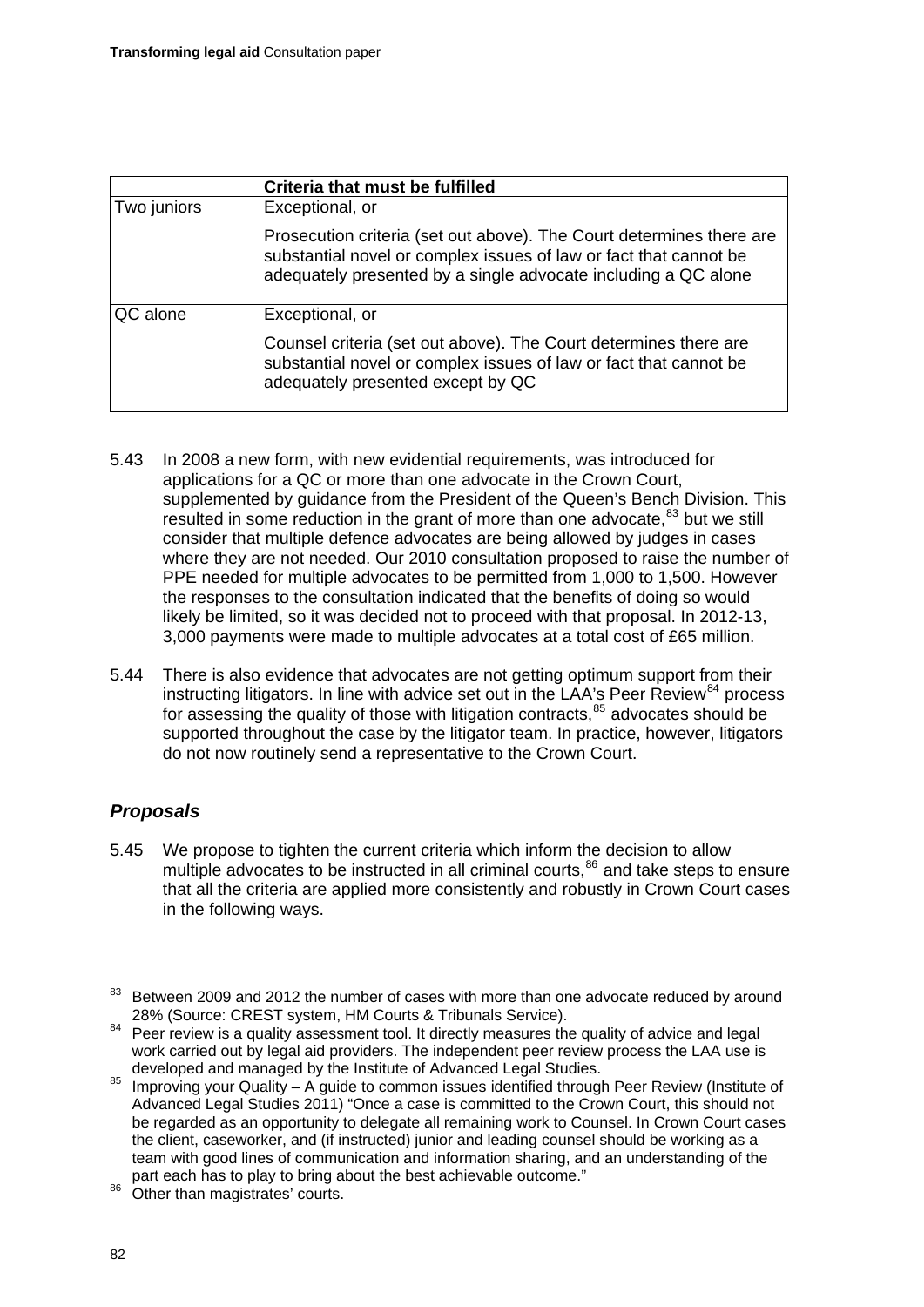- 5.46 First, we propose to clarify explicitly that "the prosecution condition" relating to the use of more than one prosecution advocate does not necessarily mean that each and every defendant also needs two advocates as well. The current regulations make clear the limited circumstances in which the Court may allow the use of two  $\mu$ iunior counsel.<sup>[87](#page-85-0)</sup> There is no absolute requirement to provide legal aid to ensure total equality of arms between the parties, in terms of the number of advocates, so long as each side has a reasonable opportunity to present their case under conditions that do not place them at a substantial disadvantage to the other. For example, in multi-handed cases it does not follow from the fact that the prosecution has more than more than advocate that each defendant also needs more than one. In such cases, the prosecution is faced with numerous defence advocates in any event and may need an additional advocate in those circumstances.<sup>[88](#page-85-1)</sup>
- 5.47 Second, we propose to build on the LAA's current peer review guidance developed by the Institute of Advanced Legal Studies – on the continuing involvement of the litigator in the case and, with reference to professional requirements, to develop a clearer requirement in the new litigation contracts under competition that the litigation team must provide appropriate support to advocates in the Crown Court.
- 5.48 Third, we propose to introduce a new, tighter decision-making system for the appointment of QCs and the use of multiple counsel in relation to the Crown Court only. We propose that Presiding Judges<sup>[89](#page-85-2)</sup> approve the recommendations made by Resident Judges, or on the Resident Judge's delegated authority, for the use of more than one advocate. The primary consideration is best made by the Resident Judge, who would know the detail of the case, but leaving the final decision to Presiding Judges would mean that there is greater consistency of approach across

- The individual's case involves substantial novel or complex issues of law or fact;
- The case could not be adequately presented by a single advocate, including a Queen's Counsel alone;
- And either:

- $\circ$  the individual's case is exceptional compared with the generality of cases involving similar offences; or
- o any of the following circumstances are present
	- two or more advocates have been instructed on behalf of the prosecution;
	- the number of prosecution witnesses exceeds 80;
	- the number of pages of prosecution evidence exceeds 1000
- <span id="page-85-1"></span>88 As noted by His Honour Judge Peter Collier QC, the Recorder of Leeds, in R v Various Defendants (including Z, W & D) in 2008: "There is much negotiating between counsel, there are documents that have to be agreed, and all of that happens on a daily basis whilst at the same time, the principal advocate is having primarily to focus on the preparation and presentation of that day's evidence. It is then invaluable to have assistance to cope with all the out of court activity as approaches are made by (in this case 8) defence advocates. It seems to me that in multi handed cases the true parity argument is that the prosecutor needs another body to help cope with the many advocates that s/he is facing, rather than that the defence must have two to match the prosecution's two" (available at [http://www.crimeline.info/case/r-v-z-](http://www.crimeline.info/case/r-v-z-and-others)
- <span id="page-85-2"></span>[and-others](http://www.crimeline.info/case/r-v-z-and-others)).<br><sup>89</sup> [Presiding J](http://www.crimeline.info/case/r-v-z-and-others)udges are responsible for the deployment of the judiciary and allocation of cases on their Circuit. They also have a responsibility for general supervision of judges on their circuits.

<span id="page-85-0"></span> $87$  As set out in regulation 18(3) of the Criminal Legal Aid (Determinations by a Court and Choice of Representative) Regulations 2013, the Court may currently permit an individual to instruct two junior counsel if the following criteria are met: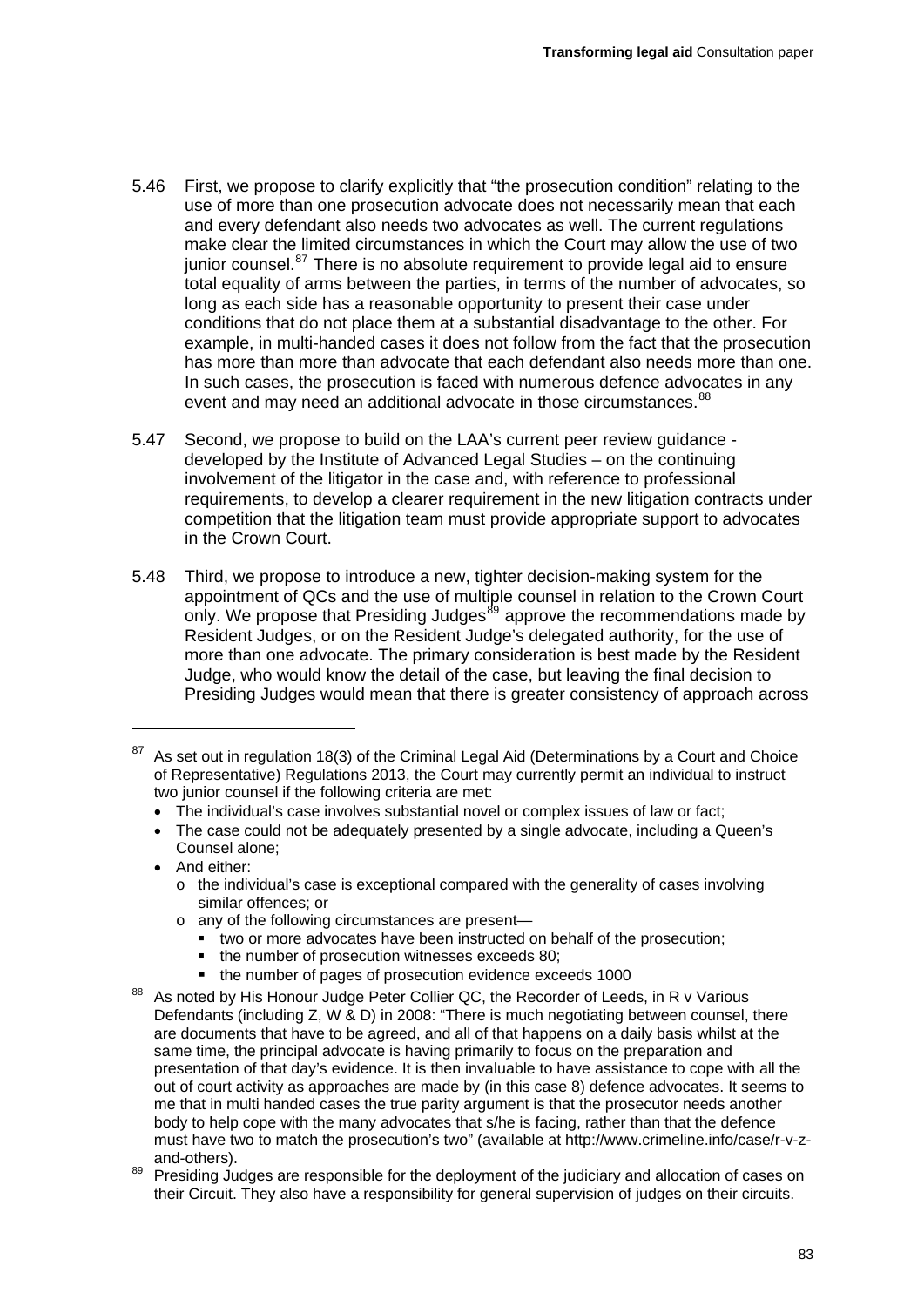England and Wales. In London, special arrangements for the delegation of this function are likely to be required in relation to cases heard at the Central Criminal Court and Southwark given the high volume of applications for multiple advocates at those court centres. We propose to work with the senior judiciary to consider what arrangements should be put in place to ensure the best system in London.

#### *Implementation*

5.49 Subject to the outcome of this consultation, it is currently anticipated that the tightening of the criteria would be implemented through secondary legislation to be laid in autumn 2013, with changes to the judicial decision-making system at the same time. Amendments to the Criminal Legal Aid contracts would be incorporated into new contracts awarded under competition in autumn 2014.

#### *Consultation Question*

Q29. Do you agree with the proposals:

- to tighten the current criteria which inform the decision on allowing the use of multiple advocates;
- to develop a clearer requirement in the new litigation contracts that the litigation team must provide appropriate support to advocates in the Crown Court; and
- to take steps to ensure that they are applied more consistently and robustly in all cases by the Presiding Judges?

Please give reasons.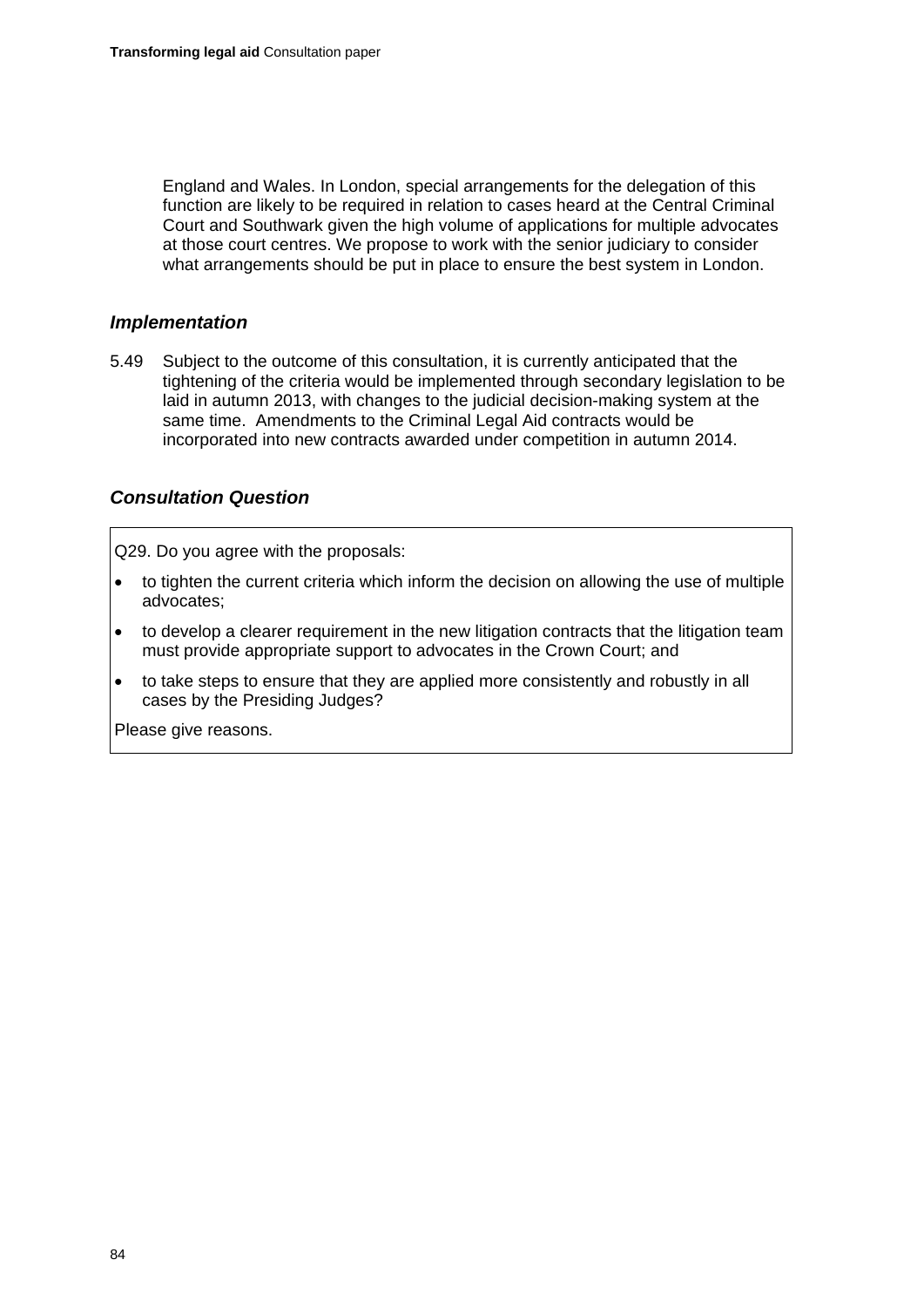## **Chapter 6: Reforming Fees in Civil Legal Aid**

### **Introduction**

- 6.1 This chapter sets out proposed further reforms in civil legal aid remuneration in order to deliver further savings. We have made clear in Chapter 4 our intention of introducing price competition to set legal aid prices initially in criminal legal aid and, at some point in the future, to extend it to civil and family cases. In advance of this, given the continuing need to reduce overall spending on legal aid, we believe that it is right that opportunities for further savings are considered in this area.
- 6.2 We recognise that given the reductions in the scope of civil legal aid through the recent implementation of the Legal Aid, Sentencing and Punishment of Offenders Act 2012 (LASPO), together with the 10% fee reduction in all civil and family legal aid fees which were made in 2010 and 2011, there is limited room for making further substantial cost reductions in this area. Nonetheless, we need to ensure that expenditure on civil legal aid remuneration represents value for money.
- 6.3 In particular, we are concerned to ensure value for money in public law family cases, which will account for the majority of civil legal aid spend as a result of increasing caseload and the LASPO reforms. The existing rates for representation may not accurately reflect the amount of work involved. Moreover, we consider that the benefits resulting from the streamlining and speeding up of the family justice system as a result of the current programme of reform should also be reflected in remuneration rates.
- 6.4 We also propose to address some differentials in payment rates which have no basis in the type or level of service provided, to ensure that fees are fair and consistent and that providers are remunerated at broadly similar rates.

## **1. Reducing the fixed representation fees paid to solicitors in family cases covered by the Care Proceedings Graduated Fee Scheme**

#### *Case for reform*

6.5 Representation fees (i.e. for work excluding advocacy) paid to solicitors in public law cases are fixed regardless of the amount of work involved or the number of hearings in the case. These fees are based on the codification of the amount providers were previously claiming under hourly rates. However, that codification did not include any assessment of the amount of work actually required in these cases and the existing rates may not accurately reflect the amount of work involved.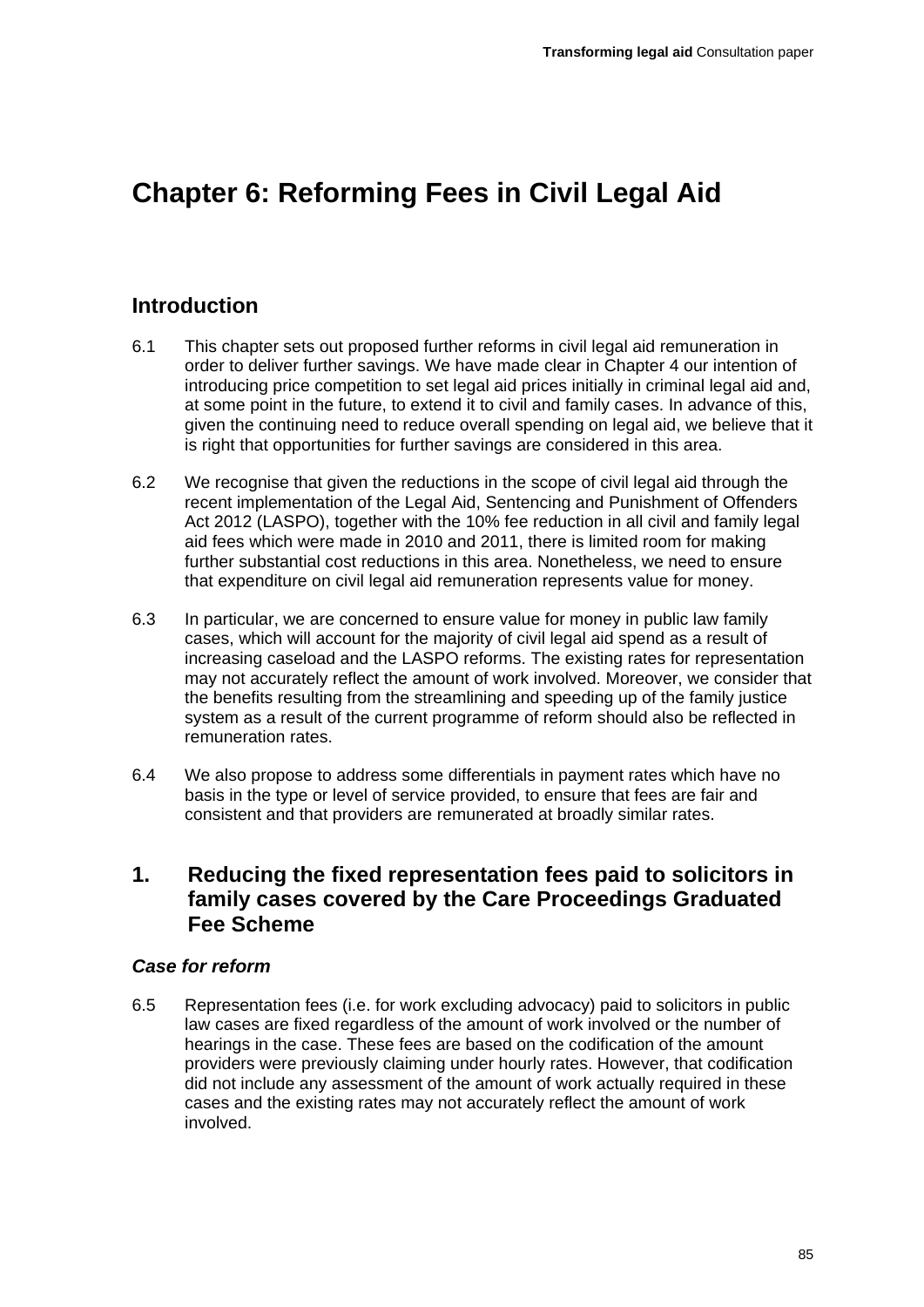- 6.6 Progress is currently being made to reduce the average duration of care cases through the implementation of the Family Justice Review reforms<sup>[90](#page-88-0)</sup> which should have the effect of reducing the unit cost of cases by tackling delay and streamlining cases, for example through reducing the use of experts.<sup>[91](#page-88-1)</sup> The national average duration of care cases has already reduced from around 54 weeks to around 45 weeks.<sup>[92](#page-88-2)</sup> The aim is to achieve an average of 26 weeks in all but exceptional cases, and this time limit will be enshrined in statute subject to parliamentary approval of the Children and Families Bill.<sup>[93](#page-88-3)</sup> Associated efficiencies in court proceedings are planned in support of this time limit. For example, the recent introduction of a new Part 25 of the Family Procedure Rules in January 2013 which requires the court to restrict expert evidence to those circumstances where it is necessary to assist court proceedings. This requirement will also be enshrined in statue through the Children and Families Bill<sup>[94](#page-88-4)</sup> which, subject to Parliamentary approval, is expected to receive Royal Assent next year. In reducing the commissioning of unnecessary expert reports, this requirement should also reduce the related work for solicitors. It is also expected that further efficiencies currently under development might also reduce the average number of hearings required in a case.
- 6.7 As the fee paid to solicitors for their work on a case is fixed, the cost of dealing with fewer experts or fewer hearings would not automatically adjust to reflect the likely reduction in the work required of solicitors (whereas any reduction in the number of hearings would lead automatically to a reduction in advocacy costs, as these are calculated on the basis of hearing fees). We consider that the legal aid fee paid for these proceedings should represent value for money and therefore reflect more closely the decreasing duration of cases in this area, the amount of work involved and the further efficiencies to be gained.

### *Current practice*

6.8 The majority of care cases are currently covered by the Care Proceedings Graduated Fee Scheme (the Scheme)<sup>[95](#page-88-5)</sup> which pays solicitors a fixed fee for representation (excluding preparation for advocacy). There are different fees payable depending on the number of parties involved in a case, the type of client represented, the court and the geographical location of the provider. Where the

<span id="page-88-0"></span><sup>&</sup>lt;sup>90</sup> Family Justice Review, Final Report, [http://www.justice.gov.uk/downloads/publications/moj/2011/family-justice-review-final](http://www.justice.gov.uk/downloads/publications/moj/2011/family-justice-review-final-report.pdf?type=Finjan-Download&slot=0000030B&id=0000030A&location=0A644211)[report.pdf?type=Finjan-Download&slot=0000030B&id=0000030A&location=0A644211](http://www.justice.gov.uk/downloads/publications/moj/2011/family-justice-review-final-report.pdf?type=Finjan-Download&slot=0000030B&id=0000030A&location=0A644211), November 2011.

<span id="page-88-1"></span><sup>91</sup> Part 25 of the new Family Procedure Rules 2013 introduced in January 2013 should reduce the commissioning of unnecessary expert reports. This will be placed on a statutory basis through clause 13 of the Children and Families Bill, subject to Parliamentary approval. See

<span id="page-88-2"></span>http://www.justice.gov.uk/courts/procedure-rules/family<br><sup>92</sup> HMCTS Court statistics Q4 2012 compared to Q4 2011, see<br>http://www.justice.gov.uk/statistics/courts-and-sentencing/judicial-quarterly

<span id="page-88-3"></span><sup>&</sup>lt;sup>93</sup> Clause 14 of the Children and Families Bill, subject to parliamentary approval. See http://services.parliament.uk/bills/2012-13/childrenandfamilies.html

<span id="page-88-5"></span><span id="page-88-4"></span> $\frac{94}{95}$  Ibid

http://ftp.legalservices.gov.uk/civil/remuneration/care\_proceedings\_graduated\_fee\_scheme.asp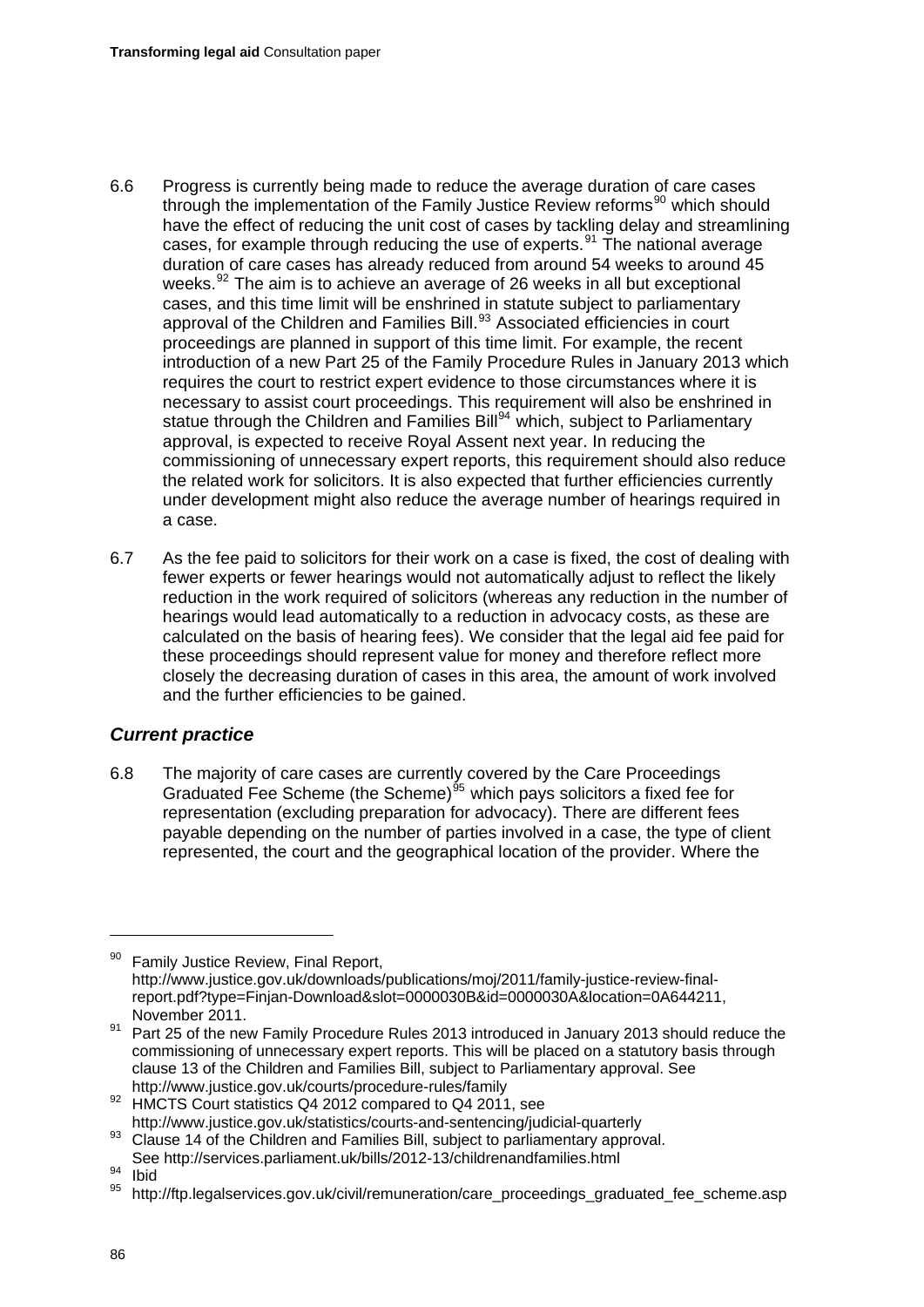case is complex and the time and cost involved exceeds two times the fixed fee, providers are able to escape the fixed fee regime and claim hourly rates instead.<sup>96</sup>

6.9 Since 2007 the number of public law family cases has increased by around 50%. $^{97}$  $^{97}$  $^{97}$ This was accompanied by an increase nationally in the average case duration for care and supervision proceedings. It is not clear if this required providers to undertake additional work as a result of the increased length of cases or simply the same amount of work over a longer period. However, the market has continued to provide services, with relatively few cases being paid under hourly rates. While the most recent data from the LAA shows that the total number of certificates<sup>[98](#page-89-1)</sup> authorised has continued to increase, Her Majesty's Courts and Tribunals Service (HMCTS) data also indicates that the average duration of care cases has fallen throughout 2012.<sup>[99](#page-89-2)</sup>

#### *Proposal*

1

- 6.10 We propose to reduce the representation fee paid to solicitors in public family law cases by 10%. We consider that this is a reasonable reflection of the decreasing duration of cases in this area, the amount of work involved and the further efficiencies to be gained.
- 6.11 This proposed reduction would apply to the current fixed fees under the Scheme. In addition, to promote efficient resolution of cases and avoid creating any incentive to delay, it would apply to the hourly rates that are payable where a case reaches the escape threshold. The proposed new rates are set out in Tables 11 and 12.

| <b>Party</b> | <b>Court</b>      | No of          | <b>Midlands</b> |           | <b>North</b>   |                |                | <b>London &amp; South</b> | Wales       |                |
|--------------|-------------------|----------------|-----------------|-----------|----------------|----------------|----------------|---------------------------|-------------|----------------|
|              |                   | <b>Clients</b> | <b>Current</b>  | 10%       | <b>Current</b> | 10%            | <b>Current</b> |                           | 10% Current | 10%            |
|              |                   |                | feel            | reduction |                | feel reduction | feel           | reduction                 |             | feel reduction |
| Child        | <b>Other</b>      |                | £1949           | £1754     | £1598          | £1438          | £2237          | £2013                     | £2183       | £1965          |
| Child        | Other             | $2+$           | £2922           | £2630     | £2396          | £2156          | £3355          | £3019                     | £3275       | £2947          |
| Child        | High Court 1      |                | £2591           | £2332     | £2125          | £1913          | £2975          | £2677                     | £2903       | £2613          |
| Child        | High Court 2+     |                | £3887           | £3498     | £3188          | £2869          | £4461          | £4015                     | £4354       | £3919          |
| Joined       | <b>Other</b>      |                | £1033           | £930      | £798           | £718           | £1201          | £1081                     | £1301       | £1171          |
| party        |                   |                |                 |           |                |                |                |                           |             |                |
|              | Joined High Court |                | £1374           | £1237     | £1602          | £956           | £1597          | £1437                     | £1730       | £1557          |
| party        |                   |                |                 |           |                |                |                |                           |             |                |
| Parent Other |                   |                | £2556           | £2300     | £2123          | £1911          | £2907          | £2616                     | £2633       | £2370          |

*Table 11: Proposed fixed rates for representation – Section 31 Children Act 1989 Care of Supervision proceedings only (subject to proposed 10% reduction in fee)[100](#page-89-3)*

 $96$  The fees are set out in Schedule 1, Part 1 (Table 2c) and Part 3 (Table 9(a)) of the Civil Legal Aid (Remuneration) Regulations 2013. See

http://ftp.legalservices.gov.uk/civil/remuneration/care\_proceedings\_graduated\_fee\_scheme.asp<br><sup>97</sup> HMCTS Court statistics Q4 2012, see http://www.justice.gov.uk/statistics/courts-and-

<span id="page-89-1"></span><span id="page-89-0"></span>sentencing/judicial-quarterly<br><sup>98</sup> A certificate represents the funding provided per person and there may be several certificates in

<span id="page-89-2"></span>a single case.<br><sup>99</sup> HMCTS Court statistics Q4 2012 compared to Q1 2012, see

<span id="page-89-3"></span>http://www.justice.gov.uk/statistics/courts-and-sentencing/judicial-quarterly<br><sup>100</sup> See table 2(c) of Part 1 to Schedule 1 of the Civil Legal Aid (Remuneration) Regulations 2013 see http://www.legislation.gov.uk/uksi/2013/422/contents/made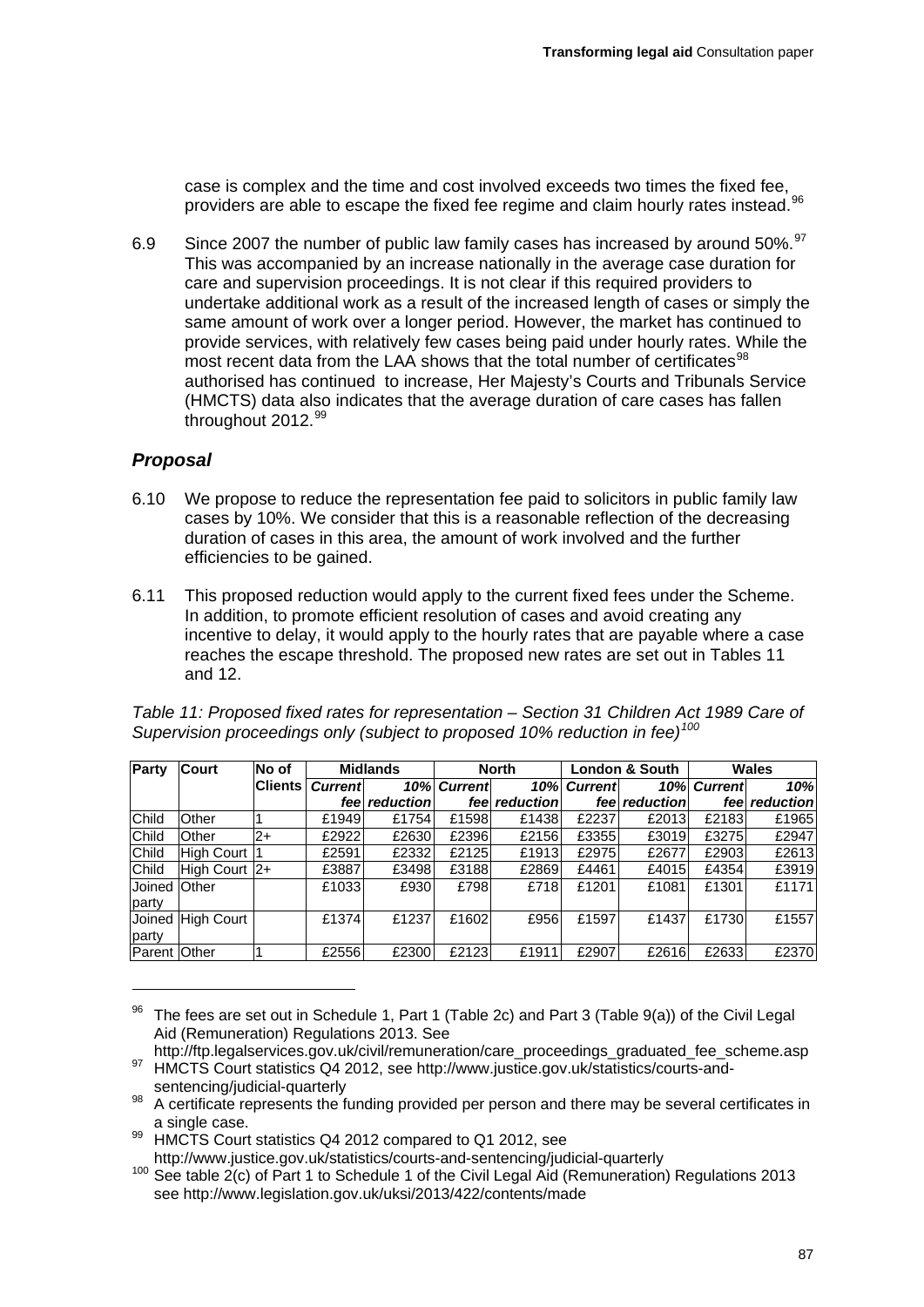| Party               | <b>Court</b>        | <b>No of</b> | <b>Midlands</b>        |                | North       |                | <b>London &amp; South</b> |               | Wales       |                |
|---------------------|---------------------|--------------|------------------------|----------------|-------------|----------------|---------------------------|---------------|-------------|----------------|
|                     |                     |              | <b>Clients Current</b> |                | 10% Current |                | 10%l Currentl             |               | 10% Current | 10%            |
|                     |                     |              |                        | feel reduction |             | feel reduction |                           | fee reduction |             | feel reduction |
| <b>Parent Other</b> |                     |              | £3196                  | £2876          | £2653       | £2388          | £3633                     | £3270         | £3291       | £29621         |
|                     | Parent High Court 1 |              | £3399                  | £3059          | £2823       | £2541          | £3866                     | £3479         | £3502       | £3152          |
|                     | Parent High Court 2 |              | £4249                  | £3824          | £3530       | £3177          | £4832                     | £4349         | £4378       | £3940          |

*Table 12: Proposed hourly rates for representation – Parts IV and V of the Children Act 1989, including proceedings under section 25 of that Act (subject to proposed 10% reduction in fee)[101](#page-90-0)*

| <b>Activity</b>                                         |                    | <b>Higher Courts</b> | <b>County Court &amp; Family</b><br><b>Proceedings Court</b>                                                                |                 |  |
|---------------------------------------------------------|--------------------|----------------------|-----------------------------------------------------------------------------------------------------------------------------|-----------------|--|
|                                                         | <b>Current fee</b> | 10% reduction        | <b>Current fee</b>                                                                                                          | 10% reduction   |  |
| Preparation and<br>attendance<br>(London rate)          | £70.07 per hour    | £63.06 per hour      | £61.38 per hour $\,$ £55.24 per hour                                                                                        |                 |  |
| Preparation and<br>attendance<br>(non-London rate)      |                    |                      | £65.84 per hour £59.26 per hour £58.41 per hour                                                                             | £52.57 per hour |  |
| Attendance at<br>court or<br>conference with<br>counsel |                    |                      | £37.13 per hour $\vert$ £33.42 per hour $\vert$ £37.13 per hour $\vert$                                                     | £29.40 per hour |  |
| Advocacy<br>(London rate)                               |                    |                      | £70.07 per hour $\left  \text{\pounds}63.06 \text{ per hour} \right $ $\left  \text{\pounds}64.35 \text{ per hour} \right $ | £57.91 per hour |  |
| Advocacy<br>(non-London rate)                           |                    |                      | £65.84 per hour £59.26 per hour £64.35 per hour                                                                             | £57.91 per hour |  |
| Travelling and<br>waiting time                          |                    |                      | £32.18 per hour $\vert$ £28.96 per hour $\vert$ £29.21 per hour                                                             | £26.29 per hour |  |

#### *Implementation*

- 6.12 Subject to the outcome of this consultation, it is anticipated that this proposal would be implemented through secondary legislation to take effect in April 2014, subject to parliamentary processes.
- 6.13 This would allow time for the expected improvements to the family justice system, including swifter court proceedings and less use of experts to be more fully realised. It would also coincide with changes to the current Family Advocacy Scheme (FAS)<sup>[102](#page-90-1)</sup> necessitated by the introduction of the single family court in April 2014<sup>[103](#page-90-2)</sup> to ensure that the payments under legal aid reflect the different structures under the new regime. A number of solicitors also provide advocacy services and would be affected by any change to FAS (details of the likely changes to FAS are not currently expected to be available until the autumn at the earliest). However,

<span id="page-90-0"></span><sup>&</sup>lt;sup>101</sup> See Table 9(a) of Part 3 to Schedule 1 of the Civil Legal Aid (Remuneration) Regulations 2013.<br><sup>102</sup> See Schedule 3 of the Civil Legal Aid (Remuneration) Regulations 2013.<br><sup>103</sup> Subiect to parliamentary approval of

<span id="page-90-1"></span>

<span id="page-90-2"></span>http://services.parliament.uk/bills/2012-13/crimeandcourts.html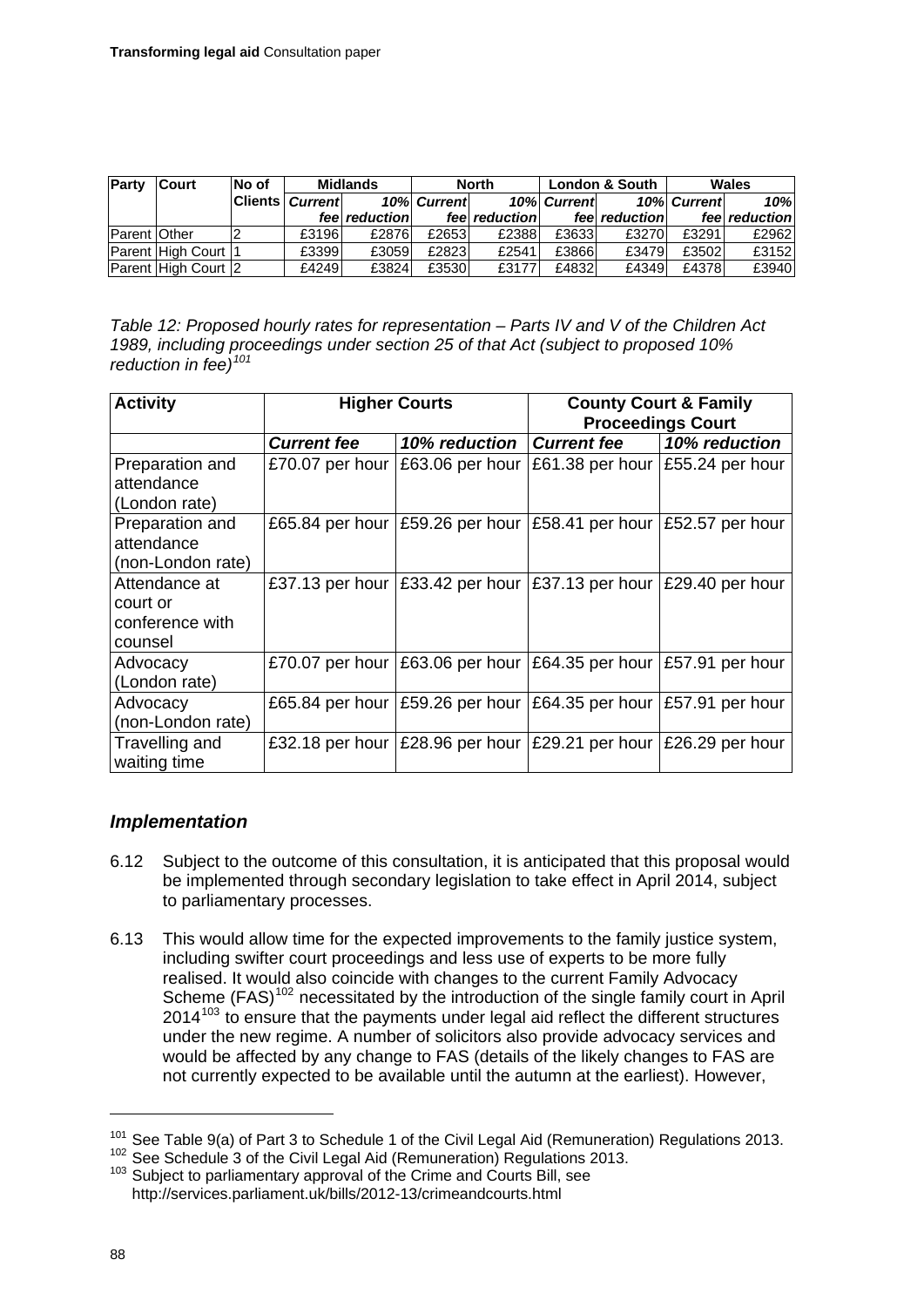this proposal is free standing and not dependent on the changes to be made as a result of introducing the single family court.

#### *Consultation Question*

Q30. Do you agree with the proposal that the public family law representation fee should be reduced by 10%? Please give reasons.

## **2. Harmonising fees paid to self-employed barristers with those paid to other advocates appearing in civil (non-family) proceedings**

#### *Case for reform*

- 6.14 In some civil (non-family) cases, barristers can be paid up to 50% more for the same type of work than other advocates. We consider that paying a higher fee may be justifiable where work differs significantly, for example if the proceedings are more complex or require different skill sets and/or more expertise. However, there is no justification for using public money to pay one particular group higher rates, where the work being undertaken is similar in nature to that undertaken by others at much lower rates, simply because they belong to different branches of the legal profession.
- 6.15 We made it clear in our 2010 consultation that our long term intention was to pay advocates working on civil (non-family) cases similar rates for advocacy and related tasks, regardless of whether they were solicitors or barristers. Given that self-employed barrister rates in civil (non-family) cases were not previously codified, a necessary first step in achieving that objective was the codification of those rates in October 2011 (subject to a 10% reduction in line with the reduction applied to all fixed fees and hourly rates paid under the civil and family legal aid schemes at that time). These codified rates have now been in operation for over 12 months and we are not aware of any problems with supply. Therefore, we now propose to address this anomaly.

#### *Current practice*

-

6.16 The hourly rates paid for advocacy services<sup>[104](#page-91-0)</sup> in civil legal aid cases are set out in the Civil Legal Aid (Remuneration) Regulation 2013 (the Regulations). In civil (non-family) cases, these provide for different rates to be paid to self employed-barristers and other advocates.<sup>[105](#page-91-1)</sup>

<span id="page-91-1"></span><span id="page-91-0"></span>

<sup>&</sup>lt;sup>104</sup> See section 2(1) of the Civil Legal Aid (Remuneration) Regulations 2013.<br><sup>105</sup> The Regulations provide for advocates working on family cases subject to the Family Advocacy Scheme (FAS) to receive the same rates regardless of whether they are a self-employed barrister or a solicitor advocate, with some exceptions.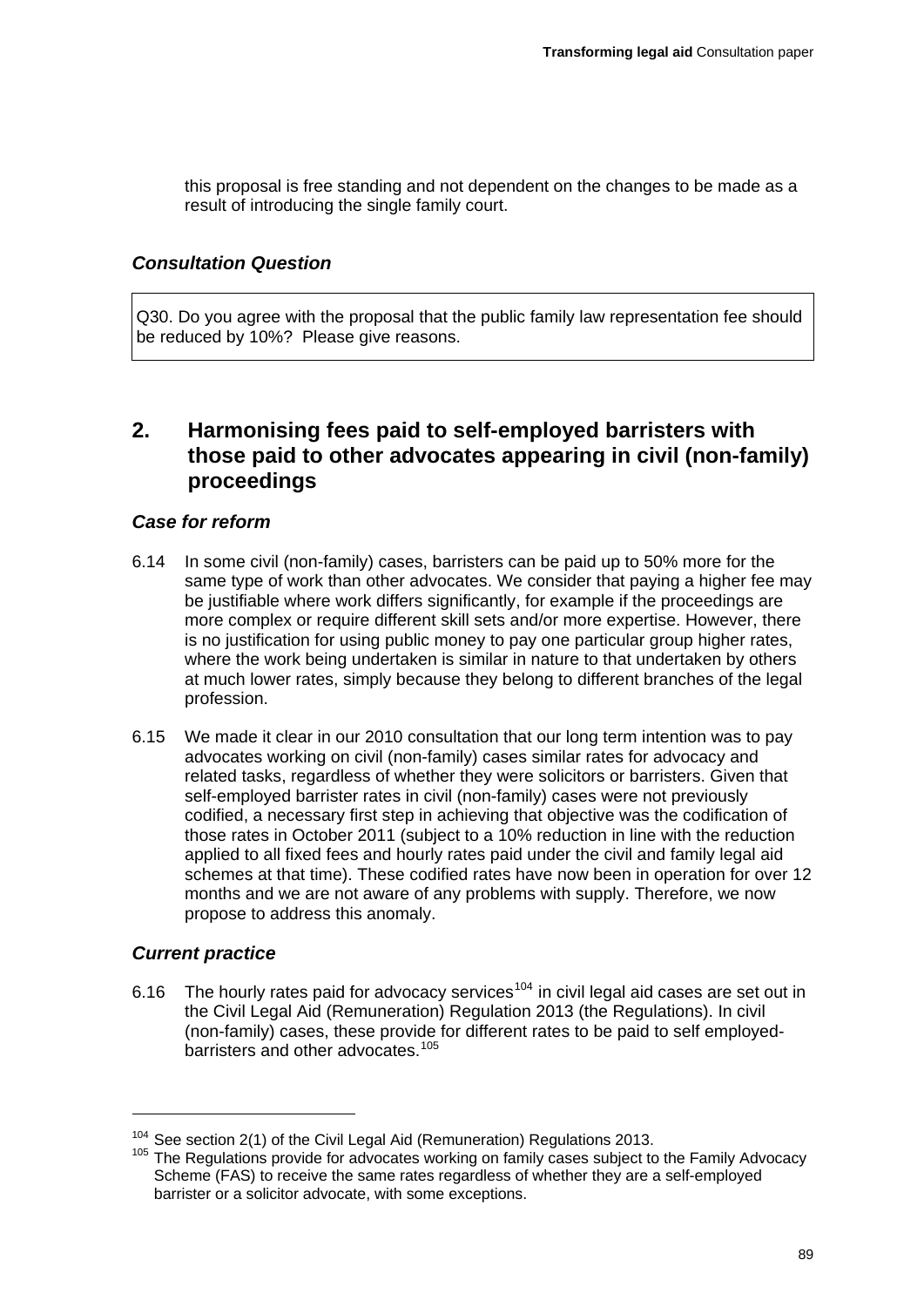- 6.17 In the case of self-employed barristers, different rates<sup>[106](#page-92-0)</sup> are payable depending on the experience of the barrister and/or the location of the case. In contrast, all other  $c$ ivil advocates are paid common<sup>[107](#page-92-1)</sup> standard rates regardless of their experience. These standard rates can vary depending on the category of work and location of the case and can also be enhanced (increased) at the discretion of the assessing authority<sup>[108](#page-92-2)</sup>. Enhancements to the standard hourly rates are subject to specific criteria being satisfied covering such matters as the complexity of the case and the role and conduct of the advocate in presenting it (see Annex I). Enhancements are not paid to self-employed barristers.
- 6.18 The specified hourly rates for self-employed barristers are currently significantly higher than the standard rates payable to other advocates for the same type of service. For example, a self-employed barrister working on a homelessness case in the County Court in London could receive over 50% more than a solicitor undertaking their own advocacy services in a similar case in the same court. Although the solicitor advocate could, potentially, receive an enhanced fee above the standard rate, subject to satisfying the criteria for enhancements, the maximum level of enhancement is capped at  $50\%$  in the County Court.<sup>[109](#page-92-3)</sup> Where payable, enhancements are likely to vary from case to case according to the particular features of each case. However, a self-employed barrister would still receive over 30% more than other advocates for the same case in the County Court even if the maximum enhancement was payable (see Table 13).

|              |                 |            |                  |                                     | <b>Other</b>  |
|--------------|-----------------|------------|------------------|-------------------------------------|---------------|
|              |                 |            |                  | <b>Advocate</b>                     | Advocate      |
|              |                 |            |                  | (Standard                           | (maximum      |
|              |                 |            | <b>Barrister</b> | fee)                                | enhanced fee) |
| <b>Court</b> | <b>Activity</b> |            |                  | $(E \text{ per hour})$ (£ per hour) | (£ per hour)  |
| County       | Preparation     | London     | 135.00           | 63.00                               | 94.50         |
| Court        |                 | Non-London | 112.50           | 59.40                               | 89.10         |
|              | Advocacy        | London     | 135.00           | 59.40                               | 89.10         |
|              |                 | Non-London | 112.50           | 59.40                               | 89.10         |

*Table 13:***[110](#page-92-4)** *Fee differentials between barristers and other advocates (County Court)* 

6.19 A barrister appearing in the Upper Tribunal and High Court could also receive more than a solicitor undertaking their own advocacy services in a similar case in the same court. As in the County Court, the solicitor advocate could also, potentially, receive an enhanced fee above the standard rate, subject to satisfying the criteria for enhancements. However, the higher maximum enhancement payable in the Upper Tribunal and High Court (at up to 100% compared to a maximum of 50% in the County Court) means that it would currently potentially be possible for the solicitor advocate to be paid higher fees than a self-employed barrister, provided

<span id="page-92-1"></span>

<span id="page-92-2"></span>

<span id="page-92-4"></span><span id="page-92-3"></span>

<span id="page-92-0"></span><sup>&</sup>lt;sup>106</sup> See Schedule 2 of the Civil Legal Aid (Remuneration) Regulations 2013.<br><sup>107</sup> See Schedule 1 of the Civil Legal Aid (Remuneration) Regulations 2013.<br><sup>108</sup> The assessing authority is the LAA or the Court.<br><sup>109</sup> See se Legal Aid (Remuneration) Regulations 2013.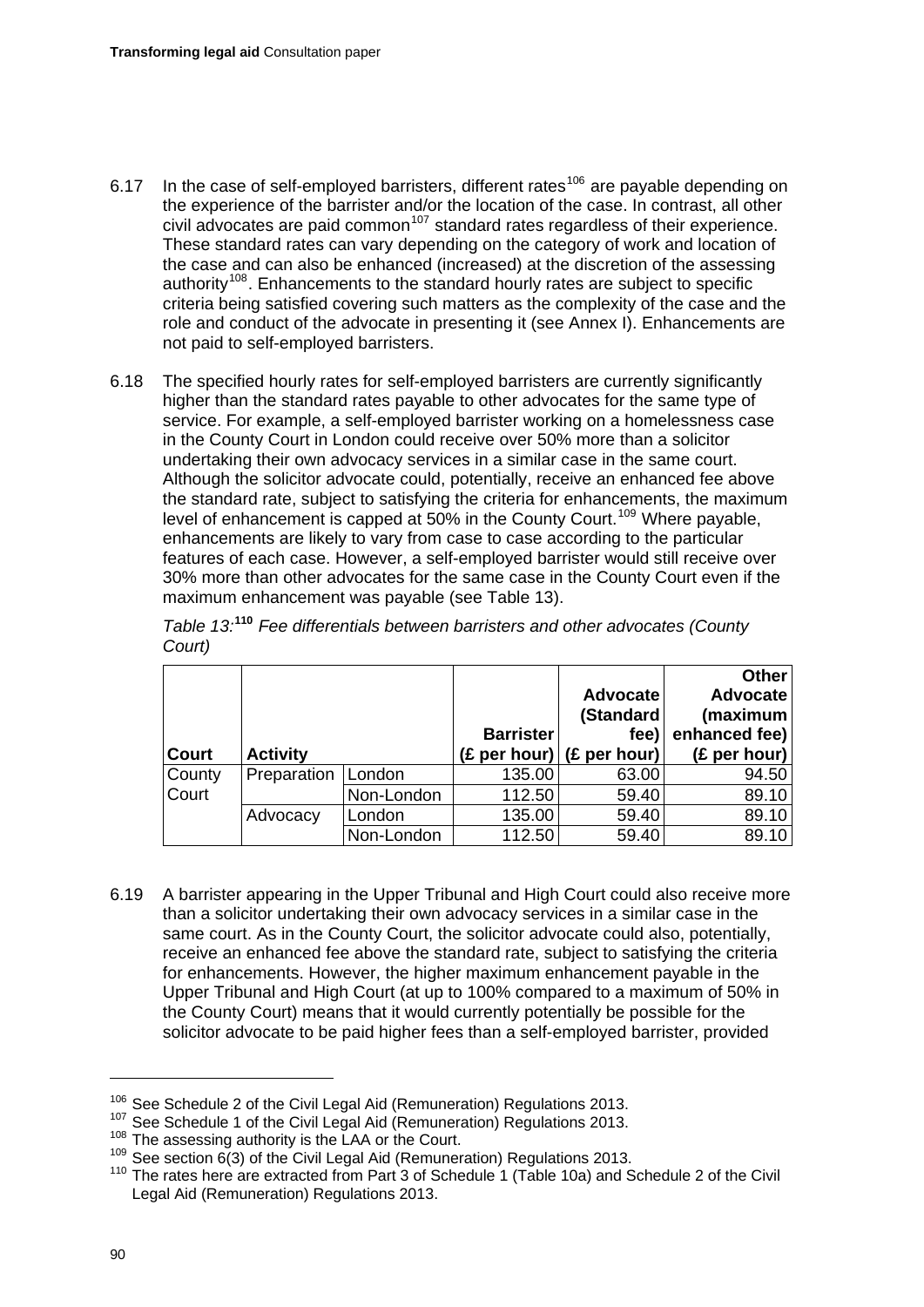that the specified criteria were fully satisfied and the maximum level of enhancement awarded (see Table 14).

|          |                 |                  | <b>Barrister</b> | Advocate<br>(Standard<br>fee) | Advocate<br>(maximum<br>enhanced fee) |
|----------|-----------------|------------------|------------------|-------------------------------|---------------------------------------|
| Court    | <b>Activity</b> |                  | (£ per hour)     | (£ per hour)                  | (£ per hour)                          |
| Upper    | Preparation     | London           | 112.50           | 71.55                         | 143.10                                |
| Tribunal |                 | (Junior counsel) |                  |                               |                                       |
| and High |                 | Non-London       | 112.50           | 67.50                         | 135.00                                |
| Court    |                 | (Junior counsel) |                  |                               |                                       |
|          | Advocacy        | London           | 112.50           | 67.50                         | 135.00                                |
|          |                 | (Junior counsel) |                  |                               |                                       |
|          |                 | Non-London       | 112.50           | 67.50                         | 135.00                                |
|          |                 | (Junior counsel) |                  |                               |                                       |
| Upper    | Preparation     | London           | 135.00           | 71.55                         | 143.10                                |
| Tribunal |                 | Senior counsel)  |                  |                               |                                       |
| and High |                 | Non-London       | 135.00           | 71.55                         | 143.10                                |
| Court    |                 | (Senior counsel) |                  |                               |                                       |
|          | Advocacy        | London           | 135.00           | 67.50                         | 135.00                                |
|          |                 | Senior counsel)  |                  |                               |                                       |
|          |                 | Non-London       | 135.00           | 67.50                         | 135.00                                |
|          |                 | (Senior counsel) |                  |                               |                                       |

*Table 14:[111](#page-93-0) Fee differentials between barristers and other advocates (Upper Tribunal and High Court)* 

6.20 Although not specified in the Regulations, the Legal Aid Agency (LAA) has confirmed that self-employed barristers appearing in civil (non-family) cases are already paid equivalent rates for travel as solicitors.

#### **Proposal**

1

- 6.21 We propose that self-employed barristers<sup>[112](#page-93-1)</sup> appearing in civil (non-family) proceedings in the County Court, Upper Tribunal and High Court should be remunerated on the same basis as other advocates. This would mean they would be paid standard rates, subject to enhancements at the discretion of the assessing authority
- 6.22 The proposed standard rates that would apply to both self-employed barristers and other advocates are shown in Table 15.

<span id="page-93-0"></span><sup>&</sup>lt;sup>111</sup> The rates here are extracted from Part 3 of Schedule 1 (Table 10a) and Schedule 2 of the Civil Legal Aid (Remuneration) Regulations 2013. 112 A self-employed barrister here means an individual under the rank of Queen's Counsel.

<span id="page-93-1"></span>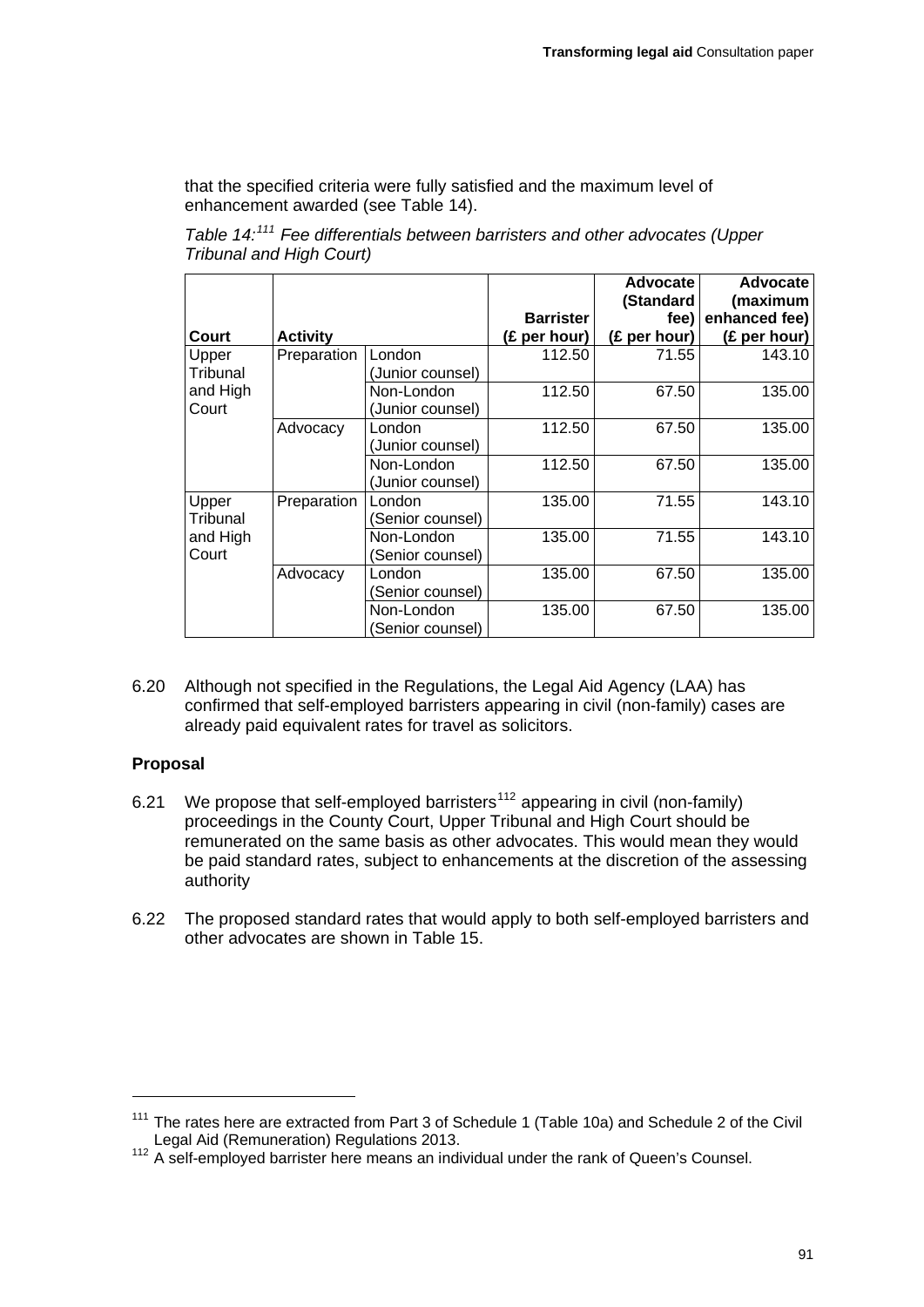|                           |                 |            | <b>Current</b>  | <b>Proposed standard</b> |
|---------------------------|-----------------|------------|-----------------|--------------------------|
|                           |                 |            | barrister rates | advocates rates          |
| Court                     | <b>Activity</b> |            | (£ per hour)    | (£ per hour)             |
| County court              | Preparation     | London     | 135.00          | 63.00                    |
|                           |                 | Non-London | 112.50          | 59.40                    |
|                           | Advocacy        | London     | 135.00          | 59.40                    |
|                           |                 | Non-London | 112.50          | 59.40                    |
| Upper Tribunal and        | Preparation     | London     | 112.50          | 71.55                    |
| High Court (Junior        |                 | Non-London | 112.50          | 67.50                    |
| counsel)                  | Advocacy        | London     | 112.50          | 67.50                    |
|                           |                 | Non-London | 112.50          | 67.50                    |
| Upper Tribunal and        | Preparation     | London     | 135.00          | 71.55                    |
| <b>High Court (Senior</b> |                 | Non-London | 135.00          | 67.50                    |
| counsel)                  | Advocacy        | London     | 135.00          | 67.50                    |
|                           |                 | Non-London | 135.00          | 67.50                    |

*Table 15: Proposed standard rates payable to all advocates[113](#page-94-0)*

- 6.23 This proposal would not apply to the Court of Appeal or the Supreme Court where we are satisfied that the nature of the proceedings is sufficiently different to those in the lower courts that different rates are justified. Nor does it apply to Queen's Counsel (QCs), who are only permitted to appear in civil cases where their use is necessary to ensure adequate representation and where explicit prior authority to do so has been given by the LAA. We take the view that the skills brought by QCs and the strict criteria that apply to their appointment justify the payment of higher fees.
- 6.24 The effect of paying self-employed barristers on the same basis as other advocates would be to reduce the minimum guaranteed level of fees that selfemployed barristers could potentially receive for such work. However, as is currently the case for other advocates, the assessing authority would be able to allow an enhancement of that fee where they were satisfied the specified criteria are met (see Annex I).
- 6.25 This proposal would ensure that self-employed barristers and other advocates were remunerated on the same basis, reflecting the service provided and the circumstances of the particular case. Broadly speaking, we expect that selfemployed barristers would be more likely to be engaged in more complex cases which would be more likely to satisfy the criteria for the award of enhancements. This would go some way towards mitigating the impact of the lower minimum guaranteed rates. The maximum hourly rates that would be payable for such work under this proposal – assuming that the criteria for the maximum enhancement payable were satisfied – are shown in Table 16.

<span id="page-94-0"></span><sup>&</sup>lt;sup>113</sup> The rates here are extracted from Part 3 of Schedule 1 (Table 10a) and Schedule 2 of the Civil Legal Aid (Remuneration) Regulations 2013 (as footnote 85).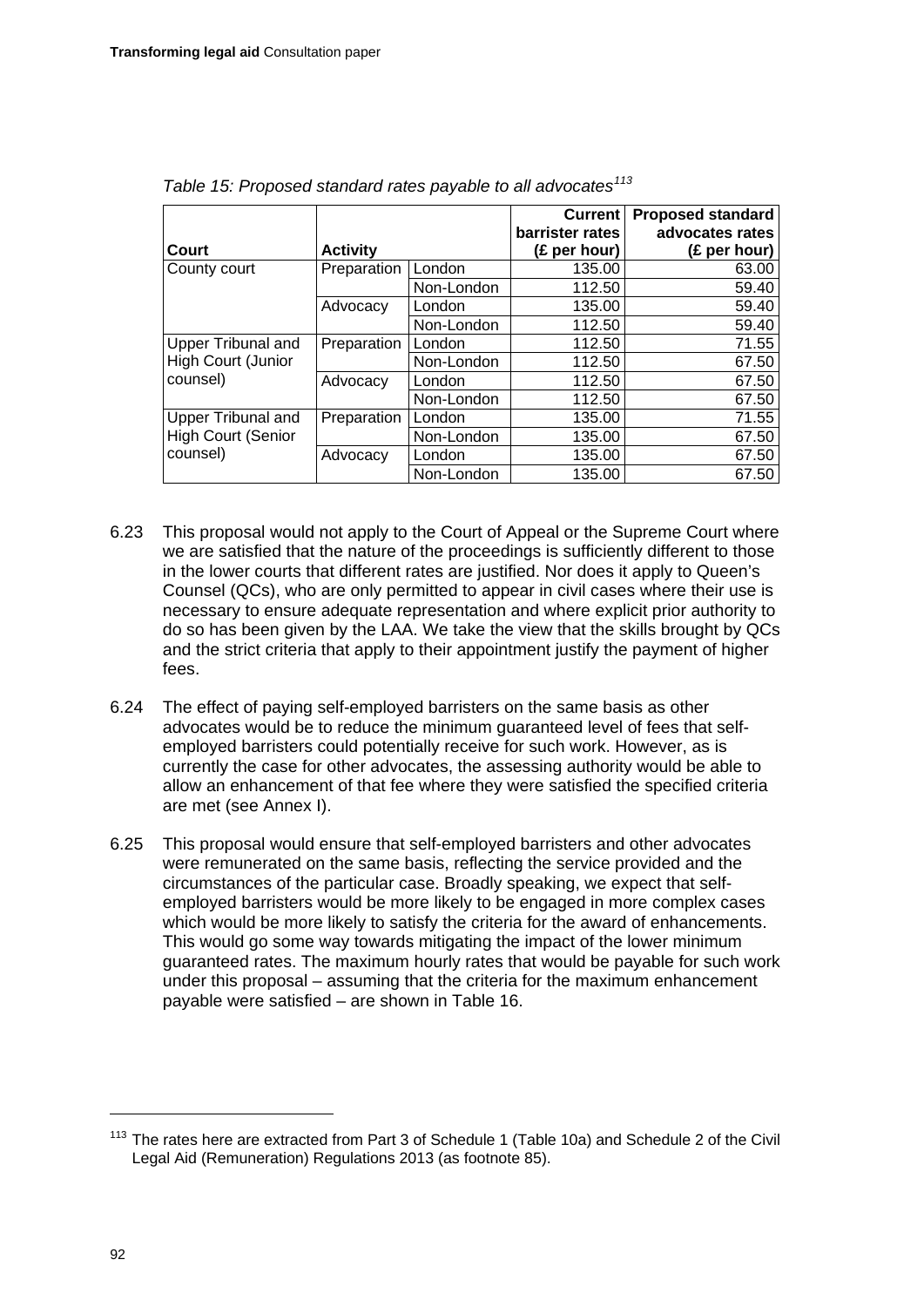|                                                                    |                 |            | Current <sub>1</sub> | <b>Proposed maximum</b> |
|--------------------------------------------------------------------|-----------------|------------|----------------------|-------------------------|
|                                                                    |                 |            | barrister rates      | advocates rates         |
| Court                                                              | <b>Activity</b> |            | (£ per hour)         | (£ per hour)            |
| <b>County Court</b>                                                | Preparation     | London     | 135.00               | 94.50                   |
|                                                                    |                 | Non-London | 112.50               | 89.10                   |
|                                                                    | Advocacy        | London     | 135.00               | 104.10                  |
|                                                                    |                 | Non-London | 112.50               | 89.10                   |
| Upper Tribunal and<br>High Court (Junior<br>counsel)               | Preparation     | London     | 112.50               | 143.10                  |
|                                                                    |                 | Non-London | 112.50               | 135.00                  |
|                                                                    | Advocacy        | London     | 112.50               | 135.00                  |
|                                                                    |                 | Non-London | 112.50               | 135.00                  |
| <b>Upper Tribunal and</b><br><b>High Court (Senior</b><br>counsel) | Preparation     | London     | 135.00               | 143.10                  |
|                                                                    |                 | Non-London | 135.00               | 135.00                  |
|                                                                    | Advocacy        | London     | 135.00               | 135.00                  |
|                                                                    |                 | Non-London | 135.00               | 135.00                  |

*Table 16: Proposed maximum enhanced rates payable to all advocates[114](#page-95-0)*

6.26 To avoid potential future confusion, we also propose to codify the current LAA practice of paying self-employed barristers appearing in civil (non-family) cases equivalent rates for travel as solicitors. The rates that would apply to all advocates are set out in Table 17.

*Table 17: Proposed rates for travel and waiting time payable to all advocates[115](#page-95-1)*

|                             | Upper Tribunal and |                                                    |
|-----------------------------|--------------------|----------------------------------------------------|
| <b>Activity</b>             |                    | High Court (£ per hour) County Courts (£ per hour) |
| Travelling and waiting time | 29.93              | £26.28                                             |

#### *Implementation*

-

6.27 Subject to the outcome of this consultation, it is currently anticipated that this proposal would be implemented through secondary legislation to be laid in autumn 2013.

#### *Consultation Question*

Q31. Do you agree with the proposal that fees for self-employed barristers appearing in civil (non-family) proceedings in the county court and High Court should be harmonised with those for other advocates appearing in those courts. Please give reasons.

<span id="page-95-1"></span><span id="page-95-0"></span><sup>&</sup>lt;sup>114</sup> The rates here are extracted from Part 3 of Schedule 1 (Table 10a) and Schedule 2 of the Civil Legal Aid (Remuneration) Regulations 2013.<br><sup>115</sup> The rates here are extracted from table 10(a) in Part 3 of Schedule 1 of the Civil Legal Aid

<sup>(</sup>Remuneration) Regulations 2013.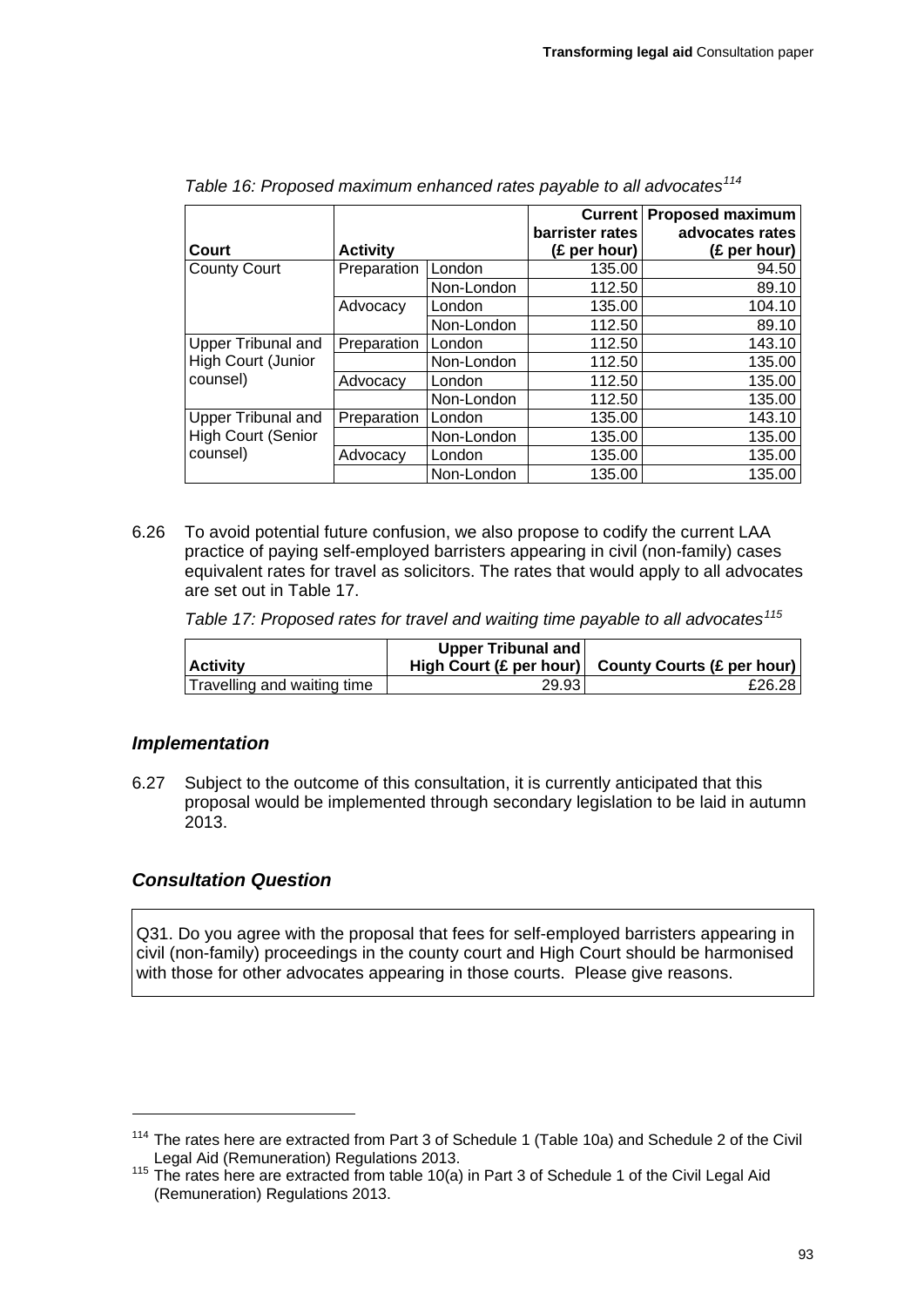## **3. Removing the uplift in the rate paid for immigration and asylum Upper Tribunal cases**

#### *Case for reform*

- 6.28 Providers currently receive uplifted legal aid rates of payment for immigration and asylum Upper Tribunal appeals. The higher rate was put in place under an old scheme of retrospective funding where work on the whole appeal was 'at risk', and was intended to compensate providers for carrying the risk of non-payment throughout a case. Under existing arrangements only work on the permission application is 'at risk' and payment is made after a successful application. However the higher rate of payment still applies. Given the different arrangements in place since the higher rate was introduced, we do not consider continued payment of the higher rate to be justified.
- 6.29 In order to obtain permission to appeal to the Upper Tribunal, a case must be deemed to be "arguable". We consider it is appropriate that all of the financial risk of the permission application should be on the provider. When making an application for legal aid, the provider certifies their assessment of the merits of the case based on their detailed knowledge of the case and the specialist understanding of the law in the relevant area. In deciding whether the claim should receive funding, the LAA is necessarily strongly guided by the provider's assessment of the prospects of success of the proposed claim. The provider is in the best position to know the strength of their client's case and the likelihood of it being granted permission. For this reason also, we do not consider that an uplift is required to compensate for working "at risk" on the permission application.
- 6.30 We consider that there is no justification for the continuing payment of the higher rate, and that it may potentially incentivise applications to appeal in weaker cases.

### *Current practice*

- 6.31 The current civil legal aid contract for immigration and asylum work provides<sup>[116](#page-96-0)</sup> that where an application for permission to appeal to the Upper Tribunal has been refused, funding for the permission application will not be payable. Where permission is granted, a higher rate of payment (incorporating a 35% uplift) is paid to the provider for the permission work and for the substantive appeal. Once permission is granted, the provider is guaranteed payment. It is therefore only the work on the permission application itself which is 'at risk', but the higher fee applies to the whole of the Upper Tribunal case.
- 6.32 This higher rate (incorporating the uplift) was first put in place under a system introduced in April 2005 for retrospective funding in immigration and asylum appeals. Under that scheme, legal aid for the application for reconsideration of a ruling of the Asylum and Immigration Tribunal (AIT) and the reconsideration hearing was awarded by the judiciary at the end of the process. The uplift was intended to compensate providers (to some extent) for the risk of non-payment in respect of work from the beginning of the application for reconsideration to the end of the case when the Costs Order was awarded. The aim of the scheme was that it

<span id="page-96-0"></span><sup>&</sup>lt;sup>116</sup> Standard Civil Contract Specification, Section 8: Immigration, Part D, para 8.99-8.104.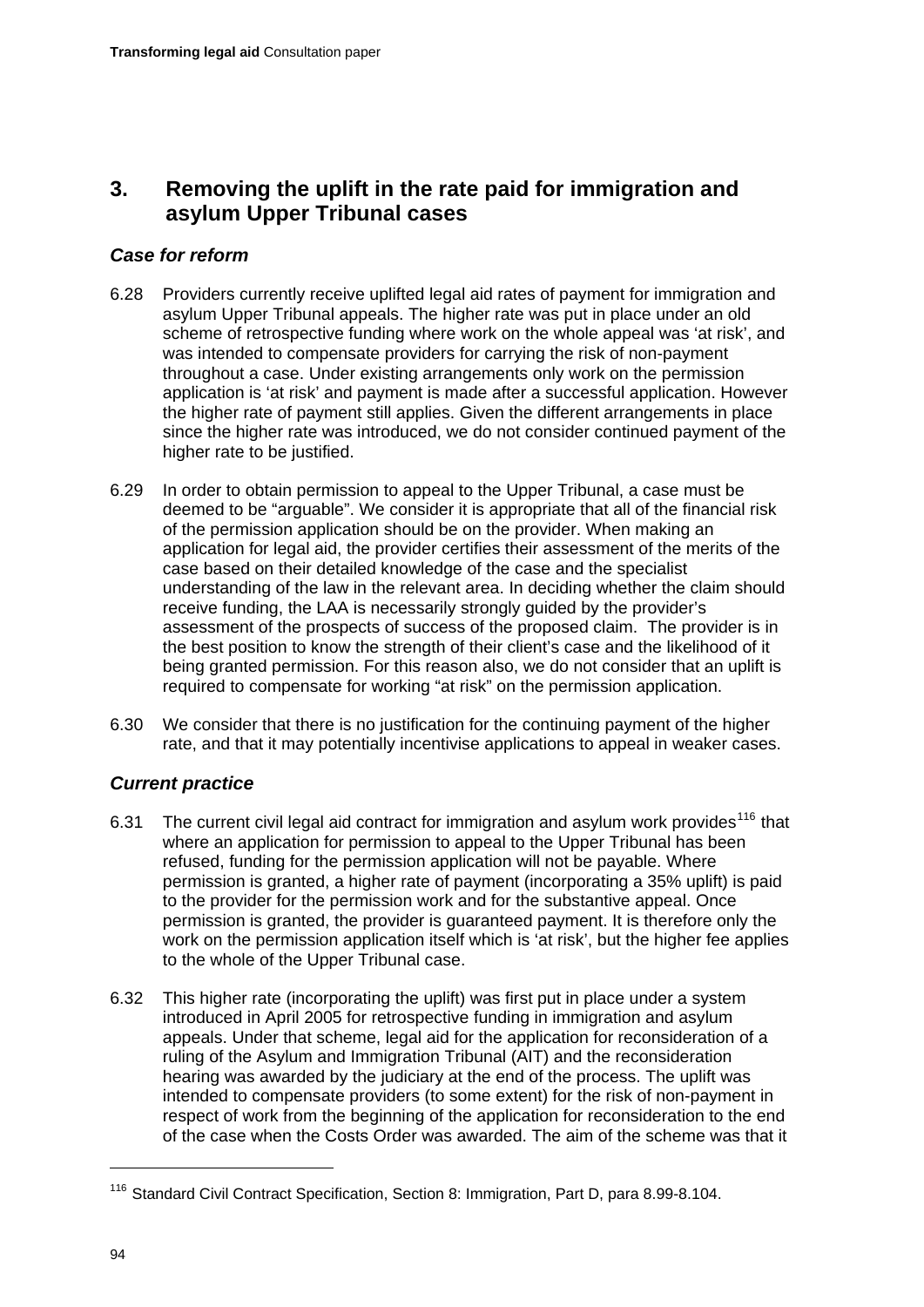would reduce the number of weak challenges of AIT decisions reaching the Tribunal and Administrative Court. However, Cost Orders were made almost as a matter of routine. The scheme therefore failed to transfer any financial risk of applications to providers, resulting instead in a 35% uplift being routinely awarded.

6.33 This AIT scheme, with its system of retrospective payment was abolished in February 2010 when a First-tier and Upper Tribunal structure for the AIT was established, but the uplift was retained.

#### *Proposal*

6.34 For the reasons given above, we propose to remove the 35% uplift in the rate for immigration and asylum Upper Tribunal appeal cases. This means that providers would be paid at the rates set out in Table 18.

| Immigration and Upper Tribunal cases where permission is granted |                |            |             |            |  |  |
|------------------------------------------------------------------|----------------|------------|-------------|------------|--|--|
|                                                                  | <b>Current</b> |            | <b>New</b>  |            |  |  |
|                                                                  |                | Non-London |             | Non-London |  |  |
|                                                                  | London rate    | rate       | London rate | rate       |  |  |
| Preparation and attendance                                       | £74.36         | £69.56     | £55.08      | £51.53     |  |  |
| (per hour)                                                       |                |            |             |            |  |  |
| Travel and Waiting time                                          | £36.82         | £35.78     | £27.27      | £26.51     |  |  |
| (per hour)                                                       |                |            |             |            |  |  |
| Routine letters out and                                          | £5.35          | £4.99      | £3.96       | £3.69      |  |  |
| telephone calls (per item)                                       |                |            |             |            |  |  |
| Advocacy (per hour)                                              | £84.56         | £84.56     | £62.64      | £62.64     |  |  |

*Table 18: Proposed fees for immigration and asylum Upper Tribunal appeal cases* 

#### *Implementation*

6.35 Subject to the outcome of this consultation, it is currently anticipated that this proposal would be implemented through secondary legislation to be laid in autumn 2013 and, if necessary, contract amendment.

#### *Consultation Question*

Q32. Do you agree with the proposal that the higher civil fee rate, incorporating a 35% uplift payable in immigration and asylum Upper Tribunal appeals, should be abolished? Please give reasons.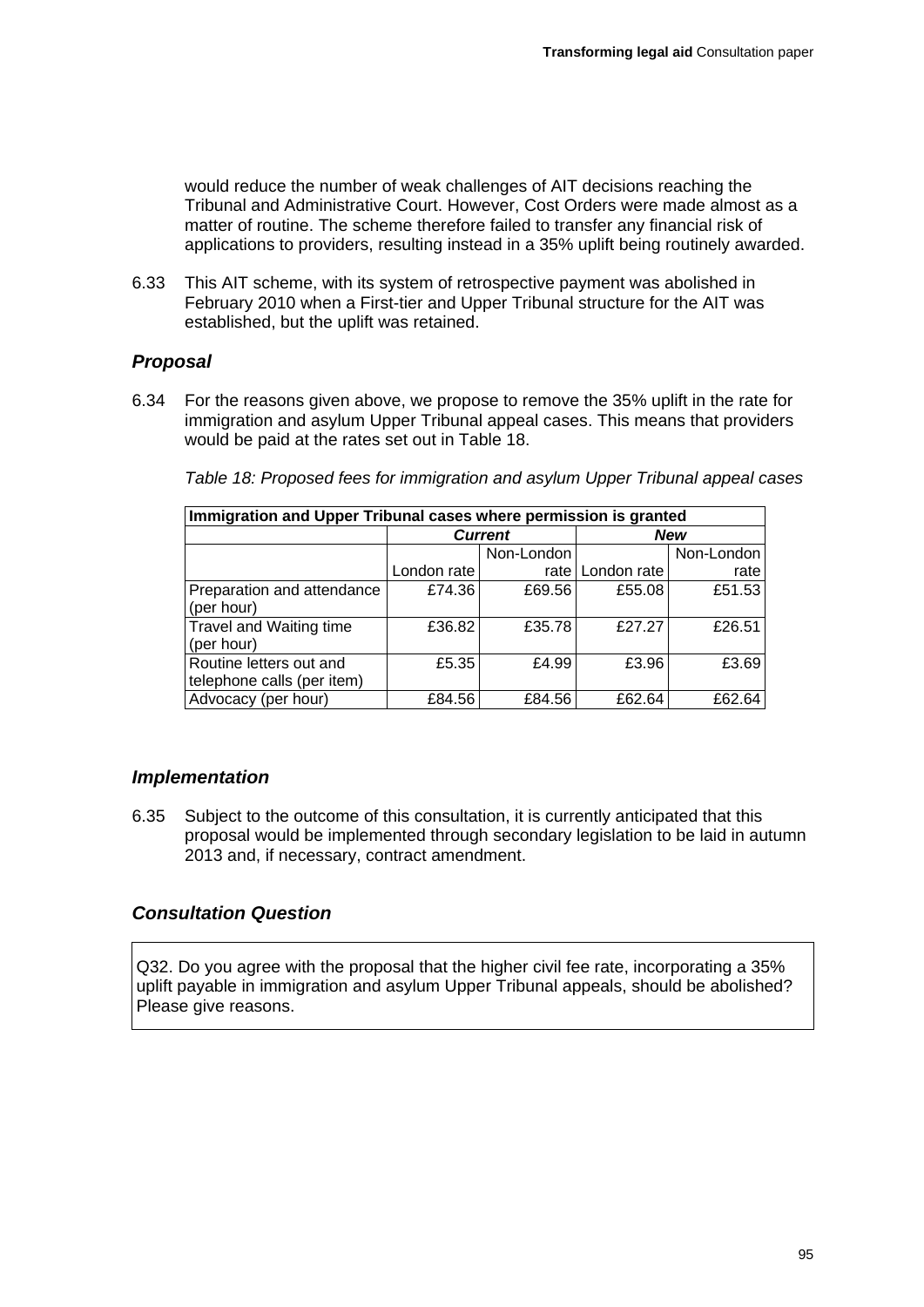#### *Removal of regional price differentials*

6.36 For some types of civil and family legal aid work, there are currently regional differences in rates depending on whether the case is inside or outside of London. In care proceedings there are four different regional fees for representation, introduced in 2007 on an interim basis to ensure the sustainability of market supply ahead of potential price competition. We do not make any proposals in relation to these regional differences as part of this consultation. However, we intend in future to introduce national rates for all providers for all areas of civil and family work, where there are currently regional differentials.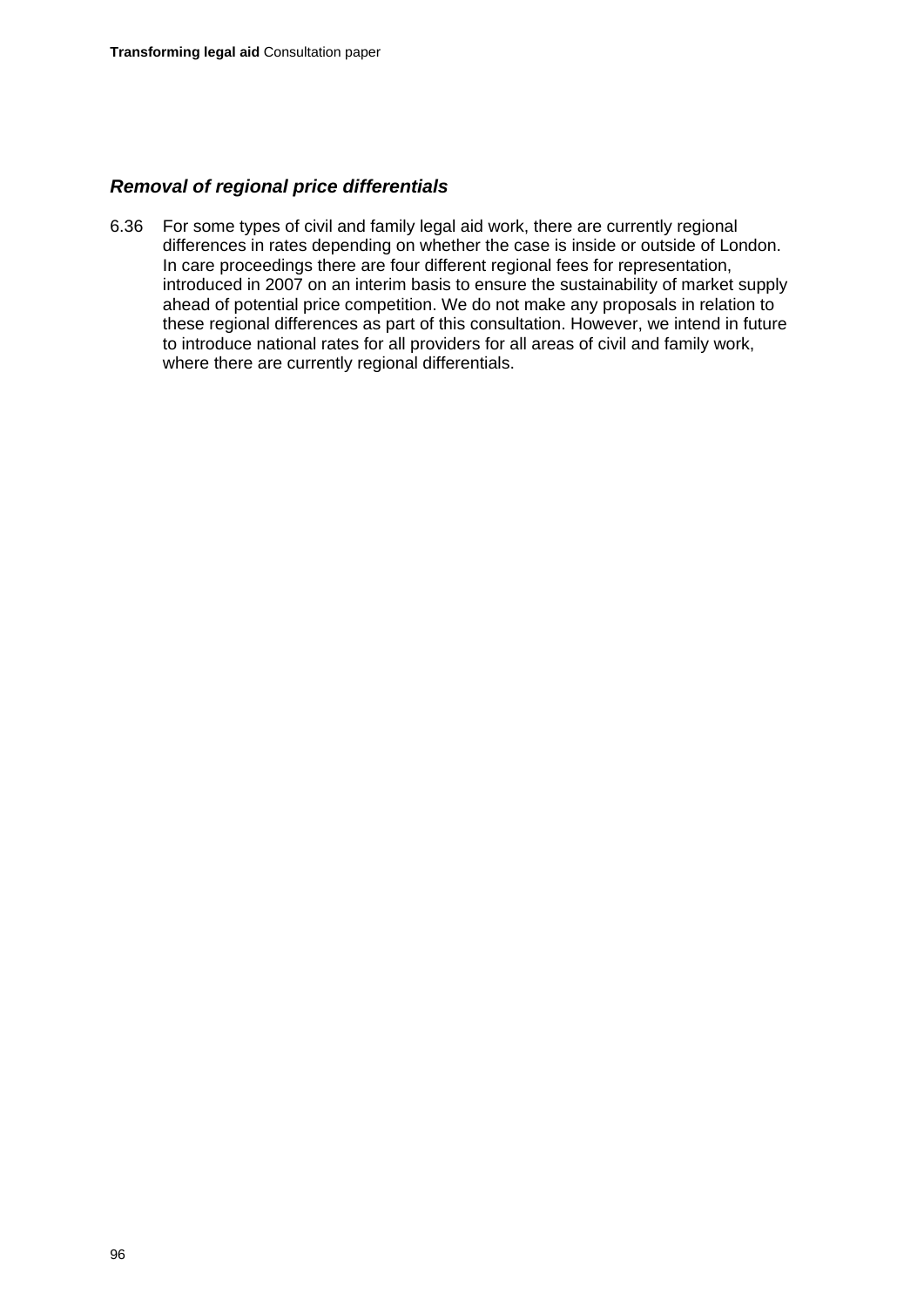# **Chapter 7: Expert Fees in Civil, Family and Criminal Proceedings**

## **Introduction**

- 7.1 This chapter sets out a proposal for further savings to be made from expert fees in civil, family and criminal proceedings.
- 7.2 Following the introduction of the changes to the scope of legal aid through the implementation of the Legal Aid, Sentencing and Punishment of Offenders Act 2012 (LASPO) on 1 April 2013, the number of expert services funded by legal aid is expected to reduce. As a result of the Family Justice Review reforms, we also expect to see significant reductions both in the need for expert services in public law family cases (which remain in scope of legal aid post LASPO) and in the amount of work required of them in such cases, with shorter reports focussed solely on those matters requested by the Court. This should result in lower legal aid spend per case in public law family cases, which account for the highest proportion of all legal aid expert spend. However, we also need to consider whether the current level of fees for experts across the board represents value for money.
- 7.3 Following the 2010 consultation, we took initial steps to codify and reduce the level of fees paid to experts. In our response to that consultation, we confirmed that we would work with the then Legal Services Commission (LSC) to monitor the effect of the new fees. Overall this has confirmed that the market has adjusted to the new codified hourly rates. We also said that work would be taken forward with affected groups on the ongoing development of a more detailed scheme based on fixed and graduated fees and a limited number of hourly rates. This has proved difficult to achieve as the LSC, and now the Legal Aid Agency (LAA), does not contract directly with experts and therefore does not currently collect robust data on their use. This data gap is being addressed, with the introduction in February 2012 of new forms for applying for prior authority to exceed the specified rates for experts, and with planned improvements to the LAA's case management systems at the end of 2013.
- 7.4 Pending the collection of robust data on which to base a new fee scheme for legal aid experts, we have explored comparative expert fee rates paid by the prosecution in criminal cases<sup>[117](#page-99-0)</sup> and concluded that there is no sufficient justification for paying generally higher fees under the legal aid schemes.

<span id="page-99-0"></span><sup>&</sup>lt;sup>117</sup> Under the Crown Prosecution Service's Expert Witness Fee Scheme.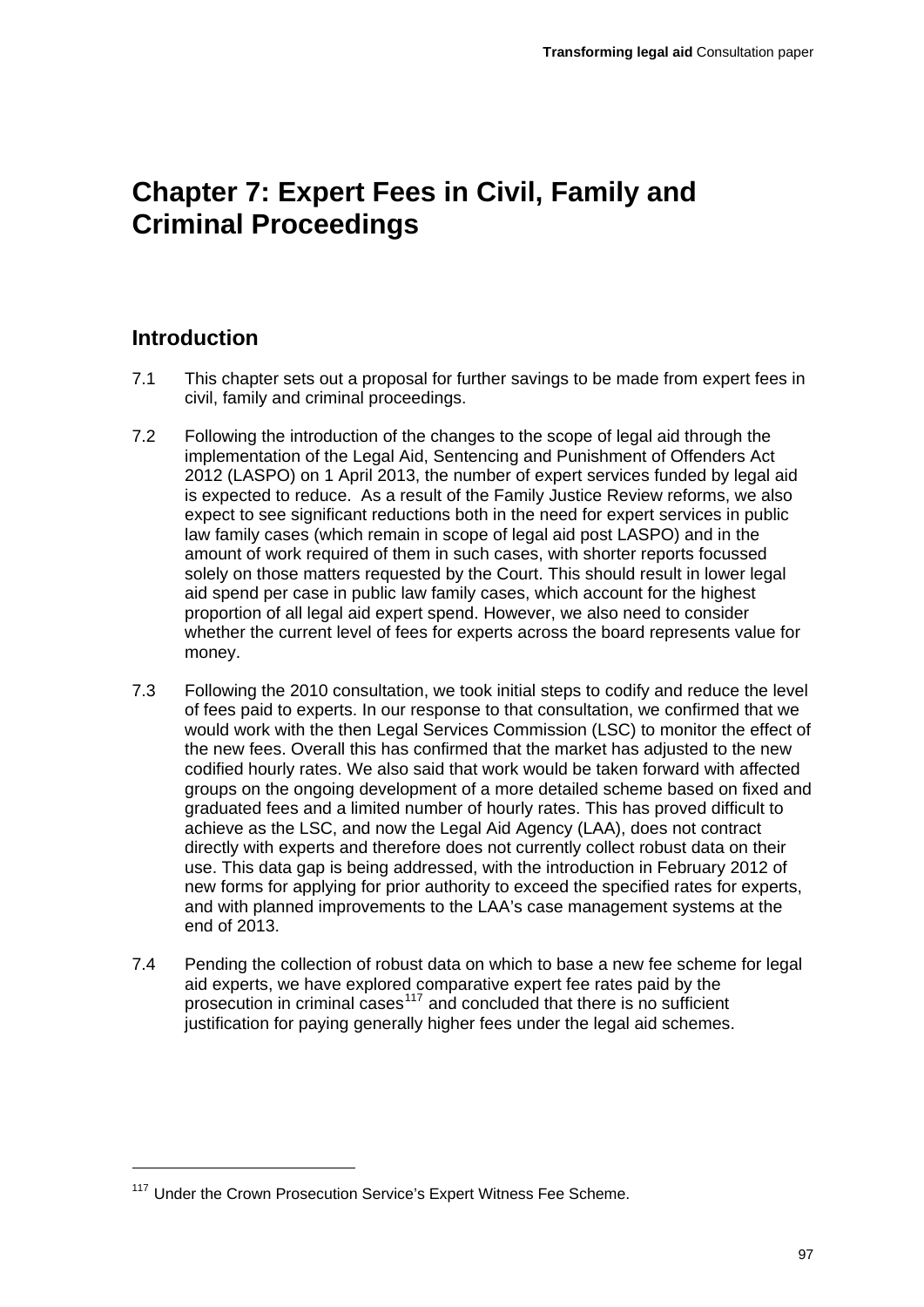#### *Case for reform*

- 7.5 The codified rates were based on benchmark rates that had been developed by LSC caseworkers drawing on experience of the charges most typically paid for expert services, subject to a 10% reduction in line with the general 10% reduction applied to all fees payable in civil cases at that time. This codification, however, did not include any analysis of the prices paid for similar services elsewhere.
- 7.6 Under the Crown Prosecution Service (CPS) scheme,<sup>[118](#page-100-0)</sup> for example, experts are paid individual hourly rates which are negotiated on a case by case basis within a set minimum and maximum price range, although there is provision for these rates to be exceeded in exceptional circumstances.<sup>[119](#page-100-1)</sup>
- 7.7 The CPS scheme distinguishes between the different activities that an expert may undertake on a case, with different rates payable, for example, for preparation and attendance at court. In contrast, under the legal aid scheme experts are paid at a set rate regardless of the particular activity. Although the legal aid rates for experts vary as between the criminal and civil schemes, currently the lowest hourly rates payable under the CPS scheme are substantially less than the lowest standard rates for comparable professionals under the legal aid scheme. Similarly, the highest hourly rates payable under the CPS scheme are generally significantly lower than most standard rates payable under the legal aid scheme. For example, the normal maximum rate for a consultant psychiatrist for advocacy under the CPS scheme is £100 per hour,<sup>[120](#page-100-2)</sup> compared with £135 per hour in a public family law care case under the legal aid scheme. The current legal aid rates for some other medical professionals are even higher with the effect that such experts may currently receive substantially higher payments when working on legal aid cases than they would when providing evidence for the prosecution in a criminal case.

### *Current practice*

7.8 The current specified rates paid for expert services in legal aid cases are set out in the Civil Legal Aid (Remuneration) Regulation 2013 and the Criminal Legal Aid (Remuneration) Regulations 2013. These apply to any cases funded through the civil, family and criminal legal aid schemes,  $121$  as appropriate. They consist of a number of fixed and hourly rates that apply to different types of services, including those where factual evidence is required, for example a DNA test or the provision of a report from GP records, and those where an expert, such as a psychiatrist, is

 $\overline{a}$ 

<span id="page-100-0"></span> $118$  Under the CPS scheme, experts are usually engaged directly by the police force conducting the investigation, often through contracts with local NHS trusts.

<span id="page-100-1"></span>investigation, of the structure of through the specified rates can only be exceeded with the 119 These are not currently defined. However, he specified rates can only be exceeded with the express authority of the National Finance Business Centre, Chief Crown Prosecutor (CPS London Legal Directors) or designated officer who has the necessary delegated financial

<span id="page-100-2"></span>authority.<br><sup>120</sup> See CPSC scales of guidance – http://www.cps.gov.uk/legal/a\_to\_c/costs/annex\_3\_-

<span id="page-100-3"></span>\_expert\_witness\_fees/ 121 See Schedule 5 of the Civil Legal Aid (Remuneration) Regulations 2013 and Schedule 5 of the Criminal Legal Aid (Remuneration) Regulations 2013. See <http://www.legislation.gov.uk/uksi/2013/422/contents/made>& <http://www.legislation.gov.uk/uksi/2013/435/schedule/5/made> respectively.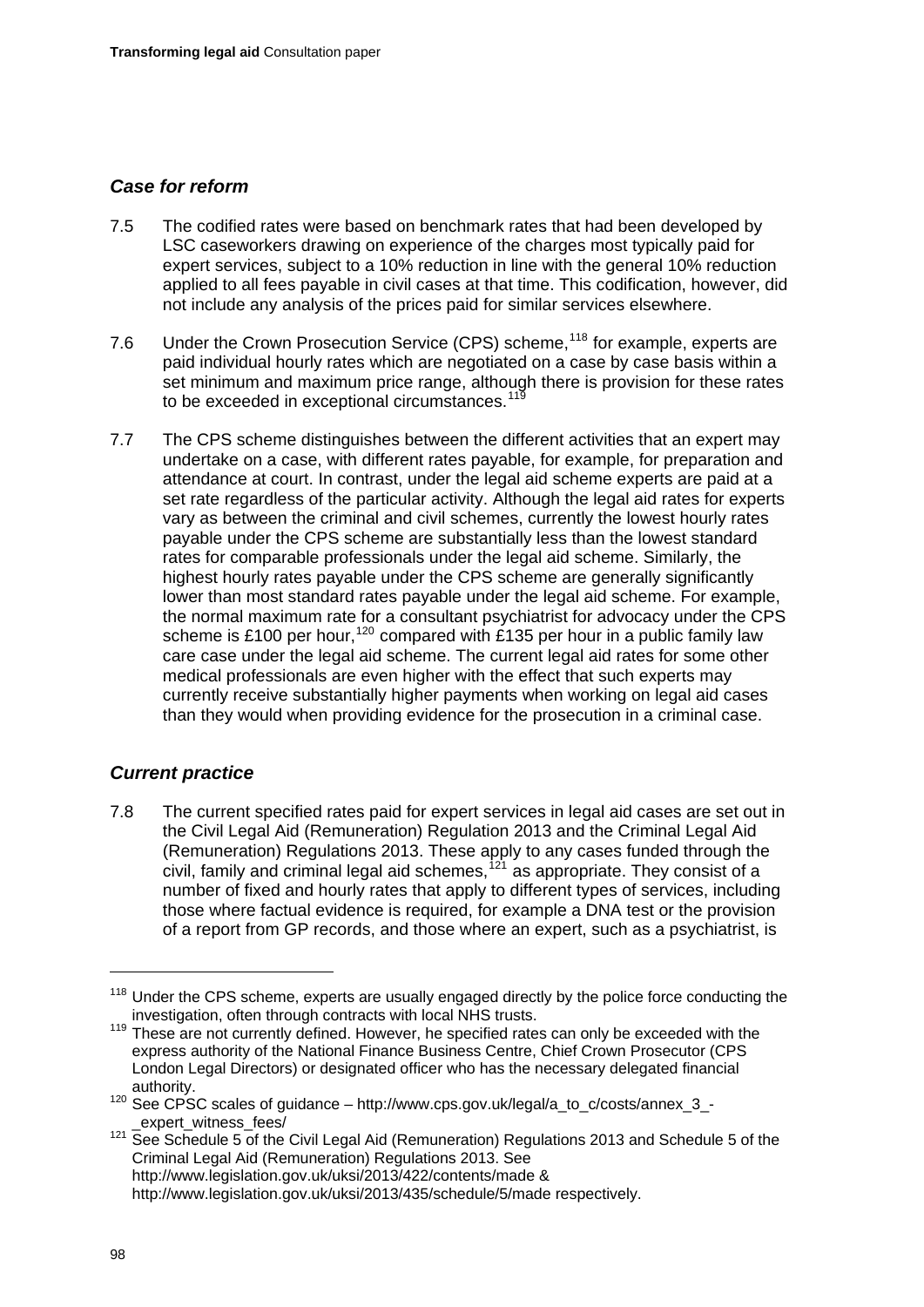providing a professional opinion. The specified rates are payable to any relevant expert, regardless of their experience and can be exceeded in specified circumstances. These are where the evidence is key to the client's case and either the material is of such a specialised and unusual nature that only very few experts are available or the complexity of the material is such that a more senior expert is needed.

7.9 The current codified rates were introduced in October 2011. Prior to that time, there were no set rates for expert services, generally, and therefore little effective control over their cost. Instead, contracted legal aid solicitors, who remain responsible for engaging relevant experts as and when necessary, would bill the then LSC after the service had been provided and paid for, based on the fee requested by the individual expert in the particular case. The initial codification of expert rates therefore represented a necessary first step in providing clarity and control over spend on experts, while continuing to ensure access to necessary expert services as and when required.

#### *Proposal*

- 7.10 We propose to reduce the current specified standard fees for all experts by 20%. As at present, it would be possible for these rates to be exceeded in exceptional circumstances.
- 7.11 This would ensure that legal aid rates better represent value for money, capitalising on the efficiencies of reforms in the justice system, and ensuring that they were more closely aligned with those paid elsewhere for comparable services.
- 7.12 Annex J sets out the proposed standard fees that would be payable under the revised scheme.
- 7.13 This reform would not apply to fees paid to Independent Social Workers, who are paid with reference to the Children and Family Court Advisory and Support Service (CAFCASS) rates which do not form part of the current legal aid expert scheme.

#### *Implementation*

7.14 Subject to the outcome of this consultation, it is currently anticipated that this proposal would be implemented through secondary legislation to be laid in autumn 2013.

#### *Consultation Question*

Q33. Do you agree with the proposal that fees paid to experts should be reduced by 20%? Please give reasons.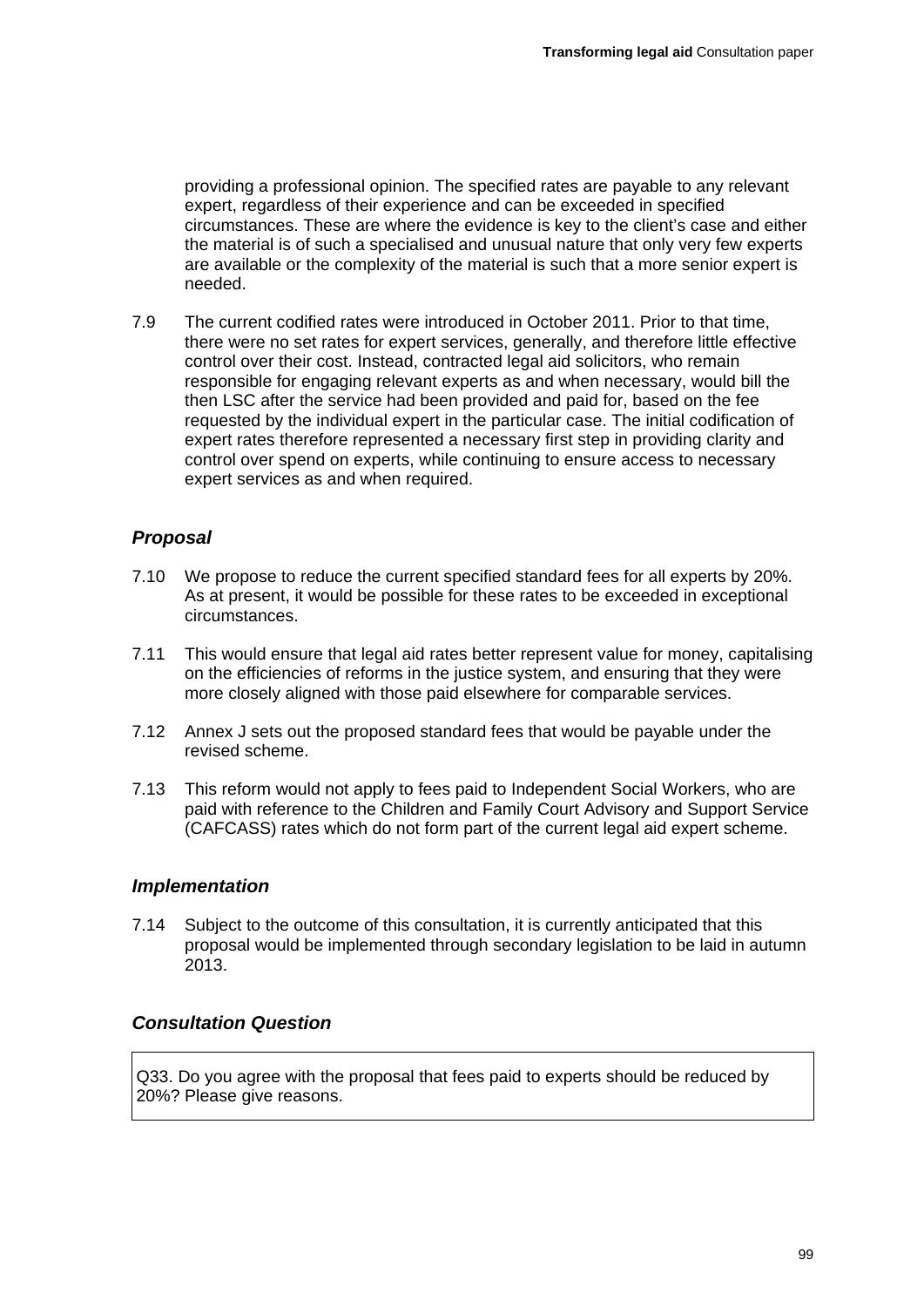# **Chapter 8: Impact Assessments**

- 8.1 The Government is mindful of the importance of considering the impact of the legal aid proposals on different groups, with particular reference to users and providers of legally aided services.
- 8.2 In accordance with our duties under the Equality Act 2010 we have considered the impact of the proposals on individuals sharing protected characteristics in order to give due regard to the need to eliminate unlawful conduct, advance equality of opportunity and foster good relations.
- 8.3 Our assessments of the potential impact of these proposals can be found in Annex K, which should be read in conjunction with the proposals. We welcome any relevant information to further inform our analysis and better understand the potential impacts of the proposals. We will be updating our assessments once we have considered all relevant responses.

#### *Consultation Questions*

Q34. Do you agree that we have correctly identified the range of impacts under the proposals set out in this consultation paper? Please give reasons.

Q35. Do you agree that we have correctly identified the extent of impacts under these proposals? Please give reasons.

Q36. Are there forms of mitigation in relation to impacts that we have not considered?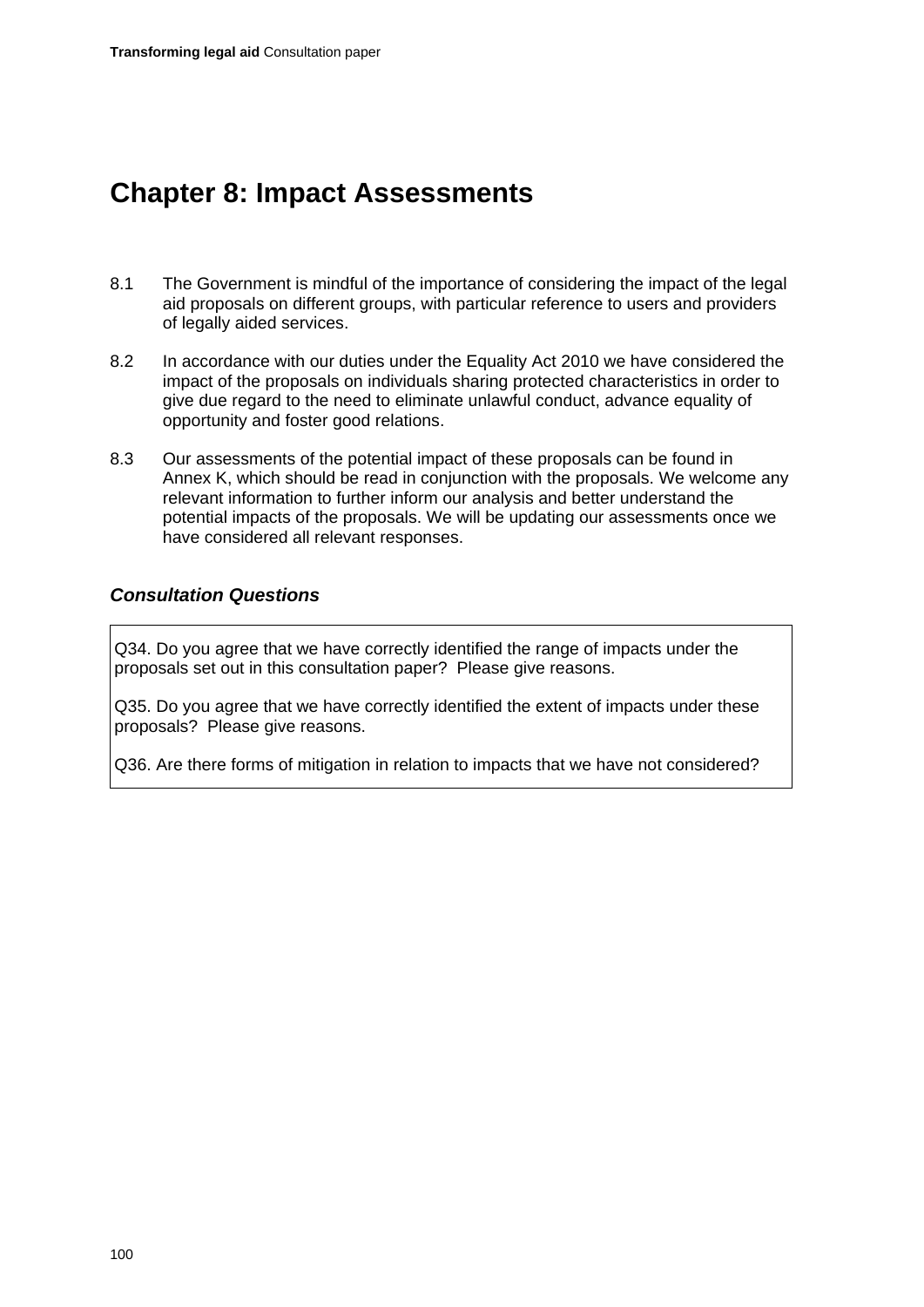## **About you**

Please use this section to tell us about yourself

| <b>Full name</b>                                                                                                          |                   |
|---------------------------------------------------------------------------------------------------------------------------|-------------------|
| Job title or capacity in which you<br>are responding to this<br>consultation exercise (e.g.<br>member of the public etc.) |                   |
| <b>Date</b>                                                                                                               |                   |
| <b>Company name/organisation (if</b><br>applicable):                                                                      |                   |
| <b>Address</b>                                                                                                            |                   |
|                                                                                                                           |                   |
| <b>Postcode</b>                                                                                                           |                   |
| If you would like us to<br>acknowledge receipt of your<br>response, please tick this box                                  | (please tick box) |
| Address to which the<br>acknowledgement should be                                                                         |                   |
| sent, if different from above                                                                                             |                   |
|                                                                                                                           |                   |

**If you are a representative of a group**, please tell us the name of the group and give a summary of the people or organisations that you represent.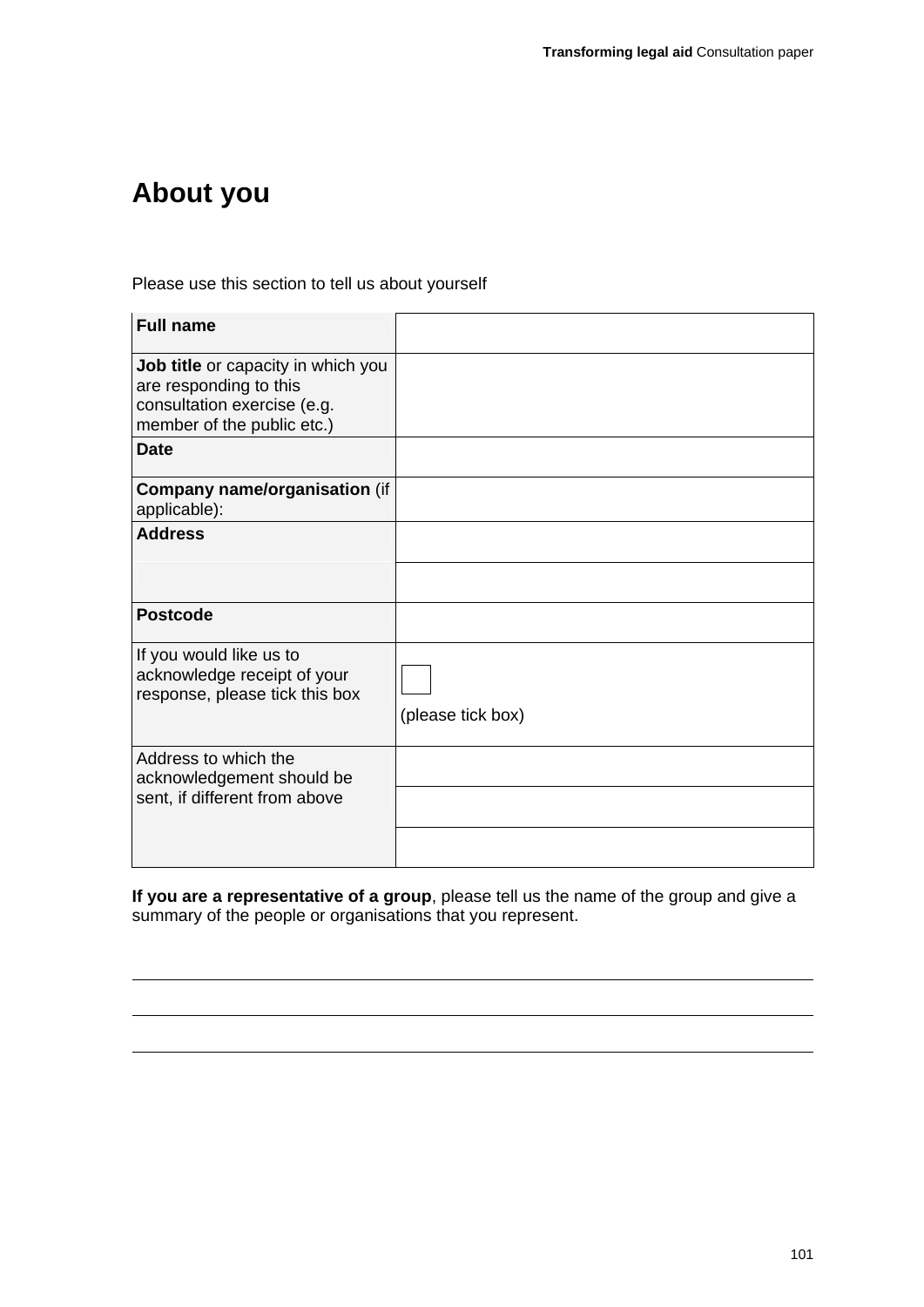# **Consultation Co-ordinator contact details**

#### **Responses to the consultation must go to the named contact under the How to Respond section.**

However, if you have any complaints or comments about the consultation **process** you should contact Sheila Morson on 020 3334 4498, or email her at [consultation@justice.gsi.gov.uk.](mailto:consultation@justice.gsi.gov.uk)

Alternatively, you may wish to write to the address below:

**Ministry of Justice Consultation Co-ordinator Better Regulation Unit Analytical Services 7th Floor, 7:02 102 Petty France London SW1H 9AJ**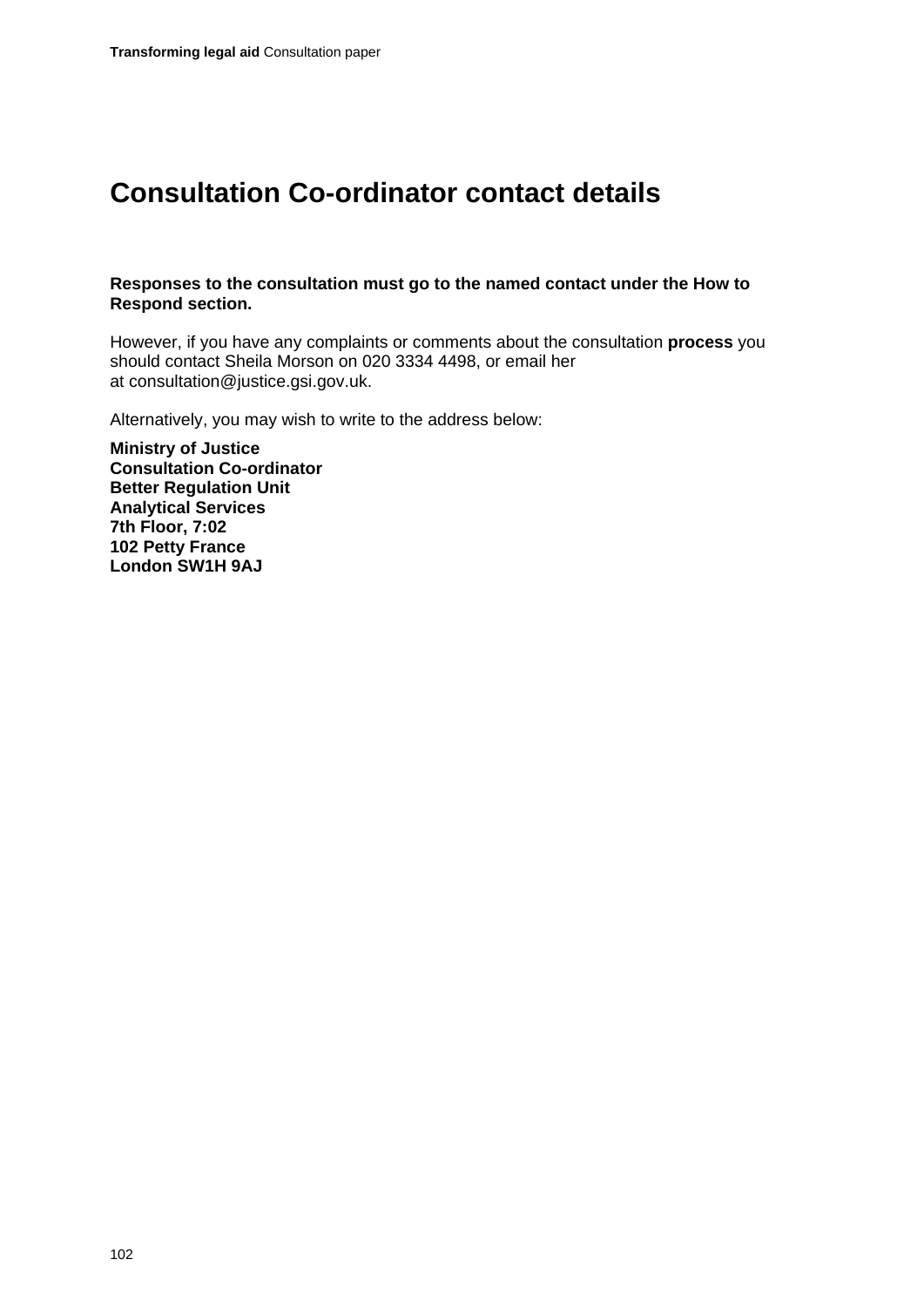## **Contact details/How to respond**

We encourage respondents to use the online consultation tool at <https://consult.justice.gov.uk/>. Alternatively, please send your response by 04/06/13 to:

**Annette Cowell Ministry of Justice 4.38 102 Petty France London SW1H 9AJ** 

**Tel: 020 3334 3555 Fax: 020 3334 4295 Email:** [legalaidreformmoj@justice.gsi.gov.uk](mailto:legalaidreformmoj@justice.gsi.gov.uk)

#### **Extra copies**

Further paper copies of this consultation can be obtained from this address and it is also available on-line at [http://www.justice.gov.uk/index.htm.](http://www.justice.gov.uk/index.htm)

Alternative format versions of this publication can be requested from [email/telephone number of sponsoring policy division].

#### **Publication of response**

A paper summarising the responses to this consultation will be published in [insert publication date, which as far as possible should be within three months of the closing date of the consultation] months time. The response paper will be available on-line at [http://www.justice.gov.uk/index.htm.](http://www.justice.gov.uk/index.htm)

#### **Representative groups**

Representative groups are asked to give a summary of the people and organisations they represent when they respond.

#### **Confidentiality**

Information provided in response to this consultation, including personal information, may be published or disclosed in accordance with the access to information regimes (these are primarily the Freedom of Information Act 2000 (FOIA), the Data Protection Act 1998 (DPA) and the Environmental Information Regulations 2004).

If you want the information that you provide to be treated as confidential, please be aware that, under the FOIA, there is a statutory Code of Practice with which public authorities must comply and which deals, amongst other things, with obligations of confidence. In view of this it would be helpful if you could explain to us why you regard the information you have provided as confidential. If we receive a request for disclosure of the information we will take full account of your explanation, but we cannot give an assurance that confidentiality can be maintained in all circumstances. An automatic confidentiality disclaimer generated by your IT system will not, of itself, be regarded as binding on the Ministry.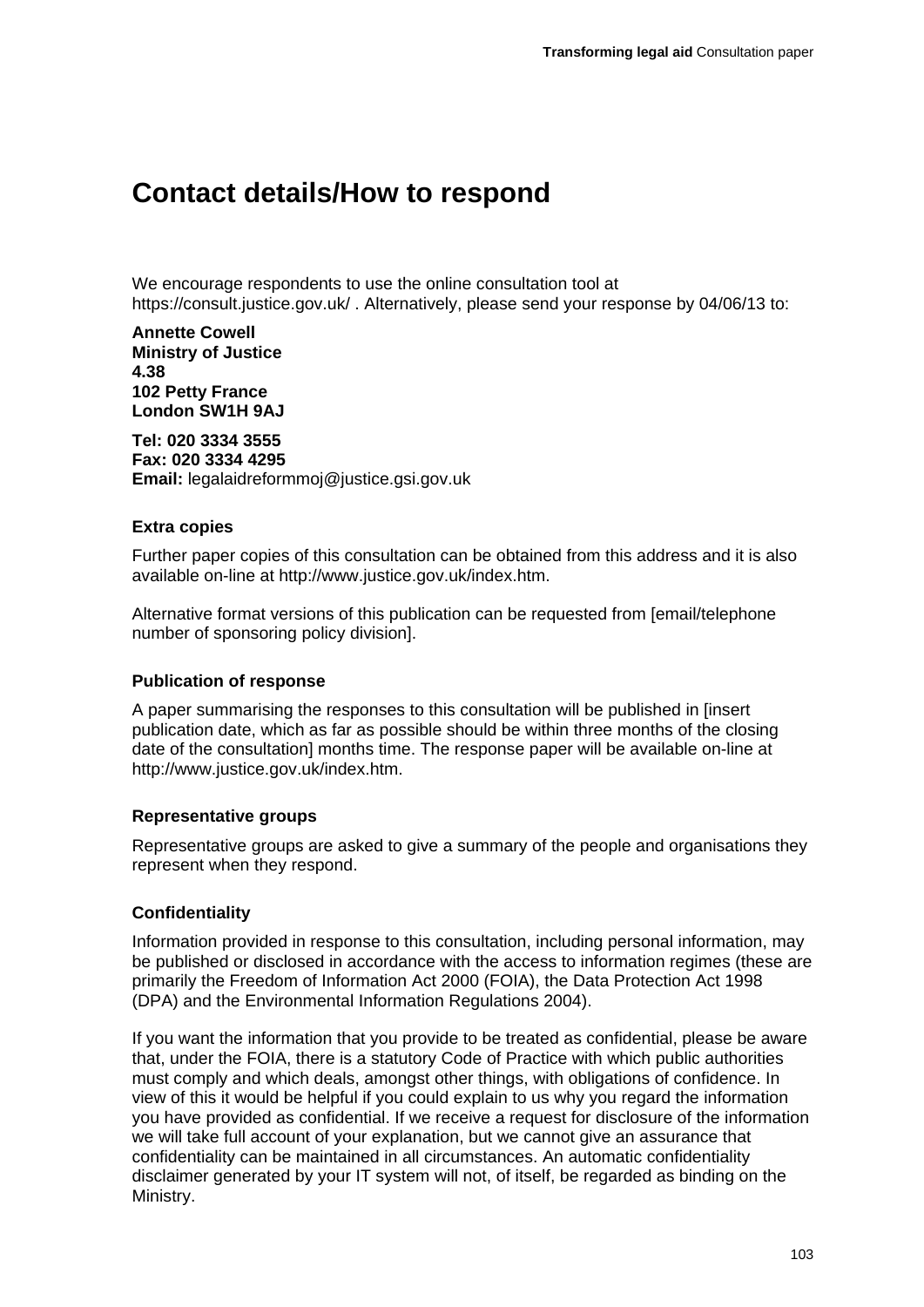The Ministry will process your personal data in accordance with the DPA and in the majority of circumstances, this will mean that your personal data will not be disclosed to third parties.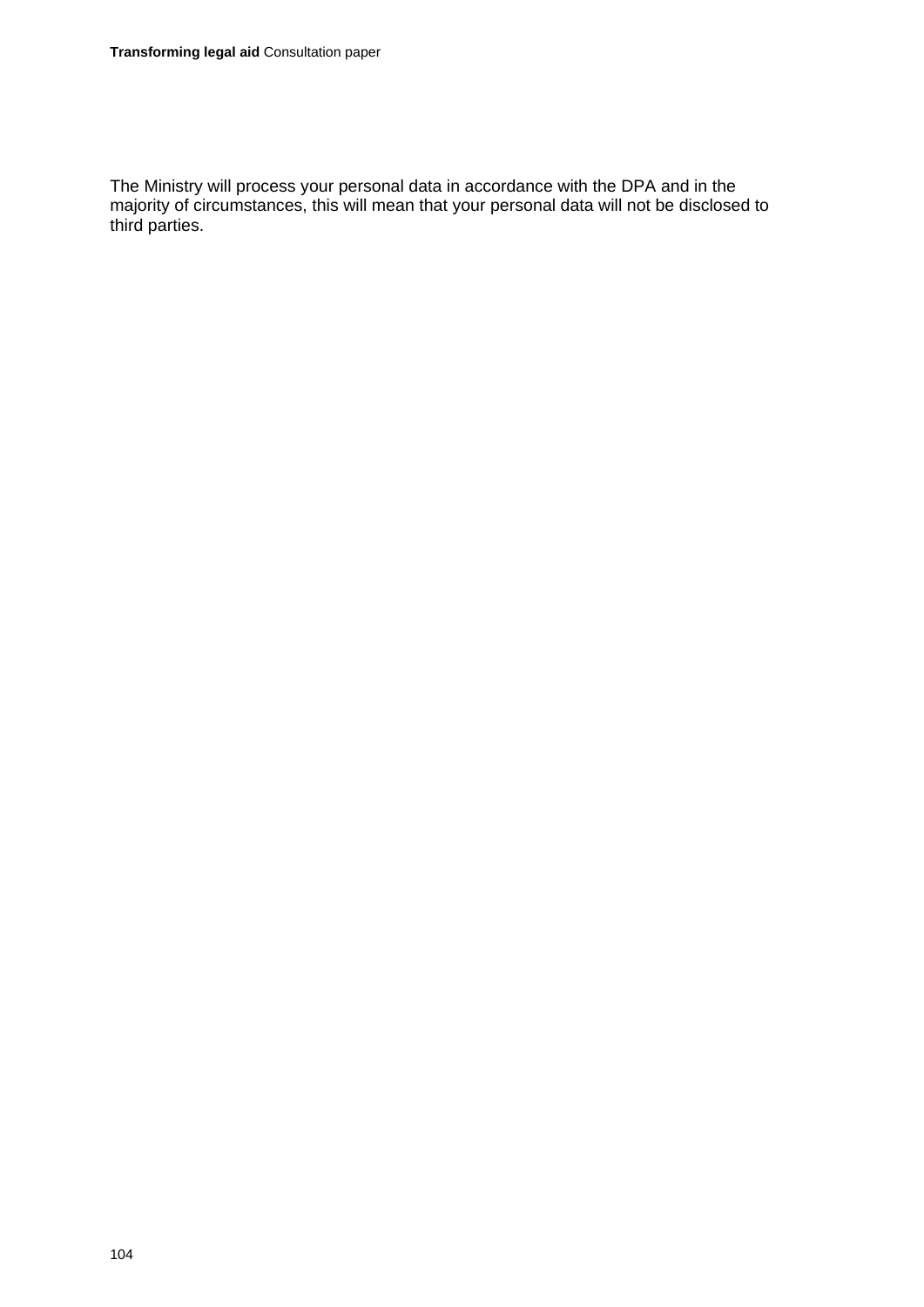# **Annex A – Glossary**

| <b>Advocates' Graduated</b> | The fee scheme which governs fees paid to advocates               |
|-----------------------------|-------------------------------------------------------------------|
| <b>Fee Scheme</b>           | (barristers or solicitor advocates) who represent clients in      |
|                             | criminal proceedings in the Crown Court, other than in cases      |
|                             | which have been classified as Very High Cost (Criminal)           |
|                             | Cases. Payment is determined by proxy measures, namely,           |
|                             | the seniority of the advocate, the type of offence, the number    |
|                             | of pages of prosecution evidence, the number of prosecution       |
|                             | witnesses (excluding the first 10) and the number of days that    |
|                             | the advocate spends at court at trial.                            |
| <b>Alternative Business</b> | A new type of law firm structure which are partly or wholly       |
| <b>Structures</b>           | owned or controlled by non-lawyers to provide legal services      |
|                             | (or a mixture of legal and non-legal services).                   |
| Category/area of law        | The Legal Aid Agency defines areas of law (education,             |
|                             | housing etc) thematically and contracts for the provision of      |
|                             | advice and representation based on the categories.                |
| <b>Civil</b>                | The area of law that concerns the rights and relations of         |
|                             | private citizens - for example, disputes relating to unpaid       |
|                             | debts or the enforcement/breach of contracts. Covers civil and    |
|                             | family law but excludes criminal matters.                         |
| <b>Civil Legal Aid</b>      | Civil legal aid provided in accordance with Part 1, Schedule 1    |
|                             | of the Legal Aid, Sentencing and Punishment of Offenders Act      |
|                             | 2012. This includes civil legal services to be funded under civil |
|                             | or family legal aid but excludes services required to be funded   |
|                             | by criminal legal aid.                                            |
| <b>Cracked Trial</b>        | A case in which proceedings are stopped due to the                |
|                             | defendant(s) pleading guilty or the prosecution offering no       |
|                             | evidence after the accused is indicted but before the trial       |
|                             | begins.                                                           |
| <b>Criminal</b>             | The area of law that defines conduct which is prohibited by the   |
|                             | Government because it is held to threaten, harm or otherwise      |
|                             | endanger the safety and welfare of the public, and that sets      |
|                             | out the punishment to be imposed on those who breach these        |
|                             | laws.                                                             |
| <b>Criminal legal aid</b>   | Criminal legal aid means advice and assistance (including         |
|                             | advocacy assistance) and representation for the purposes of       |
|                             | criminal proceedings (as defined in section 14 of LASPO and       |
|                             | the Criminal Legal Aid (General) Regulations 2013).               |
| <b>Crime Higher</b>         | Legal representation in the Crown Court and higher courts.        |
|                             |                                                                   |
| <b>Crime Lower</b>          | Work carried out by legal aid providers at police stations and in |
|                             | magistrates' courts in relation to people accused of or charged   |
|                             | with criminal offences. Prison law is also included within this   |
|                             | category.                                                         |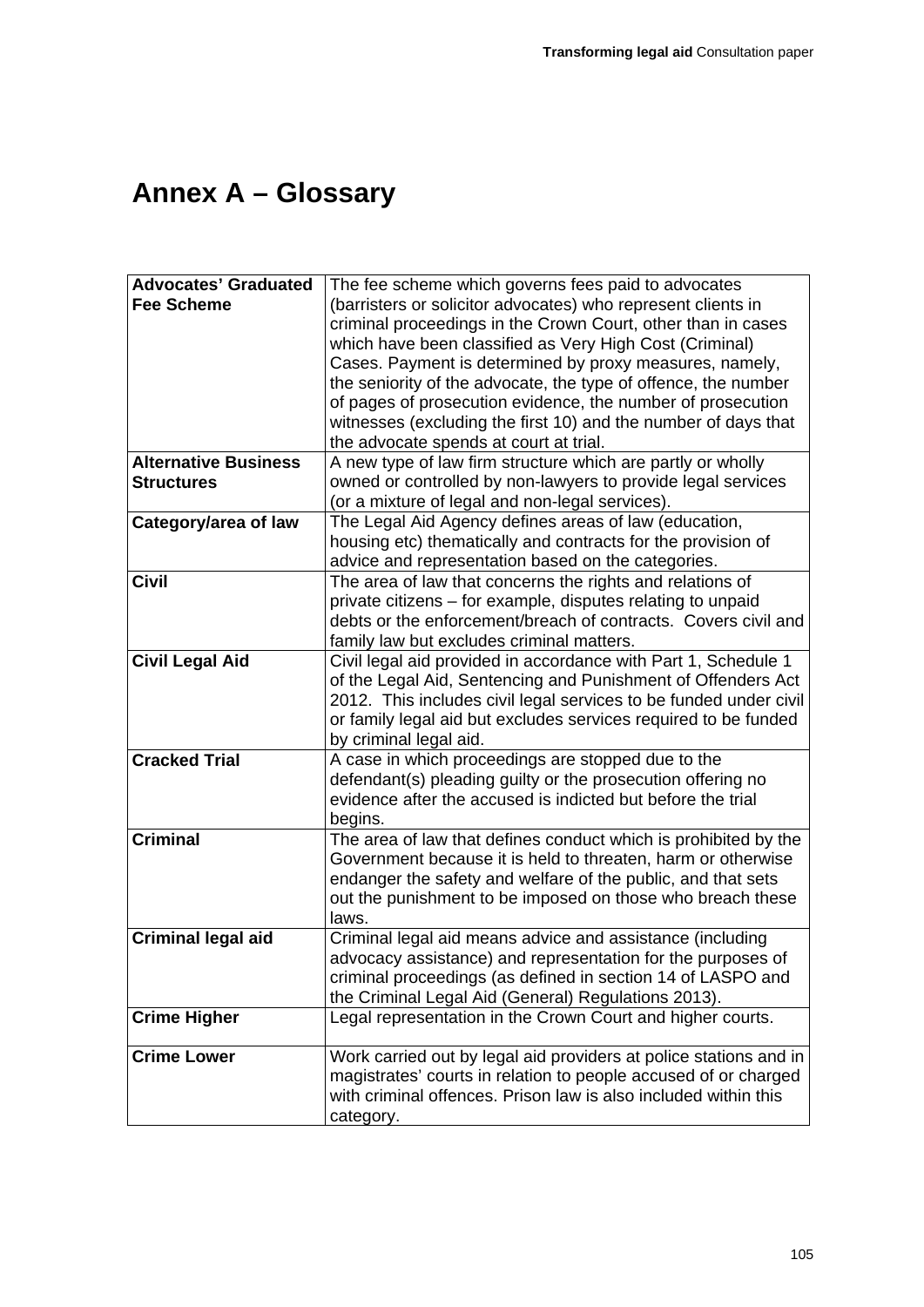| <b>Either way offence</b>  | An offence which can be tried either before the magistrates'                                                                     |
|----------------------------|----------------------------------------------------------------------------------------------------------------------------------|
|                            | court, or before a jury at the Crown Court. The appropriate                                                                      |
|                            | venue is determined at a Mode of Trial hearing at the                                                                            |
|                            | magistrates' court. If the magistrates determine that the matter                                                                 |
|                            | is too serious or complex for summary trial, they can commit it                                                                  |
|                            | to the Crown Court. If the magistrates determine that the case                                                                   |
|                            | is suitable for summary trial, the defendant can elect for trial by<br>jury.                                                     |
| <b>European Convention</b> | A binding international agreement. The Convention enshrines                                                                      |
| on Human Rights            | and protects fundamental civil and political rights (e.g. right to                                                               |
|                            | life, right to fair trial, right to respect for private and family life).                                                        |
|                            | The Convention was drafted in 1950 and entered into force in                                                                     |
|                            | 1953. It is a treaty of the Council of Europe and established                                                                    |
|                            | the European Court of Human Rights.                                                                                              |
| <b>Indictable offence</b>  | A criminal offence that can only be tried in the Crown Court.                                                                    |
|                            | Indictable offences are classified as 1, 2, 3 or 4. Murder is a                                                                  |
|                            | class 1 offence.                                                                                                                 |
| Interests of justice test  | The test is applied to criminal cases as part of the process to                                                                  |
|                            | determine whether a client receives criminal legal aid. In the                                                                   |
|                            | context of representation for the purposes of criminal                                                                           |
|                            | proceedings, in deciding whether the test is satisfied, the                                                                      |
|                            | following factors must be taken into account:                                                                                    |
|                            | whether the individual would be likely to lose his or her                                                                        |
|                            | liberty or livelihood or suffer serious damage to his or her                                                                     |
|                            | reputation;                                                                                                                      |
|                            | whether the determination of any matter arising in the                                                                           |
|                            | proceedings may involve consideration of a substantial<br>question of law;                                                       |
|                            | whether the individual may be unable to understand the                                                                           |
|                            | proceedings or to state his or her own case;                                                                                     |
|                            | whether the proceedings may involve the tracing,                                                                                 |
|                            | interviewing or expert cross-examination of witnesses on                                                                         |
|                            | behalf of the individual; and                                                                                                    |
|                            | whether it is in the interests of another person that the                                                                        |
|                            | individual be represented.                                                                                                       |
| <b>Judicial Review</b>     | A procedure in English administrative law by which the courts                                                                    |
|                            | supervise the exercise of public power on the application of an<br>individual. A person who feels that an exercise of such power |
|                            | by a government authority, such as a minister, the local                                                                         |
|                            | council or a statutory tribunal, is unlawful, perhaps because it                                                                 |
|                            | has violated his or her rights, may apply to the Administrative                                                                  |
|                            | Court (a division of the High Court) for judicial review of the                                                                  |
|                            | decision and have it set aside (quashed) and possibly obtain                                                                     |
|                            | damages. A Court may also make mandatory orders or                                                                               |
|                            | injunctions to compel the authority to do its duty or to stop it                                                                 |
|                            | from acting illegally.                                                                                                           |
| <b>Junior counsel</b>      | Any practising barrister not appointed as Queen's Counsel                                                                        |
| <b>Legal Aid Agency</b>    | An executive agency of the Ministry of Justice, established on                                                                   |
|                            | 1 April 2013, replacing the Legal Services Commission. The                                                                       |
|                            | body responsible for commissioning and administering civil,                                                                      |
|                            | family and criminal legal aid services in England and Wales.                                                                     |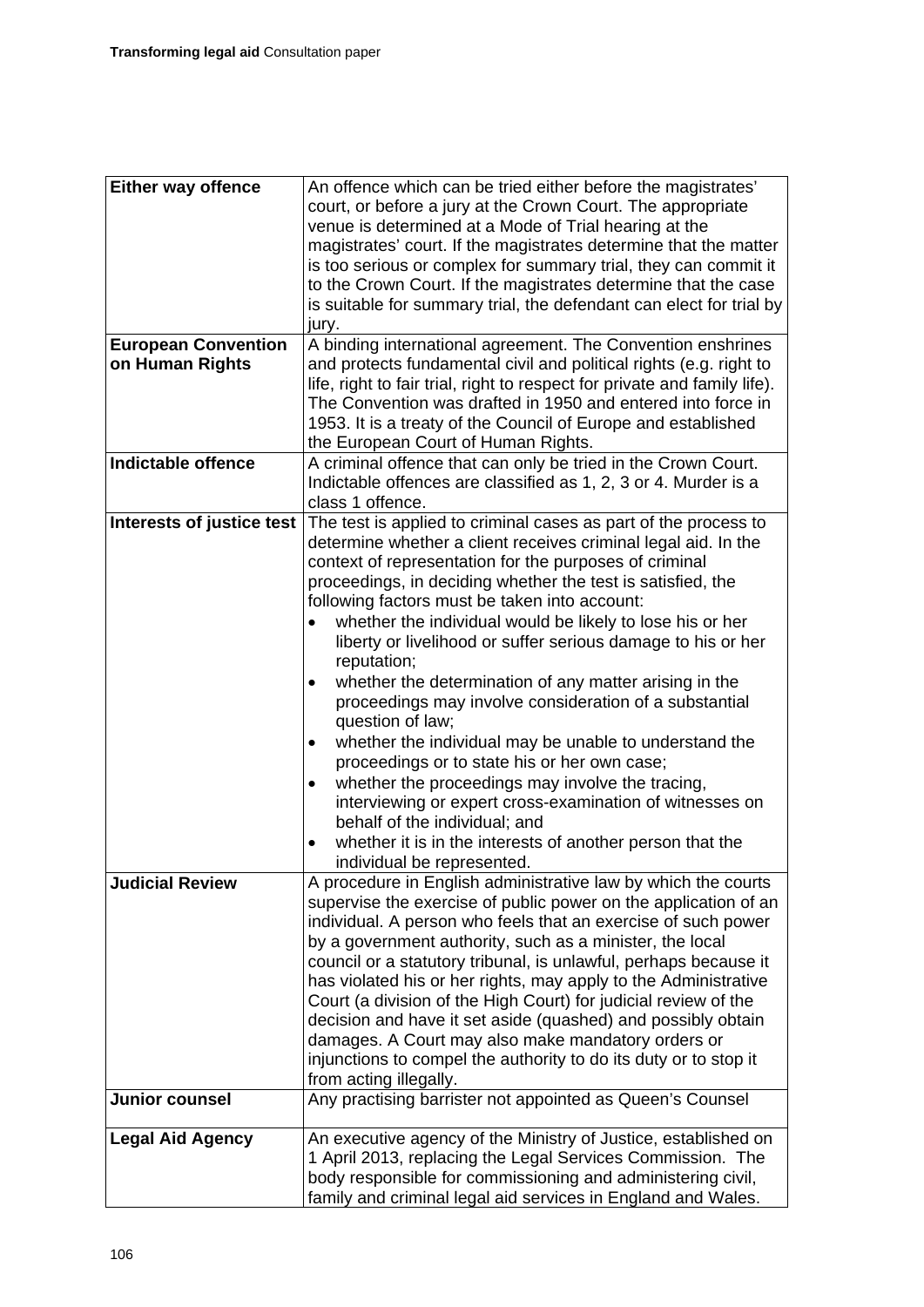| <b>Legal Disciplinary</b>    | A form of recognised organisation providing legal services          |
|------------------------------|---------------------------------------------------------------------|
| <b>Partnership</b>           | where the owners and managers are not exclusively solicitors        |
|                              | of England and Wales or registered lawyers from outside of          |
|                              | <b>England and Wales</b>                                            |
| <b>Legal Help</b>            | A form of civil legal services which includes advice and            |
|                              | assistance about a legal problem, but does not include              |
|                              | representation or advocacy in proceedings.                          |
| <b>Legal Services</b>        | The body responsible, before 1 April 2013, for commissioning        |
| <b>Commission</b>            | civil, family and criminal legal aid services from solicitors,      |
|                              | barristers, advice agencies, and family mediators across            |
|                              | England and Wales. It also commissioned services to be              |
|                              | provided over the telephone and the internet as well as in          |
|                              | person.                                                             |
| <b>Litigators' Graduated</b> | The fee scheme which governs fees paid to solicitors who            |
| <b>Fee Scheme</b>            | represent clients in criminal proceedings in the Crown Court,       |
|                              | other than in cases which have been classified as Very High         |
|                              | Cost (Criminal) Cases where the trial is estimated to last          |
|                              | beyond 60 days. Payment is determined by proxy measures,            |
|                              | namely, the type of offence, the number of pages of                 |
|                              | prosecution evidence, and the number of days of trial.              |
| <b>Means test</b>            | The process by which an assessment of clients' financial            |
|                              | eligibility for public funding is made.                             |
| <b>Merits test</b>           | The aim of the merits test is to ensure that only cases with        |
|                              | reasonable prospects of success receive legal aid. The test         |
|                              | does this by seeking to replicate the decision-making process       |
|                              | that somebody who pays privately would make when deciding           |
|                              | whether to bring, defend or continue to pursue proceedings.         |
|                              | The merits test is set out in the Civil Legal Aid (Merits Criteria) |
|                              | Regulations 2013.                                                   |
| <b>Passporting benefits</b>  | The following benefits passport a client through the income         |
|                              | side of the means test for civil legal aid (but not in respect of   |
|                              | capital) and the whole means test for criminal legal aid:           |
|                              | Income Support;                                                     |
|                              | Income-Based Job Seekers Allowance;                                 |
|                              | Income-related Employment and Support Allowance;<br>$\bullet$       |
|                              | Guarantee Credit (under section 1(3) (a) of the State               |
|                              | Pension Credit Act); and                                            |
|                              | Universal Credit.                                                   |
| <b>Prospects of success</b>  | The prospects of success test set out in the Civil Legal Aid        |
| test                         | (Merits Criteria) Regulations 2013 assesses the likelihood of       |
|                              | the client obtaining a successful outcome at trial or other final   |
|                              | hearing. In civil cases this is used as part of the merits test to  |
|                              | determine whether the client receives funding.                      |
| <b>Universal Credit</b>      | Universal Credit is the new welfare benefit for people who are      |
|                              | looking for work or on a low income; it simplifies the benefits     |
|                              | system by bringing together a range of working-age benefits         |
|                              | into a single streamlined payment.                                  |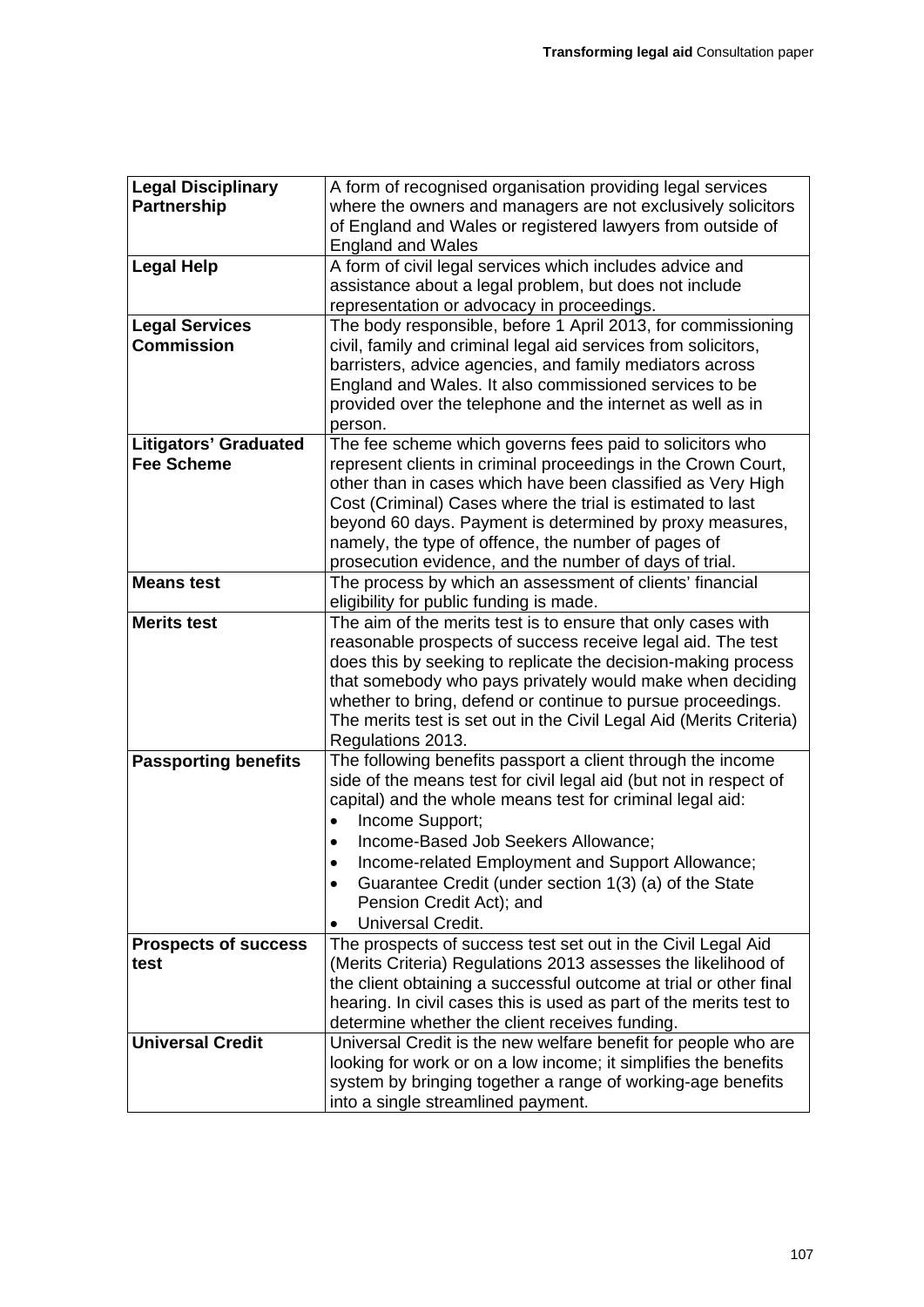| <b>Very High Cost Case</b><br>(Crime) | A criminal case in which a representation order has been<br>granted and which the Director of Legal Aid Casework<br>classifies as a Very High Cost (Criminal) Case on the grounds<br>that in relation to organisations:<br>(a) if the case were to proceed to trial, the trial would in the<br>opinion of the LAA be likely to last for more than 40 days,<br>and the LAA considers that there are no exceptional<br>circumstances which make it unsuitable to be dealt with<br>under its contractual arrangements for VHCCs; or<br>(b) if the case were to proceed to trial, the trial would in the<br>opinion of the LAA be likely to last no fewer than 25 and no<br>more than 40 days inclusive, and the LAA considers that<br>there are circumstances which make it suitable to be dealt<br>with under its contractual arrangements for VHCCs and:<br>the case is prosecuted by the Serious Fraud Office; or<br>(i)<br>(ii) the case is a Terrorism Case.<br>The LAA reserves the right to classify a case as a VHCC<br>where it considers that exceptional circumstances apply and it<br>is necessary to discharge its functions under the Act.<br>In relation to Advocates:<br>If the case were to proceed to trial, the trial would in the<br>opinion of the LAA be likely to last for more than 60 days, and<br>the LAA considers that there are no exceptional circumstances<br>which make it unsuitable to be dealt with under a individual<br>case contract. |
|---------------------------------------|--------------------------------------------------------------------------------------------------------------------------------------------------------------------------------------------------------------------------------------------------------------------------------------------------------------------------------------------------------------------------------------------------------------------------------------------------------------------------------------------------------------------------------------------------------------------------------------------------------------------------------------------------------------------------------------------------------------------------------------------------------------------------------------------------------------------------------------------------------------------------------------------------------------------------------------------------------------------------------------------------------------------------------------------------------------------------------------------------------------------------------------------------------------------------------------------------------------------------------------------------------------------------------------------------------------------------------------------------------------------------------------------------------------------------------------------------------------------------|
| <b>Very High Cost Case</b>            | A civil or family case where the costs are likely to exceed                                                                                                                                                                                                                                                                                                                                                                                                                                                                                                                                                                                                                                                                                                                                                                                                                                                                                                                                                                                                                                                                                                                                                                                                                                                                                                                                                                                                              |
| (Civil)                               | £25,000. The Legal Aid Agency manages these under                                                                                                                                                                                                                                                                                                                                                                                                                                                                                                                                                                                                                                                                                                                                                                                                                                                                                                                                                                                                                                                                                                                                                                                                                                                                                                                                                                                                                        |
|                                       | individual case contracts.                                                                                                                                                                                                                                                                                                                                                                                                                                                                                                                                                                                                                                                                                                                                                                                                                                                                                                                                                                                                                                                                                                                                                                                                                                                                                                                                                                                                                                               |
|                                       |                                                                                                                                                                                                                                                                                                                                                                                                                                                                                                                                                                                                                                                                                                                                                                                                                                                                                                                                                                                                                                                                                                                                                                                                                                                                                                                                                                                                                                                                          |

## **Competition model terms:**

| Agent                          | This refers to the persons or organisations who deliver the      |
|--------------------------------|------------------------------------------------------------------|
|                                | service on behalf of the provider.                               |
| <b>Applicant</b>               | This refers to those organisations who participate in the tender |
|                                | process.                                                         |
| <b>Delivery Plan</b>           | Part of the Invitation to Tender stage of the proposed           |
|                                | <b>Procurement Process</b>                                       |
| Joint venture                  | This refers to groups or individuals forming new legal entities  |
|                                | to achieve their optimum size to enable them to tender.          |
| <b>Peer Review</b>             | The independent audit of the standard of work delivered under    |
|                                | a Legal Aid Agency contract                                      |
| <b>Provider</b>                | This refers to the legal entity to whom the contract has been    |
|                                | awarded.                                                         |
| <b>Specialist Quality Mark</b> | A quality assurance standard for legal services providers. The   |
| (SQM)                          | SQM Delivery Partnership is responsible for the SQM audit        |
|                                | process, and will undertake any audits required to obtain or     |
|                                | retain a future contract with the LAA                            |
| Lexcel                         | The Law Society's international practice management              |
|                                | standard                                                         |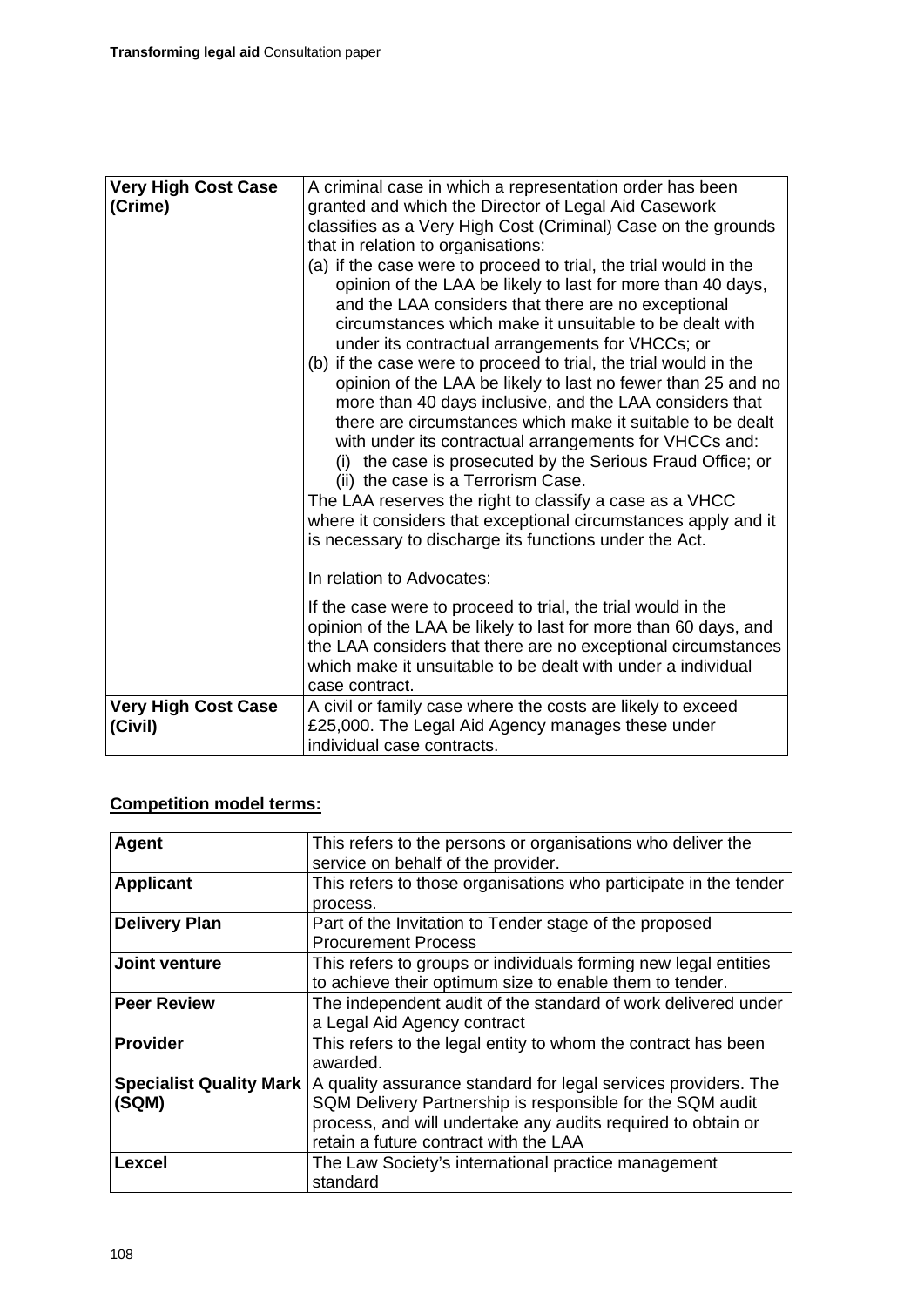### **Acronyms:**

| <b>AGFS</b>              | Advocates' Graduated Fees Scheme                                |  |  |  |  |
|--------------------------|-----------------------------------------------------------------|--|--|--|--|
| <b>AIT</b>               | Asylum and Immigration Tribunal                                 |  |  |  |  |
| <b>ABS</b>               | <b>Alternative Business Structures</b>                          |  |  |  |  |
| <b>BAME</b>              | <b>Black, Asian Minority Ethnic</b>                             |  |  |  |  |
| <b>CCRC</b>              | <b>Criminal Cases Review Commission</b>                         |  |  |  |  |
| <b>CDS</b>               | <b>Criminal Defence Service</b>                                 |  |  |  |  |
| <b>CFA</b>               | Conditional Fee Agreement/Conditional Fee Arrangement           |  |  |  |  |
| <b>CJS</b>               | <b>Criminal Justice System</b>                                  |  |  |  |  |
| <b>CLA</b>               | <b>Community Legal Advice</b>                                   |  |  |  |  |
| <b>CLAF</b>              | <b>Contingent Legal Aid Fund</b>                                |  |  |  |  |
| <b>CPS</b>               | <b>Crown Prosecution Service</b>                                |  |  |  |  |
| <b>DSCC</b>              | <b>Defence Solicitor Call Centre</b>                            |  |  |  |  |
| <b>ECHR</b>              | European Convention on Human Rights                             |  |  |  |  |
| <b>FAS</b>               | Family Advocacy Scheme                                          |  |  |  |  |
| <b>HCA</b>               | <b>Higher Courts Advocates</b>                                  |  |  |  |  |
| <b>HMCTS</b>             | Her Majesty's Courts and Tribunals Service                      |  |  |  |  |
| <b>ITT</b>               | <b>Invitation to Tender</b>                                     |  |  |  |  |
| <b>JR</b>                | <b>Judicial Review</b>                                          |  |  |  |  |
| <b>LAA</b>               | Legal Aid Agency                                                |  |  |  |  |
| <b>LAR</b>               | Legal Aid Reforms                                               |  |  |  |  |
| <b>LASPO</b>             | Legal Aid, Sentencing and Punishment of Offenders Act 2012      |  |  |  |  |
| <b>LGFS</b>              | Litigators' Graduated Fees Scheme                               |  |  |  |  |
| <b>LSC</b>               | <b>Legal Services Commission</b>                                |  |  |  |  |
| <b>LSF</b>               | <b>Lower Standard Fee</b>                                       |  |  |  |  |
| <b>LSRC</b>              | <b>Legal Services Research Centre</b>                           |  |  |  |  |
| MoJ                      | Ministry of Justice                                             |  |  |  |  |
| <b>NHS</b>               | <b>National Health Service</b>                                  |  |  |  |  |
| <b>NSF</b>               | Non Standard Fee                                                |  |  |  |  |
| <b>PDS</b>               | <b>Public Defender Service</b>                                  |  |  |  |  |
| <b>POCA</b>              | Proceeds of Crime Act 2002                                      |  |  |  |  |
| <b>PPE</b>               | Pages of Prosecution Evidence                                   |  |  |  |  |
| <b>PQQ</b>               | <b>Pre Qualification Questionnaire</b>                          |  |  |  |  |
| $\overline{\mathsf{QC}}$ | Queen's Counsel                                                 |  |  |  |  |
| <b>SME</b>               | Small or Medium Sized Enterprise                                |  |  |  |  |
| <b>TUPE</b>              | Transfer of Undertakings (Protection of Employment)             |  |  |  |  |
|                          | Regulations 2006                                                |  |  |  |  |
| <b>UC</b>                | <b>Universal Credit</b>                                         |  |  |  |  |
| <b>VAT</b>               | Value Added Tax                                                 |  |  |  |  |
| <b>VHCC</b>              | Very High Cost Cases (could be criminal, civil or family cases) |  |  |  |  |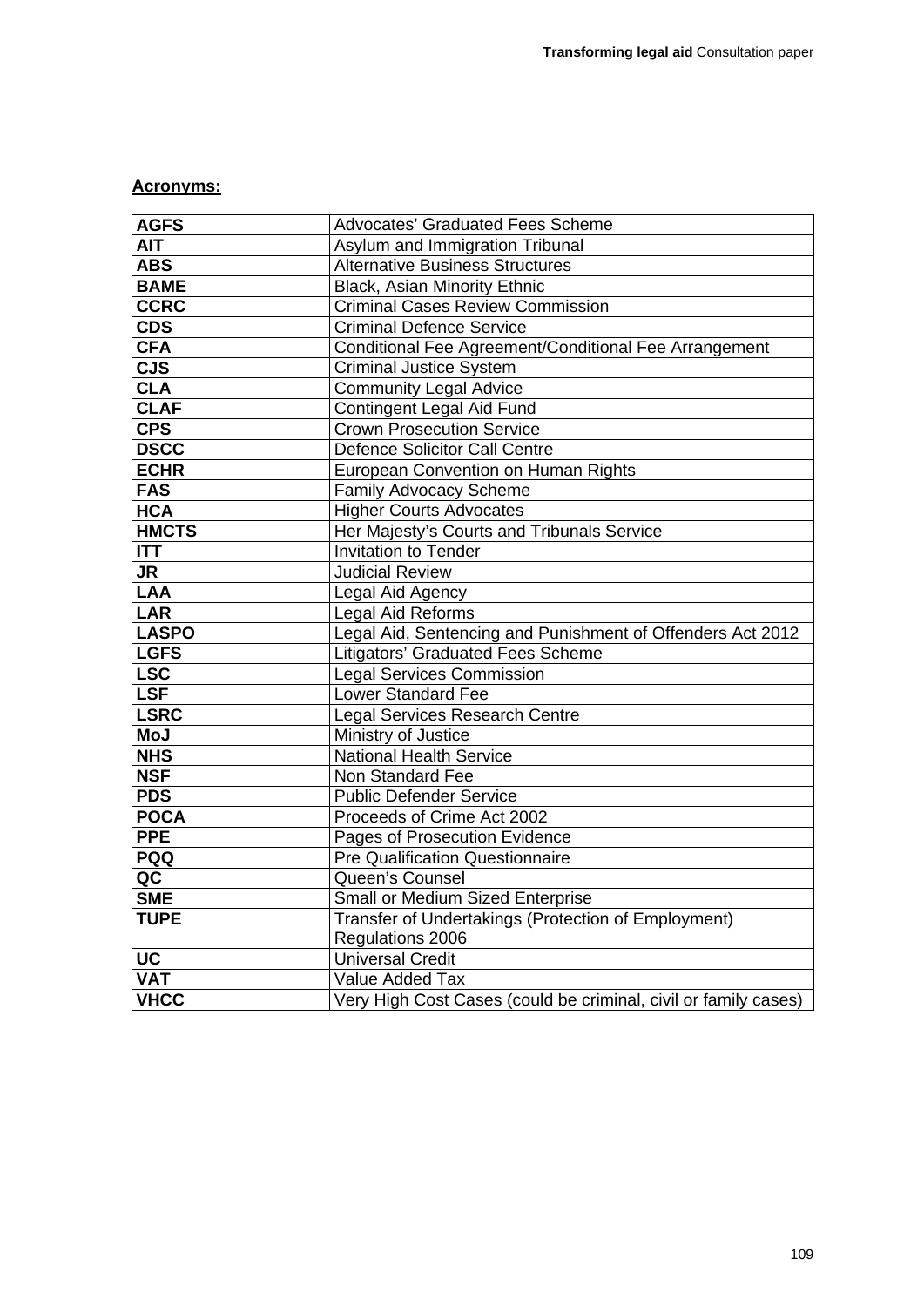# **Annex B – Background information relating to the proposal to restrict the scope of criminal legal aid for prison law**

## **a) Current scope of criminal legal aid for prison law**

The current scope of criminal legal aid for prison law as set out in the Criminal Legal Aid (General) Regulations 2013 is as follows (in bold):

Regulation 12: Prescribed conditions

- **12.** (1) The conditions set out in paragraph (2) are prescribed for the purposes of section 15(1) of the Act.
	- (2) The conditions are that an individual must—
		- (a) be the subject of an investigation which may lead to criminal proceedings;
		- (b) be the subject of criminal proceedings;
		- (c) require advice and assistance regarding an appeal or potential appeal against the outcome of any criminal proceedings or an application to vary a sentence;
		- **(d) require advice and assistance regarding a sentence;**
		- (e) require advice and assistance regarding an application or potential application to the Criminal Cases Review Commission;
		- **(f) require advice and assistance regarding the individual's treatment or discipline in a prison, young offender institution or secure training centre (other than in respect of actual or contemplated proceedings regarding personal injury, death or damage to property);**
		- **(g) be the subject of proceedings before the Parole Board;**
		- **(h) require advice and assistance regarding representation in relation to a mandatory life sentence or other parole review;**
		- (I) be a witness in criminal proceedings and require advice and assistance regarding self-incrimination;
		- (j) be a volunteer; or
		- (k) be detained under Schedule 7 to the Terrorism Act 2000.
	- (3) [makes further provision about volunteers].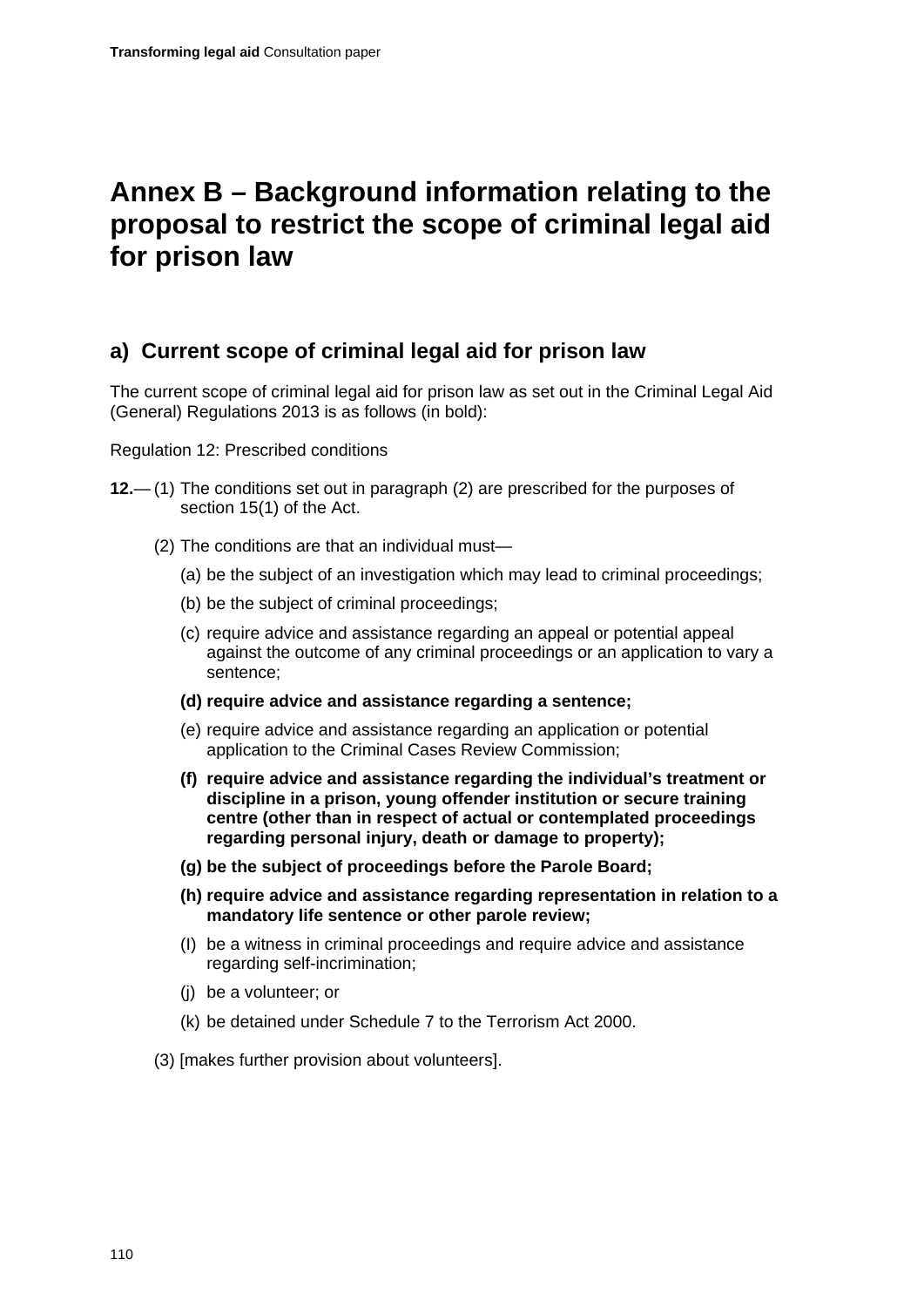## **(b) Matters covered by prison law**

Under criminal law legal aid contracts for prison law, advice and assistance, including advocacy assistance, may currently be given to prisoners serving a sentence or on remand.

Advice and assistance is available under four categories described as follows by the LAA:

**1. Treatment cases** – the following are sub-categories of matters included in this category:

Prison Conditions – help for treatment issues like food, night sanitation, library services, silent hours, correspondence, Incentives and Earned Privileges Scheme.

Treatment By Staff – help where a prisoner allegedly has cause to complain about HMPS staff from general bullying to abuse.

Discrimination – help about discrimination in relation to rights & privileges issues.

Communications & Visits – help with issues surrounding correspondence which, on occasion, may be withheld or visits being barred from family members, friends etc.

Mother & Baby Issues – help to mothers who are refused places on the units (and therefore the ability to be with their babies).

Compassionate Release – this is where a prisoner seeks release on severe health grounds.

Behaviour Courses – help in relation to issues surrounding behavioural courses.

Other treatment issues – for cases that do not fit neatly into either of the above categories.

Since 2010 these cases have required prior authority from the Legal Services Commission (and since 1 April 2013 from the Legal Aid Agency), and as a result only a handful of cases are authorised each year.

**2. Sentence cases** – the following are sub-categories of matters included in this category:

Categorisations - issues revolving around a prisoner's categorisation, e.g. challenges by Category A prisoners where there has allegedly been failure to give reasons for a decision or procedural errors made when taking the decision.

Segregation - representations about a decision to segregate a prisoner and to continue his/her segregation.

Licence conditions and arrangements - any issues arising from a prisoner's release on licence: this includes release on temporary licence in which the individual is still a serving prisoner and permanent release on licence. It also covers issues in relation to licence conditions. It does not cover a prisoner's breach of licence.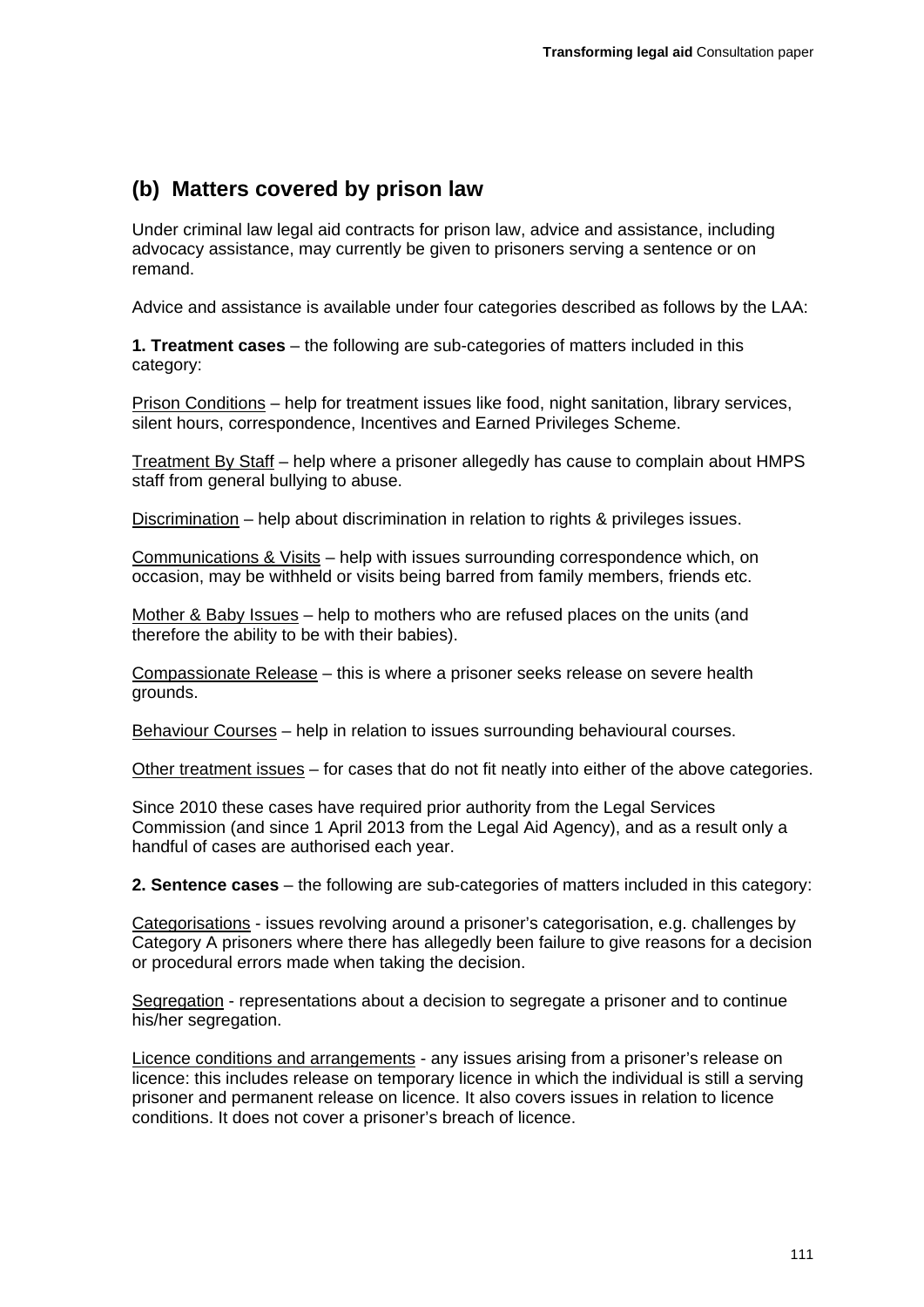Minimum term review applications - issues which arise out of the prisoner's minimum term review (following service of a minimum tariff). This can include issues such as delays to the prisoner having their review following service of the minimum term.

Sentence planning and/or calculation - issues in relation to a prisoner's sentence calculations (outside of 6 months from conviction) and any Determinate or Indeterminate sentence planning issues.

Close Supervision Centre and Dangerous and Severe Personality Disorder Units and Assessments - written representations about a decision to initially refer or, following assessment, to select a prisoner to a Close Supervision Centres or any written representations about a decision either transfer or not to transfer a prisoner to the Dangerous and Severe Personality Disorder Unit.

Resettlement Issues And Planning - issues in relation to the prisoner's release such as issues with tagging or being prevented from entering a certain area (e.g. an area which they need to enter in order to live with their family).

Other sentence issues – for cases that do not fit neatly into any of the above categories.

**3. Disciplinary cases** – this covers both advice and advocacy assistance in proceedings before a Prison Governor or an independent adjudicator involving a breach of prison discipline.

**4. Parole Board cases** – this covers advice and advocacy assistance for eligible persons subject to proceedings before the Parole Board or who require advice and assistance regarding representations in relation to a mandatory life sentence or other parole review.

Advice and assistance can be provided in all types of prison law case. In disciplinary cases and Parole Board cases, advocacy assistance may also be provided.

In 2011/12, there were approximately 44,000 prison law cases funded by criminal legal aid.

## **(c) The internal prisoner complaints system**

Prison Service Instruction 2/2012 requires all prisons to have an internal system for handling complaints from prisoners. Most complaints raised by prisoners concern their treatment in prison and the most effective way of dealing with these is by staff in prisons. The aim is for resolution at the lowest level in the most expeditious manner.

The prisoner complaints system is available for issues that are suitable to be resolved by this mechanism. Should a prisoner not resolve their complaint adequately through this or any of the other mechanism, they are able to apply for legal aid funding for judicial review of a decision in their case in relation to a treatment matter under the civil legal aid scheme, subject to a merits and means test.

There are two stages to the internal prisoner complaints process: (i) the initial complaint stage; and (ii) the appeal stage. The response timings for initial complaints reflect the urgency of the complaint, prioritising the most critical, but subject to an overarching maximum time period of 5 days. If a prisoner is dissatisfied with the response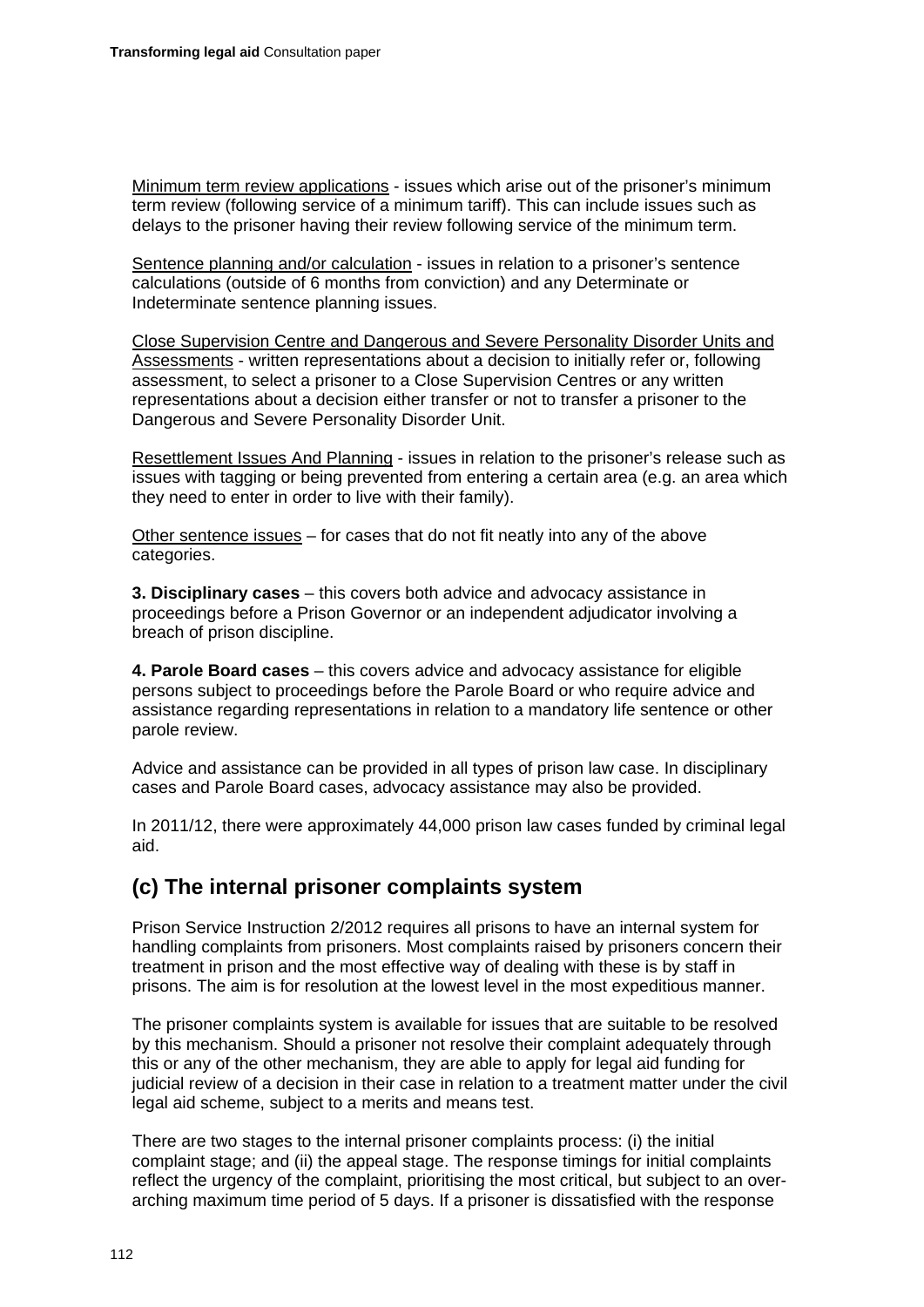to their complaint they may submit an appeal which should normally be made within 7 calendar days of having received the initial response, unless there are exceptional reasons why this would have been difficult or impossible. Appeals are answered by someone at a higher level in the management structure than the person who provided the response to the original complaint. Under the complaints procedure, a prisoner who has a complaint about a particularly serious or sensitive matter, for example where it would be reasonable for the prisoner to feel reticent about discussing it with wing staff, such as a victimisation case, has the right to make a complaint under confidential access (in a sealed envelope) to the governing governor, the Deputy Director of Custody or the local Independent Monitoring Board (IMB). At any point during the complaint process a prisoner can make an application to speak to a member of the local IMB. Prisoners are provided with a written response to their complaint

Prisons are required to make sure that information is available in formats that all prisoners can understand. This in particular means that prisoners who cannot read English either because of a learning disability, broken education or because their first language is not English, will have information given to them in another format. In many prisons this will mean that induction information (for example) is provided on a video as well as in writing.

The current prisoners' complaints system was introduced in April 2012 and is set out in PSI 02/2012. The existing formal complaints process is predicated on a paper-based system. However, the policy documentation makes clear that governors must have arrangements in place that will allow a prisoner to make a formal complaint orally to a member of staff where the prisoner has difficulty doing so in writing. Often prisoners who have difficulty expressing their complaint in writing and who prefer not to make an oral complaint will seek the help of a fellow prisoner such as a Listener to assist with the process.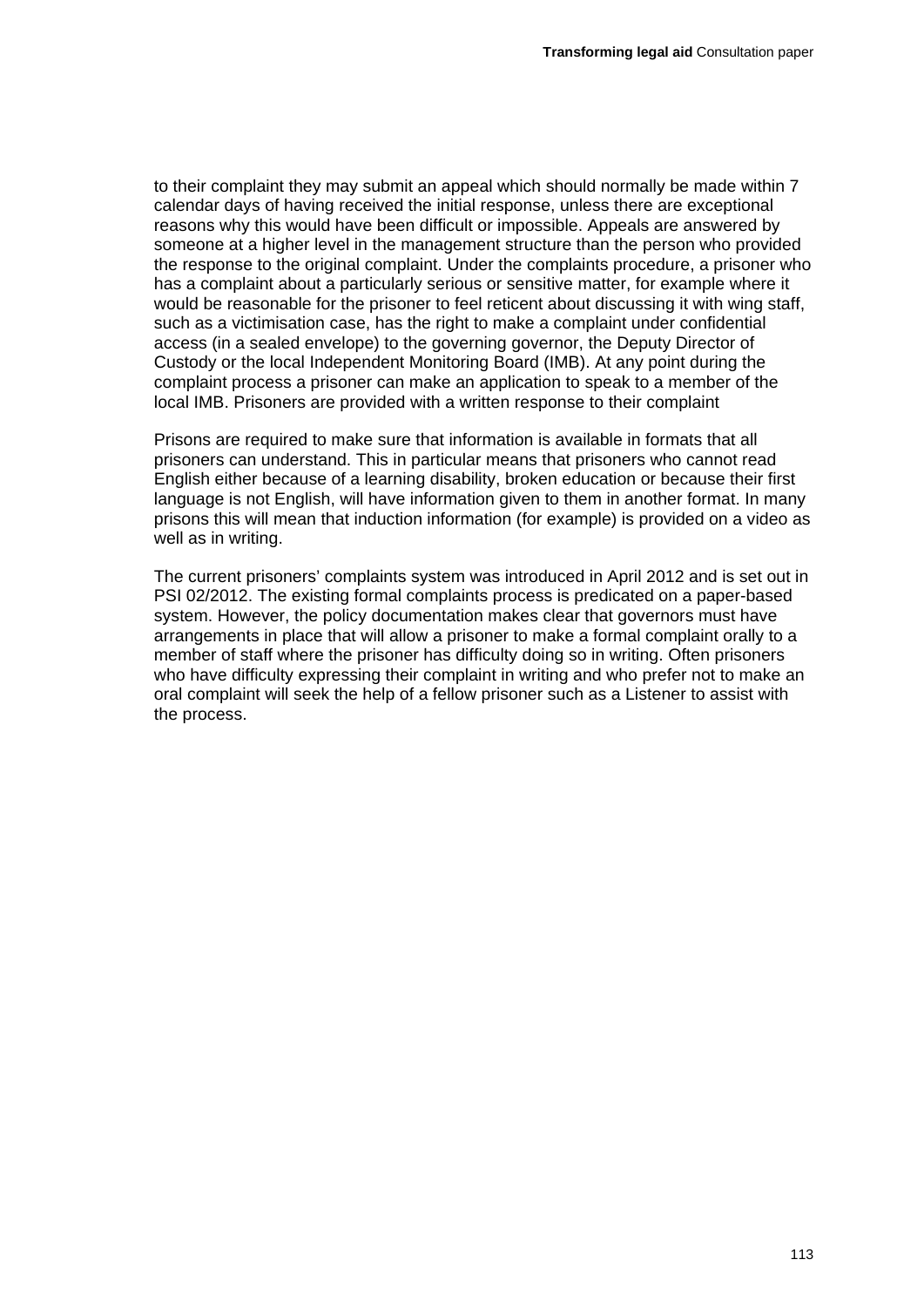# **Annex C – Universal Credit and cost recovery**

The changes to the benefits system currently being implemented under the Welfare Reform Act 2012 mean that a number of benefits that have historically been used as an administrative marker to passport applicants through the means test to free (i.e. noncontributory) legal aid will progressively be replaced by Universal Credit over the next four years.

At present, some legal aid clients are automatically financially eligible for legal aid if they are in receipt of certain income-based benefits.[122](#page-116-0) Universal Credit includes a wider scope of benefits than are currently passported to free legal aid and take-up is also likely to exceed that of current benefits. This would result in significant pressure on the legal aid fund if it were to be used as the basis for passporting applicants through the means test for legal aid. Therefore, in the long term we do not propose to use Universal Credit as a passport for legal aid.

Instead we propose to develop a new financial eligibility scheme for legal aid based on the following two principles:

- 1. Fairness between those in or out of work in particular to ensure that there are no disincentives to work;
- 2. Use of available data through Universal Credit to confirm financial eligibility where possible.

We will also ensure that our proposals will minimise as far as possible the administrative burden on the Legal Aid Agency and on clients and providers.

Pending the development of the new scheme, from April 2013 Universal Credit has been added to the list of passporting benefits for both civil and criminal legal aid. During the initial period, we consider that only a small number of benefit claimants will be in receipt of Universal Credit and most of these would have been eligible for an existing 'out of work' passporting benefit.

We intend to consult on the detailed proposals for the revised eligibility criteria in autumn 2013.

#### **Recovery from convicted defendants of the costs of criminal legal aid**

We have an established system to recover criminal legal aid costs incurred in the Crown Court, which requires convicted defendants to pay back some or all of their criminal legal aid costs where they can afford to do so. We have recently taken steps to strengthen that system, including tougher powers to enforce debts. We now wish to explore any options for building on that to increase cost recovery from convicted defendants, with a view to including any proposals in the consultation planned for the autumn on changes to the means testing regime to accommodate the wider roll-out of Universal Credit.

-

<span id="page-116-0"></span><sup>&</sup>lt;sup>122</sup> These are: Income Support, income-based Jobseekers Allowance, income-related Employment and Support Allowance, or Guarantee State Pension Credit. National Asylum Support is also a passporting benefit for immigration and asylum cases for some levels of service.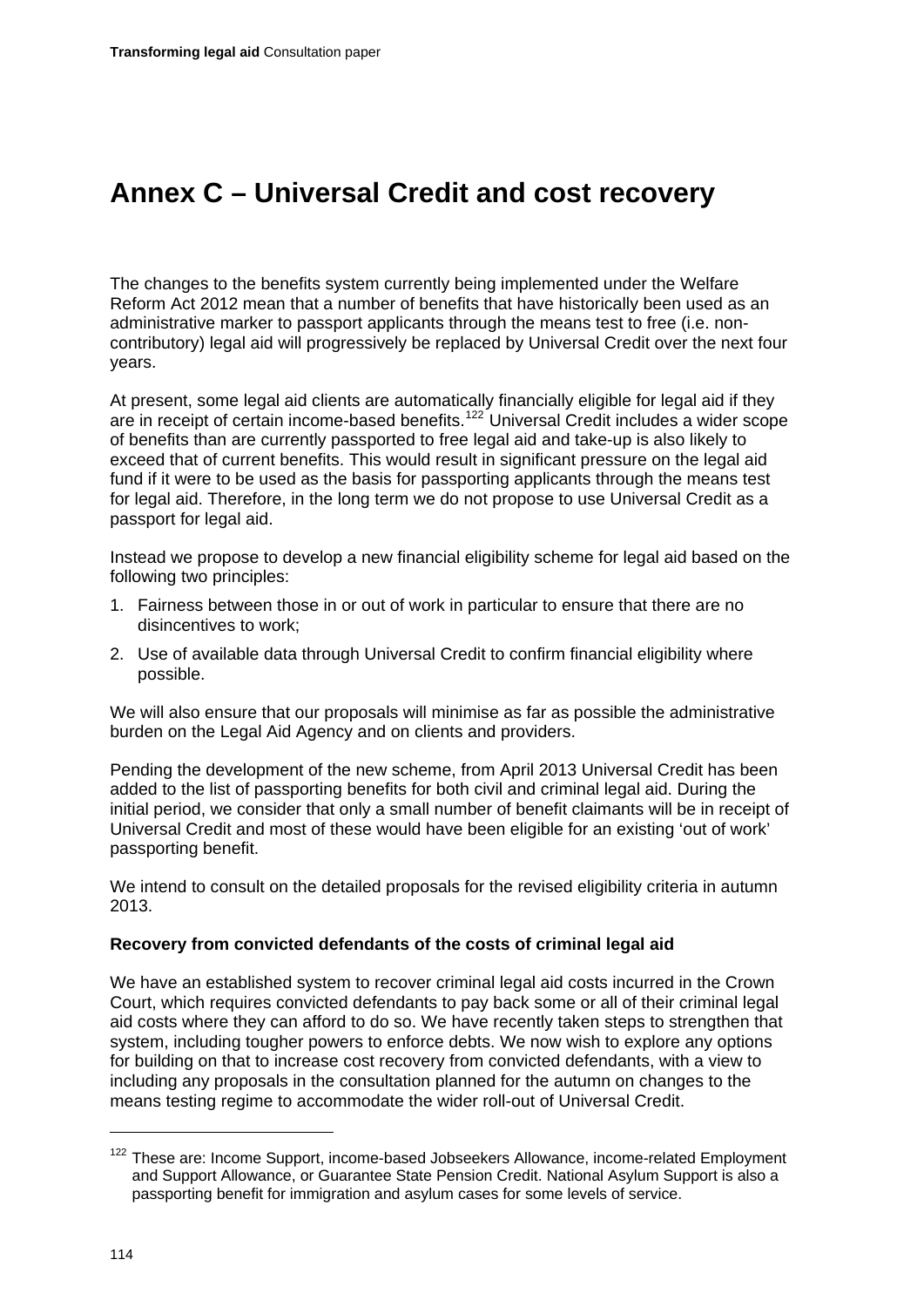# **Annex D – Price competition – data analysis and management information**

## **Introduction**

This annex is divided into two parts:

- **Part 1**: sets out the data analysis to support one element of the proposed price competition model:
	- Proposed fee scheme for Crown Court litigation
- **Part 2**: provides historical management information on those areas subject to the price competition and illustrates at what level the price cap would be set for each fee in each procurement area if the calculation were based on this historical data.

## **Part 1: Data analysis**

#### **Proposed fee scheme for Crown Court litigation**

We propose to introduce a fixed fee scheme for cases in the Crown Court with 500 pages of prosecution evidence (PPE) or less. In order to arrive at this proposal, we first examined whether it would be possible to introduce a fixed fee for all Crown Court (non-VHCC) cases. Crown Court cases and ultimately the fees paid are wide ranging depending on the type and length of case. One of the most strongly correlated factors of the current cost of a Crown Court case is the number of PPE. The chart below illustrates the correlation. What is also clear from the chart is the steep incline in the value of the most expensive 5% of cases. This incline correlates to cases with more than 500 PPE.

To establish one fixed fee for all Crown Court work would, due to the unpredictability in the top 5% of cases, create an unacceptable level of uncertainty for providers. Taking into account the volatility of such a small number of cases in terms of value, we consider that a fixed fee for this work would require providers to sustain an unacceptable level of risk. We therefore propose to maintain the current graduated fee scheme for cases with more than 500 PPE.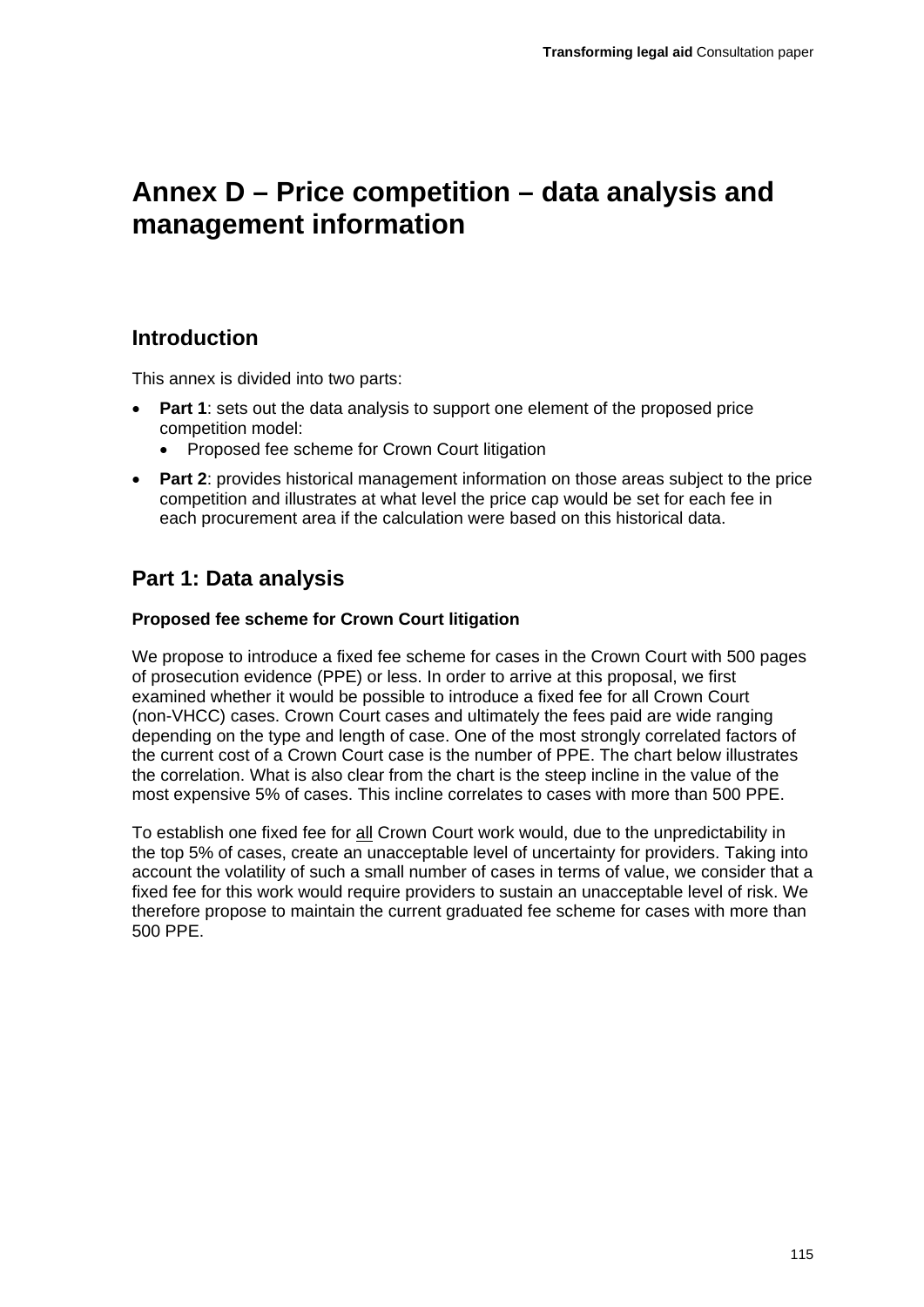



## **Part 2: Management information and applicable price cap**

The following management information is taken from the Legal Aid Agency claim volume and value data between October 2010 and September 2011, across all current fee schemes, so they do not include the recent changes from the Legal Aid Reforms (LAR). They also only include cases in the proposed scope of price competition. This is to show what the price caps would be if they were based on pre-LAR data.

**This is indicative information and purely for illustrative purposes. It would be refreshed with volume and value data for up to date financial year 2012/13 which includes the LAR reforms before any tendering documentation were issued.** 

**Police station[123](#page-118-0)**

| <b>Proposed Procurement</b> | <b>Total claim</b> | <b>Claim</b> | Average<br>claim | Price cap value<br>(17.5% below |
|-----------------------------|--------------------|--------------|------------------|---------------------------------|
| Area                        | value              | volume       |                  | value average claim value)      |
| Avon and Somerset           | 4,390,044          | 17,387       | £252             | £208                            |
| <b>Bedfordshire</b>         | 2,110,024          | 8,001        | £264             | £218                            |
| Cambridgeshire              | 2,170,032          | 9,197        | £236             | £195                            |
| Cheshire                    | 3,707,245          | 14,447       | £257             | £212                            |
| Cleveland                   | 1,964,974          | 9,849        | £200             | £165                            |
| Cumbria                     | 1,166,544          | 4,800        | £243             | £200                            |

<span id="page-118-0"></span><sup>&</sup>lt;sup>123</sup> Note the claim volume is the entire CJS region's volumes in scope of crime competition between October 2010 and September 2011.

-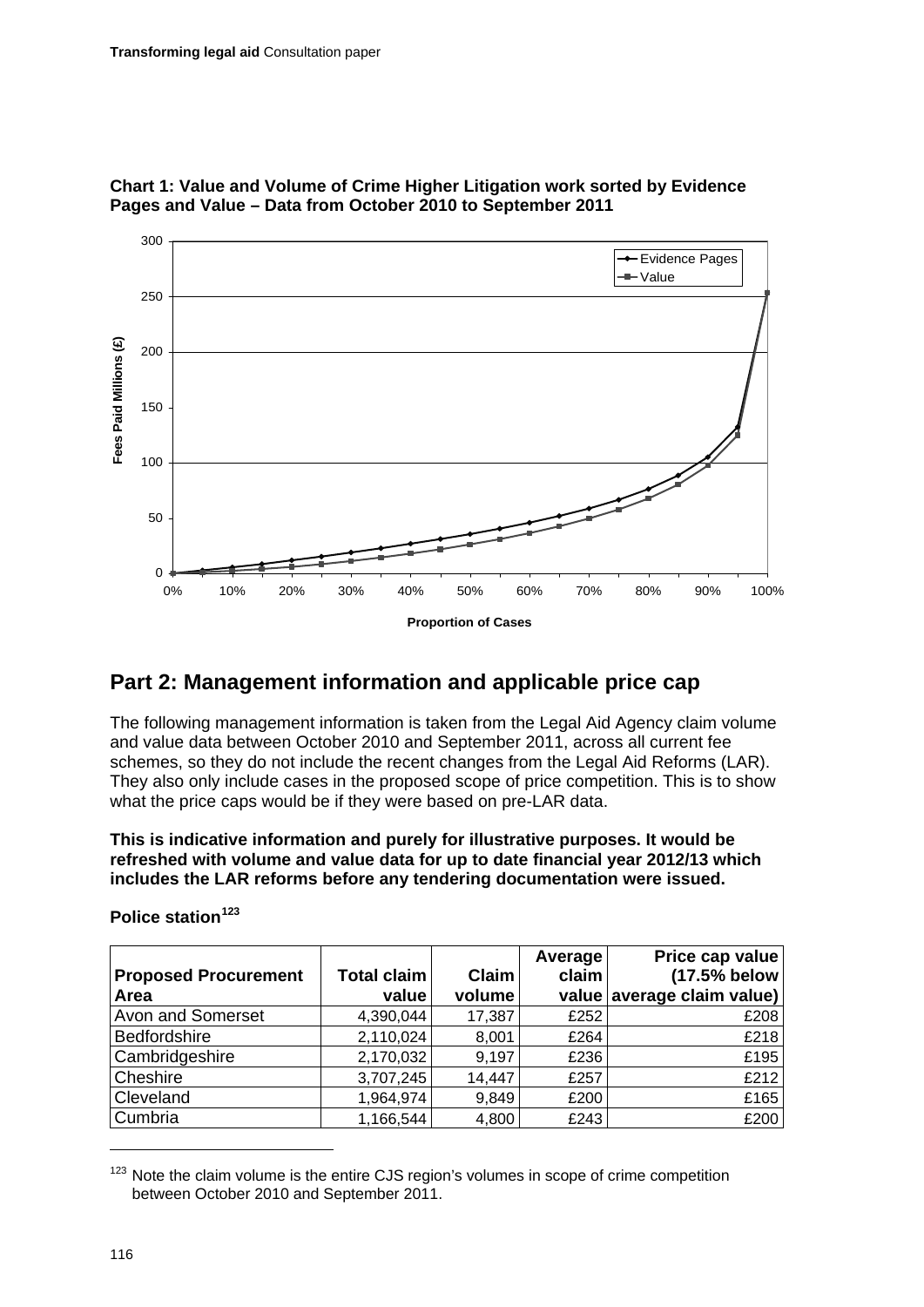|                                |                    |        | Average | Price cap value            |
|--------------------------------|--------------------|--------|---------|----------------------------|
| <b>Proposed Procurement</b>    | <b>Total claim</b> | Claim  | claim   | (17.5% below               |
| Area                           | value              | volume |         | value average claim value) |
| Derbyshire                     | 3,333,411          | 11,995 | £278    | £229                       |
| Devon and Cornwall             | 4,652,837          | 17,373 | £268    | £221                       |
| Dorset                         | 1,300,924          | 6,681  | £195    | £161                       |
| Durham                         | 3,707,326          | 16,149 | £230    | £189                       |
| Dyfed-Powys                    | 1,463,323          | 5,202  | £281    | £232                       |
| <b>Essex</b>                   | 5,310,993          | 17,498 | £304    | £250                       |
| Gloucestershire                | 1,236,723          | 5,059  | £244    | £202                       |
| <b>Greater Manchester</b>      | 9,273,650          | 36,443 | £254    | £210                       |
| Gwent                          | 1,028,736          | 4,024  | £256    | £211                       |
| Hampshire                      | 5,646,681          | 19,714 | £286    | £236                       |
| Hertfordshire                  | 4,010,557          | 11,484 | £349    | £288                       |
| Humberside                     | 2,630,956          | 12,661 | £208    | £171                       |
| Kent                           | 5,219,877          | 16,609 | £314    | £259                       |
| ancashire                      | 4,934,103          | 21,987 | £224    | £185                       |
| Leicestershire                 | 3,064,161          | 11,484 | £267    | £220                       |
| Lincolnshire                   | 1,829,100          | 7,334  | £249    | £206                       |
| <b>London West and Central</b> | 14,236,271         | 42,923 | £332    | £274                       |
| London North and East          | 14,340,334         | 43,474 | £330    | £272                       |
| London South                   | 17,133,587         | 50,066 | £342    | £282                       |
| Merseyside                     | 4,232,544          | 17,031 | £249    | £205                       |
| Norfolk                        | 2,043,945          | 8,204  | £249    | £206                       |
| North Wales                    | 2,019,402          | 7,238  | £279    | £230                       |
| North Yorkshire                | 1,914,836          | 7,823  | £245    | £202                       |
| Northamptonshire               | 1,976,573          | 7,939  | £249    | £205                       |
| Northumbria                    | 2,543,842          | 11,669 | £218    | £180                       |
| Nottinghamshire                | 3,726,024          | 14,133 | £264    | £218                       |
| South Wales                    | 5,414,261          | 19,839 | £273    | £225                       |
| South Yorkshire                | 3,548,859          | 14,728 | £241    | £199                       |
| Staffordshire                  | 3,062,151          | 11,537 | £265    | £219                       |
| <b>Suffolk</b>                 | 1,148,052          | 4,548  | £252    | £208                       |
| Surrey                         | 1,926,972          | 6,477  | £298    | £245                       |
| Sussex                         | 5,531,264          | 20,346 | £272    | £224                       |
| <b>Thames Valley</b>           | 7,116,482          | 24,349 | £292    | £241                       |
| Warwickshire                   | 1,039,095          | 3,798  | £274    | £226                       |
| West Mercia                    | 2,884,365          | 10,711 | £269    | £222                       |
| <b>West Midlands</b>           | 9,406,274          | 34,860 | £270    | £223                       |
| <b>West Yorkshire</b>          | 7,565,612          | 34,041 | £222    | £183                       |
| Wiltshire                      | 1,851,194          | 6,978  | £265    | £219                       |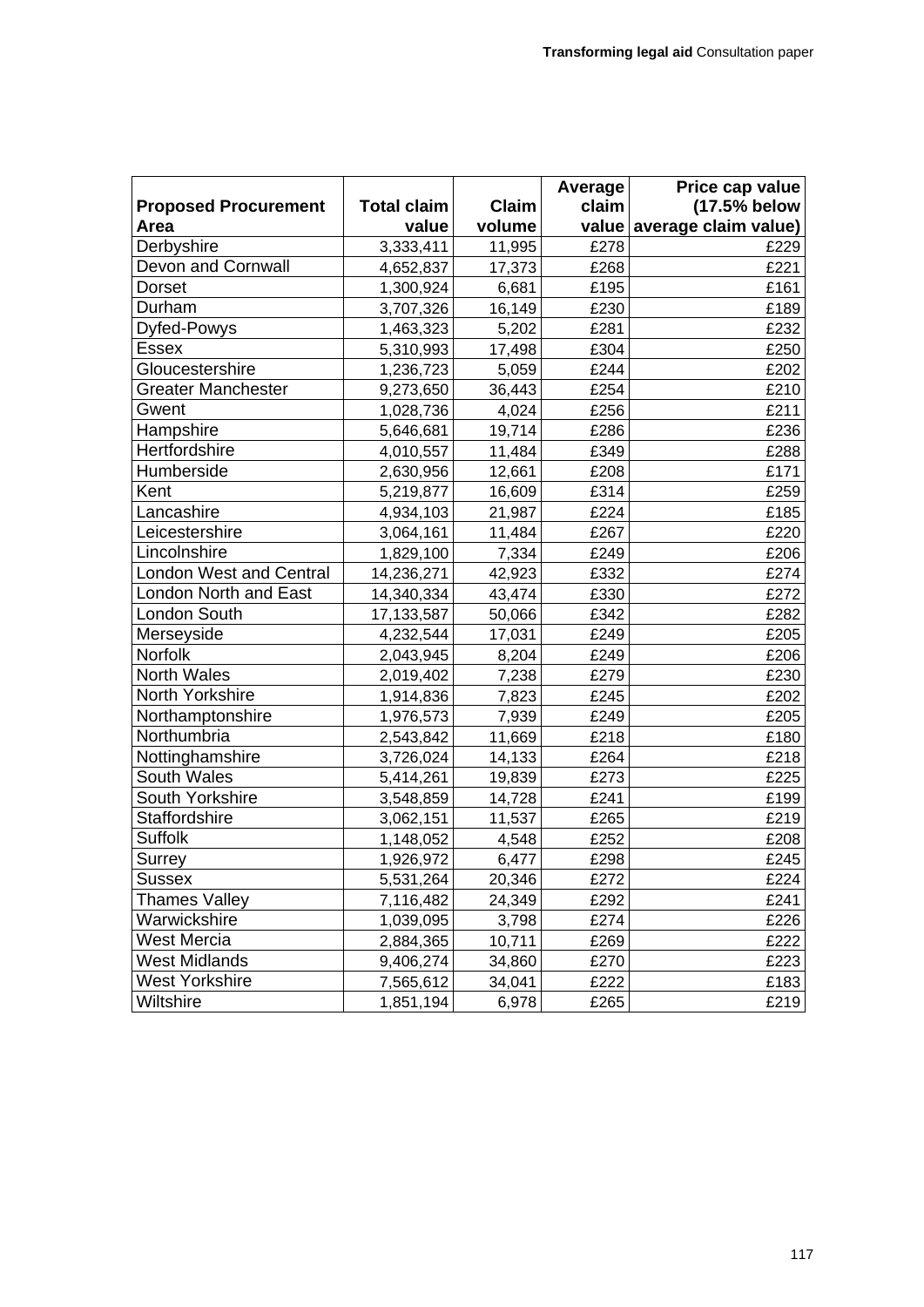## **Magistrates' court**

|                                |                    |        | Average | Price cap value      |
|--------------------------------|--------------------|--------|---------|----------------------|
| <b>Proposed Procurement</b>    | <b>Total claim</b> | Claim  | claim   | (17.5% below         |
| Area                           | value              | volume | value   | average claim value) |
| Avon and Somerset              | 5,369,596          | 13,223 | £406    | £335                 |
| <b>Bedfordshire</b>            | 1,890,717          | 4,584  | £412    | £340                 |
| Cambridgeshire                 | 2,253,929          | 6,028  | £374    | £308                 |
| Cheshire                       | 3,179,390          | 8,616  | £369    | £304                 |
| Cleveland                      | 2,708,406          | 9,010  | £301    | £248                 |
| Cumbria                        | 1,596,820          | 4,501  | £355    | £293                 |
| Derbyshire                     | 3,211,112          | 7,132  | £450    | £371                 |
| Devon and Cornwall             | 4,427,198          | 11,546 | £383    | £316                 |
| <b>Dorset</b>                  | 2,431,329          | 5,408  | £450    | £371                 |
| Durham                         | 1,893,421          | 5,355  | £354    | £292                 |
| Dyfed-Powys                    | 2,154,895          | 4,654  | £463    | £382                 |
| <b>Essex</b>                   | 4,609,606          | 11,072 | £416    | £343                 |
| Gloucestershire                | 1,498,260          | 3,053  | £491    | £405                 |
| Greater Manchester             | 12,231,271         | 31,973 | £383    | £316                 |
| Gwent                          | 2,670,160          | 5,930  | £450    | £371                 |
| Hampshire                      | 6,524,581          | 14,835 | £440    | £363                 |
| Hertfordshire                  | 3,439,499          | 7,673  | £448    | £370                 |
| Humberside                     | 3,010,876          | 8,200  | £367    | £303                 |
| Kent                           | 4,910,384          | 12,333 | £398    | £328                 |
| Lancashire                     | 7,117,218          | 19,057 | £373    | £308                 |
| Leicestershire                 | 3,701,372          | 7,100  | £521    | £430                 |
| Lincolnshire                   | 1,963,118          | 4,779  | £411    | £339                 |
| <b>London West and Central</b> | 12,222,694         | 21,545 | £567    | £468                 |
| London North and East          | 15,386,344         | 27,071 | £568    | £469                 |
| London South                   | 16,081,824         | 25,120 | £640    | £528                 |
| Merseyside                     | 6,336,771          | 14,935 | £424    | £350                 |
| Norfolk                        | 2,499,056          | 6,408  | £390    | £322                 |
| <b>North Wales</b>             | 3,250,482          | 7,313  | £444    | £367                 |
| North Yorkshire                | 2,360,478          | 5,941  | £397    | £328                 |
| Northamptonshire               | 3,311,147          | 4,937  | £671    | £553                 |
| Northumbria                    | 7,162,421          | 19,657 | £364    | £301                 |
| Nottinghamshire                | 5,992,329          | 11,085 | £541    | £446                 |
| South Wales                    | 6,797,804          | 15,648 | £434    | £358                 |
| South Yorkshire                | 4,816,624          | 13,206 | £365    | £301                 |
| Staffordshire                  | 4,350,842          | 8,910  | £488    | £403                 |
| <b>Suffolk</b>                 | 1,817,893          | 4,599  | £395    | £326                 |
| Surrey                         | 2,648,304          | 4,582  | £578    | £477                 |
| <b>Sussex</b>                  | 5,120,943          | 11,104 | £461    | £380                 |
| <b>Thames Valley</b>           | 8,656,861          | 16,516 | £524    | £432                 |
| Warwickshire                   | 829,753            | 2,017  | £411    | £339                 |
| West Mercia                    | 3,886,253          | 8,862  | £439    | £362                 |
| <b>West Midlands</b>           | 11,690,493         | 25,038 | £467    | £385                 |
| <b>West Yorkshire</b>          | 9,010,290          | 23,069 | £391    | £322                 |
| Wiltshire                      | 2,064,284          | 5,021  | £411    | £339                 |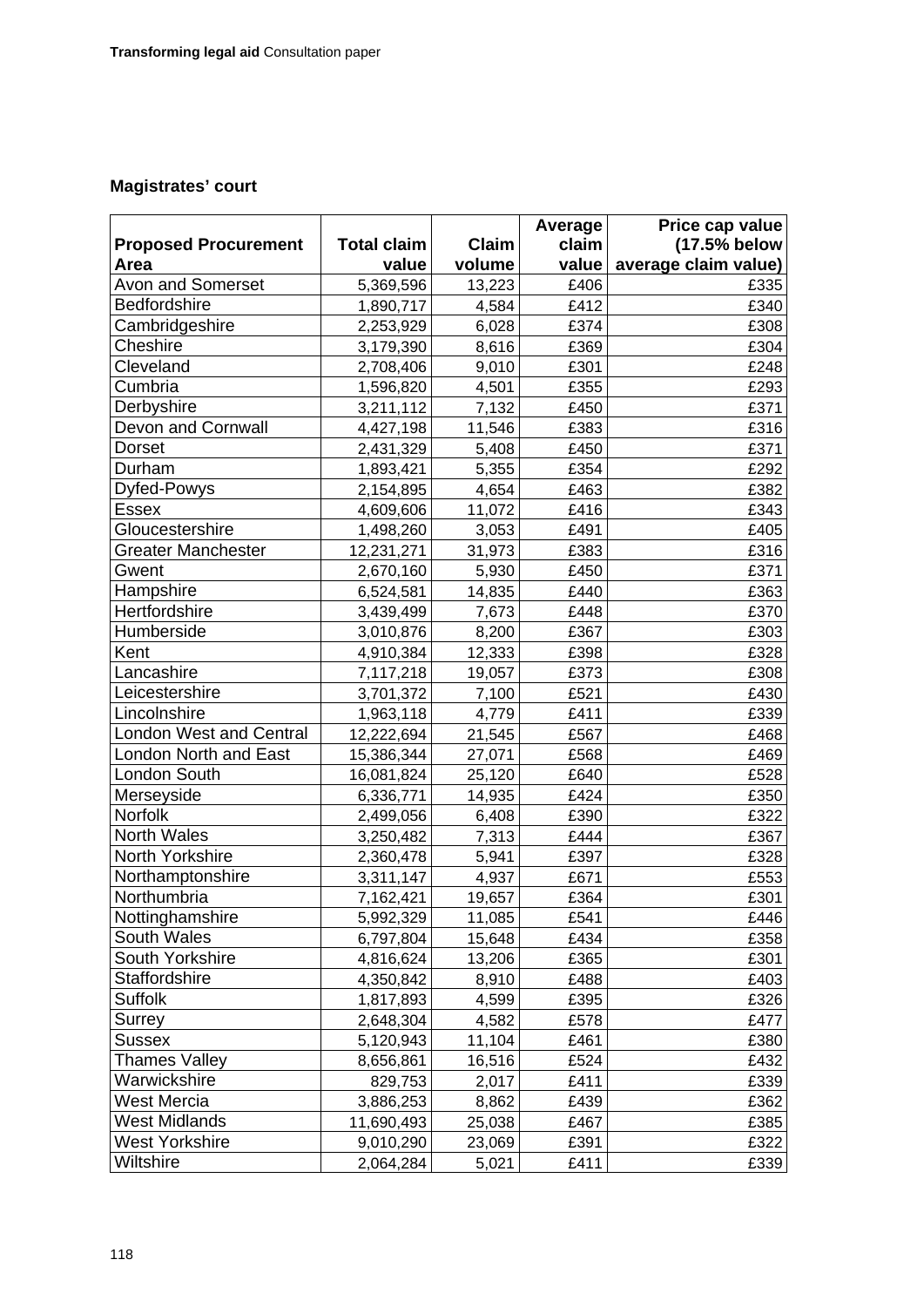|                                |                    |        | Average | Price cap value      |
|--------------------------------|--------------------|--------|---------|----------------------|
| <b>Proposed Procurement</b>    | <b>Total claim</b> | Claim  | claim   | (17.5% below         |
| Area                           | value              | volume | value   | average claim value) |
| <b>Avon and Somerset</b>       | 2,687,799          | 2,083  | £1,290  | £1,065               |
| Bedfordshire                   | 1,536,953          | 1,087  | £1,414  | £1,167               |
| Cambridgeshire                 | 1,131,222          | 858    | £1,318  | £1,088               |
| Cheshire                       | 987,397            | 843    | £1,171  | £966                 |
| Cleveland                      | 1,552,970          | 1,347  | £1,153  | £951                 |
| Cumbria                        | 883,251            | 785    | £1,125  | £928                 |
| Derbyshire                     | 1,414,128          | 1,176  | £1,202  | £992                 |
| Devon and Cornwall             | 2,037,633          | 1,672  | £1,219  | £1,005               |
| Dorset                         | 920,572            | 739    | £1,246  | £1,028               |
| Durham                         | 1,326,619          | 939    | £1,413  | £1,166               |
| Dyfed-Powys                    | 667,635            | 408    | £1,636  | £1,350               |
| <b>Essex</b>                   | 2,367,734          | 1,901  | £1,246  | £1,028               |
| Gloucestershire                | 515,188            | 373    | £1,381  | £1,139               |
| <b>Greater Manchester</b>      | 8,708,572          | 6,849  | £1,272  | £1,049               |
| Gwent                          | 914,216            | 655    | £1,396  | £1,151               |
| Hampshire                      | 3,067,641          | 2,064  | £1,486  | £1,226               |
| Hertfordshire                  | 1,517,132          | 1,107  | £1,370  | £1,131               |
| Humberside                     | 2,282,810          | 1,802  | £1,267  | £1,045               |
| Kent                           | 2,805,195          | 1,890  | £1,484  | £1,224               |
| Lancashire                     | 3,690,018          | 3,257  | £1,133  | £935                 |
| Leicestershire                 | 1,628,784          | 1,375  | £1,185  | £977                 |
| Lincolnshire                   | 699,254            | 550    | £1,271  | £1,049               |
| <b>London West and Central</b> | 11,666,666         | 8,365  | £1,395  | £1,151               |
| London North and East          | 7,941,506          | 5,820  | £1,365  | £1,126               |
| London South                   | 9,031,750          | 6,611  | £1,366  | £1,127               |
| Merseyside                     | 3,409,886          | 2,922  | £1,167  | £963                 |
| Norfolk                        | 1,279,114          | 1,092  | £1,171  | £966                 |
| <b>North Wales</b>             | 908,053            | 770    | £1,179  | £973                 |
| North Yorkshire                | 828,244            | 679    | £1,220  | £1,006               |
| Northamptonshire               | 823,771            | 752    | £1,095  | £904                 |
| Northumbria                    | 3,122,911          | 2,758  | £1,132  | £934                 |
| Nottinghamshire                | 2,418,551          | 2,153  | £1,123  | £927                 |
| South Wales                    | 3,246,495          | 2,662  | £1,220  | £1,006               |
| South Yorkshire                | 3,019,832          | 2,316  | £1,304  | £1,076               |
| Staffordshire                  | 1,658,170          | 1,432  | £1,158  | £955                 |
| <b>Suffolk</b>                 | 764,550            | 578    | £1,323  | £1,091               |
| Surrey                         | 1,654,019          | 1,186  | £1,395  | £1,151               |
| <b>Sussex</b>                  | 2,687,499          | 1,897  | £1,417  | £1,169               |
| Thames Valley                  | 3,133,005          | 2,176  | £1,440  | £1,188               |
| Warwickshire                   | 343,170            | 271    | £1,266  | £1,045               |
| West Mercia                    | 1,493,617          | 1,132  | £1,319  | £1,089               |
| <b>West Midlands</b>           | 6,445,651          | 5,083  | £1,268  | £1,046               |
| <b>West Yorkshire</b>          | 5,822,293          | 4,803  | £1,212  | £1,000               |
| Wiltshire                      | 693,109            | 470    | £1,475  | £1,217               |

## **Crown Court litigation cases with 500 pages of prosecution evidence (PPE) or less**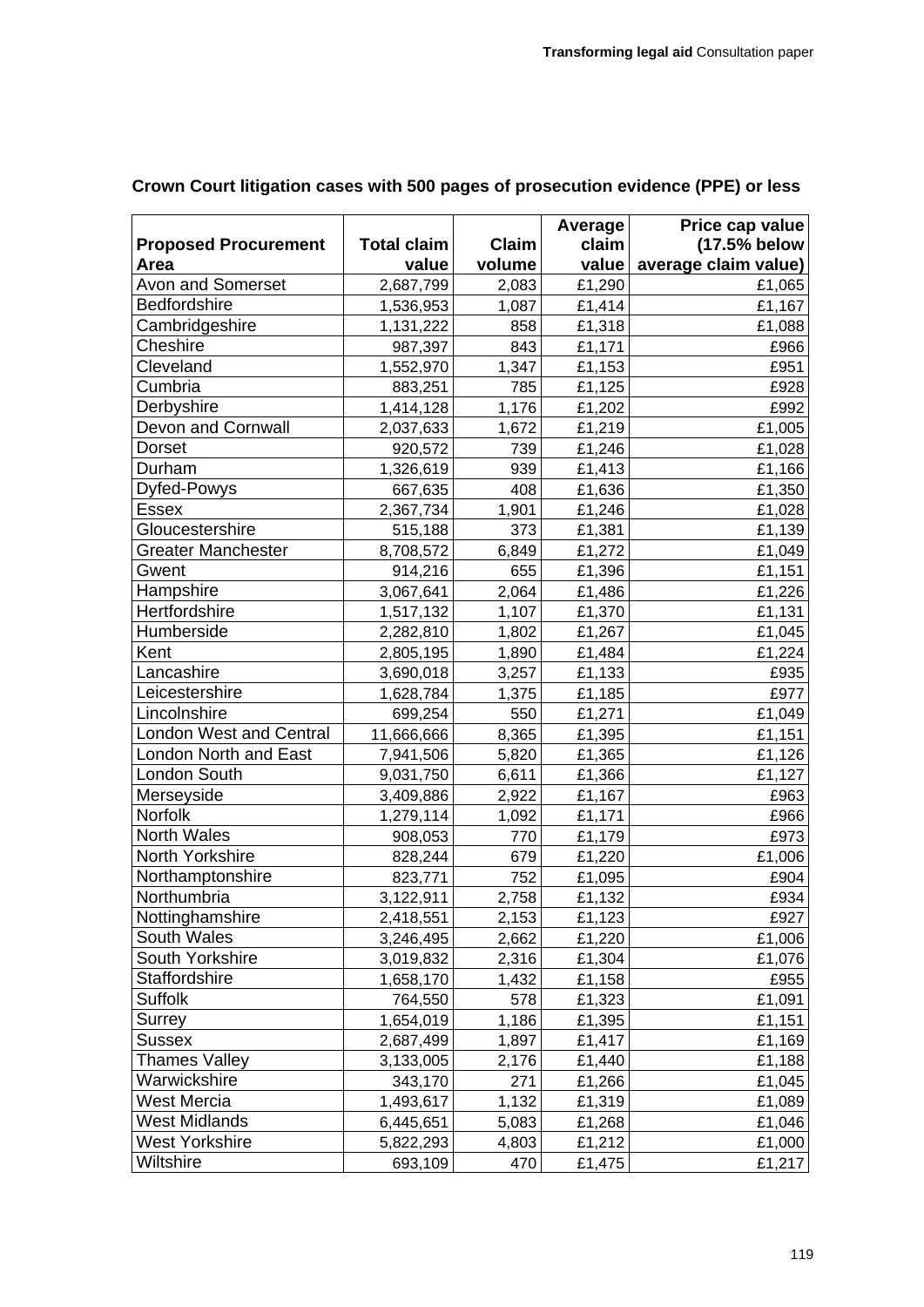## **Crown Court litigation cases with more than 500 PPE**

|                                |                    |              | Average | Price cap value           |
|--------------------------------|--------------------|--------------|---------|---------------------------|
| <b>Proposed Procurement</b>    | <b>Total claim</b> | <b>Claim</b> | claim   | (17.5% below              |
| Area                           | value              | volume       | cost    | average claim value)      |
| Avon and Somerset              | 1,640,810          | 127          | £12,920 | N/A                       |
| <b>Bedfordshire</b>            | 2,201,375          | 120          | £18,345 | N/A                       |
| Cambridgeshire                 | 593,256            | 54           | £10,986 | N/A                       |
| Cheshire                       | 659,813            | 56           | £11,782 | N/A                       |
| Cleveland                      | 897,179            | 49           | £18,310 | N/A                       |
| Cumbria                        | 434,032            | 41           | £10,586 | N/A                       |
| Derbyshire                     | 1,507,931          | 44           | £34,271 | N/A                       |
| Devon and Cornwall             | 1,912,028          | 127          | £15,055 | N/A                       |
| Dorset                         | 765,889            | 28           | £27,353 | N/A                       |
| Durham                         | 1,100,501          | 72           | £15,285 | N/A                       |
| Dyfed-Powys                    | 393,694            | 37           | £10,640 | N/A                       |
| <b>Essex</b>                   | 1,528,635          | 101          | £15,135 | N/A                       |
| Gloucestershire                | 334,073            | 32           | £10,440 | N/A                       |
| <b>Greater Manchester</b>      | 13,837,672         | 674          | £20,531 | N/A                       |
| Gwent                          | 581,049            | 36           | £16,140 | N/A                       |
| Hampshire                      | 2,288,677          | 145          | £15,784 | N/A                       |
| Hertfordshire                  | 2,312,726          | 105          | £22,026 | N/A                       |
| Humberside                     | 358,511            | 46           | £7,794  | N/A                       |
| Kent                           | 1,823,475          | 119          | £15,323 | N/A                       |
| Lancashire                     | 4,240,373          | 222          | £19,101 | N/A                       |
| Leicestershire                 | 1,376,299          | 95           | £14,487 | N/A                       |
| Lincolnshire                   | 1,449,745          | 43           | £33,715 | N/A                       |
| <b>London West and Central</b> | 23,017,965         | 1,122        | £20,515 | N/A                       |
| <b>London North and East</b>   | 12,149,063         | 612          | £19,851 | N/A                       |
| London South                   | 16,211,761         | 757          | £21,416 | N/A                       |
| Merseyside                     | 4,596,477          | 270          | £17,024 | N/A                       |
| Norfolk                        | 1,210,758          | 75           | £16,143 | N/A                       |
| <b>North Wales</b>             | 1,066,704          | 39           | £27,351 | N/A                       |
| North Yorkshire                | 861,039            | 40           | £21,526 | N/A                       |
| Northamptonshire               | 535,899            | 29           | £18,479 | N/A                       |
| Northumbria                    | 2,404,119          | 165          | £14,570 | $\overline{\mathsf{N/A}}$ |
| Nottinghamshire                | 1,902,559          | 128          | £14,864 | N/A                       |
| South Wales                    | 1,585,185          | 107          | £14,815 | N/A                       |
| South Yorkshire                | 2,435,465          | 145          | £16,796 | N/A                       |
| Staffordshire                  | 1,608,764          | 75           | £21,450 | N/A                       |
| <b>Suffolk</b>                 | 1,137,720          | 62           | £18,350 | N/A                       |
| Surrey                         | 1,184,212          | 73           | £16,222 | N/A                       |
| <b>Sussex</b>                  | 1,769,310          | 97           | £18,240 | N/A                       |
| Thames Valley                  | 1,911,570          | 123          | £15,541 | N/A                       |
| Warwickshire                   | 238,068            | 10           | £23,807 | N/A                       |
| <b>West Mercia</b>             | 844,282            | 55           | £15,351 | N/A                       |
| <b>West Midlands</b>           | 9,945,388          | 477          | £20,850 | N/A                       |
| <b>West Yorkshire</b>          | 7,780,733          | 446          | £17,446 | N/A                       |
| Wiltshire                      | 647,211            | 43           | £15,051 | N/A                       |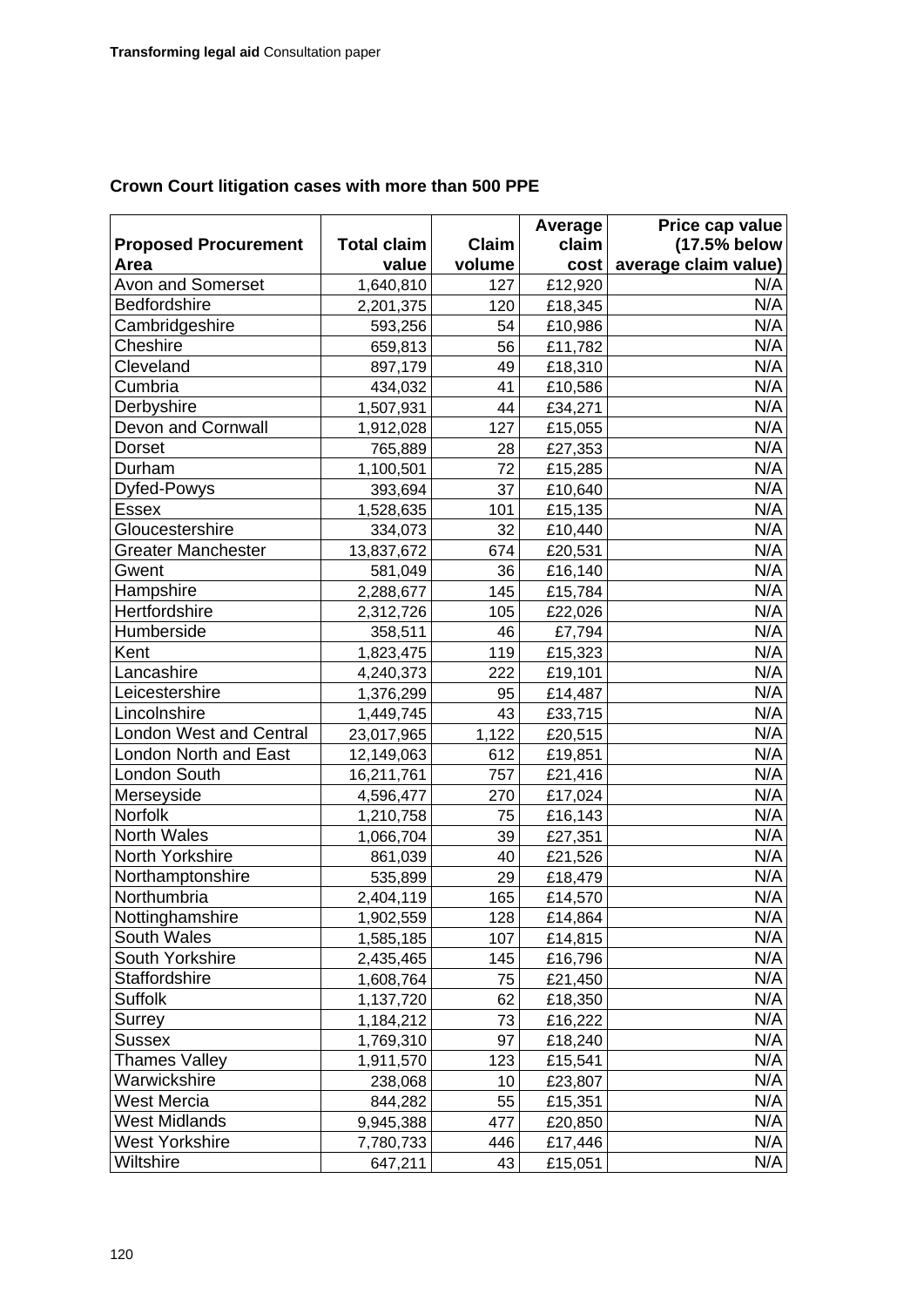# **Annex E – Classes of criminal legal aid work proposed for inclusion in scope of competition**

|                                          | In scope of | Price set by | <b>Price set</b>               |
|------------------------------------------|-------------|--------------|--------------------------------|
| Class of criminal legal aid work         | contract    |              | competition   administratively |
| Free Standing Advice and Assistance      | x           |              | x                              |
| <b>Police Station Telephone Advice</b>   | x           |              | x                              |
| <b>Police Station Attendance</b>         | x           | x            |                                |
| Police Station Attendance (Armed Forces) | X           | X            |                                |
| <b>Warrant of Further Detention</b>      | x           |              | X                              |
| Warrant of Further Detention (Armed      | X           |              | x                              |
| Forces)                                  |             |              |                                |
| Duty Solicitor Stand-by                  | X           |              | x                              |
| Police Station Post-Charge Attendance    | X           |              | x                              |
| (Breach of Bail/Arrest on Warrant        |             |              |                                |
| Police Station Post-Charge Attendance    | X           |              | X                              |
| (Post Charge ID, Referral for Caution,   |             |              |                                |
| Recharge, Reprimand, Warning             |             |              |                                |
| Immigration matter                       | x           |              | x                              |

### **Criminal Investigations**

### **Criminal Proceedings**

|                                             | In scope of | Price set by | <b>Price set</b>               |
|---------------------------------------------|-------------|--------------|--------------------------------|
| <b>Class of criminal legal aid work</b>     | contract    |              | competition   administratively |
| Magistrates Court Advocacy Assistance       | x           |              | x                              |
| <b>Court Duty Solicitor Session</b>         | See         |              |                                |
|                                             | paragraph   |              |                                |
|                                             | 4.33        |              |                                |
| Representation in the magistrates' court    | x           | x            |                                |
| <b>Crown Court Advocacy Assistance</b>      | x           |              | x                              |
| High Court Representation                   | X           |              | x                              |
| Second Claim for Deferred Sentence          | x           |              | x                              |
| <b>Pre-Order Cover</b>                      | X           |              | x                              |
| <b>Early Cover</b>                          | x           |              | x                              |
| <b>Refused Means Test - Form Completion</b> | X           |              | X                              |
| Fee                                         |             |              |                                |

#### **Appeal and Reviews**

|                                         |   | In scope of Price set by | <b>Price set</b>                          |
|-----------------------------------------|---|--------------------------|-------------------------------------------|
| <b>Class of criminal legal aid work</b> |   |                          | contract   competition   administratively |
| Advice and Assistance regarding an      | x |                          |                                           |
| Appeal (excluding CCRC)                 |   |                          |                                           |
| Advice and Assistance regarding a CCRC  | x |                          |                                           |
| Application                             |   |                          |                                           |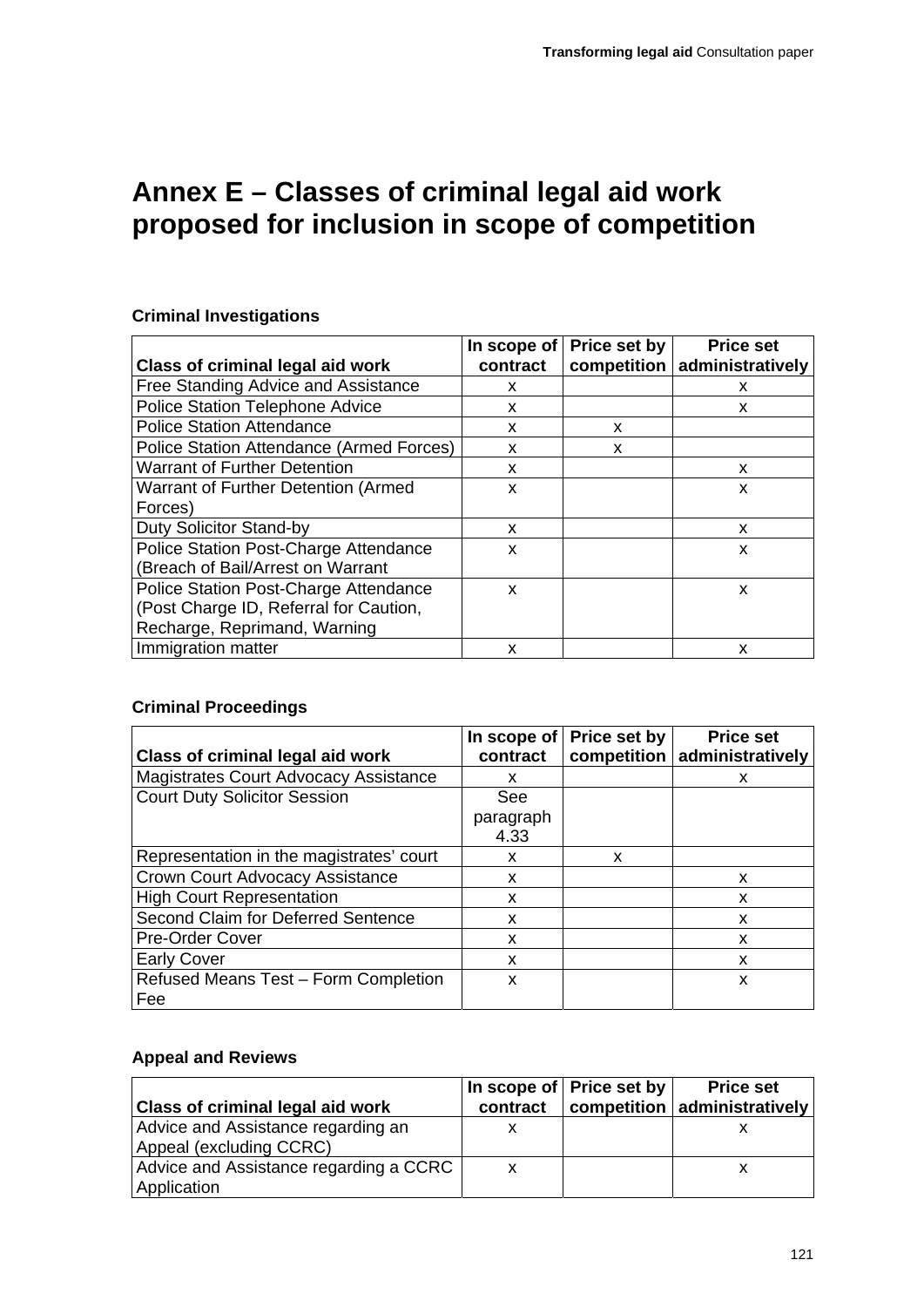| <b>Class of criminal legal aid work</b> | In scope of $ $ Price set by $ $ | <b>Price set</b><br>contract   competition   administratively |
|-----------------------------------------|----------------------------------|---------------------------------------------------------------|
| Representation on an Appeal by way of   |                                  |                                                               |
| case stated                             |                                  |                                                               |

### **Prison Law**

| <b>Class of criminal legal aid work</b> | In scope of $ $ Price set by $ $ | <b>Price set</b><br>contract competition administratively |
|-----------------------------------------|----------------------------------|-----------------------------------------------------------|
| Advice and Assistance                   |                                  |                                                           |
| Advocacy Assistance (Disciplinary)      |                                  |                                                           |
| Advocacy Assistance (Parole)            |                                  |                                                           |

### **Associated CLS Work**

|                                         | contract | In scope of Price set by $\vert$ | <b>Price set</b><br>$\mid$ competition $\mid$ administratively $\mid$ |
|-----------------------------------------|----------|----------------------------------|-----------------------------------------------------------------------|
| <b>Class of criminal legal aid work</b> |          |                                  |                                                                       |
| Legal Help and Associated CLS Work      |          |                                  |                                                                       |

#### **Crown Court**

|                                         | In scope of   Price set by |  | <b>Price set</b>                          |  |  |
|-----------------------------------------|----------------------------|--|-------------------------------------------|--|--|
| <b>Class of criminal legal aid work</b> |                            |  | contract   competition   administratively |  |  |
| <b>Crown Court litigation</b>           |                            |  |                                           |  |  |
| Crown Court advocacy                    | Not in scope               |  |                                           |  |  |
| Very High Cost Cases                    | Not in scope               |  |                                           |  |  |

## **Higher courts**

|                                         |         | In scope of Price set by | <b>Price set</b>               |
|-----------------------------------------|---------|--------------------------|--------------------------------|
| <b>Class of criminal legal aid work</b> | control |                          | competition   administratively |
| Representation for appeals heard by the |         |                          |                                |
| Court of Appeal                         |         |                          |                                |
| Representation for appeals heard by the |         |                          |                                |
| Supreme Court                           |         |                          |                                |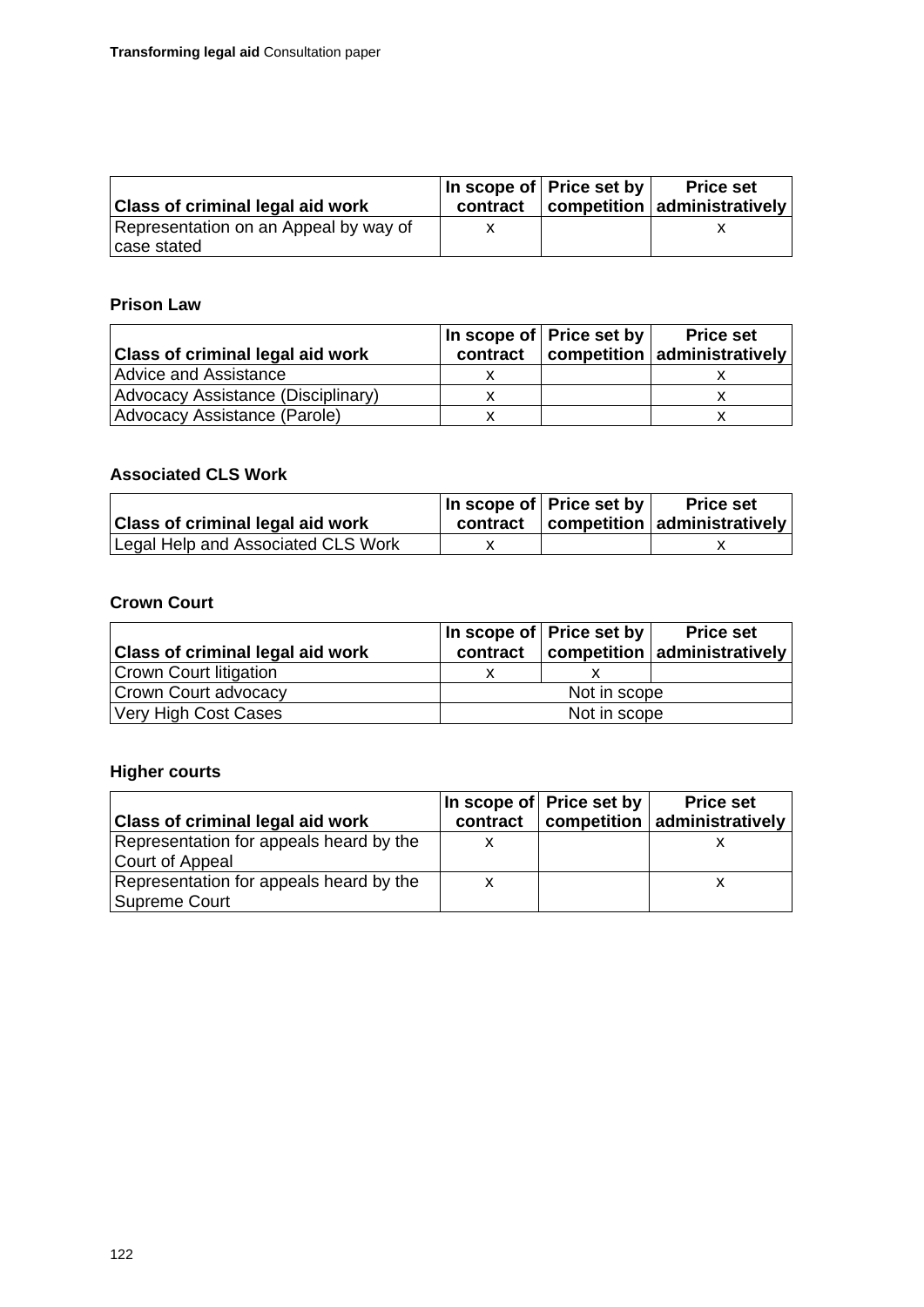# **Annex F – Summary of current criminal legal aid scheme**

The Legal Aid Agency (LAA) administers legal aid in a number of crime related categories.

#### **Criminal legal aid expenditure**

By way of summary, the spend on criminal legal aid in the financial year 2011/12 was £1.08bn. The expenditure against each of the schemes outlined above is as follows:

| Category     | <b>Class</b>                | Fee scheme                           |       | Spend in 2011/12 |
|--------------|-----------------------------|--------------------------------------|-------|------------------|
| <b>Crime</b> | <b>Investigations</b>       | <b>Police station</b>                | £161m | £410 $m$         |
| <b>lower</b> |                             | <b>CD Direct</b>                     | £3m   |                  |
|              |                             | <b>Free standing advice</b>          | £1m   |                  |
|              | <b>Proceedings</b>          | <b>Magistrates' Court</b>            | £218m |                  |
|              | <b>Prison Law</b>           |                                      | £23m  |                  |
| <b>Crime</b> | <b>Crown Court</b>          | <b>Crown Court litigation (LGFS)</b> | £304m | £703m            |
| higher       | (non VHCC)                  | <b>Experts (LGFS)</b>                | £34m  |                  |
|              |                             | <b>Crown Court advocacy (AGFS)</b>   | £241m |                  |
|              |                             | Ex post facto (legacy and escapes)   | £23m  |                  |
|              | <b>Very High Cost Cases</b> |                                      | £92m  |                  |
|              | <b>Higher courts</b>        |                                      | £9m   |                  |
| <b>TOTAL</b> |                             |                                      |       | £1.08bn          |

The LAA also manages the Defence Solicitor Call Centre which is contracted to deliver a call centre service administering the allocation of clients to solicitors at the police station. The cost of this contract is currently £3m per year.

#### **Crime Lower**

At present, crime lower services (advice and assistance, including at police stations, and representation in the magistrates' court) can only be delivered by organisations that hold the 2010 Standard Crime Contract. There are currently over 1,600 contracted organisations.

#### *i) Investigations*

There are three main services provided to people at the investigations (police station) stage of a criminal case:

#### *Telephone advice* –

This is provided by the Criminal Defence Direct (CDD) (formerly the Criminal Defence Service Direct (CDS Direct)) call centre service to people under investigation for less serious offences, such as: drink driving offences, non-imprisonable offences, breach of bail, and warrants. Payments are made on a case by case basis. Solicitors can also bill for telephone advice.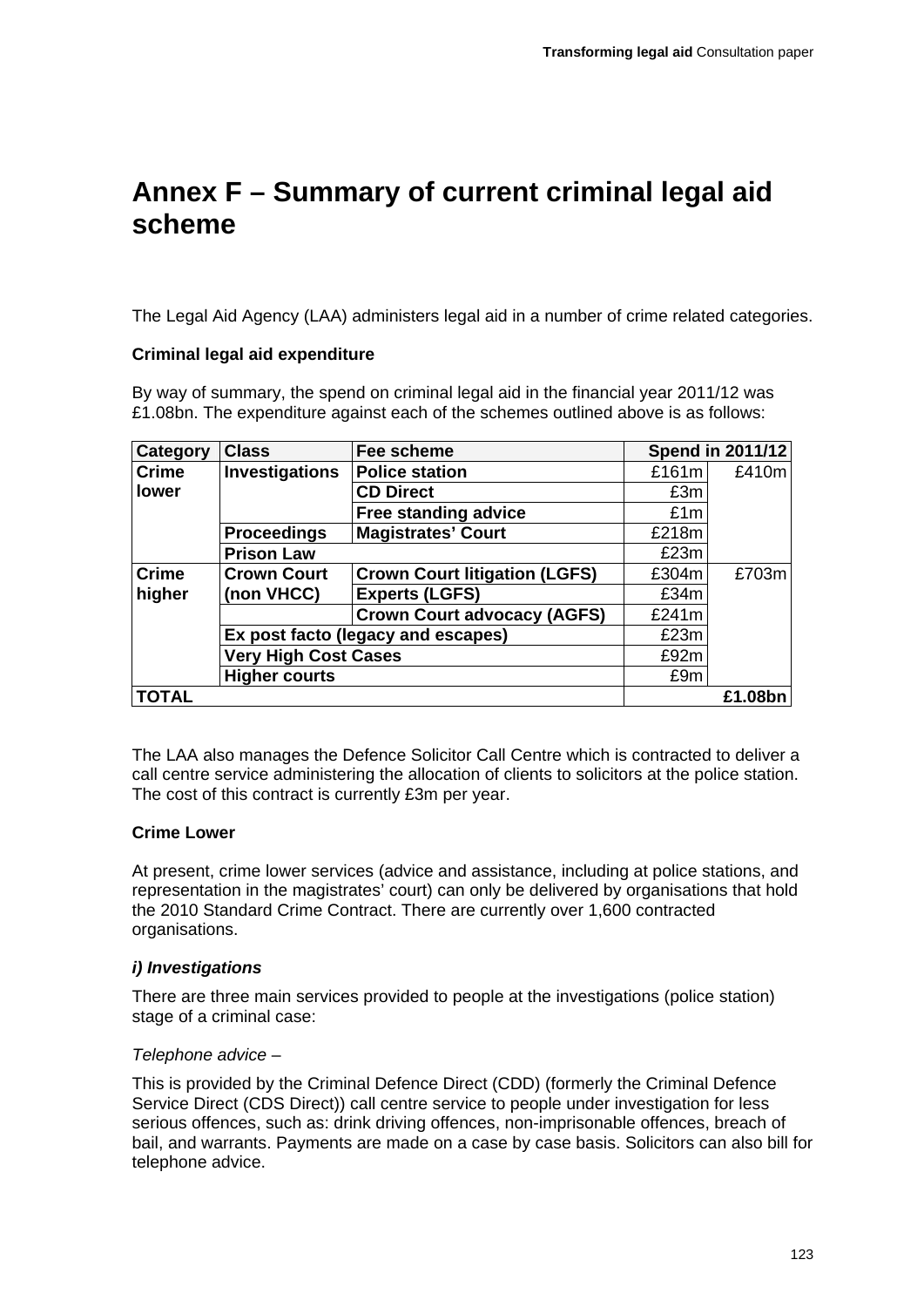There were just over 115,000 cases funded by legal aid in 2011/12 which are dealt with by the CDD service.

#### *Face-to-face advice –*

This is provided to people under investigation for more serious offences. This service is provided by contracted litigator organisations, which deploy a qualified advisor to attend the police station. For administrative purposes police stations are grouped together into 'duty solicitor schemes' and each scheme has a rota or panel of named advisors who can be called on to provide face-to-face advice. People held in custody at police stations can either ask for whomever is on rota for that particular duty solicitor scheme.

For each police station case a provider will be paid a fixed fee. The fee paid differs depending on the applicable duty solicitor scheme and covers all the work done on a case, including time spent giving advice, travel time and subsequent attendances at the police station on the same case.

For all cases, providers may also claim reasonably incurred disbursement costs in addition to the payment they receive for their work on a case.

In total there are just over 640,000 cases funded by legal aid in 2011/12 for face to face advice at the police station.

#### *Free standing advice and assistance (outside a police station) –*

This is provided in connection with a criminal investigation to people who are not being interviewed by the police. This can include investigations by authorities other than the police, and freestanding advice and assistance can also be provided to witnesses in some cases. Providers are paid at hourly rates for this work (up to a prescribed maximum amount).

This advice is provided by advisers face-to-face and is subject to a sufficient benefits test, which ensures that the client's case is serious enough to merit advice, and a financial eligibility test. In 2011/12, there were just over 8,000 claims for free standing advice and assistance.

#### *ii) Magistrates' Court Proceedings*

At the magistrates' court, the majority of individuals access publicly funded legal services by being granted a 'representation order'. The granting of this order confirms that an 'interests of justice' merits test has been passed. A means test is also performed, which looks at the client's income and family circumstances, and determines if they can afford to pay their defence costs.

As with police stations, magistrates' courts also have a duty solicitor available to clients at court. The duty solicitor is able to offer free legal advice and representation to people on their first appearance at court (not at trial) for a particular offence only, regardless of their financial circumstances.

Duty solicitors are paid an hourly rate for their attendance at Court and individuals do not need a representation order to access these services.

There are approximately 399,000 cases funded by legal aid in 2011/12 in the magistrates' court. Payment for these cases is by way of Standard Fees (quasi-fixed fees). The applicable fee depends on the type of the case and the number of hours worked by the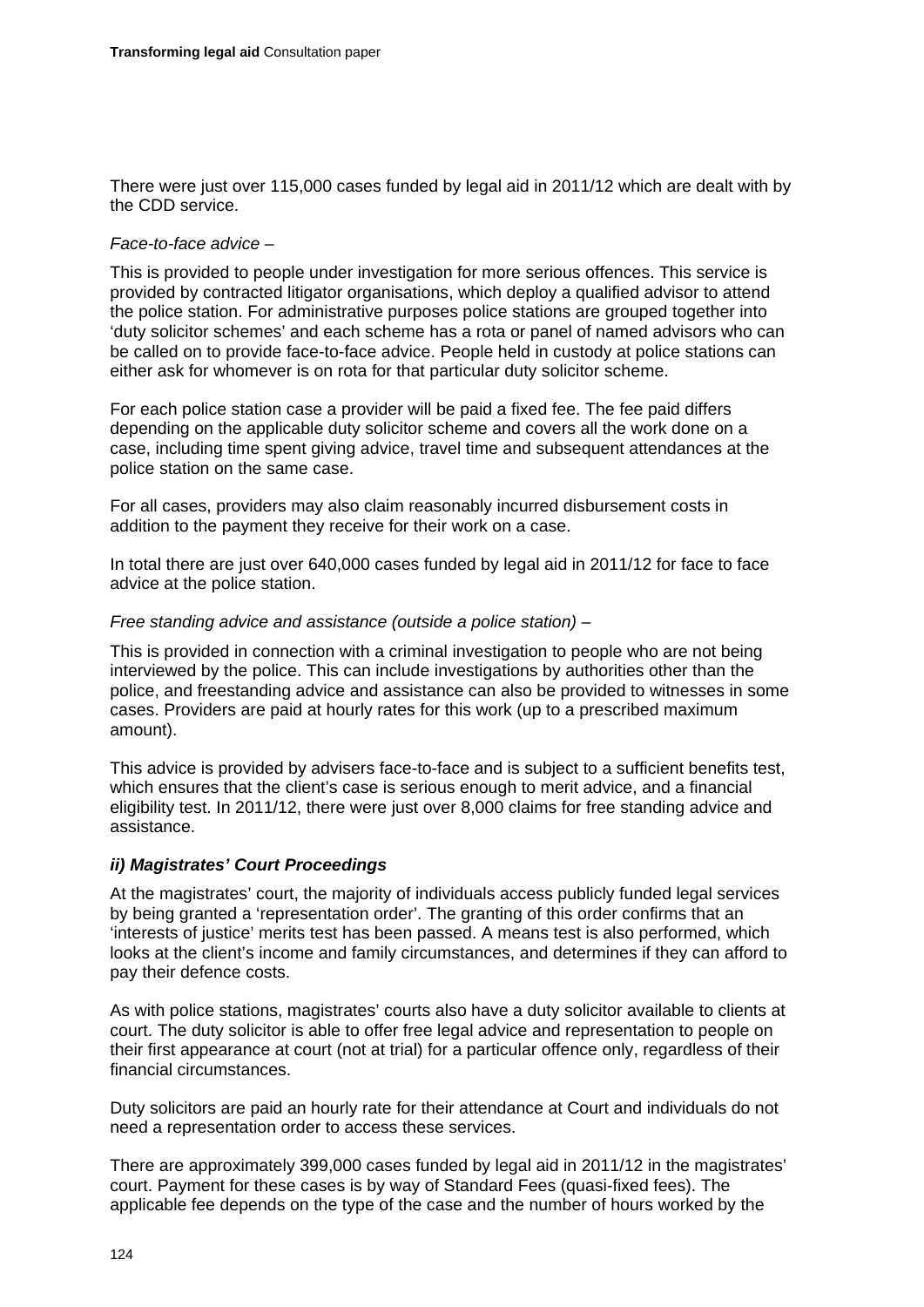solicitor and whether the case was in an urban or more rural area (designated areas or non-designated areas).

#### **Crime Higher**

Crime higher includes remuneration for cases in the Crown Court for both litigators and advocates and for any work undertaken in preparation for an appeal to the Court of Appeal and Supreme Court. There are four main fee schemes that operate within the crime higher category.

#### *i and ii) Litigator Graduated Fee Scheme (LGFS) & Advocate Graduated Fee Scheme (AGFS)*

These two schemes cover the majority of Crown Court cases and apply nationally. The rules governing the graduated fee schemes are set out in the Criminal Legal Aid (Remuneration) Regulations 2013 and are supported by graduated fee guidance.

Litigators must have a 2010 Standard Criminal Contract to conduct work under the graduated fee schemes but the LAA does not have a contractual relationship with advocates under the AGFS.

The graduated fee is calculated using different pieces of case information known as proxies. These include:

- Case outcome (e.g. trial, guilty plea, cracked trial (where the client changes his/her plea to guilty on the first day of trial))
- Pages of prosecution evidence (PPE)
- Offence type (e.g. murder, fraud etc)
- Length of trial (if trial)
- Number of prosecution witnesses (for advocates only if trial)

Providers may also claim an hourly rate for work that falls within special preparation. This includes:

- Where evidence is served electronically
- Where the evidence exceeds 10,000 pages of prosecution evidence
- Where the case involves an unusual or novel point of law or factual issue (advocates only)

In addition, advocates may also claim for miscellaneous hearings (e.g. disclosure, admissibility of evidence, applications to dismiss). These are known as bolt-ons.

For confiscation proceedings, litigators are still paid using an administratively set hourly rate and advocates are paid either (a) daily rates for attendance if the page count is under 50 PPE or (b) if the PPE is over 50, daily rates for attendance, PPE enhancements and hourly rate preparation.

Approximately 139,000 litigator claims and approximately 127,000 advocate claims were processed in 2011/12.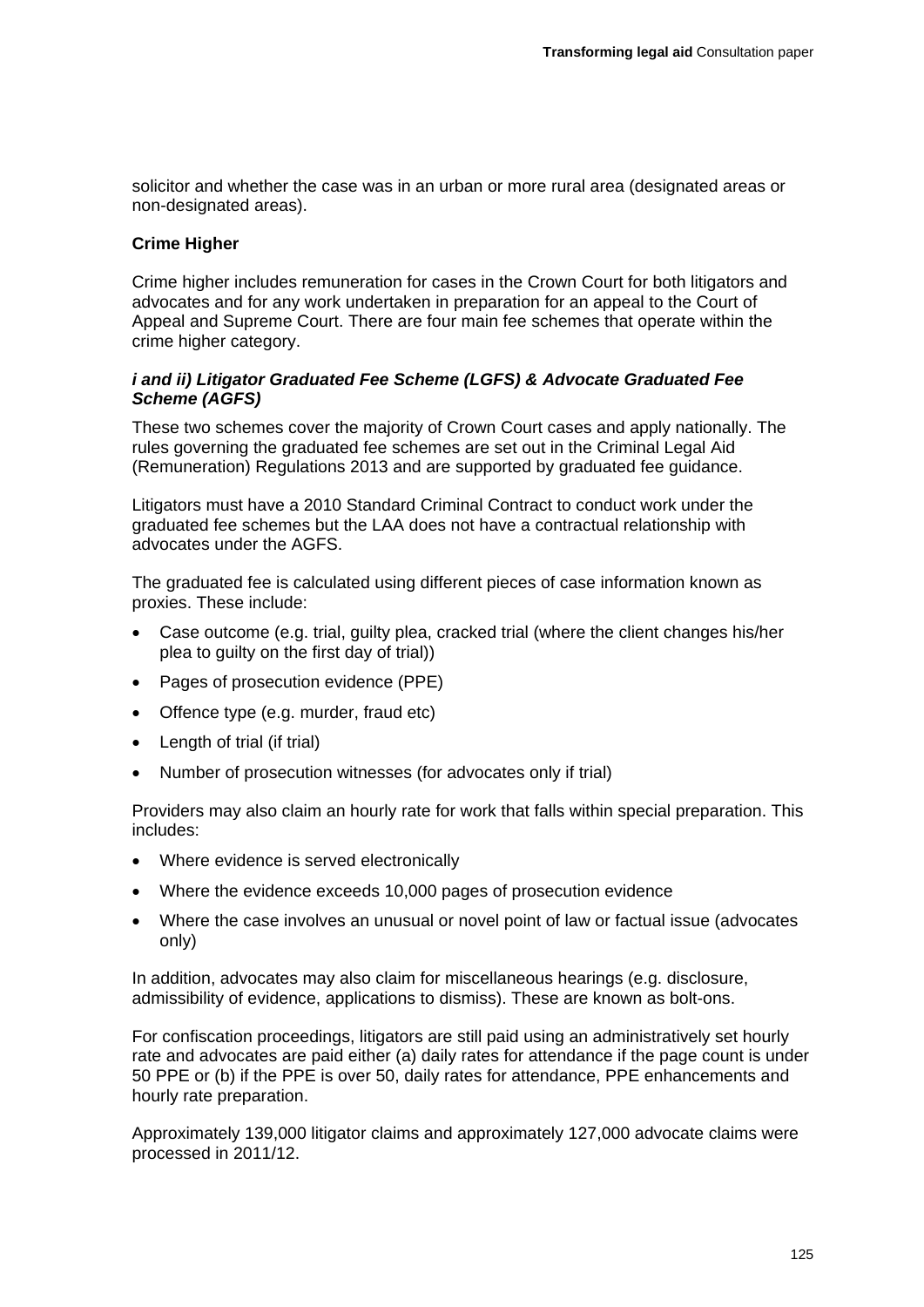### *iii) Very High Cost Cases (VHCCs)*

Cases are classified as Very High Cost Cases (Crime) (VHCCs) if the trial is estimated to last more than 60 days. Once classified, the remuneration for those working on the case falls outside of the graduated fee schemes and instead they are remunerated under a separate hourly and daily rate scheme.

All cases classified as VHCCs operate under an individual case contract. Only those organisations that meet the applicable experience based entry criteria are offered such a contract with the LSC.

The scheme operates on a prior authority mechanism, whereby in order to secure payment for the work done on the case, litigators and advocates must seek agreement in advance from the LAA. The work requested is assessed based on necessity and reasonableness. Work is agreed every 3 months up to, including and post trial and sentence; and, where applicable includes confiscation hearings.

At the end of each stage the provider submits the claim for the work done which is assessed and paid by the LAA.

#### *iv) Higher Courts*

Legal aid is available, subject to a merits test, to those clients who have grounds to appeal against their conviction or sentence to the Court of Appeal and/or the Supreme Court. Her Majesty's Courts & Tribunals Service (HMCTS) determine the grant of legal aid and assess and pay the claims on these cases on behalf of the LAA.

HMCTS, through its Senior Courts Costs Office, also manages appeals against extradition and ancillary Administrative Court matters where legal aid is available.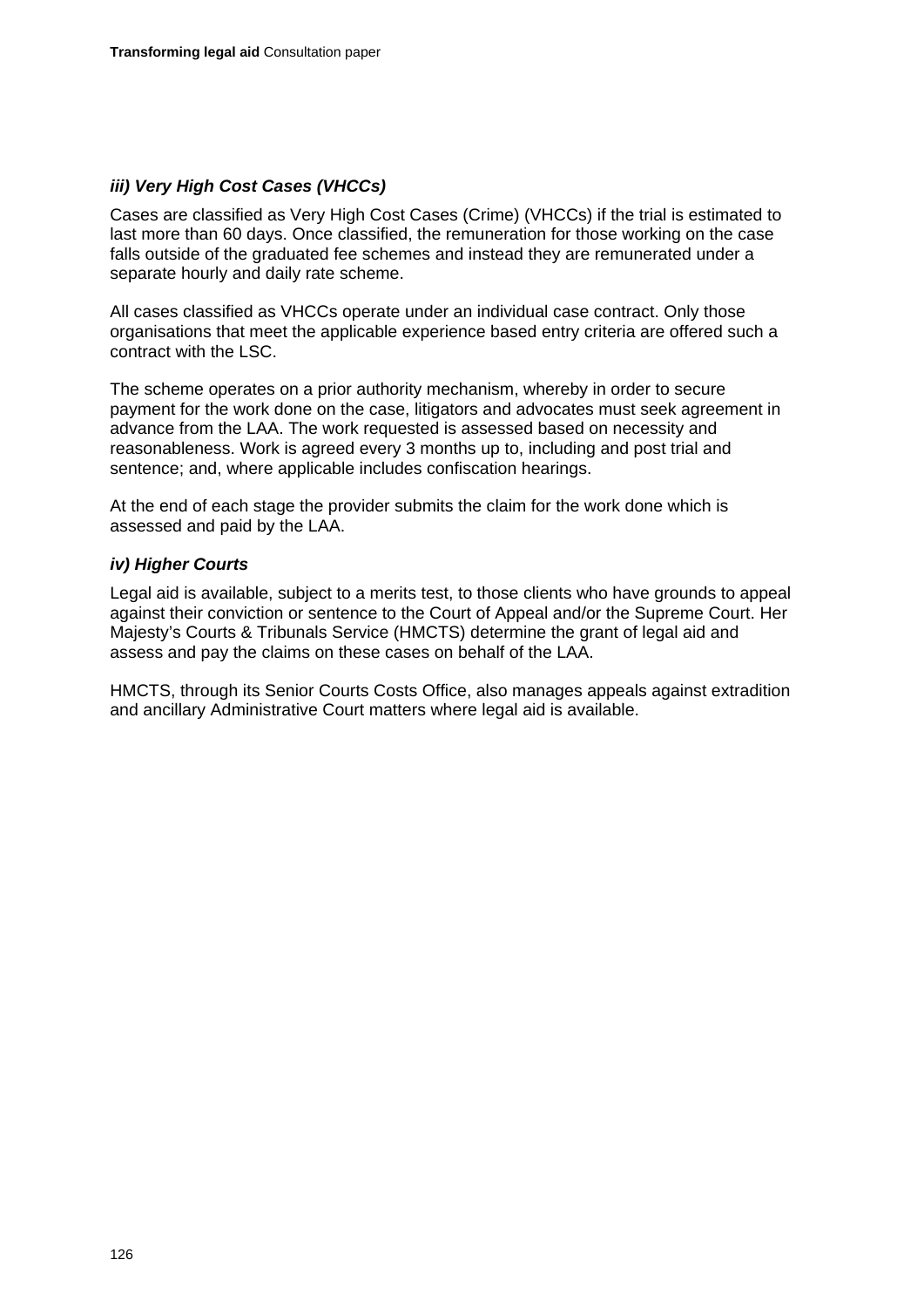# **Annex G – Current and proposed rates under the Advocates' Graduated Fee Scheme**

## **Current rates under the Advocates' Graduated Fee Scheme**

The current rates and fees are set out in the Criminal Legal Aid (Remuneration) Regulations 2013.<sup>[124](#page-129-0)</sup>

## **Proposed new harmonised rates and tapered daily trial attendance rates under the Advocates' Graduated Fee Scheme**

The consultation proposes to harmonise the basic AGFS fees paid for early guilty pleas, cracked trials and contested trials into a single base fee. The new basic fee would work on the same basis as the current cracked trial fee, so would include offence group and pages of prosecution evidence as proxies for complexity, but not the number of prosecution witnesses. It also proposes reducing the daily trial attendance fees from day 3 and further tapering them for trials from day 4 onwards.

The offence classes outlined below are as follows:

- A Homicide and related grave offences;
- B Offences involving serious violence or damage, or serious drug offences;
- C Lesser offence involving violence or damage and less serious drugs offences;
- D Sexual offences and offences against children;
- E Burglary etc;

1

- F, G and K Other offences of dishonesty;
- H Miscellaneous other offences;
- I Offences against public justice and similar offences; and
- J Serious sexual offences.

<span id="page-129-0"></span><sup>124</sup> http://www.legislation.gov.uk/uksi/2013/435/regulation/4/made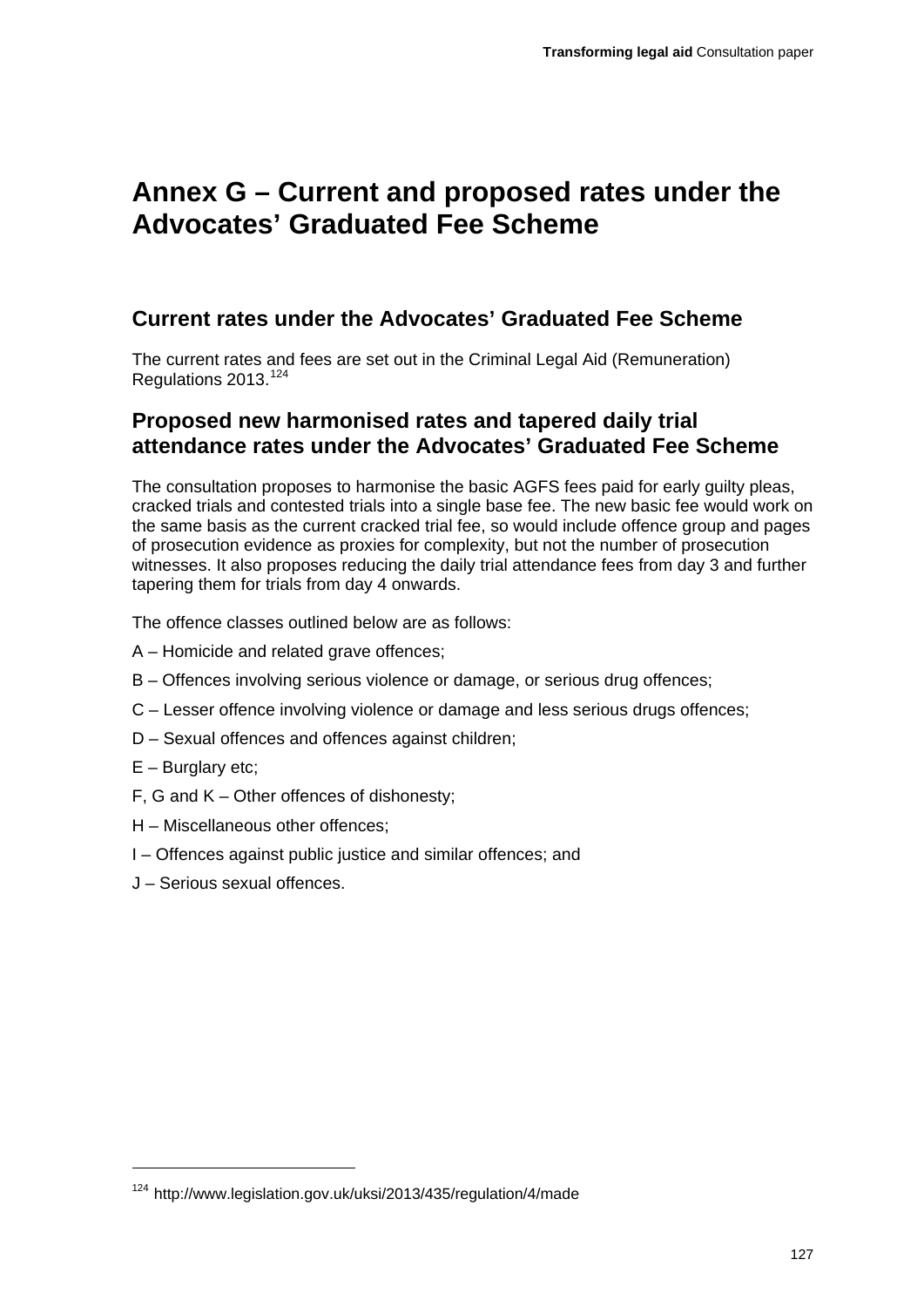| The proposed new rates are set out in the table below. |  |  |  |
|--------------------------------------------------------|--|--|--|
|--------------------------------------------------------|--|--|--|

|                       |           |                         |                 | Evidence     |                      |           |
|-----------------------|-----------|-------------------------|-----------------|--------------|----------------------|-----------|
|                       |           | Evidence                |                 | uplift per   |                      |           |
|                       |           | uplift per              | Evidence uplift | page of      |                      |           |
|                       |           | page of                 | per page of     | prosecution  |                      |           |
|                       |           |                         | prosecution     | evidence     |                      |           |
|                       |           | prosecution<br>evidence |                 |              |                      |           |
| Class                 |           |                         | evidence (pages | (pages       | <b>Initial Daily</b> |           |
| оf                    | Basic     | (pages 1 to             | 251 to 1,000)   | 1,001 to     | Attendance           |           |
| Offence               | Fee $(B)$ | 250) (E1)               | (E2)            | 10,000) (E3) | Fee $(D)$            | Taper (T) |
|                       | (E)       | (E)                     | (£)             | (£)          |                      |           |
| QC                    |           |                         |                 |              |                      |           |
| A                     | 2,324     | 5.07                    | 1.27            | 1.68         | 746                  | 98%       |
| B                     | 1,743     | 3.2                     | 0.8             | 1.06         | 653                  | 98%       |
| $\mathsf C$           | 1,520     | 2.27                    | 0.57            | 0.75         | 622                  | 92%       |
| D                     | 1,743     | 5.07                    | 1.27            | 1.68         | 622                  | 94%       |
| E                     | 1,232     | 1.63                    | 0.41            | 0.54         | 466                  | 94%       |
| F                     | 1,232     | 2.14                    | 0.54            | 0.71         | 466                  | 98%       |
| G                     | 1,232     | 2.14                    | 0.54            | 0.71         | 466                  | 98%       |
| H                     | 1,540     | 2.93                    | 0.73            | 0.96         | 622                  | 97%       |
| $\mathsf{I}$          | 1,598     | 2.87                    | 0.71            | 0.94         | 622                  | 98%       |
| J                     | 2,324     | 5.07                    | 1.27            | 1.68         | 746                  | 98%       |
| Κ                     | 2,324     | 2.83                    | 0.71            | 0.94         | 746                  | 98%       |
| <b>Leading Junior</b> |           |                         |                 |              |                      |           |
| A                     | 1,744     | 3.8                     | 0.95            | 1.26         | 559                  | 98%       |
| B                     | 1,307     | 2.4                     | 0.6             | 0.8          | 490                  | 98%       |
|                       |           |                         |                 |              |                      |           |
| $\mathsf C$           | 1,140     | 1.7                     | 0.43            | 0.56         | 466                  | 92%       |
| D                     | 1,307     | 3.8                     | 0.95            | 1.26         | 466                  | 94%       |
| E                     | 924       | 1.22                    | 0.31            | 0.41         | 350                  | 94%       |
| $\mathsf F$           | 924       | 1.6                     | 0.41            | 0.53         | 350                  | 98%       |
| G                     | 924       | 1.6                     | 0.41            | 0.53         | 350                  | 98%       |
| H                     | 1,155     | 2.2                     | 0.54            | 0.72         | 466                  | 97%       |
| $\mathsf{I}$          | 1,198     | 2.14                    | 0.53            | 0.71         | 466                  | 98%       |
| J                     | 1,744     | 3.8                     | 0.95            | 1.26         | 559                  | 98%       |
| Κ                     | 1,744     | 2.13                    | 0.53            | 0.71         | 559                  | 98%       |
| <b>Led Junior</b>     |           |                         |                 |              |                      |           |
| A                     | 1,162     | 2.54                    | 0.64            | 0.84         | 373                  | 98%       |
| $\sf B$               | 871       | 1.6                     | 0.4             | 0.53         | 326                  | 98%       |
| $\mathsf C$           | 760       | 1.14                    | 0.28            | 0.37         | 311                  | 92%       |
| D                     | 871       | 2.54                    | 0.64            | 0.84         | 311                  | 94%       |
| E                     | 616       | 0.82                    | 0.2             | 0.27         | 233                  | 94%       |
| F                     | 616       | 1.07                    | 0.27            | 0.36         | 233                  | 98%       |
| G                     | 616       | 1.07                    | 0.27            | 0.36         | 233                  | 98%       |
| H                     | 770       | 1.46                    | 0.37            | 0.48         | 311                  | 97%       |
| L                     | 798       | 1.43                    | 0.36            | 0.48         | 311                  | 98%       |
|                       |           |                         |                 |              |                      |           |
| J                     | 1,162     | 2.54                    | 0.64            | 0.84         | 373                  | 98%       |
| K                     | 1,162     | 1.42                    | 0.36            | 0.47         | 373                  | 98%       |
| <b>Junior Alone</b>   |           |                         |                 |              |                      |           |
| A                     | 1,307     | 4.52                    | 2.1             | 0.69         | 404                  | 98%       |
| B                     | 908       | 3.11                    | 1.45            | 0.48         | 357                  | 98%       |
| $\mathsf C$           | 581       | 2.31                    | 1.07            | 0.36         | 311                  | 92%       |
| D                     | 808       | 4.52                    | 2.1             | 0.69         | 311                  | 94%       |
| E                     | 508       | 1.34                    | 0.63            | 0.2          | 248                  | 94%       |
| F                     | 508       | 2.08                    | 0.96            | 0.32         | 248                  | 98%       |
| G                     | 508       | 2.08                    | 0.96            | 0.32         | 248                  | 98%       |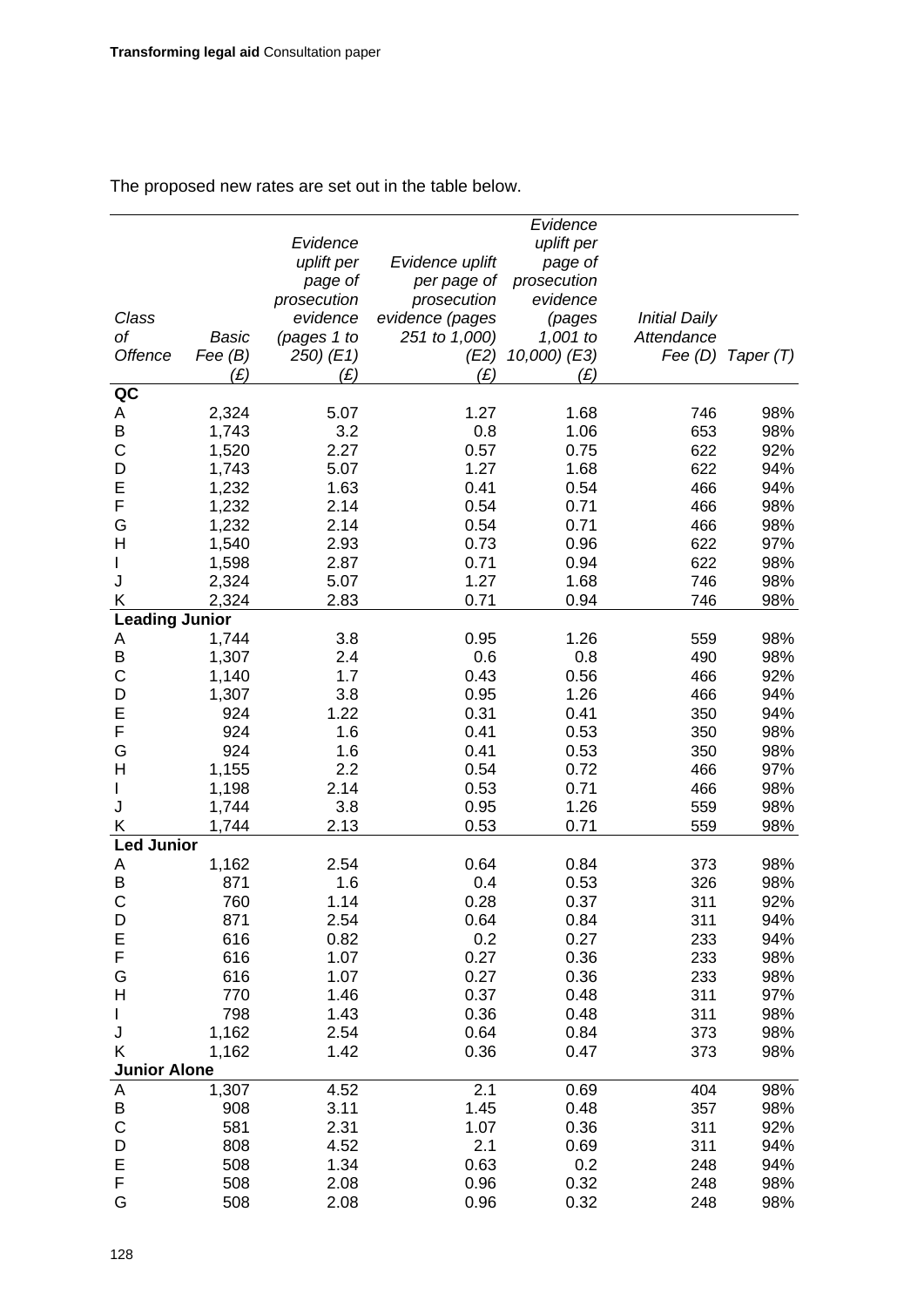|                |           |             |                 | Evidence       |                      |           |
|----------------|-----------|-------------|-----------------|----------------|----------------------|-----------|
|                |           | Evidence    |                 | uplift per     |                      |           |
|                |           | uplift per  | Evidence uplift | page of        |                      |           |
|                |           | page of     | per page of     | prosecution    |                      |           |
|                |           | prosecution | prosecution     | evidence       |                      |           |
| Class          |           | evidence    | evidence (pages | (pages         | <b>Initial Daily</b> |           |
| οf             | Basic     | (pages 1 to | 251 to 1,000)   | 1,001 to       | Attendance           |           |
| <b>Offence</b> | Fee $(B)$ | $250)$ (E1) | (E2)            | $10,000)$ (E3) | Fee (D)              | Taper (T) |
|                | '£)       | (£)         | (£)             | (£)            |                      |           |
| H              | 618       | 2.08        | 0.97            | 0.32           | 311                  | 97%       |
|                | 726       | 1.63        | 0.76            | 0.25           | 311                  | 98%       |
| J              | 1,307     | 4.52        | 2.1             | 0.69           | 404                  | 98%       |
| К              | 1,234     | 3.91        | 1.82            | 0.6            | 404                  | 98%       |

The taper formula is as follows:

The amount of the graduated fee for a single trial advocate representing one assisted person being tried on one indictment in the Crown Court must be calculated in accordance with the following formula—

 $G = B + (E1 \times e1) + (E2 \times e2) + (E3 \times e3) + D \times (1-T<sup>d</sup>) / (1-T)$ 

Where  $T<sup>d</sup>$  denotes T raised to the power of d

**G** is the amount of the graduated fee;

**B** is the basic fee specified in the Table as appropriate to the offence for which the assisted person is tried and the category of trial advocate;

**d** is the number of days or parts of a day on which the advocate attends at court by which the trial exceeds 2 days;

**D** is the fee payable in respect of daily attendance at court for the number of days by which the trial exceeds two, as appropriate to the offence for which the assisted person is tried and the category of trial advocate;

**e1** is the number of pages of prosecution, up to a maximum of 250;

**E1** is the evidence uplift specified in the table, as appropriate to the offence for which the assisted person is tried and the category of trial advocate;

**e2** is the number of pages of prosecution, exceeding 250 up to a maximum of 1,000;

**E2** is the evidence uplift specified in the table, as appropriate to the offence for which the assisted person is tried and the category of trial advocate;

**e3** is the number of pages of prosecution, exceeding 1,000 up to a maximum of 10,000;

**E3** is the evidence uplift specified in the table, as appropriate to the offence for which the assisted person is tried and the category of trial advocate;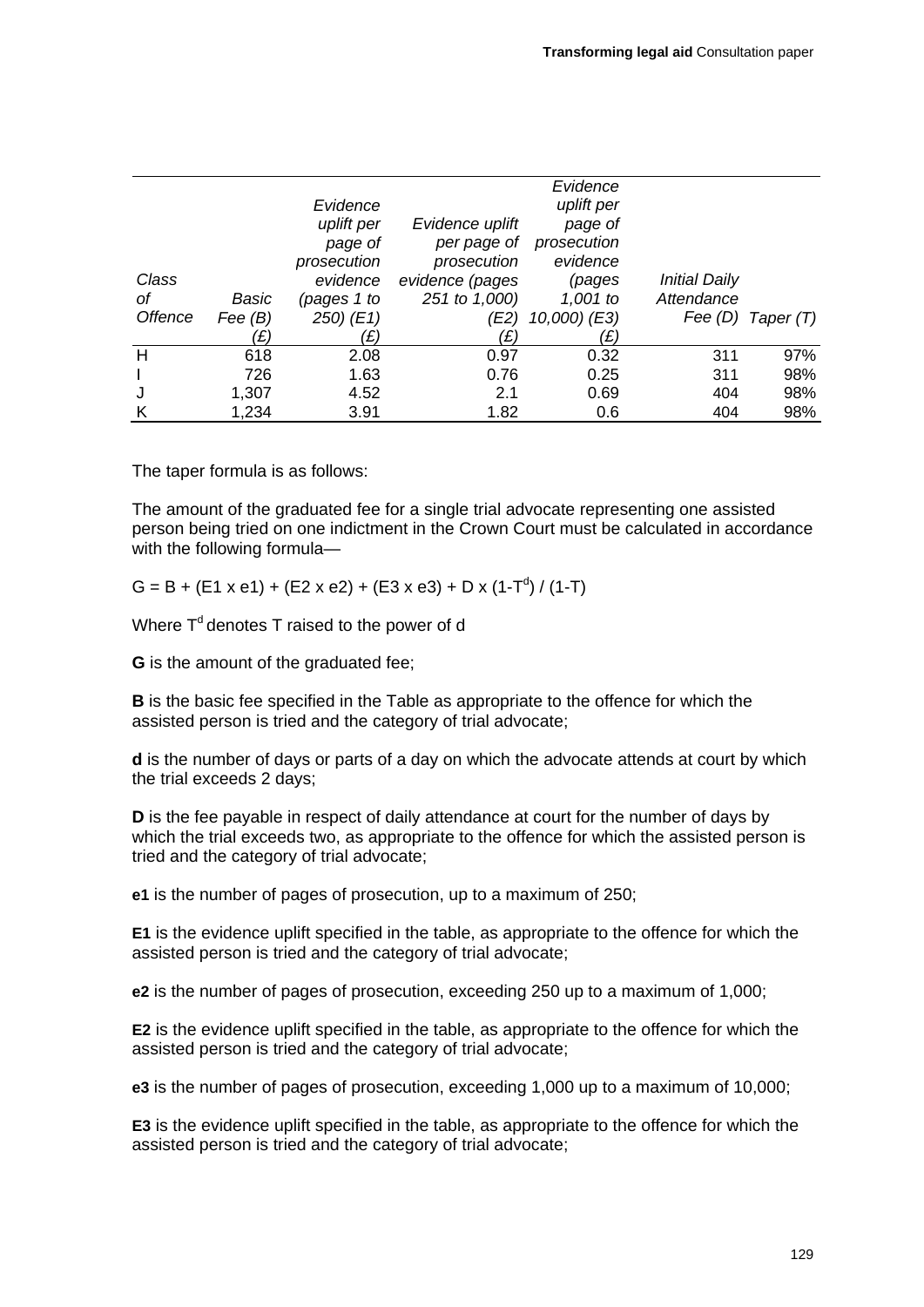## Average case composition of barristers split by their annual legal aid fee income

The chart below shows the annual case mix of barristers split by their fee income levels. It shows that lower fee earners tend to undertake fewer cases than those with higher fee income. It also shows that in terms of composition, the mix of guilty / cracked trials / trials is similar across all fee income bands. This suggests those with higher fee incomes are more likely to do the longer, more complex cases.

*Average case composition of barristers split by their annual fee income (source: derived from 2012 LAA payment data)* 



130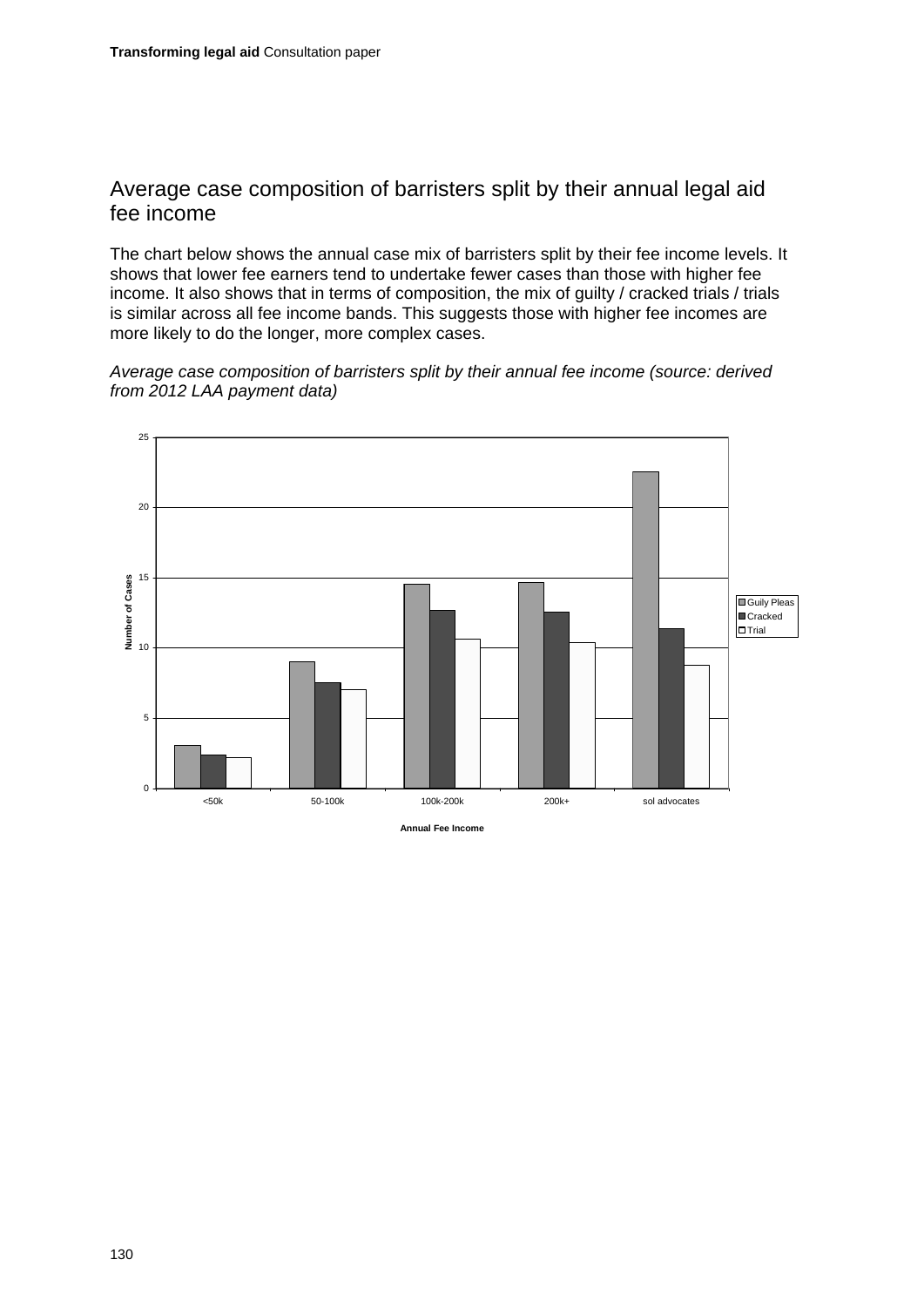# **Annex H – current and proposed VHCC fee rates (excluding VAT)**

## **VHCC rates on Individual Case Contracts post 14 July 2010**

**Current** VHCC rates of pay for work done on cases with representation orders granted on or after 14 July 2010 and classified as VHCCs under the VHCC Arrangements 2010.

#### **Preparation (hourly rates)**

|                           | Category 1 |     |     | Category 2   Category 3   Category 4 | <b>Standard</b> |
|---------------------------|------------|-----|-----|--------------------------------------|-----------------|
|                           | (£)        | (£) | (£) | (£)                                  | Rates (£)       |
|                           |            |     |     |                                      |                 |
| Litigator                 |            |     |     |                                      |                 |
| Level A                   | 145        | 113 | 91  | 91                                   | 55.75           |
| Level B                   | 127        | 100 | 79  | 79                                   | 47.25           |
| Level C                   | 84         | 65  | 51  | 51                                   | 34.00           |
| Pupil/junior              | 45         | 36  | 30  | 30                                   |                 |
|                           |            |     |     |                                      |                 |
| <b>Barrister</b>          |            |     |     |                                      |                 |
| QC                        | 145        | 113 | 91  | 91                                   |                 |
| Leading junior            | 127        | 100 | 79  | 79                                   |                 |
| Led junior                | 91         | 73  | 61  | 61                                   |                 |
| Junior alone              | 100        | 82  | 70  | 70                                   |                 |
| 2nd Led junior            | 63         | 50  | 43  | 43                                   |                 |
|                           |            |     |     |                                      |                 |
| <b>Solicitor Advocate</b> |            |     |     |                                      |                 |
| Leading level A           | 145        | 113 | 91  | 91                                   |                 |
| Led level A               | 127        | 100 | 79  | 79                                   |                 |
| Leading level B           | 127        | 100 | 79  | 79                                   |                 |
| Led level B               | 104        | 86  | 66  | 66                                   |                 |
| Level A alone             | 131        | 109 | 88  | 88                                   |                 |
| Level B alone             | 113        | 95  | 75  | 75                                   |                 |
| Second advocate           | 63         | 50  | 43  | 43                                   |                 |

#### **Advocacy**

Advocacy rates for Advocates are paid per hearing or per day depending upon the duration of the court sitting time. Advocacy rates are non-category specific.

|                | Preliminary hearing (£) | Half day $(E)$ | Full day $(E)$ |
|----------------|-------------------------|----------------|----------------|
| QC             | 113                     | 238            | 4761           |
| Leading junior | 86                      | 195            | 390            |
| Led junior     | 58                      | 126            | 252            |
| Junior alone   | 67                      | 143            | 285            |
| 2nd Led junior | 34                      | 64             | 128            |
| Noter          | 29                      | 55             | 109            |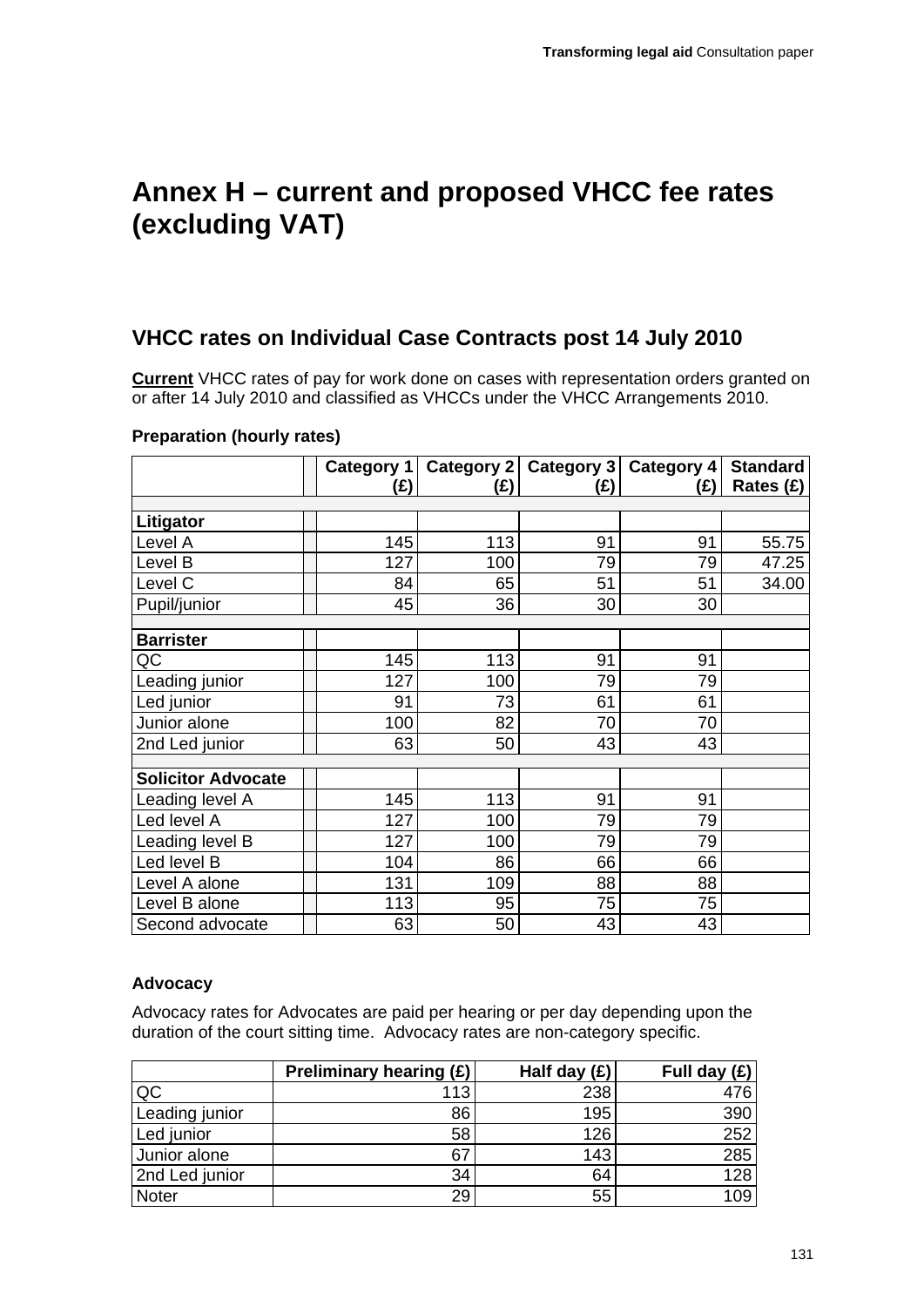#### **Attendance at court with Advocate (hourly rates for Litigators)**

| l Level A | £42.25 |
|-----------|--------|
| Level B   | £34.00 |
| Level C   | £20.50 |

**Proposed** VHCC rates of pay for work done on cases with representation orders granted on or after 14 July 2010 and classified as VHCCs under the VHCC Arrangements 2010 based on a 30% reduction in fees.

#### **Preparation (hourly rates)**

|                           |        | Category 2 Category 3 Category 4<br>Category 1 |       |       | <b>Standard</b> |  |
|---------------------------|--------|------------------------------------------------|-------|-------|-----------------|--|
|                           | (£)    | (£)                                            | (£)   | (£)   | Rates (£)       |  |
|                           |        |                                                |       |       |                 |  |
| Litigator                 |        |                                                |       |       |                 |  |
| Level A                   | 101.50 | 79.10                                          | 63.70 | 63.70 | 39.03           |  |
| Level B                   | 88.90  | 70.00                                          | 55.30 | 55.30 | 33.08           |  |
| Level C                   | 58.80  | 45.50                                          | 35.70 | 35.70 | 24.50           |  |
| Pupil/junior              | 31.50  | 25.20                                          | 21.00 | 21.00 |                 |  |
|                           |        |                                                |       |       |                 |  |
| <b>Barrister</b>          |        |                                                |       |       |                 |  |
| QC                        | 101.50 | 79.10                                          | 63.70 | 63.70 |                 |  |
| Leading junior            | 88.90  | 70.00                                          | 55.30 | 55.30 |                 |  |
| Led junior                | 63.70  | 51.10                                          | 42.70 | 42.70 |                 |  |
| Junior alone              | 70.00  | 57.40                                          | 49.00 | 49.00 |                 |  |
| 2nd Led junior            | 44.10  | 35.00                                          | 30.10 | 30.10 |                 |  |
| <b>Solicitor Advocate</b> |        |                                                |       |       |                 |  |
|                           | 101.50 | 79.10                                          | 63.70 | 63.70 |                 |  |
| Leading level A           |        |                                                |       |       |                 |  |
| Led level A               | 88.90  | 70.00                                          | 55.30 | 55.30 |                 |  |
| Leading level B           | 88.90  | 70.00                                          | 55.30 | 55.30 |                 |  |
| Led level B               | 72.80  | 60.20                                          | 46.20 | 46.20 |                 |  |
| Level A alone             | 91.70  | 76.30                                          | 61.60 | 61.60 |                 |  |
| Level B alone             | 79.10  | 66.50                                          | 52.50 | 52.50 |                 |  |
| Second advocate           | 44.10  | 35.00                                          | 30.10 | 30.10 |                 |  |

### **Advocacy**

Advocacy rates for Advocates are paid per hearing or per day depending upon the duration of the court sitting time. Advocacy rates are non-category specific.

|                | Preliminary hearing (£) | Half day $(E)$ | Full day $(E)$ |
|----------------|-------------------------|----------------|----------------|
| QC             | 79.10                   | 166.60         | 333.20         |
| Leading junior | 60.20                   | 136.50         | 273.00         |
| Led junior     | 40.60                   | 88.20          | 176.40         |
| Junior alone   | 46.90                   | 100.10         | 199.50         |
| 2nd Led junior | 23.80                   | 44.80          | 89.60          |
| <b>Noter</b>   | 20.30                   | 38.50          | 76.30          |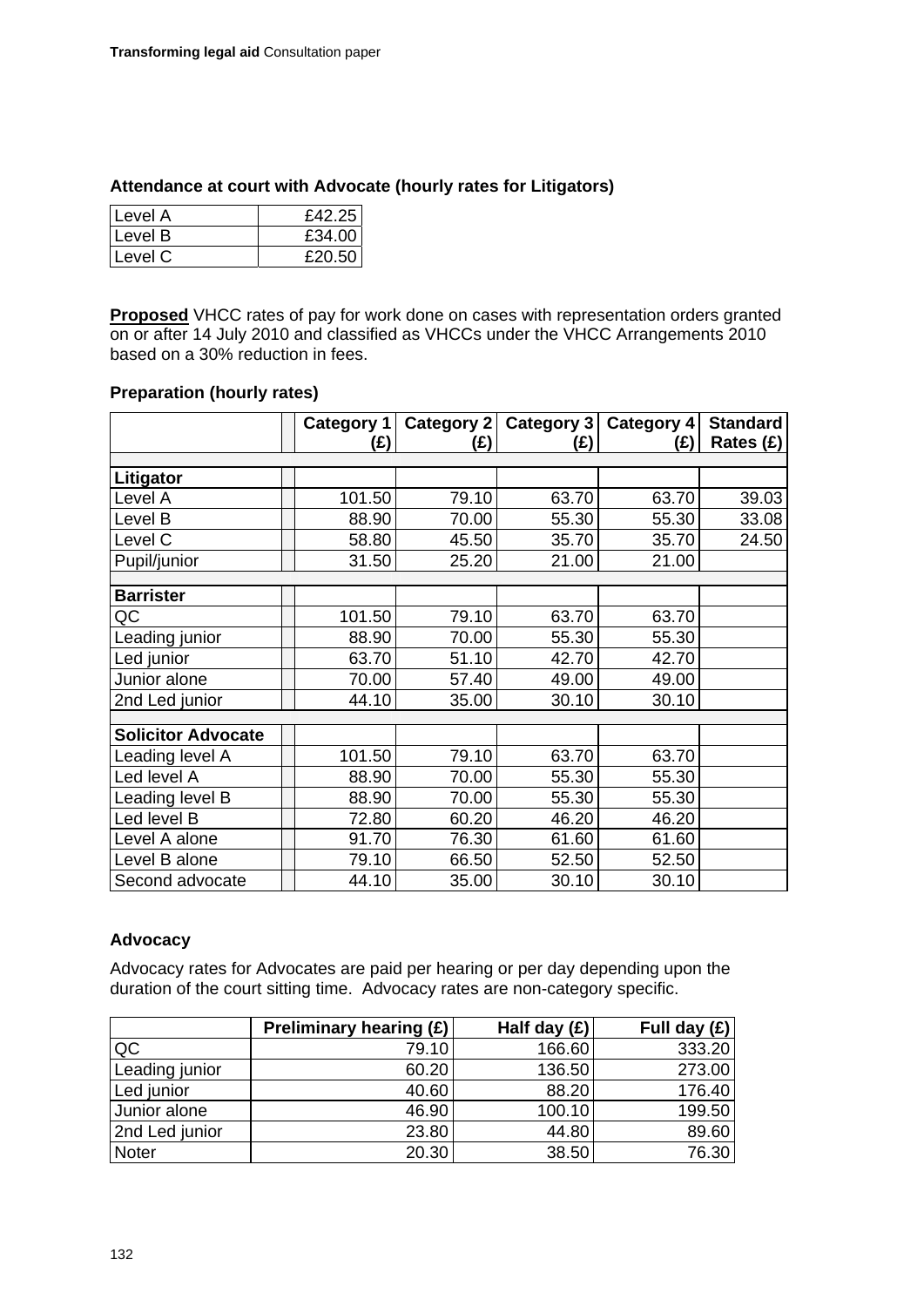| Attendance at court with Advocate (hourly rates for Litigators in $\pounds$ ) |  |  |
|-------------------------------------------------------------------------------|--|--|
|                                                                               |  |  |

| Level A | 29.58 |
|---------|-------|
| Level B | 23.80 |
| Level C | 14.35 |

## **VHCC Panel rates**

**Current** VHCC rates for work done on cases classified under the VHCC Panel scheme on or after 13 November 2008 but before 14 July 2010.

### **Preparation (hourly rates)**

|                           | Category 1 |        |       | Category 2   Category 3   Category 4 | <b>Standard</b> |
|---------------------------|------------|--------|-------|--------------------------------------|-----------------|
|                           | (£)        | (£)    | (£)   | (£)                                  | Rates (£)       |
|                           |            |        |       |                                      |                 |
| <b>Solicitor</b>          |            |        |       |                                      |                 |
| Level A sol               | 152.50     | 119.00 | 95.50 | 95.50                                | 55.75           |
| Level B sol               | 133.00     | 104.50 | 83.50 | 83.50                                | 47.25           |
| Level C sol               | 88.50      | 69.00  | 54.00 | 54.00                                | 34.00           |
| Pupil/junior              | 48.00      | 38.50  | 31.50 | 31.50                                |                 |
|                           |            |        |       |                                      |                 |
| <b>Counsel</b>            |            |        |       |                                      |                 |
| QC                        | 152.50     | 119.00 | 95.50 | 95.50                                |                 |
| Leading junior            | 133.00     | 104.50 | 83.50 | 83.50                                |                 |
| Led junior                | 95.50      | 76.00  | 65.00 | 65.00                                |                 |
| Junior alone              | 104.50     | 85.50  | 74.00 | 74.00                                |                 |
| 2nd Led junior            | 67.00      | 53.00  | 46.00 | 46.00                                |                 |
|                           |            |        |       |                                      |                 |
| <b>Solicitor Advocate</b> |            |        |       |                                      |                 |
| Leading level A           | 152.50     | 119.00 | 95.50 | 95.50                                |                 |
| Led level A               | 133.00     | 104.50 | 83.50 | 83.50                                |                 |
| Leading level B           | 133.00     | 104.50 | 83.50 | 83.50                                |                 |
| Led level B               | 110.00     | 90.50  | 69.00 | 69.00                                |                 |
| Level A alone             | 138.00     | 115.00 | 93.50 | 93.50                                |                 |
| Level B alone             | 116.00     | 99.50  | 78.50 | 78.50                                |                 |
| <b>Second Advocate</b>    | 67.00      | 53.00  | 46.00 | 46.00                                |                 |

#### **Advocacy**

Advocacy rates for counsel are paid per hearing or per day depending upon the duration of the court sitting time. Advocacy rates are non-category specific.

|                | Preliminary hearing (£) | Half day $(E)$ | Full day $(E)$ |
|----------------|-------------------------|----------------|----------------|
| QC             | 119.00                  | 250.00         | 500.00         |
| Leading junior | 90.50                   | 205.25         | 410.50         |
| Led junior     | 61.00                   | 132.75         | 265.50         |
| Junior alone   | 70.00                   | 150.00         | 300.00         |
| 2nd Led junior | 35.50                   | 67.50          | 135.00         |
| <b>Noter</b>   | 30.50                   | 57.50          | 115.00         |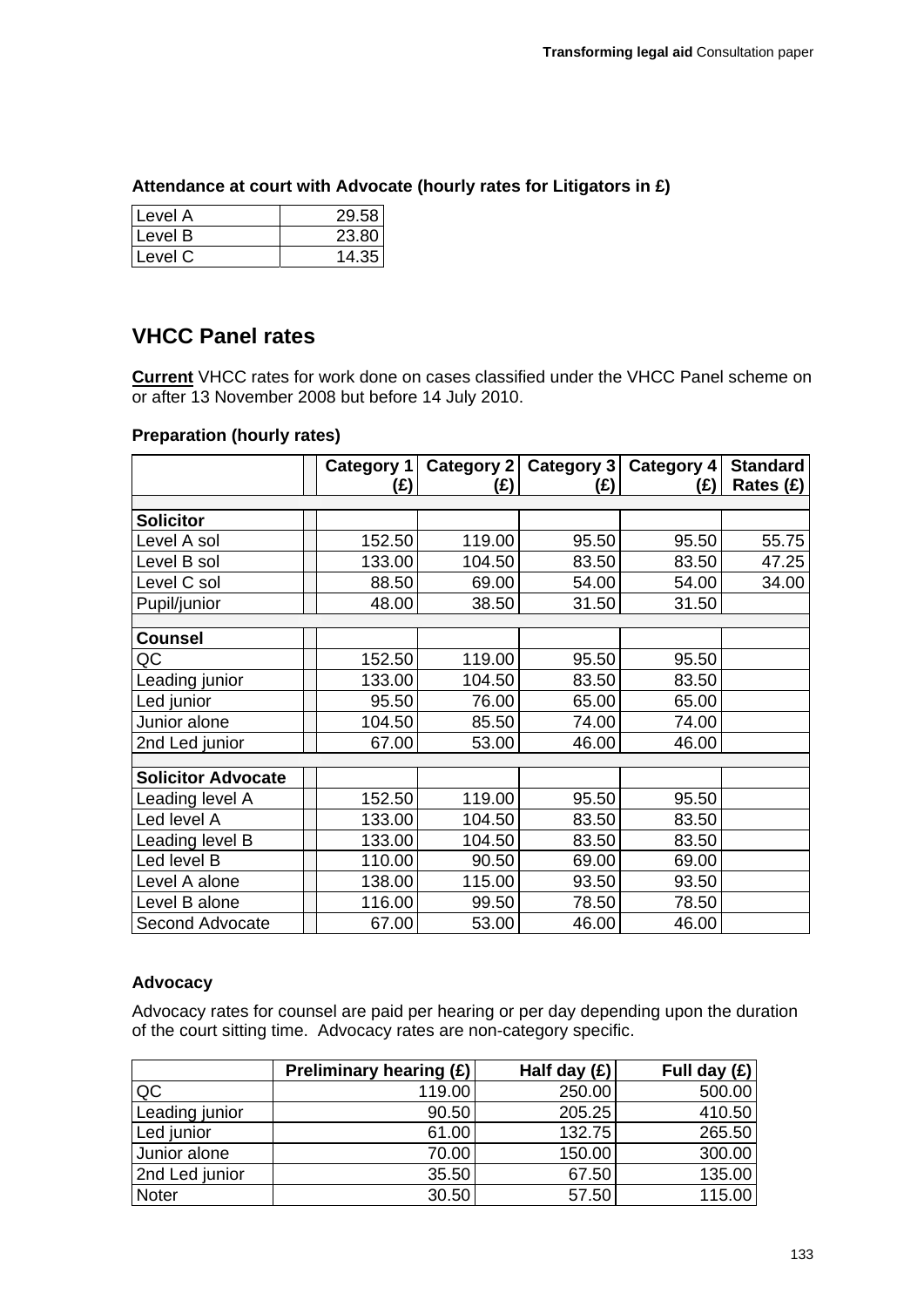#### **Attendance at court with counsel (hourly rates for solicitors)**

| l Level A | £42.25 |
|-----------|--------|
| l Level B | £34.00 |
| l Level C | £20.50 |

**Proposed** VHCC rates for work done on cases classified under the VHCC Panel scheme on or after 13 November 2008 but before 14 July 2010 based on a 30% reduction in fees.

#### **Preparation (hourly rates)**

|                           | Category 1 | Category 2 | Category 3 | <b>Category 4</b> | <b>Standard</b> |
|---------------------------|------------|------------|------------|-------------------|-----------------|
|                           | (E)        | (E)        | (£)        | (£)               | Rates (£)       |
|                           |            |            |            |                   |                 |
| <b>Solicitor</b>          |            |            |            |                   |                 |
| Level A sol               | 106.75     | 83.30      | 66.85      | 66.85             | 39.03           |
| Level B sol               | 93.10      | 73.15      | 58.45      | 58.45             | 33.08           |
| Level C sol               | 61.95      | 48.30      | 37.80      | 37.80             | 23.80           |
| Pupil/junior              | 33.60      | 26.95      | 22.05      | 22.05             |                 |
|                           |            |            |            |                   |                 |
| <b>Counsel</b>            |            |            |            |                   |                 |
| QC                        | 106.75     | 83.30      | 66.85      | 66.85             |                 |
| Leading junior            | 93.10      | 73.15      | 58.45      | 58.45             |                 |
| Led junior                | 66.85      | 53.20      | 45.50      | 45.50             |                 |
| Junior alone              | 73.15      | 59.85      | 51.80      | 51.80             |                 |
| 2nd Led junior            | 46.90      | 37.10      | 32.20      | 32.20             |                 |
|                           |            |            |            |                   |                 |
| <b>Solicitor Advocate</b> |            |            |            |                   |                 |
| Leading level A           | 106.75     | 83.30      | 66.85      | 66.85             |                 |
| Led level A               | 93.10      | 73.15      | 58.45      | 58.45             |                 |
| Leading level B           | 93.10      | 73.15      | 58.45      | 58.45             |                 |
| Led level B               | 77.00      | 63.35      | 48.30      | 48.30             |                 |
| Level A alone             | 96.60      | 80.50      | 65.45      | 65.45             |                 |
| Level B alone             | 81.20      | 69.65      | 54.95      | 54.95             |                 |
| Second Advocate           | 46.90      | 37.10      | 32.20      | 32.20             |                 |

#### **Advocacy**

Advocacy rates for counsel are paid per hearing or per day depending upon the duration of the court sitting time. Advocacy rates are non-category specific.

|                | Preliminary hearing (£) | Half day $(E)$ | Full day $(E)$ |
|----------------|-------------------------|----------------|----------------|
| QC             | 83.30                   | 175.00         | 350.00         |
| Leading junior | 63.35                   | 143.68         | 287.00         |
| Led junior     | 42.70                   | 92.93          | 185.85         |
| Junior alone   | 49.00                   | 105.00         | 210.00         |
| 2nd Led junior | 24.85                   | 47.25          | 94.50          |
| <b>Noter</b>   | 21.35                   | 40.25          | 80.50          |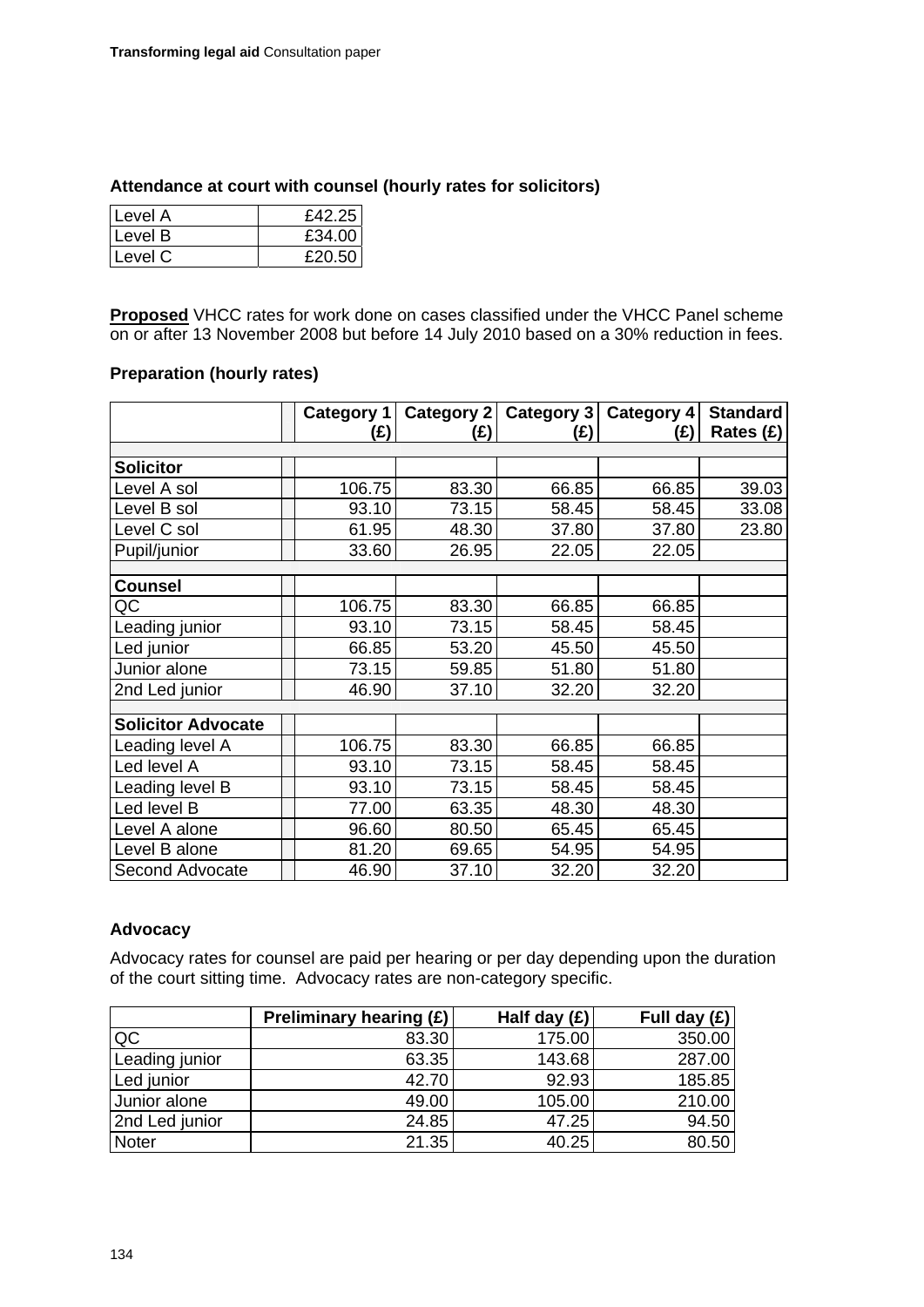| Level A | 29.58 |
|---------|-------|
| Level B | 23.80 |
| Level C | 14.35 |

# **Attendance at court with counsel (hourly rates for solicitors in £)**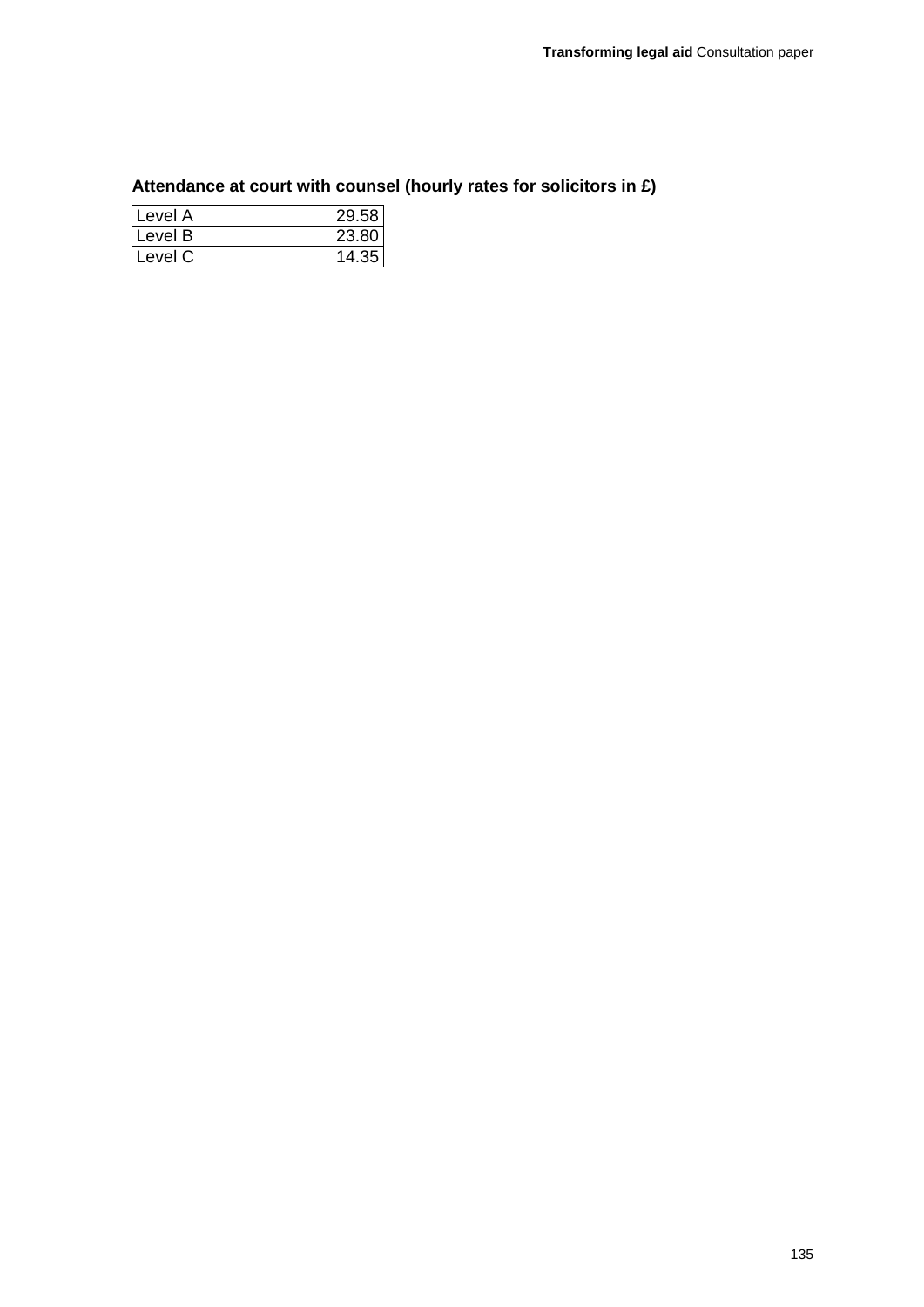# **Annex I – Civil fees: enhancements to hourly rates**

## **Extract from Civil Legal Aid contract**

#### "*Hourly Rates enhancements*

*The following rules apply only to remuneration by way of Prescribed Rates under the Remuneration Regulations (but excluding for this purpose any determination as to whether a case escapes from any Standard Fee or Graduated Fee – see Category Specific Rules). No other form of enhancement or uplift is payable for such work.* 

*The threshold test: on assessment of Licensed Work we or the court may allow fees at more than the Prescribed Rate in respect of any item or class of work where it appears, taking into account all the relevant circumstances, that:* 

- *(a) the work was done with exceptional competence, skill or expertise;*
- *(b) the work was done with exceptional speed; or*
- *(c) the case involved exceptional circumstances or complexity.*

*Where we or the court consider that any item or class of work should be allowed at more than the Prescribed Rate, it shall apply to that item or class of work a percentage enhancement in accordance with the following provisions.* 

*In determining the percentage by which fees should be enhanced above the Prescribed Rate we or the court shall have regard to:* 

- *(a) the degree of responsibility accepted by the legal advisor;*
- *(b) the care, speed and economy with which the case was prepared; and*
- *(c) the novelty, weight and complexity of the case.*

*The percentage above the Prescribed Rate by which fees for work may be enhanced shall not exceed 50%. The exception to this is that in proceedings in the High Court, Court of Appeal, Upper Tribunal or Supreme Court, we or the court may allow an enhancement not exceeding 100% where it is considered that, in comparison with work in other proceedings in those courts which would merit 50% enhancement, the item or class of work relates to exceptionally complex matters which have been handled with exceptional competence or speed.* 

We or the court may have regard to the generality of proceedings to which the relevant *Prescribed Rates apply in determining what is exceptional within the meaning of this provision."*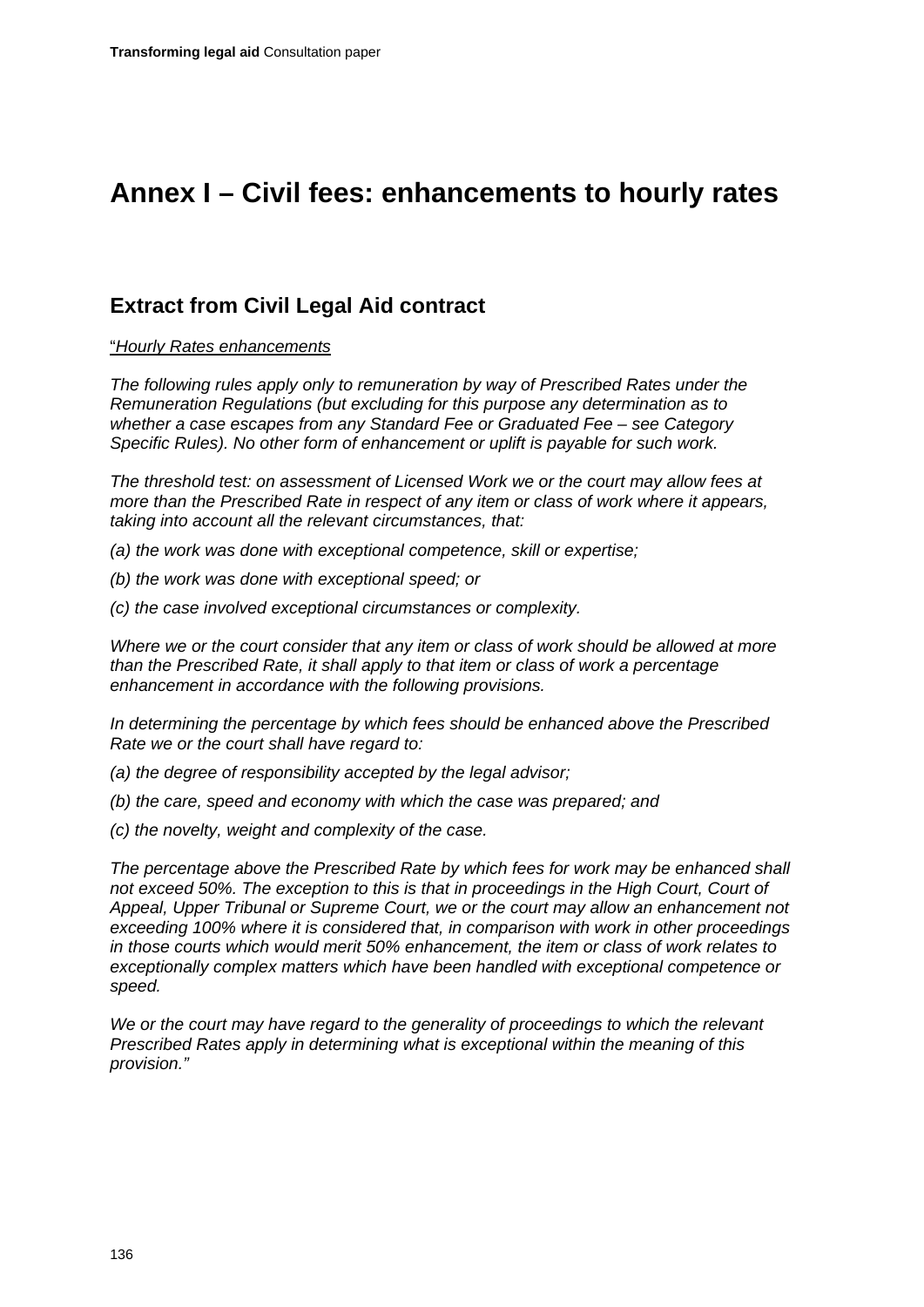# **Annex J – Comparison between current and proposed experts' fees and rates (with 20% reduction)**

#### **Civil fees**

-

|                                 | Non-London-<br><b>Hourly Rate unless</b> |                             | London-<br><b>Hourly Rate unless</b>                                                                                                  |                             |                                                                                       |
|---------------------------------|------------------------------------------|-----------------------------|---------------------------------------------------------------------------------------------------------------------------------------|-----------------------------|---------------------------------------------------------------------------------------|
| <b>Experts</b>                  |                                          | stated to be a Fixed Fee    |                                                                                                                                       | stated to be a Fixed Fee    |                                                                                       |
|                                 | <b>Current</b><br>Rate <sup>125</sup>    | <b>Proposed</b><br>new rate | <b>Current</b><br>Rate <sup>126</sup>                                                                                                 | <b>Proposed</b><br>new rate | <b>Comments</b>                                                                       |
| A&E consultant                  | £126                                     | £100.80                     | £135                                                                                                                                  | £108                        |                                                                                       |
| Accident<br>reconstruction      | £90                                      | £72                         | £68                                                                                                                                   | £54.40                      |                                                                                       |
| Accountant                      | £50-£135                                 | £40-£108                    | £50-£144                                                                                                                              |                             | £40-£115.20 Partner £144,<br>Manager £108,<br>Accountant<br>£80, General<br>staff £50 |
| Anaesthetist                    | £135                                     | £108                        | £135                                                                                                                                  | £108                        |                                                                                       |
| Architect                       | £99                                      | £79.20                      | £90                                                                                                                                   | £72                         |                                                                                       |
| Cardiologist                    | £144                                     | £115.20                     | £144                                                                                                                                  | £115.20                     |                                                                                       |
| Cell telephone site<br>analysis | £90                                      | £72                         | £90                                                                                                                                   | £72                         |                                                                                       |
| Child psychiatrist              | £135                                     | £108                        | £135                                                                                                                                  | £108                        |                                                                                       |
| Child psychologist              | £126                                     | £100.80                     | £126                                                                                                                                  | E100.80                     |                                                                                       |
| Computer expert                 | £90                                      | £72                         | £90                                                                                                                                   | £72                         |                                                                                       |
| Consultant<br>engineer          | £90                                      | £72                         | £68                                                                                                                                   | £54.40                      |                                                                                       |
| <b>Dentist</b>                  | E117                                     | £93.60                      | £117                                                                                                                                  | £93.60                      |                                                                                       |
| Dermatologist                   | £108                                     | £86.40                      | £108                                                                                                                                  | £86.40                      |                                                                                       |
| <b>Disability</b><br>consultant | £68                                      | £54.40                      | £68                                                                                                                                   | £54.40                      |                                                                                       |
| DNA - testing of<br>sample      |                                          |                             | £315 per test $\left  \frac{252}{20} \right $ per test $\left  \frac{2315}{20} \right $ fest $\left  \frac{252}{20} \right $ per test |                             |                                                                                       |
| DNA - preparation<br>of report  | £90                                      | £72                         | £90                                                                                                                                   | £72                         |                                                                                       |
| Doctor (GP)                     | £99                                      | £79.20                      | £90                                                                                                                                   | £72                         |                                                                                       |
| Employment<br>consultant        | £68                                      | £54.40                      | £68                                                                                                                                   | £54.40                      |                                                                                       |
| <b>Enquiry agent</b>            | £32                                      | £25.60                      | £23                                                                                                                                   | £18.40                      |                                                                                       |

<span id="page-139-1"></span><span id="page-139-0"></span><sup>&</sup>lt;sup>125</sup> The current applicable rates for are contained in The Civil Legal Aid (Remuneration) Regulations 2013.<br>
<sup>126</sup> The current applicable rates are contained in The Civil Legal Aid (Remuneration) Regulations

<sup>2013.</sup>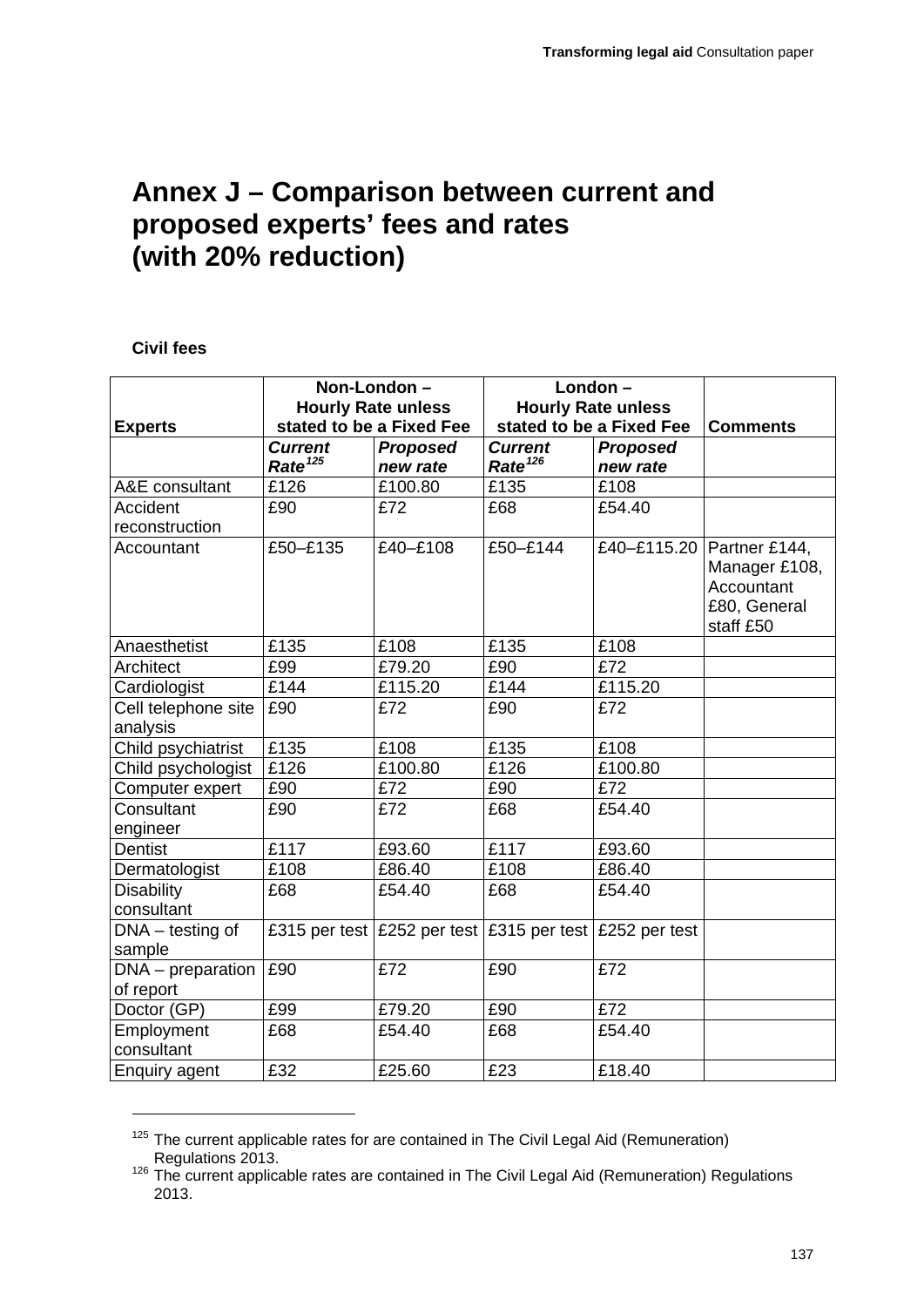|                    | Non-London -              |              | London-                   |               |                 |
|--------------------|---------------------------|--------------|---------------------------|---------------|-----------------|
|                    | <b>Hourly Rate unless</b> |              | <b>Hourly Rate unless</b> |               |                 |
| <b>Experts</b>     | stated to be a Fixed Fee  |              | stated to be a Fixed Fee  |               | <b>Comments</b> |
| <b>ENT</b> surgeon | £126                      | £100.80      | £126                      | £100.80       |                 |
| General surgeon    | £135                      | £108         | £90                       | £72           |                 |
| Geneticist         | £108                      | £86.40       | £108                      | £86.40        |                 |
| GP (records        | £63 fixed fee             | £50.40 fixed | £90 fixed fee             | £72 fixed fee |                 |
| report)            |                           | fee          |                           |               |                 |
| Gynaecologist      | £135                      | £108         | £90                       | £72           |                 |
| Haematologist      | £122                      | £97.60       | £90                       | £72           |                 |
| Handwriting expert | <b>£90</b>                | £72          | £90                       | £72           |                 |
| Interpreter        | £32                       | £25.60       | £25                       | £20           |                 |
| Lip reader/Signer  | £72                       | £57.60       | £41                       | £32.80        |                 |
| Mediator           | £126                      | £100.80      | £126                      | £100.80       |                 |
| Medical consultant | E135                      | £108         | £90                       | £72           |                 |
| Medical            | £135                      | £108         | £135                      | £108          |                 |
| microbiologist     |                           |              |                           |               |                 |
| Meteorologist      | £126                      | £100.80      | £180 fixed                | £144 fixed    |                 |
|                    |                           |              | fee                       | fee           |                 |
| Midwife            | £90                       | £72          | £90                       | £72           |                 |
| Neonatologist      | £135                      | £108         | £135                      | £108          |                 |
| Neurologist        | £153                      | £122.40      | £90                       | £72           |                 |
| Neuropsychiatrist  | £158                      | £126.40      | £90                       | £72           |                 |
| Neuroradiologist   | £171                      | £136.80      | £171                      | £136.80       |                 |
| Neurosurgeon       | £171                      | £136.80      | £90                       | £72           |                 |
| Nursing expert     | £81                       | £64.80       | £81                       | £64.80        |                 |
| Obstetrician       | £135                      | £108         | £135                      | £108          |                 |
| Occupational       | £68                       | £54.40       | £68                       | £54.40        |                 |
| therapist          |                           |              |                           |               |                 |
| Oncologist         | £140                      | £112         | £140                      | £112          |                 |
| Orthopaedic        | £144                      | £115.20      | £144                      | £115.20       |                 |
| surgeon            |                           |              |                           |               |                 |
| Paediatrician      | £135                      | £108         | £90                       | £72           |                 |
| Pathologist        | £153                      | £122.40      | £540 fixed                | £432 fixed    |                 |
|                    |                           |              | fee                       | fee           |                 |
| Pharmacologist     | £122                      | £97.60       | £122                      | £97.60        |                 |
| Photographer       | £32                       | £25.60       | £23                       | £18.40        |                 |
| Physiotherapist    | £81                       | £64.80       | £81                       | £64.80        |                 |
| Plastic surgeon    | £135                      | £108         | £135                      | £108          |                 |
| Process server     | £32                       | £25.60       | £23                       | £18.40        |                 |
| Psychiatrist       | £135                      | £108         | $\overline{£}$ 135        | £108          |                 |
| Psychologist       | £117                      | £93.60       | £117                      | £93.60        |                 |
| Radiologist        | £135                      | £108         | £135                      | £108          |                 |
| Rheumatologist     | £135                      | £108         | £135                      | £108          |                 |
| Risk assessment    | £63                       | £50.40       | £63                       | £50.40        |                 |
| expert             |                           |              |                           |               |                 |
| Speech therapist   | £99                       | £79.20       | £99                       | £79.20        |                 |
| Surveyor (non      | £50                       | £40          | £50                       | £40           |                 |
| housing-disrepair) |                           |              |                           |               |                 |
| Surveyor (housing- | £85                       | £68          | £115                      | £92           |                 |
| disrepair)         |                           |              |                           |               |                 |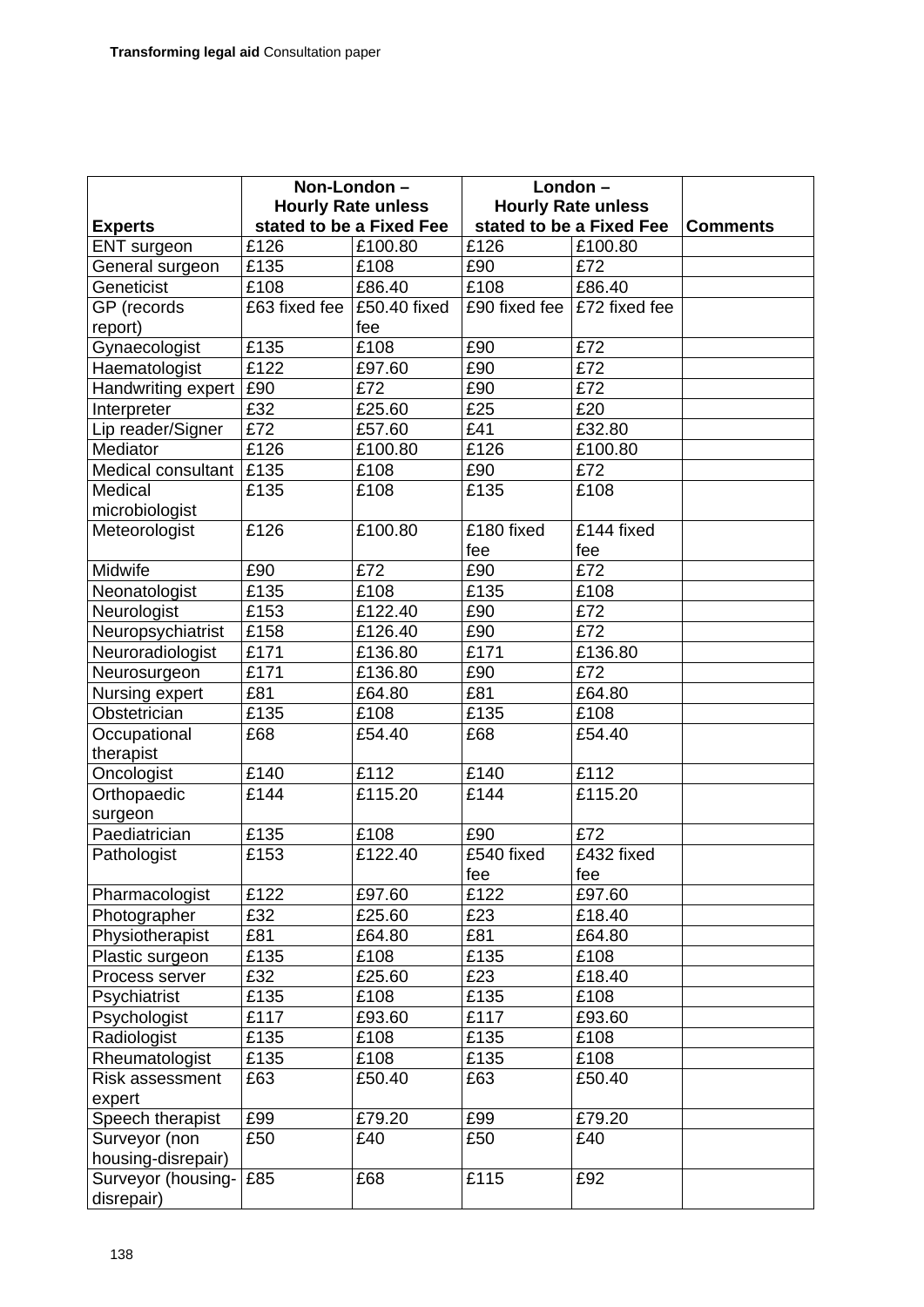| <b>Experts</b>    | Non-London -<br><b>Hourly Rate unless</b><br>stated to be a Fixed Fee |        | $London -$<br><b>Hourly Rate unless</b><br>stated to be a Fixed Fee |      | <b>Comments</b> |
|-------------------|-----------------------------------------------------------------------|--------|---------------------------------------------------------------------|------|-----------------|
| Telecoms expert   | £90                                                                   | £72    | £90                                                                 | £72  |                 |
| Toxicologist      | £135                                                                  | £108   | £135                                                                | £108 |                 |
| Urologist         | £135                                                                  | £108   | £135                                                                | £108 |                 |
| Vet               | £90                                                                   | £72    | £90                                                                 | £72  |                 |
| Voice recognition | £117                                                                  | £93.60 | £90                                                                 | £72  |                 |

#### **Crime fees**

-

|                              | Non-London-               |                                                                                 | London $-$                |                 |
|------------------------------|---------------------------|---------------------------------------------------------------------------------|---------------------------|-----------------|
|                              | <b>Hourly Rate unless</b> |                                                                                 | <b>Hourly Rate unless</b> |                 |
| <b>Experts - CRIME</b>       | stated to be a Fixed Fee  |                                                                                 | stated to be a Fixed Fee  |                 |
|                              | <b>Current</b>            | <b>Proposed</b>                                                                 | <b>Current</b>            | <b>Proposed</b> |
|                              | Rate <sup>127</sup>       | new rate                                                                        | Rate <sup>128</sup>       | new rate        |
| A&E consultant               | £126                      | £100.80                                                                         | £135                      | £108            |
| Accident reconstruction      | £90                       | £72                                                                             | £68                       | £54.40          |
| Accountant                   | £50-£144                  | £40-£115.20 £50-£144                                                            |                           | £40-£115.20     |
| Anaesthetist                 | £135                      | £108                                                                            | £90                       | £72             |
| Architect                    | £99                       | E79.20                                                                          | £90                       | E72             |
| <b>Back calculations</b>     | £180 fixed                | £144 fixed                                                                      | £189 fixed                | £151.20         |
|                              | fee                       | fee                                                                             | fee                       | fixed fee       |
| Benefit expert               | £90                       | £72                                                                             | £90                       | £72             |
| Cardiologist                 | £144                      | £115.20                                                                         | £90                       | E72             |
| Cell telephone site analysis | £90                       | £72                                                                             | £90                       | E72             |
| Child psychiatrist           | £135                      | £108                                                                            | £90                       | E72             |
| Child psychologist           | £126                      | £100.80                                                                         | £90                       | £72             |
| Computer expert              | £90                       | £72                                                                             | £90                       | E72             |
| Consultant engineer          | £90                       | £72                                                                             | £68                       | £54.40          |
| <b>Dentist</b>               | £117                      | £93.60                                                                          | £90                       | £72             |
| Dermatologist                | £108                      | £86.40                                                                          | £90                       | £72             |
| <b>Disability consultant</b> | £68                       | £54.40                                                                          | £68                       | £54.40          |
| DNA - testing of sample      |                           | £315 per test $\vert$ £252 per test $\vert$ £315 per test $\vert$ £252 per test |                           |                 |
| DNA - preparation of report  | £90                       | £72                                                                             | £90                       | £72             |
| Doctor (GP)                  | £99                       | £79.20                                                                          | £90                       | £72             |
| Drug expert                  | £90                       | £72                                                                             | £90                       | E72             |
| <b>Employment consultant</b> | £68                       | £54.40                                                                          | £68                       | £54.40          |
| Enquiry agent                | £32                       | £25.60                                                                          | £23                       | £18.40          |
| ENT surgeon                  | £126                      | £100.80                                                                         | £90                       | £72             |
| Facial mapping               | £135                      | £108                                                                            | £90                       | E72             |
| Fingerprint expert           | £90                       | £72                                                                             | £47                       | £37.60          |
| Fire investigation           | £90                       | £72                                                                             | £68                       | £54.40          |
| Firearm expert               | £90                       | £72                                                                             | £90                       | £72             |

<span id="page-141-0"></span> $127$  The current applicable rates are contained in the Criminal Legal Aid (Remuneration)

<span id="page-141-1"></span>Regulations 2013.<br><sup>128</sup> The current applicable rates are contained in the Criminal Legal Aid (Remuneration) Regulations 2013.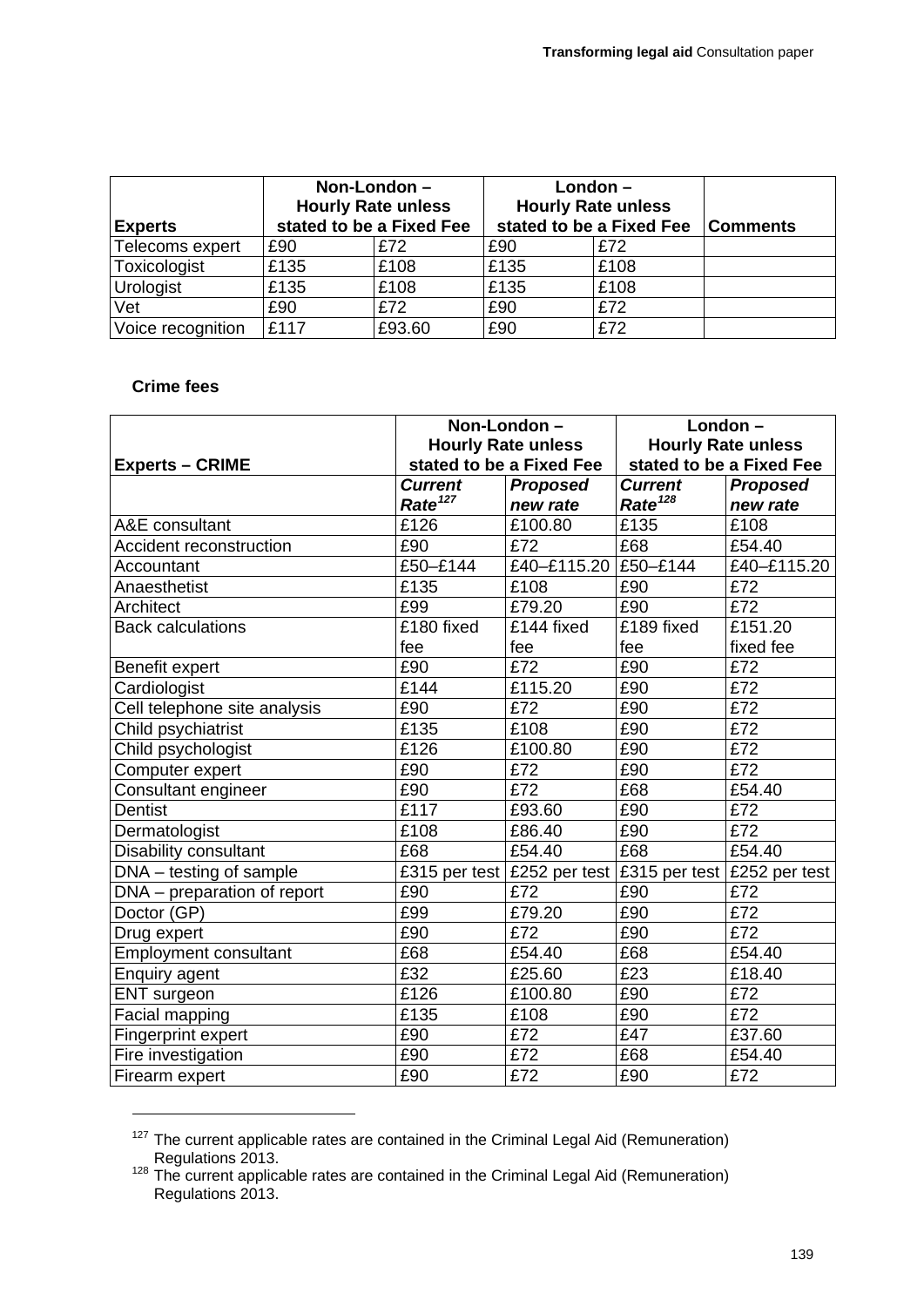|                        | Non-London -        |                           | London-             |                           |  |
|------------------------|---------------------|---------------------------|---------------------|---------------------------|--|
|                        |                     | <b>Hourly Rate unless</b> |                     | <b>Hourly Rate unless</b> |  |
| <b>Experts - CRIME</b> |                     | stated to be a Fixed Fee  |                     | stated to be a Fixed Fee  |  |
|                        | <b>Current</b>      | <b>Proposed</b>           | <b>Current</b>      | <b>Proposed</b>           |  |
|                        | Rate <sup>127</sup> | new rate                  | Rate <sup>128</sup> | new rate                  |  |
| Forensic scientist     | £113                | £90.40                    | £90                 | £72                       |  |
| General surgeon        | £135                | £108                      | £90                 | £72                       |  |
| Geneticist             | £108                | £86.40                    | £90                 | £72                       |  |
| GP (records report)    | £63 fixed fee       | £50.40 fixed              | £90 fixed fee       | £72 fixed fee             |  |
|                        |                     | fee                       |                     |                           |  |
| Gynaecologist          | £135                | $\overline{£}$ 108        | £90                 | £72                       |  |
| Haematologist          | E122                | £97.60                    | £90                 | E72                       |  |
| Handwriting expert     | £90                 | E72                       | £90                 | E72                       |  |
| Interpreter            | E32                 | £25.60                    | £25                 | $\overline{£}20$          |  |
| Lip reader/Signer      | £72                 | £57.60                    | £41                 | £32.80                    |  |
| Mediator               | £126                | £100.80                   | £126                | £100.80                   |  |
| Medical consultant     | £135                | £108                      | £90                 | £72                       |  |
| Medical microbiologist | $\overline{E}$ 135  | £108                      | £90                 | £72                       |  |
| Medical report         | £99                 | £79.20                    | £90                 | £72                       |  |
| Meteorologist          | £126                | £100.80                   | £180 fixed          | £144 fixed                |  |
|                        |                     |                           | fee                 | fee                       |  |
| Midwife                | £90                 | £72                       | £90                 | £72                       |  |
| Neonatologist          | £135                | £108                      | £90                 | £72                       |  |
| Neurologist            | £153                | £122.40                   | £90                 | £72                       |  |
| Neuropsychiatrist      | $\overline{£}$ 158  | £126.40                   | E90                 | £72                       |  |
| Neuroradiologist       | £171                | £136.80                   | £90                 | £72                       |  |
| Neurosurgeon           | £171                | £136.80                   | £90                 | £72                       |  |
| Nursing expert         | £81                 | £64.80                    | £81                 | £64.80                    |  |
| Obstetrician           | $\overline{£}135$   | £108                      | $\overline{£}$ 135  | £108                      |  |
| Occupational therapist | £68                 | £54.40                    | £68                 | £54.40                    |  |
| Oncologist             | £140                | £112                      | £90                 | £72                       |  |
| Orthopaedic surgeon    | £144                | £115.20                   | £90                 | £72                       |  |
| Paediatrician          | £135                | £108                      | £90                 | £72                       |  |
| Pathologist            | £153                | £122.40                   | £540 fixed          | £432 fixed                |  |
|                        |                     |                           | fee                 | fee                       |  |
| Pharmacologist         | £122                | £97.60                    | £90                 | £72                       |  |
| Photographer           | £32                 | £25.60                    | £23                 | £18.40                    |  |
| Physiotherapist        | £81                 | £64.80                    | £81                 | £64.80                    |  |
| Plastic surgeon        | £135                | £108                      | £90                 | £72                       |  |
| Process server         | £32                 | £25.60                    | £23                 | £18.40                    |  |
| Psychiatrist           | £135                | £108                      | £90                 | £72                       |  |
| Psychologist           | £117                | £93.60                    | £90                 | £72                       |  |
| Radiologist            | £135                | £108                      | £90                 | £72                       |  |
| Rheumatologist         | £135                | £108                      | £90                 | £72                       |  |
| Risk assessment expert | £63                 | £50.40                    | £63                 | £50.40                    |  |
| Speech therapist       | £99                 | £79.20                    | £90                 | £72                       |  |
| Surgeon                | £135                | £108                      | £90                 | £72                       |  |
| Surveyor               | £50                 | £40                       | £50                 | £40                       |  |
| Telecoms expert        | £90                 | £72                       | £90                 | £72                       |  |
| Toxicologist           | £135                | £108                      | £90                 | £72                       |  |
| Urologist              | £135                | £108                      | £90                 | £72                       |  |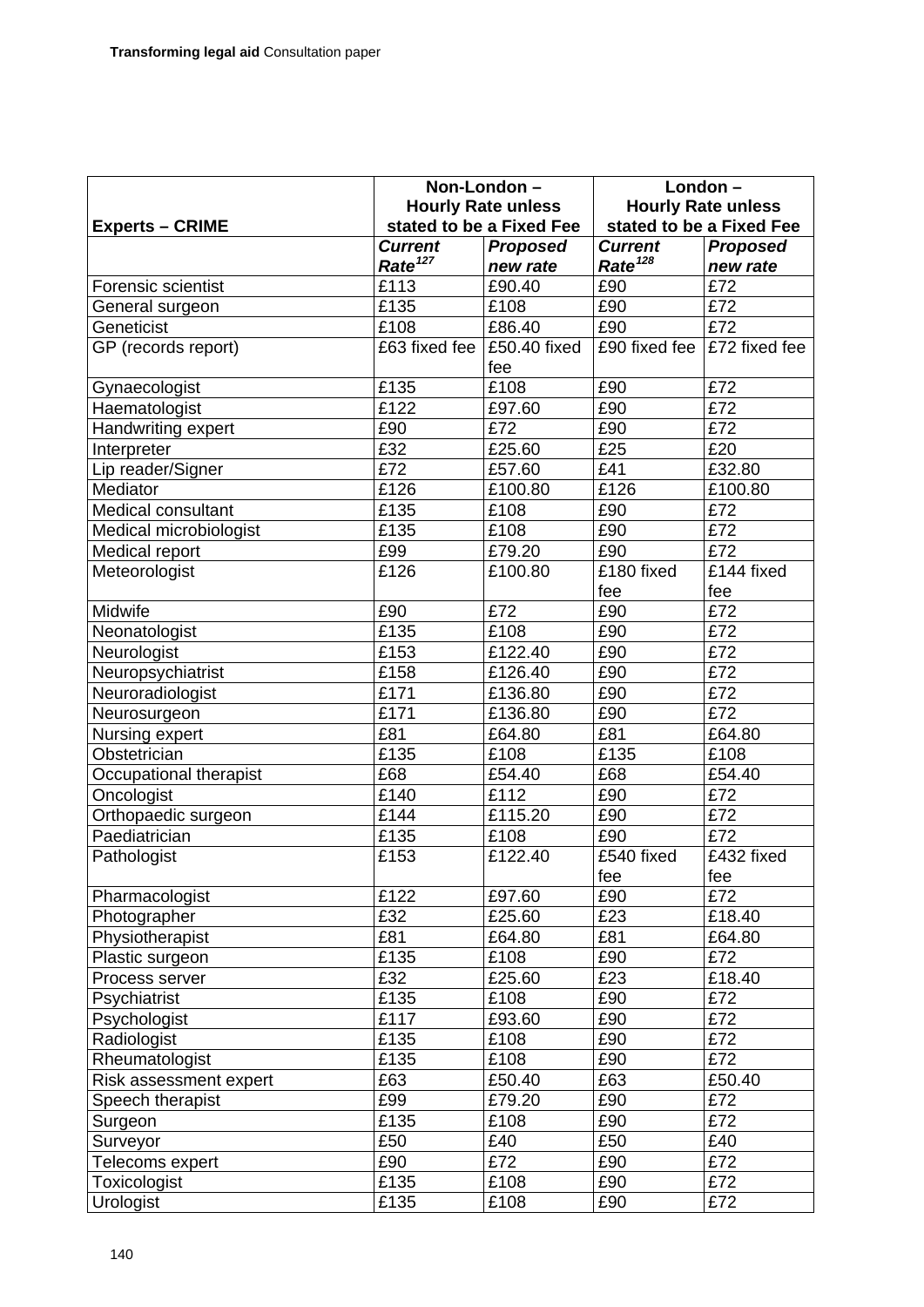| <b>Experts – CRIME</b> | Non-London -<br><b>Hourly Rate unless</b><br>stated to be a Fixed Fee |                             | $London -$<br><b>Hourly Rate unless</b><br>stated to be a Fixed Fee |                             |
|------------------------|-----------------------------------------------------------------------|-----------------------------|---------------------------------------------------------------------|-----------------------------|
|                        | <b>Current</b><br>Rate <sup>127</sup>                                 | <b>Proposed</b><br>new rate | <b>Current</b><br>Rate <sup>128</sup>                               | <b>Proposed</b><br>new rate |
| Vet                    | £90                                                                   | f.72                        | £90                                                                 | £72                         |
| Voice recognition      | £117                                                                  | £93.60                      | £90                                                                 | f72                         |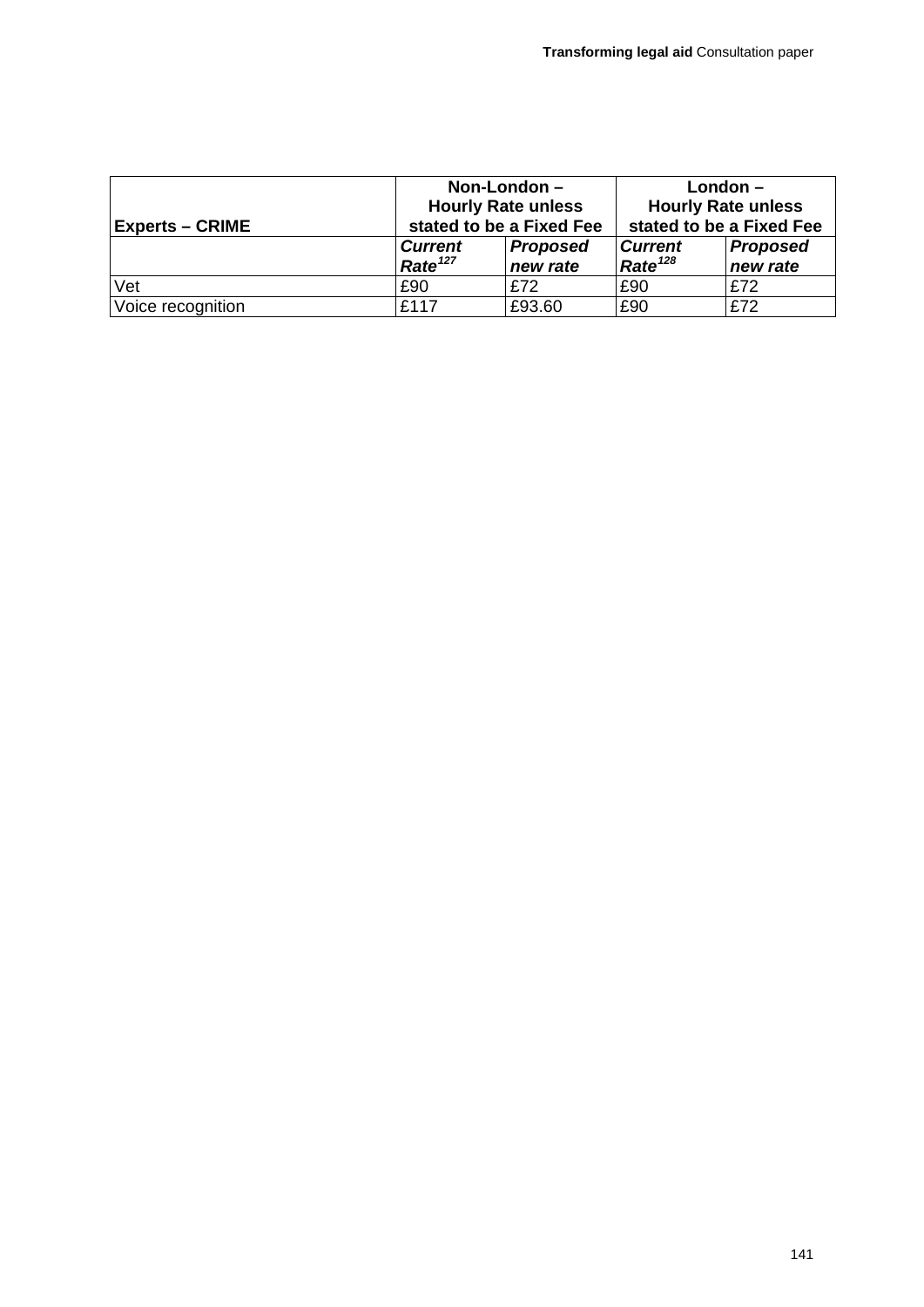# **Annex K – Equalities Impact**

## **1 Introduction**

- 1.1 The Government is mindful of the importance of considering the impact of the legal aid proposals on different groups, with particular reference to users and providers of legally aided services.
- 1.2 In accordance with our duties under the Equality Act 2010 we have considered the impact of the proposals on individuals sharing protected characteristics in order to give due regard to the need to eliminate unlawful conduct, advance equality of opportunity and foster good relations.

# **2 Methodology**

2.1 Adhering with guidance published by the Equality and Human Rights Commission (EHRC), our approach to assessing the potential for particular disadvantage resulting from the proposals has been to identify the individuals whom the proposals would impact (the 'pool'). Looking at the pool, we have then drawn comparisons between the potential impacts of each proposal on those who share particular protected characteristics, with those who do not share those characteristics. We have in addition compared the characteristics of individuals affected by the proposals with the characteristics of the general population (England and Wales) and the appropriate legal aid client or provider population where relevant. Where there are large differences we have considered the broad equality impacts of this.

# **3 Data Sources**

- 3.1 We have identified the following data sources as providing the most relevant information on potential equalities impacts:
	- Legal Aid Agency (formerly the Legal Services Commission) (LAA) data on clients collected through provider billing for financial year 2011/2012 (LAA Client Data). This includes records of clients' sex, age, race, and illness or disability status.
	- Legal Services Research Centre (LSRC) provider data, collected to support their *Routine Diversity Monitoring of the Supplier Base* reports. The survey was most recently undertaken in 2010 and represents the diversity profile of those managing / controlling legal aid providers' offices.
	- The Bar Council publications *Bar Barometer: Trends in the Profile of the Bar, November 2012*, and *Barristers' Working Lives: A Biennial Survey of the Bar 2011*. These provide information for practising barristers on age, sex, and ethnicity.
	- Published 2011 Census data, to enable comparisons with the general population to be made.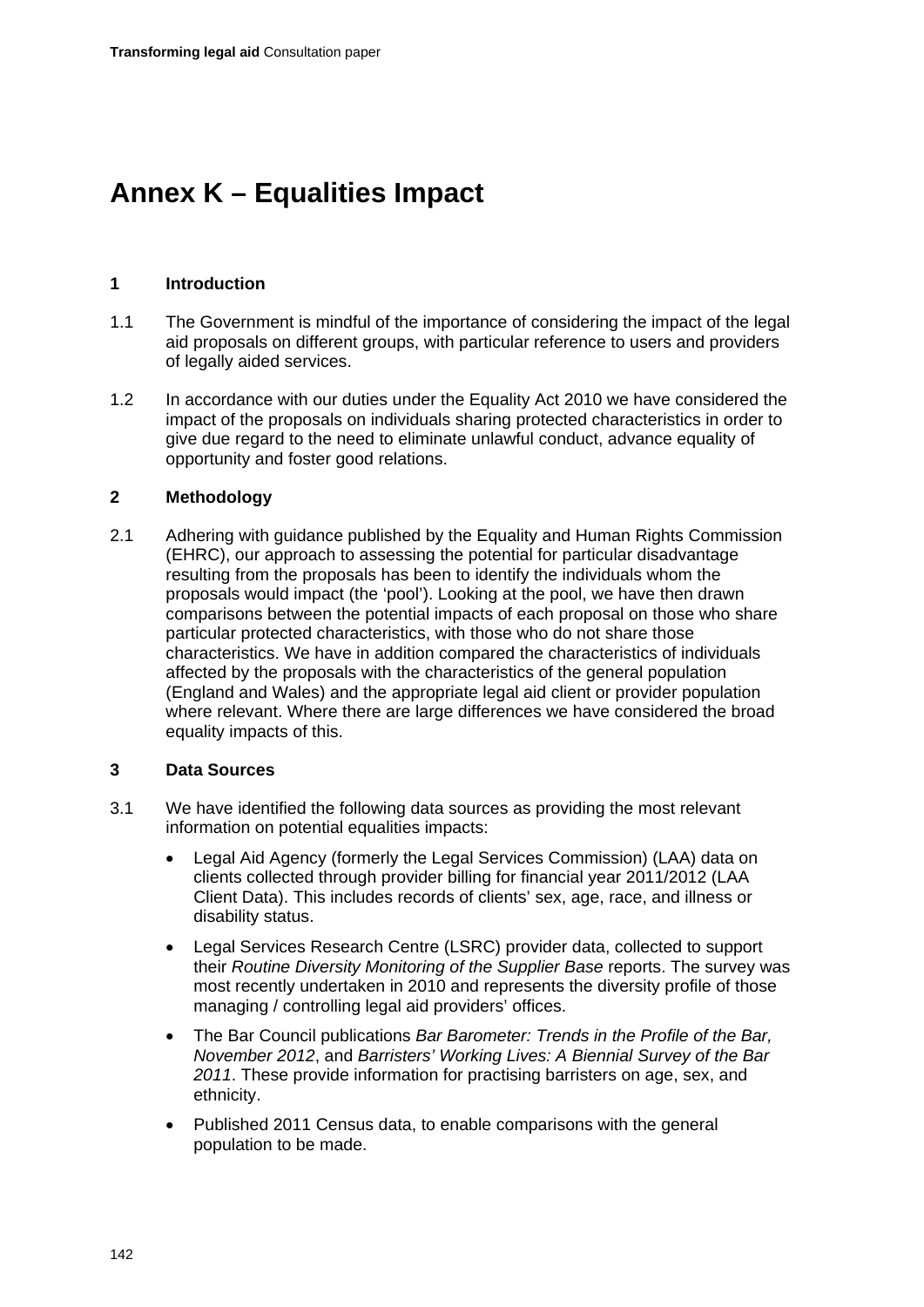- 3.2 All of these data sources have some limitations. None of the data cover all of the protected characteristics. Our statistical analysis therefore only considers the available data on age, sex, race and disability. In addition:
	- LAA client data is recorded by providers, not legal aid clients themselves, and is therefore unlikely to be as accurate as self defined data, particularly in respect of disability / illness and race.
	- As with many administrative datasets, the quality of the LAA client data is affected by the extent of missing data, particularly regarding illness / disability status and race.
	- LSRC's provider equality data is based on a survey of providers which collectively have a 69% response rate.
- 3.3 We are currently unable to assess the extent of impact of the proposals on providers' legal aid income by protected characteristic, as the implementation of scope and fee changes under Legal Aid, Sentencing and Punishment of Offenders (LASPO) Act 2012 will alter the 2011/12 baseline that income reduction can be assessed against, and therefore any assessment could potentially be misleading.

# **4 Conclusions**

- 4.1 We have considered our duty to have due regard to the need to eliminate discrimination, harassment, victimisation and unlawful conduct, and to advance equality of opportunity and foster good relations.
- 4.2 The primary objective of the proposed reform package is to bear down on the cost of legal aid, ensuring that we are getting the best deal for the taxpayer and that the system commands the confidence of the public. Our aim is to do so in ways that ensure limited public resources are targeted at those cases which justify it and those people who need it, drive greater efficiency in the provider market and for the Legal Aid Agency, and support our wider efforts to transform the justice system.
- 4.3 These objectives are of critical importance. We believe these to be legitimate aims which we intend to pursue with regard to principles of equality and nondiscrimination. These objectives underpin and motivate the package of reforms which we believe represent a proportionate means of achieving these aims.
- 4.4 We do not consider that the proposals give rise to direct discrimination, discrimination arising from a disability or a failure to comply with a duty to make reasonable adjustments. Nor do we consider that these proposals will have any impact on instances of harassment or victimisation. We have identified the potential for disproportionate impacts on some persons with protected characteristics (assuming for this purpose that the proposals amount to provisions, criteria or practices) and we cannot rule out the possibility of disproportionate impact as a result of the evidence gaps outlined in paragraphs 3.2 and 4.6. Where we have identified a risk of disproportionate impact, we consider that such treatment constitutes a proportionate means of achieving a legitimate aim for the reasons set out above and in the paragraphs below.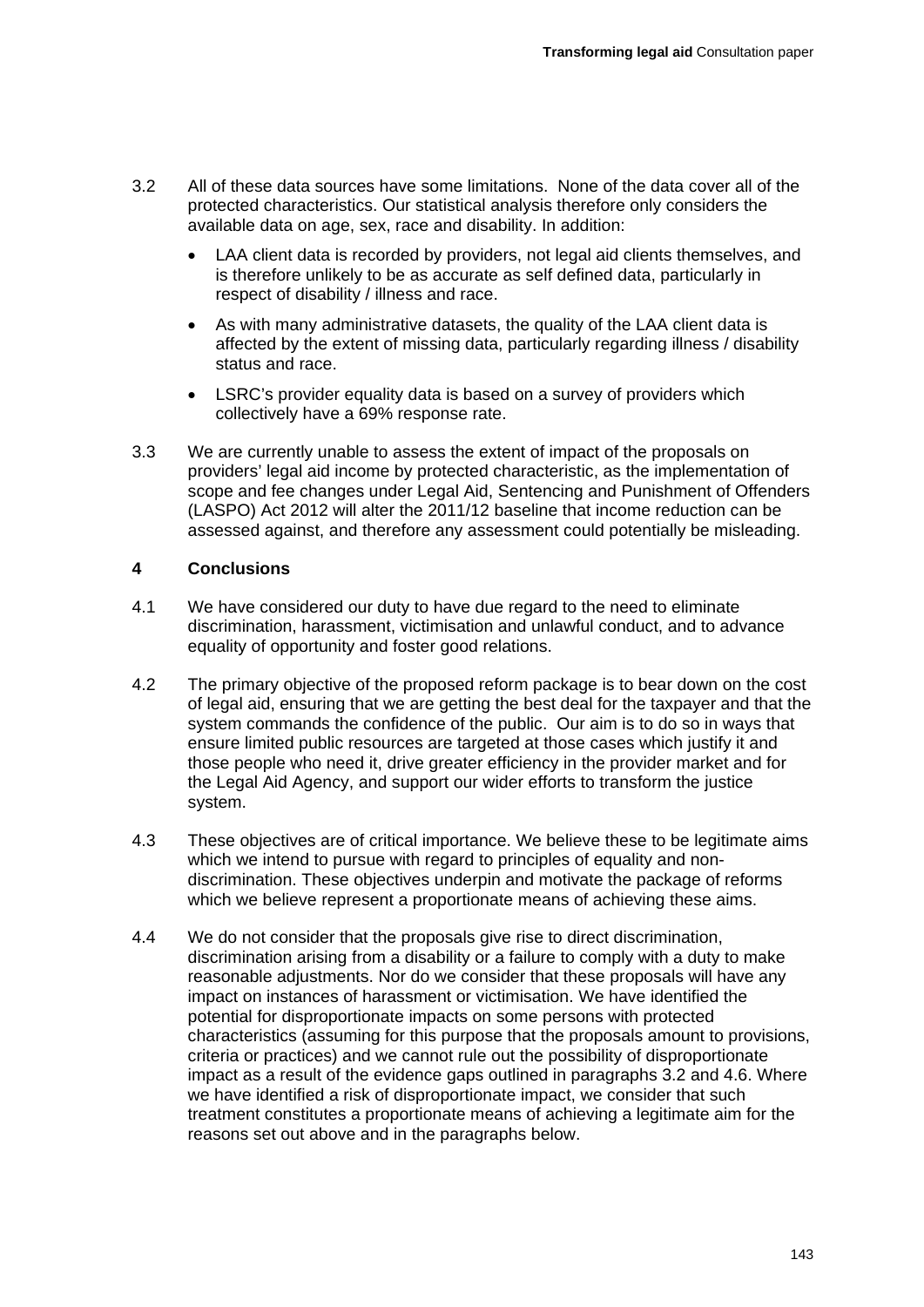- 4.5 We have considered the implications of the proposals for the advancement of equality of opportunity and the need to foster good relations. Our view is that where relevant, the proposals do not undermine attainment of those objectives and are justified in all the circumstances for the reasons set out.
- 4.6 In relation to the protected characteristics of gender reassignment, marriage and civil partnership, pregnancy and maternity, religion or belief and sexual orientation, no information is collected, for either clients or providers. It has not been possible, therefore, to assess the impacts of the proposals in respect of these protected characteristics using statistical analysis. Furthermore, the nationality or immigration status of civil legal aid recipients is not routinely recorded. Our initial view, however, is that the nature of the proposals is such that they are unlikely to put people with these protected characteristics at a particular disadvantage. Were any disadvantage to materialise, we believe it would be a proportionate means of achieving a legitimate aim and therefore justified for the reasons set out above.

For those proposals directly affecting the remuneration of providers, we do not consider that they are likely to have a direct impact on clients. As discussed in the Impact Assessments, which accompany this consultation, clients could be affected if the changes have an impact on the sustainability of the legal aid market resulting in an adverse effect on service provision, however we believe this is unlikely. Potential impacts on clients are likely to depend upon the provider response to the changes and as such remain unquantifiable.

4.7 We welcome any relevant information to further inform our analysis, and have included an equalities question in the consultation to better understand the potential impacts of the proposals. We will be updating this equalities statement once we have considered all the relevant responses.

# **5 Specific Impacts**

# 5.1 Restricting the scope of legal aid for prison law

# 5.1.1 Impact on prisoners:

The impact of this proposal is that affected prisoners will no longer receive criminal legal aid for some claims. This may be adverse in some instances, however, we consider that many such claims are capable of efficient and effective resolution through the internal prisoner complaints system and prisoner discipline procedures. To identify the potential for prisoners to be subject to a particular disadvantage (assuming for that purpose the proposal amounts to a provision, criterion or practice), LAA data on the protected characteristics of approximately 11,000 prisoners likely to be affected by the proposed change in the scope of criminal legal aid for prison law are presented below. They show that:

- 97% were male and 3% female;
- 53% were White, 25% from a BAME group with ethnicity unknown in 22% of cases; and
- 6% had a declared disability, 66% no declared disability, with disability status unknown in 29% of cases.

The data show that the majority of those impacted will be men (97%), who are over-represented amongst the affected client group when compared to the general population (where 51% are male). Those from a Black, Asian or Minority Ethnic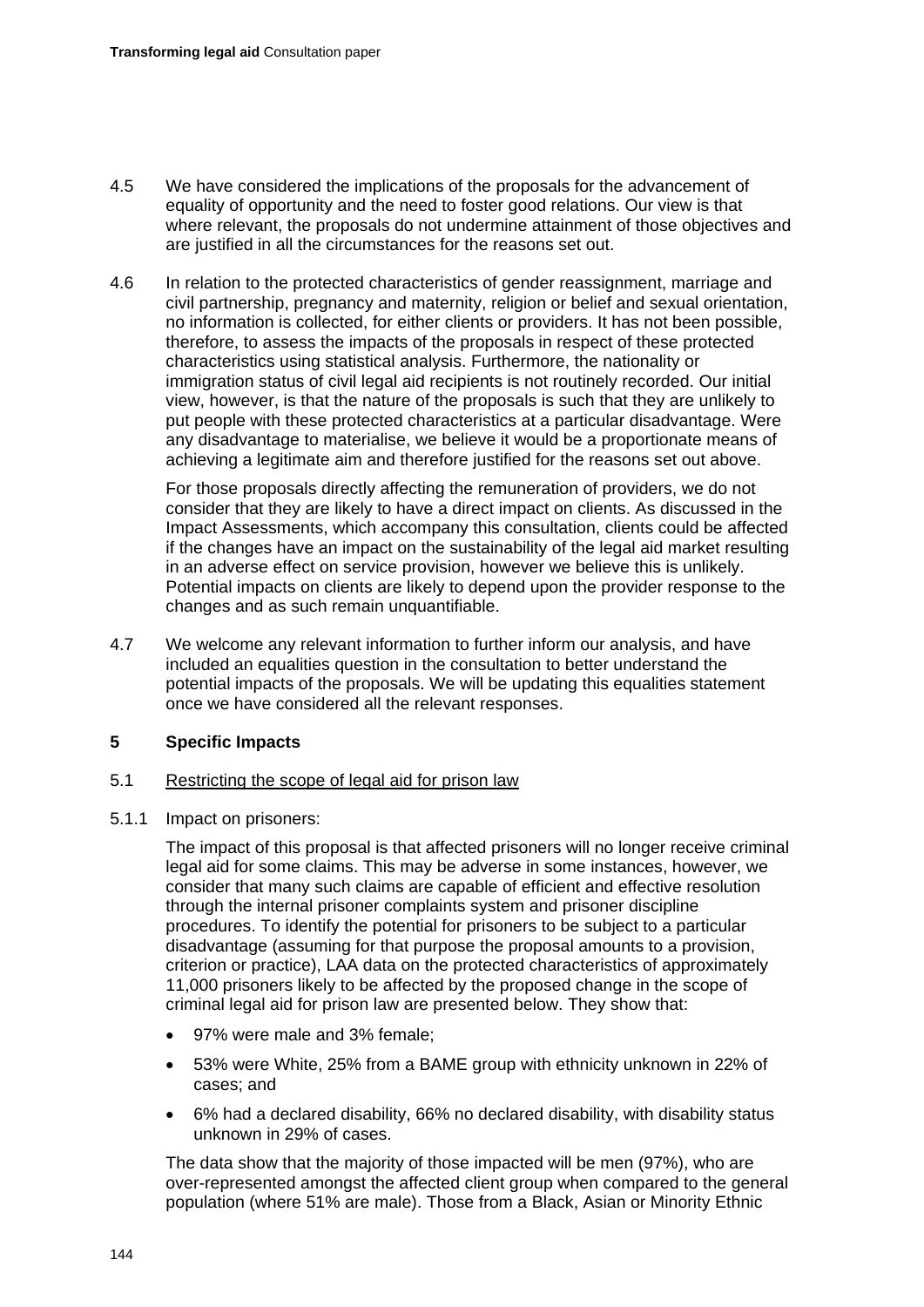(BAME) group are also over-represented. There are limitations on the availability of data on other protected characteristics of prison law users.

The LAA has indicated that of the 11 treatment cases to receive prior approval since July 2010 a significant proportion have involved prisoners with learning difficulties and/or mental health issues. The proposal could therefore potentially have an impact on this group of prisoners.

## 5.1.2 Impact on providers:

We anticipate the impact of this policy proposal will be adverse, as affected providers will see a reduction in legal aid income. To identify the potential for providers to be subject to a particular disadvantage (assuming for that purpose the proposal amounts to a provision, criterion or practice), data on the protected characteristics of providers likely to be affected by the proposal are presented below. We have matched LSRC survey data to 187 of the 351 solicitor firms (a match rate of 53%) who, having engaged in such work in 2011/12, are potentially impacted by the proposal. The proposal would be applied to all affected providers in the same way, however we acknowledge that the extent of impact on a given provider firm may be dependent upon how much they rely on income from impacted prison law work. Based on these data, the managerial make-up of these firms was as follows:

- 65% White-British, 30% BAME and 6% split-majority owned/controlled;
- 70% male, 13% female and 17% split-majority owned/controlled; and
- 4% of firms employed an ill or disabled manager.

There are limitations on the availability of data on other protected characteristics of providers.

There is evidence of an over-representation of BAME, male and non-ill or nondisabled majority managed providers as compared to the general population. The proposals may have a disproportionate impact on them, therefore. We consider any such impact to be justified for the reasons below.

#### 5.1.3 Justification:

We acknowledge there may be adverse impacts on certain clients, in particular those with learning difficulties, and providers, in particular male and BAME managed firms. If the proposal does result in particular disadvantage to persons with protected characteristics, we believe the impact is a proportionate means of achieving the legitimate aims set out in section 4 above. The prison law cases taken outside of scope of criminal law advice and assistance are not of sufficient priority to justify the use of limited public funds and would be dealt with more efficiently and effectively through non-legal channels, such as the prison complaints system.

As noted above, the proposal could potentially have an impact on prisoners with learning difficulties and/or mental health issues. To mitigate any potential impacts on offenders with learning difficulties, The National Offender Management Service is committed to the provision of comprehensive screening to ensure that reasonable adjustments are made for all prisoners with learning disabilities to ensure all prisoners are able to use the prisoner complaints system.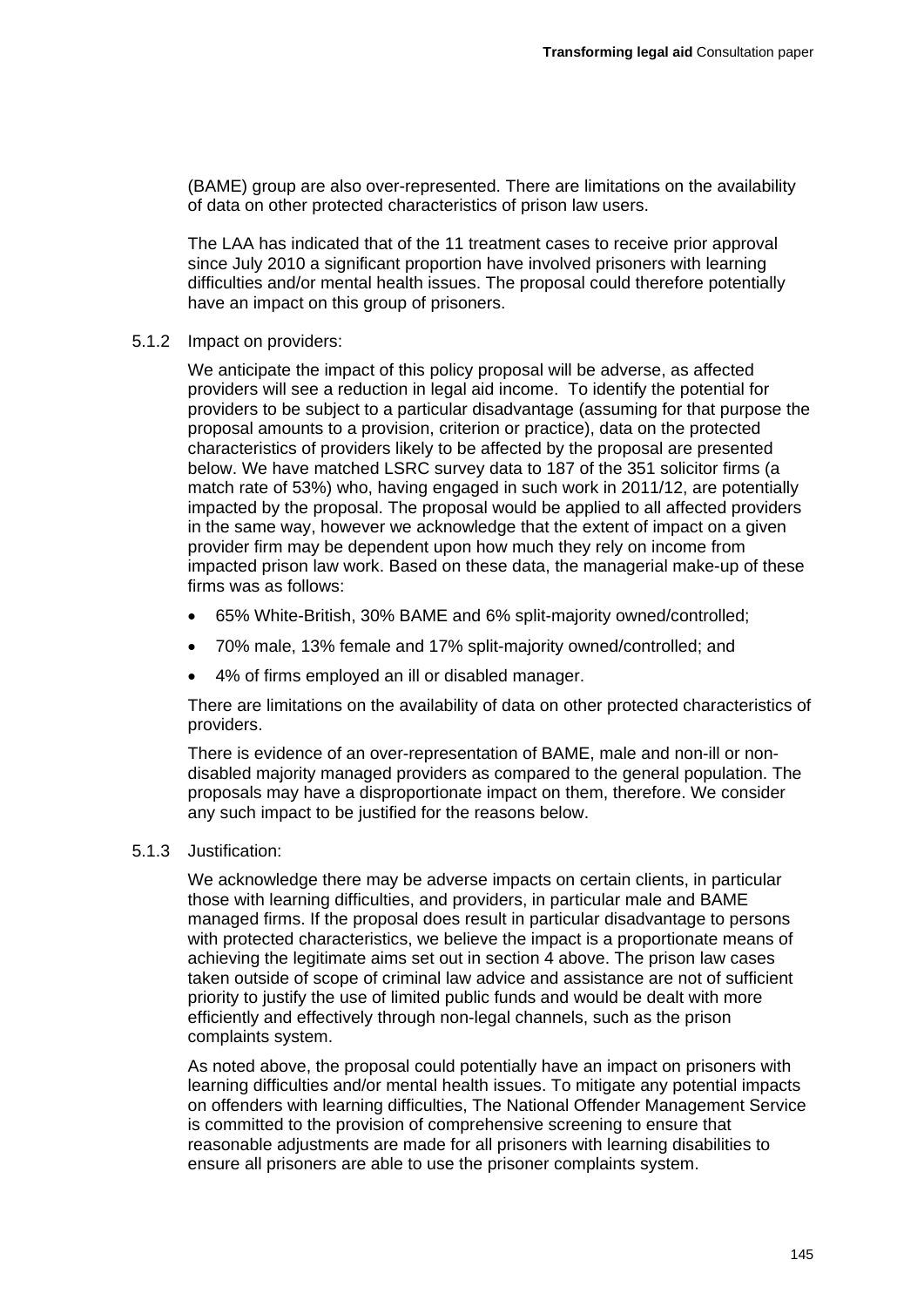# 5.2 Imposing a financial threshold in the Crown Court

5.2.1 Impact on clients:

We anticipate the impact of this proposal will be adverse on those who will exceed the disposable income threshold, as affected persons will no longer be eligible to receive criminal legal aid. To identify the potential for clients to be subject to a particular disadvantage (assuming for that purpose the proposal amounts to a provision, criterion or practice), LAA data on the protected characteristics of clients affected by the proposal are presented below. They show that fewer than 200 Crown Court legal aid applicants had an annual disposable household income of £37,500 in 2011/12. We have compared the data we have on the protected characteristics of the affected group against that which we have for the characteristics of all Crown Court legal aid clients and against the general population. The data show that:

- 82% were male and 7% female (gender was not recorded in 12% of cases). 78% of all Crown Court legal aid clients were male, 10% female and 12% unknown;
- 51% were White, 28% were from a BAME background with ethnicity unknown in 21% of cases. 18% of all Crown Court legal aid clients were BAME, 58% white and 25% unknown;
- 4% had a declared disability, 42% no declared disability with disability status unknown in 53% of cases. 15% of Crown Court clients declared a disability, 56% not ill or disabled and 28% unknown; and
- 4% were aged between 18–24 yrs, 85% aged between 25–64 years and 11% aged 65 years and older. 36% of Crown Court legal aid were aged between 18–24 yrs, 63% aged between 25–64 years and 1% aged 65 years and older.

Data indicate there is a slightly greater proportion of males in the affected group when compared to all Crown Court legal aid clients. Data indicate there is a higher proportion of BAME people in the affected group when compared to all Crown Court legal aid clients. There is a smaller proportion of people in the affected group that declared a disability when compared to all Crown Court legal aid clients. The data also shows that a greater proportion of the affected group are in the 25–64 years age group when compared to all Crown Court legal aid clients. Each of these assessments must be treated with caution due to the high proportion of individuals in the affected group for which there are no data.

In common with all Crown Court legal aid applicants, men, those of BAME ethnicity and those aged 25–64 years are over-represented when compared to the general population (where 49% are male, 14% are of BAME ethnicity and 52% are aged between 25 and 64 years old).

5.2.2 Impact on providers:

As the proposed change concerns eligibility for defendants, we do not consider that it is likely to have a direct impact on providers (assuming for this purpose the proposal amounts to a provision, criterion or practice). As discussed in the Impact Assessment, providers could be affected if the changes have an impact on their income from legal aid work. However, this may be offset by a rise in demand for privately funded defence work. Were any disadvantage to materialise, given that providers with majority BAME and male managerial control are over represented among criminal legal aid providers in comparison with the population as a whole,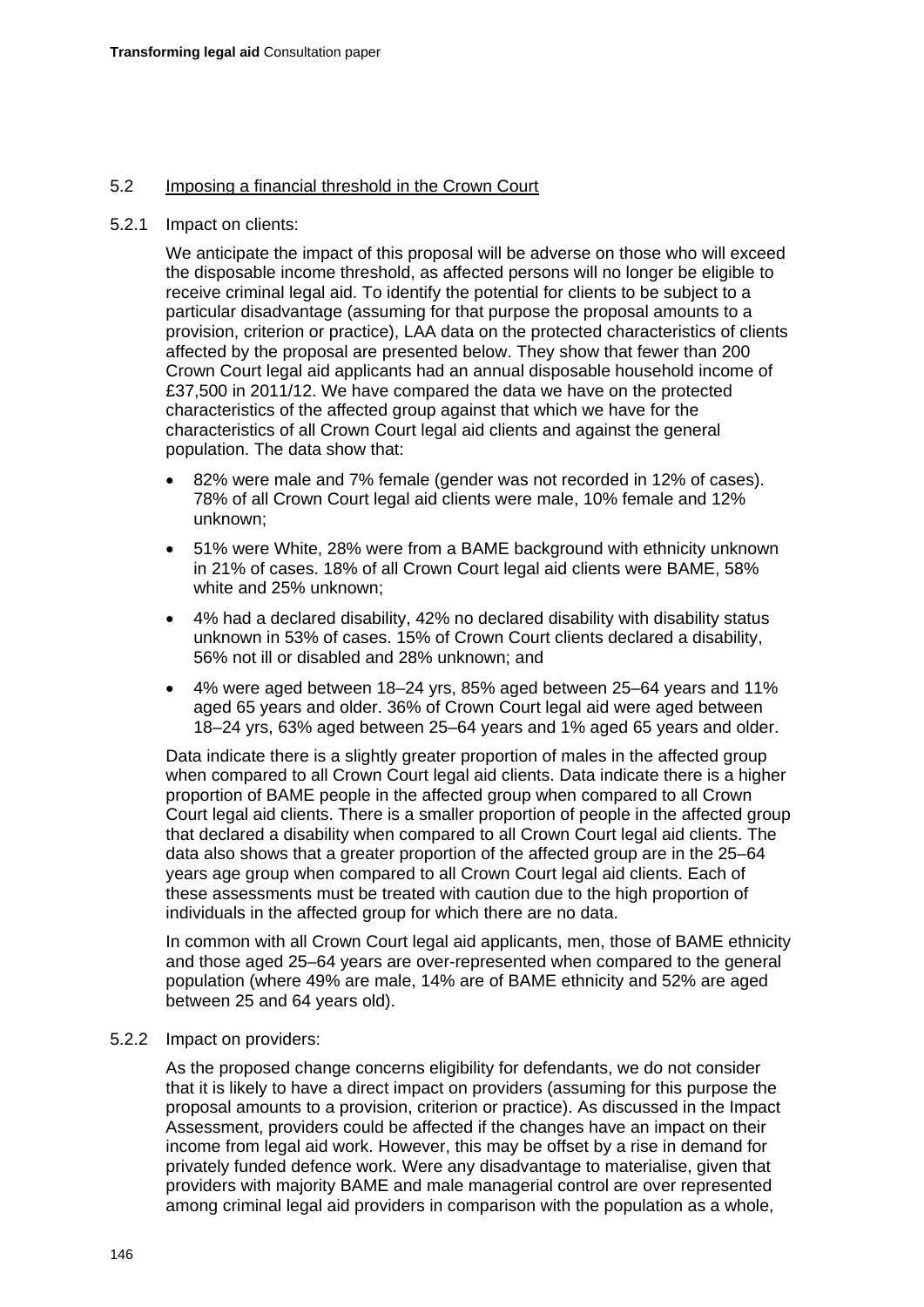they may be disproportionately impacted. We consider any such impact to be justified for the reasons set out below.

## 5.2.3 Justification:

When compared against the Crown Court legal aid client population, we acknowledge that there may be adverse impacts particularly on men, the BAME group, and those aged 25–64. However, we believe the proposal is a proportionate means of achieving the legitimate aims identified in section 4 above. By setting the threshold at a reasonable level, at which people should generally be able to pay for their own defence, it targets limited public resources at those people who need it most. There would also be a hardship review mechanism in place available to all affected individuals, regardless of their protected characteristics.

## 5.3 Introducing a residence test

## 5.3.1 Impact on clients:

We anticipate that this proposal will have an adverse impact on those who do not satisfy the residence test (assuming for this purpose the proposal amounts to a provision, criterion or practice) as, subject to the exceptions set out in the consultation paper, those affected will no longer receive civil legal aid. We recognise that this proposal may have the potential to put non-British nationals at a particular disadvantage compared with British nationals, as British nationals will be able to more easily satisfy the test than other nationals. However, we believe this is justified for the reasons set out below.

# 5.3.2 Impact on providers:

We have no data upon which to base an assessment of likely impact on providers although we believe the proposals are unlikely to result in negative equality impacts on this group (assuming for this purpose the proposal amounts to a provision, criterion or practice). However, we acknowledge that the extent of impact on a given provider firm may be dependent upon the extent to which they rely on income from impacted civil legal aid work. Were any disadvantage to materialise, given that those managing firms engaged in work impacted by this proposal are more likely to be male and non-disabled when compared to the population as a whole, they may be disproportionately affected. We consider any such impact to be justified for the reasons set out below.

## 5.3.3 Justification:

We believe that this proposal is a proportionate means of achieving the legitimate aims set out in section 4. The requirement for 12 months of previous lawful residence at the time of the application for civil legal aid applies irrespective of nationality and targets limited public funds available for civil legal aid at those who have a strong connection to the UK, improving the credibility of the scheme.

We will ensure that legal aid will continue to be available where necessary to comply with obligations under EU or international law, and exceptional funding (where the failure to provide legal aid would breach the applicant's rights under the European Convention on Human Rights or EU law) will be available in respect of persons who do not meet the residence test. Furthermore, the proposed exception for asylum seekers will minimise any impacts on those with protected characteristics.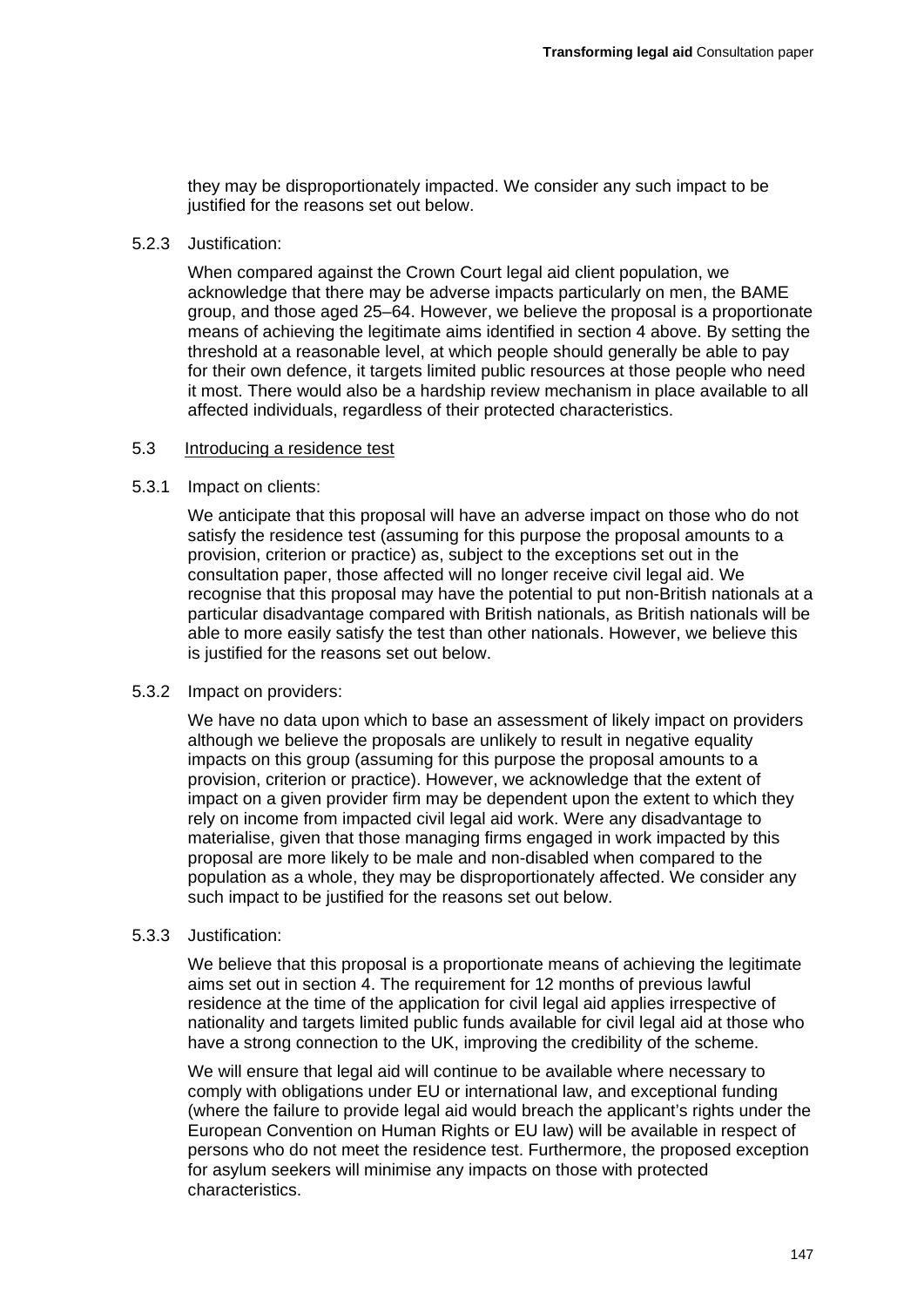## 5.4 Paying for permission work in judicial review cases

## 5.4.1 Impact on clients:

Any impact on clients is likely to depend on the provider response to the reforms and the extent to which the transfer of financial risk for the application for the permission stage of a judicial review reduces availability of representation for: (i) cases which the court does not allow to proceed; and (ii) judicial review cases more generally. As such the likely equality impacts remain unquantifiable.

Where providers go ahead on a legally-aided basis, clients will benefit from cost protection and would therefore not be personally at risk of paying costs if the permission application were unsuccessful. Where a provider refuses to take a case on a legally aided basis, clients may choose to proceed privately and bear the financial risk of the application themselves.

The limited available data suggests that men and those aged 18-24 are over represented among those who might be impacted in comparison to the population as a whole and the proposals may therefore have a disproportionate impact on them (assuming for this purpose the proposal amounts to a provision, criterion or practice). We consider any such impact which may materialise to be justified for the reasons set out below.

## 5.4.2 Impact on providers:

We anticipate that the proposal will have an adverse impact on providers as they will see a reduction in legal aid income (assuming for this purpose the proposal amounts to a provision, criterion or practice). In common with all civil & family legal aid providers for whom data is available, those managing firms engaged in work impacted by this proposal are more likely to be male and non-disabled when compared to the population as a whole but, unlike the majority of civil and family providers, they are more likely to be BAME when compared to the population as a whole (29% amongst affected providers compared to 14% in the general population). The proposal may therefore have a disproportionate impact on those groups. However, we acknowledge that the extent of impact on a given provider firm may be dependent upon how much they rely on income from the areas of work affected by the proposal.

## 5.4.3 Justification:

If the proposal does result in particular disadvantage to persons with protected characteristics, we believe the proposal is a proportionate means of achieving the legitimate aims set out in section 4. By transferring the financial risk of the application to the provider, the proposal creates a greater incentive for providers to give more careful consideration to the strength of the case before applying for permission for judicial review. Therefore we consider that this proposal is the appropriate way in which to ensure that legal aid is not used to fund a significant number of weak cases and is focussed on cases that really require it.

## 5.5 Civil merits test – removing legal aid for borderline cases

# 5.5.1 Impact on clients:

We anticipate the proposal will have an adverse impact on civil legal aid clients in certain cases, in particular housing, family, immigration, claims against public authorities and public law where the case has a less than 50% chance of success.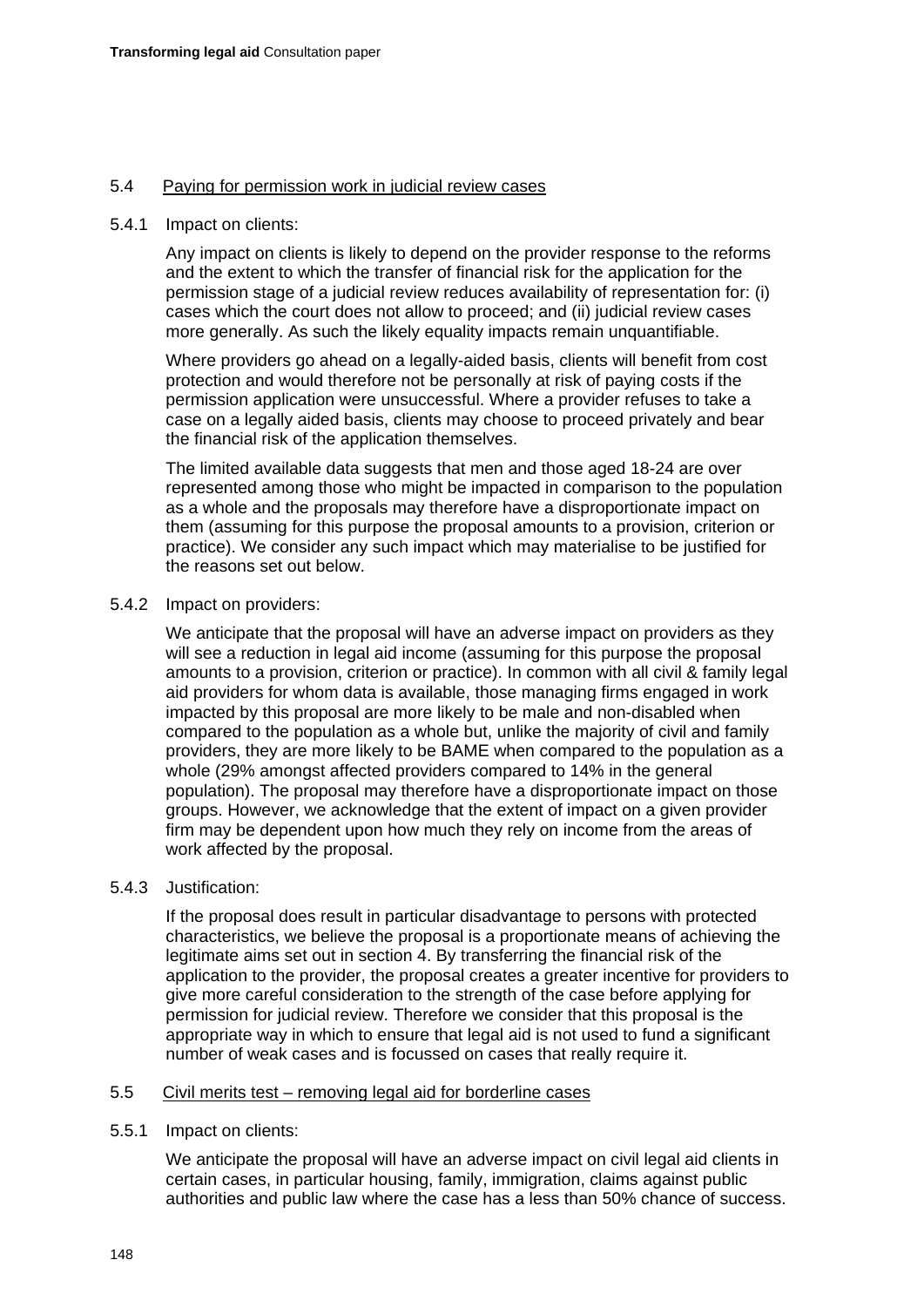The limited LAA data concerning the 100 (rounded) cases per annum that would be affected by the proposal suggests that disabled clients and those aged 25–64 are overrepresented as compared to the general population and so may be disproportionately affected by the proposal (assuming for this purpose the proposal amounts to a provision, criterion or practice). We consider any such impact to be justified for the reasons set out below.

#### 5.5.2 Impact on providers:

We anticipate the proposal will have an adverse impact on providers as they will see a reduction in legal aid income in respect of the cases referred to above (assuming for this purpose the proposal amounts to a provision, criterion or practice). Those managing firms identified as being affected from LAA data collected (where equalities data is held) were more likely to be male and nondisabled than in the general population and so may be disproportionately affected by the proposal. We consider any such impact to be justified for the reasons set out below.

#### 5.5.3 Justification:

We believe the proposal is a proportionate means of achieving the legitimate aims set out in section 4. As a matter of principle limited public funding should be directed to cases with at least a 50% or more prospects of success and our legal aid system is not efficient and credible as long as it pays for cases which, from the outset, are considered by the applicant's lawyer or the LAA to have borderline prospects of success. The proposal will mean that limited public funding is focused on those cases in which it is possible to say that the prospects of success are 50% or better.

## 5.6 Introducing competition in the criminal legal aid market

## 5.6.1 Impact on clients

5.6.2 We anticipate the proposed competition model may have an adverse impact on clients because they would no longer have the choice of selecting any provider with a LAA contract to deliver criminal legal aid services (assuming for this purpose the proposal amounts to a provision, criterion or practice). As men and BAME people are overrepresented among criminal legal aid clients generally in comparison to the population as a whole the proposals may have a disproportionate impact on them. However we do not anticipate that the proposal will have a disproportionate impact on persons with other protected characteristics. Where clients with protected characteristics need to request a change in allocated provider due to exceptional circumstances, including where there is a breakdown in the relationship between the client and provider, or where some other substantial compelling reason exists as to why a different provider might be better suited to the client's particular needs, it will be possible to request a change in provider. To the extent that there is any disproportionate impact, we consider any such impact to be justified for the reasons set out below.

Although there may be an indirect impact on clients if the changes have an impact on the sustainability of the legal aid market affecting service provision as set out in paragraph 4.6 above, the move to competition is designed to ensure that legal aid services are procured at a rate the market is able to sustain, and therefore we do not anticipate adverse impacts on clients in terms of sustainability. Furthermore, the quality controls which we intend to put in place in order to win a contract and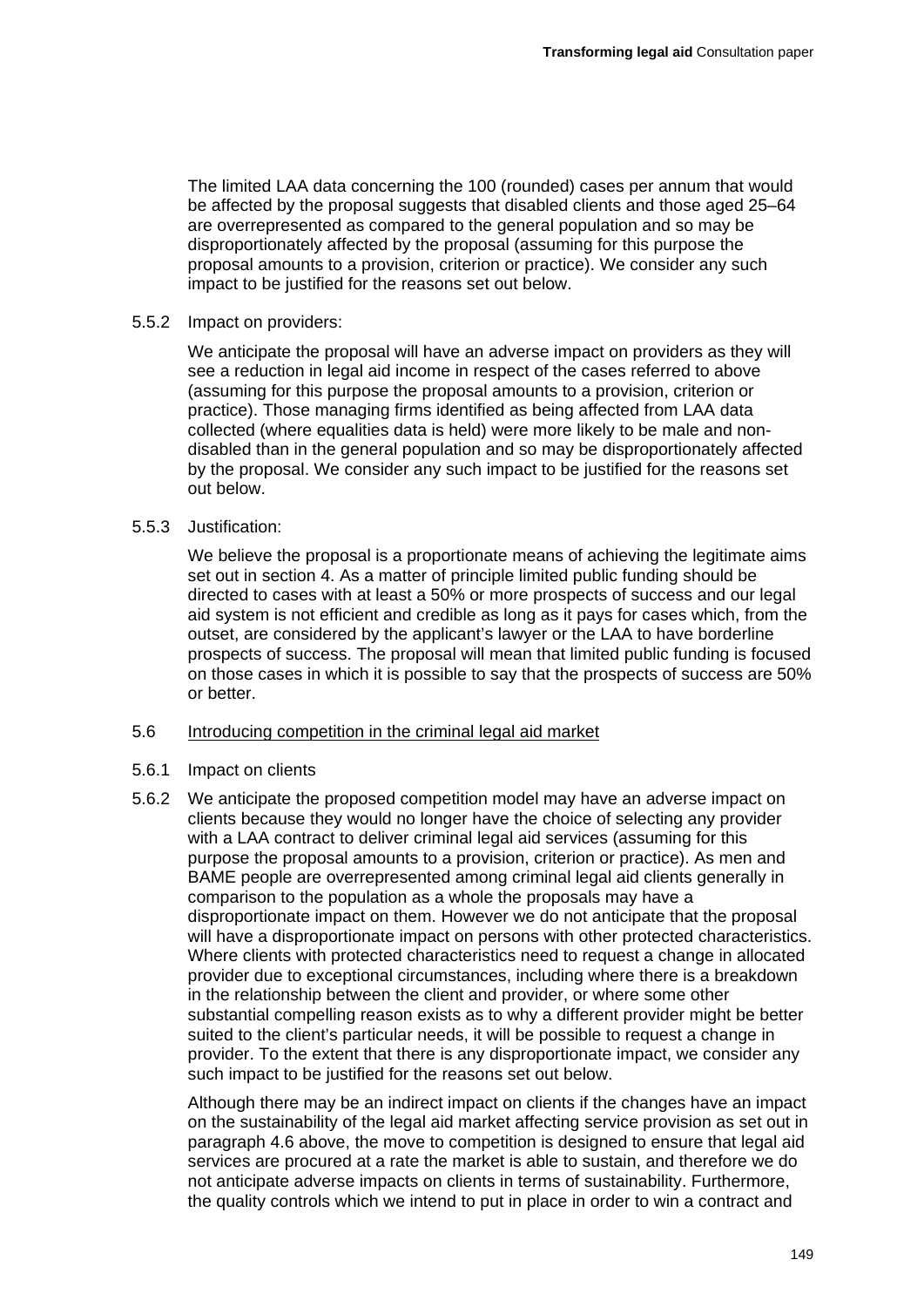the quality measures that will be adopted to ensure that quality is maintained throughout the life of the contract will help to ensure that there is no impact on the quality of advice received by clients.

## 5.6.3 Impact on providers

5.6.4 The proposed model is based on the premise that there are economies of scale and market inefficiencies to be exploited by those providers wishing to expand their businesses and deliver a greater share of work in their area. We accept that the ability for current providers to grow their business to the scale required to meet the demands of a larger case volume is likely to be more challenging for some smaller providers in a procurement area compared with some larger providers. To the extent that BAME majority managed firms are more likely to be small, the proposal may have a disproportionate impact on them (assuming for this purpose the proposal amounts to a provision, criterion or practice)

Some rates of pay for work within the scope of the competed contract will be set by the price competition, others such as appeals and reviews and prison law will be set administratively.<sup>[129](#page-152-0)</sup>The proposal to include a price cap under which applicants will be invited to submit their price bids and the proposal to reduce the rates of pay set administratively for all other classes of work will mean providers will receive less fee income from legal aid.

Providers with majority BAME and male managerial control are over represented among criminal legal aid providers in comparison to the population as a whole. The proposals therefore may have a disproportionate impact on them. We consider any such impact to be justified for the reasons set out below.

# 5.6.5 Justification

We believe the proposal is a proportionate means of achieving the legitimate aims set out in section 4 above. We consider that price competition is the best way to ensure the long-term sustainability of the criminal legal aid scheme. Moving away from the current complex system of administratively set fees to one in which providers determine the best price at which they can offer their services will drive efficiencies in the provider market and ensure value for money from the significant expenditure it represents.

Moreover, any adverse impact on clients may be mitigated by the fact that the future crime contract is likely to have similar, if not the same, provisions with regard obligations for providers to have a written equality and diversity policy that, as a minimum, must include how the provider would meet the diverse needs of their clients (including making reasonable adjustments for clients with disabilities). In addition, as set out above, provision for exceptional circumstances in which a client could request a change in allocated provider would mitigate any disproportionate impact arising.

Any adverse impact on providers may be mitigated by the proposed process by which smaller organisations may form consortia or use agents in order to develop the capacity and capability to deliver a greater volume of work under a simplified fee scheme. This is intended to promote fairness in the competitive tendering

-

<span id="page-152-0"></span> $129$  For more detail on which prices will be set administratively see the Consultation Document Annex F.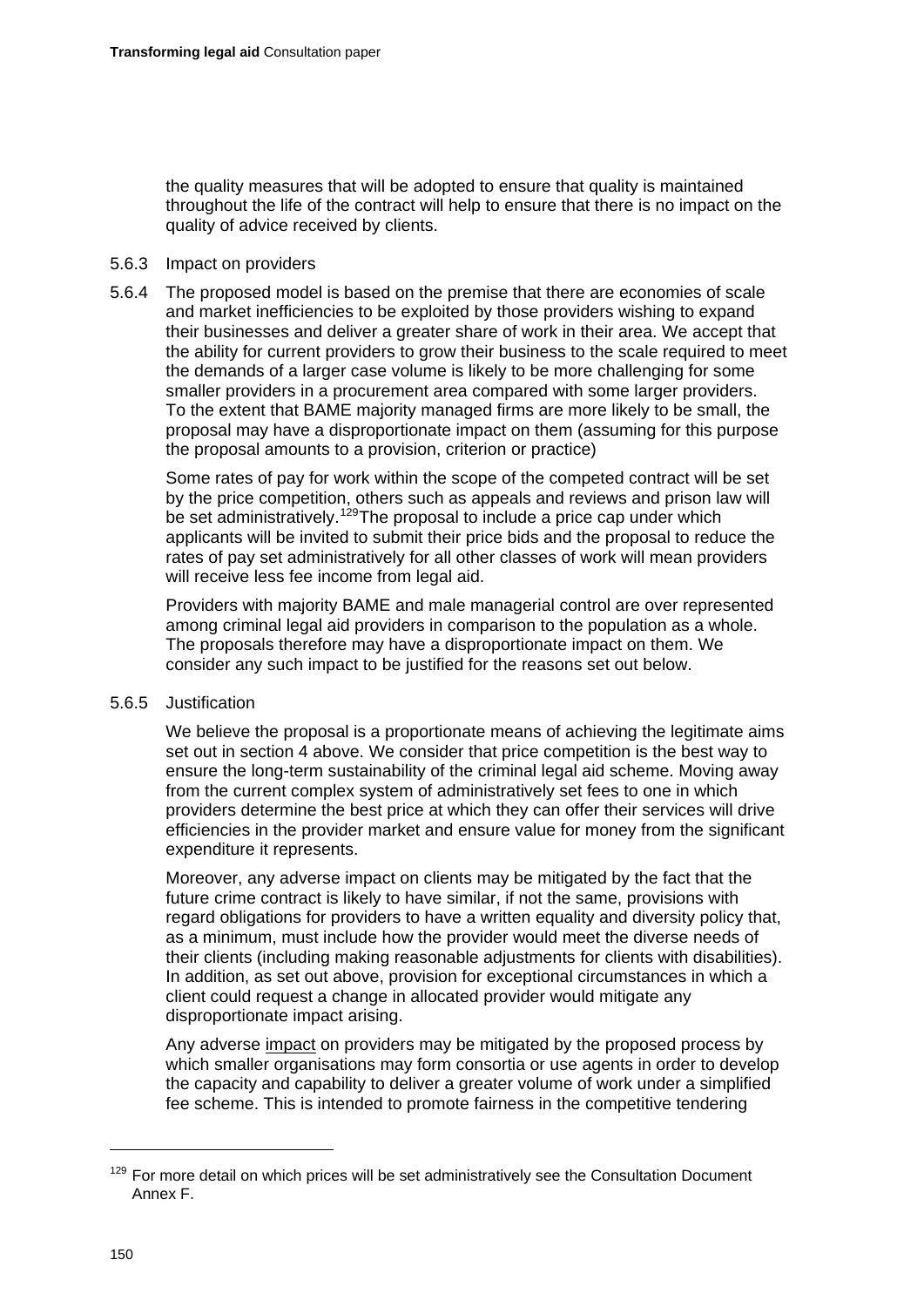approach to criminal legal aid services and, to the extent BAME majority managed firms are more likely to be small, may advance equality of opportunity.

## 5.7 Restructuring the Advocates Graduated Fee Scheme

## 5.7.1 Impact on barristers

Advocates engaged on cases resulting in a guilty plea will receive an increase in income and those engaged on cases resulting in a cracked trial will be unaffected. However, advocates will see a reduction in legal aid income when undertaking trials under the Advocates Graduated Fees Scheme (AGFS) in the future. "Barristers' Working Lives - A Biennial Survey of the Bar 2011" data on main area of practice (where barristers spend most of their working time) show that men and those of White ethnicity are over-represented amongst those engaged in criminal work when compared to the general population. As a result, they may be disproportionately impacted by the proposal. There is some evidence from the same survey that there is a greater proportion of female and BME barristers among the more junior members of the Bar.

As the proposed fee reductions have a greater impact on longer trials and as longer trials are likely to be more complex, they may be more likely to be undertaken by more experienced barristers. As those of white ethnicity at 15 years' of call are overrepresented both when compared to the general population and barristers in general, they may be disproportionately impacted by the proposal. Men with over 13 years of call are also overrepresented when compared to the general population and to barristers in general. Male barristers and those of White ethnicity may be disproportionately impacted, therefore. In addition, as there may be a correlation between age and experience, older barristers may be overrepresented among those undertaking longer trials and may therefore be disproportionately impacted by the proposals. We consider any such impact to be justified for the reasons set out below.

## 5.7.2 Impact on Higher Court Advocates:

We have limited equality data available on individual Higher Courts Advocates impacted by these proposals, though acknowledge that in common with all those providing criminal legal aid, impacted firms are more likely to be managed by BAME, male, and non-disabled individuals than in the general population. We consider any such impact to be justified for the reasons set out below.

# 5.7.3 Impact on clients:

We do not anticipate any indirect impact on clients for the reasons set out in paragraph 4.6 above. We are unable to identify the protected characteristics of clients who would be affected if risks to sustainable supply were realised in order to identify the potential for any particular disadvantage. However, as men and BAME people are overrepresented among criminal legal aid clients generally in comparison to the population as a whole the proposals may have a disproportionate impact on them. It is difficult to draw robust conclusions as to any particular disadvantage for disabled persons because of the high number of criminal legal aid clients in respect of which we do not hold relevant data and therefore we cannot rule out a possible disproportionate impact relative to the population as a whole. We consider any such impact to be justified for the reasons set out below.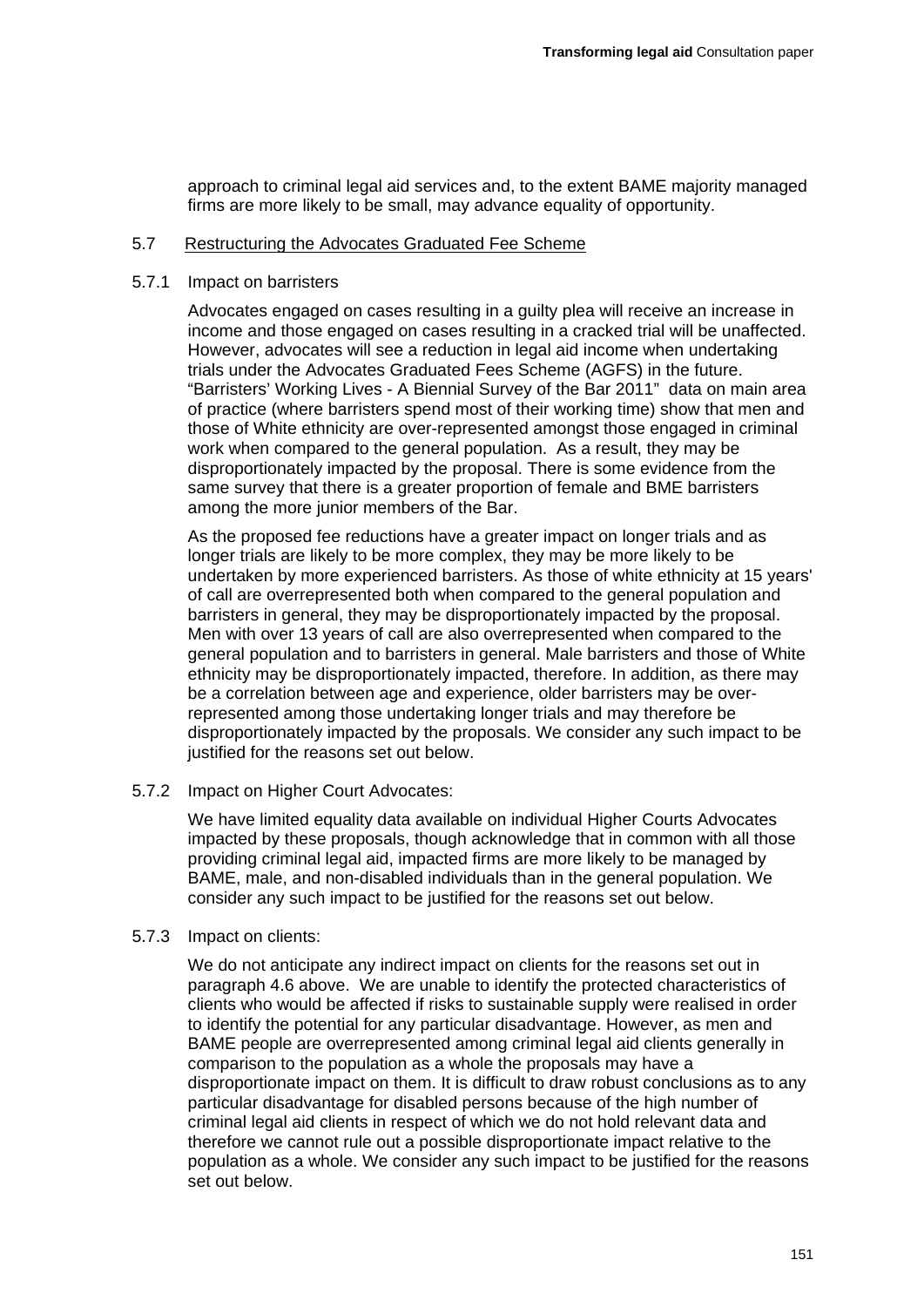## 5.7.4 Justification:

We acknowledge that men and those of White ethnicity are over-represented amongst barristers engaged in criminal work and that men and those of White ethnicity as well as older advocates may be over-represented among those undertaking longer trials and therefore be disproportionately impacted by the proposals.

If this proposal does result in particular disadvantage to persons with protected characteristics, we believe the proposal is a proportionate means of achieving the legitimate aims set out in section 4. The proposal would apply irrespective of protected characteristics. The proposal targets the highest earners, restructuring fees to promote efficient resolution of cases, supporting our wider efforts to transform the justice system. Moreover, to the extent there is a greater proportion of female and BME barristers among the more junior Bar, the increase in fees for guilty pleas may further the advancement of equal opportunities.

## 5.8 Reducing fees in Very High Cost Cases Crime (VHCCs)

5.8.1 Impact on litigators:

We anticipate the impact of this proposal will be adverse, as VHCC (Crime) litigators will see a reduction in legal aid income. To identify the potential for providers to be subject to a particular disadvantage (assuming for that purpose the proposal amounts to a provision, criterion or practice), we have matched LSRC survey data to 150 of the 224 solicitor firms (a match rate of 68%) who, having undertaken VHCC (Crime) work in 2011/12 are potentially impacted by the proposals. Based on the data available, the managerial make-up of these firms was as follows:

- 65% White-British, 27% BAME and 7% split-majority managed;
- 77% male, 11% female and 12% split-majority managed; and
- 7% of firms employed an ill or disabled manager.

The data show that BAME and male majority managed providers are more likely to provide VHCC (Crime) work (when compared to the population as a whole) and so may be disproportionately impacted. There is no published data on the age of litigators undertaking VHCCs, however there is likely to be a correlation between age and experience. To the extent that VHCCs are more likely to be conducted by more experienced litigators, the proposal may be more likely to impact upon older litigators. We consider any such impact to be justified for the reasons set out below

## 5.8.2 Impact on barristers:

We anticipate the impact of this policy proposal will be adverse, as barristers will see a reduction in legal aid income when undertaking VHCCs (Crime). "Barristers' Working Lives – A Biennial Survey of the Bar 2011" data on main area of practice (where barristers spend most of their working time) show that men and those of White ethnicity are over-represented amongst those engaged in criminal work when compared to the general population. In addition, an Equality Impact Assessment undertaken as part of the 'Very High Cost Case (Crime) – 2009 Consultation' identified that, where specified, the majority of advocates conducting VHCCs were white, male, aged 36–55 or non-disabled. This suggests there may be a disproportionate impact on such persons. There is no published data on years of call split by age, however there is likely to be a correlation between age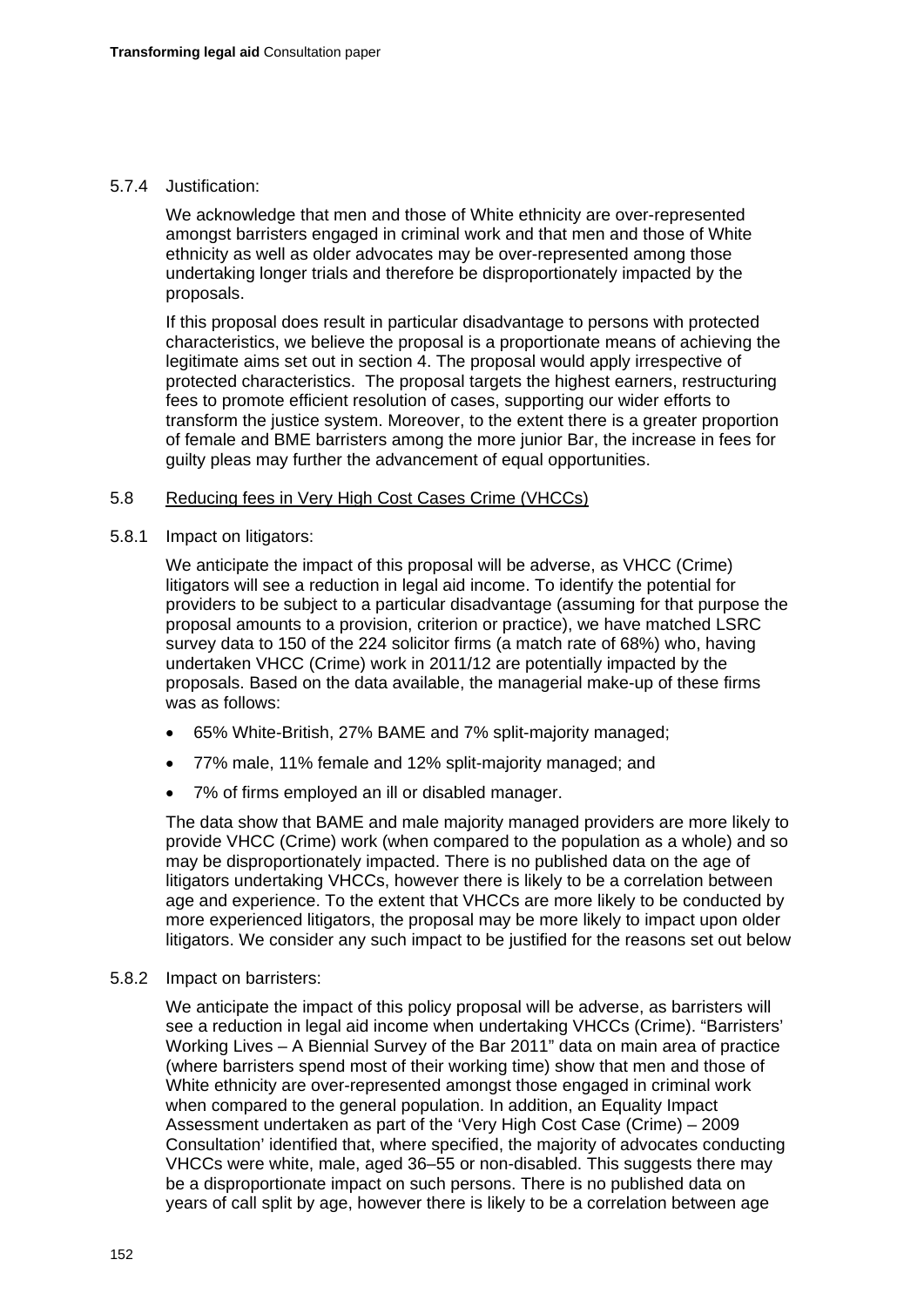and experience. To the extent that VHCCs are more likely to be conducted by more experienced barristers, the proposal may be more likely to impact upon older barristers. We consider any such impact to be justified for the reasons set out below

#### 5.8.3 Impact on clients:

We do not anticipate any indirect impact on clients for the reasons set out in paragraph 4.6 above. We are unable to identify the protected characteristics of VHCC (Crime) clients who would be affected if risks to sustainable supply were realised in order to identify the potential for any particular disadvantage. However, as men and BAME people are overrepresented among criminal legal aid clients generally in comparison to the population as a whole the proposals may have a disproportionate impact on them. It is difficult to draw robust conclusions as to any particular disadvantage for disabled persons because of the high number of criminal legal aid clients in respect of which we do not hold relevant data and therefore we cannot rule out a possible disproportionate impact relative to the population as a whole. We consider any such impact to be justified for the reasons set out below.

#### 5.8.4 Justification

We acknowledge that BAME and male majority managed providers and white and male barristers may be disproportionately impacted, as well as older litigators and barristers. However, we believe the proposal is a proportionate means of achieving the legitimate aims set out in section 4 above. By addressing the cost of the longest running and most expensive cases we believe the reductions we are considering will improve public confidence in the scheme and deliver value for money for the taxpayer.

#### 5.9 Multiple Advocates

#### 5.9.1 Impact on barristers:

We expect that a number of the cases in which two counsel are instructed currently will instead have a single junior or QC instructed as a consequence of our policy. The decision to appoint additional advocates is taken by individual courts, and equality information is not collected for advocates. We do not therefore hold information which would allow us to identify the protected characteristics of barristers working on these cases. Survey data on main area of practice (where barristers spend most of their working time) show that men and those of White ethnicity are over-represented amongst those engaged in criminal work when compared to the general population. As set out in paragraph 5.7.1 above, there is some evidence that there is a greater proportion of female and BME barristers among the more junior members of the Bar.

As QCs have to demonstrate particular skills in order to be appointed to that rank, and as there may be a correlation between age and experience, then the policy may indirectly benefit older barristers. There is likely to be less work available for junior counsel, however, if two junior counsel, or a QC assisted by junior counsel, are instructed in fewer cases. To the extent that there is a greater proportion of female and BME barristers among the more junior members of the Bar, they could be disproportionately affected by the policy. In addition, as junior counsel may be less experienced and as there may be a correlation between age and experience,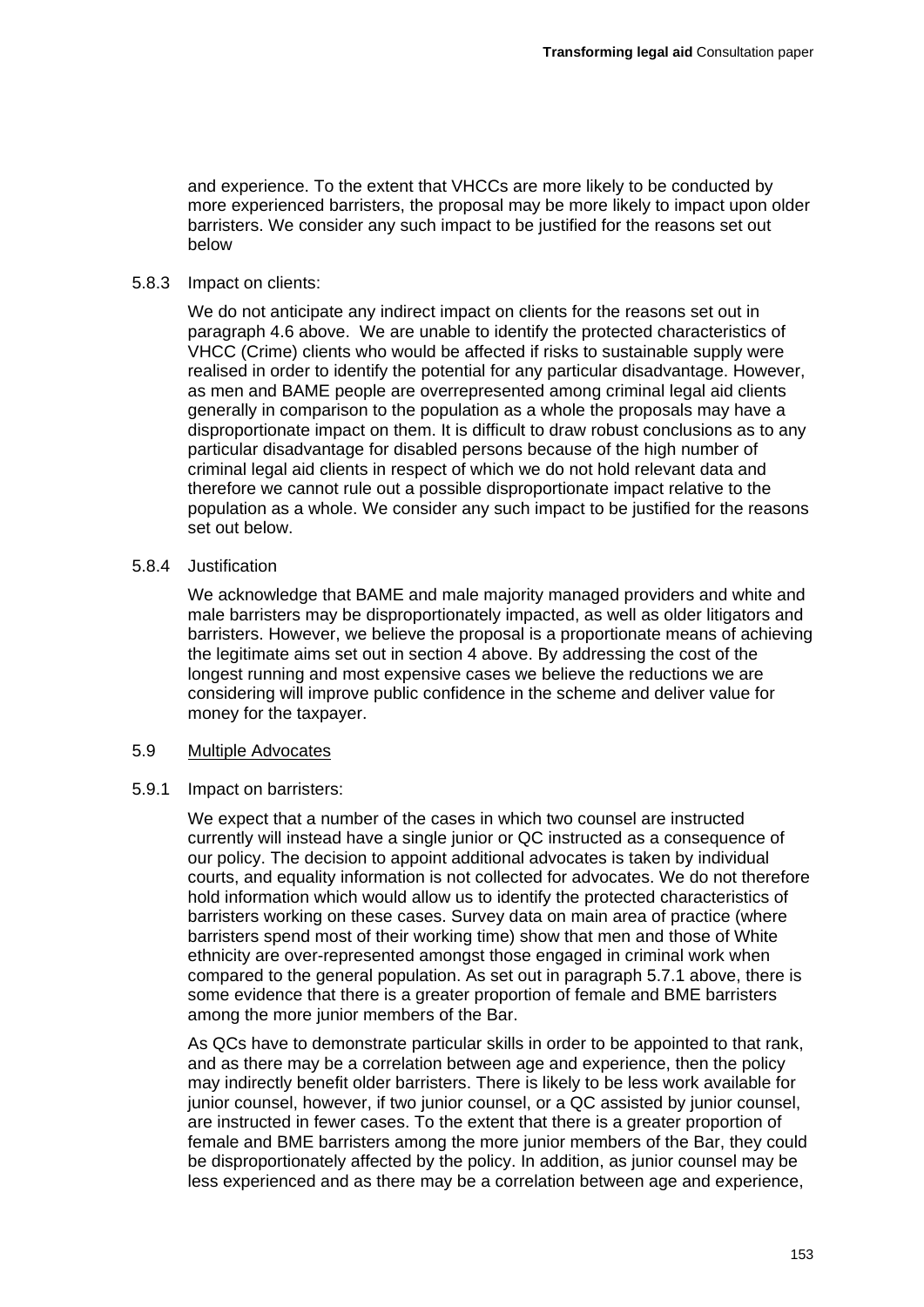younger barristers may be disproportionately affected. We consider any such impact to be justified for the reasons set out below.

## 5.9.2 Impact on Higher Court Advocates

We have limited equality data available on individual Higher Courts Advocates impacted by these proposals, though acknowledge that in common with all those providing criminal legal aid, impacted firms are more likely to be managed by BAME, Male, and non-disabled individuals than in the general population. We consider any such impact to be justified for the reasons set out below.

## 5.9.3 Impact on clients:

The aim of this proposal is to ensure that multiple advocates are only instructed in cases where necessary. Cases which do not require such services will be undertaken by an appropriately qualified and experienced advocate. Accordingly, though we expect this policy to result in fewer cases with more than one advocate instructed, we do not anticipate that there will be any direct, negative impact on clients. As set out in paragraph 4.6, clients could be affected if the changes have an impact on the sustainability of the legal aid market resulting in an adverse effect on service provision in the market. Were these risks to materialise, clients will not be treated less favourably because of any protected characteristics.

We are unable to identify the protected characteristics of clients who would be affected if risks to sustainable supply were realised in order to identify the potential for any particular disadvantage. However, as men and BAME people are overrepresented among criminal legal aid clients generally in comparison to the population as a whole, the proposals may have a disproportionate impact on them. It is difficult to draw robust conclusions as to any particular disadvantage for disabled persons because of the high number of criminal legal aid clients in respect of which we do not hold relevant data and therefore we cannot rule out a possible disproportionate impact relative to the population as a whole. We believe any disproportionate impact to be justified for the reasons given below.

# 5.9.4 Justification:

We acknowledge that junior advocates are more likely to be disadvantaged by the proposals, and as a consequence younger, female and BME barristers may be more likely to be disproportionately impacted by the proposals. If this proposal does result in particular disadvantage to persons with protected characteristics, we believe the proposal is a proportionate means of achieving the legitimate aims set out in section 4. By achieving a more proportionate approach to the use of multiple counsel, the proposal supports our aim of targeting limited public funds on the cases where it is really required.

## 5.10 Reducing the fixed representation fees paid to solicitors in cases covered by the Care Proceedings Graduated Fee Scheme

## 5.10.1 Impact on providers

We anticipate that the impact of this proposal will be adverse, as solicitors will see a reduction in legal aid income from these cases. To identify the potential for providers to be subject to a particular disadvantage (assuming the proposal amounts to a provision, criterion or practice), we have matched LSRC survey data to 1,403 of the 2,103 solicitor firms (a match rate of 67%) that have provided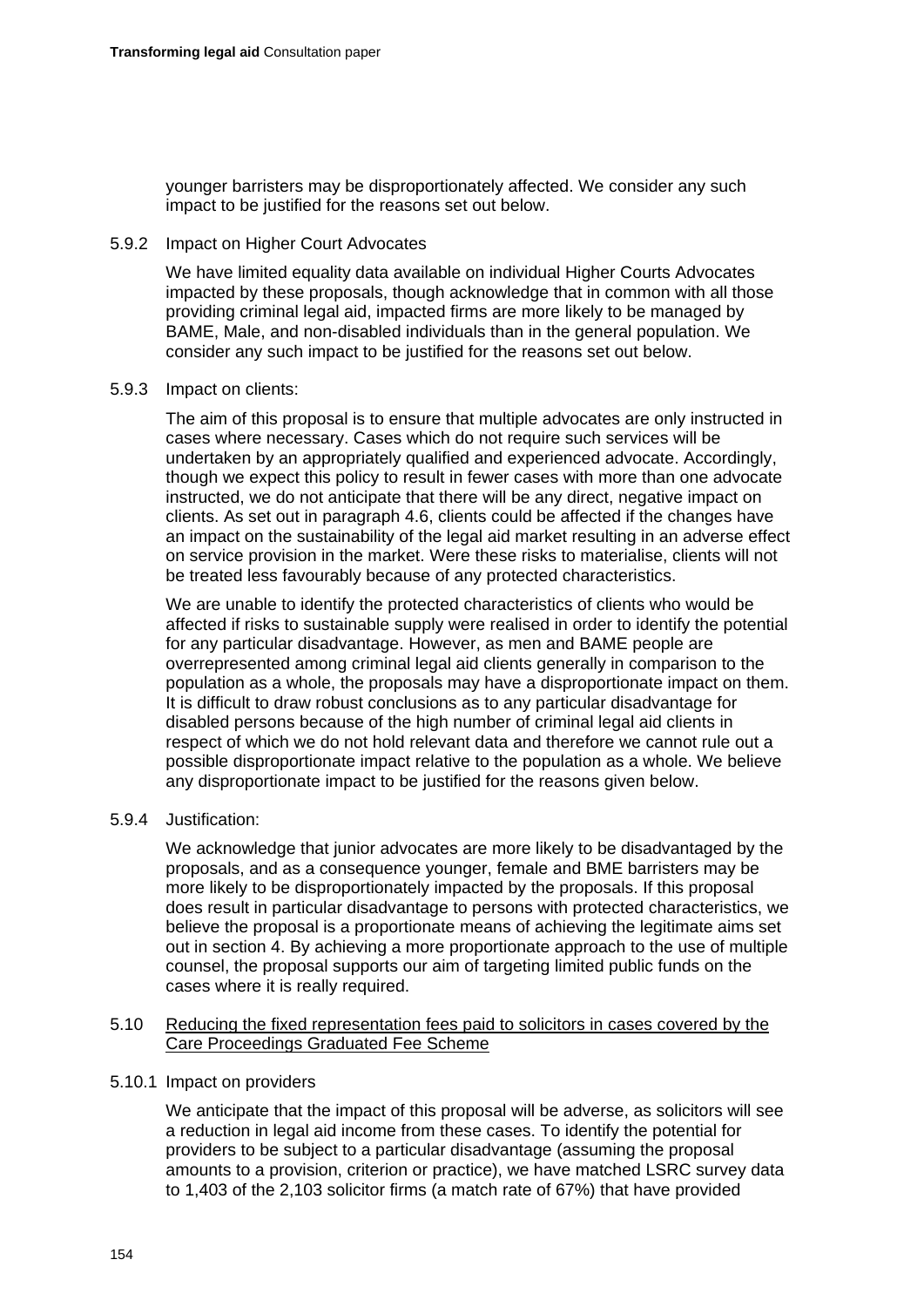representation in public family law cases in 2011/12. These firms are potentially impacted by the proposal. Based on the data available, the managerial make-up of these firms was as follows:

- 90% White-British, 7% BAME and 3% split-majority owned/controlled
- 65% male, 17% female and 18% split-majority owned/controlled
- 5% of firms employed an ill or disabled manager.

In common with all civil & family legal aid providers for whom data is available, those managing firms engaged in public family law work (where equalities data is held) were more likely to be Male, and non-disabled than in the general population. Those providers may be disproportionately impacted, therefore. We consider any such impact to be justified for the reasons set out below.

# 5.10.2 Impact on clients

We do not anticipate any indirect impact on clients for the reasons set out in paragraph 4.6 above. However, were any detriment to materialise, as women, BAME persons and those who are ill or disabled are over-represented as users of civil legal aid services in comparison to the general population, they may be disproportionately impacted by the proposal. However, the assessment must be treated with caution due to the high proportion of individuals in the affected group for which there are no data, especially for race and disability. We consider any such impact to be justified for the reasons set out below.

# 5.10.3 Justification

We acknowledge that firms managed by a majority of persons who are male or non-disabled may be disproportionately impacted by the proposal. However, we believe the proposal is a proportionate means of achieving the legitimate aims set out in section 4 above. By capitalising on efficiencies in the system, the proposal better ensures that public expenditure on legal aid represents value for money.

## 5.11 Harmonising fees paid to self-employed barristers and other advocates appearing in civil (non-family) proceedings

# 5.11.1 Impact on barristers:

1

Barristers undertaking civil legal aid work would see a reduction in the minimum guaranteed level of fees received for the same caseload but may receive enhancement of that fee if the specified criteria are satisfied. Affected barristers could experience different impacts depending on their location, the level of court in which a case is being heard, the level of fees they currently receive and whether or not the work they typically undertake would attract an enhancement and, if so, the level of that enhancement.

"Barristers' Working Lives – A Biennial Survey of the Bar 2011" data shows that men and those of white ethnicity are over-represented amongst the population of barristers when compared to the general population<sup>[130](#page-157-0)</sup> and so, generally, may be disproportionately impacted by the proposal. However, this proposal is likely to

<span id="page-157-0"></span><sup>&</sup>lt;sup>130</sup> https://www.barstandardsboard.org.uk/media/1385164/barristers\_\_working\_lives\_ [30.01.12\\_web.pdf](https://www.barstandardsboard.org.uk/media/1385164/barristers__working_lives_30.01.12_web.pdf)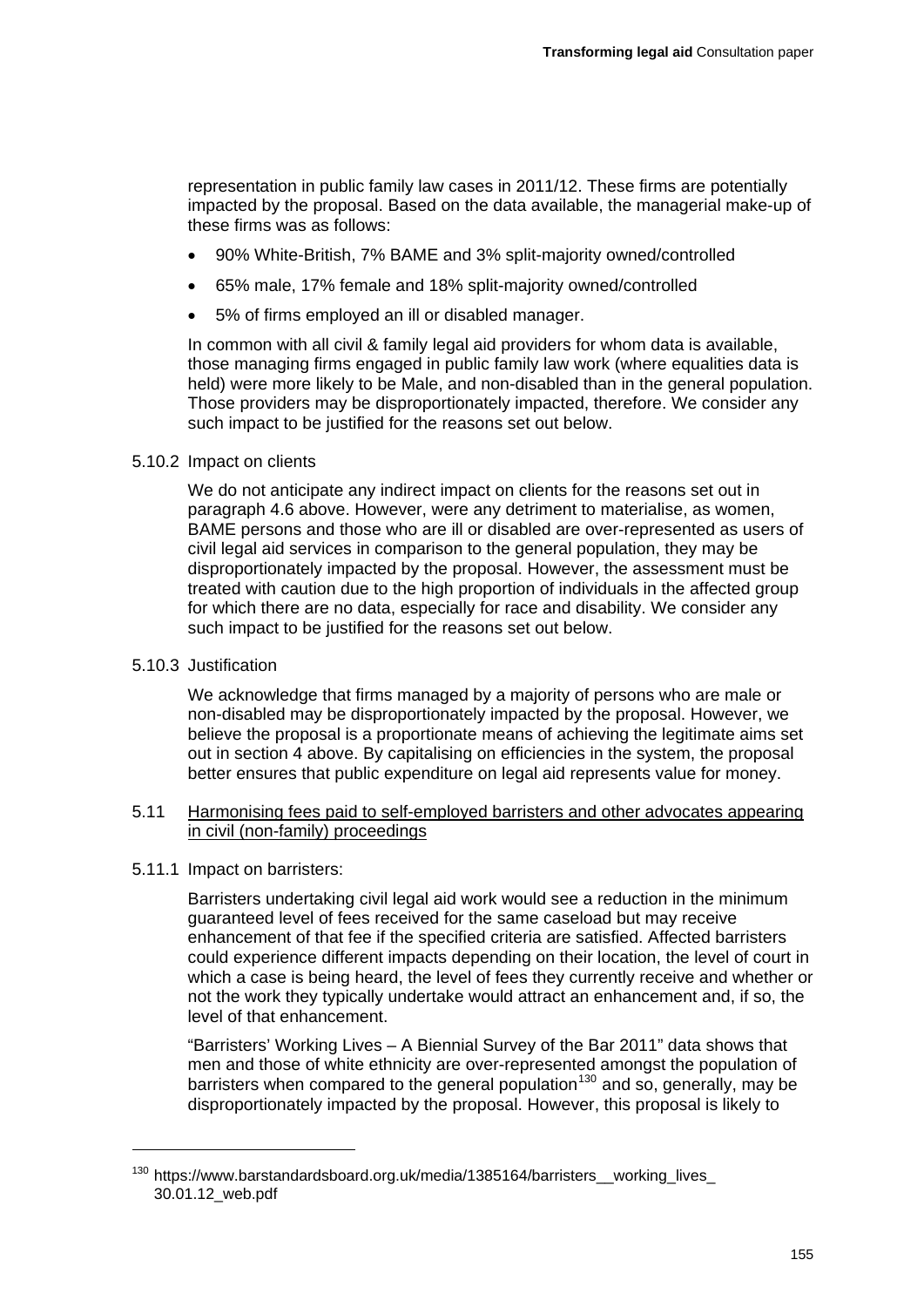impact most significantly on barristers appearing in the county courts. While there is no data on the protected characteristics of barristers appearing specifically in those courts, we consider that they are likely to be junior members of the Bar and that therefore those who are female or BAME and younger barristers are likely to be over-represented amongst the population of barristers at that level when compared to the civil Bar as a whole and may be disproportionately impacted, therefore. The extent of the impact on barristers will depend on their reliance on income from civil legal aid work. We consider any such impact to be justified for the reasons set out below.

## 5.11.2 Impact on clients:

We do not anticipate any indirect impact on clients for the reasons set out in paragraph 4.6 above. We consider this unlikely due to the quality assurance arrangements in place, including the role of the instructing solicitor, the court in the effective administration of justice and the availability of solicitor advocates. However, were any detriment to materialise, as women, BAME persons and those who are ill or disabled are over-represented as users of civil legal aid services in comparison to the general population, they may be disproportionately impacted by the proposal. However, the assessment must be treated with caution due to the high proportion of individuals in the affected group for which there are no data, especially for race and disability. We consider any such impact to be justified for the reasons set out below.

#### 5.11.3 Justification:

We acknowledge that men and persons of White ethnicity are overrepresented in the affected population generally and that female or BAME and younger barristers may be disproportionately impacted by the proposal. However, we believe the proposal is a proportionate means of achieving the legitimate aims set out in section 4 above. By ensuring that similar rates are paid for similar services, the proposal better ensures that public expenditure on legal aid represents value for money and promotes public confidence in the scheme. Moreover it advances equality of opportunity.

## 5.12 Removing the uplift in immigration and asylum Upper Tribunal appeals

## 5.12.1 Impact on clients:

We do not anticipate any indirect impact on clients for the reasons set out in paragraph 4.6 above. However, were any detriment to materialise, as women, BAME persons and those who are ill or disabled are over-represented as users of civil legal aid services in comparison to the general population, they may be disproportionately impacted by the proposal. However, the assessment must be treated with caution due to the high proportion of individuals in the affected group for which there are no data, especially for race and disability. We consider any such impact to be justified for the reasons set out below.

## 5.12.2 Impact on providers:

We anticipate the impact of this proposal will be adverse, as providers will see a reduction in legal aid income. In common with all civil & family legal aid providers for whom data is available, those managing firms engaged in work impacted by this proposal are more likely to be male, and non-disabled when compared to the population as a whole, but unlike the majority of civil and family providers, they are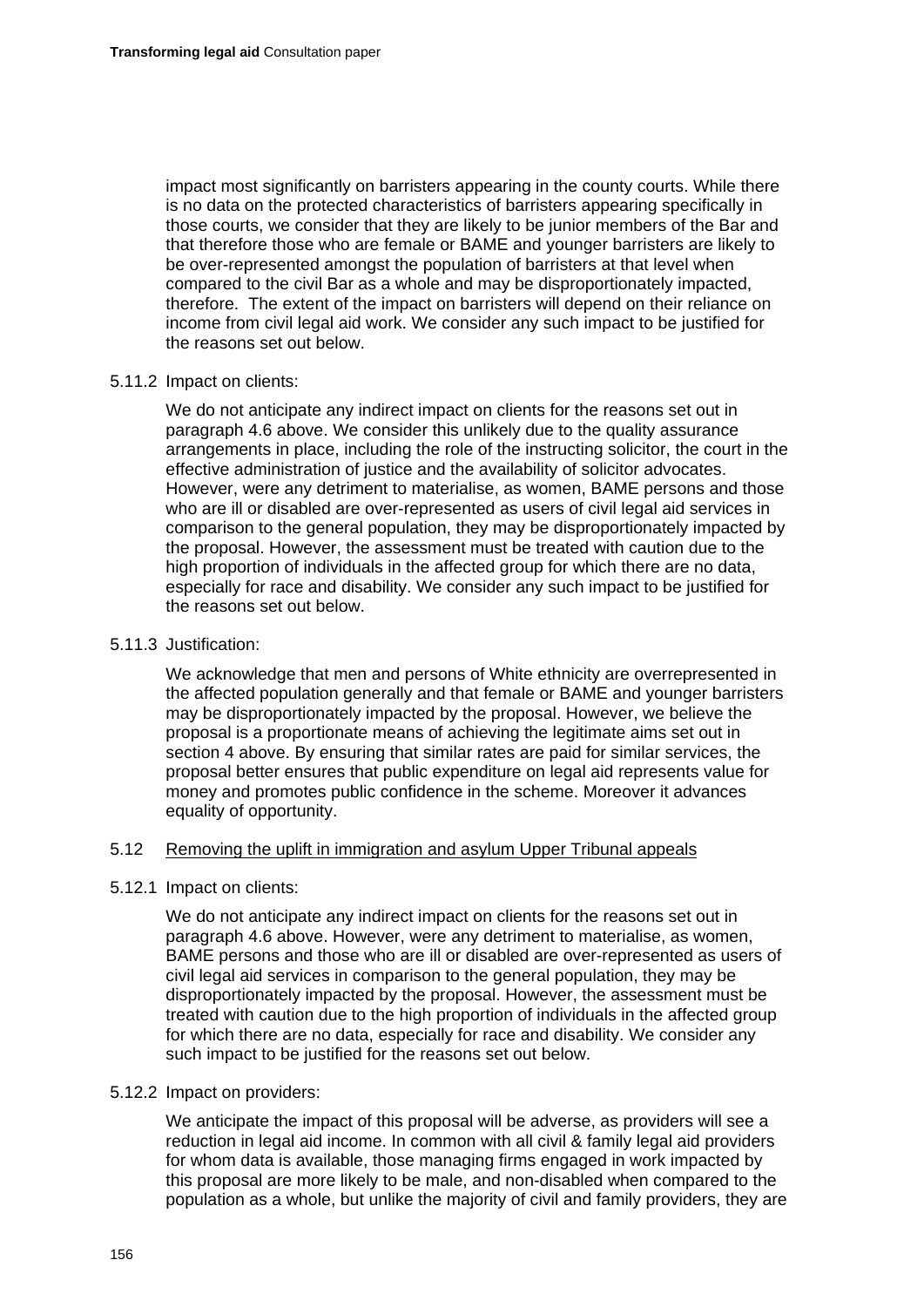more likely to be BAME when compared to the population as a whole (48% amongst affected providers compared to 14% in the general population). The proposal may therefore have a disproportionate impact on those groups. However, we acknowledge that the extent of impact on a given provider firm may be dependent upon how much they rely on income from the areas of work affected by the proposal. We consider any such impact to be justified for the reasons set out below.

## 5.12.3 Justification:

We acknowledge that the proposal may have a disproportionate impact on providers who are male, non-disabled or BAME. However, we believe the proposal is a proportionate means of achieving the legitimate aims set out in section 4. We consider it unjustified to continue to pay a higher rate (incorporating an uplift) in the current economic climate. The higher rate was put in place under an old scheme of retrospective funding where work on the whole appeal was 'at risk'. Under existing arrangements only work on the permission application is 'at risk' and payment is made after a successful application. However the higher rate of payment still applies. Given the different arrangements put in place since the higher rate was introduced, we do not consider continued payment of the higher rate to be justified.

## 5.13 Expert Fees in Civil, Family and Criminal proceedings

5.13.1 Impact on providers:

We anticipate the impact of this proposal would be adverse, as experts will see a reduction in legal aid income. Experts are a disparate group and the impact of any reduction in fees paid is difficult to predict. As the LAA does not contract directly with experts, no data is held from which to determine the average reduction or the protected characteristics of experts. Our initial view is that the nature of the changes is such that they are unlikely to put people with protected characteristics at a particular disadvantage. Were any such impact to materialise, we consider it would be justified for the reasons set out below.

## 5.13.2 Impact on clients:

A reduction in the fee paid to experts is considered unlikely to have any negative equality impact on legal aid clients. The resultant effect of the proposed reduction in expert fees would mean that clients would receive the same level of expert service but this would be at a reduced cost to the legal aid fund.

## 5.13.3 Justification:

Were any disproportionate impact to result, we believe the proposal is a proportionate means of achieving the legitimate aims set out in section 4. By ensuring that broadly similar rates are paid for similar services, the proposal better ensures that public expenditure on legal aid represents value for money and promotes public confidence in the scheme